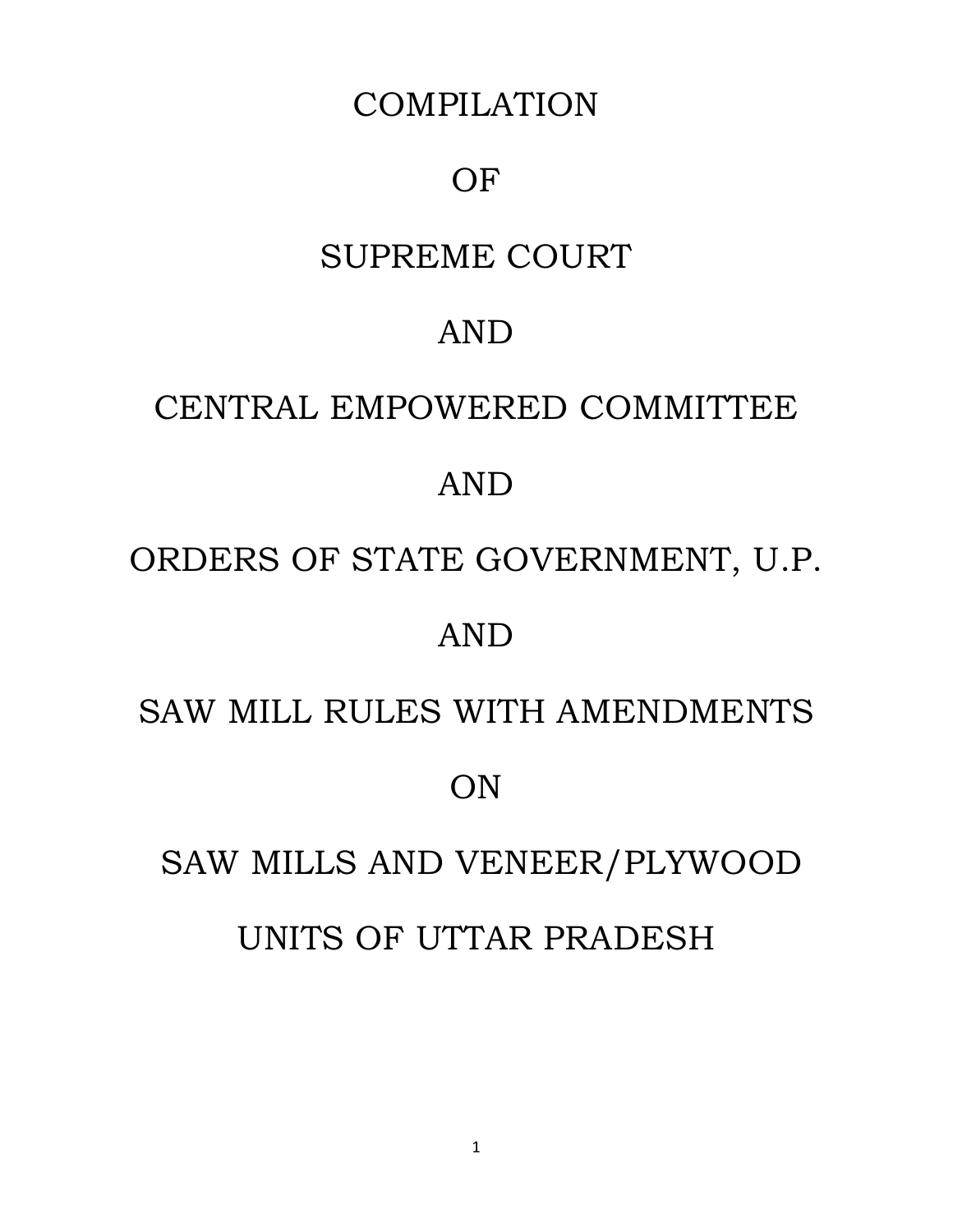# **CONTENTS**

| <b>CHAPTERS</b>         |                         | PAGE NO.                                                                               |                |
|-------------------------|-------------------------|----------------------------------------------------------------------------------------|----------------|
|                         | <b>ACKNOWLEDGEMENTS</b> |                                                                                        | 6              |
|                         | <b>FOREWARD</b>         |                                                                                        | $\overline{7}$ |
| 1                       |                         | <b>SAW MILL</b>                                                                        |                |
|                         | 1.1                     | The Term                                                                               | 8              |
|                         | 1.2                     | The Indian Forest Act 1927                                                             | 8              |
|                         | 1.3                     | The Leagal Base                                                                        | 9              |
|                         | 1.4                     | The Godavarman Heal                                                                    | 11             |
|                         | 1.5                     | The Order of Hon'ble S.C. dated 01.09.2006                                             | 14             |
|                         | 1.5.1                   | Closure & Categorisation                                                               | 14             |
|                         | 1.6                     | The State Level Committee                                                              | 16             |
|                         | 1.7                     | The Saw Mill License                                                                   | 19             |
|                         | 1.8                     | Revocation of The Saw Mill License                                                     | 20             |
|                         | 1.9                     | Provision For Appeal                                                                   | 21             |
|                         | 1.10                    | <b>Relocation of Saw Mill</b>                                                          | 21             |
|                         | 1.11                    | Installed Capacity & Timber Requirement                                                | 22             |
| $\overline{\mathbf{2}}$ |                         | VENEER/PLYWOOD                                                                         |                |
|                         | 2.1                     | The Term                                                                               | 24             |
|                         | 2.2                     | The Government Order & The Legal Base                                                  | 24             |
|                         | 2.3                     | The Order of Hon'ble S.C. dated 01.09.2006                                             | 26             |
|                         | 2.4                     | The Grant of License                                                                   | 28             |
|                         | 2.5                     | The Installed Capacity & Timber Requirement                                            | 31             |
| 3                       |                         | Summary of Important Orders of Hon'ble Supreme<br>Court In Writ Petition (C) 2002/1995 | 33             |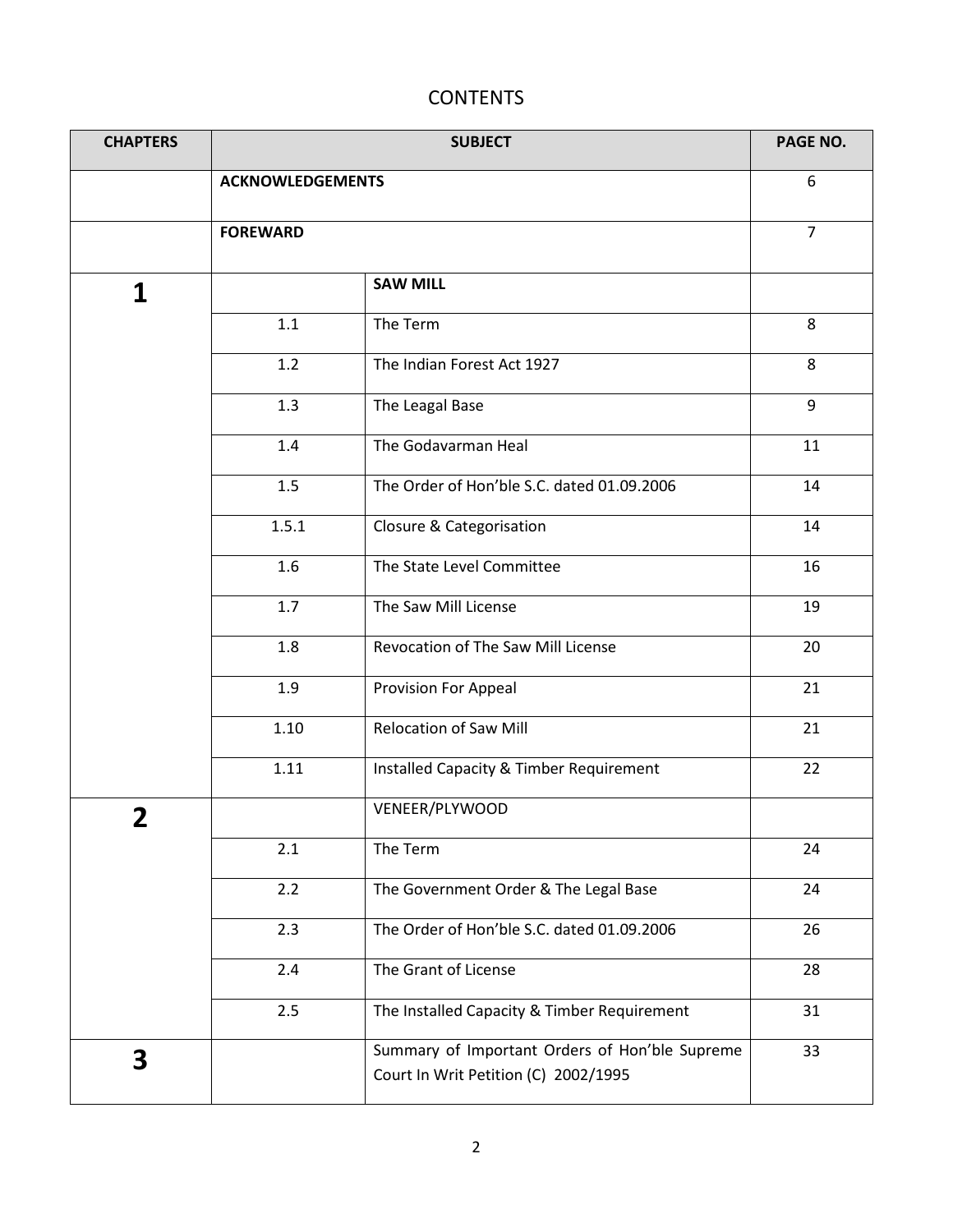| 4        |                   | THE COMMITTEES                                                                                                                                                                               |          |
|----------|-------------------|----------------------------------------------------------------------------------------------------------------------------------------------------------------------------------------------|----------|
|          | 4.1               | <b>Central Empowered Committee</b>                                                                                                                                                           | 40       |
|          | 4.2               | The State Level Committee                                                                                                                                                                    | 45       |
|          | 4.3               | The District Level Committee                                                                                                                                                                 | 46       |
|          | 4.3.1             | The District Level Committee For Saw Mill                                                                                                                                                    | 46       |
|          | 4.3.2             | The District Level Committee For Veneer/Plywood                                                                                                                                              | 47       |
|          | <b>ANNEXURE A</b> | Orders of Hon'ble Supreme Court of India in W.P.(c)<br>No. 202/95                                                                                                                            | PAGE NO. |
|          | Date of Order     | <b>ISSUE COVERED</b>                                                                                                                                                                         |          |
| A (i)    | 12.12.1996        | Forest Defined, Forest Conservation Act applicable<br>to all Forest irrespective of ownership/classification                                                                                 | 50       |
| A (ii)   | 04.03.1997        | Unlicensed Saw Mill, Veneer & Plywood units to be<br>closed                                                                                                                                  | 59       |
| A (iii)  | 07.05.1997        | PCCF, U.P., may consider grant of permission to an<br>existing licensed saw mill to relocate                                                                                                 | 64       |
| A (iv)   | 05.05.1998        | Trees on either side of the roads & railway excluded<br>from forest definition for relocation of saw mill                                                                                    | 66       |
| A(v)     | 24.01.2002        | Renewal of the license made by each appellants<br>shall be dealt with the competent authorities in<br>accordance of law                                                                      | 71       |
| A (vi)   | 29/30.04.2002     | Set aside amendment of the Establishment and<br>Regulation of Saw Mill Rules which exempted saw<br>mill using mechanical devices upto 3 H.P.                                                 | 75       |
| A (vii)  | 09.05.2002        | Order of notification for constitution of Central<br><b>Empowered Committee</b>                                                                                                              | 78       |
| A (viii) | 29/30.10.2002     | No State Govt. or Union Territory will permit the<br>opening of any saw mills, veneer or plywood<br>industry without permission of the Central<br><b>Empowered Committee</b>                 | 81       |
| A (ix)   | 01.09.2006        | Suspending the functioning of all the saw mills to<br>where licenses have been renewed after 04.03.1997.<br>The veneer/plywood units found no eligible for grant<br>of license may be closed | 85       |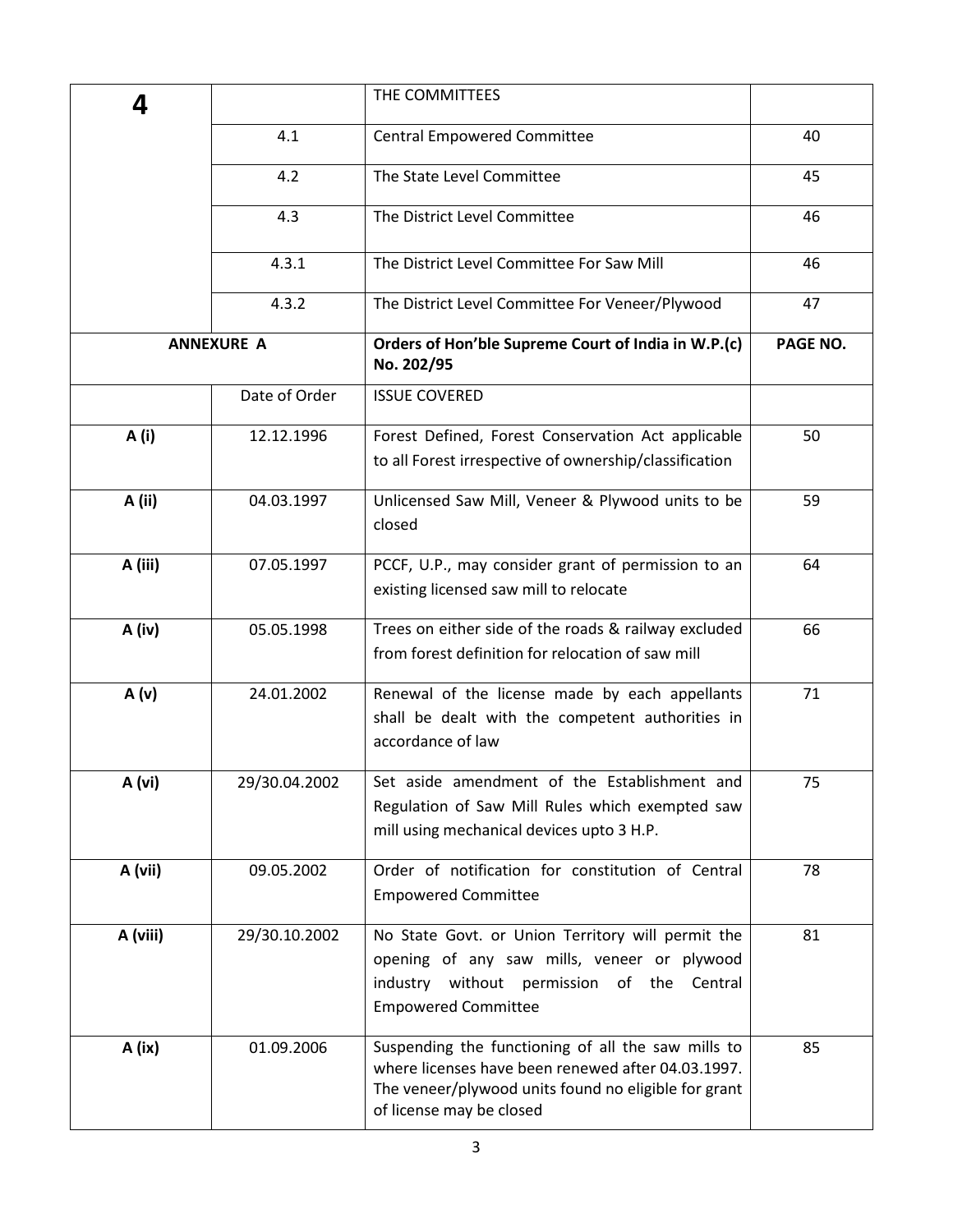| A(x)                  | 18.05.2007        | The Saw Mills & Veneer/Plywood units permitted on<br>the basis of CEC's recommendations                                                   | 89  |
|-----------------------|-------------------|-------------------------------------------------------------------------------------------------------------------------------------------|-----|
| A (xi)                | 27.07.2007        | Category IV saw mills may submit fresh applications<br>for running their Saw Mills                                                        | 90  |
| A (xii)               | 21.11.2008        | The applications of transferred cat. IV saw mills may<br>be considered by CEC                                                             | 93  |
| A(xiii)               | 30.04.2010        | Category IV veneer/plywood permitted for license                                                                                          | 95  |
| A(XiV)                | 27.09.2010        | Exemption the distance of relocated saw mill site<br>from Canal site                                                                      | 98  |
| A(XiiV)               | 14.03.2011        | Relocation of saw mill permitted in industrial areas<br>& Nagar Nigam areas irrespective of the distance<br>from near by forest           | 99  |
|                       | <b>ANNEXURE B</b> | Recommendations and Directions of The Central<br><b>Empowered Committee</b>                                                               |     |
| B(i)                  | 03.06.2002        | Notification on Central Empowered Committee<br>(CEC)                                                                                      | 101 |
| 20.06.2002<br>B(ii)   |                   | Notification on Rules & Procedure on CEC                                                                                                  | 103 |
| B(iii)<br>10.10.2006  |                   | Report Regarding closure of the saw mill & other<br>Wood Based Industry                                                                   | 106 |
| B(iv)                 | 08.06.2007        | follow-up action of the Hon'ble S.C.'s order dated<br>18.05.2007                                                                          | 112 |
| B(v)                  | 19.04.2007        | Regarding Timber availability of Wood Based<br>Industries & recommendations for opening of saw<br>mills & veneer/plywood units            | 117 |
| B(vi)<br>03.04.2008   |                   | Regarding grant of license to category IV saw mills &<br>units who paid license fee regularly<br>before<br>04.03.1997                     | 129 |
| B(vii)<br>18.12.2008  |                   | Regarding grant of license to transferred cat IV saw<br>mills                                                                             | 135 |
| B(viii)<br>26.05.2009 |                   | Approval of VBS for captive consumption of plywood<br>relocation<br>Ban<br>of<br>transfer<br>and<br>units.<br>of<br>veneer/plywood units. | 139 |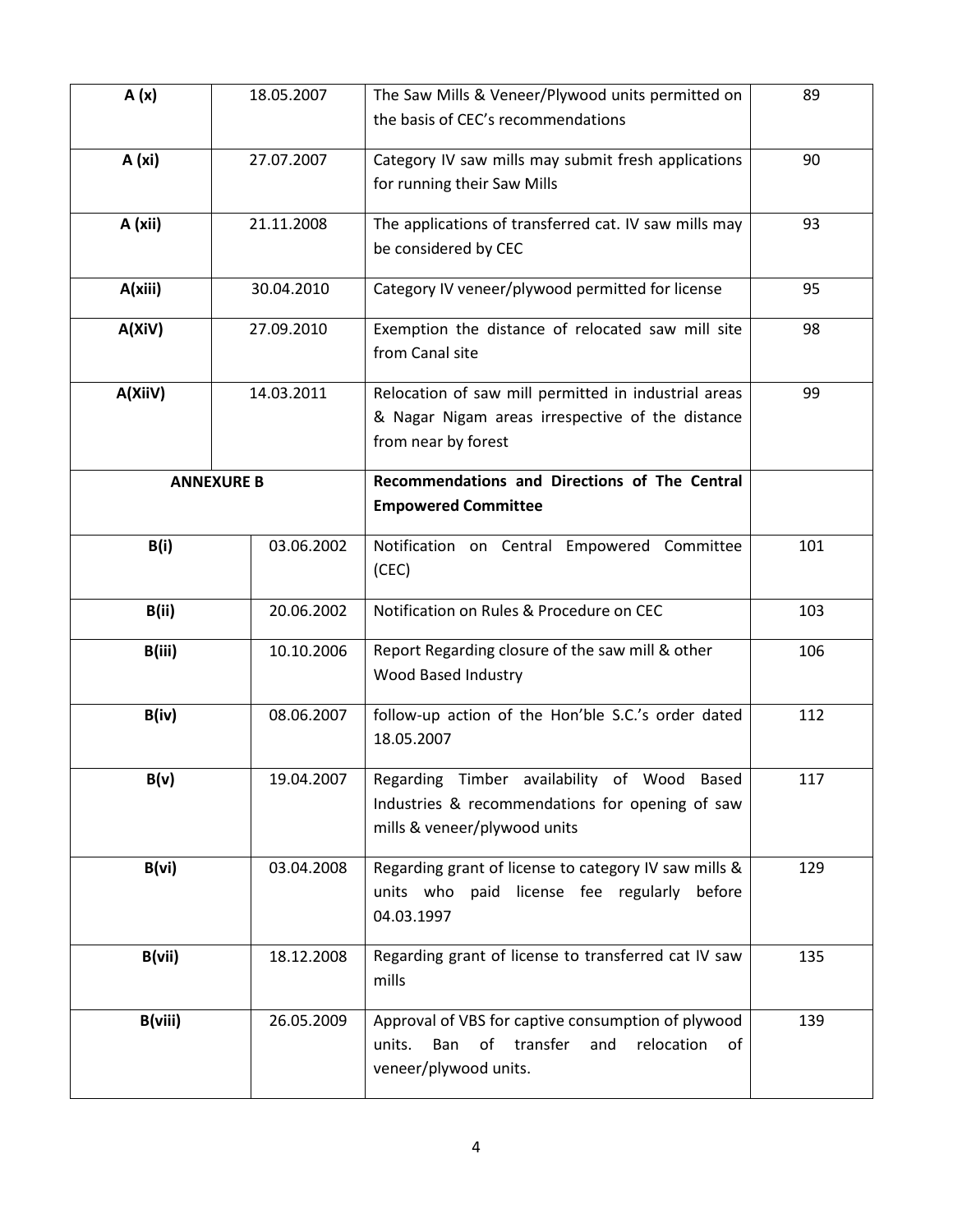| B(ix)              | 31.05.2010 | Sam mill license to the saw mill whose deposited the<br>license fees from 1989 to 1995. Grant of license to<br>plywood/veneer units. | 143 |
|--------------------|------------|--------------------------------------------------------------------------------------------------------------------------------------|-----|
| B(x)<br>18.10.2010 |            | The relocation of saw mill is permissible within<br>distance of 10 Km of canals, roads and railways<br>plantations.                  | 148 |
| B(xi)              | 12.11.2014 | Relocation of veneer/plywood units from one<br>district to another district                                                          | 150 |
| <b>ANNEXURE C</b>  |            | Orders of State Government of U.P. on Wood<br><b>Based Industry</b>                                                                  |     |
| C(i)               | 28.02.1987 | Guideline to issue No Objection Certificate by D.M.                                                                                  | 153 |
| C(i)               | 26.07.1989 | Ban on Registration on Wood Based Industry                                                                                           | 155 |
| C(iii)             | 15.02.1995 | Partial relaxation on restriction on Wood Based<br>Industry                                                                          | 158 |
| C(iv)              | 06.03.1997 | Chief Secretary, UP Govt order to follow Hon'ble SC<br>order dt. 04.03.1997                                                          | 166 |
| C(iv)              | 11.10.2006 | For implementation of Hon'ble S.C. order dated<br>01.09.2006                                                                         |     |
| <b>ANNEXURE D</b>  |            | U.P. Establishment & Regulation of Saw Mills Rules<br>1978 with Amendments (I to V) (Hindi & English)                                |     |
| <b>ANNEXURE E</b>  |            | Departmental orders of relocation of saw mills/<br>veneer/plywood units.                                                             |     |
| <b>ANNEXURE F</b>  |            | <b>List of abbreviations</b>                                                                                                         |     |
| <b>ANNEXURE G</b>  |            | <b>Legal Terms</b>                                                                                                                   |     |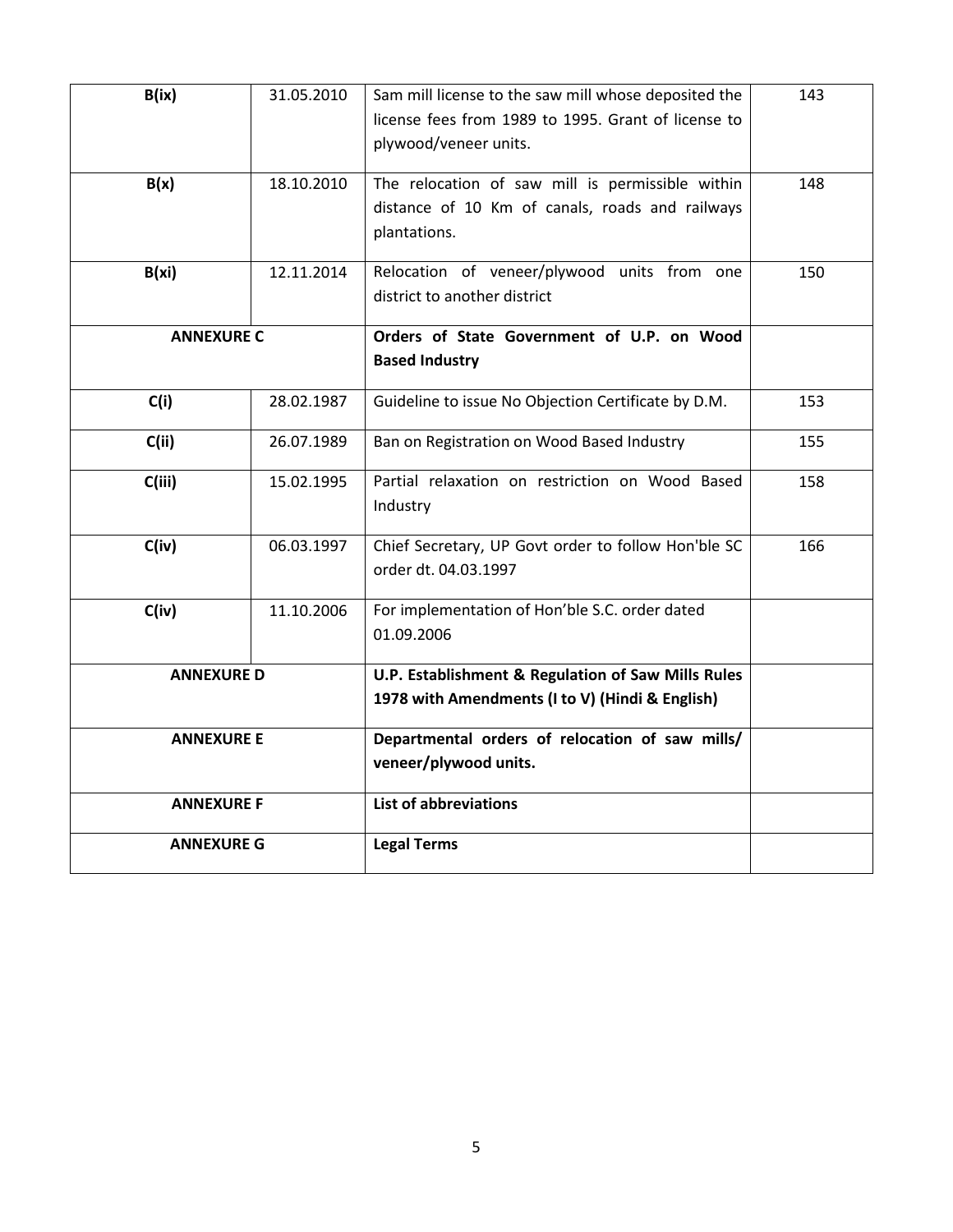# ACKNOWLEDGEMENTS

We sincerely acknowledge the invaluable contribution of Sh. B.K. Patnaik, Principal Chief Conservator of Forest, Wild Life, U.P. whose apt suggestions paved the way for this creation. We are also highly indebted to Sh. D.N.S. Suman, Principal Chief Conservator of Forests, U.P. whose concrete advices smoothened our path. We also owe admiration for Sh. Prashant Verma, Chief Conservator of Forest for his analytical and relevant comments.

We also acknowledge the rational and emotional impetus of Sh. C.P. Goyal, Chief Conservator of Forests whose vision, wisdom and inspiration transformed the creative dreams to a distinct realty. It also owes due recognition to the meticulous proof reading and the rational analysis carried out by Sh. R.K. Tripathi, Divisional Forest Officer.

Our sincere efforts would have remained abstract in the absence of computer typing diligently carried out by Sh. Anoop Dubey and the proof reading conducted by Sh. K.C. Mathpal.

Last but not the least we with this creation feels itself deeply indebted to all our friends and associates having even a single bit of contribution through discussions, contradictions, praises or refinements.

Triveni - Ajay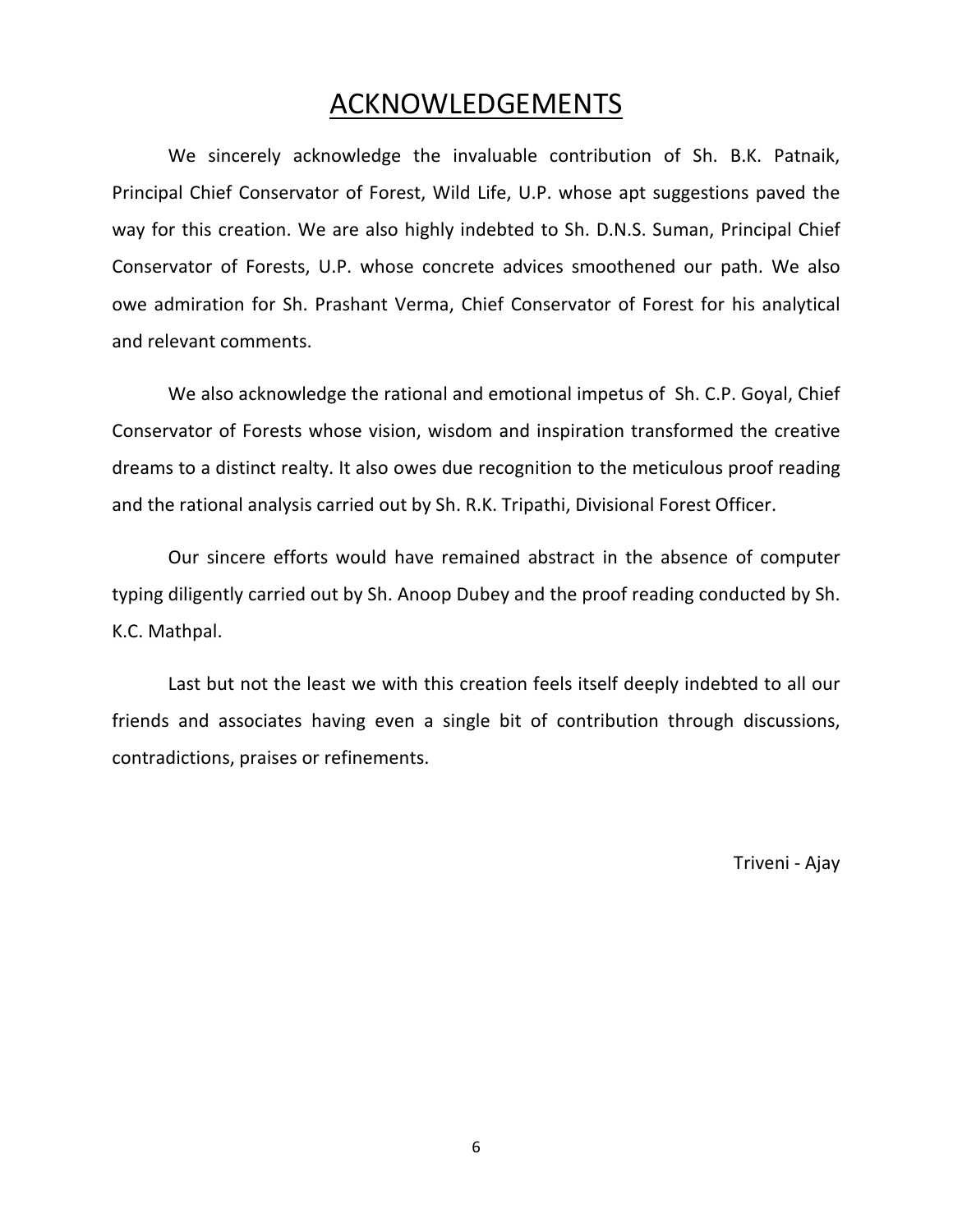# **FOREWARD**

Modernisation, industrialization and phenomenal increase in human population have augmented the demand for wood and wood-based products. As a consequence, saw mills and wood based industries have emerged as essential urban and rural forces. For the last several decades they have been established as prime generators of fashioned wood products. Being dependent upon wood they create direct or indirect pressure upon trees and forests. So to regulate their operation and to check their excessive proliferation several laws, rules, enanctments and guidelines have been framed. All of them have their bases in the provision of Indian Forest Act, 1927. Different States have framed separate set of rules pertaining to them. Proper control and regulation over saw mills and wood based industries is necessary for sustainable Forest Management and Environmental balance. Realising the gravity of the problem the Hon'ble Supreme passed specific orders in W.P. (C) 202/1995 (T.N. Godavarman versus U.O.I. and others) on 12-12-1996 and 04-03-1997. They explicitly emphasized upon the enforcement of Forest Conservation Act, 1980 and broadened the meaning of the term 'Forest'. Subsequently the Central Empowered Committee was constituted by the Apex Court which in turn created the State Level Committee. The State Level Committee created the District Level Committees. Henceforth came into being, the triumvirate of the Saw mills and the Veneer /Plywood units. A sound knowledge of the three is essential for officers of all departments and helpful for the common citizen. We intend to go deep into the intricacies of definitions of related legal terms and statutory provisions in a simple but lucid way. To augment the effect, a comprehensive glossary of pertaining legal terms is being provided and to supplement the assertions, the relevant orders of the Hon'ble Supreme Court and the salient instructions of the Central Empowered Committee are being provided as Annexures.

We hope and expect that the book shall enlighten the readers with respect to saw-mills, veneer/plywood units and Committees in the context of the State of Uttar Pradesh.

> C.P.GOYAL T.P. DUBEY AJAI PRAKASH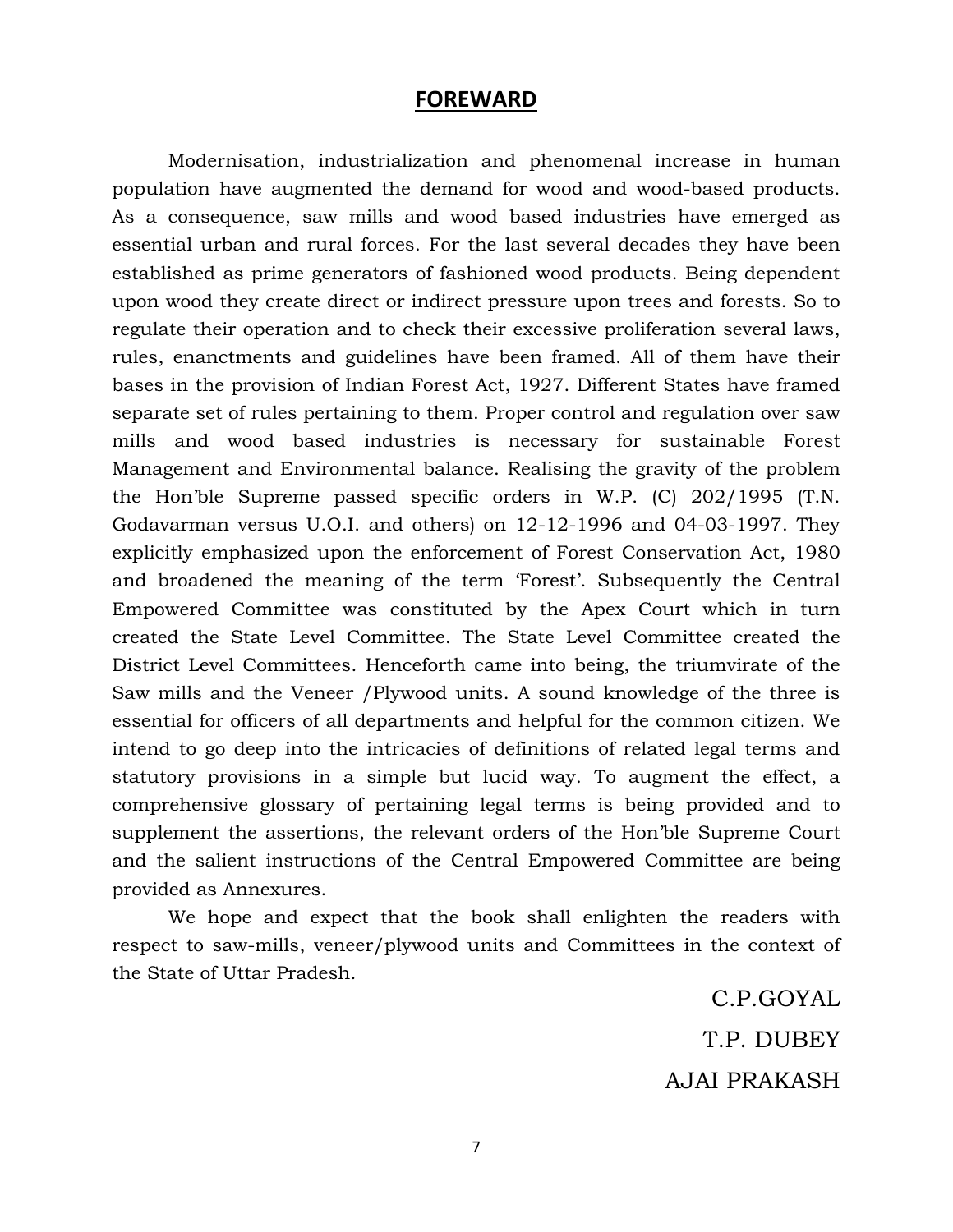# **CHAPTER 1- SAW MILLS**

## **The Term**

The **Oxford advanced learner's dictionary** defines a saw mill as a factory in which wood is cut into boards using machinery while the **Cambridge advanced learner's dictionary** defines a saw mill as a factory where trees are cut up into pieces using machines. The rapid growth in human population and the consequent phenomenal increase in demand of wood and wood products in the last three hundred years have augmented the number of saw mills all over the world. Gradually the environmentalists and ecologists aroused general awareness regarding the depletion of forests and tree cover. Different sets of modes and rules were framed for the legal regulation of saw mills.

## **The Indian Forest Act 1927**

The Indian Forest Act 1927 in its provision of **section 51** [Power to make rules and prescribe penalties] indirectly emphasized upon the need for the regulation. It states that the State Government may make rules to regulate the following matters, namely:

- (a) The salving, collection and disposal of all timber mentioned in section 45.
- (b) The use and registration of boats used in salving and collection of timber,
- (c) The amounts to be paid for salving, collection, moving, storing or disposing of such timber, and
- (d) The use and registration of hammers and other instruments to be used for marking such timber.

Addition of **Section 51 A (Regulation of manufacture and preparation of articles based on Forest Produce)** to the act vide UP Act 13 of 1976 section 21 went a little further. It provided that the State Government may make rules-

- (a) to provide for the establishment and regulation by licences, permits or otherwise (and the payment of fees therefor) or saw mills and units including factories engaged in the manufacture or preparation of –
	- (i) Katha out Khair tree,
	- (ii) resin, turpentine and other products out of resin,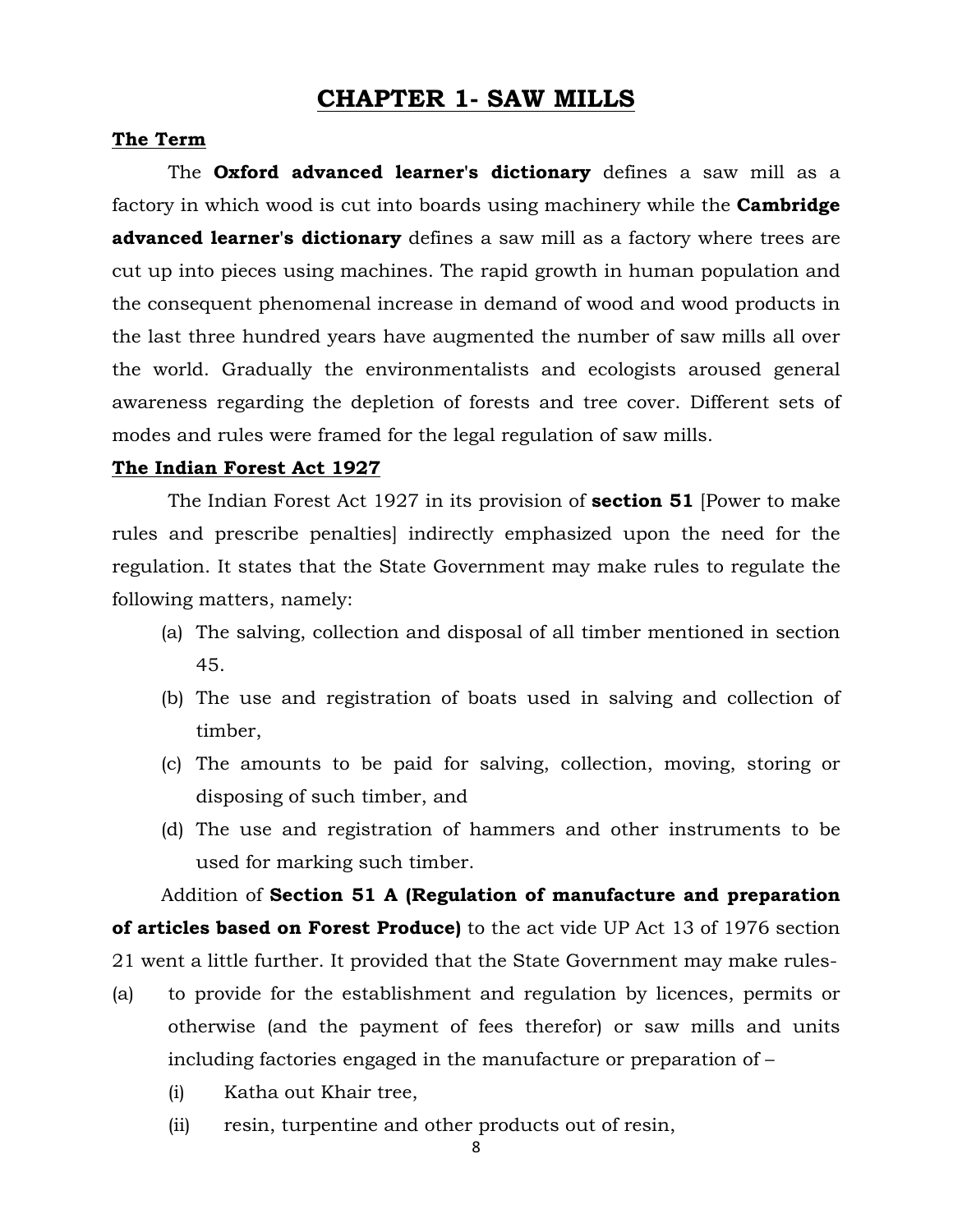- (iii) plywood and match out of timber,
- (iv) such other preparations based on forest produce as the State Government may by notifiation in the official, Gazette, form time to time specify,
- (b) to provide for the regulation by licences, permits or otherwise of the supply of raw materials relating to the preparations mentioned in clause (a), the payment of fees therefor, the deposit of such sum for due performance of the conditions of any such licence, permit or other documents, the foreiture of the sum so deposited or any part thereof for contravention of any such conditions and the adjudication of such by such authority as may by notification in the official Gazette be specified by the State Government.

The new provision added as the sole member of a new chapter (VIII A) added to the Act explicitly uses the terms saw mills and units including factories.

## **The Legal Base (UP Establishment and Regulation of Saw Mill Rules 1978)**

It is noteworthy that the legal rules and enactments related to the establishment and regulation of saw mills were framed under clause (a) of section 51 A of the Indian Forest Act 1927.

Clause (a) of Rule No. 2 of the Uttar Pradesh Establishment and Regulation of Saw Mill Rules, 1978 defines a Saw Mill as

**'Saw-Mills' means and includes any mechanical devices whether operating with electric power, fuel power or man power for the purpose of cutting, sawing or converting timber and wood into pieces or the like acts;** 

Clause (b) provides **one unit of saw mill shall be taken as equivalent to 25 hp engine or any part thereof.** (Thus a saw mill using 65 hp engines will be deemed to be equivalent to 3 units)

The definition is comprehensive. It streamlines three basic categories of saw mills namely –

- **(a) those operating with electric power**
- **(b) those operating with fuel power**
- **(c) those operating with man power**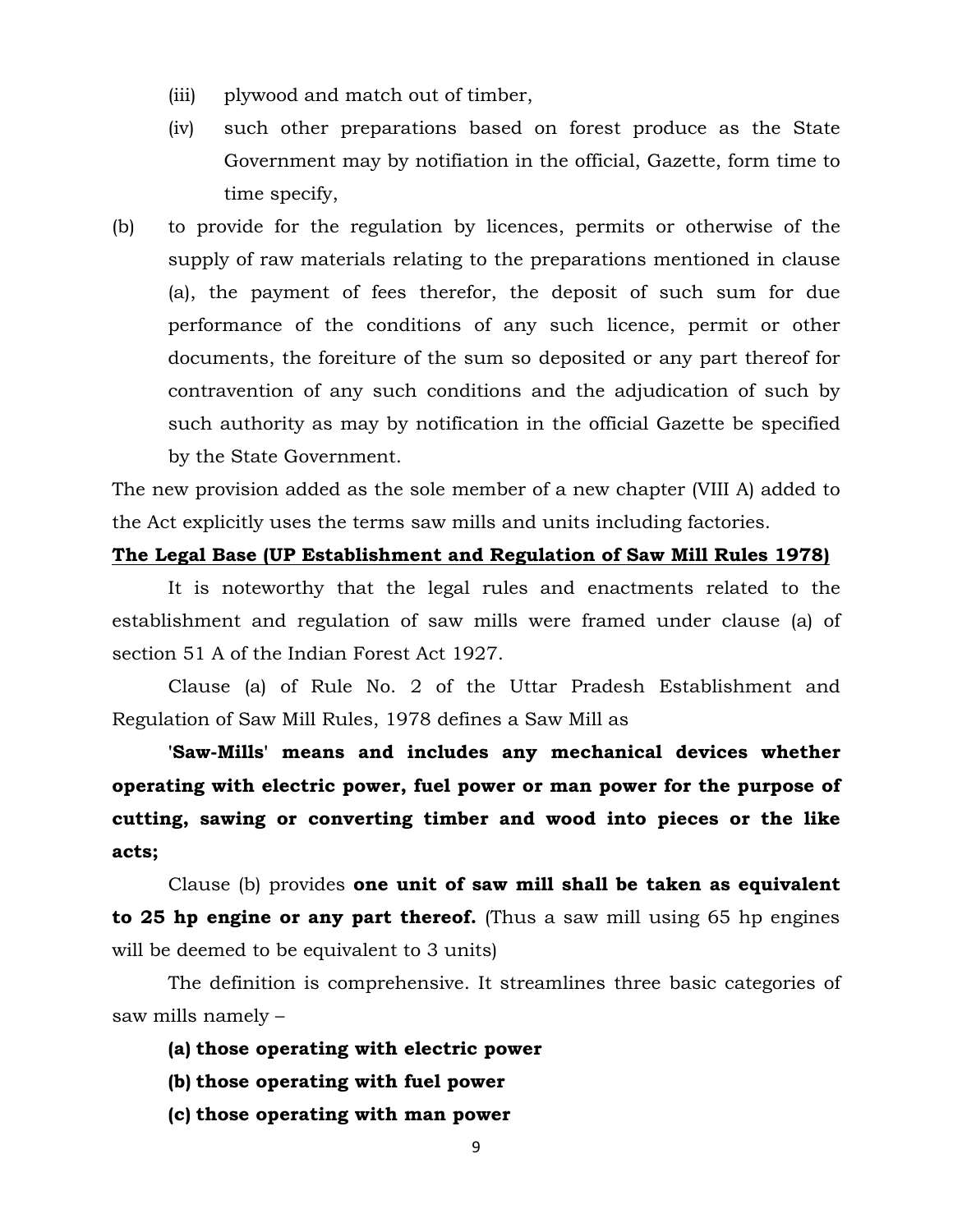It is also elucidates three primary purposes of Saw Mills namely-

- **(a) cutting of timber and wood**
- **(b) sawing of timber and wood**

## **(c) converting timber and wood into pieces.**

As regards the legality or illegality of sawmills, Rule 3 of the U.P. Establishment and Regulation of Saw Mills Rules 1978 **(Licence for Restriction on Establishment of Saw Mills)** Iays down that -

**"No person shall establish, erect or operate any saw mill or machinery for converting or cutting timber and wood without obtaining a licence from the Divisional Forest Officer concerned**.

The rule specifically emphasizes that not only the operation but even the mere establishment or erection of a saw mill without obtaining a licence from the concerned Divisional Forest Officers is illegal. The rule makes use of the word **'timber'** which as per the Intrepretation clause 2(6) of the I.F.A. 1927 includes **trees when they have fallen or have been felled and all woods whether cut up or fashioned or hollowed out for any purpose or not.**

The rules also lay down that within the limits of any reserved or protected forests and within a radius of eighty Kilometres of such limits no person shall establish, erect or operate any existing saw mill or machinery for converting timber and wood without obtaining a licence from the Divisional Forest Officer concerned.

As per the rules **every saw mill licence granted under Rule-5 or renewed under Rule-7 shall remain valid for such period not exceeding three years from the date of issue or renewal as may be specified in the licence.** Rule 7 governs Renewal of Licence. It states that on an application made to the DFO concerned for renewal of the licence granted under Rule, 5 he may renew the same indicating thereon the period for which it has been renewed. Failure to get the licence renewed before the expiry of date will make the licence liable to punishment in accordance with section 77 of the Indian Forest Act, 1927. The particular section of the Indian Forest Act, 1927 (section 77 Penalties for breach of rules) states that **"Any person contravening any rule under this Act, for the contravention of which no special penalty is**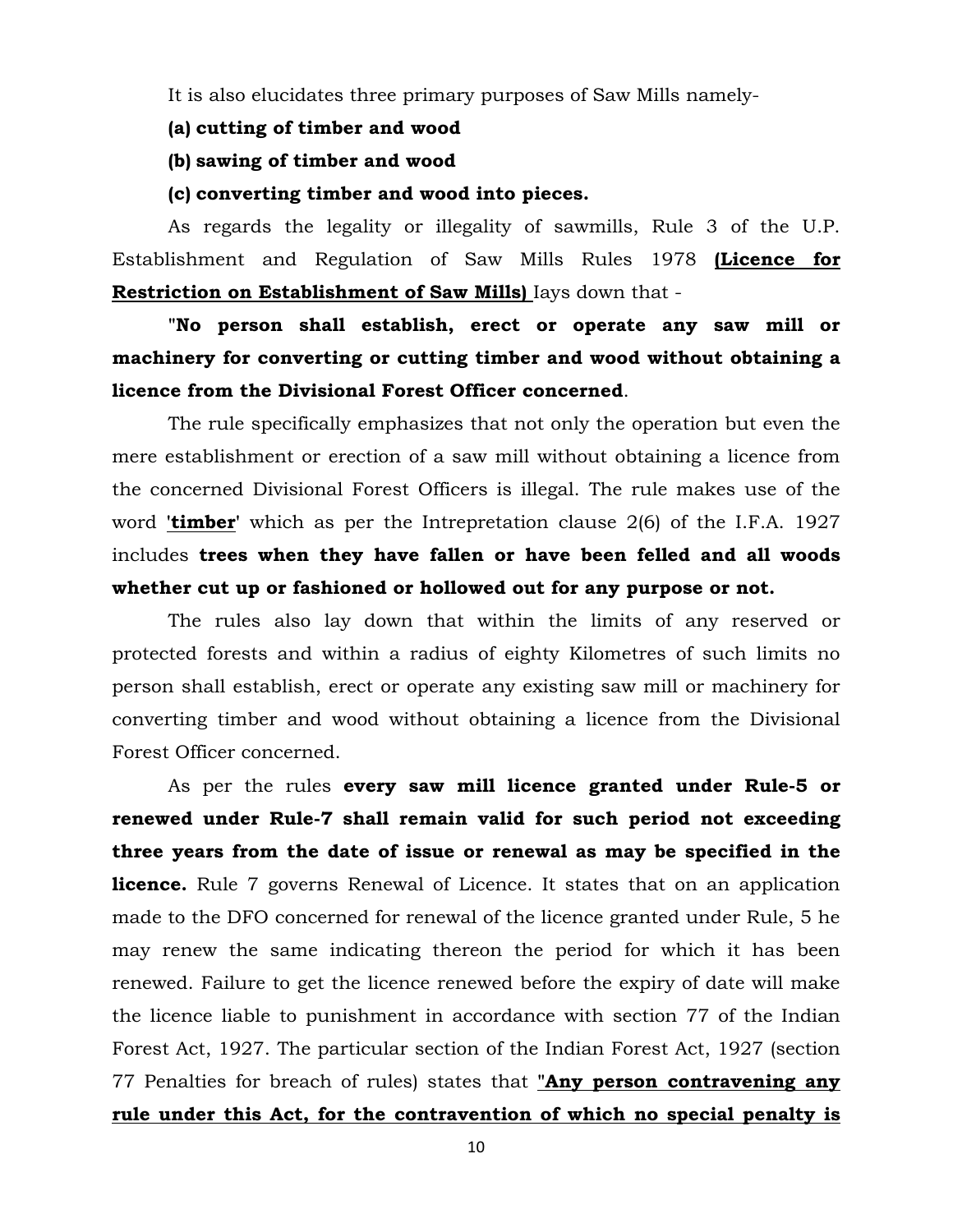# **provided, shall be punishable with imprisonment for a term which may extend to one month or fine which may extend to five hundred rupees or both."**

## **The Godavarman Heal**

Despite all the rules and strictures most of the States faced the problem or possibility of mushrooming of illegal sawmills, which was considered detrimental to the cause of Forest Conservation and Vegetative cover. In this regard, the Hon'ble Supreme Court passed a landmark Interim Order in its hearing in Writ Petition (Civil) no. 202 of 1995 T.N. Godavarman Thirumulkpad versus U.O.I. and others [with writ petition (civil) no. 171/96]. Making specific observations upon non-execution of orders of the Forest Conservation Act, 1980 it ordered on 12-12-1996 as follows:-

**In view of the meaning of the word "Forest" in the act it is obvious that prior approval of the Central Government is required for any nonforest activity within the area of any "Forest". In accordance with Section 2 of the Act, all ongoing activity within any forest in any State throughout the country without the prior approval of the Central Government, must cease forthwith. It is therefore, clear that the running of saw mills of any kind including veneer or plywood mills and mining of any mineral are non-forest purposes and are therefore not permissible without prior approval of the Central Government. Accordingly any such activity is prima facie violation of the provisions of the Forest Conservation Act, 1980. Every State Government must promptly ensure total cessation of all such activities forthwith**.

Para 6 of the historic INTERIM ORDER ordered as follows :

**Each State Government should within two months file a report regarding-**

- **(i) the number of sawmills, veneer and plywood mills actually operating within the State with particulars of their real ownership.**
- **(ii) the licenced and actual capacity of these mills for stock and sawing.**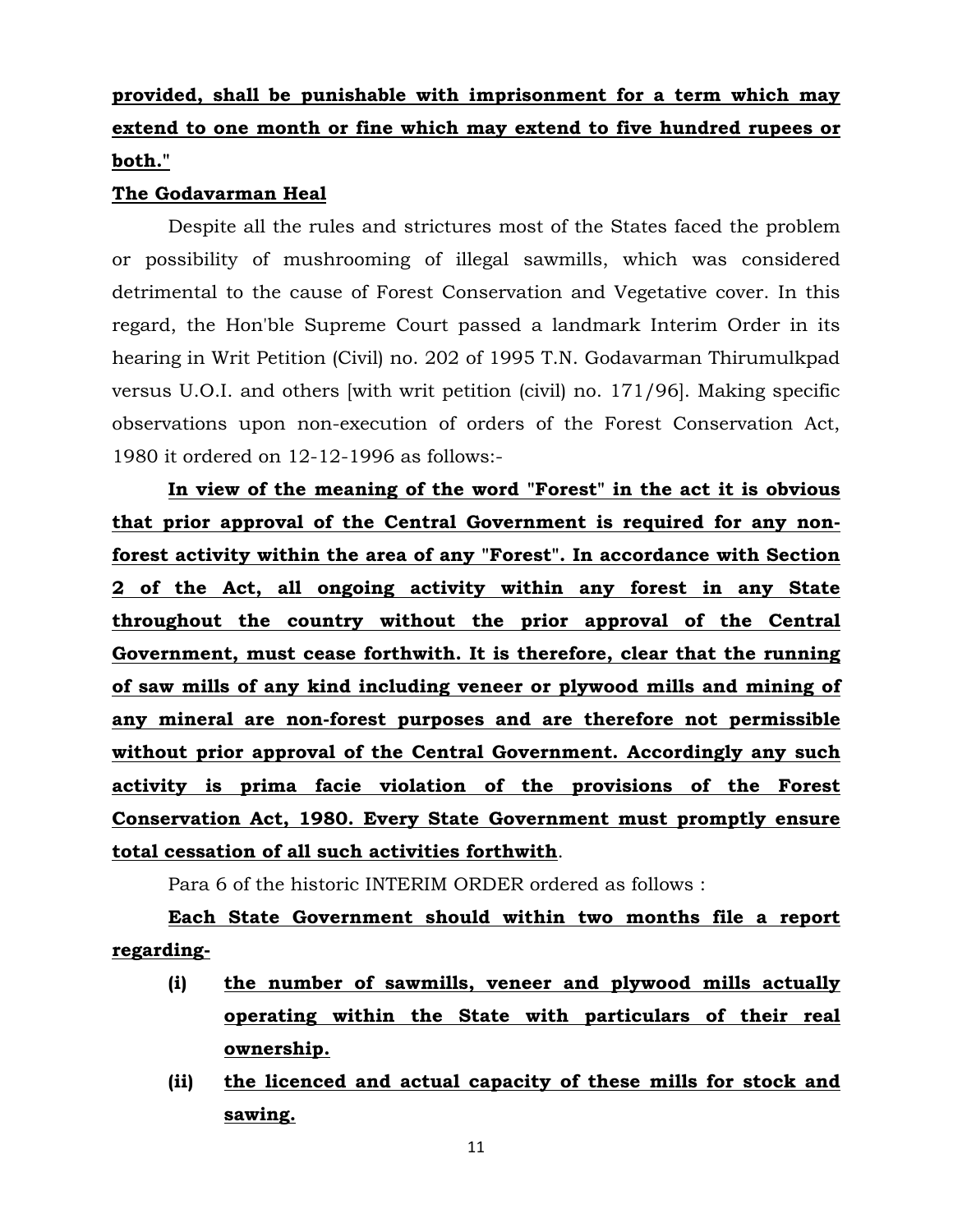**(iii) their proximity to the nearest forest.** 

#### **(iv) their source of timber.**

Paragraph 7 of the INTERIM ORDER ordered as follows:

**Each state government should constitute within one month, an Expert Committee to assess:**

- **(i) the sustainable capacity of the Forests of the State qua saw mills and timber based industry.**
- **(ii) the number of existing saw mills which can safely be sustained in the State.**
- (iii)**the optimum distance from the forest qua that State at which the saw mill should be located**.

Paragraph 8 of the INTERIM ORDER directed as follows:

**The expert committees so constituted should be requested to give its report within one month of being constituted.** 

**Further, paragraph 9 of the INTERIM ORDER directed each State Government to constitute a committee comprising of the Principal Chief Conservator of Forests and another senior officer to oversee the compliance of this order and file status reports:** 

The Interim Order emphatically provided that **"This order will operate and be complied with the all concerned, notwithstanding any order at variance, made or which may be made hereafter, by any authority, including the Central or any State Government or any court (including High Court) or Tribunal"**

Thus the INTERIM ORDER dated 12-12-96 of the Hon'ble Supreme Court was a landmark in several respects. It explicitly reminded the States of their prime obligation of legal supervision over the saw mills and the veneer and plywood mills. It also laid sufficient emphasis over the sustainability of Forests. In addition to the two it made it obligatory upon the States to assess legal availability of legal timber and the capacity of saw mills and veneer and plywood units.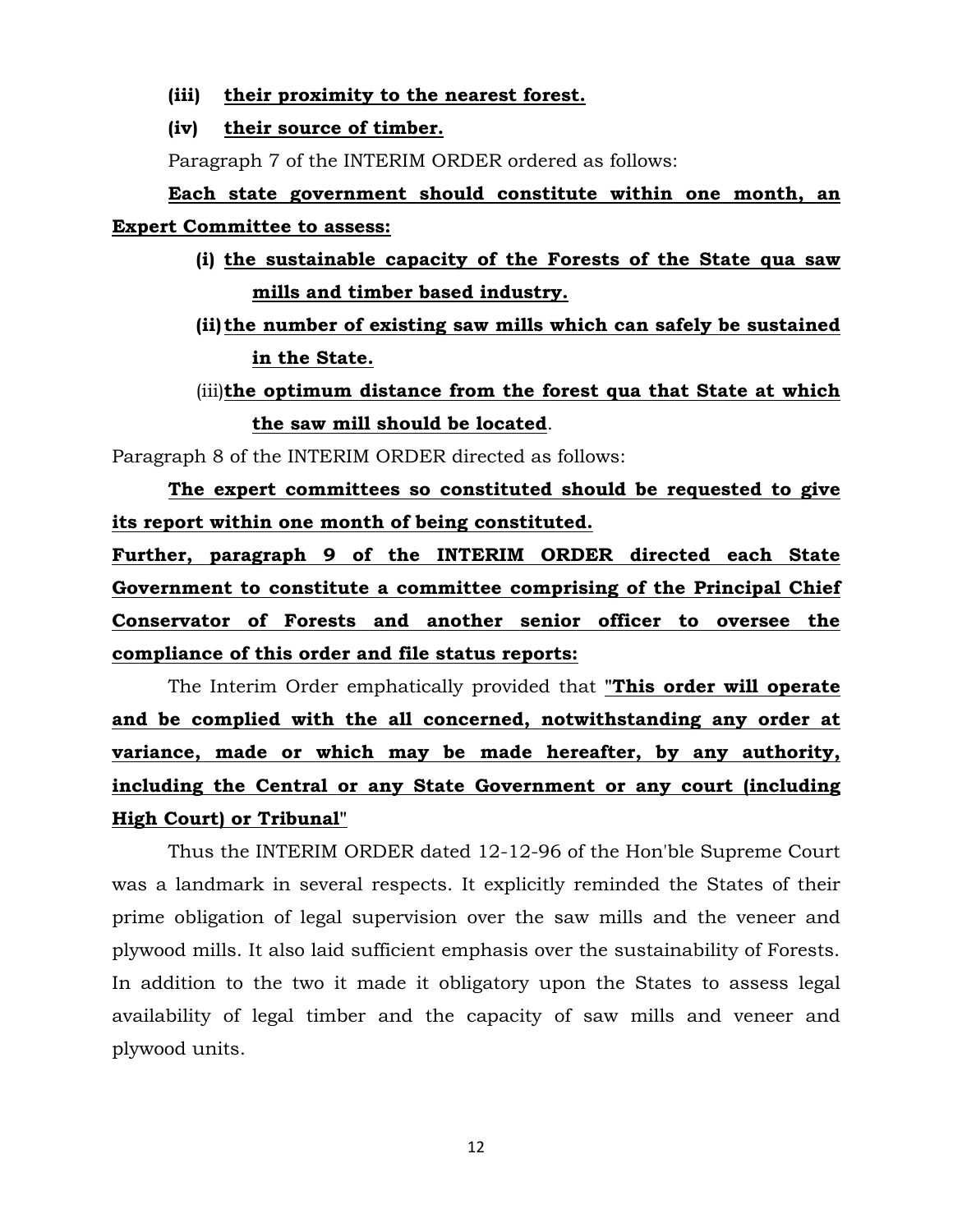## **The Order and the Ban**

The Hon'ble Supreme Court in its Interim Order passed on 04-03-1997 in Writ Petition (Civil) 202/1995 (T.N. Godavarman Vs UOI and others) ordered as follows:

**"All unlicenced sawmills, veneer and plywood industries in the State of Maharastra and the State of Uttar Pradesh are to be closed forthwith and the State Government would not remove or relax the condition for grant of permission/licence for the opening of any such saw mill, veneer and plywood industry and it shall not grant any fresh permission/licence for this purpose. The Chief Secretary of the State will ensure strict compliance of this direction and file a compliance report within two weeks."**

## **The Role of the Central Empowered Committee**

On 30-10-2002 the Hon'ble Supreme Court passed an order as follows:

**"No State or union Territory shall permit any unlicenced saw mill, veneer, plywood industry to operate and they are directed to close all such unlicenced units forthwith. No State Government or Union Territory will permit the opening of any saw mills, veneer or plywood industry without prior permission of the Central Empowered Committee. The Chief Secretary of each State will ensure strict compliance of this direction. There shall also be no relaxation of rules with regard to the grant of licence without previous concurrence of the CEC. It shall be open to this court for relaxation and or oppropriate modification or orders qua plantations or grant of licences."**

On the basis of sevral reports filed by the State Government the Central Empowered Committee recommended as follows:

# **(a) Suspending the functioning of all 1607 saw mills to where licences have been renewed after 04-03-1997.**

**(b) directing the Chief Secretary, Uttar Pradesh to file report of each of the 1607 saw mills giving details of the old licences, the year in which such liences were issued, the year upto which the old licences were**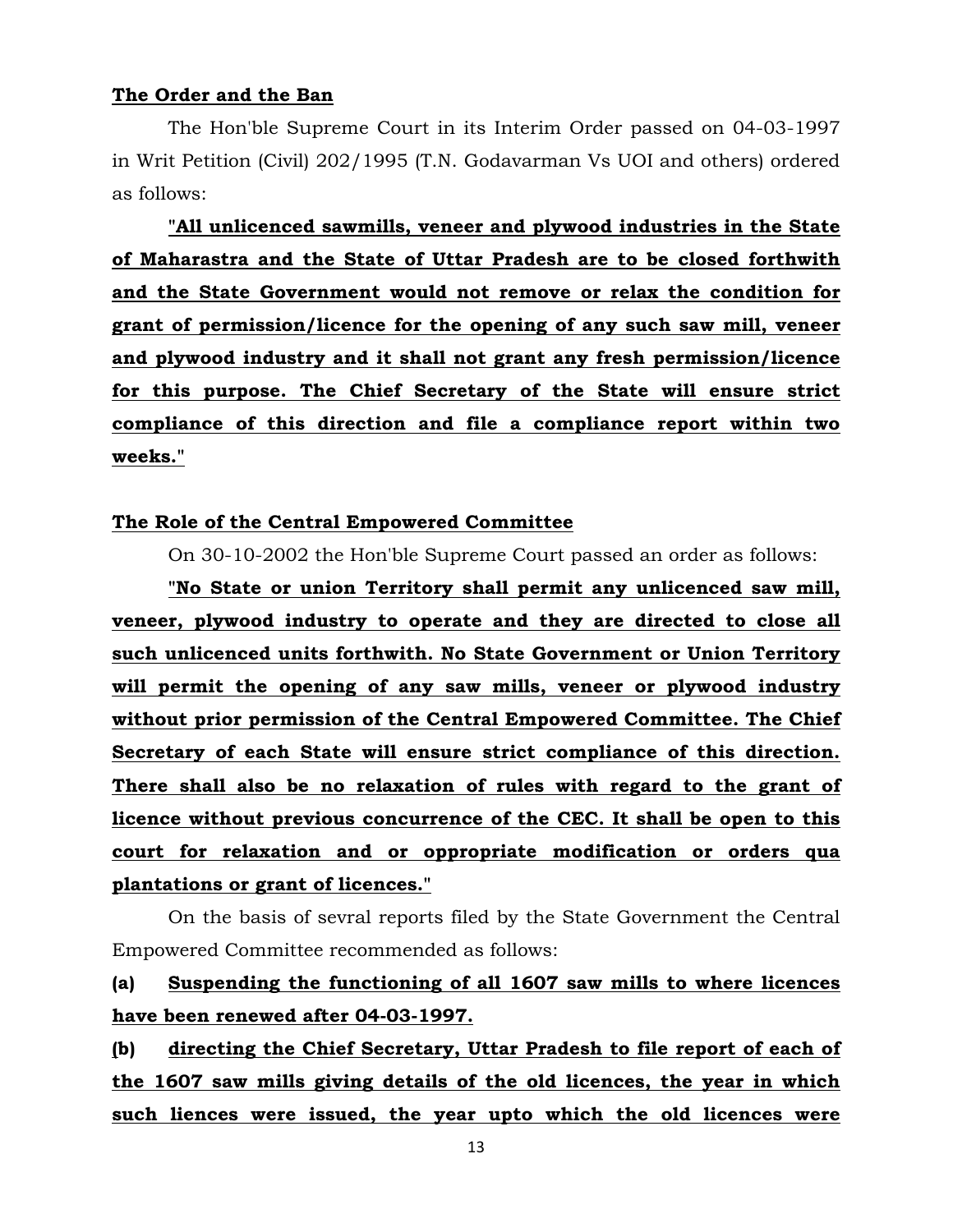**renewed, the date on which the saw mill was closed, the number of years for which the saw mills were run illegally, the officer who had verified and cross verified the genuineness of the old licence, the basis of reopening of the saw mill, the details of the machinery and electric connection at the time of the renewal of the old licence and whether the delay in the renewal was due to administrative reasons or due to lapse on the part of the saw mill owner.** 

# **The Order of September 1, 2006**

The Hon'ble Supreme Court in its hearing held on September, 2006 in I.A. No. 1399 with I.A. No. 946, I.A. Nos. 301-382 in Writ Petition (c) No. 202 of 1995 accepted the above recommendations of the CEC and ordered as follows.

**In this view, we direct the suspension of all 1607 saw mills in respect of which licences were renewed after 4th March 1997. The State Government would ensure that the saw mills do not operate. The Chief Secretary, Uttar Pradesh, is directed to file a report in terms of paragraph 13(b), which recommendation we have accepted, within a period of eight weeks**.

The above order of the Hon'ble Supreme Court opened the path for proper analysis and categorisation of all those saw mills whose licences were renewed after 04-03-1997.

#### **Closure and Categorisation**

In compliance of the Hon'ble Supreme Court's order all the saw mills whose licences were renewed after 04-03-1997 were closed. In consequence to the Closure Report filed, the Central Empowered Committee in its INTERIM REPORT **dated 10-10-2006** regarding the closure of the saw mills and other wood based industries in the State of Uttar Pradesh pursuant to the Hon'ble Supreme Court's order dated 01-09-2006 in I.A. No. 1399 and I.A. No. 946 recommended as follows:

**The closed saw mills will be classified into the following four categories depending upon the year upto which the sawmill licence was renewed before 04-03-1997:** 

**Category I- Licence upto December, 1996**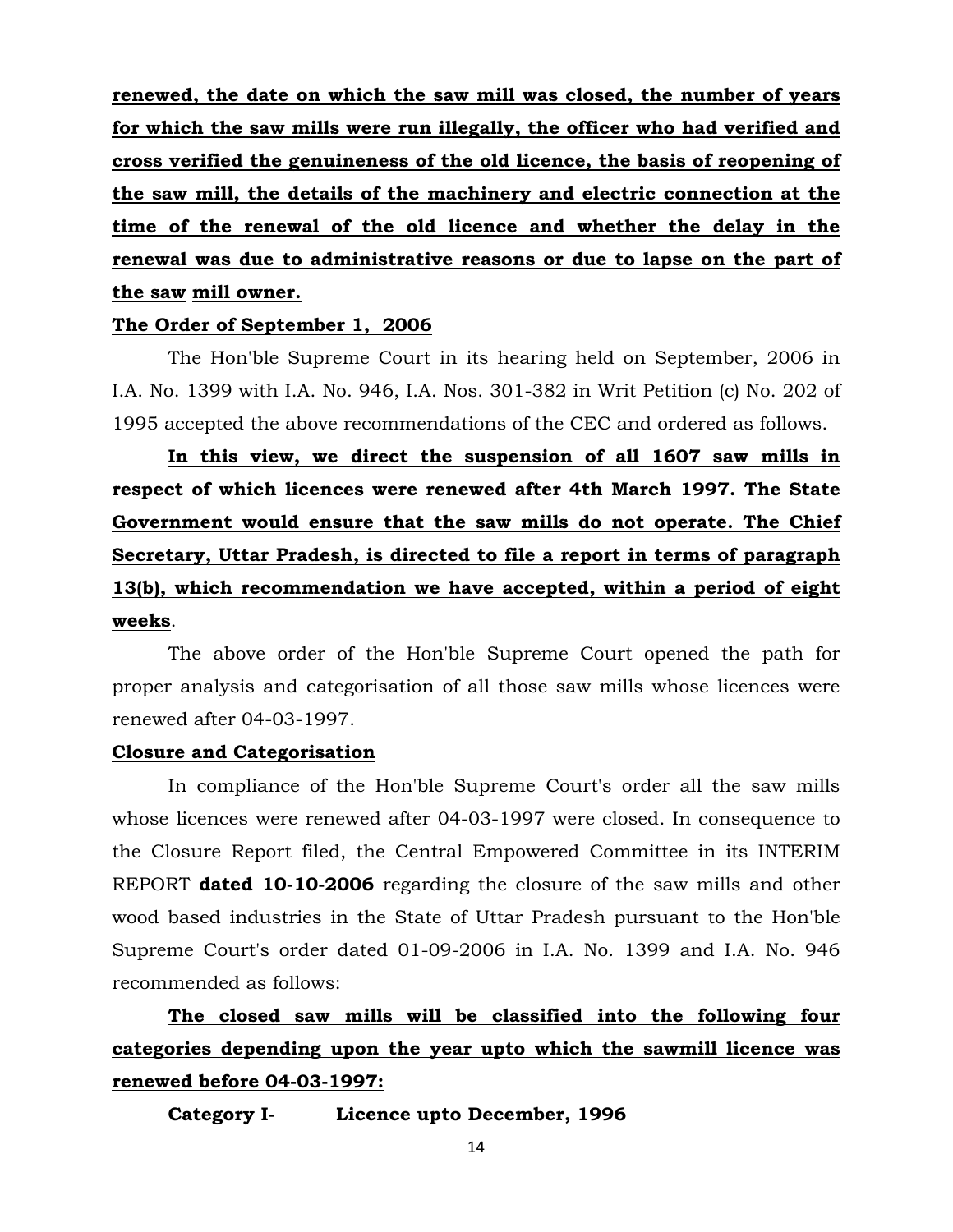|               | Renewed before 04-03-1997            |
|---------------|--------------------------------------|
| Category II-  | Licence upto December, 1995          |
|               | Renewed before 04-03-1997            |
| Category III- | Licence upto December, 1994          |
|               | Renewed before 04-03-1997            |
| Category IV-  | Licence upto December, 1993          |
|               | Onward not renewed before 04-03-1997 |

**The saw mills falling in each of the Category will further be subdivided into three subgroups on the basis of the period during which the licence fee was deposited namely** 

- **(a) licence fee paid before 04-03-1997**
- **(b) licence fee paid between 04-03-1997 to 31-12-1997**
- **(c) licence fee paid after 31-12-1997**

In consonance with the recommendation of the Central Empowered Committee, the **Chief Secretary vide his letter 3949/14-2-2000- 405(55)/2004** ordered the classification of the closed saw mills (that stood not renewed on 14-03-1997) into the following categories.

- **Category- I Those saw mills whose licences stood renewed for period upto 31-12-96 before the date 04-03-1997 and whose licence renewal for 1997 was carried out after 04-03-1997.** 
	- **(a) saw mills whose renewal fees were deposited before 04-03- 1997.**
	- **(b) saw mills whose renewal fees were deposited between 05- 03-1997 to 31-12-1997**
	- **(c) saw mills whose renewal fees were deposited after 31-12- 1997**
- **Category-II Those saw mills whose licences stood renewed for year upto 1995 before the date 04-03-1997 and whose licence renewal for years 1996 and 1997 was carried out after 04-03-1997. This category was also divided into the following three sub categories-**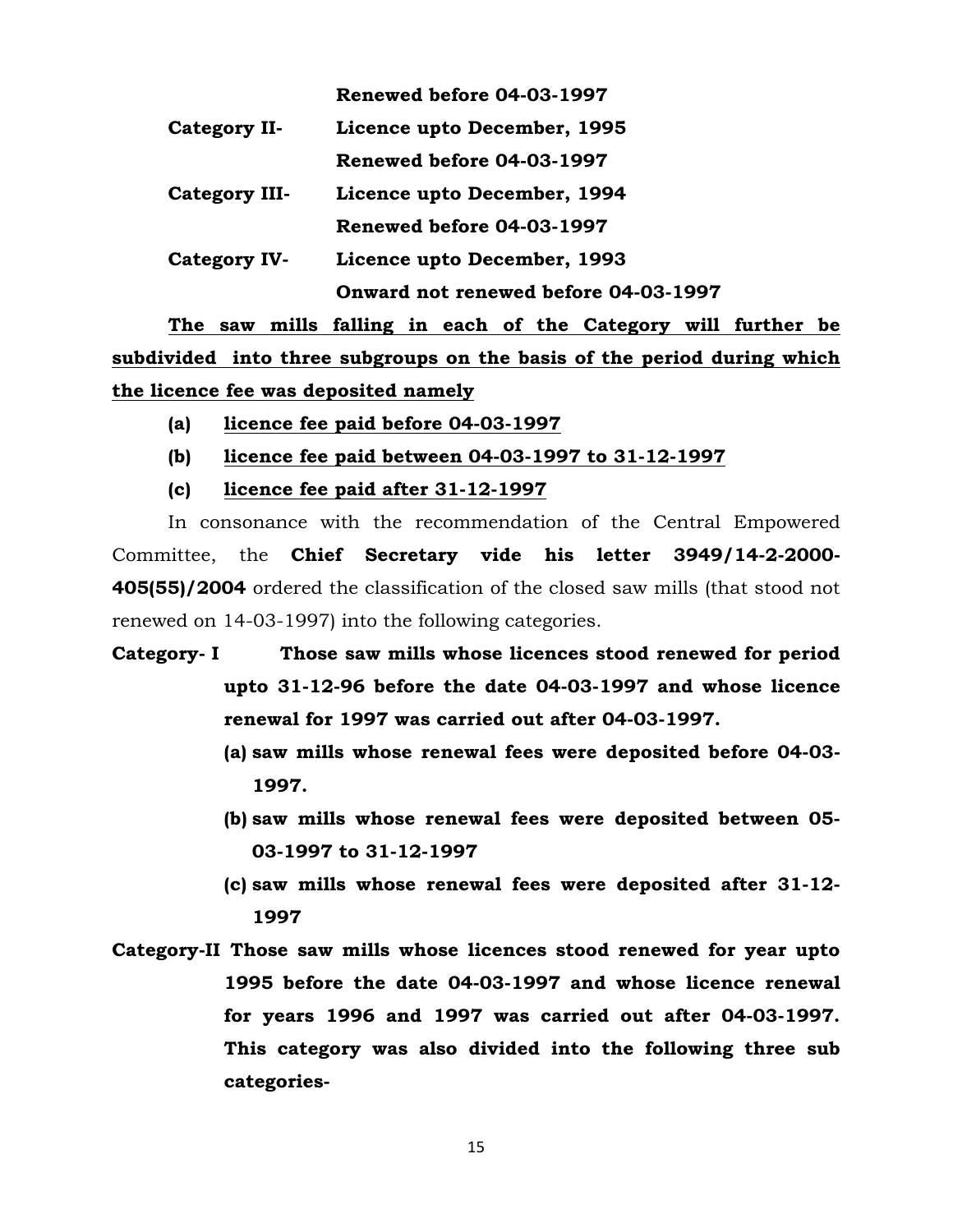- **(a) saw mills whose renewal fees were deposited before 04-03- 1997.**
- **(b) saw mills whose renewal fees were deposited between 05- 03-1997 to 31-12-1997**
- **(c) saw mills whose renewal fees were deposited after 31-12- 1997**
- **Category-III Those saw mills whose licences stood renewed for year upto 1994 before the date 04-03-1997 but whose licence renewal for the years 1995,1996 and 1997 were carried out after 04- 03-1997. This category was also subdivided into the following three subcategories-**
	- **(a) saw mills whose renewal fees were deposited before 04-03- 1997.**
	- **(b) saw mills whose renewal fees were deposited between 05- 03-1997 to 31-12-1997**
	- **(c) saw mills whose renewal fees were deposted after 31-12- 1997**

**Category-IV (Other saw mills)- All saw mills other than those of Category-**

**I, Category-II and Category-III whose licence renewal for period after 1993 were not carraied out before 04-03-1997.** 

In respect of these saw mills it is to be known that their licence renewals were carried out in which previous years and also the year of last renewal before 04-03-1997.

The notification specifically provided that for each saw mill **the date of establishment, name of owner, number of units and other informations have to be compiled and verified. The licence fee deposited by saw mills of category 1(a), 1(b), 2(a) and 2(b) shall be verified from the original records and it shall be confirmed that they are not involved in any FOREST OFFENCE.**

# **The State Level Committee**

The CEC had already constituted a **State Level Committee** comprising **Principal Secretary, Forests Shri. V.N. Garg, Principal Chief Conservator of**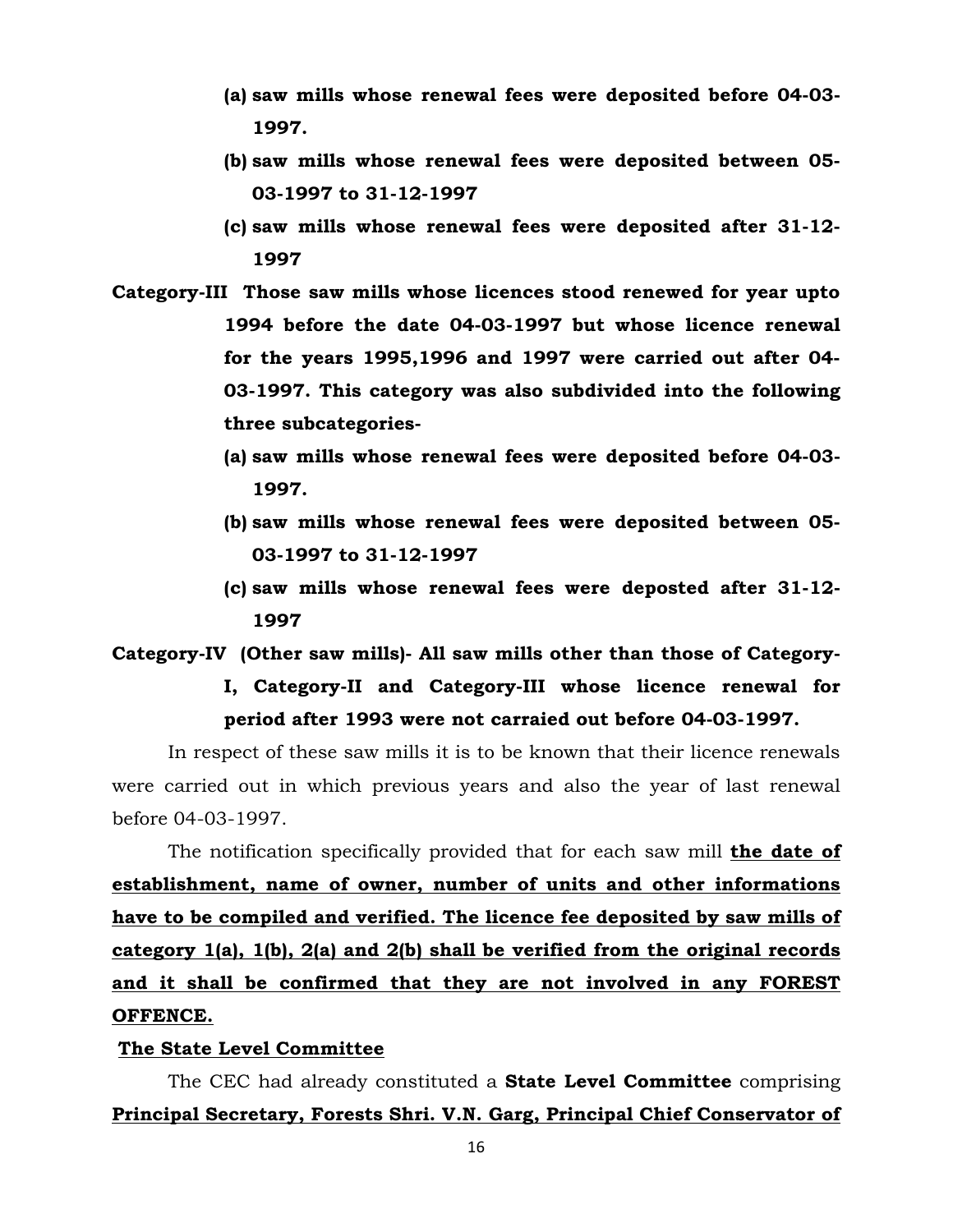# **Forests U.P. Shri B.K. Patnaik and Chief Conservator of Forests (Regional)**

**Shri N.C. Bahuguna** for the compilation and verification of the above information. To facilitate the process the notification issued by the Chief Secratry constituted the District Level Committee for each District of the State headed by the District Magistrate and having senior Superintendent of Police/Superintendent of Police and Divisional Forest Officer as members. It was ordered that the District Level Committees shall supervise and conduct the collection, compilation and verification of the informations of the District.

# **The Subsequent Orders/Recommendations**

After receiving specific informations regarding saw mills closed pursuant to Hon'ble Supreme Court's order dated 01-09-2006 from the District level Committees, the State Level Committee began the process of categorising the saw mills into the four categories. The provisional categorisation was displayed on the official website wherin time period for filing of objections was indicated. The State Level Committee considered the objections and sent the Final Categorisation to the Central Empowered Committee. After analysing the Report of the Central Empowered Committee **the Hon'ble Supreme Court by order dated 18-05-2007 has permitted the reopening of the saw mills falling in Category I, II and III.** Subsequently, the Hon'ble Supreme Court by **Order 27-07-2007** directed that **subject to availability of wood the saw mills falling in Category IV may be considered for grant of Fresh licence subject to such terms and conditions as are and/or may be prescribed.** 

# **Decision**

After considering the recommendations of the State Level Committee and other detailed examination the following decisions were taken:

(I) saw mills categorized as category IV saw mills by the SLC may be considered for grant of licence under the saw mill rules subject to the fulfillment of the following conditions:

**(a) there has not been any transfer of licence after 04-03-1997 except by inheritance or sucession. The units in respect of which the original licence was transferred to others will not be eligible for grant of licence,**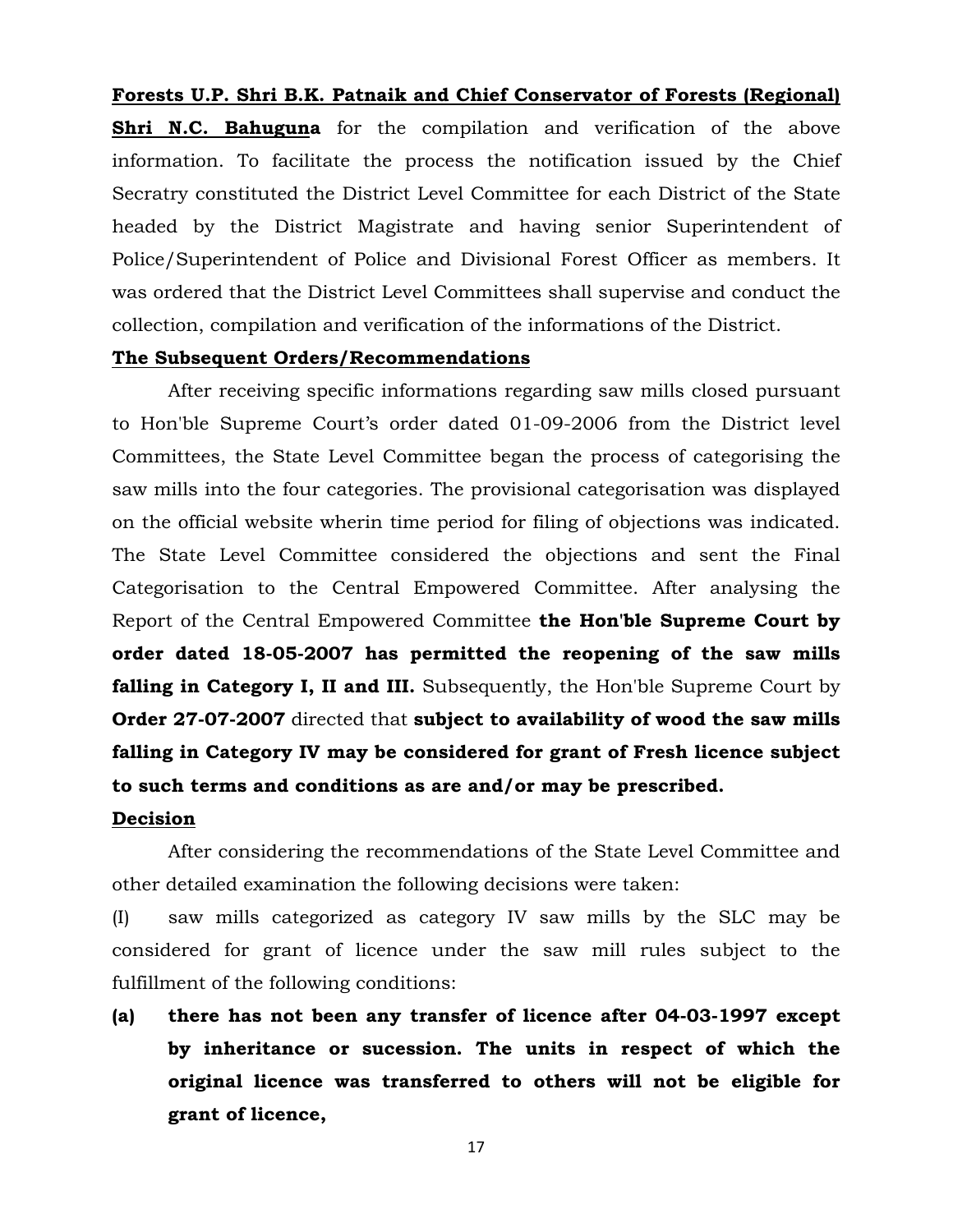- **(b) it will be considered as a new licence with prospective effect from the date of grant of permission by the competent authority under the Saw mills Rules.**
- **(c) there is adequate timber availability in the State,**
- **(d) there is no forest offence pending against the unit on 01-09-2006.**
- **(e) such units will not be transferable except by inheritance or sucession,**
- **(f) detailed procedure and guidelines for grant of licence to the units will be issued by the State Level Committee, and**
- **(g) saw mills falling in the various categories will deposit one time payment, in addition to the normal licence**

## **Odd Saw Mill Units**

There are several Saw mill units who had paid licence fee regularly before 04-03-1997 but were never granted licence by the Forest Department. Their fate remained uncertain for several years. But **as per the recommendations made by the CEC on 4thApril 2008 they may also be considered or grant of licence under the saw mill Rules subject to the fulfilment of the following conditions:-**

- **(a) licence shall be granted in order of seniority to only such units who regularly paid lience fee from the year 1989 onwards till 1996.**
- **(b) it will be considered as a new licence with prospective effect from the date of grant of permission by the competent authority under the Saw Mill Rules.**
- **(c) there is adequate timber available in the State.**
- **(d) there is no forest offence pending against the unit as on 01-09- 2006.**
- **(e) the unit will not be transferable except by inheritance or sucession,**
- **(f) detailed procedure and guidelines for grant of licence to the units will be issued by the SLC, and**
- **(g) licence shall be granted in the name of person in whose name the licence fee was deposited or to his/her legal heir in case of his/her death.**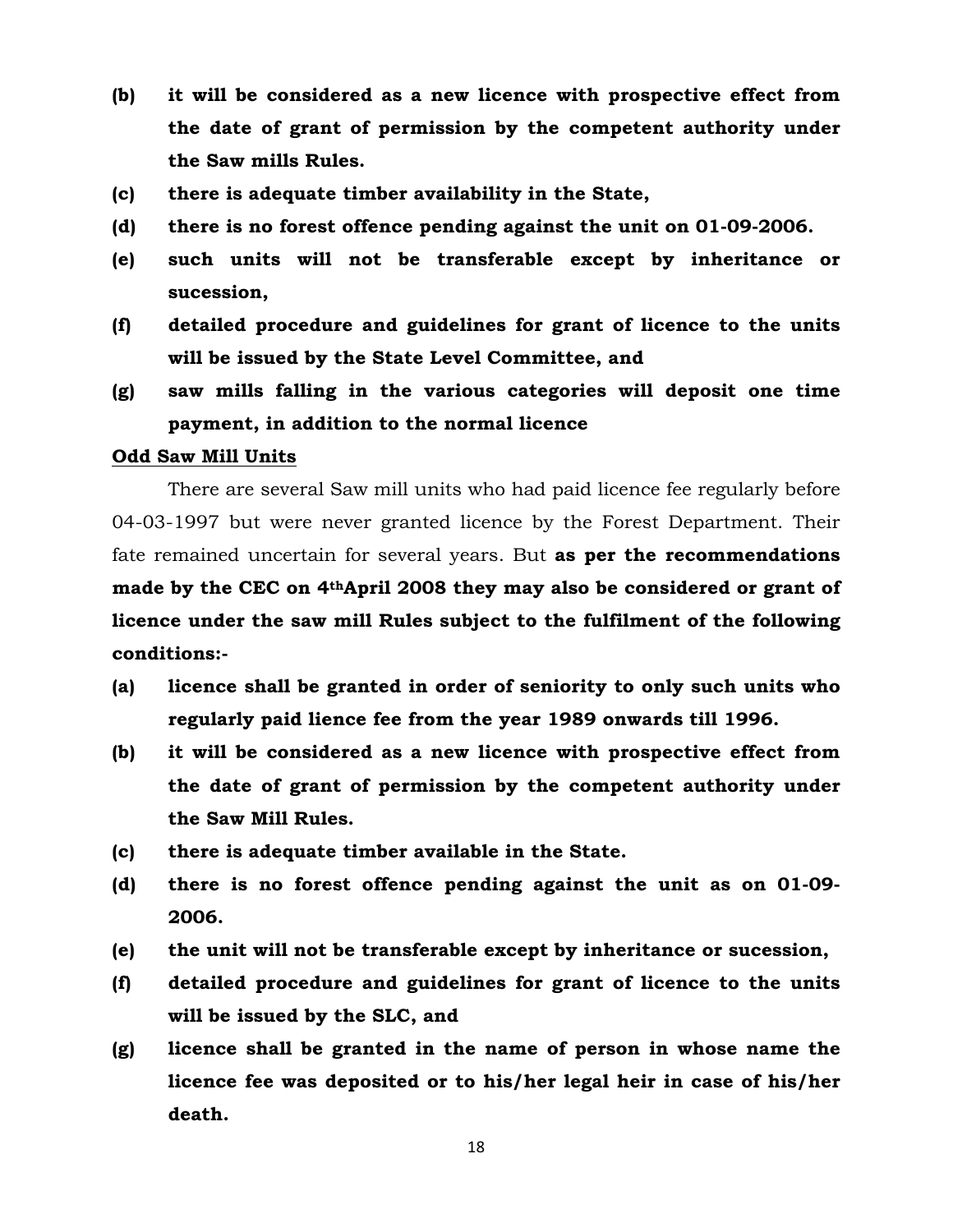#### **Peculiar Ones**

During the process of categorizating of Saw mills cropped up some cases of saw mills whose licences had been renewed upto the year 1994-95 whereafter because of non payment of licence fee, the licences of such units were cancelled and subsequently have not been included in any category of the Saw mill. **In its meeting held on 4th April 2008 the CEC decided** that all such cases may be considered by the SLC on merit and a decision may be taken after verifying the details of the renewals. The CEC has recommended that such units should be categorized as per CEC's letter dated 06-10-2006. which explicitly defines the four categories and the three sub-categories.

#### **Saw Mill Licence**

Under Rule-4 of the U.P. Establishment and Regulation of Saw Mills Rules 1978 is laid down the provision of Application for obtaining licence. It is laid down that any person desiring to establish erect or operate any existing saw mill shall make an application in that behalf to the Divisional Forest Officer concerned for obtaining a licence in the Form giving in Schedule-I appended to these Rules.

Under Rule 5 it is provided that **On receipt of an application under Rule 4, the Divisional Forest Officer shall acknowledge the same and thereafter shall make such enquiries as he may deem fit and after satisfying himself with regard to the following factors, grant the licence in the form given in Schedule-II appended to the Rules:-**

- **(i) that the required quantity of timber through by legitimate means would be available at the proposed venue of the saw mill without causing any damage to the tree growth in the Forests under the control of the Government and the adjacent rural areas,**
- **(ii) that the applicant has acquired or is in a position to acquire necessary area for erecting and running a saw mill in accordance with the conditions specified in the licence,**
- **(iii) that the machinery power etc, is available or is likely to be available to the applicant;**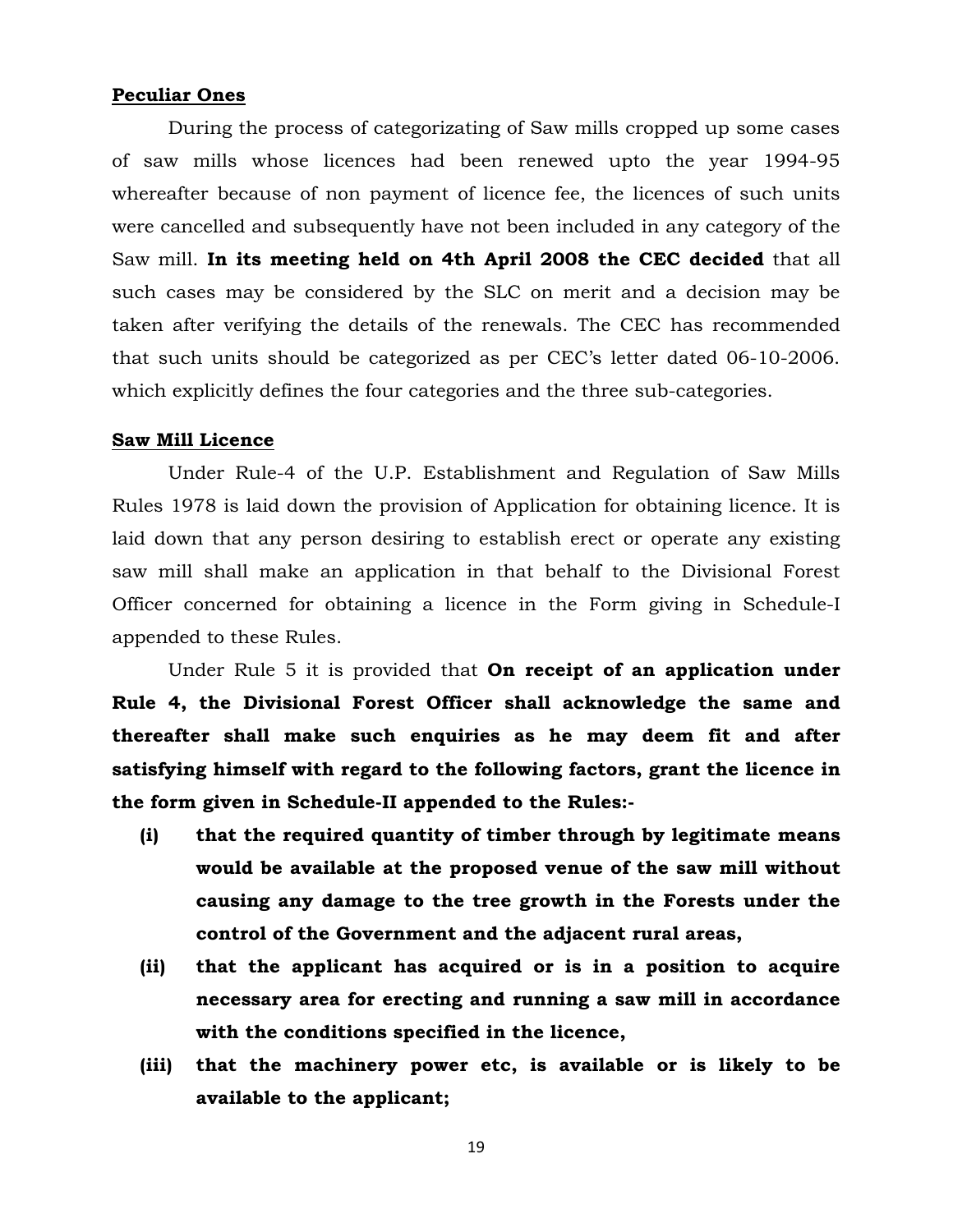# **(iv) that the applicant has obtained a "No Objection Certificate" from the District Magistrare concerned for erecting and running the saw mill;**

In case the Divisional Forest Officer is not satisfied he may reject the application.

**Rule-6 provides that every licence granted under Rule-5 or renewed under Rule-7 shall remain valid for such period not exceeding three years from the date of issue of renewal as may be specified in the licence**.

But presently as per Hon'ble Supreme Court's order passed on 29/30- 10-2002 **"No State Government or Union Territory will permit the opening of any saw mills, veneer or plywood industry without prior permission of the Central Empowered Committee. There shall also be no relaxation of rules with regard to the grant of lience without previous concurrence of the CEC. It shall be open to apply to this court for relaxation and or appropriate modification of orders qua plantation or grant of licences."**

As per Rule 11 of the rules as amended by U.P. Establishment and regulation (Third Amendment) Rules 2004 **an annual fee of Rupees five throusand per unit of saw mill for grant or renewal of licences shall be payable by the applicants/licence which will be credited to the revenue of Forest Department through a treasury chalan under the receipt head "0406-01-800-03".** 

## **Revocation of the Saw Mill Licence**

Rule- 8 of the Uttar Pradesh Establishment and Regulation of Saw Rules 1978 provides for Revocation of a saw mill licence. It states that "Notwithstanding anything contained in the foregoing rules, the Divisional Forest Officer concerned may where he has reason to believe that a licencee is operating the saw mill in contravention of the provisions of these Rules or conditions of licence or the licencee is indulging in activities prejudicial to the interests of Forest Conservancy, at any time after giving revoke the licence granted under Rules-5 or renewed under Rule-7."

## **Intimation to applicant or licencee**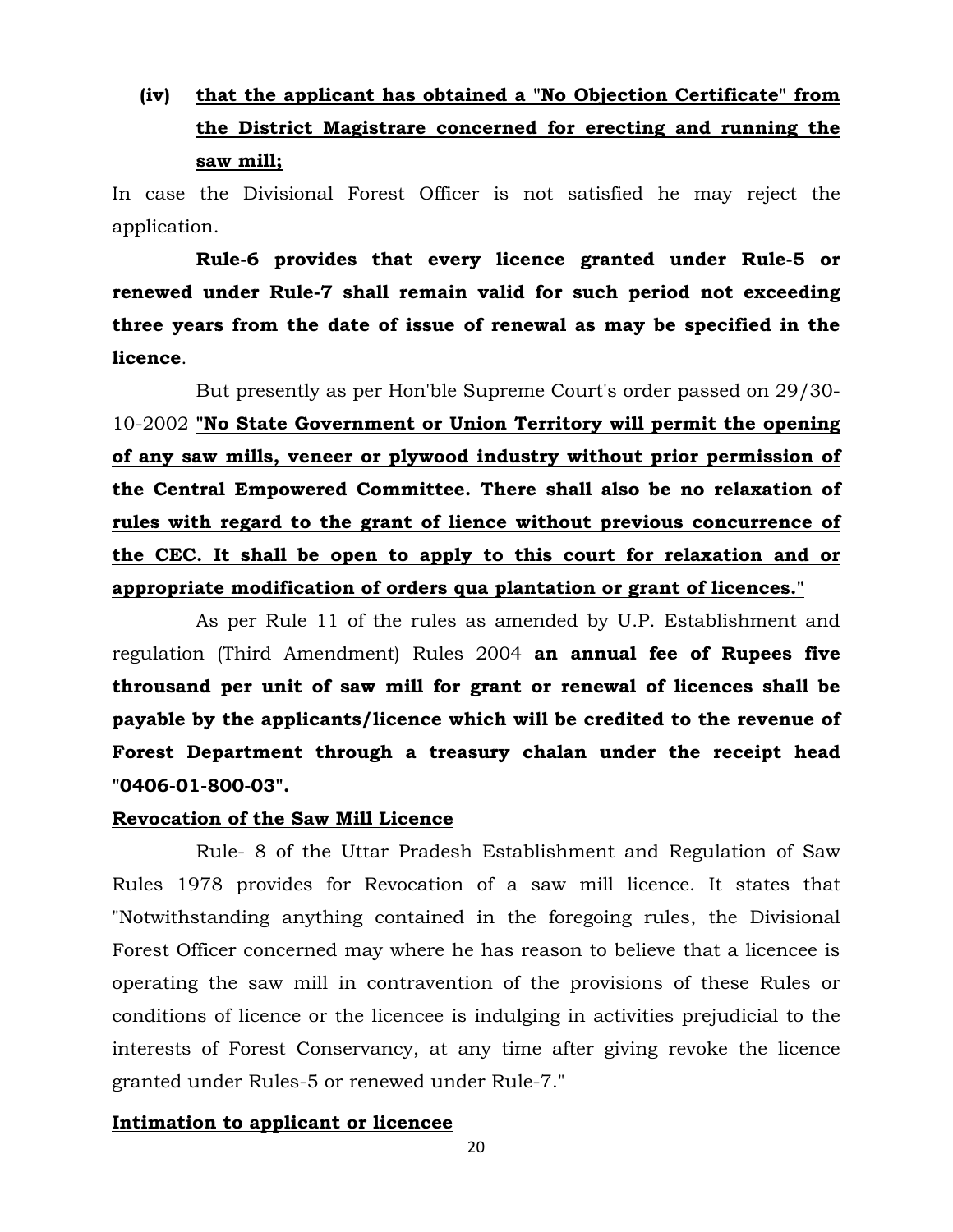Rule- 9 provides that where the concerned Divisional Forest Officer refuses to issue or renew the lience, he shall send intimation thereof to the applicant or the holder of the licence as the case may be, giving reasons therefor.

#### **Provision For Appeal**

Rule 10 provides for Appeal against refusal to issue or renew or against revocation of licences. It provides that **"Any person aggrieved by an order of Divisional Forest Officer under Rule 9 may within thirty days of the service of the order on him, appeal to the concerned concerned Conservator of Forests. The Conservator of Forests thereupon, shall decide the appeal after giving the Divisional Forest Officer and/or appellant, an opportunity of being heard. The decision of the Conservator of Forests on such appeal shall be final."**

Since the constitution of the Central Empwered Committee and the State Level Committee, any person dissatisfied with the final order may represent in writing to the State Level Committee or the Central Empowered Committee.

#### **Relocation of Saw Mills**

The provision for relocation of saw mill is governed by the **Interim Order passed by Hon'ble Supreme Court on 08-05-1997** in writ petition (c) no. 171 of 1996 and 597 of 1996 which directed that **"PCCF, may on a case to case basis consider grant of permission to an existing licenced saw mill to relocate itself, provided that the relocated site is not within ten kilometres of any existing Forest."**

Further the Hon'ble Supreme Court's Order in **I.A. No. 385** clarified and ordered that trees in plantations by the sides of roads and railways be excluded from the definition of forests while considering the Relocation of Sawmills.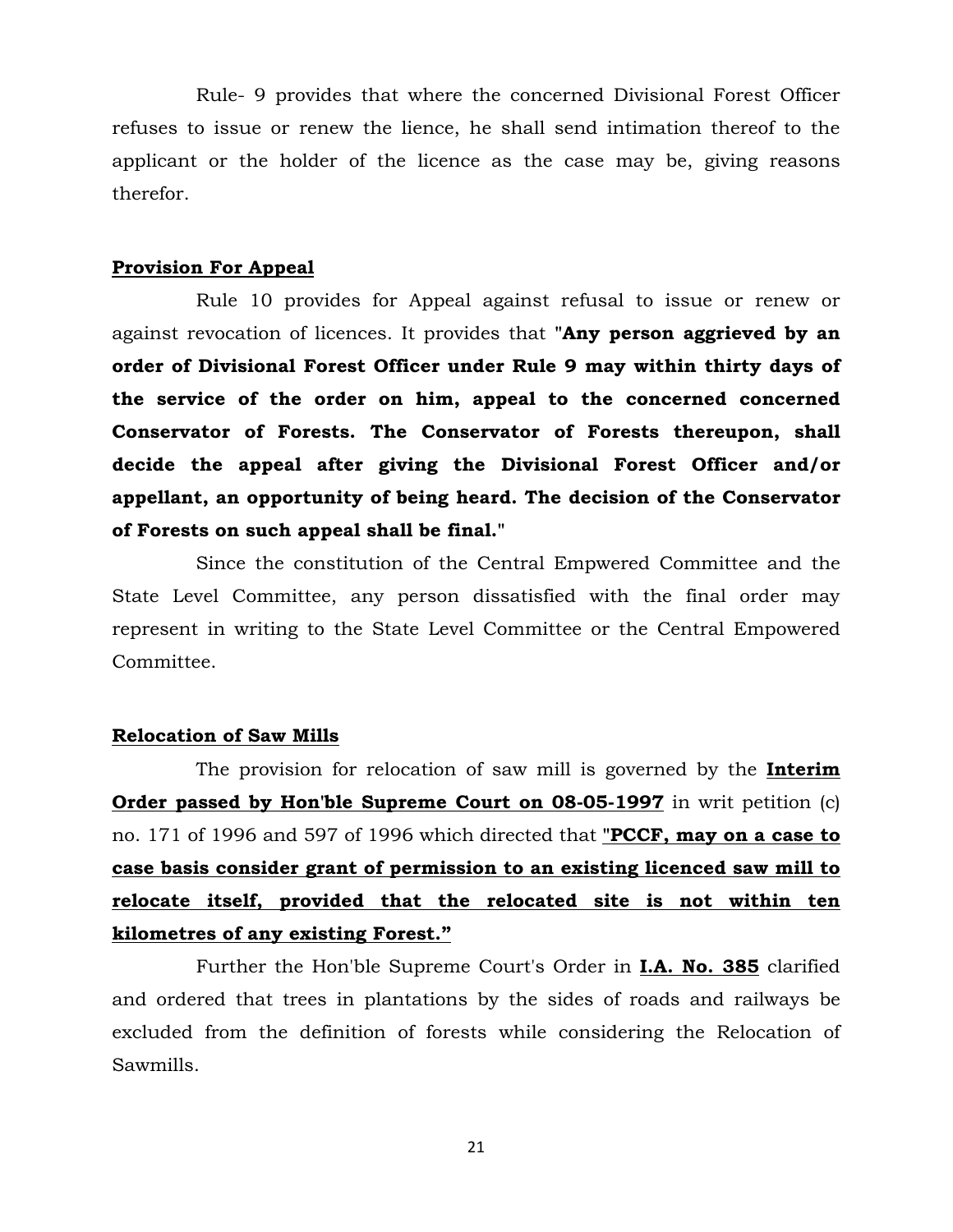#### **Installed Capacity and Timber Requirement**

For the purpose of assessing the timber requirement, the Saw mills may be classified into different categories either on the basis of **the type and the number of the horizontal and vertical band saws used them or on the basis of the horse power of the machines used by them.** 

**On the basis of power used by them the saw mills may be divided into**

- **(i) saw mills of 10 H.P. and below**
- **(ii) Saw mills between 10 H.P. and 20 H.P.**
- **(iii) saw mills between 20 H.P. to 40 H.P.**
- **(iv) saw mills between 40 H.P. to 60 H.P. and**
- **(v) saw mills above 60 H.P.**

On the basis of the actual production figures of the Saw mills operated by the U.P. Forest Corporation till 1996 and as given in the report of the Expert Committee filed through an affidavit dated 22-02-1997 before the Hon'ble Supreme Court, the **normative installed capacity of Saw mills is 540 cubic metres.** The perusal of the report of the Expert Committee constituted for the State of U.P. clarifies that this figure is actually for **the saw mills of 10 H.P.** 

Acoordingly, the timber requirement of saw mills installed with machines of higher H.P. has to be different and may be taken as under:-

| (i)   | saw mills of 10 H.P. and below       | 540 cu.mt.  |
|-------|--------------------------------------|-------------|
|       | (base value)                         |             |
| (iii) | saw mills between 10 H.P. to 20 H.P. | 810 cu.mt.  |
|       | (1.5 time the base value)            |             |
| (iii) | saw mills between 20 H.P. to 40 H.P. | 1080 cu.mt. |
|       | (2 time the base value)              |             |
| (iv)  | saw mills between 40 H.P. to 60 H.P. | 1620 cu.mt. |
|       | (3 time the base value)              |             |
| (v)   | saw mills above 60 H.P.              | 2160 cu.mt. |
|       | (4 time the base value)              |             |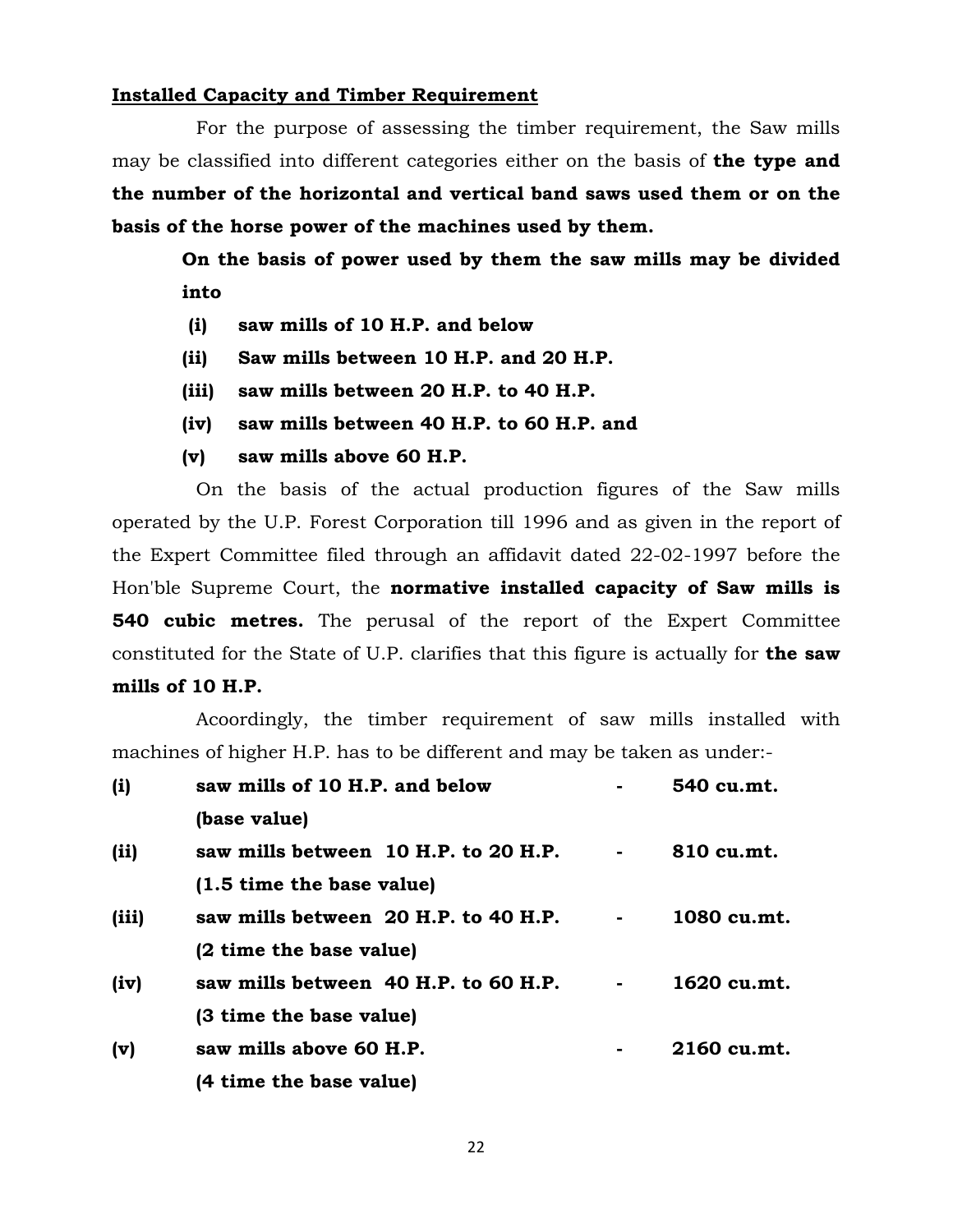In compliance of the order of Hon'ble Supreme Court passed in I.A. 1399, I.A. 946 (W.P. 202/95 T.N. Godavarman Vs. U.O.I and others) on 01.09.2006 out of a total of five thousand five hundred and sixty six saw mills in the State of Uttar Pradesh the operation of three thousand two hundred and twenty two saw mills were suspended. This figure comprised 2246 saw mills of category I and II, 127 saw mills of category III and 847 saw mills of category IV.

As per the recommendations of the Central Empowered committee out of the 2246 suspended saw mills of category I and category II, 2226 have been opened while 20 saw mills have been kept suspended due to their involvement in Forest Offences. In the same way out of 127 suspended saw mills of category III 122 have been opened while five have been kept suspended.

| Sl.No. | Description                                                                                            | Total  | Total No. of Saw | Number<br><sub>of</sub> |
|--------|--------------------------------------------------------------------------------------------------------|--------|------------------|-------------------------|
|        |                                                                                                        | number | mills<br>in      | closed<br>Saw           |
|        |                                                                                                        |        | operation        | mills                   |
| 1.     | Operational Saw mills<br>whose licences stood<br>renewed<br>as<br><sub>on</sub><br>4.03.1997 or before | 2347   | 2347             |                         |
| 2.     | Saw mills of Cat I and<br>Cat II                                                                       | 2246   | 2226             | 20                      |
| 3.     | Saw mills of Cat III                                                                                   | 127    | 122              | 5                       |
| 4.     | Saw mills of Cat IV                                                                                    | 847    | 310              | 537                     |
| 5.     | Granted to saw mills<br>who regulary paid fees<br>from the year 1989<br>onwards till 1996              | 94     | 94               |                         |
|        | TOTAL                                                                                                  | 5661   | 5099             | 562                     |

The situation may be expressed in a tabular nutshell as follows-

The Latest position can be ascertained on the website http//Forest.up.nic.in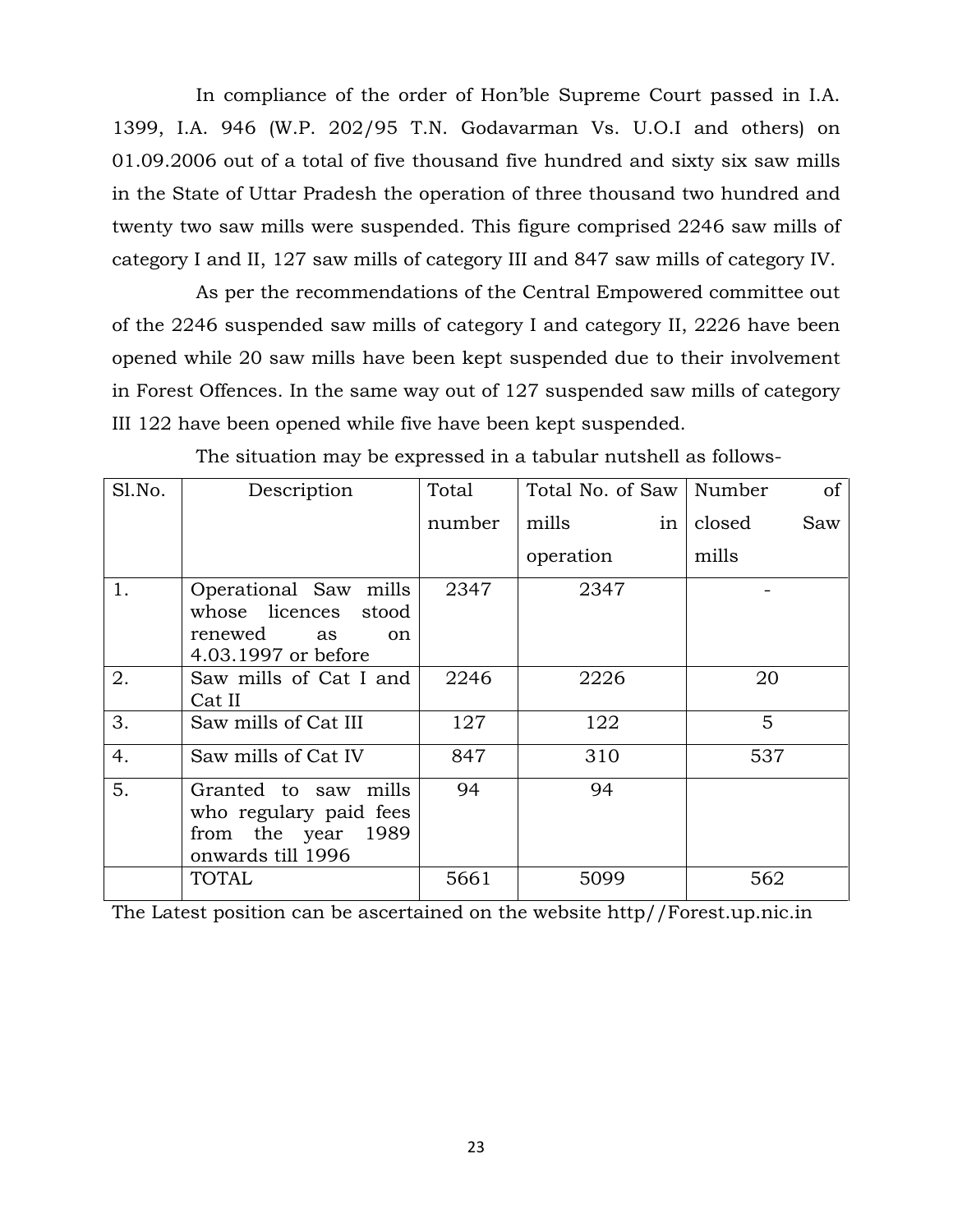# **CHAPTER II- VENEER/PLYWOOD UNITS**

The terms 'veneer' and 'plywood' are latest offshoots of the modernised wood based industry. 'Veneer' implies a thin layer of decorative wood or plastic used to cover a cheaper material. 'Plywood' implies wood that consists of several thin layers of wood stuck together. From these two terms emerge the concepts and realities of veneer units or plywood units or veneer and plywood units. **The basic difference between a veneer unit and a plywood unit is that while the former is a primary consumer of wood the latter is a secondary consumer of wood.** Strictly speaking these units fall under the definition of Saw Mill provided in Rule-2 of the U.P. Establishment and Regulation of Saw Mills Rules 1978.

**'Saw Mills' means and includes and includes any mechanical devices whether operating with electric poer, fuel power or manpower, for the purpose of cutting, sawing or converting timber and wood into pieces or the like acts."**

In view of the above definition **peelers, slicers, converters and chippers used for different processes with conversion of raw material into the end product in the plywood, veneer, matchwood or paper industries, sports goods and other industries come under the definition of a saw mill.** But prior to the order of Hon'ble Supreme Court date 12-12-96 and 04-03-1997 in the matter of Writ Petition no. 202/1995 (T.N. Godavaraman versus U.O.I. and others) the Saw mills rules had in practice been applied to only traditional saw mills which had been engaged only in sawing of logs or large size timber and had never been applied to regulate, plywood, veneer, handicrafts or sports goods industries. Neither any licence was being issued not any regulation of the U.P. Establishment and Regulation of Saw Mill Rules 1978 was applied to these units. The common practice that had prevailed was that of plywood and veneer industries getting thermselves registered as small scale industries in the Industries Department. **In the year 1989 the U.P. Govt. order no. 739(1)/14-2 dated July 26, 1989 imposed a ban on licensing/registration of new wood based industries in the State of Uttar Pradesh.**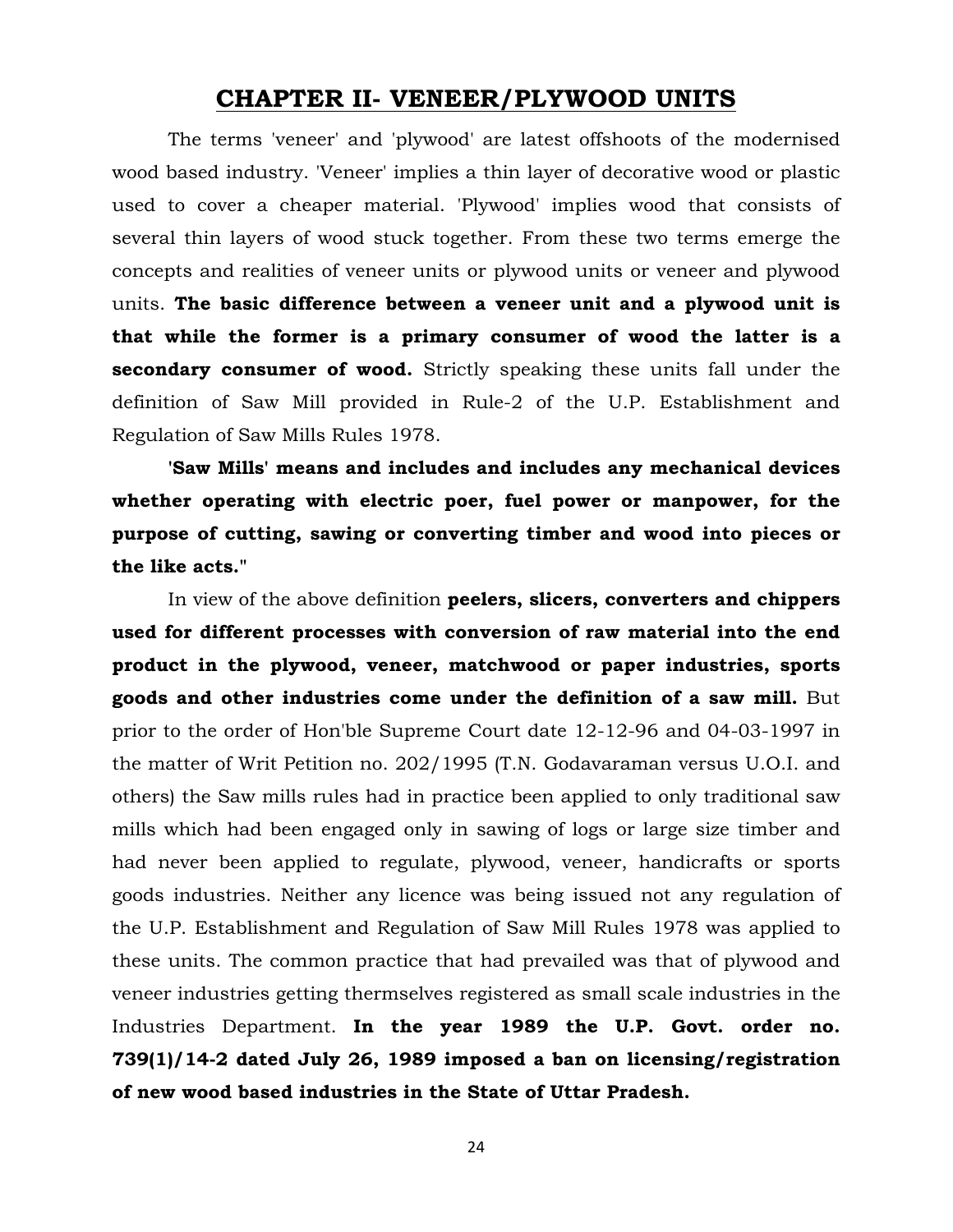In the year 1995 **U.P. Govt. order no. 4938/14-2-94-687/1988 dated Feb 15, 1995 exempted certain wood based industries (plywood, decorative veneers, particle board, medium density board, fiber board, block board and pulpwood, toys, packing case, agricultural implements) from the ban imposed on July 26, 1989.** The lifting of ban was declared to be made in view of increased availability of raw materials from farmer's fields. The exemption was only for 38 districts specified in the Govt. order of 1995. The role of Forest department was limited to issuance of No. Objection Certificate for establishment of New Units which were thereafter registered in the Industries department. The first explicit regulation/order arrived on 04-03- 1997 whence Hon'ble Supreme Court in its hearing in writ petition No. 202 of 1995 T.N. Godavarman Vs. U.O.I. ordered as follows:-

**"All unlicenced saw mills, veneer and plywood industries in the State of Maharashtra and the State of U.P. are to be closed forthwith and the State would not remove or relax the condition for grant of permission/licence for the opening of any such saw mills, veneer and plywood industry and it shall not grant any fresh permission/licence for this purpose. The Chief Secretary of the States will ensure strict compliance of this direction and file a compliance report within two weeks".** However at the field level most of the divisions due to the then existent practices and provisions of the Govt. order dated 15-02-1995 did not close those units which had been registered under Industries Department.

To avoid any possibility of violation of the Hon'ble Supreme Court's order dated 04-03-1997, the Government of U.P. in the year 1999 vide its **Government order no. 7123(1)/14-2687/99 dated 28-09-1999** banned establishment of new plywood and veneer industries by amending the exemption provisions of Government order dated 15-02-1995. However the provision contained in the Government order dated 15-02-1995 regarding requirement of No Objection Certificate from the Forest department for the registration of wood based industries was retained.

The Hon'ble Supreme Court in its hearing in **W.P. (C) no. 202/1995 held on 30-10-2002 ordered as follows:**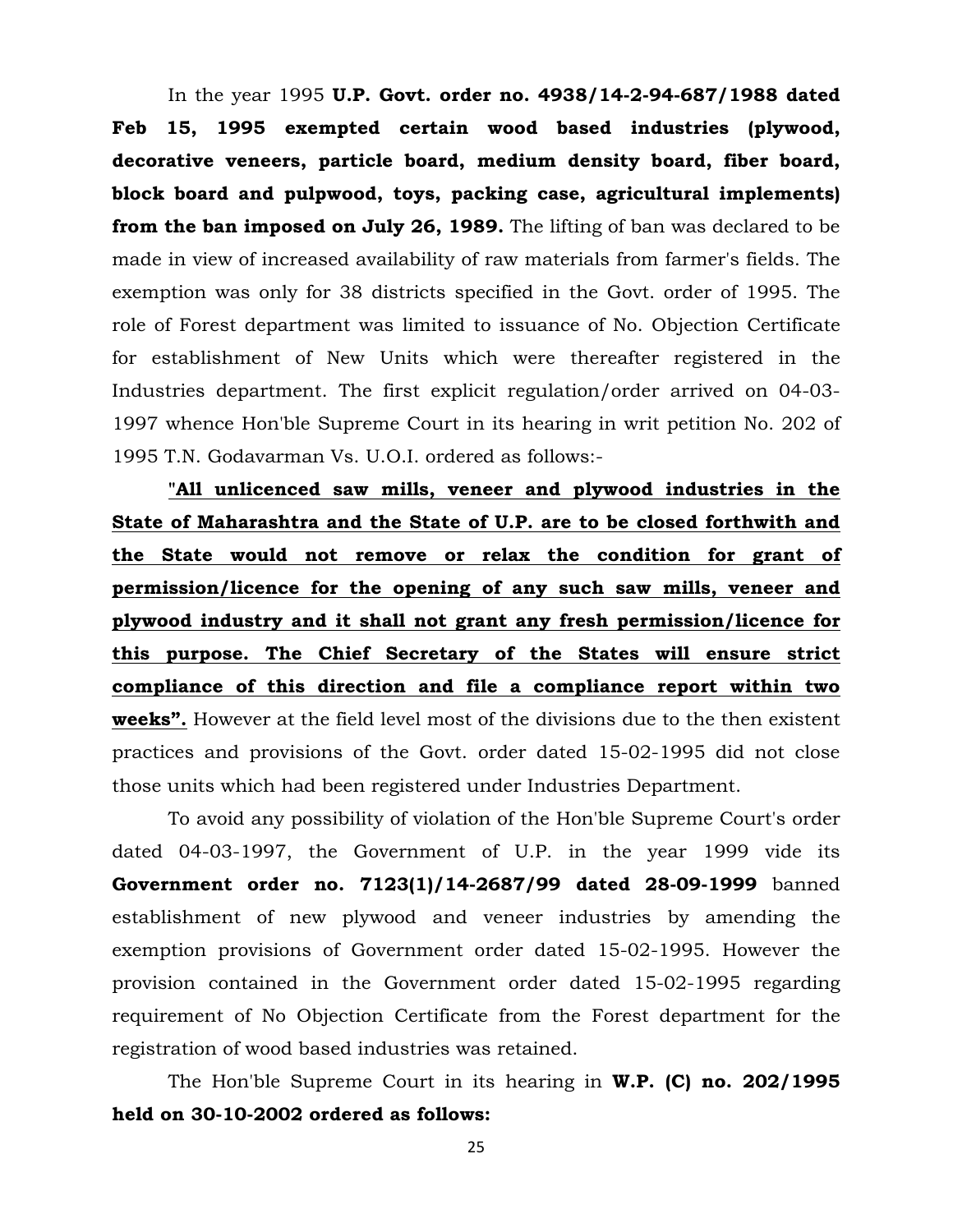**No State or Union Territory shall permit any unlicenced sawmill, veneer, plywood industry to operate and they are directed to close all such unlienced units forthwith. No State Government or Union Territory will permit the opening of any sawmills, veneer or plywood industry without permission of the Central Empowered Committee. The Chief Secretary of each State will ensure strict compliance of this direction. There shall also be no relaxation of rules with regard to the grant of licence without previous concurrence of the CEC. It shall be open to apply to this Court for relaxation and or appropriate modifications of orders qua plantation or grant of licences.** 

The Central Empowered Committee in its report dated 01-09-2005 submitted to the Hon'ble Supreme Court recommended as follows:

- **(a) a seniority list of plywood/veneer units operating in the State of Uttar Pradesh and Uttaranchal (part of undivided UP) on the strength of "No Objection Certificate" issued by the Forest epartment prior to 04-03-1997 may be prepared after verifying the validity and genuineness of such No Objection certificate.**
- **(b) after accessing timber availability qua capacity of existing licenced saw mills depending upon the availability of timber the existing plywood/veneer units may be granted licence on the principle of first come last go. The units found not eligible for grant of licence may be closed.**
- **(c) the electricity connection of all unlicenced units shall be disconnected their machinery shall be dismantled and the various registration etc. issued to such units shall be cancelled by the respective authorities.**

The Hon'ble Supreme Court in its hearing in I.A. No. 1399 and I.A. No. 569 with I.A. No. 946 in I.A. Nos. 301-382 in writ petition (c) no. 202 of 1995, held on sept 1, 2006 accepted the above recommendations of the CEC and ordered accordingly.

In compliance of the Hon'ble Supreme Courts dated 01-09-2006 the U.P. Government vide its notification 660/14-2-2006-405(55)/2004 dated 13-09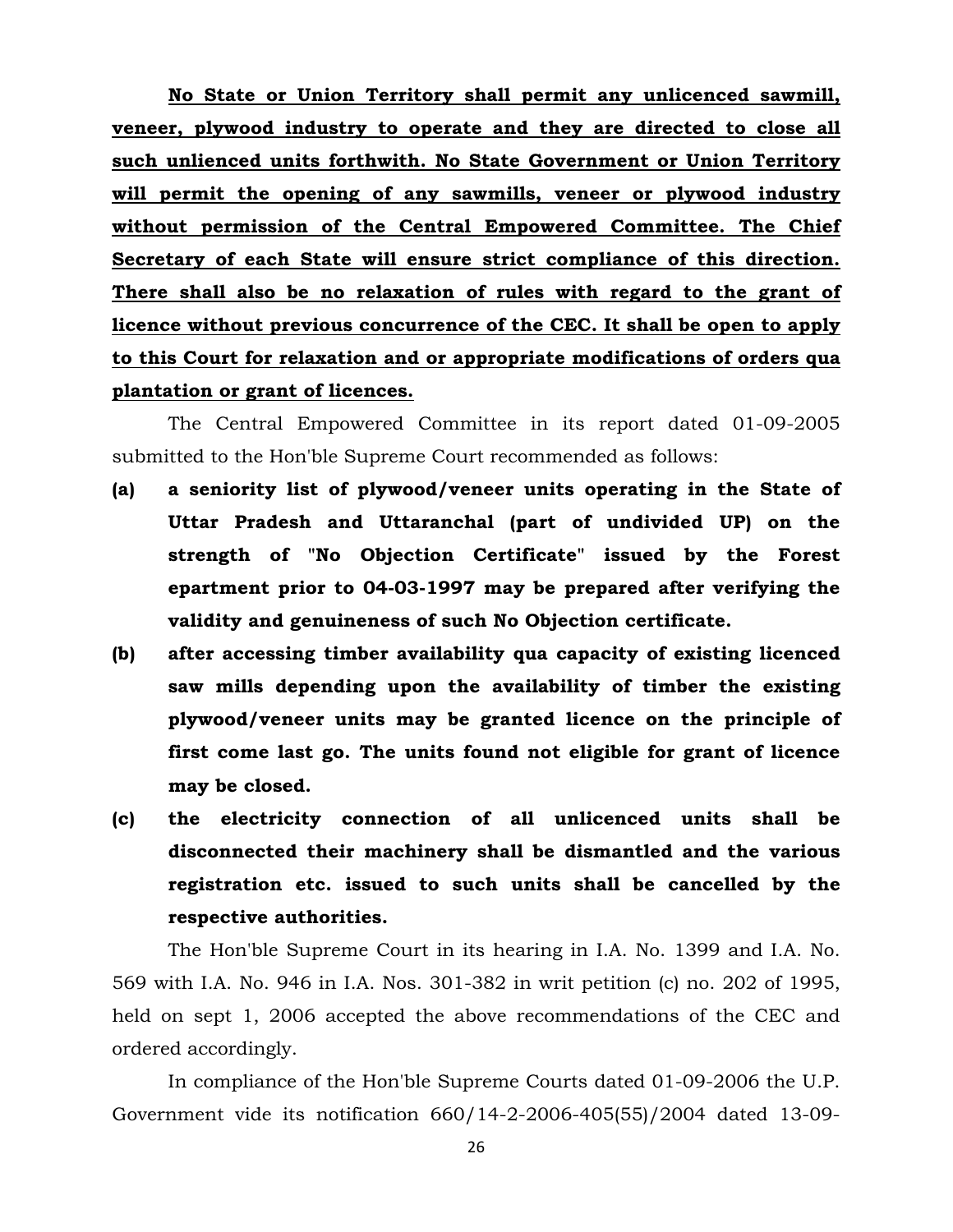2006 instructed all the divisions to immediately close all such veneer/plywood units which were operating in their jurisdictions without having No Objection Certificate from the concerning Divisional Forest Officer.

Consequently 105 veneer/plywood units were closed in the State and the closure report was submitted to the Central Empowered Committee.

In its Report File no. 1-19/EC/SC/2005-pt. XII dated Oct 10, 2006 the Central Empowered Committee directed the classification of veneer/plwood units into four broad categories as follows:

| <b>Category I</b> | -Units established prior to 26-07-89            |
|-------------------|-------------------------------------------------|
| Category II       | -Units established between 27-07-89 to 15-02-95 |
| Category III      | -Units established between 16-02-95 to 04-03-97 |
| Category IV       | -Units established after 04-03-97               |

The Central Empowered Committee also directed that in the case of each veneer/plywood unit, **details such as SSI Registration, NOC from the forest department, date of the commencement of the production, sales tax paid during the first three years of production, machinery purchased by it, the type and the number of machines purchased by it** shall be compiled and the above information shall be provided to the CEC at the earliest.

The Central Empowered Committee constituted a State Level Committee consisting of **Shri B.N. Garg, Principal Secretary (Forest), Shri B.K. Patnaik, Principal Chief Conservator of Forests and Shri N.C. Bahuguna, Regional Conservator of Forests, MoEF Lucknow** constituted for the complilation and verification of the information about the saw mills and the other wood based industry.

Through notification no. 3949/14-2-2000-405(SS)/2004 VAN ANUBHAG-2 dated Oct 11, 2006 **a District Level Committee headed by the District Magistrate and having Senior Superintendent of Police/Superintendent of Police, Divisional Forest Officer, General Manager District Industries Centre and Trade Tax Officer** as members was declared constituted which were entrusted with the task of compilation and verification of documents/records of veneer/plywood units. The District level Committees were instructed to send information of units of Category-I and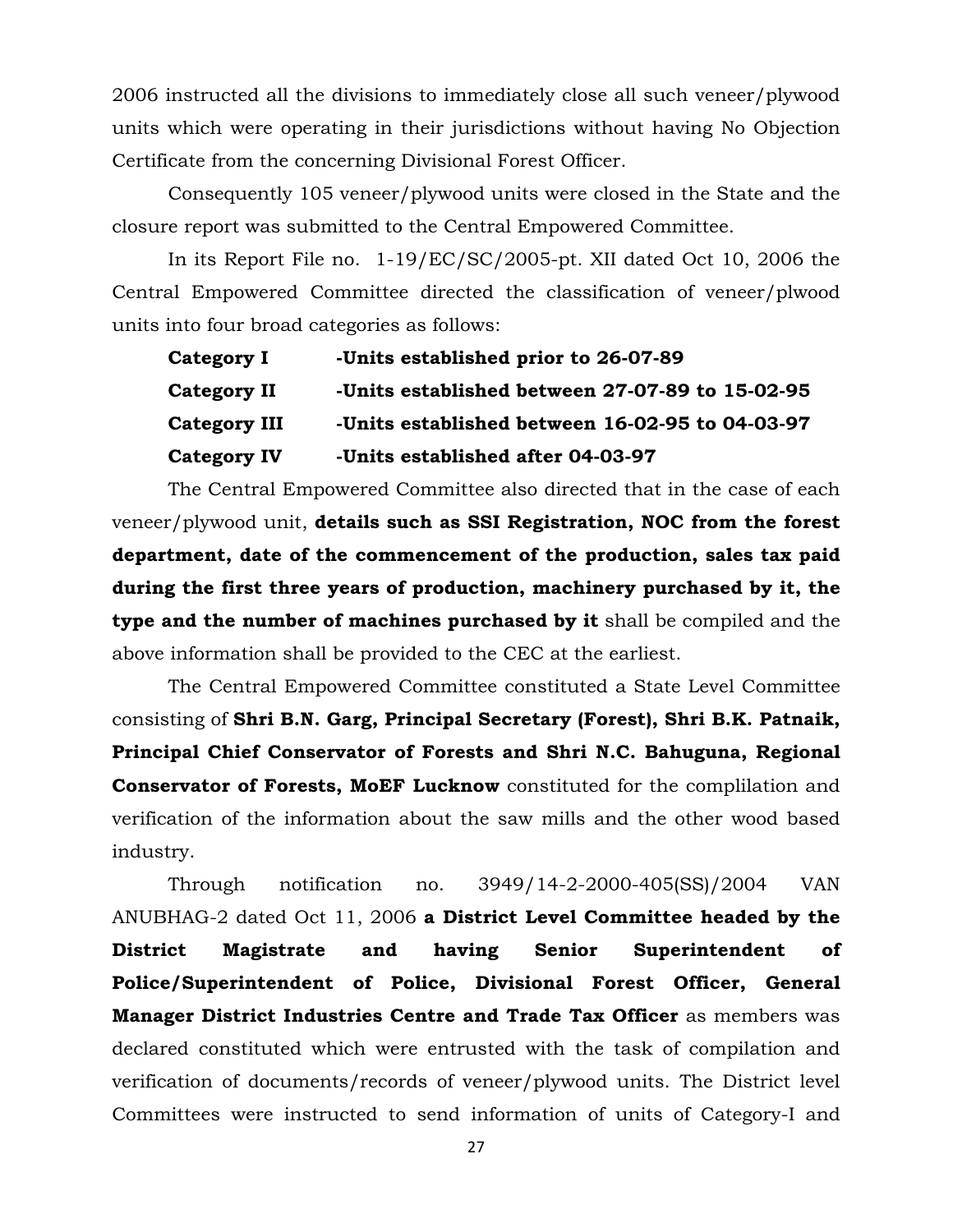Category-II latest by 20-10-2006 and those of Category-III and Category-IV latest by 30-10-2006.

After receiving the informations from the District Level Committees, the State Level Committee analysed them during its meetings held on different dates. The provisional categorization was displayed on the Website and in leading news papers and the duration for filing objections was indicated. The units wherein specific categories could not be ascertained were provisionally placed in Special Category and in their cases further informations were called for. The objections were considered by the State Level Committee and the final report was sent to the CEC.

The Central Empowered Committee in its Report submitted to the Hon'ble Supreme Court kkthrough file no. 1-19/CEC/SC/2006-pt.xv dated 19th April 2007 stated that the process had been completed for the units provisionally falling in Category-I and II and for others was in progress. Subject to the availability of timber they may be granted licence under the Saw Mill Rules in the order of their seniority. The CEC recommended that **"while granting the licence, the details of the machinery such as press, vertical band saw and peeler installed by such units should be mentioned on the licence itself. Units with saw mill lience should have the option to continue either as a saw mill or as a plywood/veneer unit. No expansion of the existing machineries should be permissible"**

The CEC made specific recommendation for units allotted Category-I as follows:

**"the permission may be granted to the plywood/veneer units established prior to 26-07-1987 without any penalty as there was no restriction on the establishment of the plywood/eneer units prior to this date. There are 29 plywood/veneer units falling in this category."** 

As regards the Category II and Category III units the CEC recommended as below:-

**The units established between 27-07-1989 to 04-03-1997 may be granted licences on the payment of one time amount for operating in violation of the U.P. Saw Mill Rules. The CEC may be permitted to decide**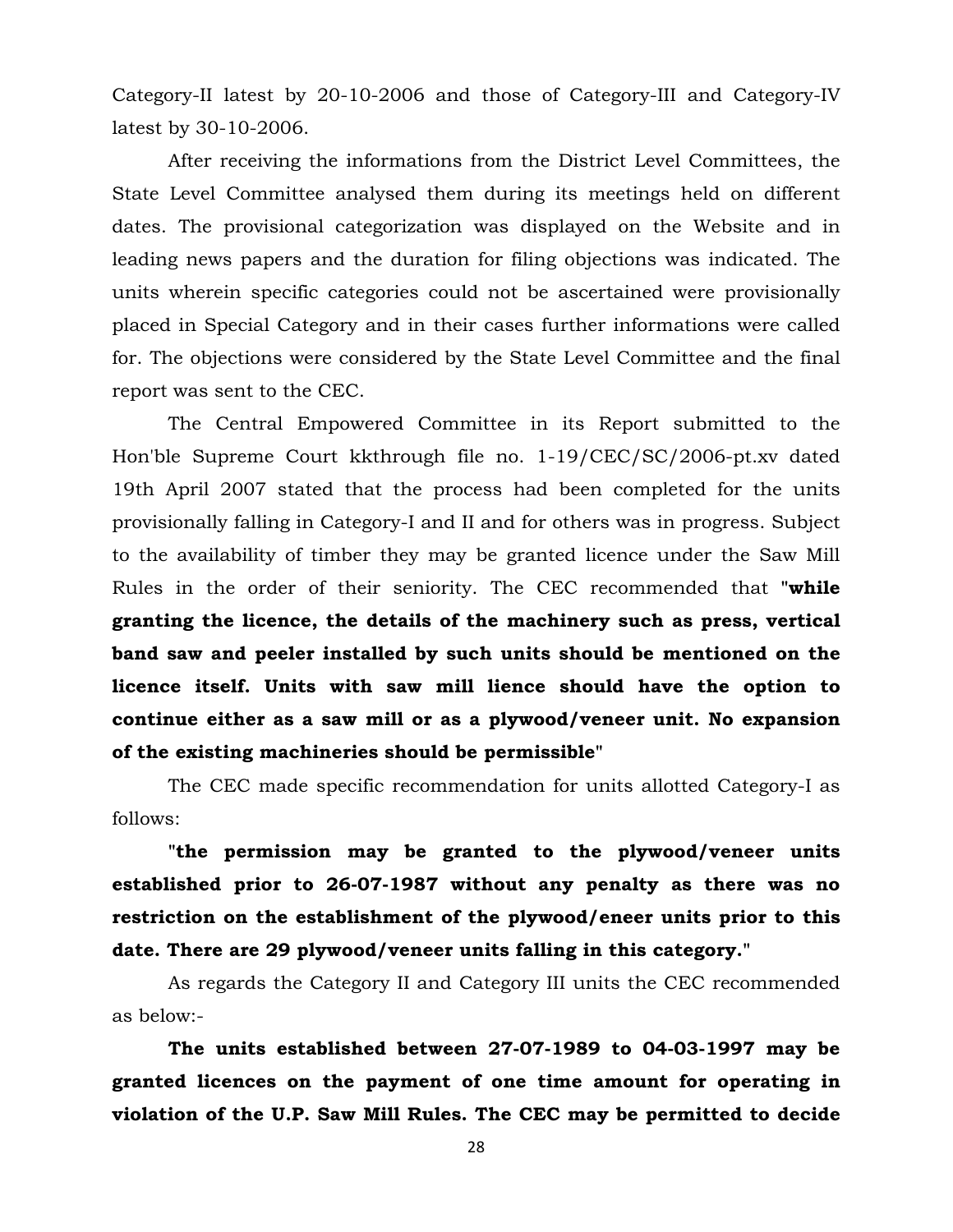# **this additional amount in consultation with the SLC. This amount should be payable in addition to the normal licence or other fee otherwise payable by such units**.

As regards the Category IV units (i.e. the plywood/veneer units established after 04-03-1997) irrespective of timber availability they should be directed to be closed permanently as such units have been established in flagrant of the Hon'ble Court's Order dated 04-03-1997.

The CEC emphatically recommended as follows:-

**"to ensure that the plywood/veneer units are not causing any environmental pollution, the grant of licence should be effected by the Forest Department only after they obtain the NOC from the State Pollution Control Board. The units which fail to obtain the NOC within the period stipulated by the SLC should be liable to be closed permanently."**

The CEC in its meeting held on 08-06-2007 recommended the One Time Payment for Grant of Licence to Category-II and III VENEER/PLYWOOD UNITS as follows:

| (a) | <b>Only Veneer Units</b><br>$\sim$      | Rs. 1,50,000.00 |
|-----|-----------------------------------------|-----------------|
|     | per peeler/slicer in the unit           |                 |
| (b) | <b>Plywood Units</b><br>$\blacksquare$  | Rs. 4,50,000.00 |
|     | (including block boards, table tops and |                 |

**all types of doors)**

**[Note- The plywood units having peelers and slicers along with the press for the plywood machinery shall not pay additional amount for the machines other than the amount of for the press]**

As regards the Grant of Licence under Saw mill Rules the Central Empowered Committee decided as follows:

**(I) the veneer/plywood units established prior to 04-03-1997 and allowed to operate as per Hon'ble Supreme Court's Order on the basis of the availability of timber shall be granted licence under the U.P. saw mill rules 1978 after the payment of one time payment and the licence fee payable for year 2007 onwards under the said rules. The licence fee shall be charged from the units with prospective effect.**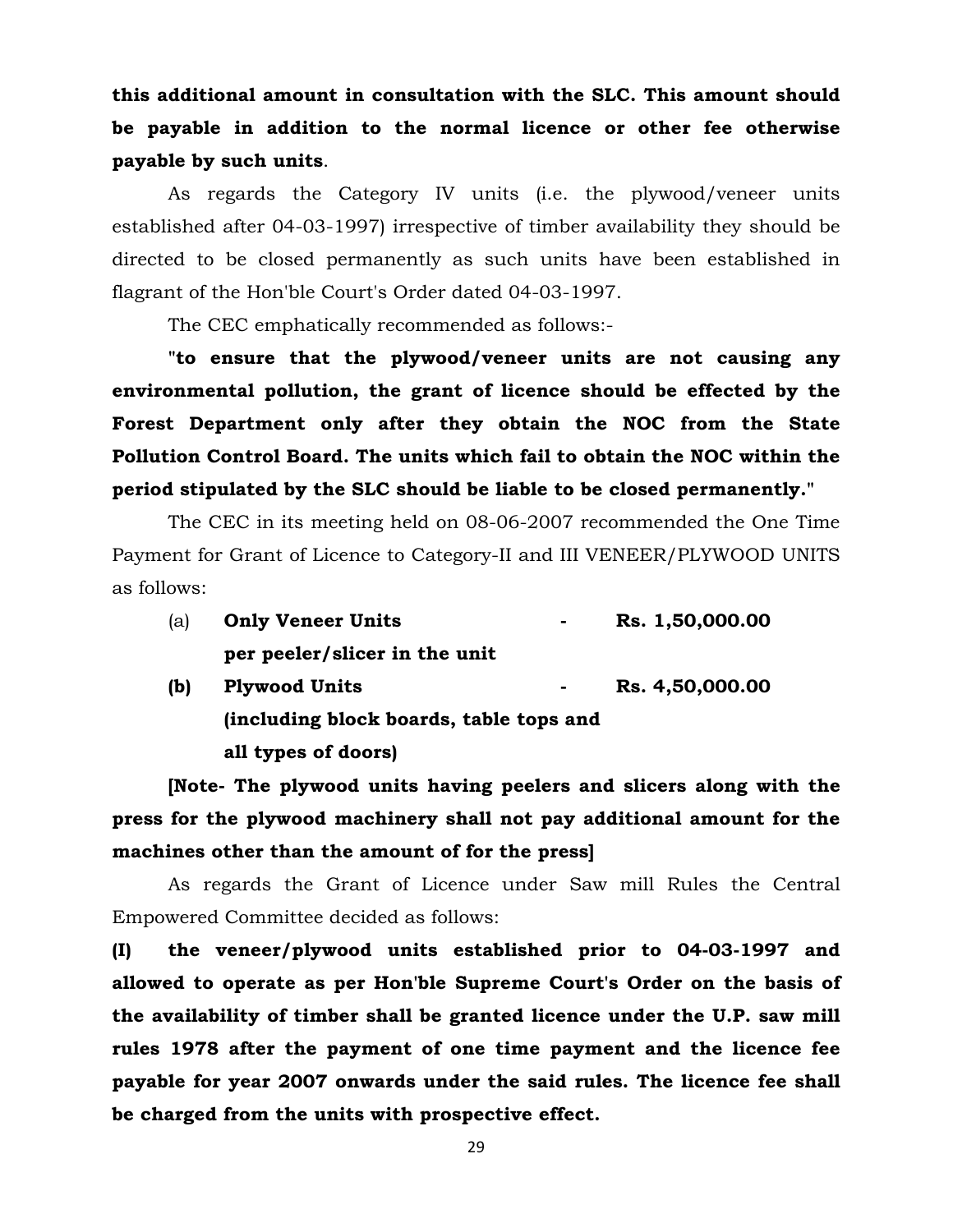**(II) the SLC shall authorize the competent licencing authority under the Saw mill rules for the grant of licence on realization of the aforesaid amount and the licence fee prescribed under the rules and after completing all the formalities by the units such as obtaining the No Objection from the U.P. Pollution control board etc.** 

**(III) the closed units falling in category II and III may be reopened after deposition of the one time payment amount. The units of Category-II and III which are open may be given 15 days time to deposit the same. All the units in Category-I, II and III may be given upto 4 months (120 days) time to comply with all the other formalities, uner the Saw Mill Rules and also to obtain the NOC from the U.P. Pollution Control Board. In case they fail to comply with the same in the given period, their units are liable to be closed.** 

**(IV) while granting the licence, the following details of the machinery installed by such units shall be clearly mentioned in the body of the licence to be issued to the concerned unit:** 

- **(a) Number and type (size & daylight) of press.**
- **(b) Number and type (size) of peelers.**
- **(c) Horizontal Band Saw (HBS) with or without trolley with the size and the Horse Power (HP).**
- **(d) Vertical Band Saw (VBS) with size and the Horse Power (HP) and**
- **(e) other types of saw including culture chippers with their respective sizes and the Horse Power (HP).**
- **(V) The unit shall not be eligible to add or expand the capacity of such machines. If any unit is found to have violated the above conditions, the licence issued in respect of such units shall be liable to be cancelled.**
- **(VI) Plywood/veneer units with saw mill licence shall have the option to continue as a saw mill or as a veneer/plywood unit. However, plywood units may be allowed to have vertical band saw for captive conversion for its own consumption. In case any unit requires to**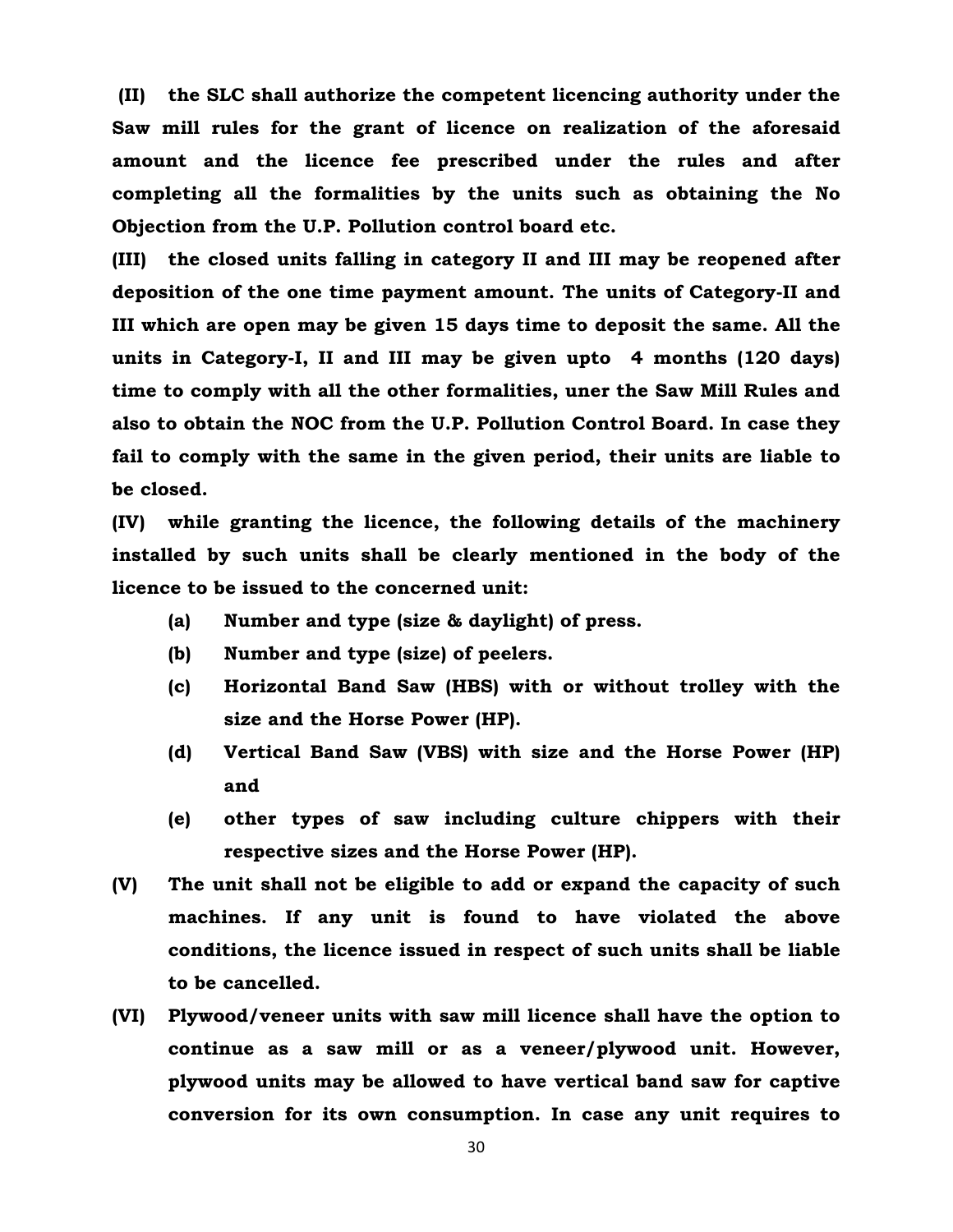**retain the horizontal band saw for its captive use, it can only be allowed after obtaining the express permission of the S.L.C. It is reiterated that under no circumstances the VBS/HBS shall be used for purpose of making veneer or plywood in the same unit.** 

Regarding the Category IV veneer/plywood units the CEC decided as follows:

**"It was decided that to ensure permanent closure of sawmills units belonging to category IV and veneer/plywood units established after 04-03-1997, the SLC shall direct the District Level Committees to issue notices to all such units which are to be closed. The DLC shall give thirty days notice to the owners of all such units to carry out the closure of their units failing which the District Level Committee shall affect the closure by disconnecting the electricity and cancelling the various licences and registrations."**

#### **INSTALLED CAPACITY AND TIMBER REQUIREMENT**

In the Report of the **Indian Plywood Industries Research and Training Institute (IPIRTI), Banglore,** an autonomous body under the Ministry of Environment and Forests, the timber requirement for peeling lathe of 4 ft and 7ft size has been assessed 5 cubic metre and 11 cubic metre respectively per day on an average of 8 working hours per day. Assuming that the peeling units work for 8 hours per day on an average of 300 days in a year the normative timber requirement of the peeling Lathe of 4 ft size in Veneer units comes out to be 1500 cubic metres. Thus the total timber requirement for the stand alone veneer units may be assessed by calculating the equivalent number of 4 feet lathe machines and by taking its normative installed capacity as 1500 cubic metres per annum.

The plywood units use presses of various sizes such as 8x4x6, 8x4x12, 8x4x15, 4x4x7, 4x4x10. A 8x4x10 capacity press can produce 10 plywood pieces of 8'x4' size per hour whereas a 8x4x15 capacity press can produce upto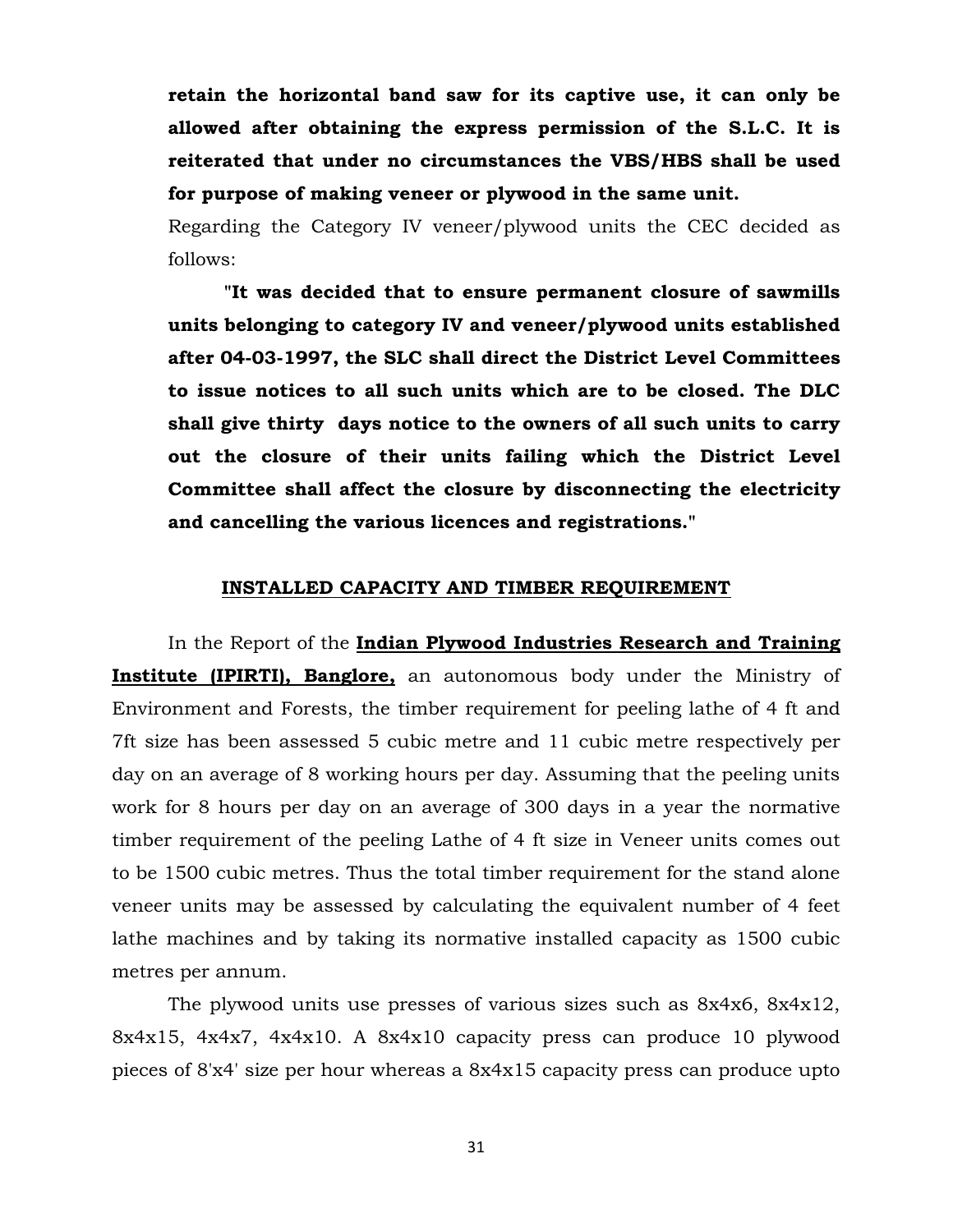15 plywood of 8'x4' size per hour and so on. **The normative installed capacity of 8x4x10 capacity press is approcimately 2000 cubic metres per annum.**

# **Latest position of Veneer/Plywood Units**

In compliance of Hon'ble Supreme Courts order dated 01-09-2006 a total number of three hundred and fourteen Veneer/Plywood units were classified into four categories as per the directions/instructions of the Central Empowered Committee. The Category-wise summary is indicated below:-

| S.No. | Description                                 | <b>Total Number</b> |
|-------|---------------------------------------------|---------------------|
|       |                                             |                     |
|       | Veneer/Plywood Units of Category I          | 34                  |
|       | Veneer/Plywood Units of Category II and III | 183                 |
| З     | Veneer/Plywood Units of Category IV         |                     |
|       | Total                                       | 314                 |

As per Hon'ble Supreme Court order dated 18-05-2007 and CEC's consequent recommendation Veneer/Plywood Units of Category I, Category II and Category III have been made operational and the process/procedure of granting them licence is in progress.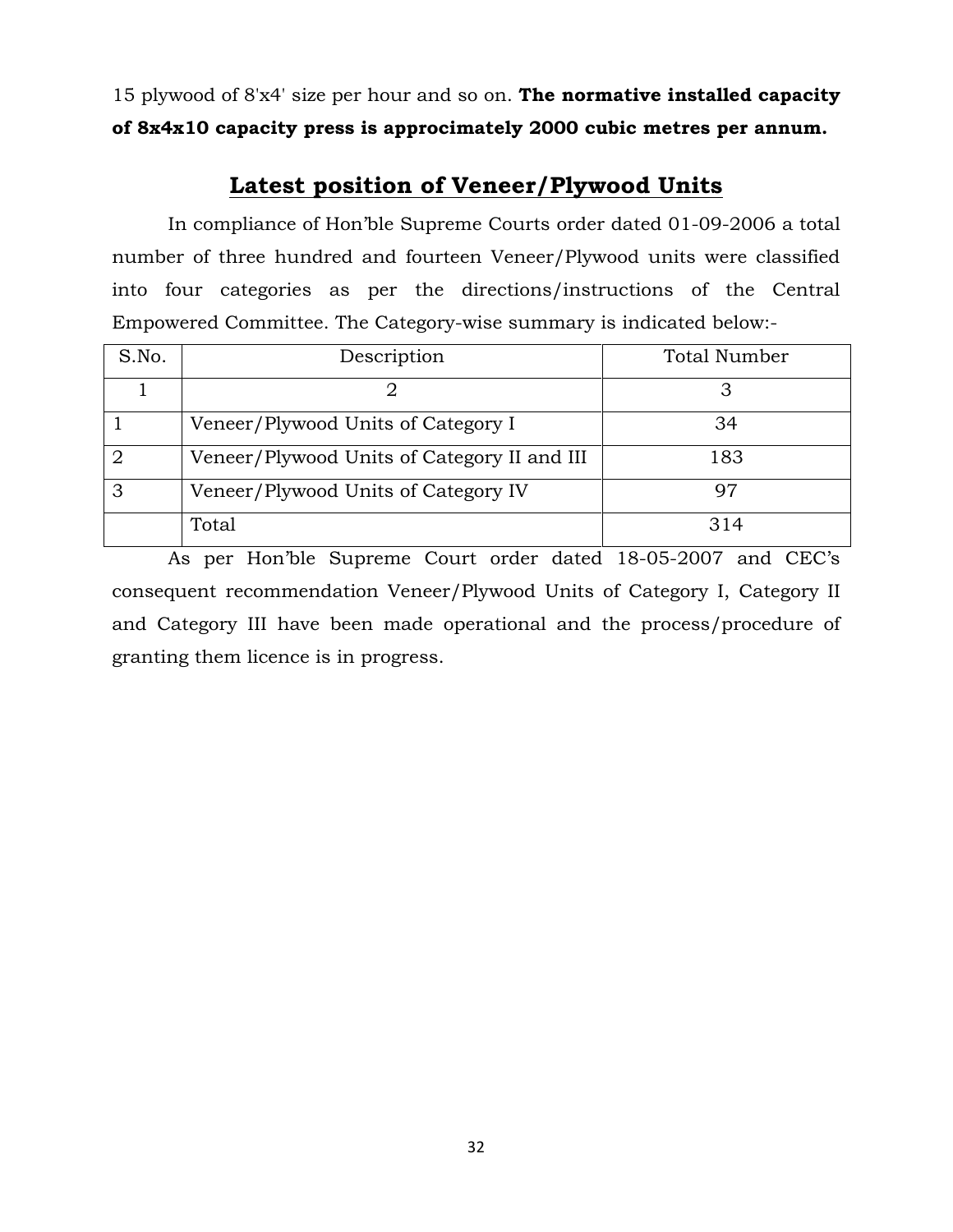# **CHAPTER 3- IMPORTANT ORDERS OF HON'BLE SUPREME COURT IN WRIT PETITION (civil) 202/1995 T.N. GODAVARMAN Vs U.O.I. AND Others**

| S1  | Date of  | Case reference       | Order in brief (pertaining to U.P.)                              |
|-----|----------|----------------------|------------------------------------------------------------------|
| No. | Hon'ble  |                      |                                                                  |
|     | Supreme  |                      |                                                                  |
|     | Court's  |                      |                                                                  |
|     | order    |                      |                                                                  |
| 1.  | 12-12-96 | writ petition (C)    | Ban was imposed upon felling in forest.                          |
|     |          | No. 202 of 1995      | All those forestry works which had not                           |
|     |          |                      | been approved by the Central Goernment                           |
|     |          |                      | were ordered to be stopped. The meaning                          |
|     |          |                      | of "Forest Land" and the word "Forest"                           |
|     |          |                      | clarified. The State Govts. were<br>was                          |
|     |          |                      | ordered to constitute Expert Committees.                         |
|     |          |                      | Each State Govt. was directed to file                            |
|     |          |                      | within two months a report regarding the                         |
|     |          |                      | number of saw mills and plywood mills                            |
|     |          |                      | actually operating within the State with                         |
|     |          |                      | particulars of their real ownership, their                       |
|     |          |                      | proximity to the nearest forest, their                           |
|     |          |                      | source of timber.                                                |
| 2.  | 04-03-97 | writ petition<br>(C) | All unlicenced saw<br>mills, veneer<br>and                       |
|     |          | No. 202 of 1995      | plywood industries<br>in<br>the<br><b>State</b><br><sub>of</sub> |
|     |          |                      | Maharashtra and the State of U.P. are to                         |
|     |          |                      | be closed forthwith and the State would                          |
|     |          |                      | not remove or relax the condition for grant                      |
|     |          |                      | of permission/licence for the opening of                         |
|     |          |                      | any such saw mills, veneer and plywood                           |
|     |          |                      | industry and it shall also not grant any                         |
|     |          |                      | fresh permission/licence for this purpose.                       |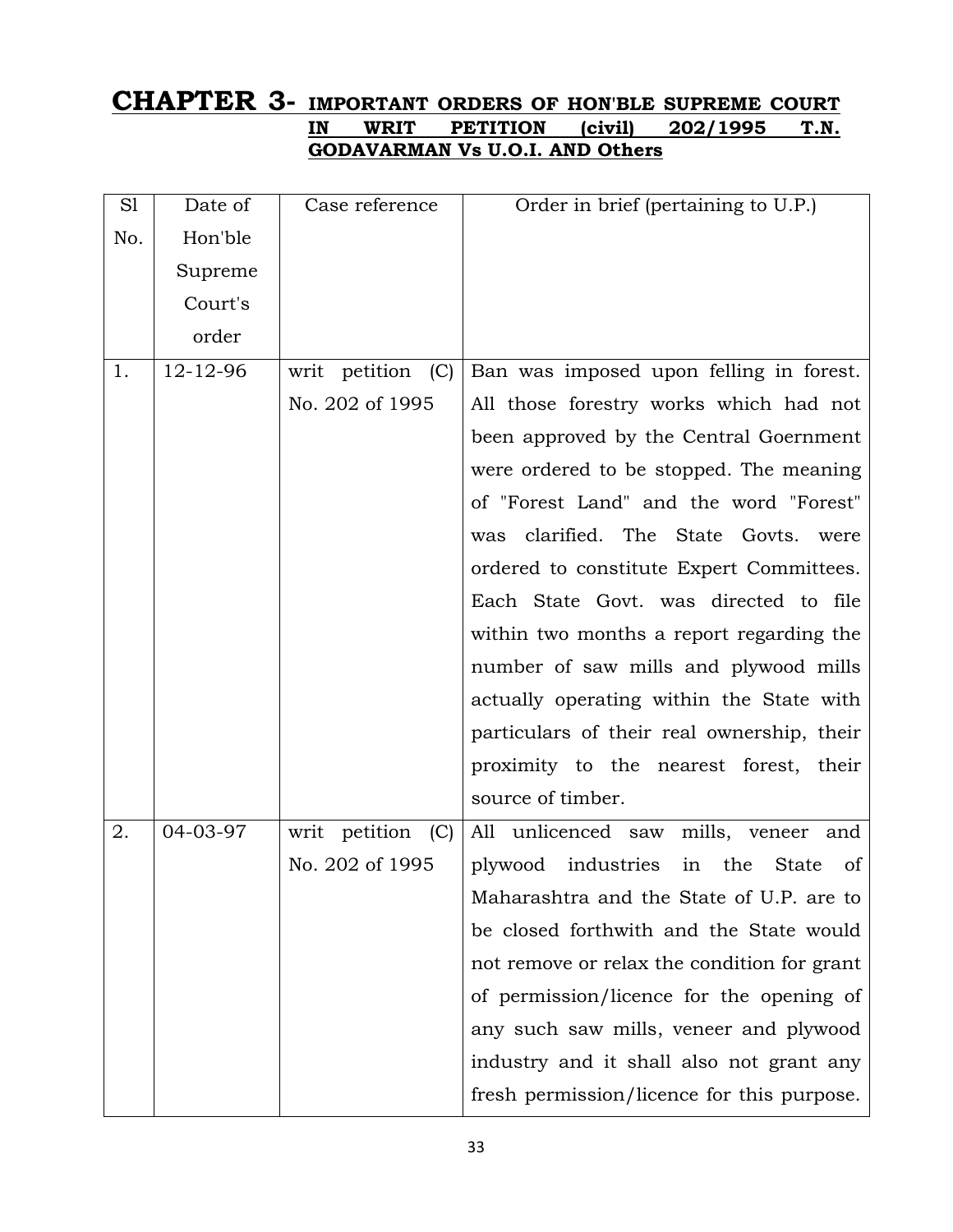|    |            |                                | The Chief Secretary of the State will        |
|----|------------|--------------------------------|----------------------------------------------|
|    |            |                                | ensure strict compliance of this direction   |
|    |            |                                | and file a compliance report within two      |
|    |            |                                | weeks.                                       |
| 3. | 08-05-97   | writ petition (C)              | P.C.C.F. may, on a case to case basis        |
|    |            | No. 171 of 1996                | consider grant of permission to an existing  |
|    |            | and 597 of 1996                | licenced saw mill to relocate<br>itself,     |
|    |            |                                | provided that the relocated site is not      |
|    |            |                                | within 10 Kms. of any existing forest. The   |
|    |            |                                | Corporation may with prior<br>Forest         |
|    |            |                                | permission of PCCF remove dead or dry        |
|    |            |                                | trees for supply in the same manner in       |
|    |            |                                | depot to people residing in these areas.     |
|    |            |                                | The Forest Corporation shall undertake       |
|    |            |                                | such activity itself without engaging        |
|    |            |                                | outside agencies.                            |
| 4. | 05-05-98   | IA Nos. 60, 166,               | Trees along road and railways to<br>be       |
|    |            | 291, 276, 385                  | excluded from Forest's definition<br>for     |
|    |            |                                | relocation. The State Govt. was allowed to   |
|    |            |                                | amend the relevant rules in accordane        |
|    |            |                                | with the law keeping in view of various      |
|    |            |                                | directions issued by the<br>orders<br>and    |
|    |            |                                | Hon'ble Supreme Court from time to time.     |
| 5. | 24-01-2002 | Jawahar<br>Lal                 | The appeals are allowed and disposed of      |
|    |            | Sharma<br>and                  | by directing that the prayer for renewal of  |
|    |            | others Vs<br>DFO,              | the licence made by each of the applicants   |
|    |            | others<br>U.P. and             | shall be dealt with by the competent         |
|    |            | with civil Appeal              | authorities of the State in accordane with   |
|    |            | no. 669 of 2002                | law. In doing so, the authorities shall keep |
|    |            | (Arising)<br>out<br>of         | in view the directions issued or which may   |
|    |            | <b>SLP</b><br>(c)<br>dd<br>No. | be issued by the Hon'ble Supreme Court       |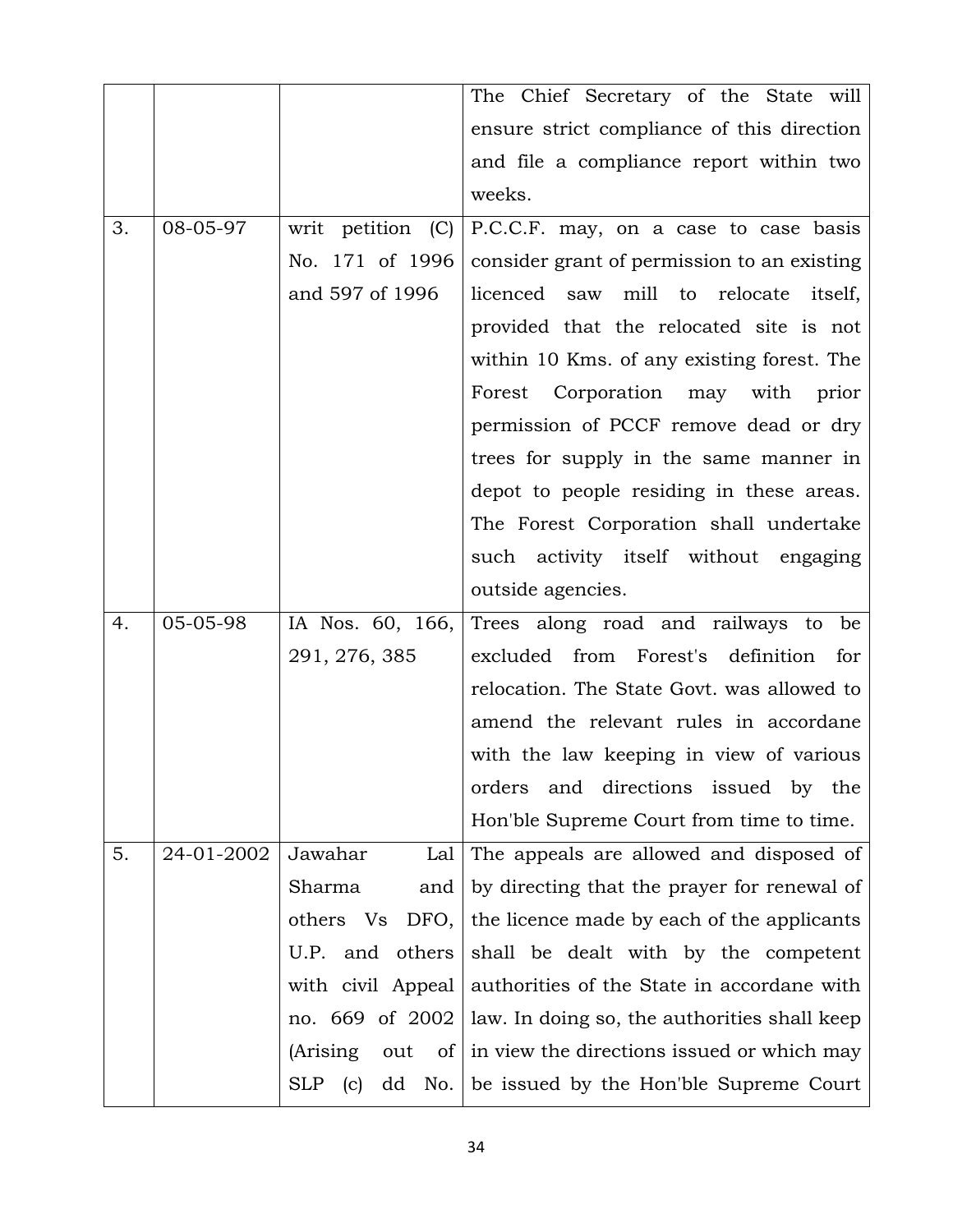|    |             | 4694/2001)        | of India from time to time.                    |
|----|-------------|-------------------|------------------------------------------------|
| 6. | 30-04-2002  | I.A. No. 664      | The Hon'ble Supreme Court set aside            |
|    |             |                   | amendment of the Establishment and             |
|    |             |                   | Regulation of Saw Mill Rules made by the       |
|    |             |                   | State on June 26, 1998 in so far as it         |
|    |             |                   | exempted saw mills using mechanical            |
|    |             |                   | devices up to 3 H.P. from obtaining            |
|    |             |                   | licence.                                       |
| 7. | 09-05-2002  |                   | Order of Notification for Constitution of      |
|    |             |                   | Central Empowered Committee.                   |
| 8. | 22-10-2002  | IA. No. 301, 382  | The Hon'ble Supreme Court dismissed the        |
|    |             | held by various   | IAs treating such saw mills as unlicenced      |
|    |             | saw mills of U.P. | saw mill. While dismissing the IAs the         |
|    |             | Many of them      | PCCF, U.P. Forest Department<br>was            |
|    |             | had deposited the | directed to file the details of the saw mills  |
|    |             | licence fee from  | which have been closed and dismantled.         |
|    |             | time to time but  |                                                |
|    |             | were not issued   |                                                |
|    |             | any licence.      |                                                |
| 9. | $29/30-10-$ | writ petition (C) | No State or Union Territory shall permit       |
|    | 2002        | No. 202 of 1995   | any unlicenced saw mill, veneer, plywood       |
|    |             |                   | industry to operate and they are directed      |
|    |             |                   | close<br>all<br>such unlicenced<br>units<br>to |
|    |             |                   | forthwith.<br>No<br>State Govt.<br>Union<br>or |
|    |             |                   | Territory will permit the opening of any       |
|    |             |                   | sawmills, veneer or plywood industry           |
|    |             |                   | without prior permission of the Central        |
|    |             |                   | Chief<br>Committee.<br>The<br>Empowered        |
|    |             |                   | Secretary of each State will ensure strict     |
|    |             |                   | compliance of this direction. There shall      |
|    |             |                   | also be no relaxation of rules with regard     |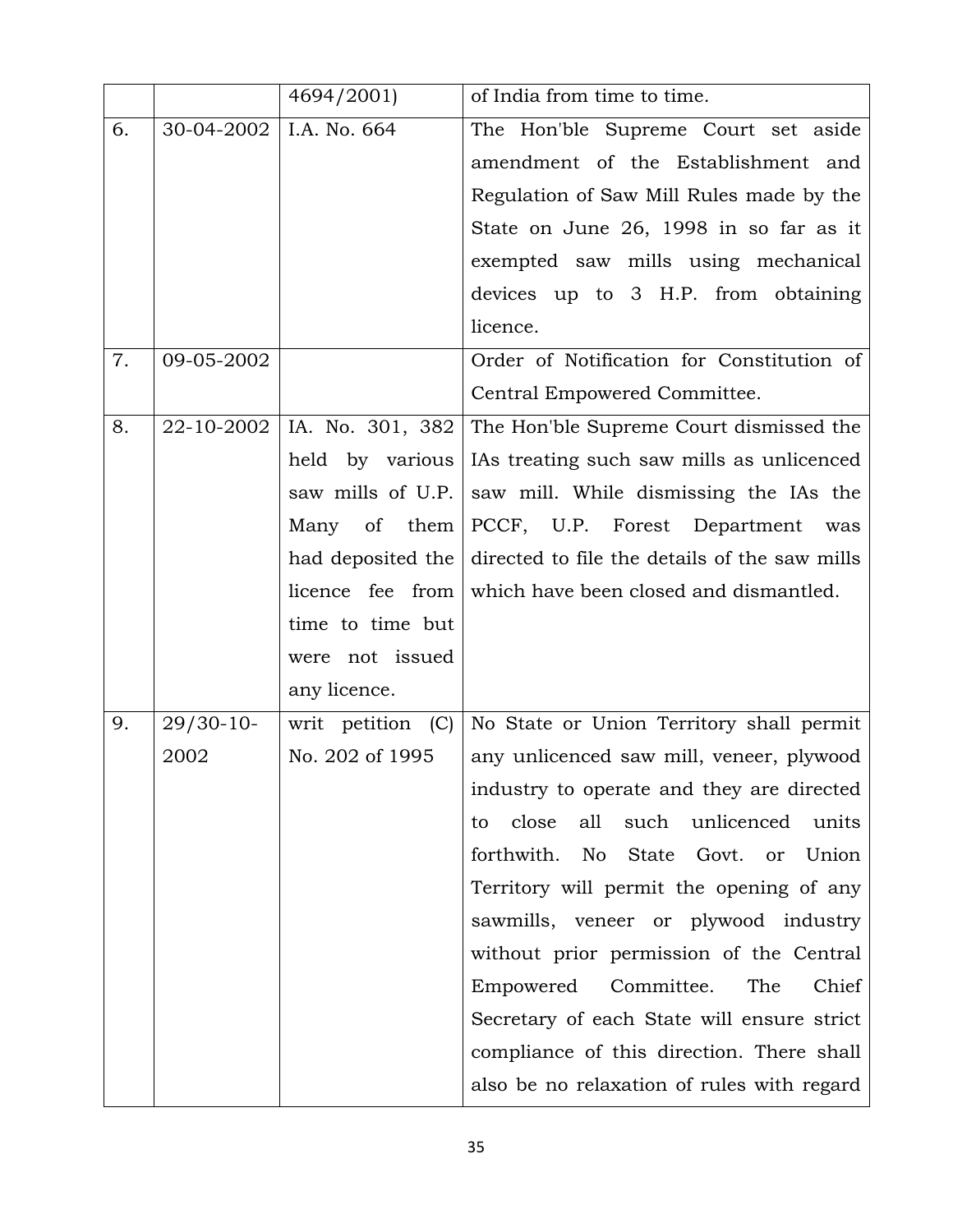|     |            |                            | to the grant of licence without previous        |
|-----|------------|----------------------------|-------------------------------------------------|
|     |            |                            | concurrence of the CEC. It shall be open        |
|     |            |                            | to apply to this Court for relaxation and or    |
|     |            |                            | appropriate modifications of orders qua         |
|     |            |                            | plantation or grant of licences.                |
| 10. | 06-05-2003 | IA No. 129, 132,           | The I.A.s were dismissed by the Hon'ble         |
|     |            | 139, 175,<br>135,          | Supreme Court.                                  |
|     |            | 178, 447-452,              |                                                 |
|     |            | 461 & 464 filed            |                                                 |
|     |            | by the various             |                                                 |
|     |            | saw mills of the           |                                                 |
|     |            | of<br>U.P.<br><b>State</b> |                                                 |
|     |            | against<br>the             |                                                 |
|     |            | closure of the saw         |                                                 |
|     |            | mill in purported          |                                                 |
|     |            | compliance of the          |                                                 |
|     |            | Hon'ble<br>Court's         |                                                 |
|     |            | order dated 04-            |                                                 |
|     |            | 03-1997                    |                                                 |
| 11. | 01-08-2003 | I.A. 946                   | The<br>Hon'ble<br>Supreme Court directed        |
|     |            |                            | PCCF, U.P. to file fresh affidavit giving saw   |
|     |            |                            | mill wise details of each of the saw mills      |
|     |            |                            | closed pursuant to the Hon'ble Supreme          |
|     |            |                            | Court's order dated 04-03-97.                   |
| 12. | 25-08-2003 | I.A.<br>No.<br>942         | The Hon'ble Supreme Court rejected all          |
|     |            | (Recommendation            | applications<br>observing<br>that<br>the<br>the |
|     |            | s of CEC in I.A.s          | exemption provided under Rules 12 does          |
|     |            | Nos. 822 & 919             | not entitle the applicants to use powered       |
|     |            | and IA No. 937             | saws which are nothing but saw mills for        |
|     |            | (recommendation            | sawing of timber irrespective of their claim    |
|     |            | of CEC in IA<br>S.         | that this is to be used only for carpentry      |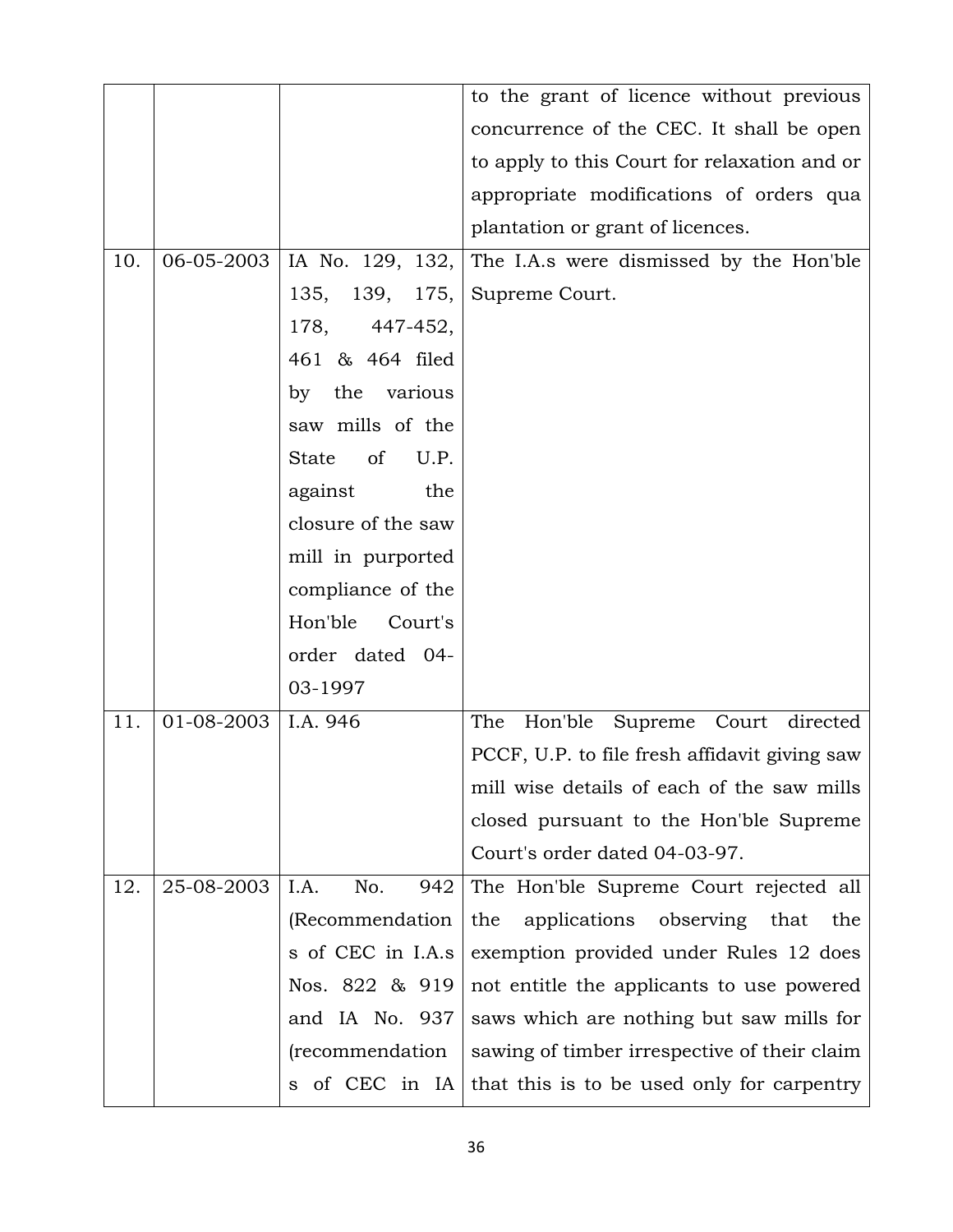|     |            | Nos. 211, 214,   purposes | for<br>and<br>not<br>commercial               |
|-----|------------|---------------------------|-----------------------------------------------|
|     |            | 216,<br>455,<br>468,      | purposes.                                     |
|     |            | 140, 153, 505,            |                                               |
|     |            | 508 and 179-183)          |                                               |
| 13. | 01-09-2006 | I.A. No. 1399 and         | Most of the recommendations made by           |
|     |            | IA No. 1569 with          | CEC through letter dated 01-09-2005           |
|     |            | I.A. No. 946 in           | accepted.                                     |
|     |            | I.A. Nos 301-382          | "In this view we direct the suspension of     |
|     |            | in writ petition (c)      | all 1607 saw mills in respect of which        |
|     |            | 202/95                    | licences were renewed after 4th March         |
|     |            |                           | The<br>State Government<br>1997.<br>would     |
|     |            |                           | ensure that the saw mills do not operate."    |
|     |            |                           | "A seniority list of plywood/veneer units     |
|     |            |                           | operating in the State of Uttar Pradesh       |
|     |            |                           | and Uttaranchal (part of undivided U.P.)      |
|     |            |                           | the<br>strength of 'No<br>Objection<br>on     |
|     |            |                           | Certificate' issued by the<br>Forest          |
|     |            |                           | Department prior to 04-03-1997 may be         |
|     |            |                           | after<br>prepared<br>accessing<br>timber      |
|     |            |                           | availability qua capacity of existing lienced |
|     |            |                           | saw mills depending upon the availbility      |
|     |            |                           | of timber the existing plywood/veneer         |
|     |            |                           | units may be granted licence on the           |
|     |            |                           | principle of first come last go. The units    |
|     |            |                           | found not eligible for grant of licence may   |
|     |            |                           | be closed, the electricity connection of all  |
|     |            |                           | unlicenced units shall be disconnected,       |
|     |            |                           | their machinery shall be dismantled and       |
|     |            |                           | the various registrations etc issued to       |
|     |            |                           | such units shall be cancelled by the          |
|     |            |                           | respective authorities"                       |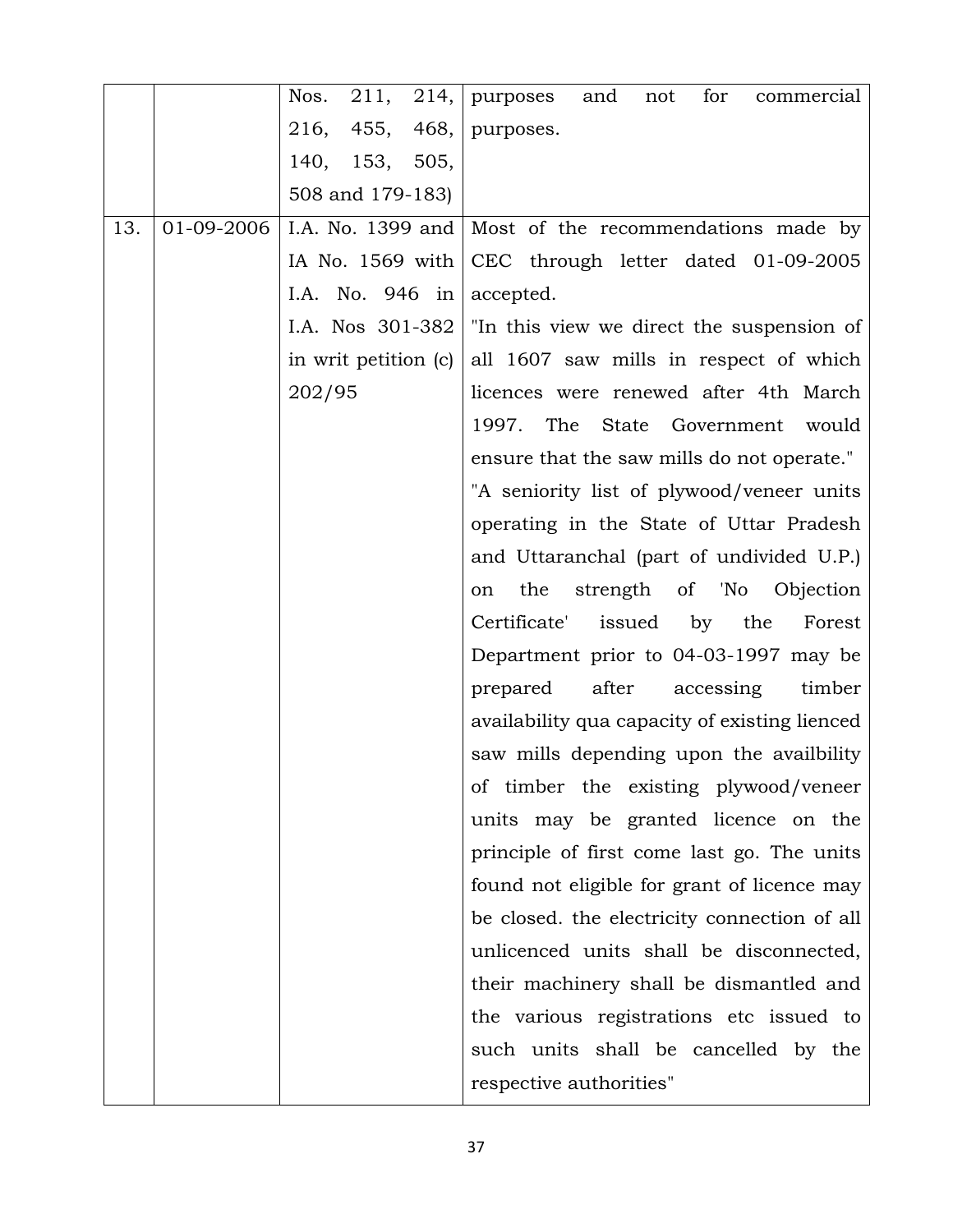| 14 | 18-05-2007 | IAs 1399 in 946      | The matters relate to Saw mills<br>and          |
|----|------------|----------------------|-------------------------------------------------|
|    |            | 301-382<br>and<br>in | Plywood and veneer. The<br>CEC<br>has           |
|    |            | IA $9$ in SLP (c)    | considered the availability of wood for         |
|    |            | 24951-               | industries which was assessed as 43.70          |
|    |            | 24954/2005           | lakh cu.mt. from trees outside Forests          |
|    |            |                      | 2.00<br>and<br>cu.mt.<br>from<br>Government     |
|    |            |                      | Forests. It also assessed the units into        |
|    |            |                      | four categories. We accept the CEC'S            |
|    |            |                      | recommendations. The saw mills may be           |
|    |            |                      | permitted<br>the<br>basis<br>of<br>on           |
|    |            |                      | recommendations<br>made by the CEC.             |
|    |            |                      | Licences may be given on the basis of           |
|    |            |                      | recommendations made by the State Level         |
|    |            |                      | Committee. If there are any objections          |
|    |            |                      | regarding grant of licences, the parties        |
|    |            |                      | would be at liberty to submit their             |
|    |            |                      | applications<br>before the<br><b>CEC</b><br>for |
|    |            |                      | consideration.                                  |
| 15 | 27.07.2007 | I.A.<br>No.<br>in    | which<br>mills<br>those<br>have<br>been<br>saw  |
|    |            | I.A.1873<br>No.      | functioning right from 1983 and some of         |
|    |            | 1399<br>in<br>writ   | them who claim to be functioning from           |
|    |            | petition<br>(c)      | 1985 to 1997 and which are included in          |
|    |            | 202/95               | category IV of the CEC report, may submit       |
|    |            |                      | fresh applications before the appropriate       |
|    |            |                      | authorities for running their saw mills         |
|    |            |                      | and the appropriate authorities shall           |
|    |            |                      | consider the availability of wood and if        |
|    |            |                      | sufficient wood is available they may be        |
|    |            |                      | granted fresh licences, subject to such         |
|    |            |                      | terms and conditions as are and/or may          |
|    |            |                      | be prescribed.                                  |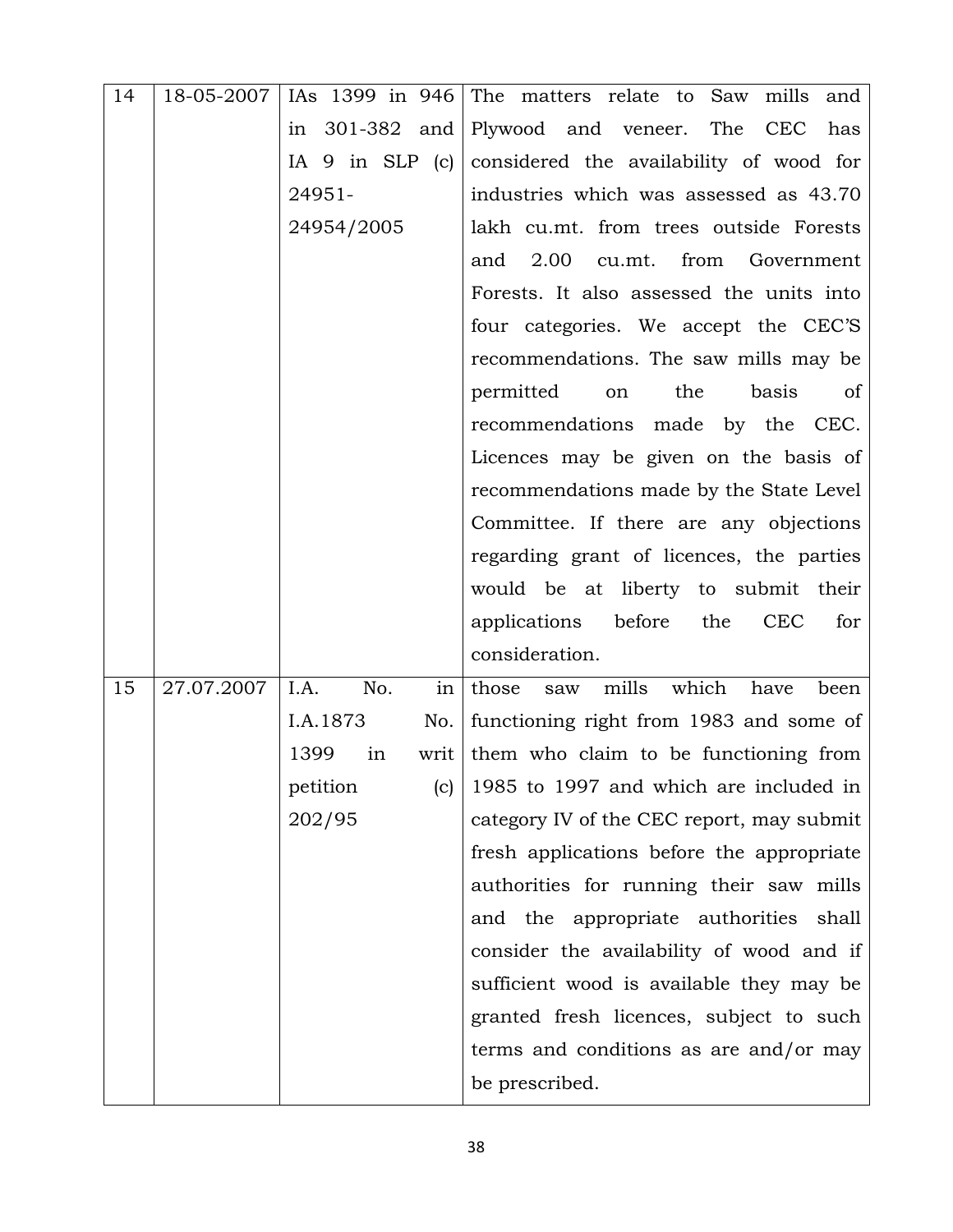| 16 | 21.11.2008 | I.A Nos. 2160-2161                        | The applicants are transferees of saw mills                                             |
|----|------------|-------------------------------------------|-----------------------------------------------------------------------------------------|
|    |            | in 1399, 2185 in I.A.                     | which were either not given licences or                                                 |
|    |            | 728, 2248-2249 in<br>1694,                | these saw mills were not being operated.                                                |
|    |            | 2254, 2280, 2284-<br>2314-2315,<br>2286,  | CEC has filed a report and has suggested<br>that along with other applications received |
|    |            | 2316-2317, 2323-                          | for renewal, subject to availability of                                                 |
|    |            | 2324, 2325-2327,                          | timber in the State of U.P. and after                                                   |
|    |            | 2376-2377,<br>2383-<br>2385, 2393-2394 in | meeting the requirement of licence of                                                   |
|    |            | (c)<br>No.<br>W.P.                        | wood based industries in the units                                                      |
|    |            | 202/1995                                  | covered by CEC report dated 6.5.2008 in                                                 |
|    |            | WITH W.P. (C) NO.                         | I.A. No. 2185 in 728 of the wood based                                                  |
|    |            | 23/2008, W.P. (C)                         | industries and in terms of the orders                                                   |
|    |            | NO. 24/2008, W.P.<br>(C) NO. 33/2008      | passed by this Court on 18.5.2007 and                                                   |
|    |            | NO.<br>(C)<br>W.P.                        | 27.7.2007, these applications will also be                                              |
|    |            | $131/2008$ , W.P. (C)                     | considered. The applications for licence                                                |
|    |            | NO. 522/207, W.P.                         | may be considered by the CEC within a                                                   |
|    |            | (C) NO. 116/2007                          | period of three week                                                                    |
|    |            |                                           |                                                                                         |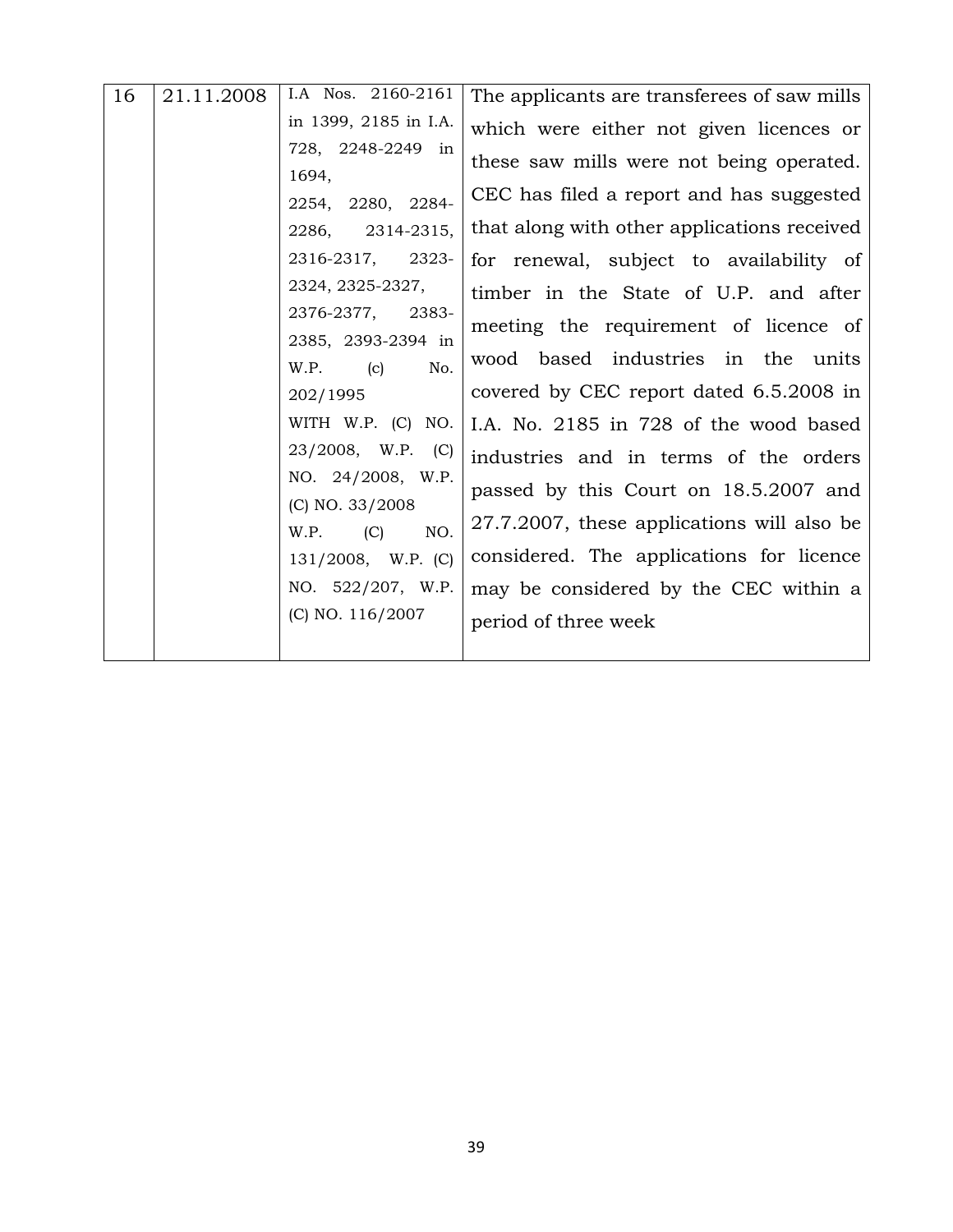# **CHAPTER IV- THE COMMITTEES**

Those concerned with the implementation planning or knowledge pertaining to sawmills or veneer/plywood units have to be conversant with the existence of three committees namely the Central Empowered Committee, the State Level Committee and the District Level Committee. Let us attempt to describe the origin and the functions of these committees.

### **CENTRAL EMPOWERED COMMITTEE**

The Central Empowered Committee has been constituted by the Hon'ble Supreme Court by its order dated 09-05-2002 in Writ Petitions (Civil) Nos. 202/95 and 171/96 (T.N. Godavarman versus U.O.I. and others).

The powers and functions of the Committee as per the orders of the Hon'ble Supreme Court of India are as under:

1- Pending interlocutory application in these two writ petitions as well as the reports and affidavits filed by the States in response to the orders made by the Hon'ble Supreme Court shall be examined by the committee, and their recommendations will be placed before Hon'ble Supreme Court for orders.

2- Any individual having any grievance against any steps taken by the Government or any other authority in purported compliance with the orders passed by this Hon'ble Supreme Court will be at liberty to move the Committee for seeking suitable relief. The Committee may dispose of such applications in conformity with the orders passed by Hon'ble Supreme Court. Any application which cannot be appropriately disposed of by the Committee may be referred by it to this Hon'ble Supreme Court.

- 3- The Committee shall have the power to
	- (a) Call for any documents from any person or the government of the Union or the State or any other official.
	- (b) Summon any person and receive evidence from such person on oath either on affidavit or otherwise.
	- (c) Seek assistance/presence of any person(s)/official(s) required by it in relation to its work.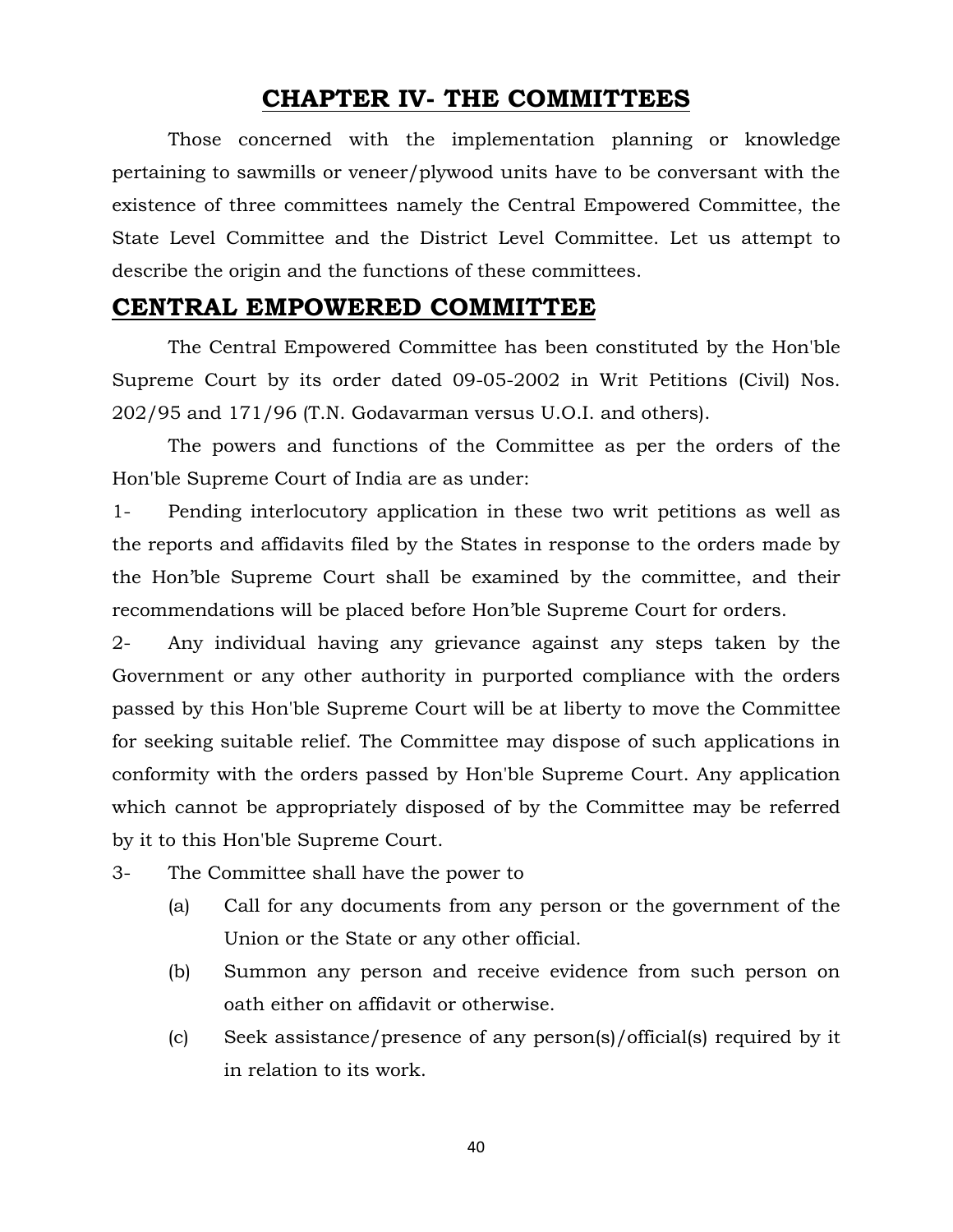- 4- The Committee may decide its own procedure for dealing with applications and other issues. Union of India shall provide suitable and adequate office accomodation for the committee. The expenditure incurred on the working of the Committee including salary/remuneration to the extent not payable by the Government to the members and supporting staff, may be met out of income accruing to the **Special Investigation Team (SIT).** Neecessary procedure for this may be formulated by the committee in consultation with the SIT.
- 5- The Committee is empowered to co-opt one or more persons as its members or as special invitees for dealing with issues pertaining to a particular State, wherever feasible, the Chief Secretary and Principal Chief Conserator of Forests of the State shall be co-opted as special invitees.
- 6- The committee shall submit quarterly reports to the Hon'ble Supreme Court. It will be at liberty to seek clarifications/modifiations needed by it from Hon'ble Supreme Court.

In pursuance to para 2 of the order the following were nominated to the Central Empowered Committee with the approval of the Ministry of Environment and Forests (MoEF) and concurrence of the Solicitor General of India/Amicus Curiae in the said cases:

- (i) Shri P. Jaya Krishanan, erstwhile Secretary to the Government of India, MoEF- CHAIRMAN
- (ii) Shri N.K. Joshi, Additional Director General of Forests, MoEF-Member (Representative of MoEF)
- (iii) Shri Valmik Thapar, Ranthambore Foundation- Member (NGO)
- (iv) Shri Mahendra Vyas, Advocate Supreme Court- Member (NGO)

Shri M.K. Jiwrajka (erstwhile Inspector General of Forests, Ministry of Environment and Forests) was appointed the Member Secretary of the Committee.

As per Notification No. 2 of the Central Empowered Committee (No 1- 1/CEC/2002) the provisions and procedures pertaining to Applications are as follows: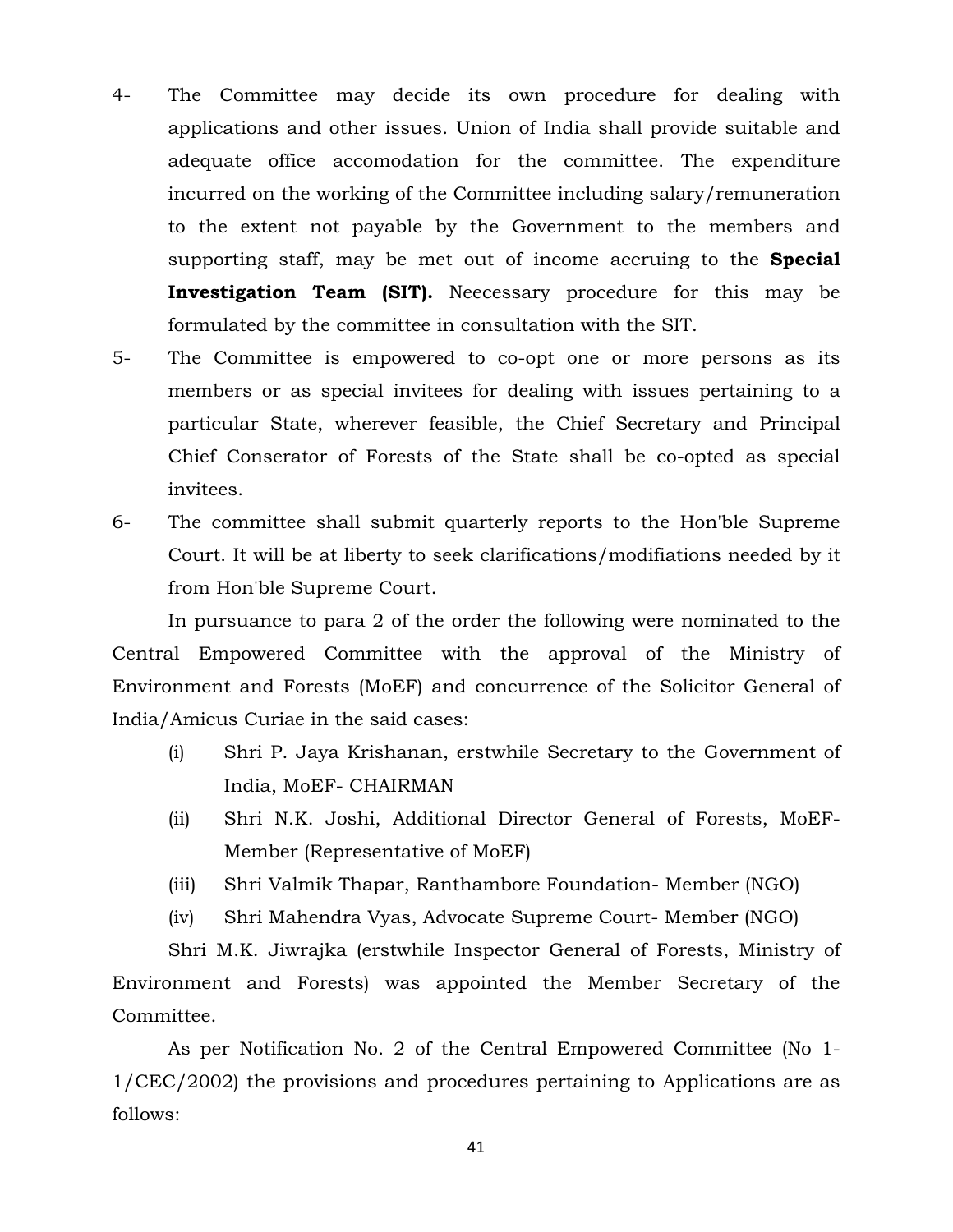1- Any person shall be at liberty to move the Central Empowered Committee, hereinafter referred to as the Committee, by filing an application for seeking suitable relief against any action taken by the Central/State Governments or any other authority, regarding:

(a) deforestation, encroachments, working of the wood based industries, Working Plans, compensatory afforestation, plantations, regeneration, illegal felling and transportation of timber, illegal mining in forest area, and any other conservation issue; and

(b) the implementation of the **Indian Forest Act, 1927**, **Wildlife (Protection) Act, 1972, Forest (Conservation) Act, 1980, Environment (Protection) Act, 1986** and the **National Forest Policy, 1988** including the Rules, Regulations and Guidelines framed thereunder;

in respect of which the Hon'ble Supreme Court of India have passed orders in Writ Petitions no. 202/95 and 171/96.

2- All applications should be addressed to : The Member Secretary, Central Empowered Committee constituted by the Hon'ble Supreme Court of India, Room No. 106, Paryavaran Bhawan, C.G.O. Complex, Lodi Road, New Delhi – 110003

3- Every application shall set out the name, description and complete postal address of the applicant and the respondent(s). It should be typed in double space on a full-scape (legal size paper) and shall setforth in chronological order and in consecutively numbered paragraphs, all relevant facts, grounds and reliefs claimed and shall be signed by the applicant or his Advocate.

4- Six copies of the application shall be filed and it shall be accompanied by copies of such documents as are in the possession of the applicant, in support of his application, which shall be supported by a duly attested affidavit of the applicant. All the pages of the application shall be numbered.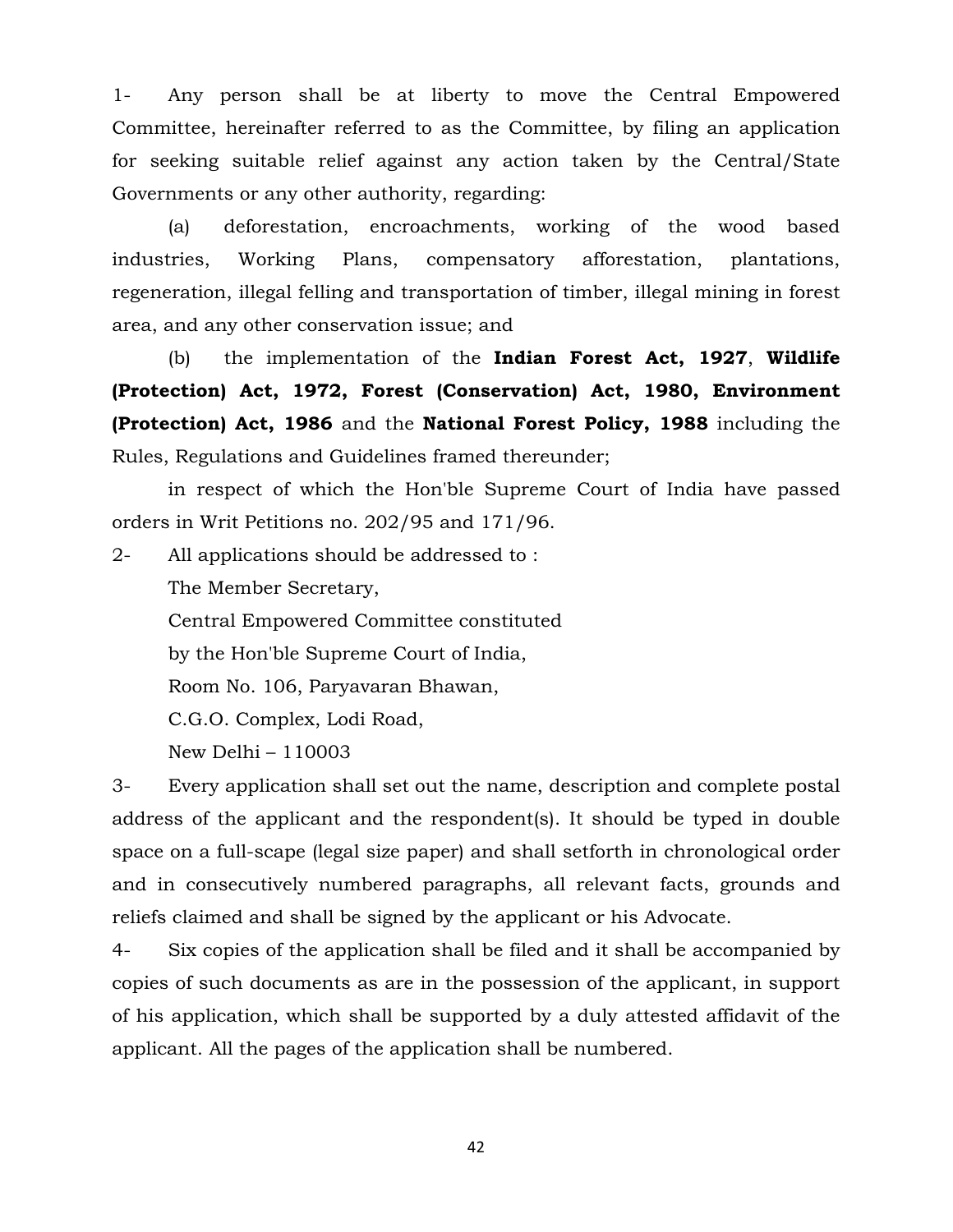5- A copy of the application shall be sent by the applicant to all the respondents and photocopy of postal or courier receipt as proof of the same shall be filed along with the application.

6- Every application shall have an index.

7- In the case of the pending Interlocutary Applications (I.A.s), affidavits and reports filed by the States in response to the orders passed by the Hon'ble Supreme Court of India, the Committee will examine them and after hearing the parties, place its recommendations before the Hon'ble Court for passing appropriate orders.

Monitoring of implementation of Hon'ble Supreme Court's orders.

8- The Committee will monitor the implementation of the orders passed by the Hon'ble Supreme Court of India and place before it cases of noncompliance in respect of encroachment removal, implementation of Working Plans, compensatory afforestation, plantations and other conservation issues.

9- After the receipt of the application a notice of hearing shall be issued to the parties through the counsel, Central Government, State Governments, any other authority, electronic mode or through any other means. The notice shall specify the date and place of hearing before the Committee.

10- Where there are a number of applications in which common issues have been raised and similar reliefs are sought, the Committee may issue notice to the parties through public notice/advertisement in newspapers. The Committee in such cases may determine as to who shall bear the cost of publication of such a notice.

11- The respondents shall be at liberty to file written objections to the application in the form of a counter affidavit (reply) with proof of service of advance copy to the applicant. The counter affidavit shall give para-wise reply on merits and no gereral replies or denials would be entertained. In cases where the respondent(s) is an office of the Central Government, the State Government, Government Undertaking or any authority owned, managed or controlled by the Central/State Government, the counter affidavit shall be signed by the Head of such Department, Authority or Undertaking.

12- The Committee shall have the powers to :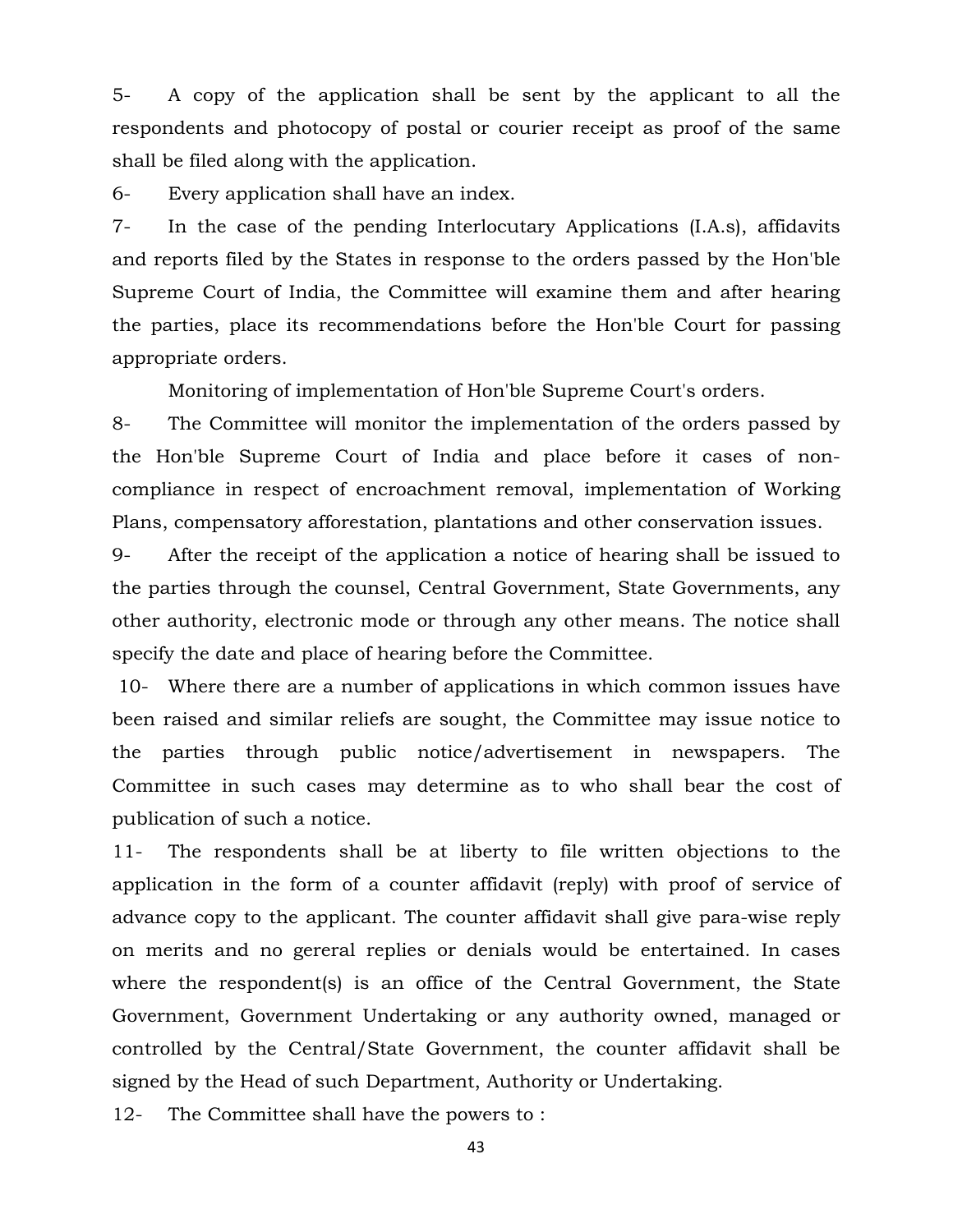- (a) Call for any documeents from any person or the Government of the Union or the State or any other official;
- (b) Summon any person and receive evidence from such person on oath either on affidavit or otherwise;
- (c) Seek assistance/presence of any person(s)/official(s) required by it in relation to its work.

13- A quoram comprising three members will be competent to hear the applications and pass orders.

14- The Committee may, as and when necessary, undertake field visits, hold public hearings, hold meetings with officials and NGOs through one or more of members or through Special Committees or such Central Government/State Government officials, NGOs, institutions and experts as the Committee may deem fit.

15- The Committee may pass interim order(s) to meet thee ends of justice. In cases as far as feasible, the Committee will pass the final order within 90 days from the date of issue of the interim order.

16- The committee, after giving opportunity of hearing to the parties, pass orders in writing, copies of which shall be sent to the concerned parties.

17- The orders passed by the Committee shall be in conformity with the orders passed by the Hon'ble Supreme Court of India. In other cases, the Committee shall place its recommendations before the Hon'ble Supreme Court of India for passing appropriate orders.

18- The Committee shall submit Quarterly Progress Reports to the Hon'ble Supreme Court of India.

19- All orders passed by the Committee shall be authenticated by the Member Secretary and shall bear the seal of the Committee.

The initial address of the office of the Central Empowered Committee was Room No. 106, Paryavaran Bhawan, CGO Complex, Lodi Road, New Delhi-110003, TeleFax-4363976. Later on the office as shifted to Jawahar Lal Nehru Stadium, Lodhi Road, New Delhi. The present office address of the CEC is IInd Floor Chanakya Bhawan, Chanakya Puri, New Delhi.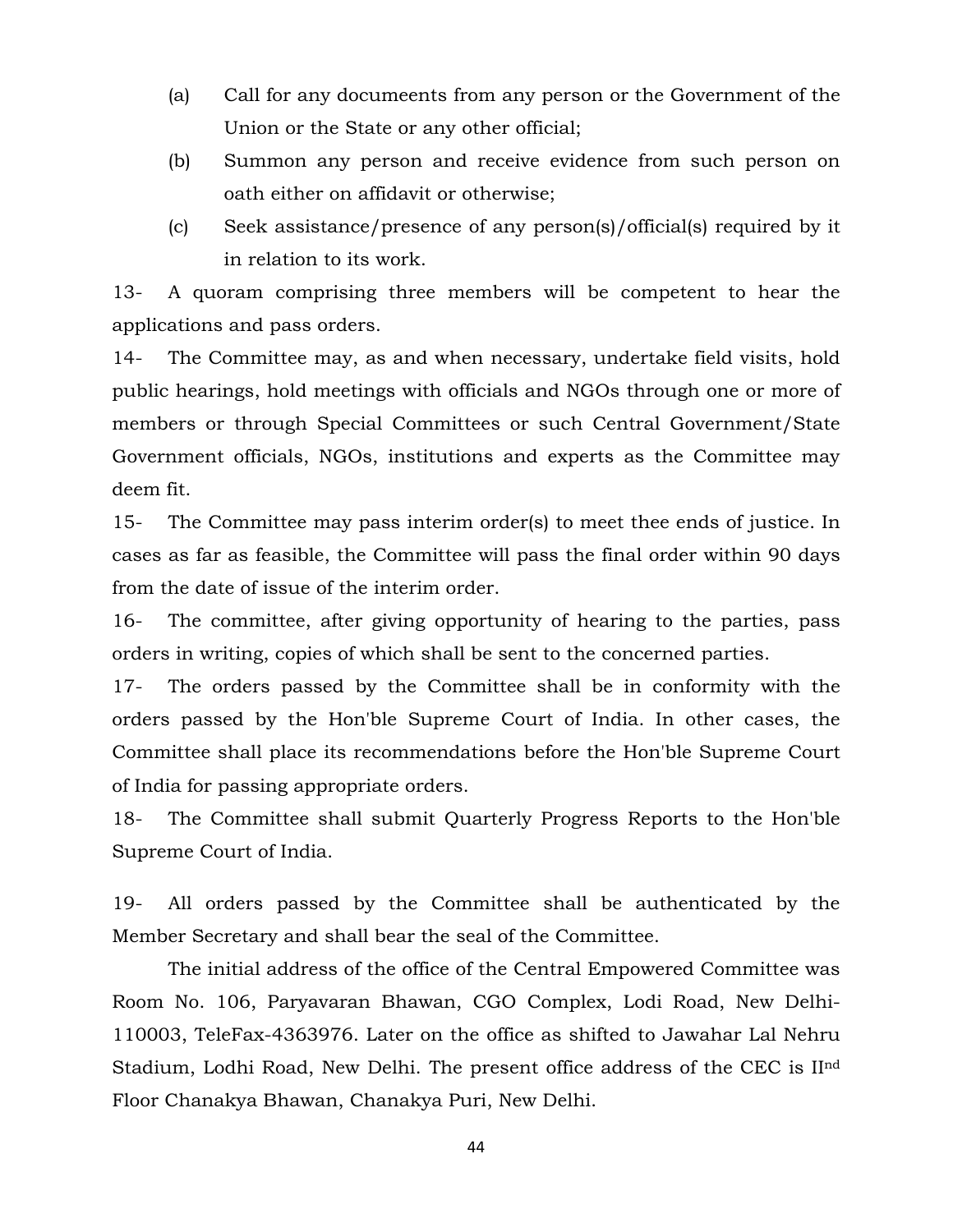### **THE STATE LEVEL COMMITTEE**

The State Level Committee as pertains to the State of Uttar Praesh owes its existence to F.No. 2-7/CE/SC/2006/Pt.IV Dated 6th October, 2006 of the Central Empowered Committee.

In its meeting held on 05-10-2006 regarding the implementation of the Hon'ble Supreme Court's order dated 01-09-2006 in I.A. No. 1399 and I.A. No. 1569 with I.A. No. 946 regarding the closure of the unlicenced saw mills and the other wood based industries in the State of Uttar Pradesh, the Central Empowered Committee while laying down explicit guidelines for categorisation of saw mills and veneer/plywood units and streamlining the informations pertaining to the two created the legal existence of the tate Level Committee in para 7 of the Minutes of Meeting as follows:

"For compilation and verification of the above information, a committee compilation of Shri. B.N. Garg, Principal Secretary (Forest), Shri B.K. Patnaik, Principal Chief Consrvator of Forests and Shri N.C. Bahuguna, Regional Chief Conservator of Forests, MoEF, Lucknow is hereby constituted. The committee is empowered to evolve its own procedure and co-opt any officer as a special invitee for the purpose of compilation/verification of the information. The Principal Secretary Industries, In-charge of the wood based industries shall ensure that all the information sought by the committee in respect of the Plywood/vener units is immediately made available."

Consequent to the above direction/order of the Central Empowered ommittee the State Leel Committee framed policy for the cateegorisation and analysis of saw mills and veneer/plywood unit of the State of Uttar Pradesh. In its periodic meetings it reviewed and analysed the reports regarding sawmills and veneer/plywood units received from the pertaining District Level Committees in compliance of the Gvernment of U.P.S.s G.O. No. 3949/14-2- 2000-405(55)/2004. The process of categorisation is near completion. As per the latest position the State Leel Committee has identified thirty four veneer/plywood units of Category-I, one hundred and eighty three veneer/plywood units of Category-II and Category-III and ninety seven veneer/plywood units of Category-IV. In the same way analysing the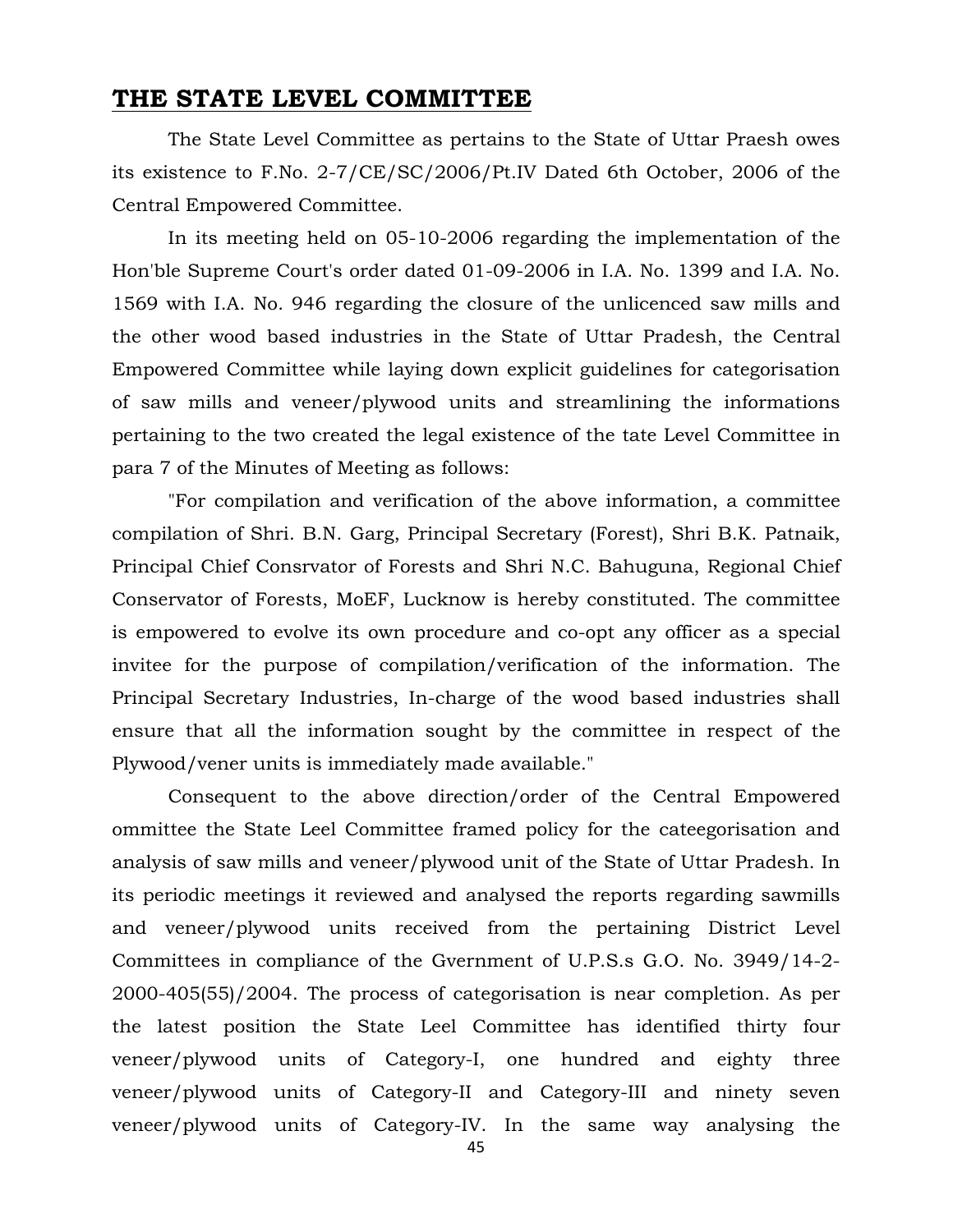documents of the saw mills whose licences were renewed after 04-03-1997 the SLC has identified two thousand two hundred and forty six saw mills of Category-I and II, one hundred and twenty seven saw mills of Category-III and eight hunered and Forty seven saw mills of Category-IV. The State Level Committee sends the compiled reports of its analysis to the Central Empowered Committee. It also played a prominent role in the assessment of timber availability in the State of U.P. and the Central Empowered Committee makes its recommendations regarding saw mills or veneer/plywood units only after due analysis of the reports sent by the analysis of the reports sent by the State Level Committee. Through its notification no. F.N. 2-7/CEC dated 4th April 2008 the CEC has reconstituted the State Level Committee of U.P. with Principal Seretary (Forest) Goernment of U.P. as Chairman, Principal Chief Conservator of Forests U.P. and Regional Chief Consrvator of Forests MoEF as members and Shri P.K. Verma, Chief Consrvator of Forests as Member Secretary.

### **THE DISTRICT LEVEL COMMITTEE**

The District Level Committees pertaining to sawmills owe their existence to the G.O. No. 3949/14-2-2000-405(55)/2004 dated 11-10-2006 of the Government of U.P. Reiterating the proedure for categorisation of saw mills and veneer/plywood laid down the Central Empowered Committee in its meeting date 05-10-2006 and notified in CEC's notifications no. F. No. 2- 7/CEC/SC/2006/pt. IV dated 6th October 2006.

As per the U.P. Government's Notification no. 3949/14-2-2000- 405(55)/2004 dated 1-10-2006 ther are two categories/types of district level committees one for saw mills and another for veneer/plywood units which are being separately described as below:-

### **THE DISTRICT LEVEL COMMITTEE FOR SAW MILLS**

The District Level Committee pertaining to saw mills was ordered/directed by the State Level Committee to have the District Magistrate of the District its Chairman and the Senior Superintendent of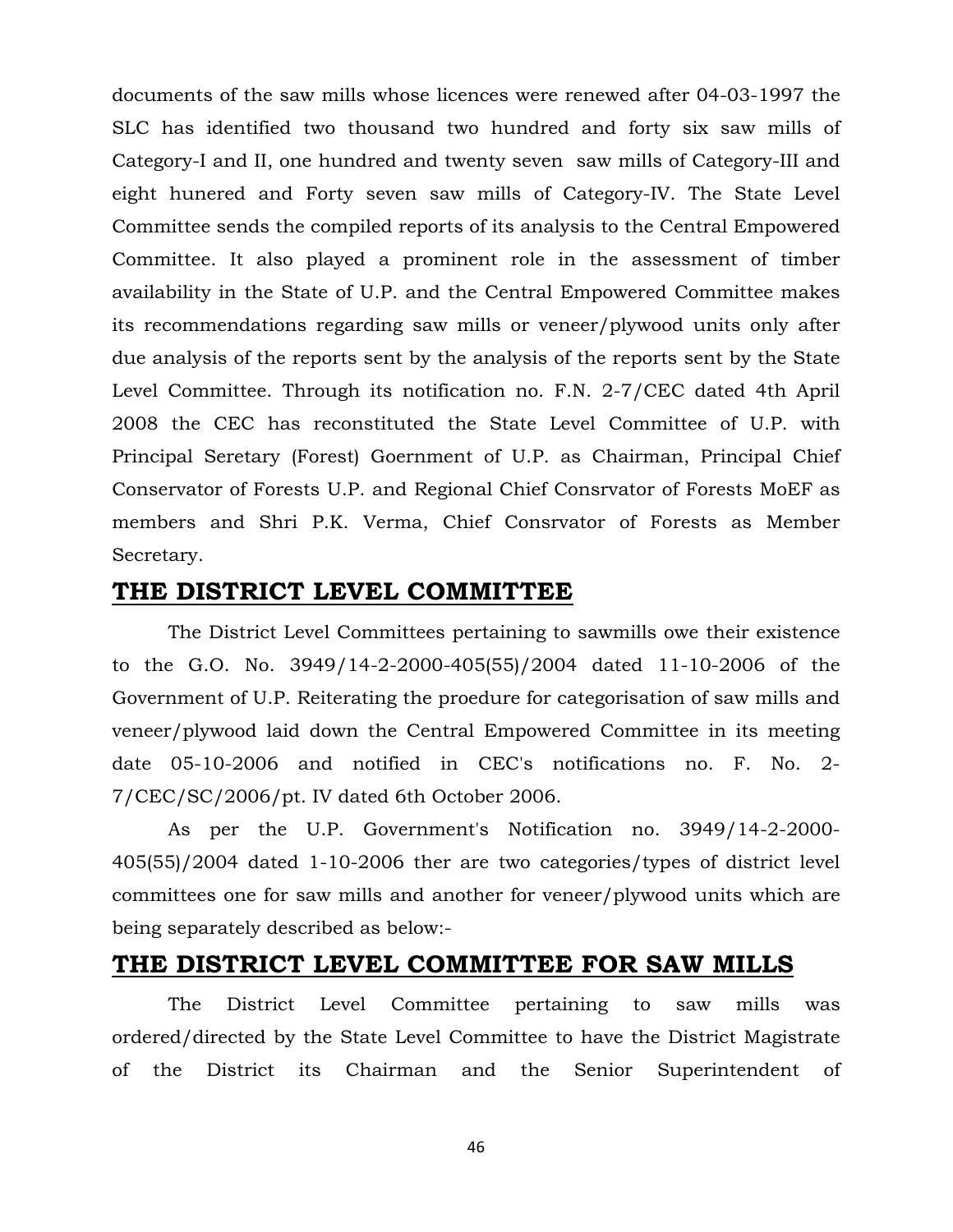police/Superintendent of police and the Divisional Forest Officer of the district as members.

The task assigned to this committee was the collection, compilation and the verification of the informations of saw mills of the district in compliance of CEC's directions namely category (I,II,III or IV), sub category (a,b or c), location, owner's name, the number of saw mill units and other relevant details. In this respect Category-I is of those saw mills whose licences upto 31-12-1996 were renewed before 04-03-97 and the licence for the year 1997 have been renewed after 1997. Category-II is of those saw mills whose licences upto December 1995 were renewed before 04-03-1997 but licence for 1996 and 1997 were renewed after 04-03-1997. Category III is of those saw mills who licences upto December 1994 were renewed before 04-03-1997 but licences for the year 1995, 1996 and 1997 were renewed thereafter. Category IV includes all the other saw mills i.e. those saw mills whose saw mill licences for the year 1993 onwards were not renewed before 04-03-1997. Each Category was to be further subdivided into three subcategories namely (a) the licence fee paid before 04- 03-1997 (b) the licence fee paid between 05-03-1997 to 31-12-1997 (c) the licence fee paid after 31-12-97. In respect of the saw mills falling in Category I(a), I(b), II(a) and II(b) the details of the licence fee paid were to be verified by referring to the original records. For such units it was also to be verified that they were not involved in any forest offence registered by the Forest Department. All the District Level Committees of the State of U.P. submitted their reports pertaining to saw mills to the State Level Committee. The submission facilitated and accelerated the provisional and final categorisation of saw mills and reopening of most of the closed ones of Category I, II and III with some conditions.

#### **THE DISTRICT LEVEL COMMITTEE FOR VENEER/PLYWOOD**

The District Level Committee for Veneer/Plywood for a District was directed/ordered by the State Level Committee to have the District Magistrate of the District as its chairman and the Superintendent of Police/Senior Superintendent of Police, Divisional Forest Officer, General Manager, District Industries Centre and the Trade Tax officer of the District as Members. The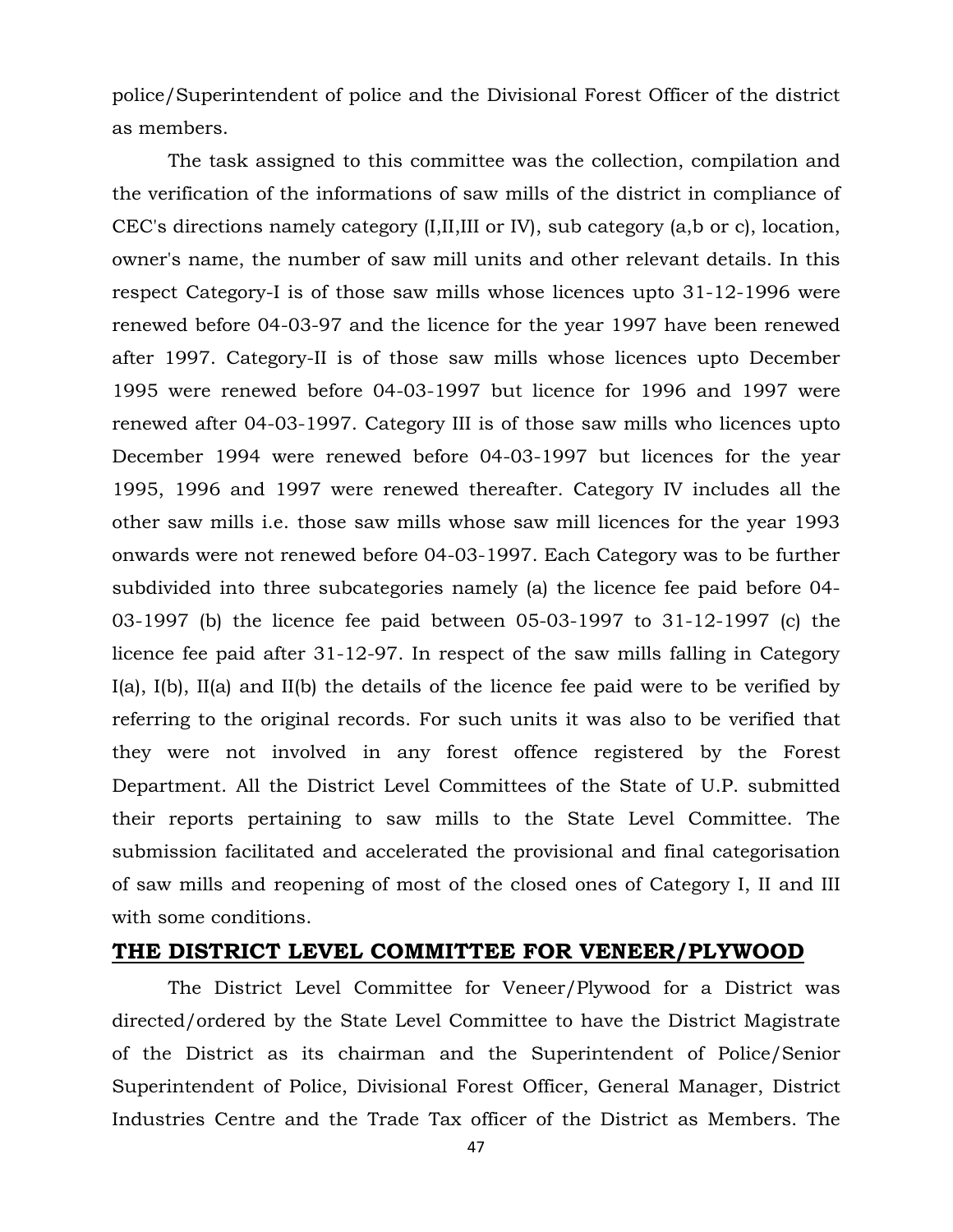task assigned to such committees was the categorisation (I,II, III or IV) of all Veneer/Plywood units of the District (Cat-I Units established before 26-07- 1989, Cat-II- Units establishment between 27-07-1989 to 15-02-1995, Cat-III-Units established between 16-02-1995 to 04-03-1997 Cat-IV- Units established after 04-03-1997. The District Level Committees were given the task to collect, compile and verify for all the Veneer/Plywood Units details such as (a) Provisional Registration as SSI Unit (b) Permanent registration as SSI Unit (c) NOC from the Forest Department (d) the date of commencement of Production (e) the sales tax paid during the first three years of production (f) details and date of purchase of machinery (g) details of the saw mill licence if any (h) whether in addition to plywood/veneer unit saw mill is also being run (i) the number of peelers/slicers of various sizes (J) the number and type of presses.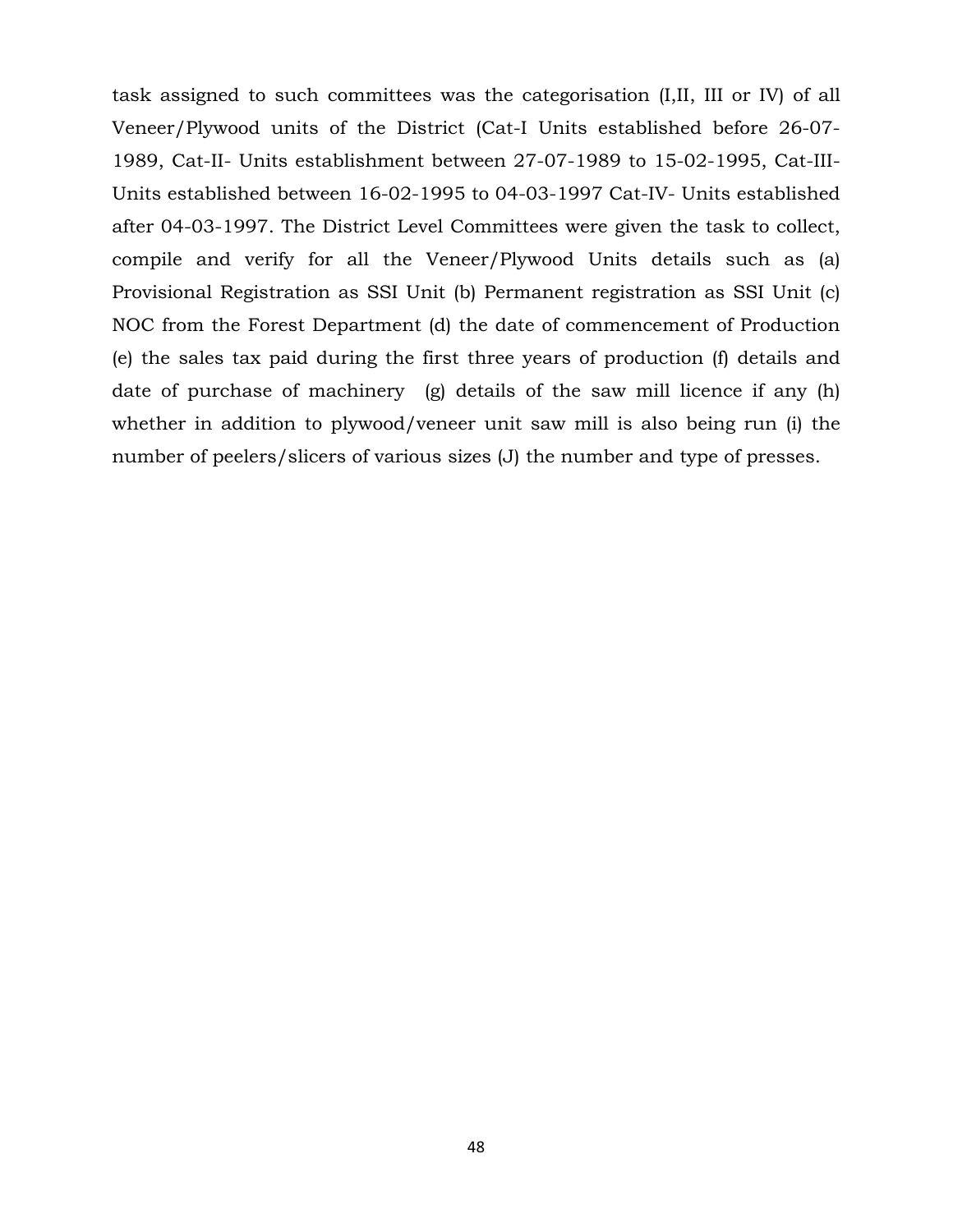# ORDERS OF

# **ANNEXURES**

# HON'BLE SUPREME COURT

# OF INDIA

# in T.N. Godavarman Vs

# U.O.I & ors.

W.P.(C) No. 205/95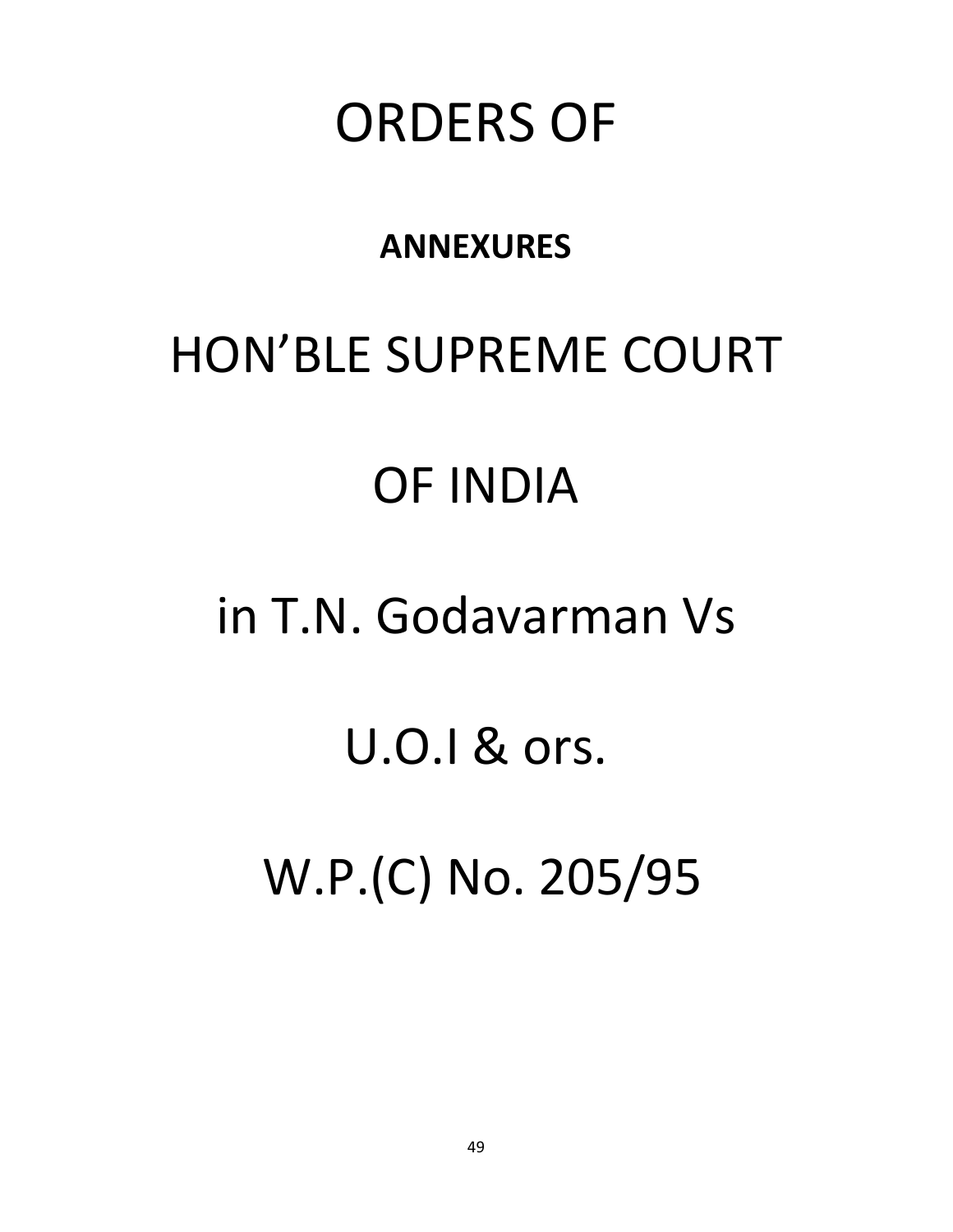# IN THE SUPREME COURT OF INDIA

CIVIL ORIGINAL JURISDICTION

WRIT PETITION (CIVIL) NO. 202 OF 1995

T.N. Godavarman Thirumulkpad ………………....………………. Petitioner

Versus

Union of India & others ………………………………………….. Respondents

(With W.P. (Civil) No. 171/96)

#### **DECIDED ON Dt.12.12.1996**

#### **O R D E R**

In view of the great significance of the points involved. In those matters, relating to the protection and conservation of the forests throughout the country, it was considered necessary that the Central Government as well as the Governments of all the States are heard. Accordingly, notice was issued to all of them. We have heard the learned Attorney General for the Union of India, learned counsel appearing for the States and the parties/applicants and, in addition the learned Amicus Curiae Shri H.N. Salve assisted by Sarvashri U.U. Lalit Mahender Das and P.K. Manohar. After hearing all the learned counsel, who have rendered very able assistance to the court, we have formed the opinion that the matters require a further indepth hearing to examine all the aspects relating to the National Forest Policy. For this purpose, several points which emerged during the course of the hearing require further study by the learned counsel and, therefore, we defer the continuation of this hearing for some time to enable the learned counsel to further study these points.

However, we are of the opinion that certain interim directions are necessary at this stage in respect of some aspects. We have heard the learned Attorney General and the other learned counsel on these aspects.

It has emerged at the hearing, that there is a misconception in certain quarters about the true scope of the Forest Conservation Act, 1980 (for short the 'Act') and the meaning of the word "forest" used therein. There is also a resulting misconception about the need of prior approval of the Central Government, as required by Section 2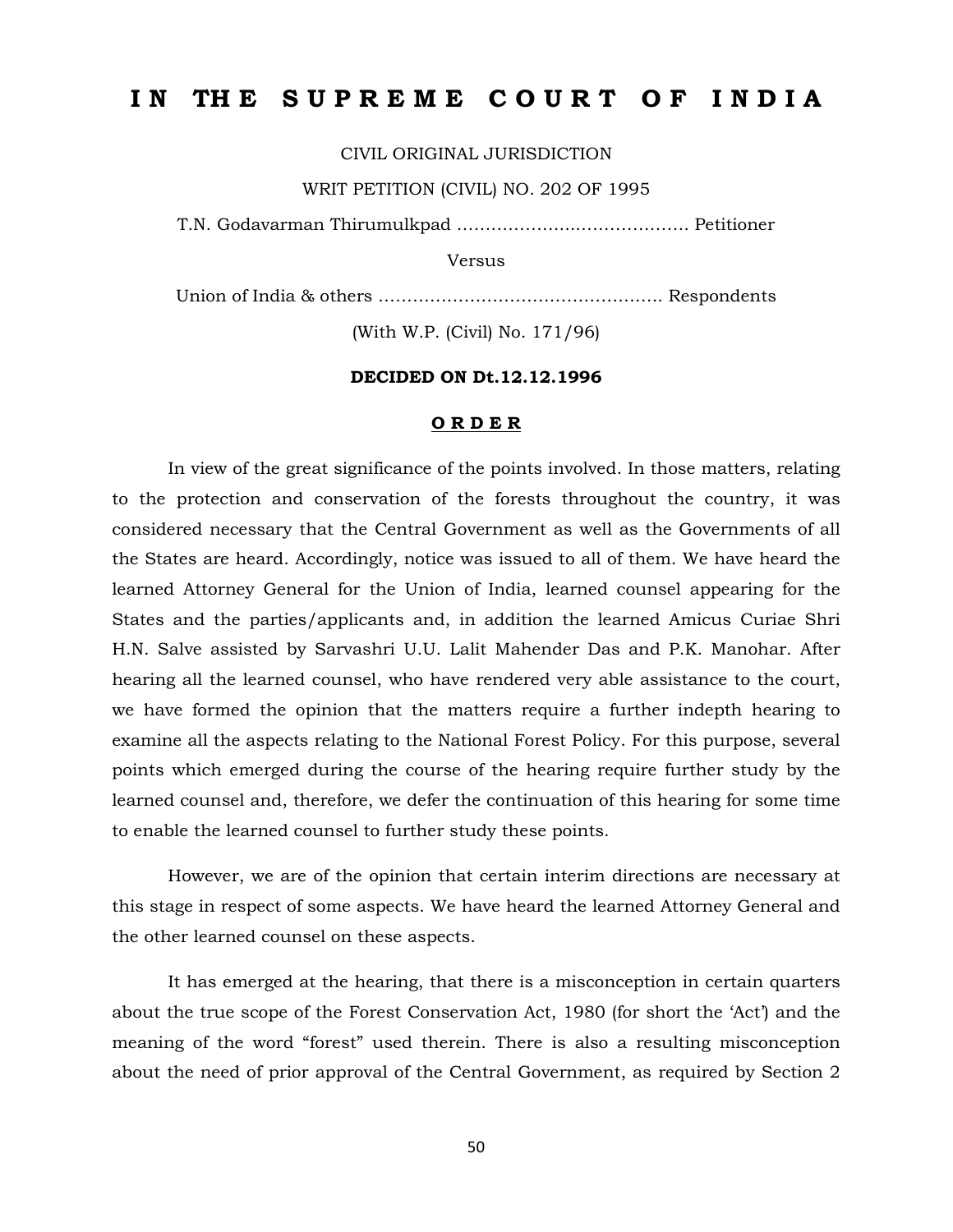of the Act, in respect of certain activities in the forest area which are more often of a commercial nature. It is necessary to clarify that position.

The Forest Conservation Act, 1980 was enacted with a view to check further deforestation which ultimately results in ecological imbalance; and therefore, the provisions made therein for the conservation of forests and for matters connected therewith, must apply to all forests irrespective of the nature of ownership or classification thereof. The word "forest" must be understood according to its dictionary meaning. This description covers all statutorily recognized forests, whether designated as reserved, protected or otherwise for the purpose of section 2(i) of the Forest Conservation Act. The term "forest land", occurring in Section 2, will not only include "forest" as understood in the dictionary sense, but also any area recorded as forest in the Government record irrespective of the ownership. This is how it has to be understood for the purpose of Section 2 of the Act. The provisions enacted in the Forest Conservation Act, 1980 for the conservation of forests and the matters connected therewith must apply clearly to all forests so understood irrespective of the ownership or classification thereof. This aspect has been made abundantly clear in the decisions of this court in **Ambica Quarry Works and others versus State of Gujrat and others (1987 (1) SSC 213), Rural Litigation and Entitlement Kendra versus state of U.P. (1989 Suppl.(1)SCC 504) and recently in the order dated 29th November, 1996 in W.P. (C) No. 749/95 (Supreme Court Monitoring Committee Vs Mussoorie Dehradun Development Authority and others). The earlier decision of this court in State of Bihar vs Bansi Ram Modi and others** (1985(3) SCC 643) has, therefore to be understood in the light of these subsequent decisions. We consider it necessary to reiterate this settled position emerging from the decisions of this court to dispel the doubt, if any, in the perception of any State Government or authority. This has become necessary also because of the stand taken on behalf of the State of Rajasthan, even at this late stage, relating to permissions granted for mining in such area which is clearly contrary to the decisions of this court. It is reasonable to assume that any State Government which has failed to appreciate the correct position in law so far, will forthwith correct its stance and take the necessary remedial measures without any further delay.

We further direct as under:-

I- GENERAL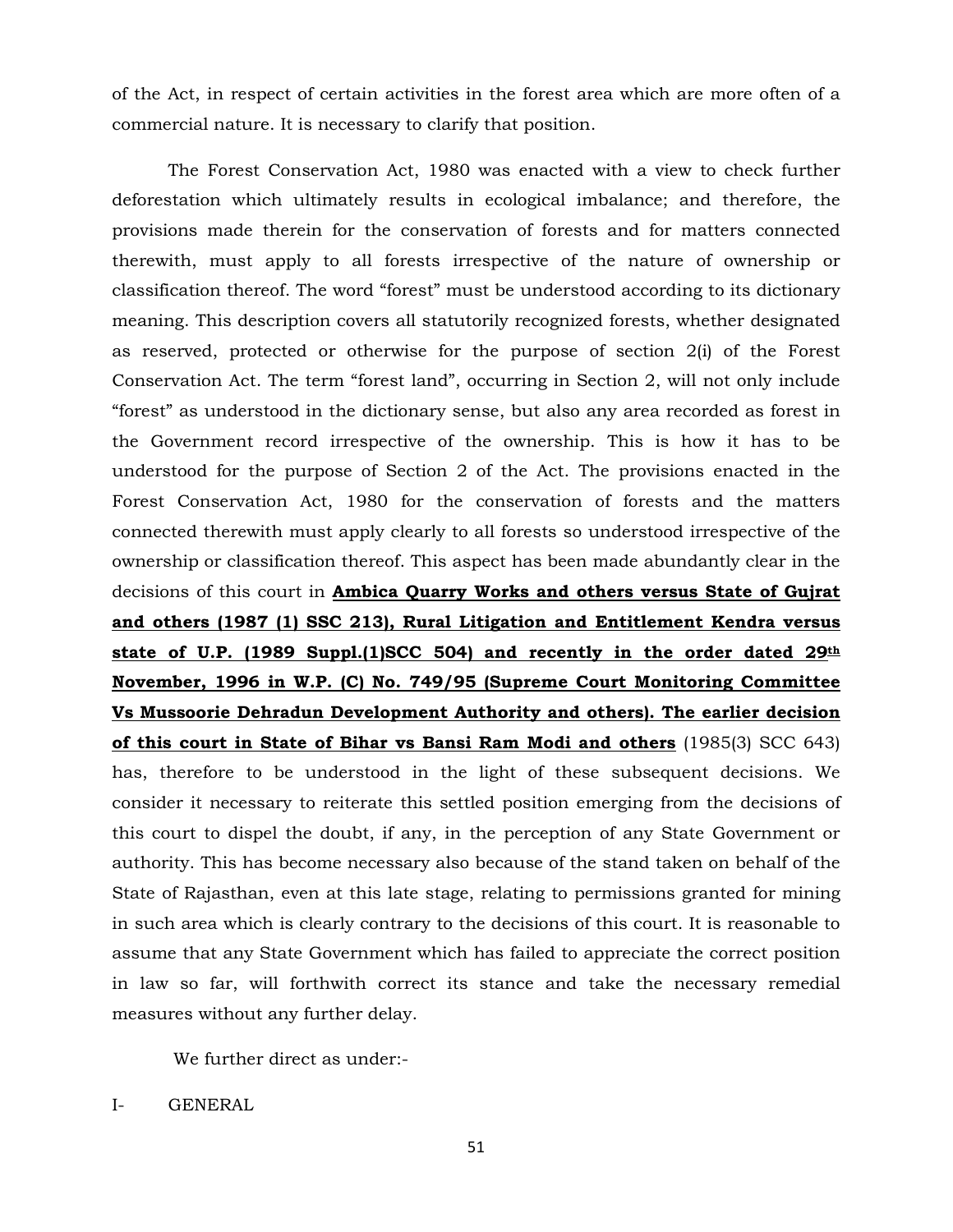- 1. In view of the meaning of the word "forest" in the act, it is obvious that prior approval of the Central Government is required for any non-forest activity within the area of any "forest". In accordance with Section 2 of the Act, all ongoing activity within any forest in any state throughout the country, without the prior approval of the central government, must cease forthwith. It is, therefore, clear that the running of saw mills of any kind including veneer or plywood mills, and mining of any mineral are non-forest purposes and are, therefore not permissible without prior approval of the Central Government. Accordingly any such activity is prima facie violation of the provisions of the Forest Conservation Act, 1980. Every State Government must promptly ensure total cessation of all such activities forthwith.
- 2. In addition to the above, in the tropical wet ever-green forests of Tirap and Changlang in the State of Aurnachal Pradesh, there would be a complete ban on felling of any kind of trees therein because of their particular significance to maintain ecological balance needed to preserve bio-diversity. All saw mills, veneer mills and plywood mills in Tirap and Changlang in Arunachal Pradesh and within a distance of 100 Kms. from its border in Assam should also be closed immediately. The State Governments of Arunachal Pradesh and Assam is to ensure compliance of this direction.
- 3. The felling of trees in all forests is to remain suspended except in accordance with the Working Plans of the State Governments as approved by the Central Government. In the absence of any Working Plan in any particular State such as Arunachal Pradesh, where the permit system exists, the felling under the permits can be done only by the Forest Department of the State Government or the State Forest Corporation.
- 4. There shall be a complete ban on the movement of the cut trees and timber from any of the seven North-Eastern States to any other state of the country either by rail, road or water-ways. The Indian Railways and the State Governments are directed to take all measures necessary to ensure strict compliance of this direction. This ban will not apply to the movement of certified timber required for defence or other Government purposes. This ban will also not affect felling in any private plantation comprising of trees planted in any area which is not a forest.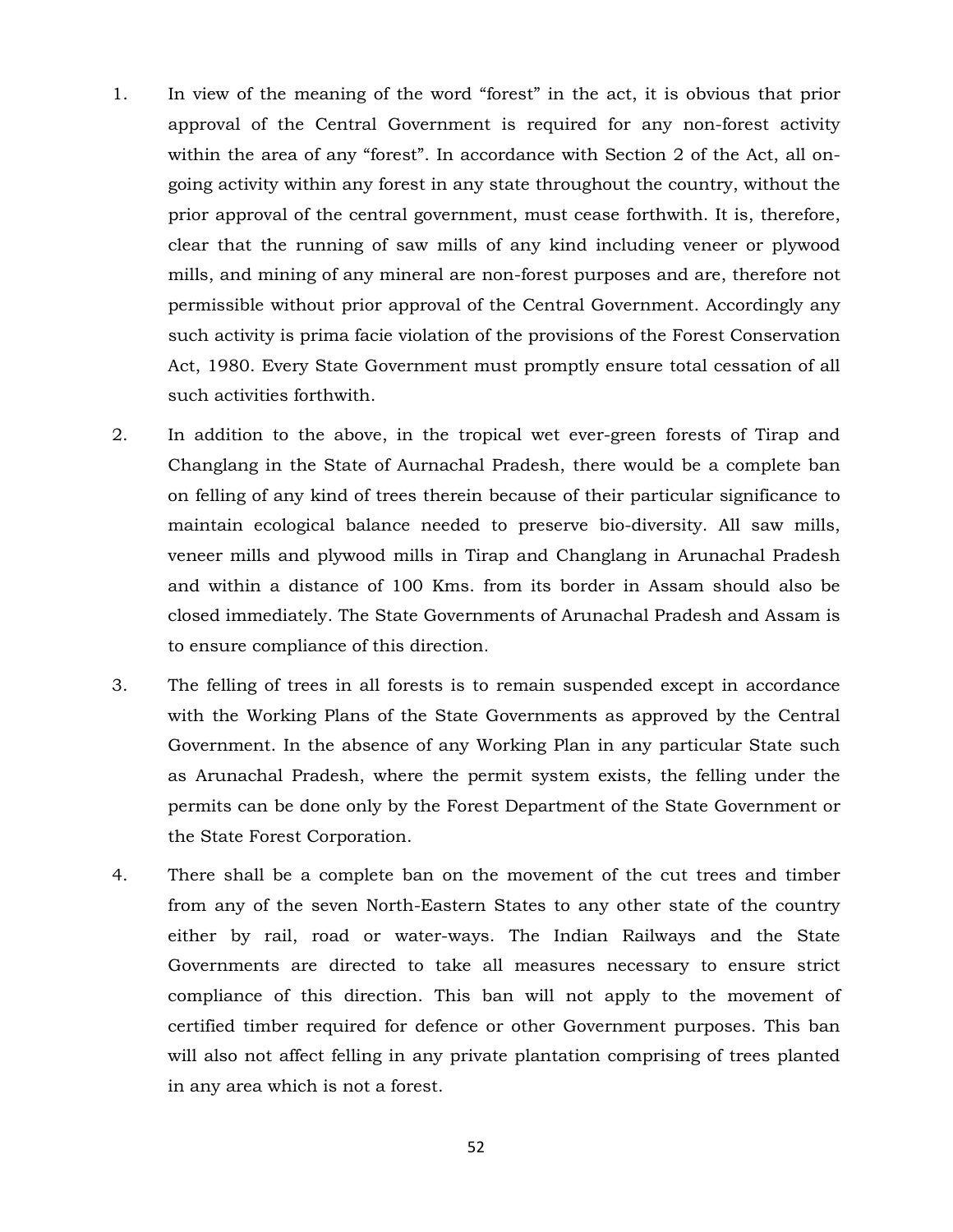- 5. Each State Government should constitute within one month an Expert Committee to :
	- (i) Identify areas which are "forests" irrespective of whether they are so notified, recogniged or classified under any law, and irrespective of the ownership of the land of such forest;
	- (ii) Identify areas which were earlier forests but stand degraded, denuded or cleared and
	- (iii) Identify areas covered by plantation trees belonging to the Government and those belonging to private persons.
- 6. Each State Government should within two months, file a report regarding
	- (i) the number of saw mills, veneer and plywood mills actually operating within the State, with particulars of their real ownership;
	- (ii) the licenced and actual capacity of these mills for stock and sawing;
	- (iii) their proximity to the nearest forest;
	- (iv) their source of timber.
- 7. Each State Government should constitute within one month, an Expert Committee to assess:
	- (i) the sustainable capacity of the forests of the State qua saw mills and timber based industry;
	- (ii) The number of existing saw mills which can safely be sustained in the State;
	- (iii) The optimum distance from the forest, qua that State, at which the saw mill should be located.
- 8. The Expert Committees so constituted should be requested to give its report within one month of being constituted.
- 9. Each state government would constitute a Committee comprising of the Principal Chief Conservator of Forests and another Senior Officer to oversee the compliance of this order and file status reports.
- II- FOR THE STATE OF JUMMU AND KASHMIR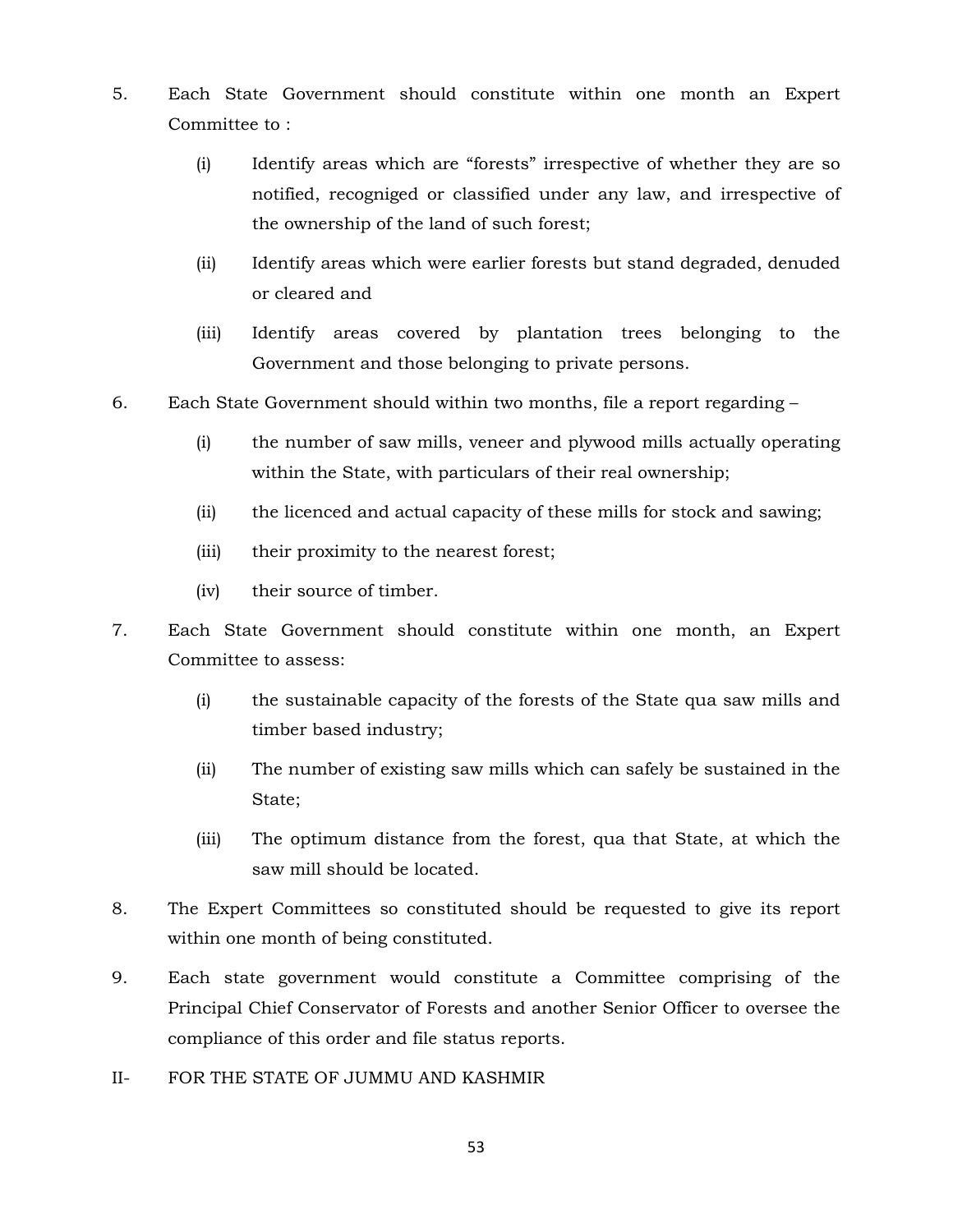- 1- There will be no felling of trees permitted in any "forest", public or private. This ban will not affect felling in any private plantations comprising of trees planted by private persons or the Social Forestry Department of the State of Jammu and Kashmir and in such plantations, felling will be strictly in accordance with law.
- 2- In "forest", the State Government may either departmentally or through the State Forest corporation remove fallen trees or fell and remove diseased or dry standing timber, and that only form areas other than those notified under the Jammu and Kashmir Wild Life Protection Act, 1978 or any other law banning such felling or removal of trees.
- 3- For this purpose, the State Government will constitute an Expert Committee comprising of a representative being an I.F.S. Officer posted in the State of Jammu and Kashmir, a representative of the State Government and two private experts of eminence and the Managing Director of the State Forest Corporation (as Member Secretary) who will fix the qualitative and quantative norms for the felling of fallen trees, diseased and dry standing trees so felled and removed by it are strictly in accordance with these norms.
- 4- Any felling of trees in forest or any otherwise or clearance of land for execution of projects shall be in strict compliance with the Jammu and Kashmir Forest Conservation Act, 1980 and any other laws applying thereto. However, any trees so felled and the disposal of such trees shall be done exclusively by the State Forest Corporation and no private agency will be permitted to deal with this aspect. This direction will also cover the submerged areas of THEIN Dam.
- 5- All timber obtained, as aforesaid, or otherwise, shall be utilised within the state, preferably to meet the timber and fuel wood requirements of the local people, the Government and other local institutions.
- 6- The movement of trees or timber (sawn or otherwise) from the state shall, for the present, stand suspended, except for the use of DGS and D., Railways and Defence. Any such movement for such use will-
	- (a) be affected after due certification, consignment-wise made by the Managing Director of the State Corporation which will include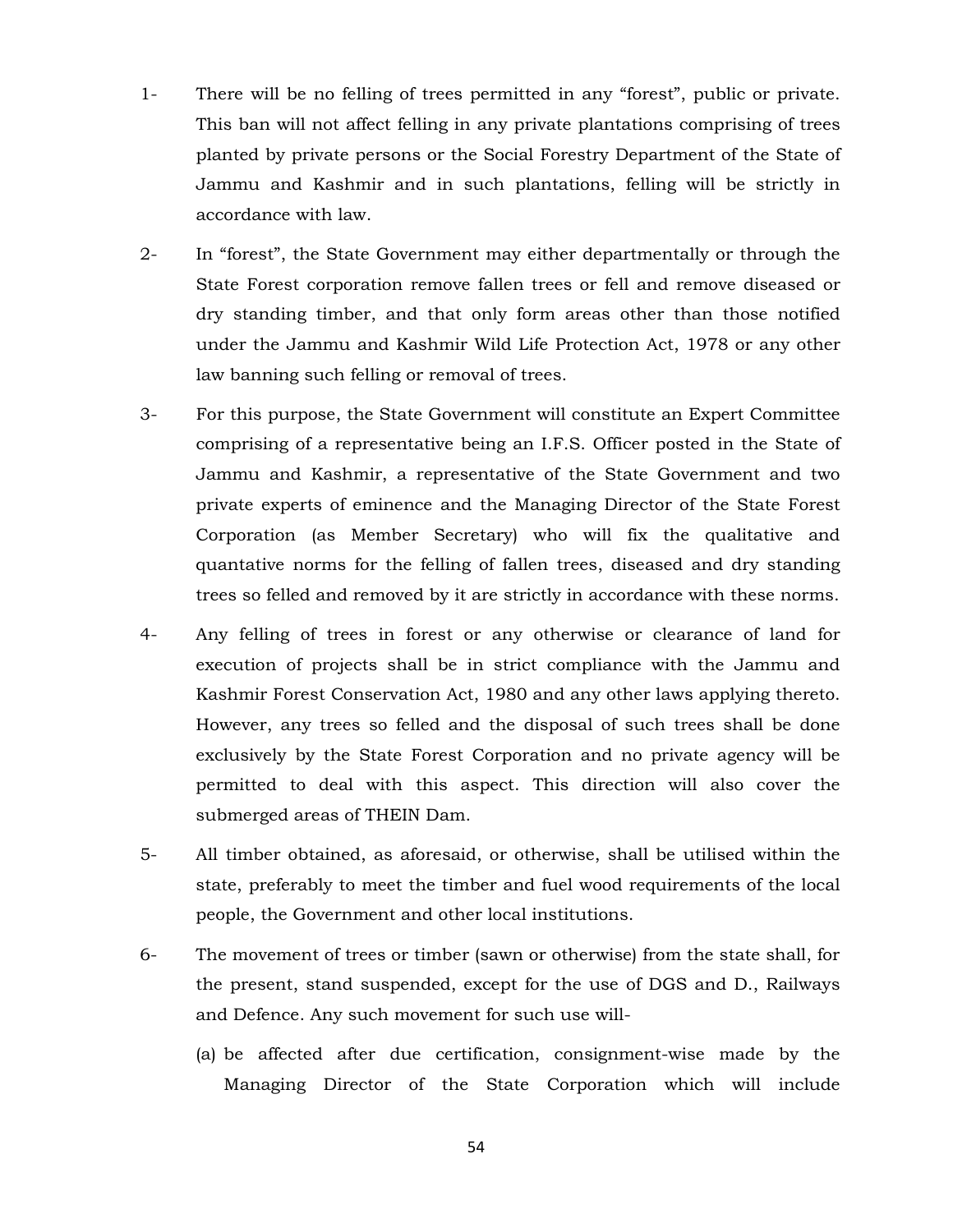certification that the timber has come from State Forest Corporation sources; and

- (b) be undertaken by either the Corporation itself, the Jammu and Kashmir Forest Department or the receiving agency.
- 7- The State of Jammu and Kashmir will file, preferably within one month from today, a detailed affidavit specifying the quantity of timber held by private persons purchased from State Forest Corporation Depots for transport outside the State (other than for consumption by the DGS and D. Railways and Defence) Further directions in this regard may be considered after the affidavit is filed.
- 8- No saw mill, veneer or plywood mill would be permitted to operate in this State at a distance of less than 8 Kms. from the boundary of any demarcated forest areas. Any existing mill falling in this belt should be relocated forthwith.

## III- **FOR THE STATE OF HIMACHAL PRADESH AND THE HILL REGIONS OF THE STATE OF UTTAR PRADESH AND WEST BENGAL**

- 1- There will be no felling of trees permitted in any forest, public or private. This ban will not affect felling in any private plantation comprising of trees planted in any area which is not a 'forest'; and which has not been converted from an earlier 'forest'. This ban will not apply to permits granted to the right holders for their bonafide personal use in Himachal Pradesh.
- 2- In a 'forest' the State Government may either departmentally or through the State Forest Corporation remove fallen trees or fell and remove diseased or dry standing timber from areas other than those notified under section 18 or Section 35 of the Wild Life Protection Act, 1972 or any other Act banning such felling or removal of trees.
- 3- For this purpose, the State Government is to constitute an Expert Committee comprising a representative from MoEF, a representative of the State Government, two private experts of eminence and the MD of the State Forest Corporation (as Member Secretary), who will fix the qualitative and quantitative norms for the felling of fallen trees and diseased and standing timber. The State shall ensure that the trees so felled and removed are in accordance with these norms.
- 4- Felling of trees in any forest or any clearance of forest land in execution of projects shall be in strict conformity with the Forest Conservation Act, 1980 and any other laws applying thereto. Moreover, any trees so felled and the disposal of such trees shall be done exclusively by State Forest Corporation and no private agency is to be involved in any aspect thereof.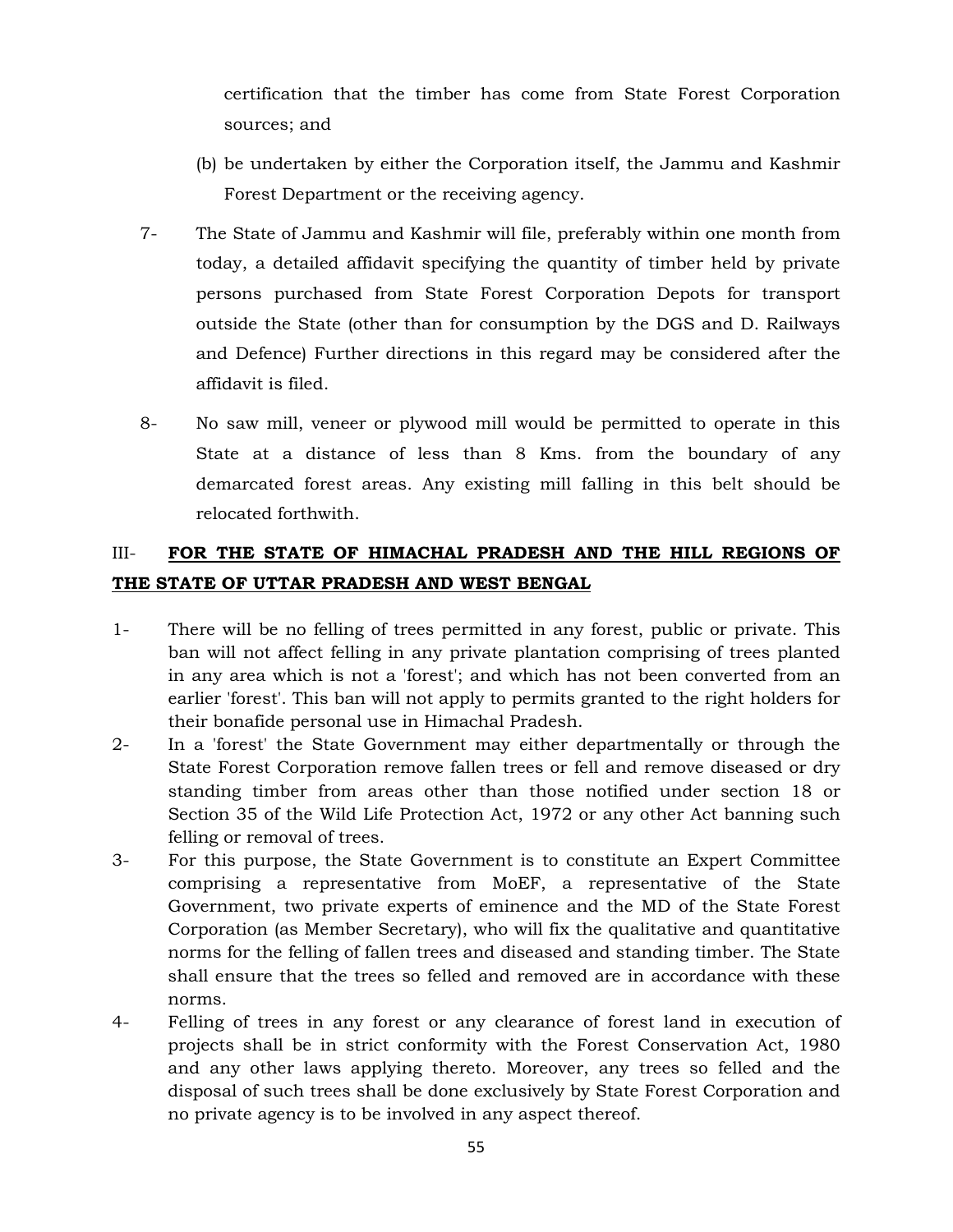#### IV- FOR THE STATE OF TAMILNADU

- 1- There will be a complete ban on felling of trees in all 'forest areas'. This will however not apply to: –
	- (a) trees which have been planted and grown, and are not of spontaneous growth and
	- (b) are in areas which were not forests earlier but were cleared for any reason.
- 2- The State Government, within four weeks from today, is to constitute a committee for identifying all "forest".
- 3- Those tribals who are the part of social forestry programme in respect of patta lands, other than forests, may continue to grow and cut according to the Government Scheme provided that they grow and cut trees in accordance with the law applicable.
- 4- In so far the plantations (tea, coffee and cardamom etc.) are concerned, it is directed as under:
	- a) The felling of shade trees in these plantations will be -
	- i) limited to trees which have been planted, and not those which have grown spontaneously;
	- ii) limited to the species identified in the TANTEA report.
	- iii) in accordance with recommendations of (including to the extent recommended by) TANTEA and
	- iv) under the supervision of the statutory committee constituted by the State Government.
	- b) In so for as the fuel trees planted by the plantations for fuel wood outside the forest area are concerned, the State Government is directed to obtain within four weeks, a report from TANTEA as was done in the case of shade trees and the further action for felling them will be as per that report. Meanwhile, eucalyptus and wattle trees in such areas may be felled by them for their own use as permitted by the statutory committee.
	- c) The State Government is directed to ascertain and identify those areas of the plantation which are a "forest" and are not in active use as plantation. No felling of any trees is however to be permitted in these areas, and sub-paras (b) and (c) above will not apply to such areas.
	- d) There will be no further expansion of the plantations in a manner so as to involve encroachment upon (by way of clearing or otherwise) of "forests".
- 5- As far as the trees already cut, prior to the interim orders of this court dated December 11, 1995 are concerned, the same may be permitted to be removed provided they were not so felled from Jnamam land. The State Government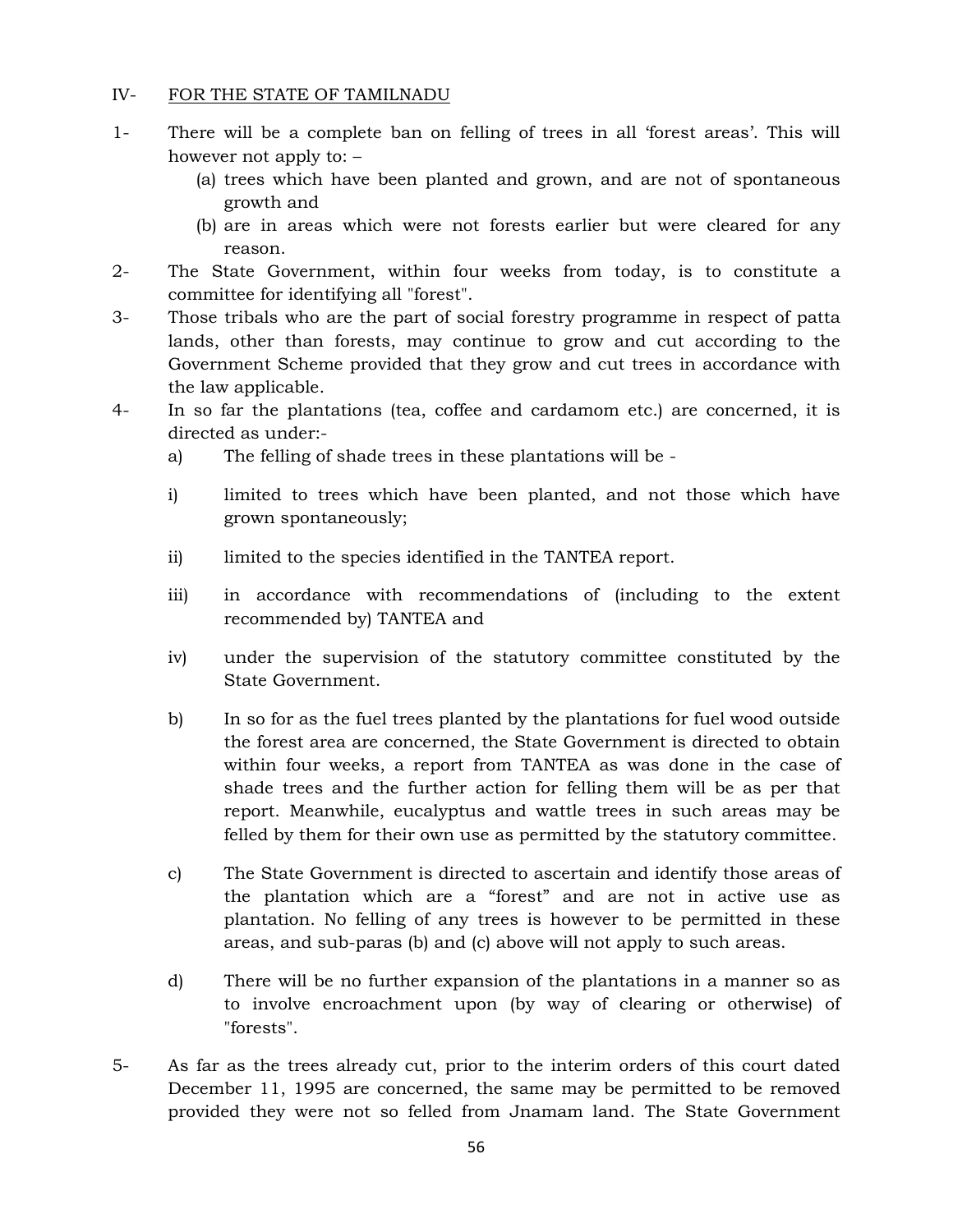would verify these trees and mark them suitably to ensure that this order is duly complied with. For the present, this is being permitted as one time measure.

In so far as felling any trees in Janmam lands is concerned (whether in plantations or otherwise), the ban on felling will operate subject to any order made in the Civil Appeal Nos. 367 to 375 of 1977 in C.A. Nos. 1344-45 of 1976. After the order is made in those Civil Appeals on the I.A.s pending therein, if necessary, this aspect may be re-examined.

6- This order is to operate and to be implemented, notwithstanding any order at variance, made or which may be made by any government or any authority, tribunal or court, including the High Court.

The earlier orders made in these matters shall be read, modified wherever necessary to this extent. This order is to continue, until further orders. This order will operate and be complied with by all concerned, notwithstanding any order at variance, made or which may be made hereafter, by any authority, including the Central or any State Government or any court (including High Court) or Tribunal.

We also direct that notwithstanding the closure of any saw mills or other wood-based industry pursuant to this order, the workers employed in such units will continue to be paid their full emoluments due and shall not be retrenched or removed from service for this reason.

We are informed that the Railway authorities are still using wooden sleepers for laying tracks. The Ministry of Railways will file an affidavit giving full particulars in this regard including the extent of wood consumed by them, the source of supply of wood, and the steps taken by them to find alternatives to the use of wood.

I.A. Nos. 7,9,10,11,12,13 and 14 in writ petition (Civil) No. 202 of 1995 and I.A. Nos. 1,3,4,5,6,7,8 and 10 in writ petition (Civil) No. 171 of 1996 are disposed of accordingly.

List the matter on February 25, 1997 as part-heard for further hearing.

 ………………………………… J New Delhi [J.S.VERMA]

Dec 12, 1996

[B.N.KIRPAL]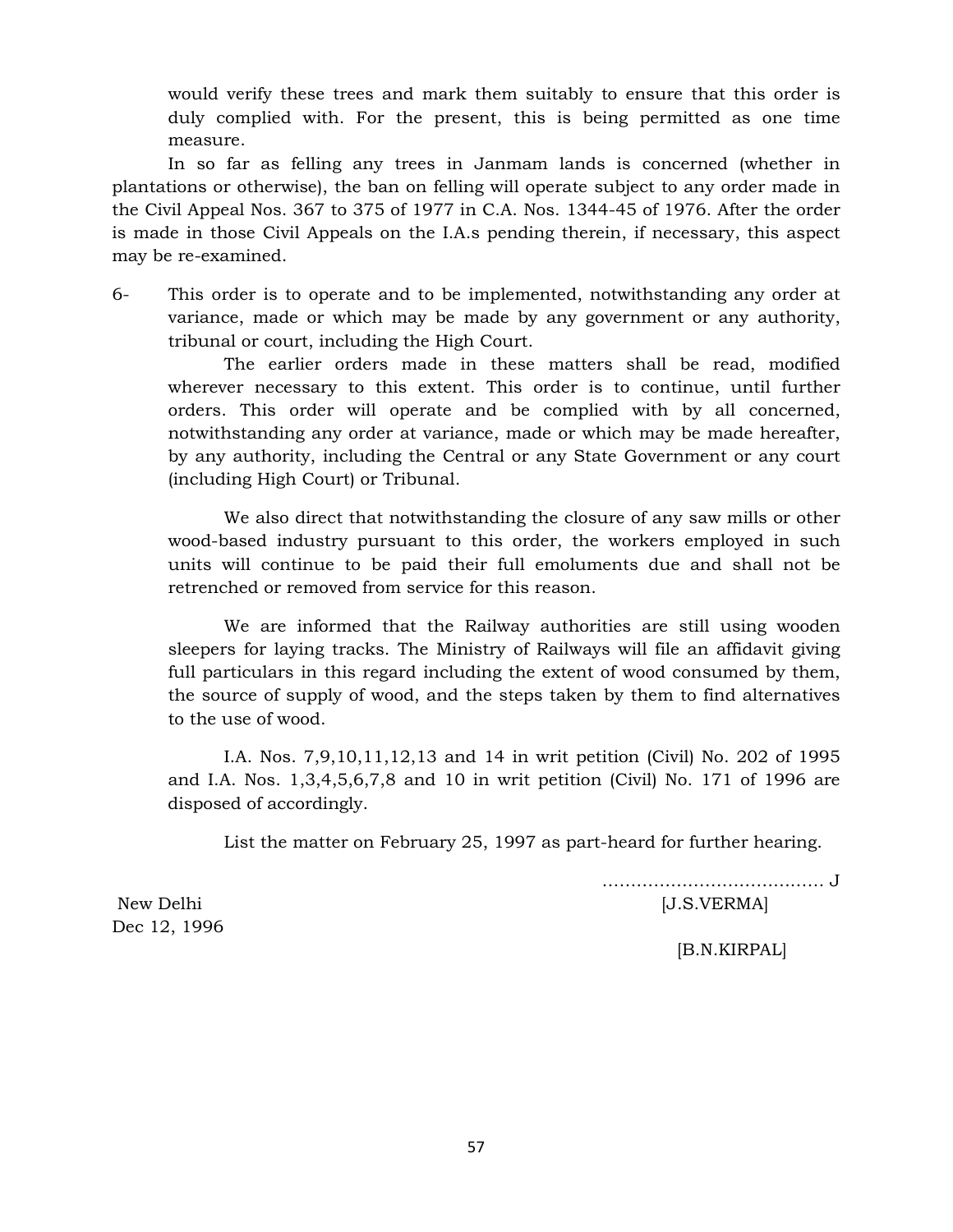# **I N T H E S U P R E M E C O U R T O F I N D I A**

CIVIL ORIGINAL JURISDICTION

WRIT PETITION (CIVIL) NO. 202 OF 1995

T.N. Godavarman Thirumulkpad ……………………………………. Petitioner

Versus

Union of India & others ………………………………..………….. Respondents

[With W.P. (C) No. 171 of 1996 and W.P. (C) No. 897 of 1996]

#### **DECIDED ON Dt.04.03.1997**

#### **O R D E R**

1. After hearing Mr. Harish N. Salve , the learned Amicus Curiae, learned Attorney General and learned counsel appearing for the States and other parties in these matters, it is clear that no substantial variation in the earlier order dated 12-12-1996 is required to be made as an interim measure, and that some minor variation to the extent indicated hereinafter is all that is required to be done at present.

We are satisfied that there is need to constitute a High Power Committee to oversee the strict and faithful implementation of the orders of this Court in the North Eastern Region and for certain ancillary purposes. Accordingly we direct as under:-

(i) There shall be a Committee as under:-

(a) Shri T.V. Rajeshwar, Chairman;

(b) Shri R.N. Kaul, Rtd. I.G. of Forests –Member; and

(c) One representative nominated by the Ministry of Environment and Forests (MOEF)-Member Secretary.

Shri T.V. Rajeshwar and Shri R.N. Kaul have given their consent for the purpose.

(ii) This Committee shall oversee preparation of inventory of all timber in all forms (including timber products)

(a) lying in the forest or in transit depots, and

(b) lying in mill premises.

The inventory should, wherever possible, indicate the origin and source of the timber.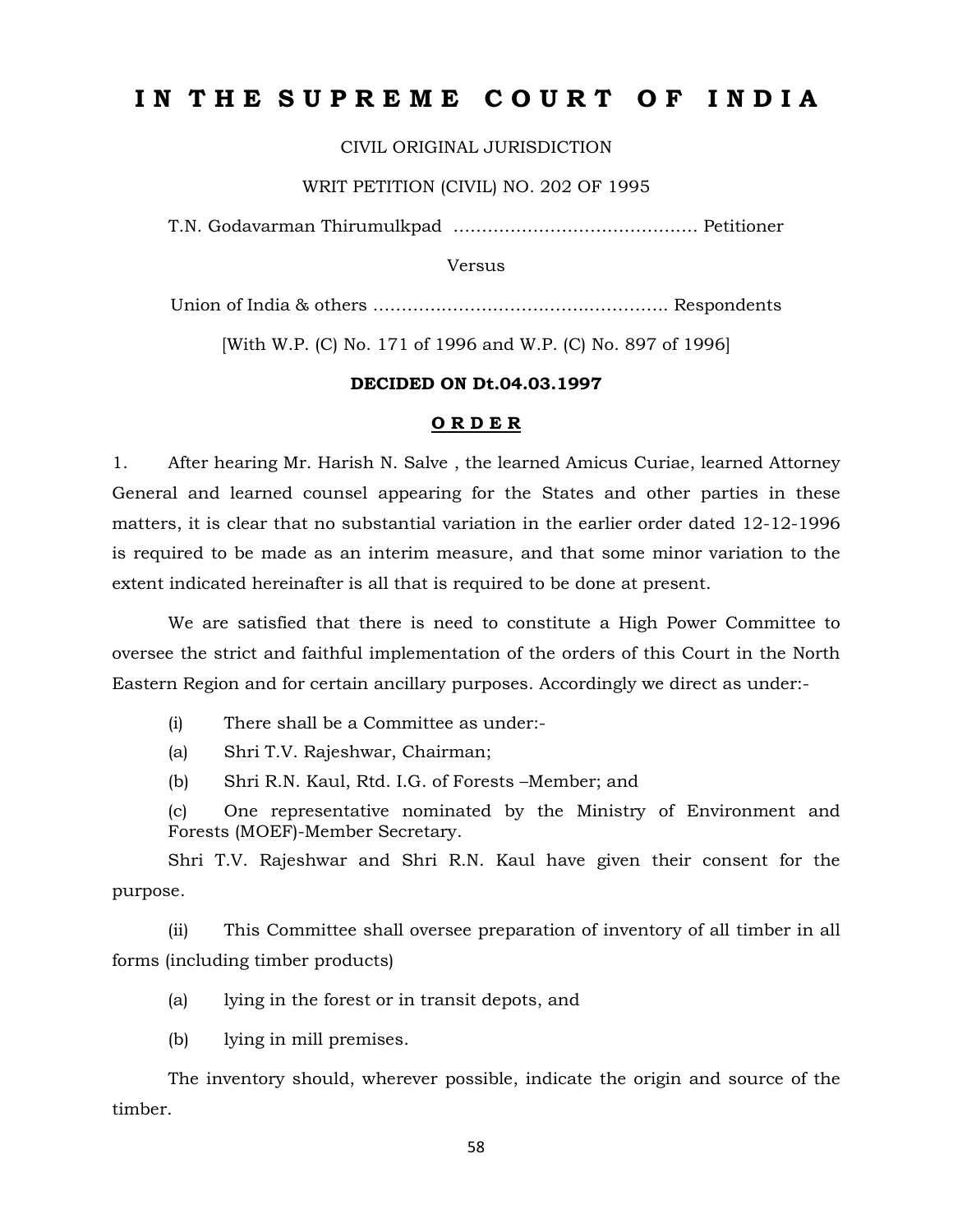The Committee may for this purpose select suitable persons who would be made available by the concerned State Government at its request.

As far as possible, such inventory should be prepared within eight weeks from today.

(iii) The Committee may, if it considers appropriate, permit the use or sale of any part of the timber or timber products. Any sale shall be effected through the Forest Corporation of the State under overall supervision of the Committee.

(iv) The net sale proceeds after deduction of the transaction related costs and payment of wages to the labour and staff shall be deposited by or through the Forest Corporation/Forest Department in a designated account.

The modalities will be worked out by the Committee.

(v) The committee may, through the Amicus Curiae, apply for such directions from time to time as it considers appropriate.

(vi) The MoEF will make available as far as possible within a week suitable office space and provide secretarial and all other related facilities in Delhi (including local transport and telecommunication) befitting the stature of the Committee.

The MOEF will make arrangements for and meet expenses of travel of the committee. All arrangements for stay etc. of the Committee (outside Delhi) as may be necessary, would be the responsibility of the State Government concerned.

The Assam Government will make similar office and other facilities available in Gauhati.

It is for the sake of convenience at this stage that the Central Government and the State Governments are being directed to make certain payments and meet all the expenses. However, the question of liability for payment of these amounts would be considered at the final hearing and suitable directions for the purpose to be given at that stage indicating the principle for determining the liability for making the payment.

2. It is clarified that the directions contained the order dated 12-12-1996 and this order would not apply to minor forest produce, including bamboos, etc.

3. The State of Meghalya has asserted in its affidavit that a significant quantity of timber is required for use in the State by the rural tribal population. It has also asserted that there is a loss of revenue to the State Government on account of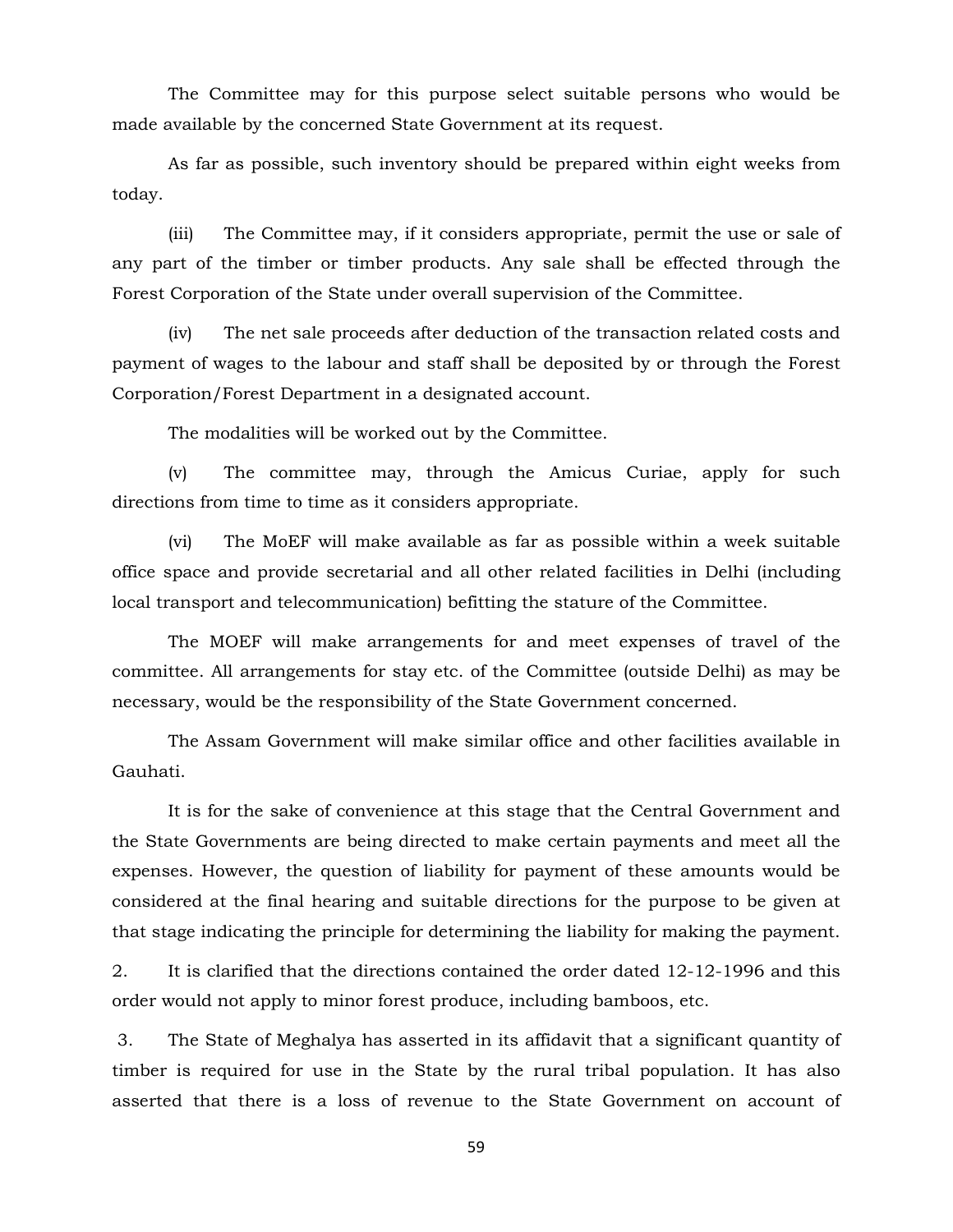restrictions placed by the order of 12-12-1996; and a large number of people of the State have been deprived of the employment. The State is directed to file an affidavit with full and complete particulars of :

i) the quantity of timber which comes from its forest for use by the rural tribal population, the extent to which it is made available to the rural tribal population including the terms on which it is so made available;

ii) the revenue derived by the State by way of royalty from the minerals, mines and forest areas, purchase tax on export of timber, sale value of timber drawn from the Government forests and the extent and quantity of such sale and the manner of sales;

iii) the number of wood-based industries within the State and the number of persons employed in such industry.

4. All unlicenced saw mills, veneer and plywood industries in the State of Maharashtra and the State of Uttar Pradesh are to be closed forthwith and the State Government would not remove or relax the condition for grant of permission/licence for the opening of any such saw mill, veneer and plywood industry and it shall also not grant any fresh permission/licence for this purpose. The Chief Secretary of the State will ensure strict compliance of this direction and file a compliance report within two weeks.

5. A total of 5322.97 cubic meters of timber presently held by the private parties in their stock purchased from the J & K State Forest Corporation as per Annexure D to the affidavit dated 18th February, 1997 filed on behalf of the Government of J & K is permitted to be moved; and any such movement be effected after due certification, consignment-wise made by the Managing Director of the State Corporation which will include certification that the timber has come from State Forest Corporation sources (as per pera 6(a) at page 11 of the earlier order dated 12-12-1996). The stocks of kail, chir and fir in the depots of the Forest Corporation are permitted to be disposed of by the Forest Corporation in any manner which would include movement and disposal of the same even outside the State as per the requirements as indicated in above said para 6(a). All this would be done by the Forest Corporation itself.

The above directions are to be read along with those contained in the order dated 12-12-1996.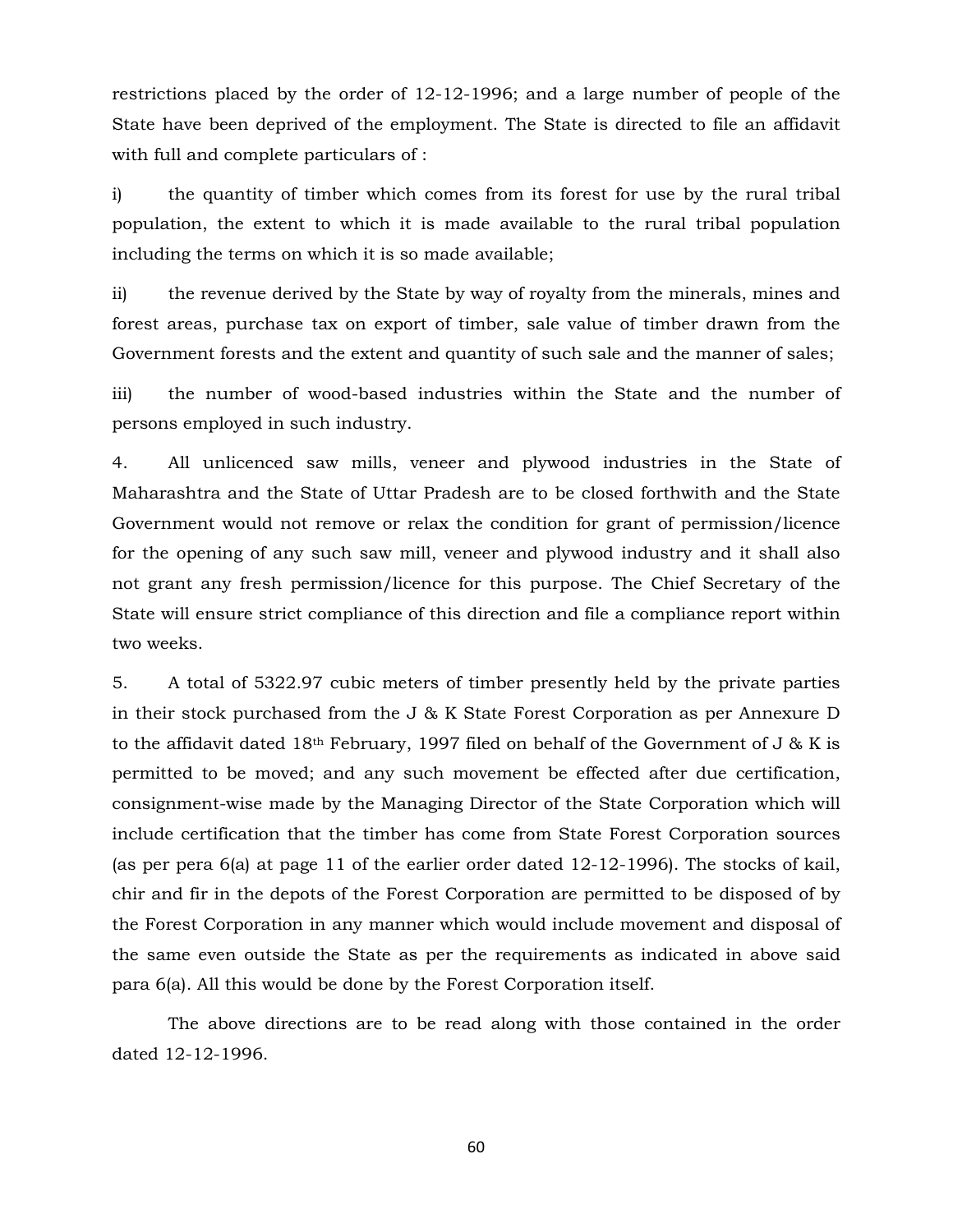#### **MINING MATTERS**

We direct that-

1. where the lessee has not forwarded the particulars for seeking permission under the FCA, he may do so immediately.

2. the State Government shall forward all complete pending applications within a period of 2 weeks from today to the Central Government for requisite decisions;

3. applications received (or completed) hereafter would be forwarded within two weeks of their being so made.

4. the Central Government shall dispose of all such applications within six weeks of their being received. Where the grant of final clearance is delayed, the Central Government may consider the grant of working permission as per existing practice.

#### General Directions

It is made clear that the order passed by the court in these matters, including the order dates 12.12.1996 and the present order shall be obeyed and carried out by the Union Government as well as the State Governments, notwithstanding any order or direction passed by a court, including a High Court or Tribunal, to the contrary.

We further direct the Registrar General to communicate the order dated 12.12.1996 as well as the present order to the Registrars of all the Figh Courts to ensure strict compliance. It is also clarified that the order passed by the court including the order dated 12.12.1996 and this order will apply to all Autonomous Hill Councils in the North-Eastern States as well as the Union Territories.

It is made clear that all the concerned authorities would, in the meantime, continue to examine the various aspects of the problems requiring solution and try to solve these problems in collaboration with the Central government and the State Governments. An efficacious exercise of this kind would enable reduction of the area which may require judicial scrutiny and adjudication in these matters.

> …………………………………  $Sd$  /- [J.S.VERMA]  $Sd$  /-[B.N.KIRPAL]

New Delhi March 4, 1997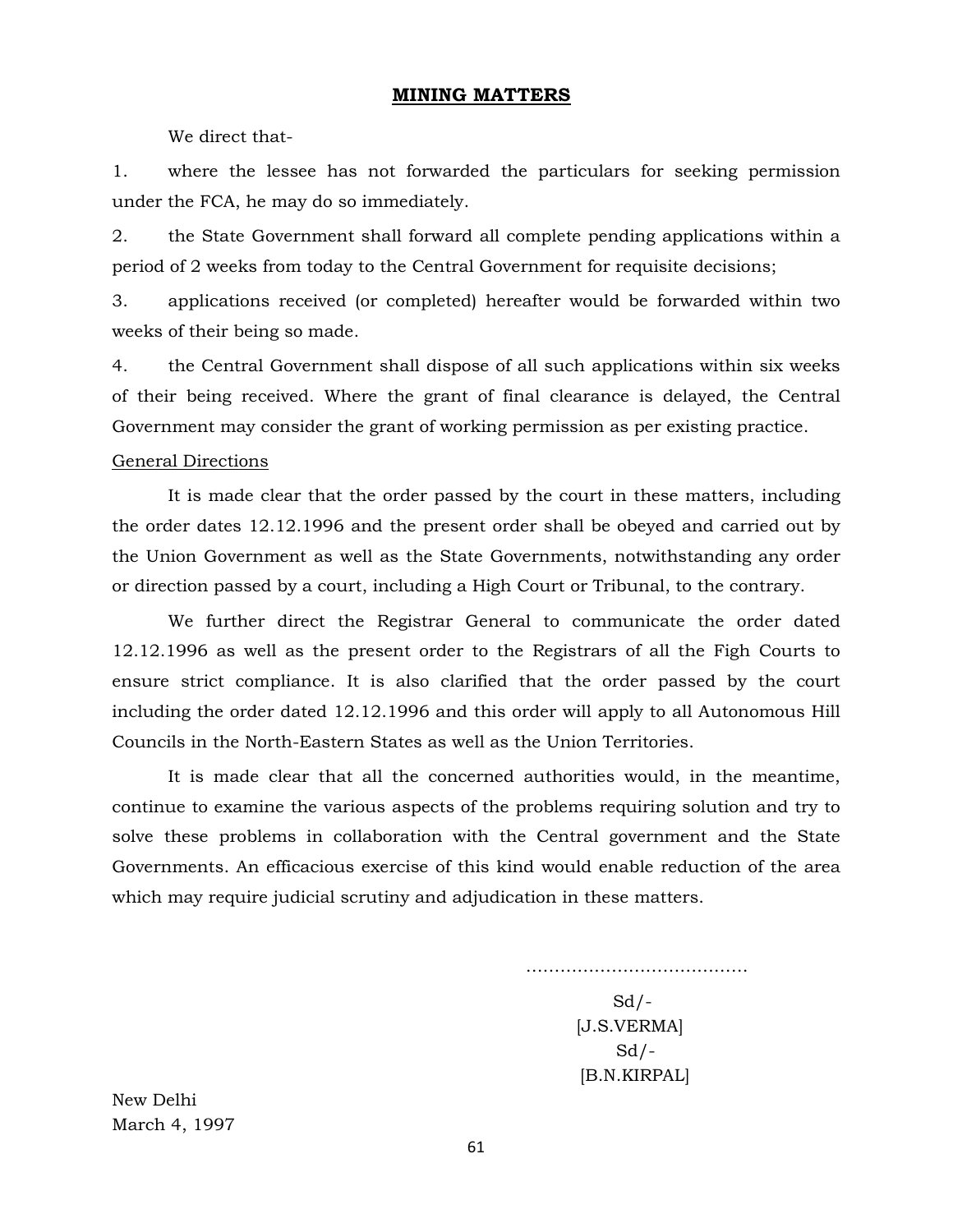# **S U P R E M E C O U R T O F I N D I A**

#### RECORD OF PROCEEDINGS

Wirt petition (civil) No.202/95

T.N. GODAVARMAN THIRUMALPAD ................................................. Petitioner

#### VERSUS

UNION OF INDIA AND OTHER .................................................. Respondent (s)

#### **DECIDED ON Dt.07.05.1997**

Date: 7.5.97 These Petitions were called on for hearing today. CORAM:

HON'BLE THE CHIEF JUSTICE

HON'BLE MR. JUSTICE B.N. KARPAL

HON'BLE MR. JUSTICE S.P. KURDUKAR

#### **CORAM & APPEARANCE : THAT AS ON 07-05-1997**

And

Ms. Indira Jaisingh, Sr. Adv. With Mr. J. Raja Adv. (in I.A. 208-209) Mr. Manoj Prasad, Adv. Mr. Umesh Shagat, Adv. Upon hearing counsel the court made the following

#### **O R D E R**

…………………………………………………………………………………

"After hearing the learned avaicus curies the learned Attorney General and the other learned counsel, we direct as under-

A. In the State of Uttar Pradesh the following is permitted-

1. Principal Chief Conservator of Forests (PCCF) may, on a case to case basis, consider grant of permission to an existing licenced saw-mill to relocate itself, provided that the relocated site is not within 10 Kms. Of any existing forest.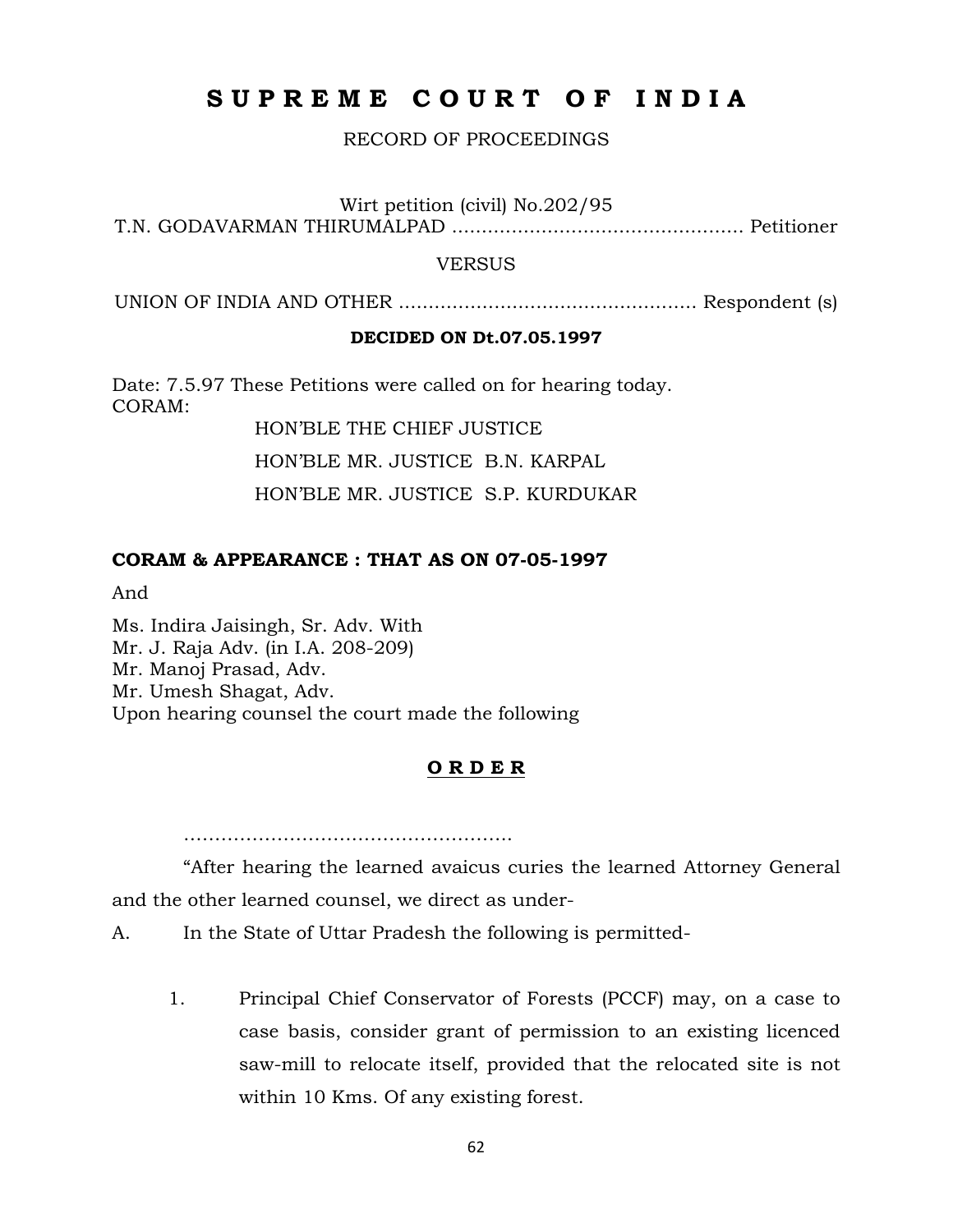- 2. To alleviate the unintended hardship witch may be caused to the ordinary populace in the hill areas who need forest produce for their survival, it is clarified as under:
	- (a) Nothing contained in the orders passed by this court would prevent the Forest Corporation from directly undertaking the exercise of collecting forest produce including fallen wood (but not any felling or cutting of trees or timber) to the extent strictly necessary, and distributing the ex-depo to the people living in the hill areas.
	- (b) The Forest Corporation may, with the prior permission of the PCCF, remove dead or dry trees for supply in the same manner ex.depot to people residing in those areas. The Forest Corporation shall (i) undertake such activity itself without engaging any outside agencies, and (ii) Keep an account of the dead and dry trees felled and removed by them, and shall by way of an affidavit file the case in this court.

……………………………………………………………………………

Court Master Court Master

(D.P.Walia) (S.L.Goyal)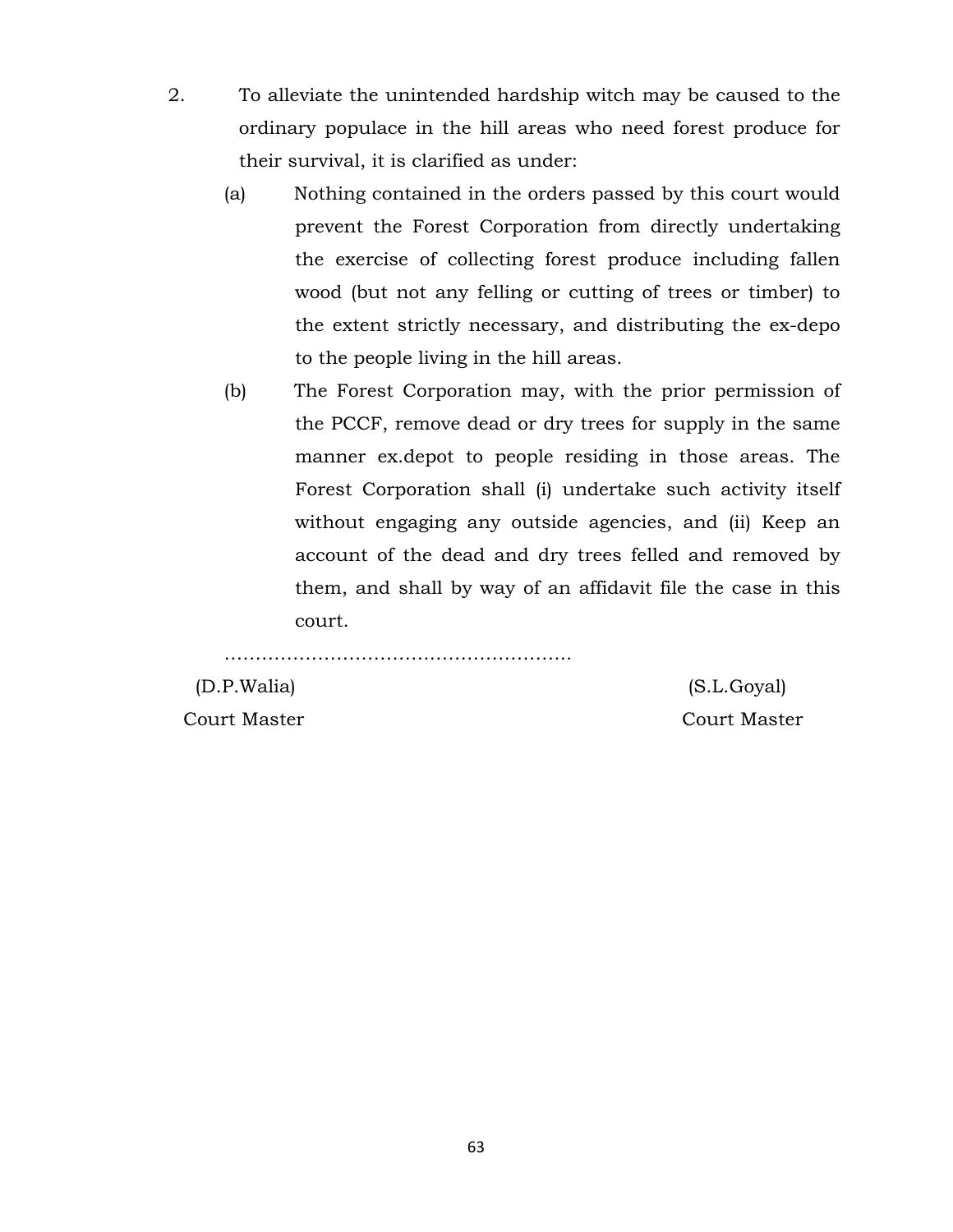# **S U P R E M E C O U R T O F I N D I A**

RECORD OF PROCEEDINGS

I.A Nos.60, 166. 291, 276,

285 & …………..in

Wirt Petition (Civil) No.202/95

Union of India & ORS

(FOR DIRECTIONS)

#### **DECIDED ON Dt.05.05.1998**

Date: 5.5.98 This Petition was called on for hearing today. CORAM:

# HON'BLE DR. JUSTICE A.S. ANAND HON'BLE MR. JUSTICE B.N. KARPAL HON'BLE MR. JUSTICE V.N. KHARE

| For Petitioror (s)          | Mr. H.N. Salve, Sr. Adv.(A.C.)                    |
|-----------------------------|---------------------------------------------------|
|                             | S/sh. Uday Umesh Lall and Mr. Meenakshi           |
|                             | Sakhardanand, Advs.                               |
| For UOI                     | S/Sh. ADH Rao & P. Parma                          |
| For States/U.T.             |                                                   |
|                             | Mr. G.L. Sanghl, Sr. Adv.                         |
|                             | Mr. S.K. Agnihotri &                              |
|                             | Ms. Madhur Dadlani, Advs.                         |
| Arunachal Pradesh           | Mr. U. Hazarika, S.R. Hegde & Ms. N. Saikla, Adv. |
| Assam                       | Mr. A.S. Bhasma, Adv.                             |
| Nagaland                    | S/Sh. Kailash Vasdev & C.K. Sasi, Adv.            |
| Hills Aotonomous Dist. Etc. |                                                   |
| Tripura                     | Mr. Gopal Singh Adv.                              |
| Gujrat & Mizoram            | Ms. Hemantika, Ms. S. Hazarika &                  |
|                             | Ms. Nelthone Rhateo, Adv.                         |
| Manipur                     | Sh. Kh. Nobin Singh, Adv.                         |
| Meghalaya                   | Mr. Rajan Mukharjee, Adv.                         |
| Rajasthan                   | Mr. Aruneshwer Gupta, Adv.                        |
| Kerala                      | Mr. G. Prakash & Ms. Beena Prakash, Adv.          |
|                             | Mr. R.K. Mehta, Adv.                              |
| Chandigarh                  | K.B. Nagraja, Advs.                               |
| Karnataka                   | S/Sh. K.R. Mrgaraja & K.K. Tyagi, Advs.           |
| Sikkim                      | S/Sh. B.S. Chahar & Ashok Mathur, Adv.            |
| Haryana                     | S/Sh. Prem Malhotra & Jasbir Malik, Adv.          |
| Tamil Nadu                  | Mr. H.N. Salve, Sr. Adv.                          |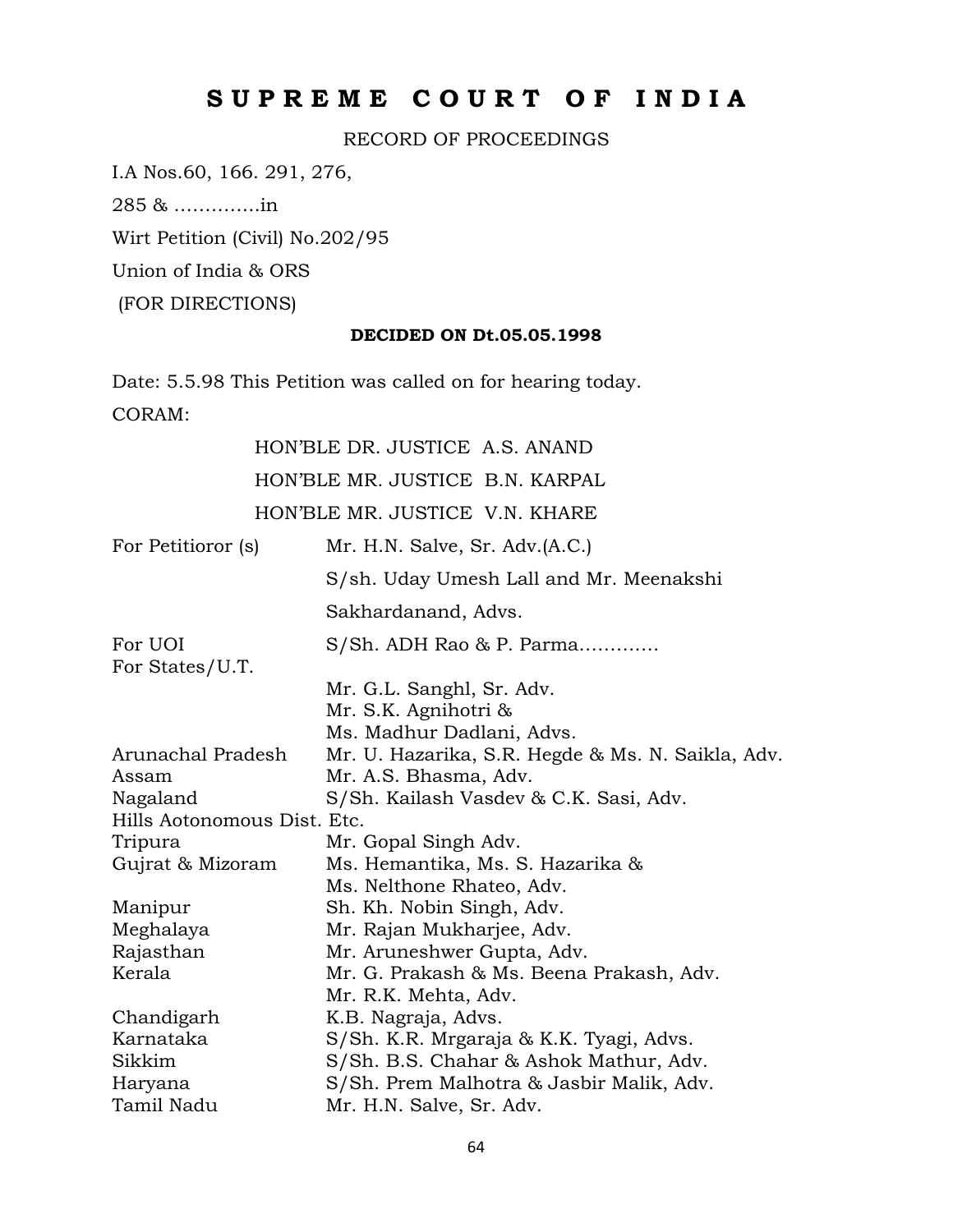|             | Mr. A. Mariarputham & Ms. Aruna Mathur, Advs.     |
|-------------|---------------------------------------------------|
| Goa         | Ms. A. Subhashini, Adv.                           |
| U.P.        | S/Sh. R.B. Misra & Kamlendra Misra, Advs.         |
| West Bangal | S/Sh. H.K. Puri & Ujjwal Banerjee, Advs.          |
| Maharashtra | Mr. D.R. Nargolkar, Adv.                          |
| Panjab      | Mr. R.S. Sodhl, Adv.                              |
| Bihar       | Mr. BB. Singh, Adv.                               |
| J & K       | Mr. S.A. Salaria, Advocate General                |
|             | State of Jammu & Kashmir                          |
|             | Mr. Ashok Mathur, Adv.                            |
| <b>CPCD</b> | Mr. Vijay Panjwani, Adv.                          |
|             | Mr. S. Sukuman, Adv for                           |
|             | $M/s$ JBD & Co.                                   |
|             | Mr. Rana Mukharjee, Ms. Sumita Mukharjee          |
|             | & Mr. Goodwill Imdeavar, Adv.                     |
|             | Mr. P.P. Tripathi, Adv.                           |
|             | Mr. D.N. Gobardhan, Adv.                          |
|             | Upon hearing counsel the Court make the following |

#### **O R D E R**

#### **I.A. NO. 60**

The Final Report of the Bastar Malik Makbuja Enquiry Committee with comments of the learned Lokayukta, Madhya Pradesh has been received from the office of the Lokayukta, Madhya Pradesh. Learned counsel for the partles are permitted to examine the report and in case they want copies of the report, the same shall be made available to them on payment. So far as the supply of copy to the learned amicus curiae is concerned the same shall be made without payment. Learned counsel may after examining the report, file their response, if any, within eight weeks.

List after eight weeks.

#### **I.A. No. 166**

Mr. Sanghi, learned Senior counsel appearing for the State of Madhya Pradesh, submits that a detailed affidavit giving the difficulties being experienced by the tribals in the area on account of the order of this Court and suggesting certain remedial steps shall be filed within eight weeks. Its advance copy shall be served on Mr. Lalit.

List after eight weeks.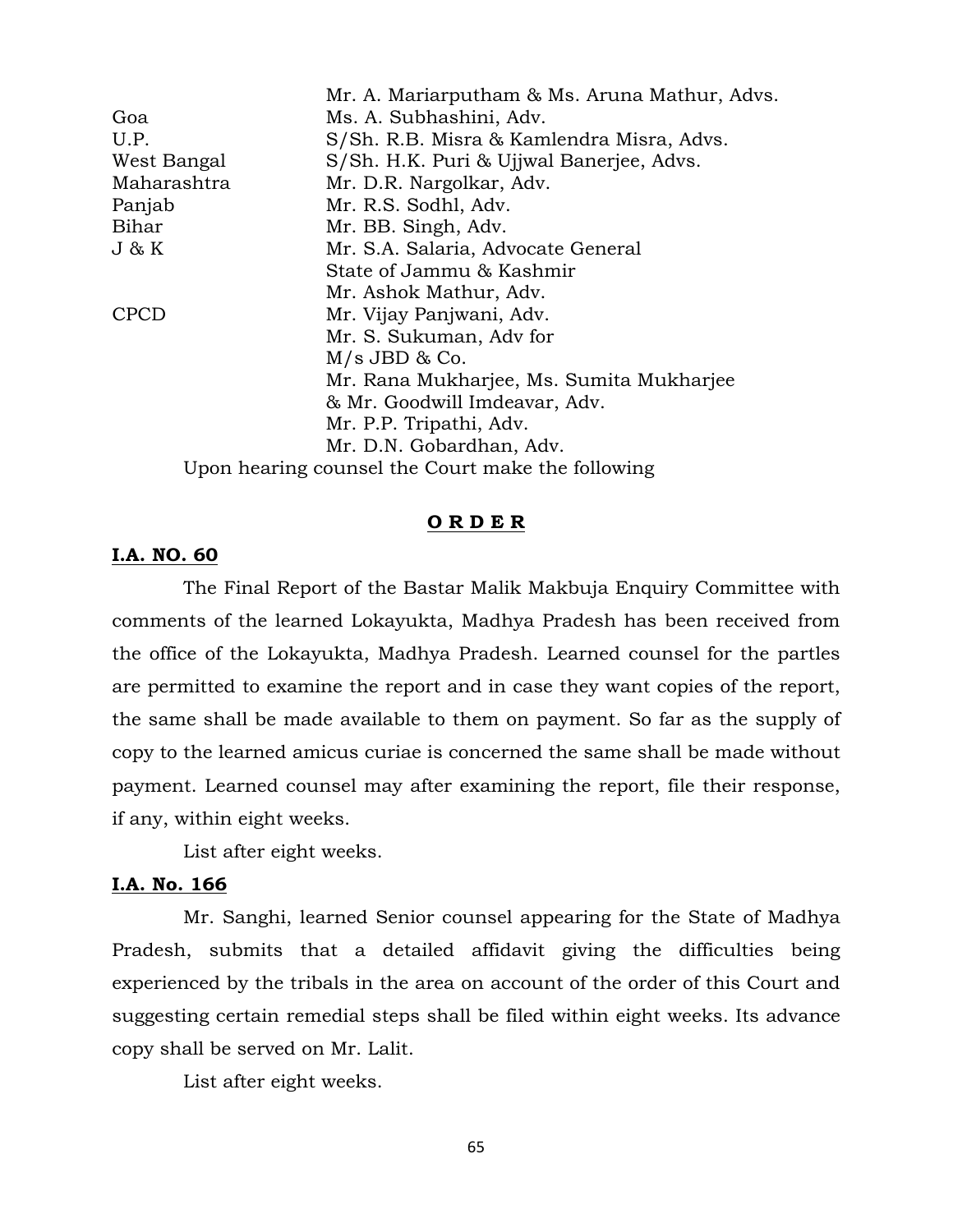#### **I.A. No. 291**

The Third Interim Report has been furnished by the Committees appointed by this Court after visiting the borer affected areas on 27th & 28th April, 1998. According to the Committee, some more detailed study is required to be undertaken. We request the committee to do the needful and furnish their report within eight weeks.

It appears that Prof. J.S. Singh, Head, Department of Botany, Banaras Hindu University, Varanasi has expressed his inability to join the Committee because of his office pre-engagements. Learned counsel appearing before us may suggest a substitute for Mr. Singh. List on 12-05-1998 for nominating a substitute in place of Prof. Singh.

#### **I.A. No. 276**

This application presents rather a disturbing picture of the manner in which forests in Chaikamagulur division have been denuded. It appears that forests have been destroyed and fragmented due to encroachments for growing coffee plantation and agriculture etc. The affidavit filed by Mr. Prasad on behalf of the State of Karnataka on 4th February, 1998 does not make us any wiser about the effective steps taken by the State to prevent de-forestation, remove encroachments and restore the forests to its original position. Mr. Nagaraja, learned counsel appearing for the State of Karnataka prays for and is granted one weeks time to file a proper affidavit giving full details. Besides giving the Status Report, it shall also be disclosed in the affidavit as to why action under section 64A of the Karnataka Forest Act, 1963 has not been taken against the encroachers, even though as many as 410 cases of encroachment are reported to have been detected by the State Government itself. It is stated that cases have been registered and in some cases even charge sheets have been filed. Mr. Nagaraja shall inform us the progress made in all such cases.

On 12th of December, 1996, directions were issued by this Court banning the felling of trees all over the country including in the State of Karnataka to save forests and prevent deforestation. The State of Forest Report, 1997, however, discloses that the area of forest has come down by 5 sq. k.m. in 1997. Obviously, trees have been permitted to be felled after the order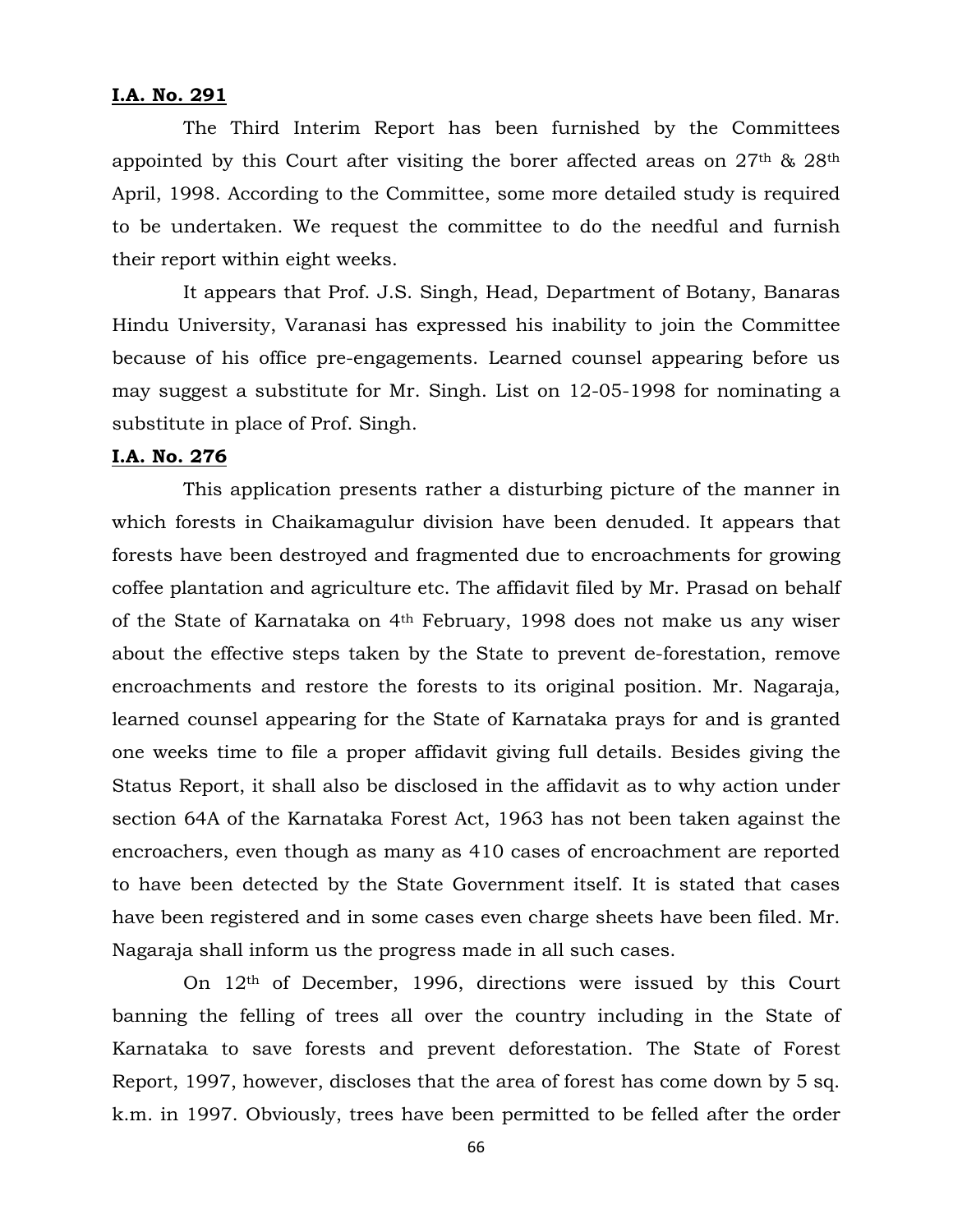of this Court dated 12th December, 1996 in violation of that order. Before we proceed to bring to book the violators, we grant an opportunity to the State of Karnataka to explain its position in the light of the 1997 Status Report. The learned Amicus Curiae submits that because of the violation of the orders of this court and the inaction on the part of the State to protect the forests in Karnataka, a District Judge may be appointed as a Receiver for the entire area of erstwhile forests. We shall examine that request at a later stage.

#### **I.A. No. 385**

This order will dispose of I.A. No. 385 of 1997 filed by the State of U.P. seeking certain directions and modifications of our earlier order.

On 8th of May, 1997 this court permitted the Principal Chief Conservator of Forest of the State of U.P., on case to case basis, to consider grant of permission to an existing liensee of saw mill to relocate itself, provided that the relocated site is not within 10 Kms. of any existing forest. Mr. Goel, learned counsel for the State of U.P. submits that a clarification is necessary to be made that the area of 10 Kms., would not include trees standing on either or both side of the road and railways. We clarify that the direction dated 8th May, 1997 not to relocate the saw mill within 10 Kms. of any existing forest, would mean and imply 10 Kms. of any existing forest, excluding the trees on either side of the roads and the railways outside the existing forests and the 10 Kms. ban be considered in that light.

Mr. Goel further submits that the State Government has examined the examined rules on the subject and is of the opinion that the rules require to be amended and a cabinet decision has been taken to amend the rules but before notifying the same to bring it to the notice of this Court, and seek permission.

We allow the State Government to amend the relevant rules in accordance with the law keeping in view various order and directions issued by this Court from time to time on the subject. It is, however, made clear that the permission hereby granted is not in dilution of any order passed by this Court on this subject. We also clarify that by the grant of this permission, we should not be taken to have pronounced as the validity or otherwise of the Rules nor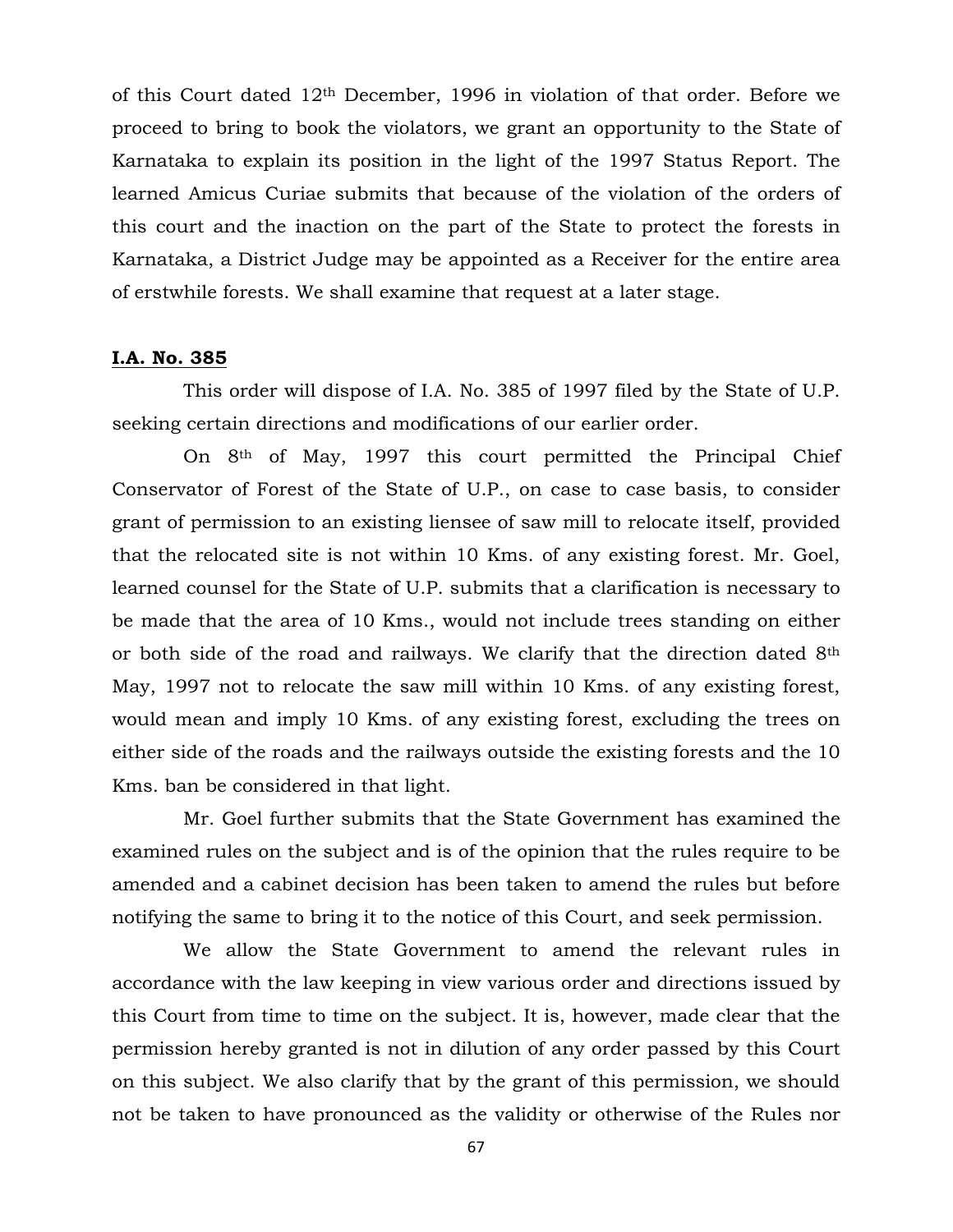expressed any opinion on the correctness or otherwise of the proposed amendments.

In case any other clarification or modification is required of the earlier orders of this Court, the state of U.P. shall be at liberty to file an appropriate application in that behalf.

Application (I.A. No. 385) is disposed of.

Registrar

(Sudhir Kapoor) (Inder Pal Singh) (Prem Prakash) P.A. to Addl. Court Master Court Master

 $sd/-$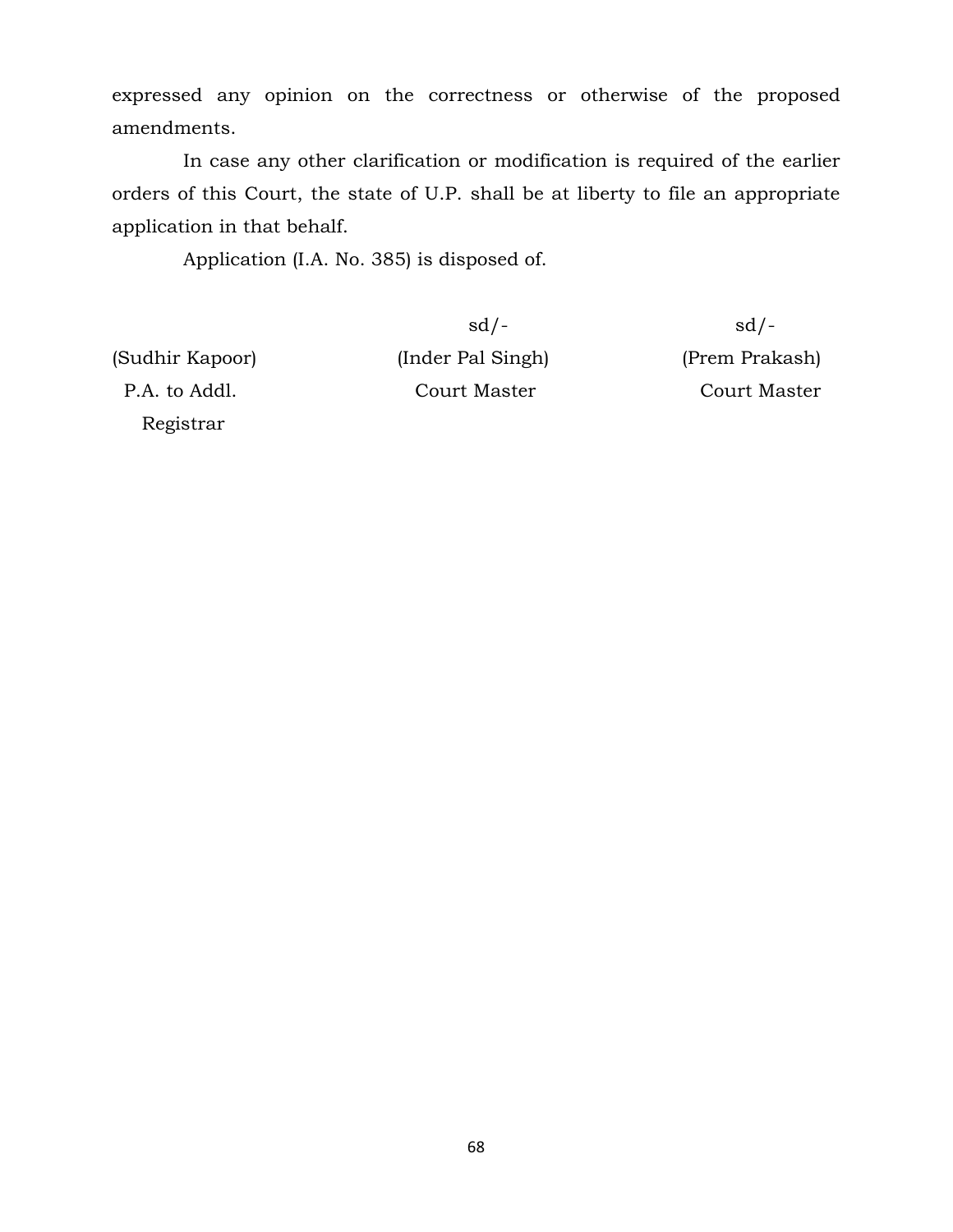## **S U P R E M E C O U R T O F I N D I A**

CIVIL APPELLATE JURISDICTION

CIVIL APPEAL NO. 670 OF 2002

(Arising out of S.L.P.(C) No. 4695/2001)

Jawahar Lal Sharma & Anr. ....................... Appellants

Versus

Divisional Forest Officer U.P. & Anr. ..................... Respondents

WITH

CIVIL APPEAL NO. 669 OF 2002

(Arising out of S.L.P.(C) No. 4695/2001)

Azeemun Nisha & Anr. ....................... Appellants

**Versus** 

Divisional Forest Officer U.P. & Anr. ..................... Respondents

**DECIDED ON Dt.24.01.2002**

#### **J U D G M E N T**

#### **R.C. Lahoti. J.**

Leave granted in both the S.L.Ps.

In these appeals by special leave the question arising for decision is the right of the appellants to renewal of their licences under the provisions of U.P. Establishment and Regulations of Saw Mills Rules, 1978.

Jawahar Lal Sharma appellant No. 1 in civil appeal arising out of S.L.P.(C) No. 4695/2001 purchased the saw mill from one Gauri Ram on 15- 01-1985. Gauri Ram was holding a licence for establishing and operating of the saw mill since 15-07-1981. The licence was sought to be transferred in the name of appellant No. 1 by Divisional Forest Officer, Ghazipur. Thereafter, year by year, fees for renewal of the licence has been deposited and applications moved in that regard. In case of Munna Khan appellant No. 2 he purchased the saw mill in the year 1991 from one Ram Prasad Vishwakarma who was holding the requisite licence since 16-06-1990. He too sought for transfer of the licence and went on depositing renewal fee year by year upto the year 1997. The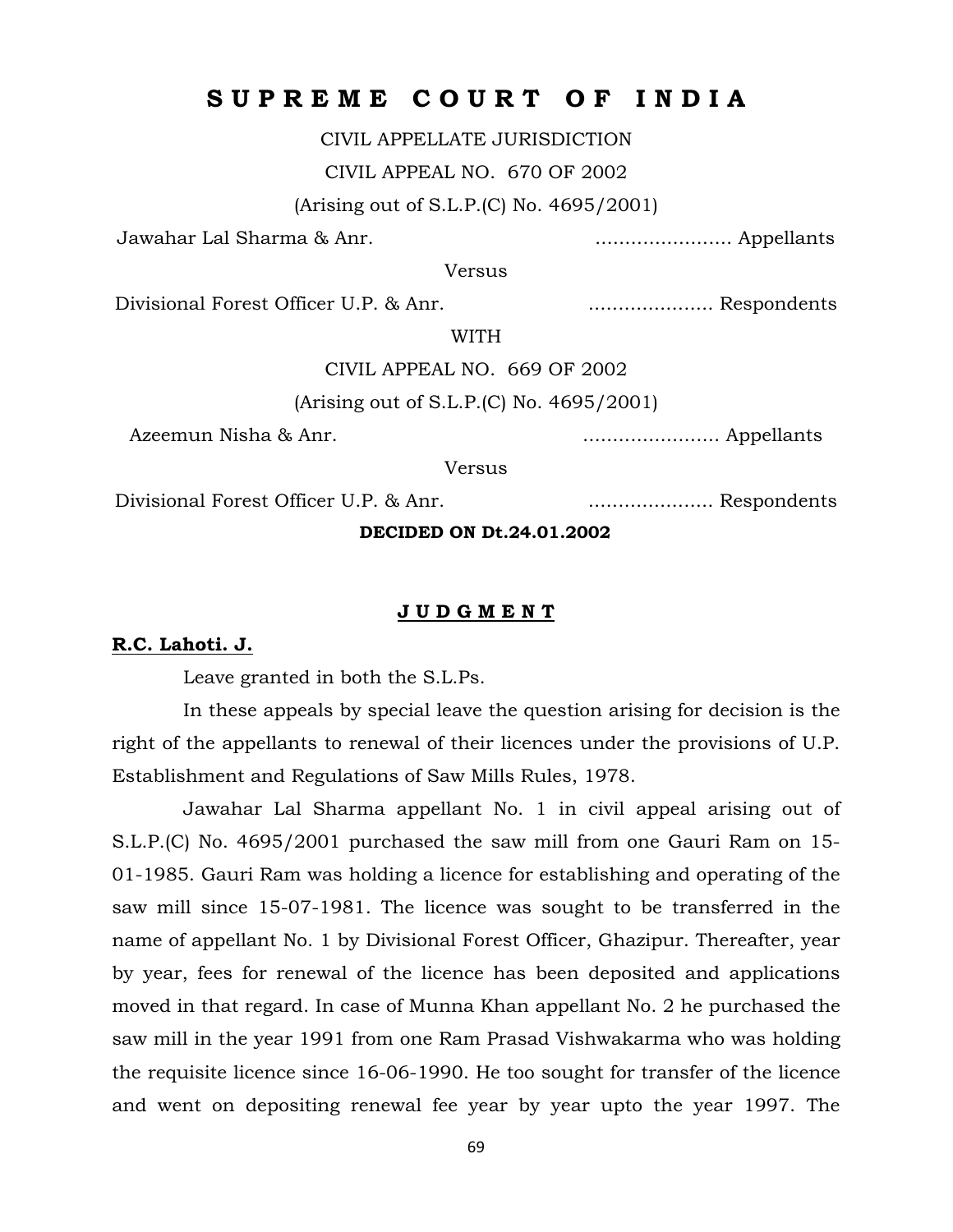controversy arose for the years 1998, 1999 and 2000 when the prayer for renewal was refused. The appellants approached the High Court of Allahabad by filling a writ petition. By order dated 14-11-2000 a Division Bench of the High Court dismissed the writ petition by simply observing that the appellants were at liberty to move fresh applications for grant of licence. The High Court did not go into the question of renewal.

In civil appeal arising out of S.L.P.(C) No. 4694/2001 also the two appellants namely Azeemun Nisha and Govind Prasad Sharma are holding licences for establishment and operation of saw mills. They have been seeking renewals. Renewal was not granted in the years 1998 and 1999 and rejected by order dated 26-07-2000. They also filed a writ petition before the High Court of Allahabad which has been disposed of by a similar order by a Division Bench allowing liberty to the appellants to move fresh applications for grant of licence.

It is not necessary for us to go into noticing further details of facts in view of the direction which we propose to make. It appears that a large issue dealing with ecology, protection and conservation of forest (W.P.(C) No. 202/1995 (T.N. Godavarman Thirumalkpad Vs Union of India & ors) is pending in this court wherein from time to time direction are being issued. Two such directions dated 12-12-1996 and 04-03-1997 are to be found reported as (1997) 2 SCC 267 and (1997) 3 SCC 312. On account of the Supreme Court of India being seized of the matter and monitoring the issue there has been reluctance on the part of the Government officials to deal with saw-mill licence and their renewals. In the cases before us the renewal fees have been deposited by the appellants but orders of renewal are not passed. A vague plea is raised on behalf of the respondents that the applications for renewal were not in perusal protection. If that be so the defect could have been pointed out to the concerned applicant and an appropriate application in the prescribed proforma could have been called for to be substituted in place of defective application, if any or such other particulars as may be necessary could have been called for. The relevant consideration for and the rights and obligations flowing from a prayer for renewal of a pre-existing licence are different rather substantially at variance from those for an application for the grant of a fresh licence. The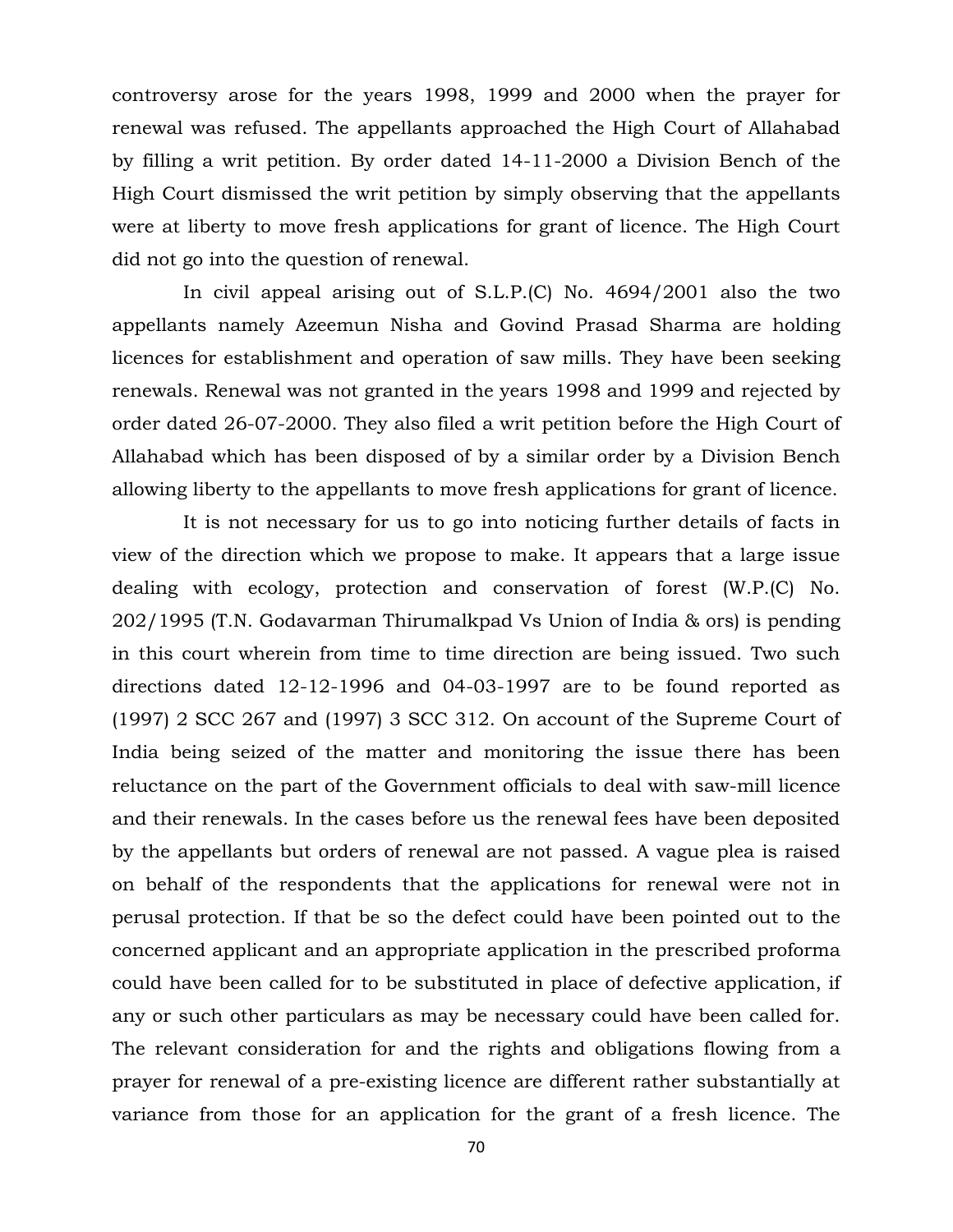learned counsel for the appellants submitted that an application for the grant of a fresh licence may not be enterainable at all though the appellants may be entitled ro nenewal subject to such directions, as the Supreme Court of India may be pleased to make. The orders made by the High Court do not therefore meet the ends of justice. Admittedly, the licence of any of the appellants has not been cancelled.

No order or direction made by the Supreme Court of India to the effect that even existing licences shall not be renewed has been brought to our notice. On the contract the learned counsel for the appellants has invited our attention to orders dated 24-10-2000 passed in Civil Misc Writ Petition No. 991/2000 Gydheshwer Prasad Singh Vs Van Sanrakshak Varanasi Vritya Varanasi & Ors order dated 19-02-2000 in Civil Misc. Writ Petition No. 9148 of 2000 Kanwal Deen Chauhan and Ors. Vs Conservator of Forests and Ors. dated 31-03-2000 in Civil Misc. writ Petition No. 15002/2000 Vishwa Bhandar Saw Mills Vs Divisional Forest Officer & Anr. wherein having noted the directions made by this court in T.N. Godavarman Thirumalkpad Vs Union of India & Ors. (1997) 3SCC 312, the High Court of Allahabad has in similar circumstances, quashed the orders passed by the respondents and directed that on completing all the necessary formalities by the petitioners therein and depositing the licence renewal fee for all the previous years as well as the current years, licences to run the saw mill in favour of the petitioner therein shall be granted if there be no legal impediment. The learned counsel submitted that there is no reason why the same High Court should not have taken a similar view in the cases of these appellants. We find merit in the submission of the learned counsel.

For the foregoing reasons, the appeals are allowed and disposed of by directing that the prayer for renewal of the licence made by each of the appellants shall be dealt with by the competent authorities of the State in accordance with law. In doing go, the authorities shall keep in view the directions issued or which may be issued by the Supreme Court of India from this matter.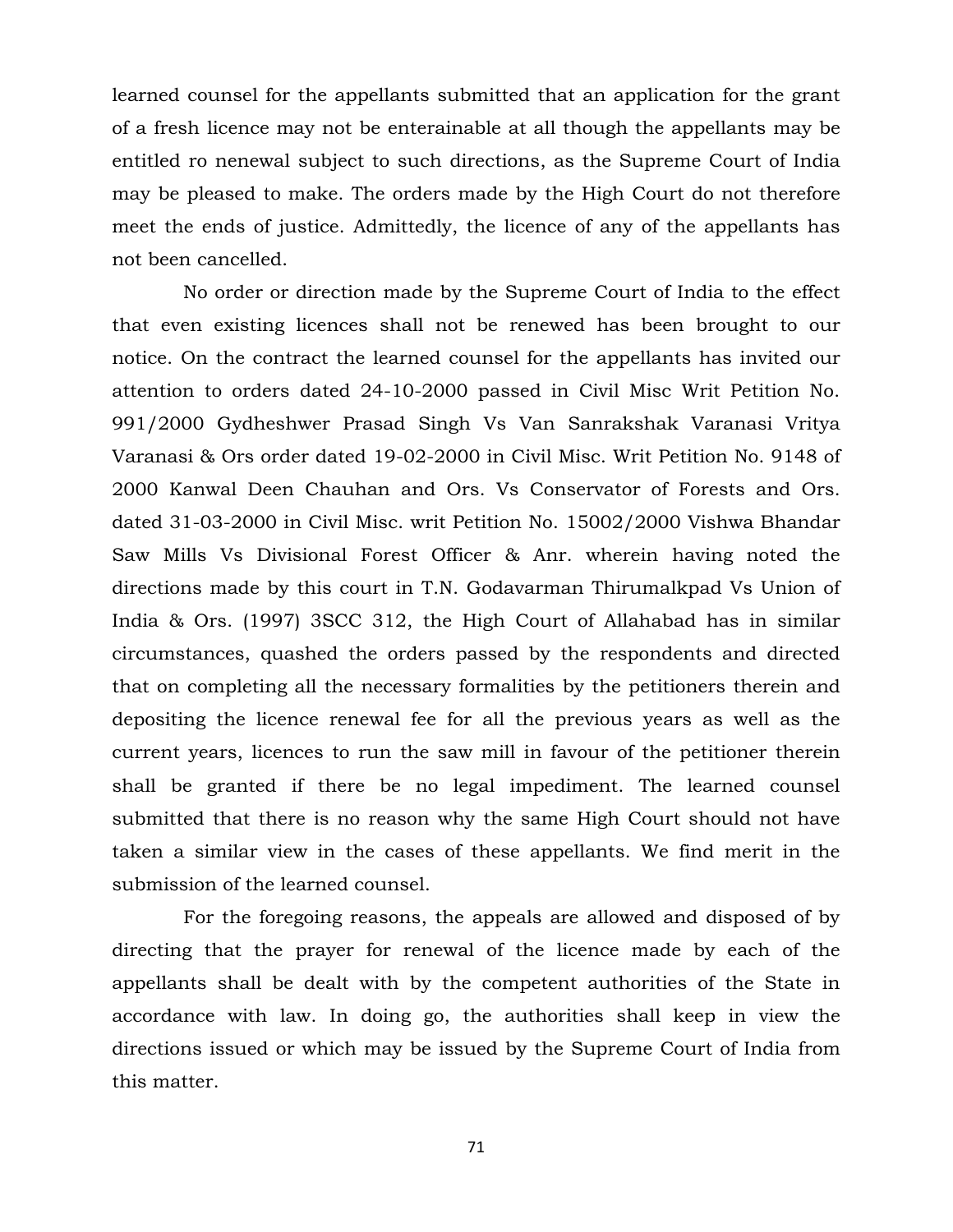We make it clear that we have disposed of the individual cases of the appellants before us and if any orders generally made or to be made by the Supreme Court of India in public interest may be inconsistent with the directions made hereinabove, then the former shall be given effect to. The appeals stands disposed of accordingly.

................................

(R.C. LAHOTI)

.................................

(BRIJESH KUMAR)

New Delhi; January 24, 2002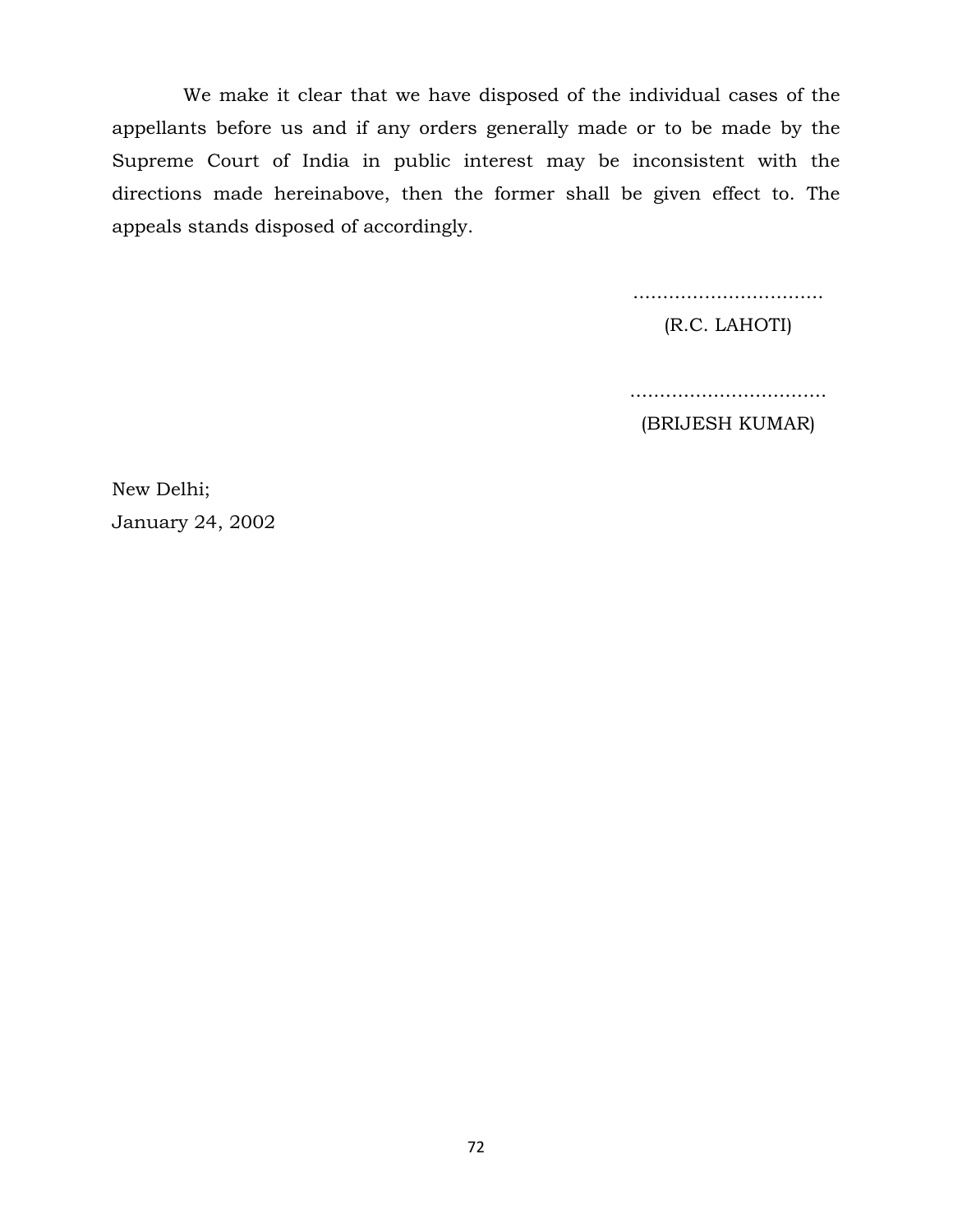# **S U P R E M E C O U R T O F I N D I A**

RECORD OF PROCEEDINGS

## T.N. GODAVARMAN THIRUMALPAD Petitioner

VERSUS

UNION OF INDIA & ORS. Respondents

## **DECIDED ON Dt.29.04.2008**

Date: 29/04/2002 These Petitions were called on for hearing today. CORAM:

> HON'BLE MR. JUSTICE B.N. KIRPAL HON'BLE MR. JUSTICE ARIJIT PASAYAT HON'BLE MR. JUSTICE H.K. SEMA

| Amicus Curiae     | Mr. Harish N Salve, SG (AC)   |
|-------------------|-------------------------------|
|                   | Mr. U U Lalit, Adv. (AC)      |
|                   | Mr. Siddharth Chaudhary, Adv. |
| For Petitioner(s) | Mr. Mahendra Vyas, Adv.       |
|                   | Mr. P K Manohar, Advs.        |

For Ministry of Environ-

| ment & Forests/UoI | Mr. A D N Rao, Adv.                    |
|--------------------|----------------------------------------|
|                    | Mr. R N Poddar, Adv.                   |
|                    | Mr. S Wasim A Qadri, Ms. Alka Agarwal, |
|                    | Mr. A K Raina, Mr. P Parmeswaran,      |
|                    | Ms. Anil Katiyar and Mr. B V Balram    |
|                    | Das, Advs.                             |
| For Applicant (s)  |                                        |

| $= 0.22$ $= 0.22$ $= 0.00$ |                          |
|----------------------------|--------------------------|
| IA 664                     | Ms. Rani Chhabra, Adv.   |
| For Respondent(s)          |                          |
| State of U.P.              | Mr. Ajay K Agrawal, Adv. |
|                            | Mr. Mahesh Chandra, Adv. |
|                            | Mr. Rajiv Mehta, Adv.    |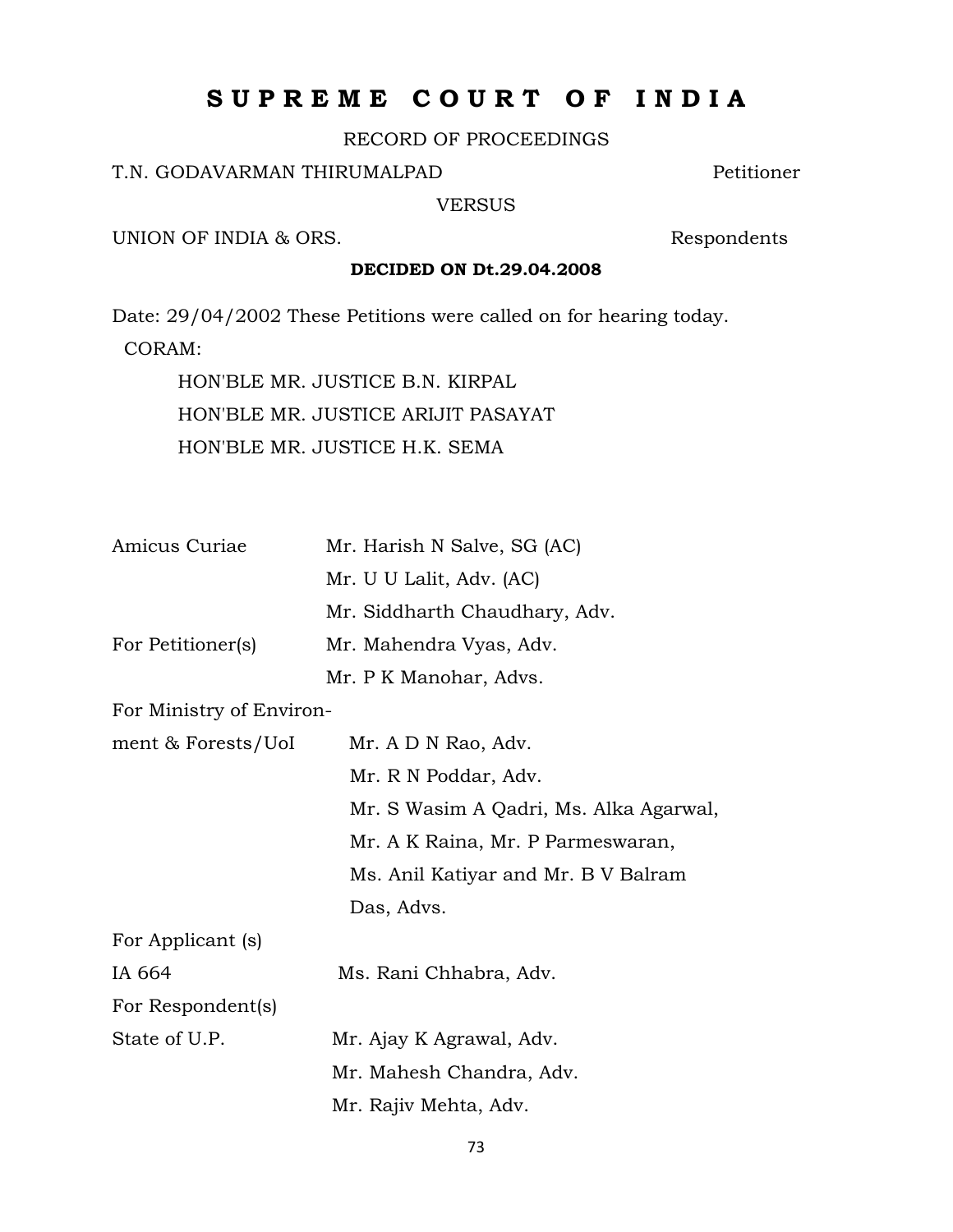Mr. Madhusudan Ray, Adv. Mr. Vijay Hansaria, Adv. Mr. Sunil Kr. Jain, Adv. Mr. S Sukumaran, Adv. Ms. Divya Nair, Adv. Mr. Ramesh Babu M.R., Adv.

…………………………………………………………………………………

I.A. No. 664

 Our attention has been drawn to the Rules which have been amended by the State of Uttar Pradesh on 26th June, 1998 permitting saw mills having engine power of 3 HP not to have a licence. This amendment was made after this Court's order dated 4th March, 1997 directing closure of all unlicenced saw mills in the States of Uttar Pradesh and Maharashtra. It is quite obvious that with a view to circumvent this Court's order dated 4th March, 1997, the State of Uttar Pradesh has used the device of changing the law. That this was done with a view to help the saw mills, is quite evident from the affidavit of Shri Anup Malik, Forest Utilisation Officer, U.P., Lucknow, who in paragraph 4 of the affidavit states that three saw mills, namely, M/s. Punjab Sawmill, M/s. Rana Sawmill and M/s. Nur Handicraft having sawmills of 15 HP, 19 HP and 8 HP respectively within the municipal limits of Saharanpur were sealed pursuant to the orders of this Court dated 4th March, 1997. This affidavit further goes on to state that presently these very sawmills are in operation using power less than 3 HP. We refuse to believe that the saw mills which were having 15 HP, 19 HP and 8 HP would today be functioning using less than 3 HP. It is only the State of Uttar Pradesh which can be gullible, willingly or unwillingly, to accept this. We, therefore, set aside the amendment of the U.P. Establishment and Regulation of Saw Mills Rules, 1978, which was effected on 26th June, 1998, in so far as it exempted saw mills using mechanical devices with the use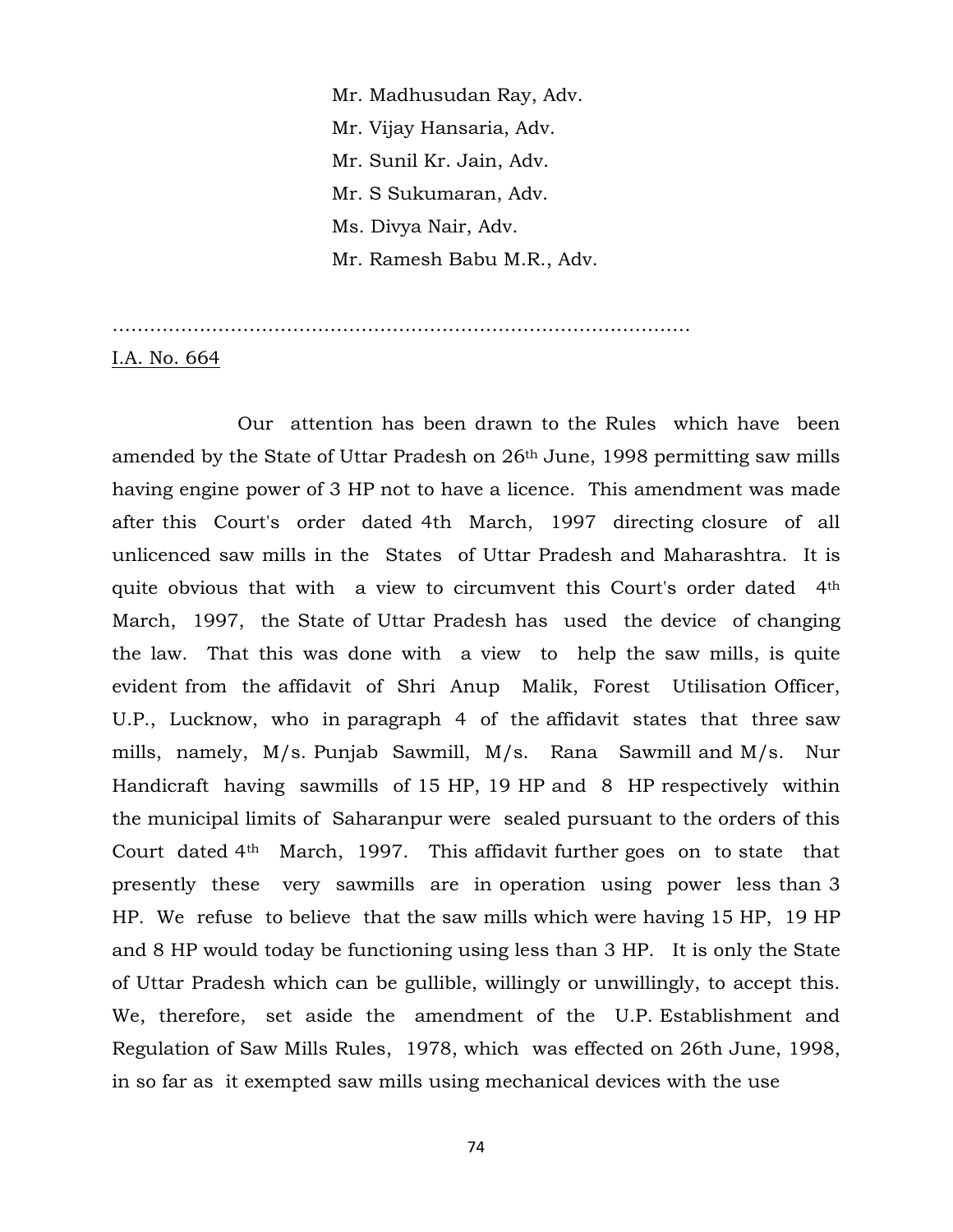of power upto 3 HP from obtaining a licence. As a result of the order passed today, each and every saw mill running in the State of Uttar Pradesh would require a licence, whether the saw mill is running with the aid of power or otherwise. The rule which provides for deemed licences in the event of the application for the grant of licence not being dealt with contained in the Saw Mills Rules, being Rule 7, is also held to be contrary to the letter and spirit of the Indian Forest Act and the orders of this Court and is, accordingly, set aside.

 As far as the applicants are concerned, we see no reason to issue any directions to the respondents.

I.A. stands disposed of.

(D.P. WALIA) (JANKI BHATIA) Court Master Court Master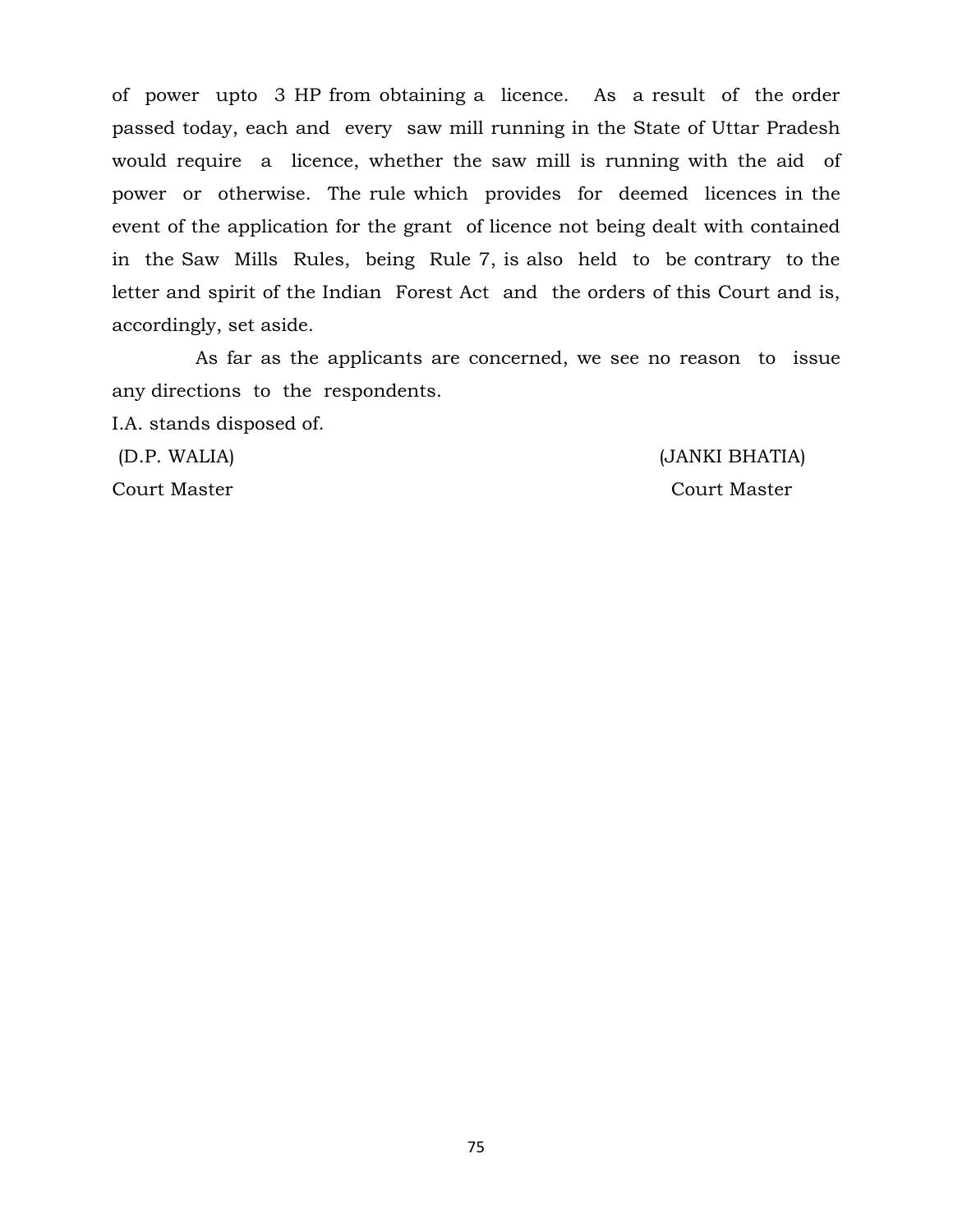## **S U P R E M E C O U R T O F I N D I A**

CIVIL ORIGINAL JURISDICTION

WRIT PETITION (C) NO. 202 OF 1995

T.N. GODAVARMAN THIRUMALPAD **APPELLANTS** 

Versus

UNION OF INDIA & ORS. RESPONDENTS

WITH

I.A. NO. 295 IN W.P. (C) NO. 202 OF 1995

## AND

WRIT PETITION (C) NO. 171 OF 1996

## **DECIDED ON Dt.09.05.2002**

## **O R D E R**

 After hearing the learned Amicus Curiae, counsel for the parties and taking into consideration the suggestions placed before us by the learned Attorney General, we pass the following order:-

- (1) It is submitted that till the Central Government constitutes a statutory agency as contemplated by Section 3 of the Environment (Protection) Act, 1986, it is necessary and expedient that an authority be constituted at the national level to be called Central Empowered Committee [hereinafter the Empowered Committee] for monitoring of implementation of Hon'ble Court's orders and to place the noncompliance cases before it, including in respect of encroachment removals, implementations of working plans, compensatory afforestation, plantations and other conservation issues.
- (2) The Empowered Committee shall comprise of a Chairman to be nominated by Ministry of Environment and Forest [MoEF] in consultation with the Amicus Curiae. It will have one nominee of the MoEF, and two NGOs (also to be nominated in consultation with the Amicus Curiae). Shri M.K. Jiwrajka will be its Member-Secretary. The persons so appointed (other than the nominee of the Ministry) shall not be removed without leave of the Court.

76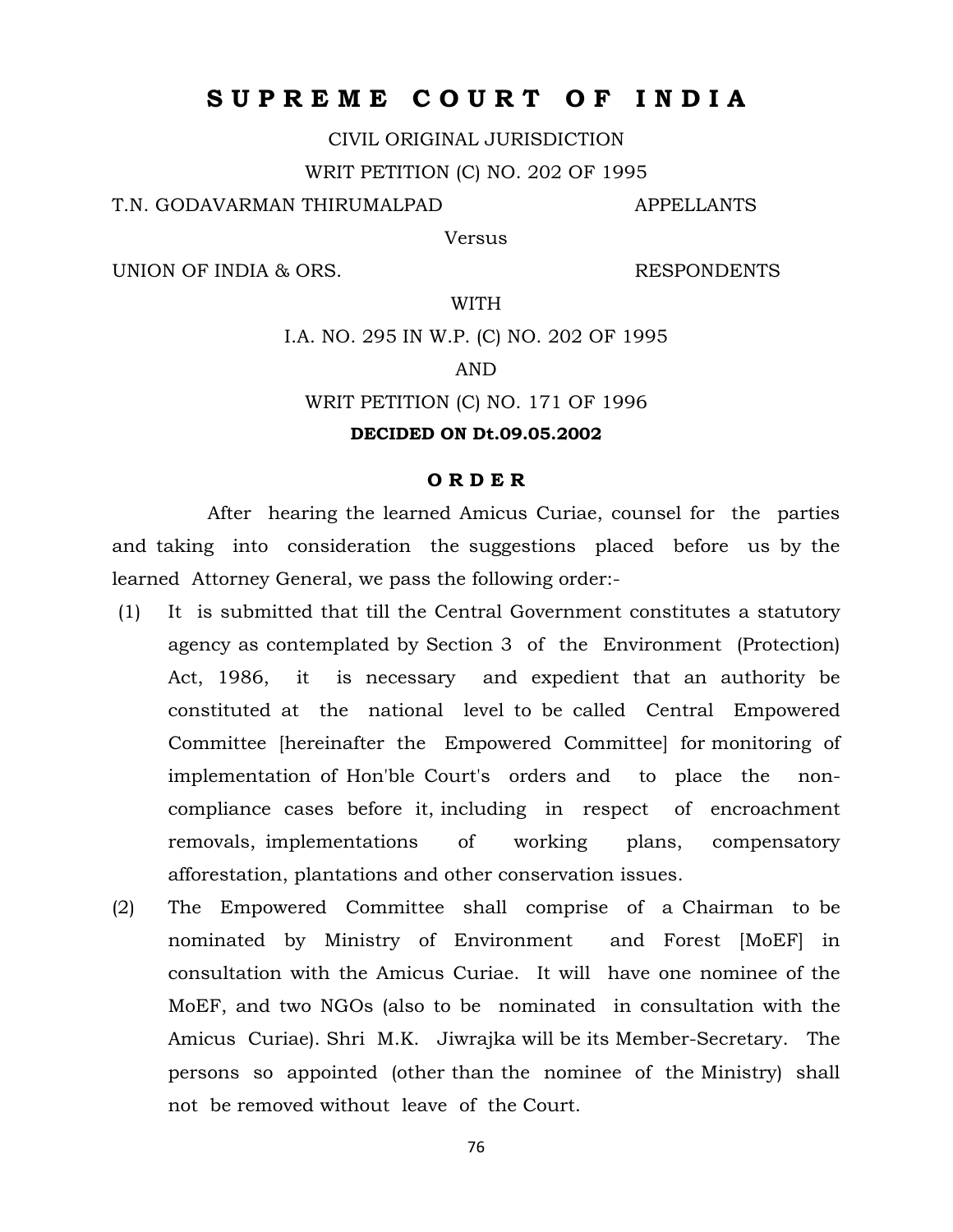- (3) Pending interlocutory applications in these two writ petitions as well as the reports and affidavits filed by the States in response to the orders made by the Court shall be examined by the Committee, and their recommendations will be placed before Hon'ble Court for orders.
- (4) Any individual having any grievance against any steps taken by the Government or any other authority in purported compliance with the orders passed by this Hon'ble Court will be at liberty to move the Committee for seeking suitable relief. The Committee may dispose of such applications in conformity with the orders passed by Hon'ble Court. Any application which cannot be appropriately disposed of by the Committee may be referred by it to this Hon'ble Court.
- (5) The Committee shall have the power to:

 (a) Call for any documents from any person or the Government of the Union or the State or any other official;

 (b) Summon any person and receive evidence from such person on oath either on affidavit or otherwise.

(C) Seek assistance/presence of any person(s)/official(s) required by it in relation to its work.

- (6) The Committee may decide its own procedure for dealing with applications and other issues. Union of India shall provide suitable and adequate office accommodation for the Committee. The expenditure incurred on the working of the Committee including salary/remuneration (to the extent not payable by the Government) to the members and supporting staff, may be met out of income accruing to the Special Investigating Team [SIT]. Necessary procedure for this may be formulated by the Committee in consultation with the SIT.
- (7) The Committee is empowered to co-opt one or more persons as its members or as special invitees for dealing with specific issues. While dealing with issues pertaining to a particular State, wherever feasible,

77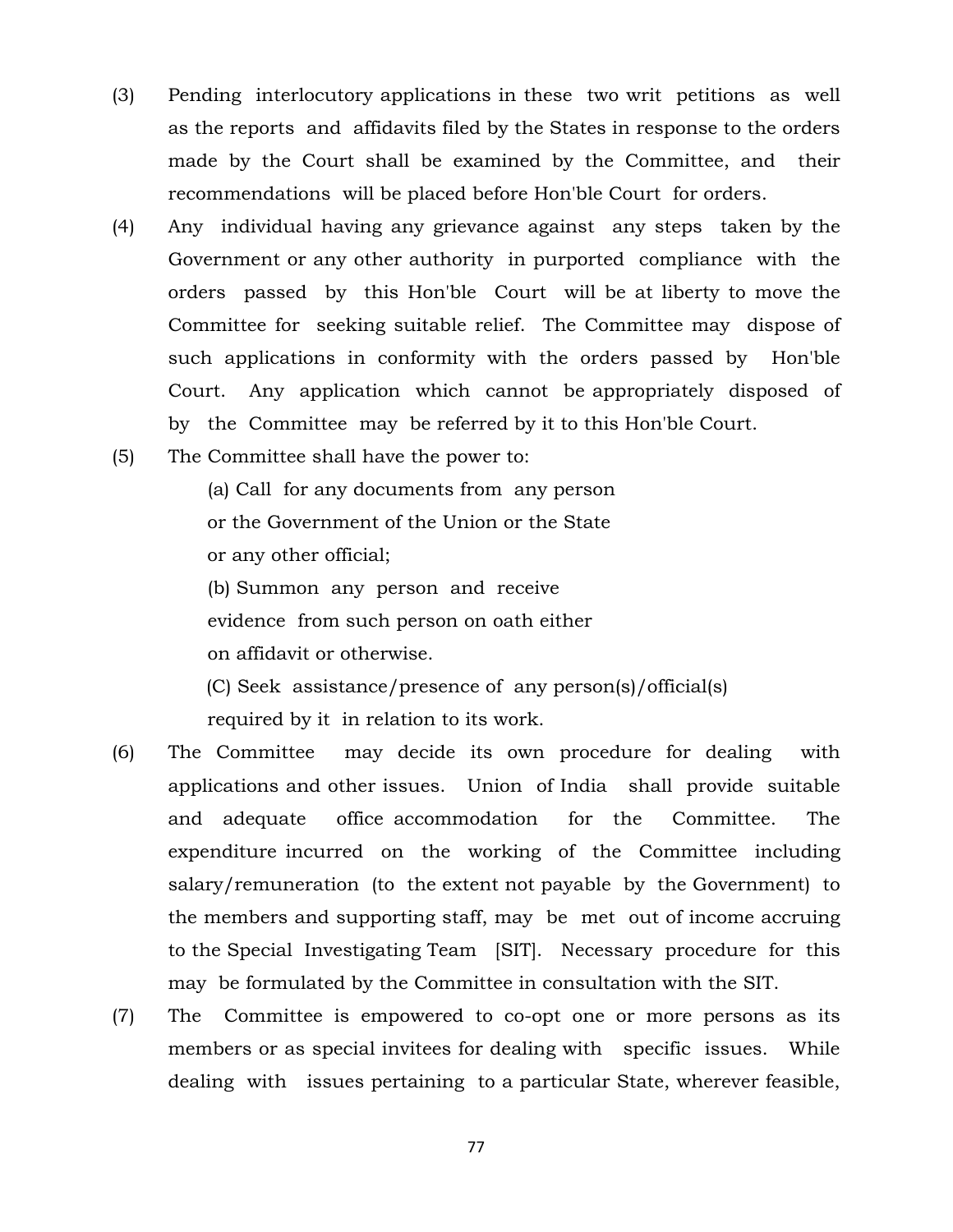the Chief Secretary and Principal Chief Conservator of Forests of the State shall be co-opted as special invitees.

(8) The Committee shall submit quarterly reports to the Hon'ble Court. It will be at liberty to seek clarifications/modifications needed by it from Hon'ble Court.

I.A. No. 295 is disposed of in the aforesaid terms.

 ......................CJI ........................J (ARIJIT PASAYAT)

May 09, 2002. (H.K. SEMA)

New Delhi, ........................J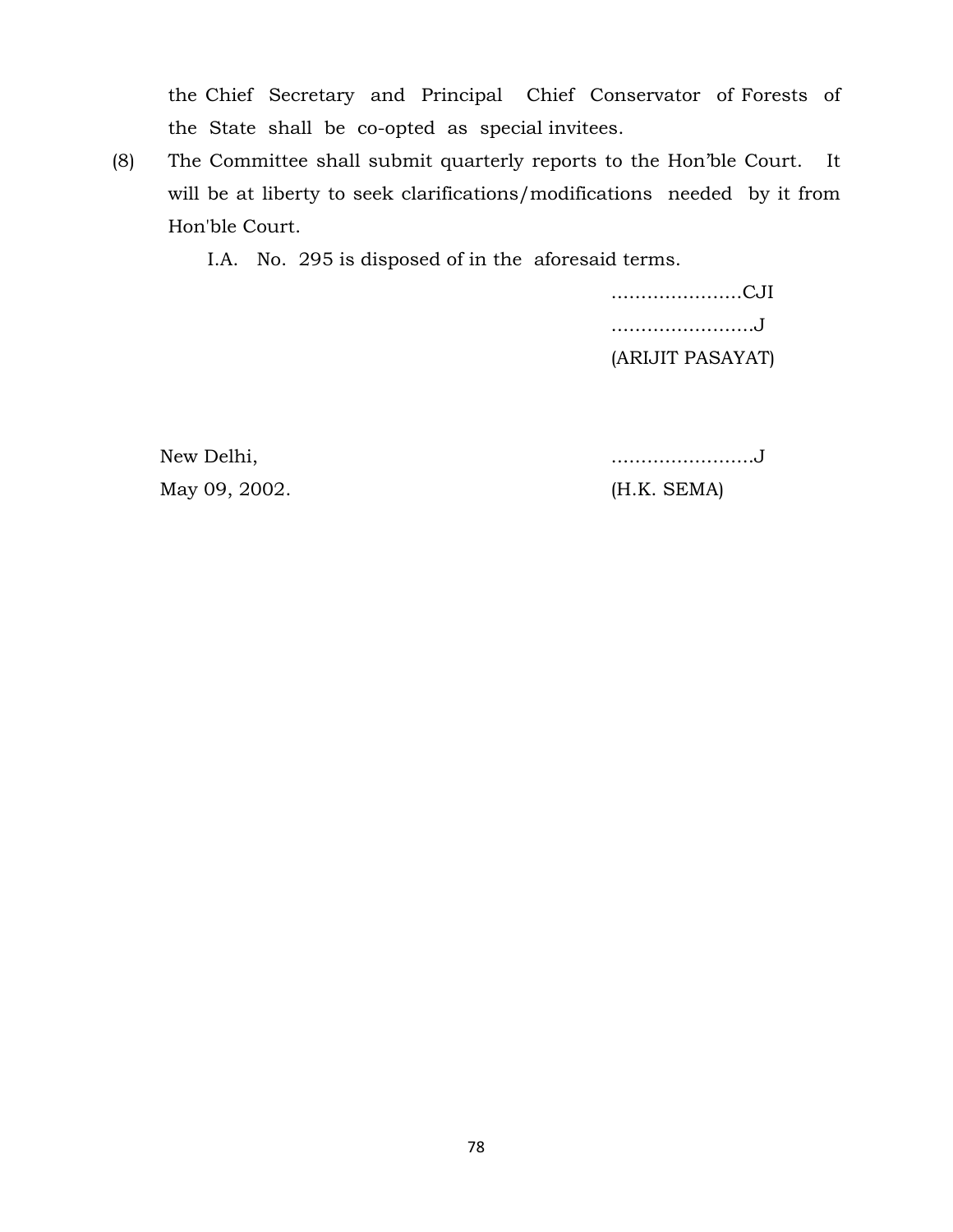# **S U P R E M E C O U R T O F I N D I A**

RECORD OF PROCEEDINGS

I.A. No.566 in W.P.(C) No.202/1995

T.N. GODAVARMAN THIRUMALPAD ...................Petitioner

**VERSUS** 

UNION OF INDIA & ORS.  $\ldots$ ...............Respondents

## **DECIDED ON Dt.29/30.10.2002**

I.A. No. 276 with 413, 437, 453, 454 in wp(c) No. 202/1995

I.A. No. 703 in wp(c) No. 202/1995

Monitoring Report (First) of Central Empowered committee in w.p.(c) No.

202/1995

I.A. No. 756 in wp(c) No. 202/1995

T.N. GODAVARMAN THIRUMALPAD ...................Petitioner

VERSUS

UNION OF INDIA & ORS.  $\ldots$  ...................Respondents

WITH

I.A. No.634-635 in W.P.(C) No.202/95

(For impleadment and directions)

Date : 29/10/2002 These Petitioners/Applications were called hearing today. CORAM :

HON'BLE THE CHIEF JUSTICE

HON'BLE MR. JUSTICE Y.K. SABHARWAL

HON'BLE MR. JUSTICE ARIJIT PASAYAT

Amicus Curiae Mr. Harish N Salve, SG (AC)

Mr. U U Lalit, Adv. (AC)

Mr. Siddharth Chaudhary, Adv.

For Petitioner(s) Mr. Mahendra Vyas, Adv.

Mr. P K Manohar, Advs.

UPON hearing the counsel, the Court made the following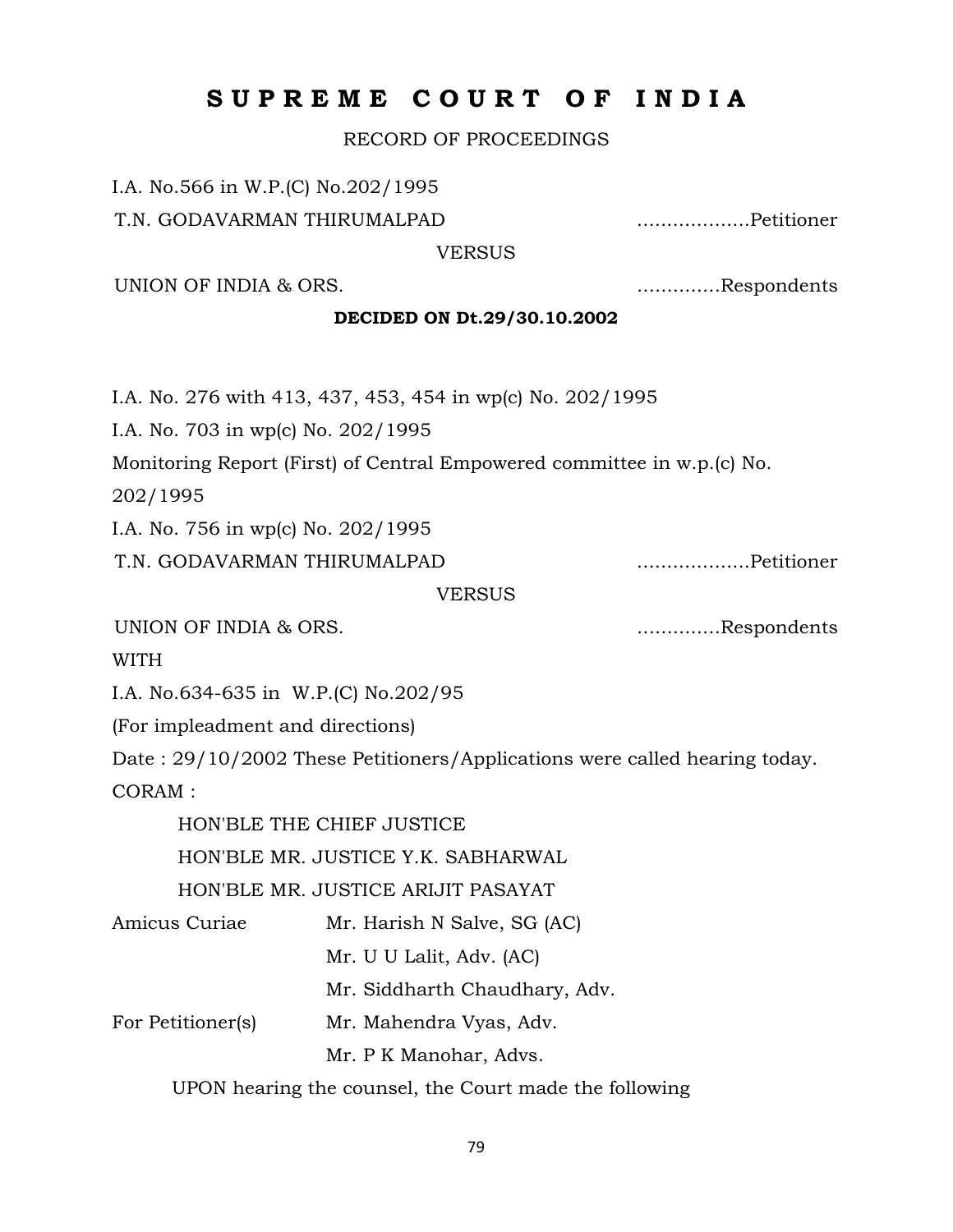## **IA Nos. 634-635, 697 and 698**

I.A. Nos. 697 and 698 are taken on board.

These application have been filed for permission to direct transmission lines by Power Grid Corporation, which lines are to pass through the Rajaji National Park.

Since the filling of these application lot of discussion has taken place, ground situation examined and now it is reported by the learned counsel for the applicant that through the proposed corridor where the transmission lines will be erected 14, 739 trees will have to be cut. Permission for erecting the lines through the Raja ji National Park and cutting these trees had been accorded by the Union of India as well as the State of Uttaranchal. Permission was not made operative because of the earlier orders of this Court.

Taking all circumstances into consideration, these applications are allowed. Permission is granted to the power grid corporation to erect the transmission lines through the RajaJi National Park. Aforesaid 14739 trees will be cut by the Forest Department of the State of Uttaranchal under the supervision of the Central Empowered Committee. Trees so cut shall be sold by the Forest Department under the supervision of the Central Empowered Committee by public auction. The amount so realized as well as the sums payable by Power Grid Corporation for afforestation etc. will be kept by the Central Empowered Committee in a fixed deposit initially for a period of three months and with the constitution of the body for the management of the Compensatory Afforestation Funds, the principal amount so realized by the Central Empowered Committee shall be transferred to the said body. This permission which is granted will be operational on Rs. 50 crores being deposited with the Central Empowered Committee who shall deposit the same in fixed deposit and after twelve weeks transfer the same to the body constituted for the purpose of managing the Compensatory Afforestation Funds.

## **MONITORING REPORT (FIRST) OF THE CENTRAL EMPOWERED COMMITTEE**

80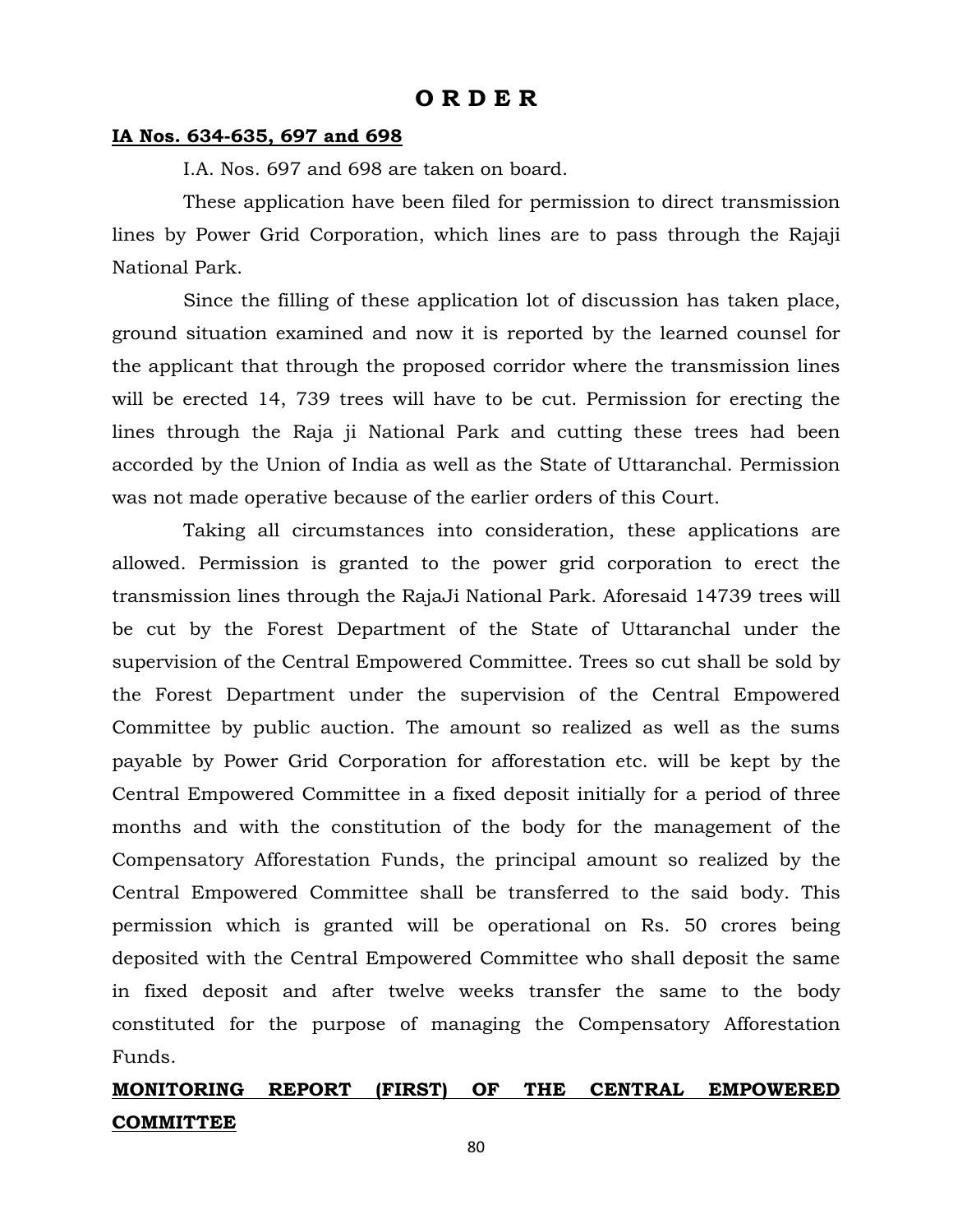We have perused the First Monitoring Report of the Central Empowered Committee. Three suggestions have been made in the said Report. First is that the ban with regard to issue of licence for establishment of new saw-mills or establishment of now wood-based industries in the north-eastern states should be extended by a further period of five years. The second prayer is that the High Powered Committee may be allowed to dispose of all the assets of the defaulting units who have not paid the penalty imposed by the said committee on the wood-based units in north-eastern states. It is stated that only a small traction of the penalty imposed has so far been realized. The other recommendation is that the ban of issuing further permission or licence to all unlicenced saw-mills veneer and plywood industries now imposed in the State of Maharashtra and in the State of Uttar Pradesh should be extended to all other states in India.

Despite notice, there is no opposition to this Report. Affidavit has been filed by the Union of India accepting this Report.

We, accordingly, direct as follows:

- 1) The ban imposed with regard to the opening of the new saw-mills and other wood-based industries by this court's order dated 15th January, 1998 in the State of Nagaland is extended by a further period of five years.
- 2) The High Powered Committee is allowed to dispose of the assets on such defaulting units, including plants, machinery, land, shed, timber and timber products who have not paid the penalty imposed by the High Powered Committee at the wood-based units of north-eastern states. This will be subject to such orders which may be passed by the Central Empowered Committee.

**No State or Union Territory shall permit any unlicenced saw-mills, veneer, plywood industry to operate and they are directed to close all such unlicenced unit forthwith. No State Government or Union Territory will permit the opening of any saw-mills, veneer or plywood industry without prior permission of the Central Empowered Committee**. The Chief Secretary of each State will ensure strict compliance of this direction. There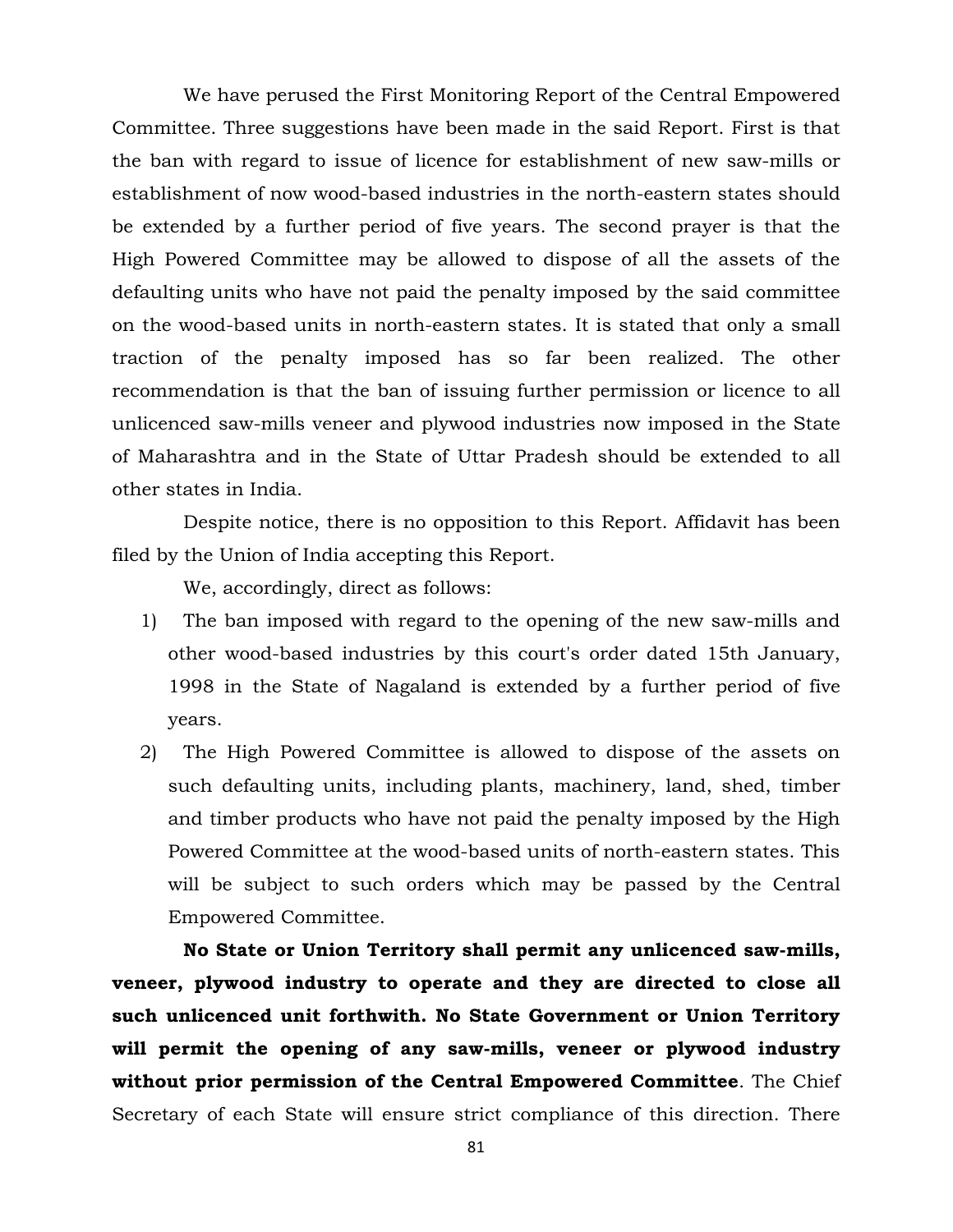shall also be no relaxation of rules with regard to the grant of licence without previous concurrence of the Central Empowered Committee.

It shall be open to apply to this court for relaxation and or appropriate modification or orders qua plantations or grant of licences.

………………………………………………………

(S.L. GOYAL) COURT MASTER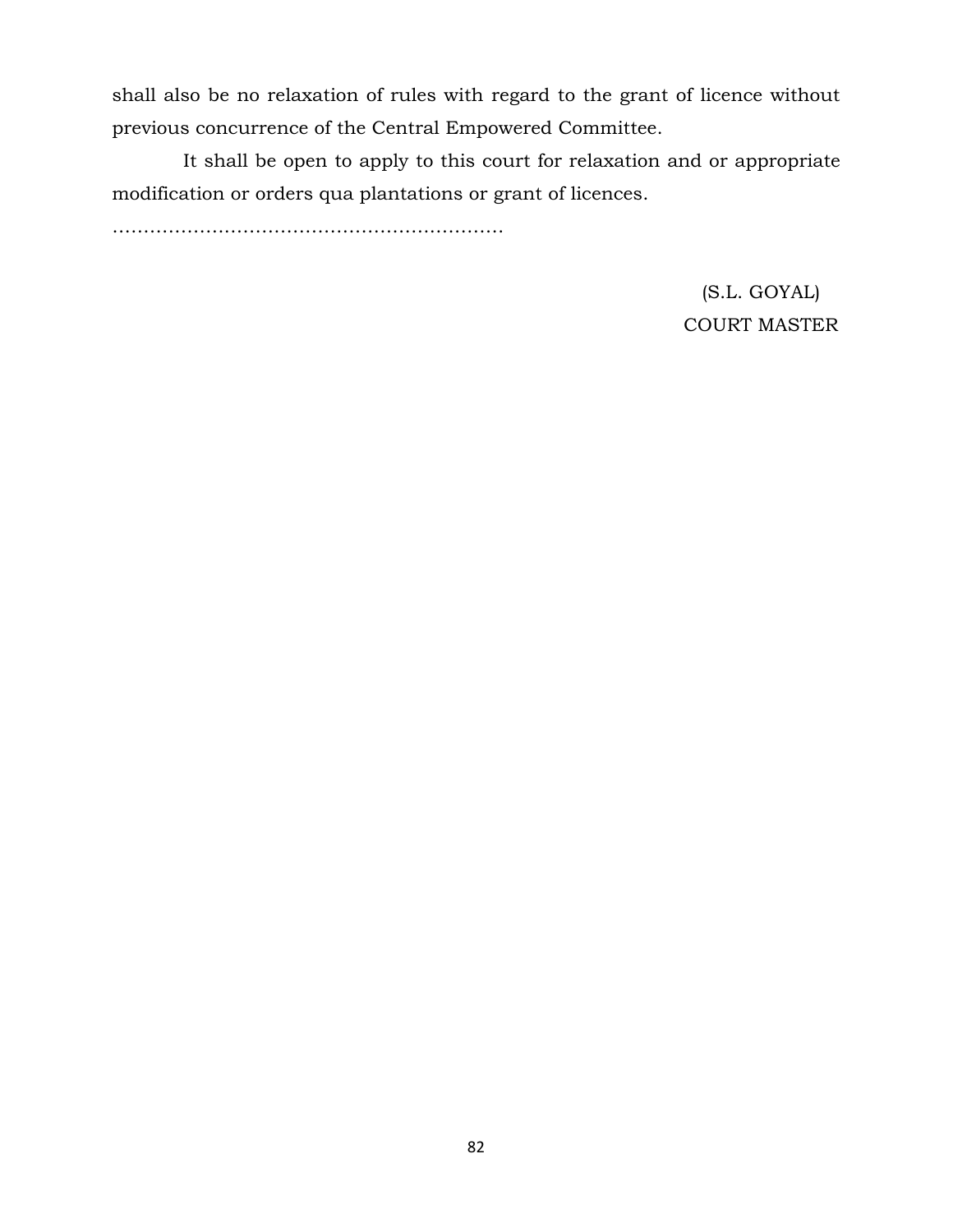## **S U P R E M E C O U R T O F I N D I A**

RECORD OF PROCEEDINGS

I.A. NOS.1624-1625 IN WRIT PETITION (C) NO.202 OF 1995

T.N. GODAVARMAN THIRUMULPAD Petitioner(s)

VERSUS

UNION OF INDIA & ORS Respondent(s)

## **DECIDED ON Dt.01.09.2006**

(For implementation and exemption from filing O.T.)

……………………

I.A. No.1399 and I.A. No.1569 with I.A. No.946 in I.A. Nos.301-382 in Writ

Petition (C) No.202 of 1995

(Report of C.E.C. in I.A. No.946 in I.A. Nos.301-382)

………………………………..

Date: 01/09/2006 These Matters were called on for hearing today. CORAM:

HON'BLE THE CHIEF JUSTICE

HON'BLE MR. JUSTICE ARIJIT PASAYAT

HON'BLE MR. JUSTICE S.H. KAPADIA

 Mr. Harish N. Salve,Sr.Adv. (A.C.) (N/P) Mr. U.U. Lalit,Sr.Adv. (A.C.)

Mr. Sidhartha Chaudhary,Adv. (A.C.)

For Petitioner(s) Mr. P.K. Manohar, Adv.

For Applicant(s)

……………………………………………………………….

For Uttar Pradesh: Mr. Rakesh Dwivedi,Sr.Adv. Dr. R.G. Padia,Sr.Adv. Mr. S.W.A. Qadri,Adv. Mr. R.K. Dubey,Adv. Mr. Kamlendra Mishra,Adv.

UPON hearing counsel the Court made the following

……………………………………………………………………………...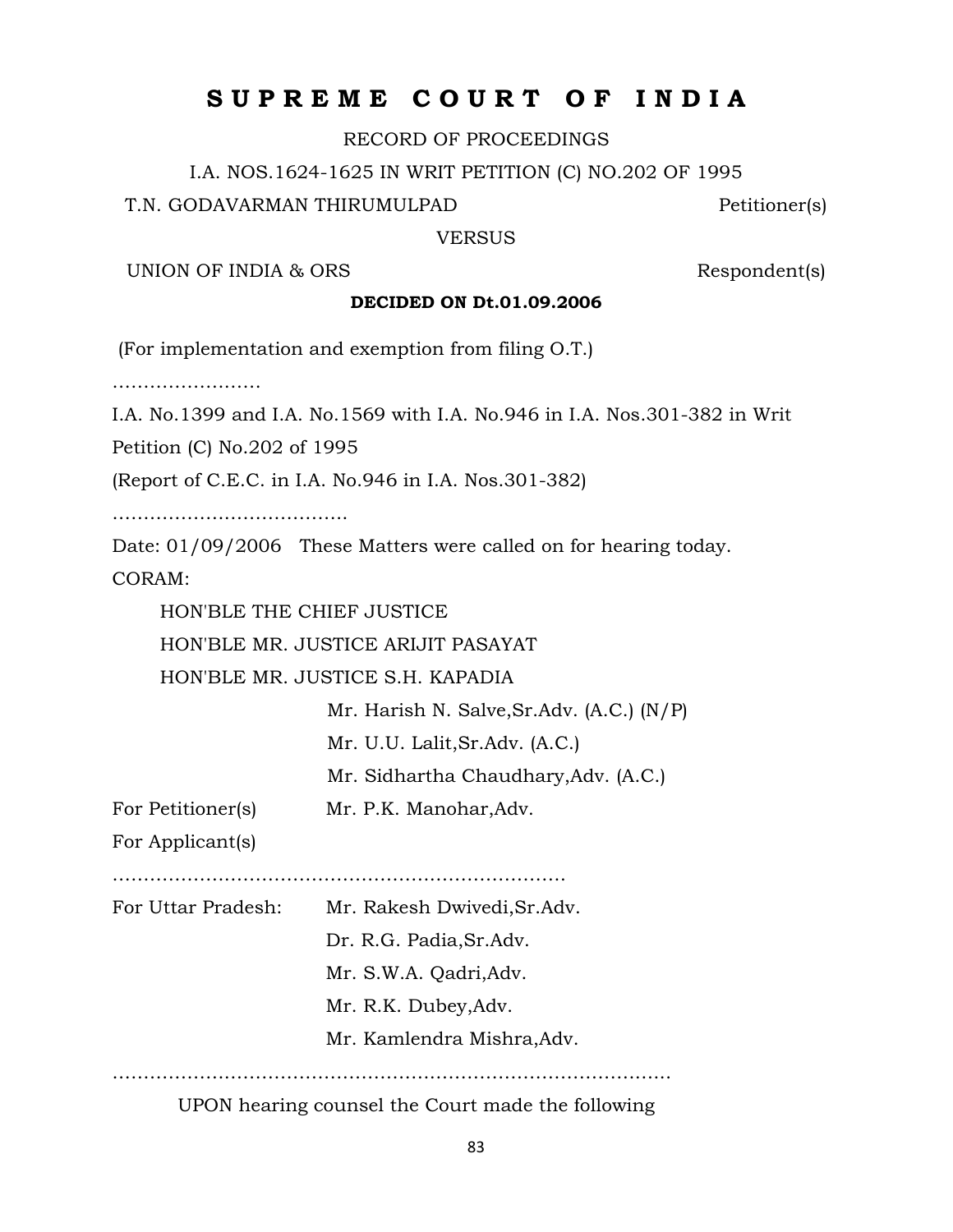#### **O R D E R**

## ………………………………………………………………………………..

I.A. No.1399 and I.A. No.1569 with I.A. No.946 in I.A. Nos.301-382 in Writ Petition (C) No.202 of 1995 and I.A. Nos.1327-1328 and 1526 in Writ Petition (C) No.202 of 1995:

 The Central Empowered Committee, in its report dated 1st September, 2005, after noticing in the Report how 1607 saw mills have been re-opened in the garb of renewal of the old licences, has made the following recommendations:

 "(a) suspending the functioning of all the 1607 saw Mills to where licences have been renewed after 04.3.97."

 The further recommendation of the Central Empowered Committee is that the Report in respect of each of 1607 saw mills shall be filed by the State Government giving details of old licences and other particulars in the recommendation, i.e., paragraph 13(b) of the Report which reads as under:

 "directing the Chief Secretary, Uttar Pradesh to file a Report of each of the 1607 saw mills giving details of the old licences, the year in which the such licences were issued, the year upto which the old licences were renewed, the date on which the saw mill was closed, the number of years for which the saw mills had run illegally, the officer who had verified and cross-verified the genuineness of the old licence, the basis of reopening of the saw mill, the details of the machinery and electric connection at the time of the renewal of the old licence and whether the delay in the renewal was due to administrative reasons or due to lapse on the part of the saw mill owner."

 The learned counsel appearing for the State of Uttar Pradesh submits that, having regard to the facts of the case, the aforesaid recommendations may be accepted. In this view, we direct the suspension of all 1607 saw mills in respect of which licences were renewed after 4th March, 1997. The State Government would ensure that the said saw mills do not operate. The Chief Secretary, Uttar Pradesh, is

84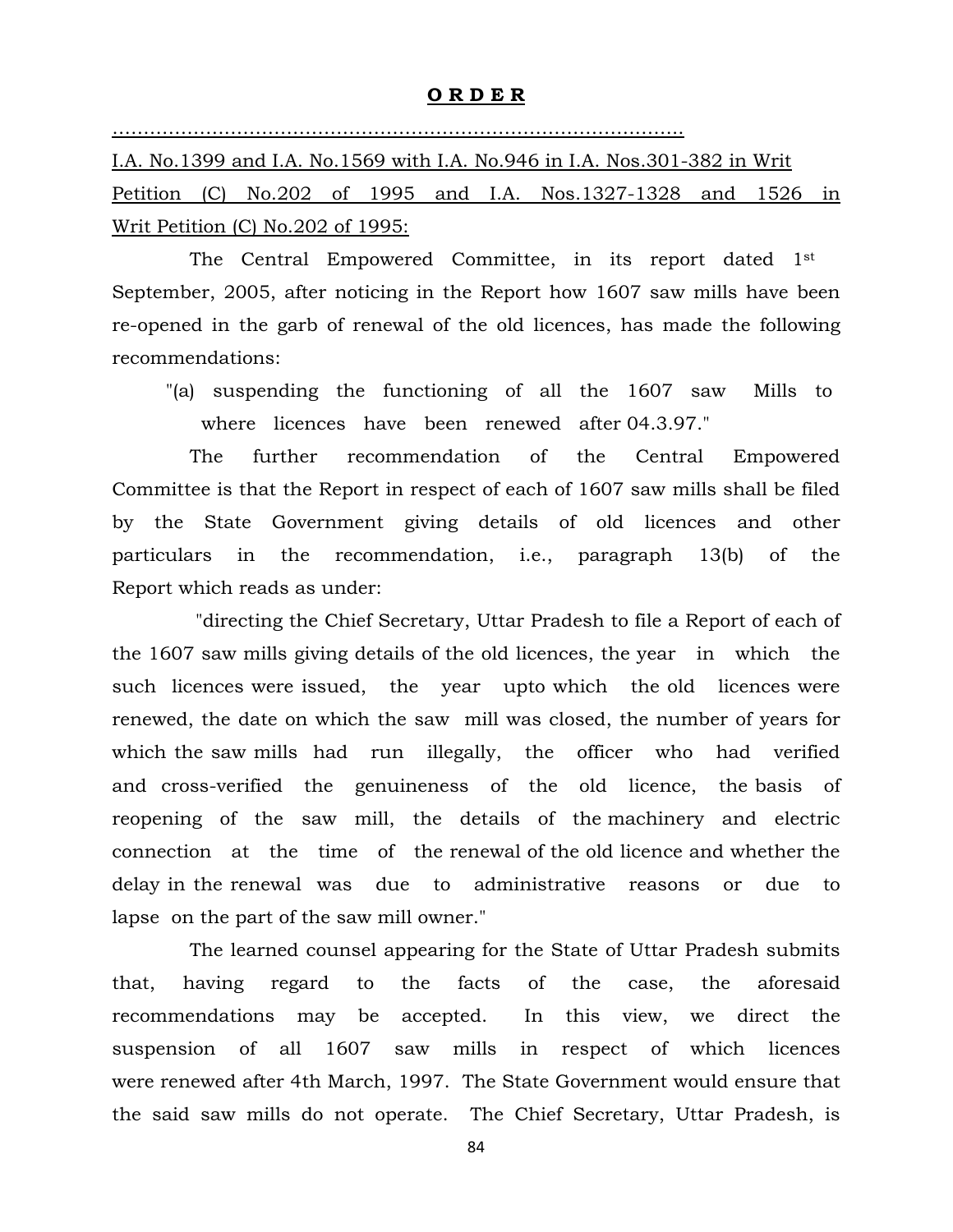directed to file a report in terms of paragraph 13(b), which recommendation we have accepted, within a period of eight weeks. We also accept the third recommendation contained in paragraph 13(c) to the effect that after receipt of the report, the saw mills in respect of which regular renewals have been given, the renewal fees were deposited regularly and the renewal of licences were delayed due to administrative/technical reasons and not due to default on the part of the applicant saw mills may be permitted to be reopened. The Central Empowered Committee has also made the following recommendations:

- "(a) a seniority list of plywood/veneer units operating in the State of Uttar Pradesh and Uttaranchal (part of undivided U.P.) on the strength of `No Objection Certificate' issued by the Forest Department prior to 04.3.97 may be prepared after verifying the validity and genuineness of such `No Objection Certificate';
- (b) after accessing timber availability qua capacity of existing licenced saw mills depending upon the availability of timber the existing plywood/veneer units may be granted licence on the principle of first come last go. The units found not eligible for grant of licence may be closed;

 (d) the electricity connection of all unlicenced units shall be disconnected, their machinery's shall be dismantled and the various registrations etc. issued to such units shall be cancelled by the respective authorities."

 The State Government has no objection to the acceptance of the aforesaid recommendations. We order accordingly.

 Another recommendation made by the Central Empowered Committee is:

> "(c) as far as feasible, the plywood/ veneer units should be permitted to operate only in the industrial estates identified for this purpose. This is particularly necessary in Uttaranchal where practically all areas are

> > 85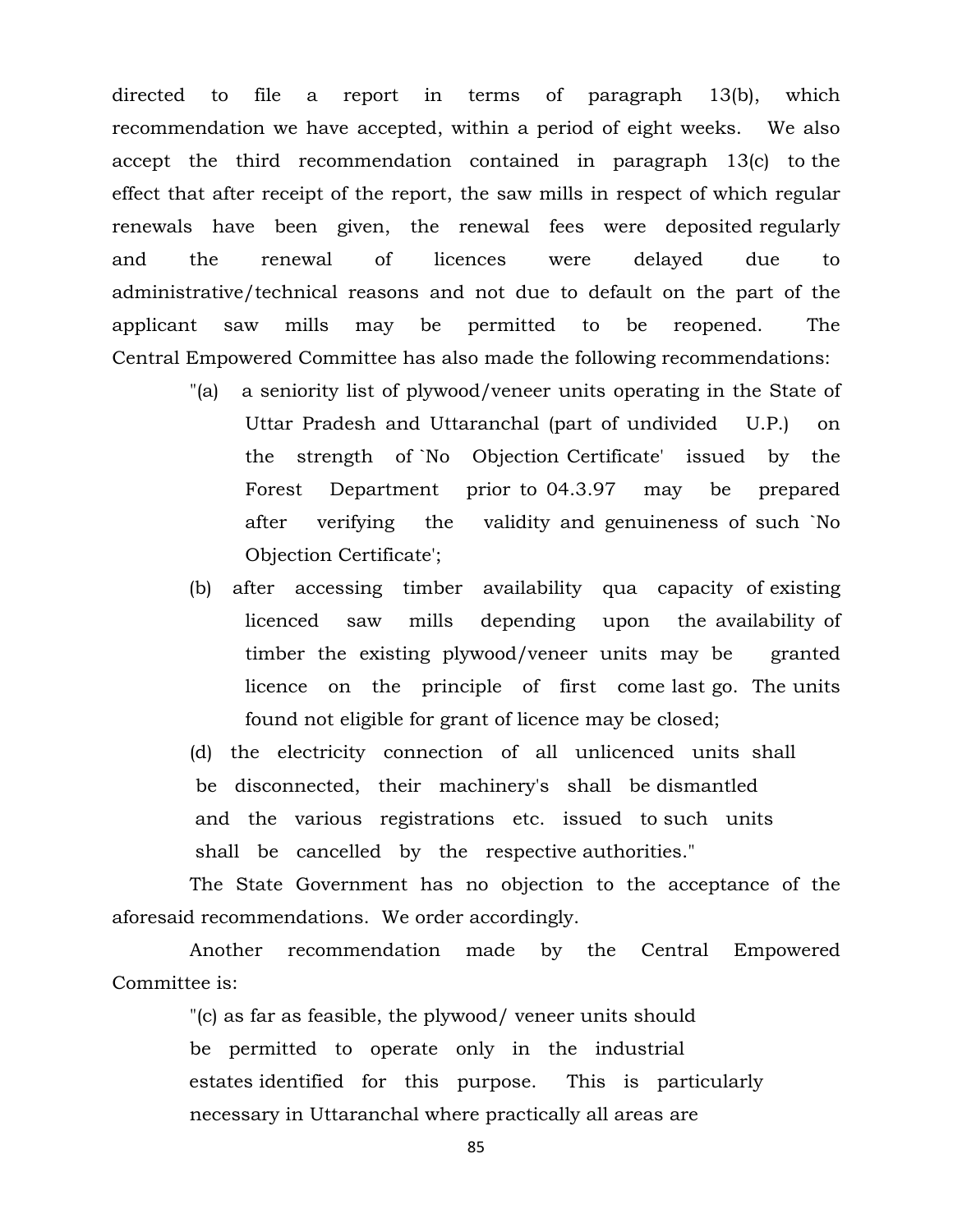within an aerial distance of 10 km. from the nearest forest."

 As prayed, we permit the State Government to file an affidavit placing on record the difficulty, if any, in accepting the aforesaid recommendation.

 The recommendation for fixing the responsibility against the officials responsible for allowing large number of wood based industries to reopen/continue in violation of this Court's orders would be considered at an appropriate stage.

…………………………………………………………………………………………….

 [ T.I. Rajput ] [ V.P. Tyagi ] A.R.-cum-P.S. Assistant Registrar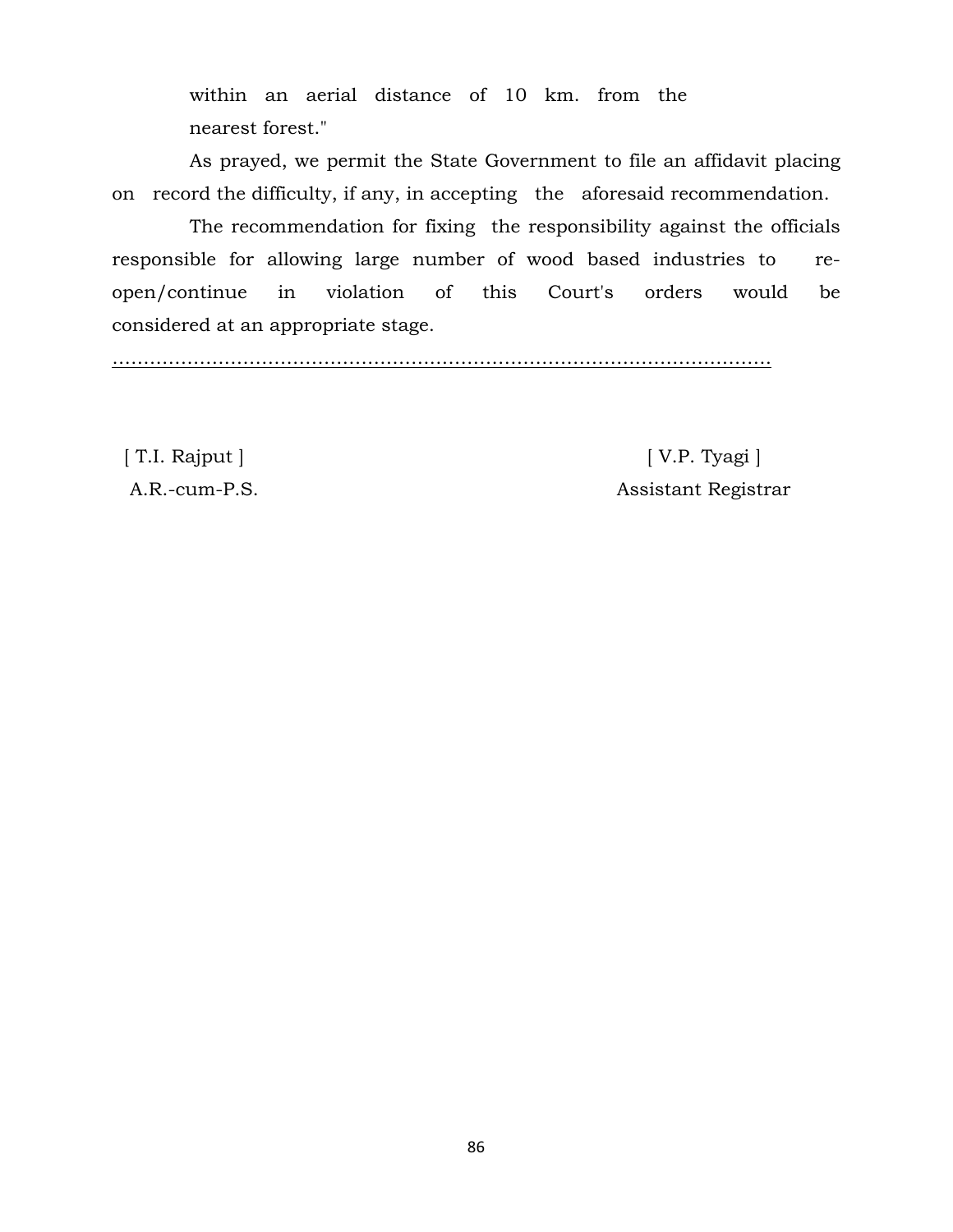# **S U P R E M E C O U R T O F I N D I A**

RECORD OF PROCEEDINGS

I.A. NOs. 1324 & 1474 in W.P. (C) No. 202/1995

(For directions)

T.N. GODAVARMAN THIRUMULPAD Petitioner (s)

VERSUS

UNION OF INDIA & ORS Respondent(s

#### **DECIDED ON Dt.18.05.2007**

**………………………………………………………………………**

Date : 18-05-2007 These applicants/Petitions were called on for hearing today. IAs 1399 in 946 in 301-382 etc. & IA 9 in SLP (C) 24951-24954/2005

The matters relate to Saw Mills and Plywood and Veneer.

The CEC has considered the availability of wood for the industries, which was assessed as 43.70 lakh cu.mt. from trees outside forests and 02.00 lakh cu.mt. from Government Forests.

It has also assessed the units into four categories.

We accept the CEC's recommendations.

The Saw Mills may be permitted on the basis of the recommendations made by the CEC. Licences may be given by the State Level Committees.

If there are any objections regarding grant of licences, the parties would be at liberty to submit their applications before the CEC for consideration.

(Mera Hemant) (Verra Verma) Asstt. Registrar Court Master

87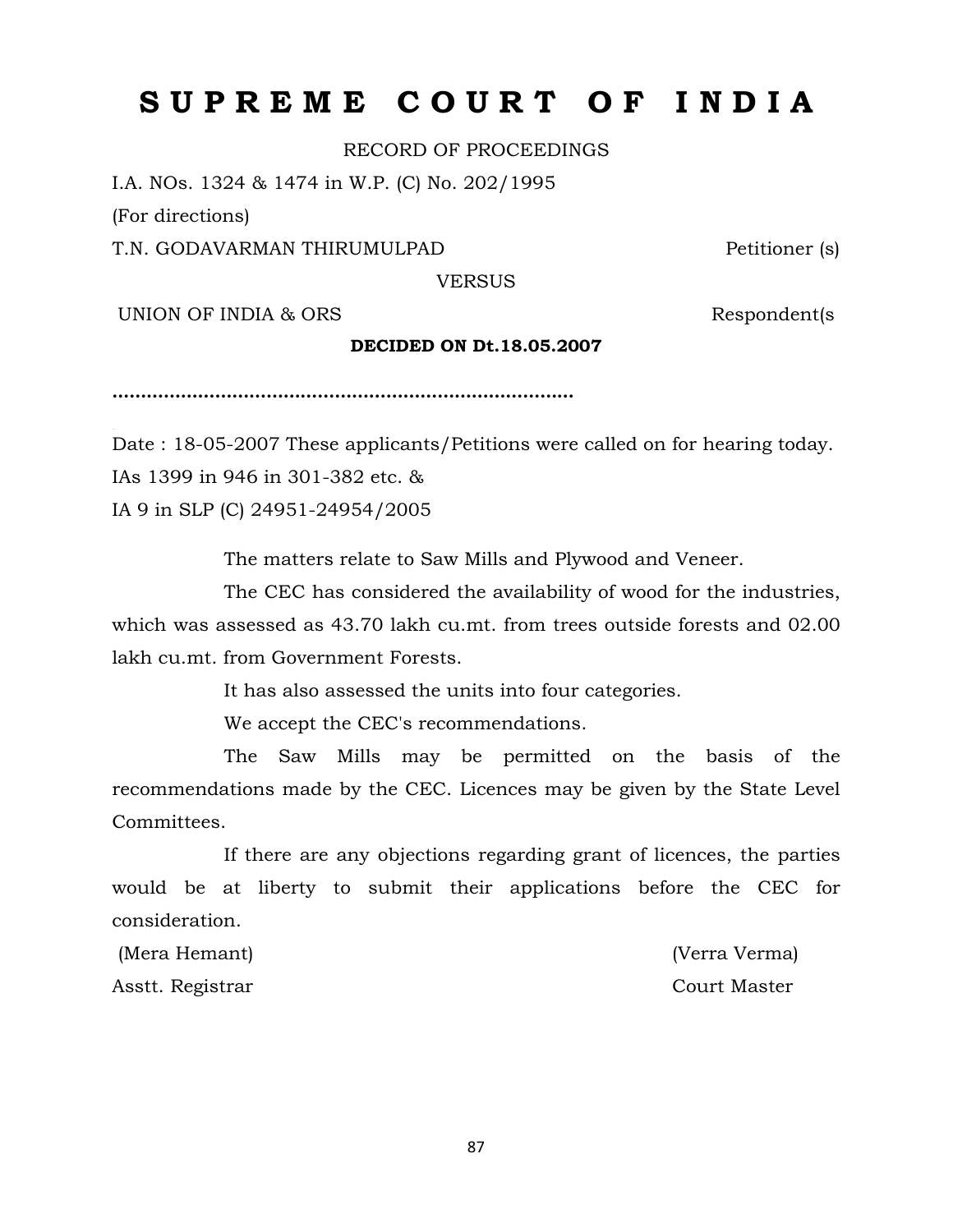# **S U P R E M E C O U R T O F I N D I A**

RECORD OF PROCEEDINGS

I.A. NOs. 1873 in IA No. 1399 in W.P. (C) No. 202/1995 T.N. GODAVARMAN THIRUMULPAD Petitioner (s)

## VERSUS

## UNION OF INDIA & ORS Respondent(s)

(To grant permission for impleadment of the applicant as respondent & grant permission to run the licenced saw mill of the applicant) Date: 27-07-2007 These appln. (s)/petitions were called on for hearing today.

CORAM :

HON'BLE THE CHIEF JUSTICE HON'BLE DR. JUSTICE ARIJIT PASAYAT HON'BLE MR. JUSTICE S.H. KAPADIA

Mr. U.U. Lalit, Sr. Av. (A.C.)

|                            | Mr. Siddhartha Chowdhury, Adv. (A.C.) |
|----------------------------|---------------------------------------|
| For Petitioner (s)         | Mr. P/K/ Manohar, Adv.                |
| In CP (C) $114/07$         | Mr. Lakshmi Raman Singh, Adv.         |
|                            | Mr. Vijay Panjwani, Adv.              |
|                            | Mr. R.S. Suri, Adv.                   |
|                            | Mr. Viplav Sharma, Adv.               |
|                            | Mrs. Naresh Bakshi, Adv.              |
| For Applicant(s)/UOI(MoEF) | Mr. T.S. Doabia, Sr. Adv.             |
| Respondent(s)              | Mr. Haris Beeran, Adv.                |
|                            | Mrs. Kiran Bhardwaj, Adv.             |
|                            | Mr. P. Parmeswaran, Adv.              |
| For UOI-MOD                | Mr. P.S. Patwalia, Sr. Ad.            |
|                            | Mr. S.W.A. Qadri, Adv.                |
|                            | Mr. R.C. Kathia, Adv.                 |
|                            | Mrs. Asha G. Nair, Adv.               |
|                            | For Mr. D.S. Mahra, Adv.              |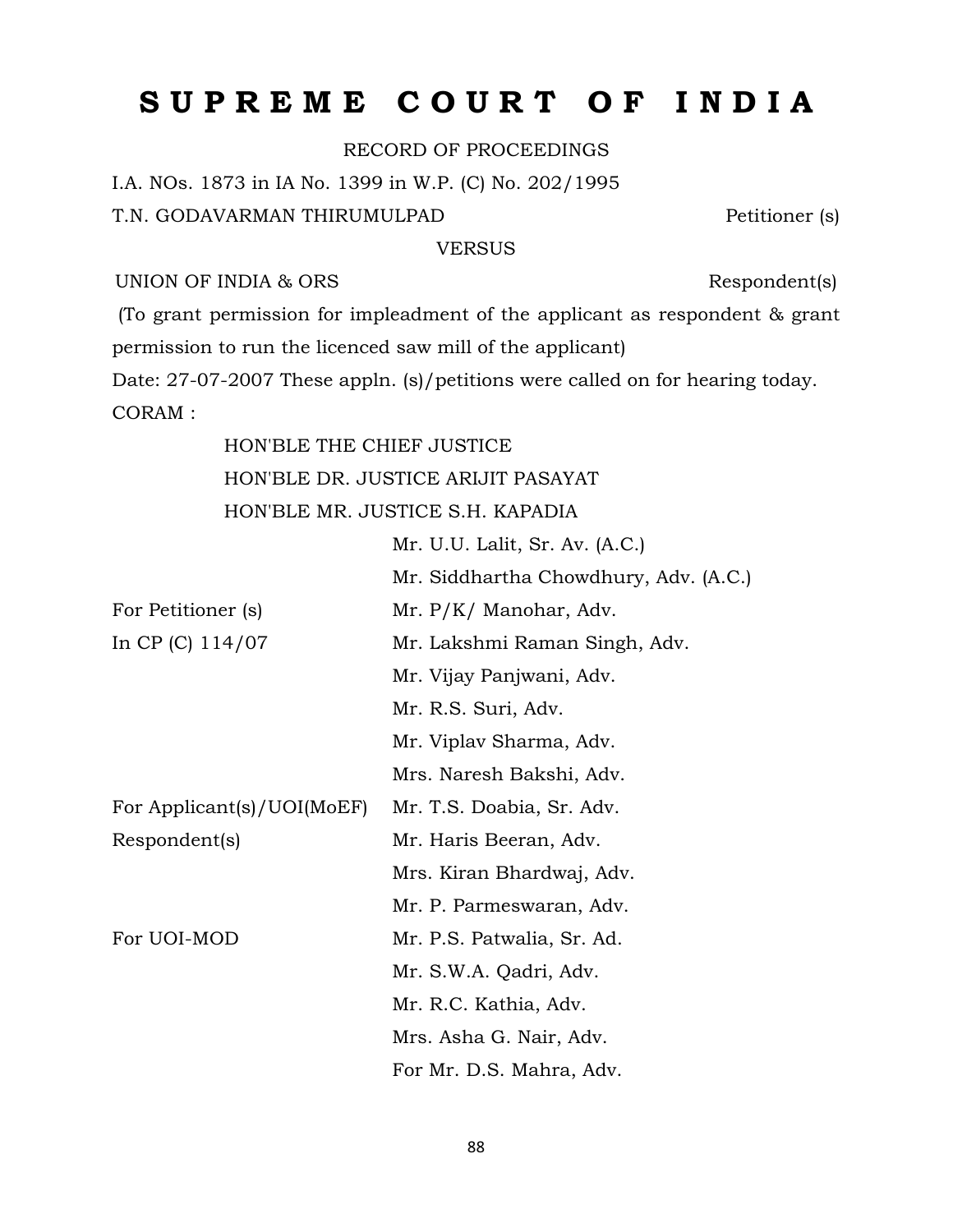State of Karnataka Mr. Udaya Holla, Adv. Genl,

Ms. Anitha Shenoy, Adv.

I.A. Nos. 1873, 1874-79, 1880-89, 1890-92, 1893-1900, 1901-05, 1906-13, 1914, 1915-20, 1922-42, 1943, 1944-46, 1947-49, 1952-53, 1954-55, 1956- 57, 1958, 1959-60, 1961-62, 1964, 1965-70, 1971-76, 1982-87, 1988 & 1994;

These applications relate to the various Saw Mills in the State of Uttar Pradesh. This Court by order dated 18th May, 2007 permitted the Saw Mills to function, subject to the availability of wood and fulfillment of other conditions. These applications are disposed in terms of the order passed by this Court on 18th May, 2007. The appropriate authorities pay permit the saw mills to run, subject to the order passed by this Court at 18th May, 2007.

Learned counsel appearing in some of the Saw Mills which were allegedly functioning from 1983-85 and thereafter, submit that they have been functioning as Saw mills but they were not having proper licence because and or applications, in some cases, are pending since long with the authorities. In some cases, we are told that they have filed applications and those saw mills have been included in category IV of the CEC report and they were now denied their right to operate their saw mills. Counsel appearing for those applicants submitted that those saw mills may be permitted to file fresh applications for running their units, subject to availability of wood and that they will also follow the norms prescribed in the order passed by this Court on 18th May, 2007, if they are granted licences for which they shall make necessary applications.

Under the above circumstances, those saw mills which have been functioning right from 1983 and some of them who claim to be functioning from 1985 to 1997 and which are included in category IV of the CEC report, may submit fresh applications before the appropriate authorities for running their saw mills and the appropriate authorities shall consider the availability of wood and if sufficient wood is available they may be granted fresh licences, subject to such terms and conditions as are and/or may be prescribed.

We are told that some other saw mills have made grievance that there was wrong categorization. These applications may approach the CEC and the CEC may hear them and appropriate directions be issued by the CEC, subject to the order passed by this Court on 18th May, 2007.

All these applications are disposed of accordingly.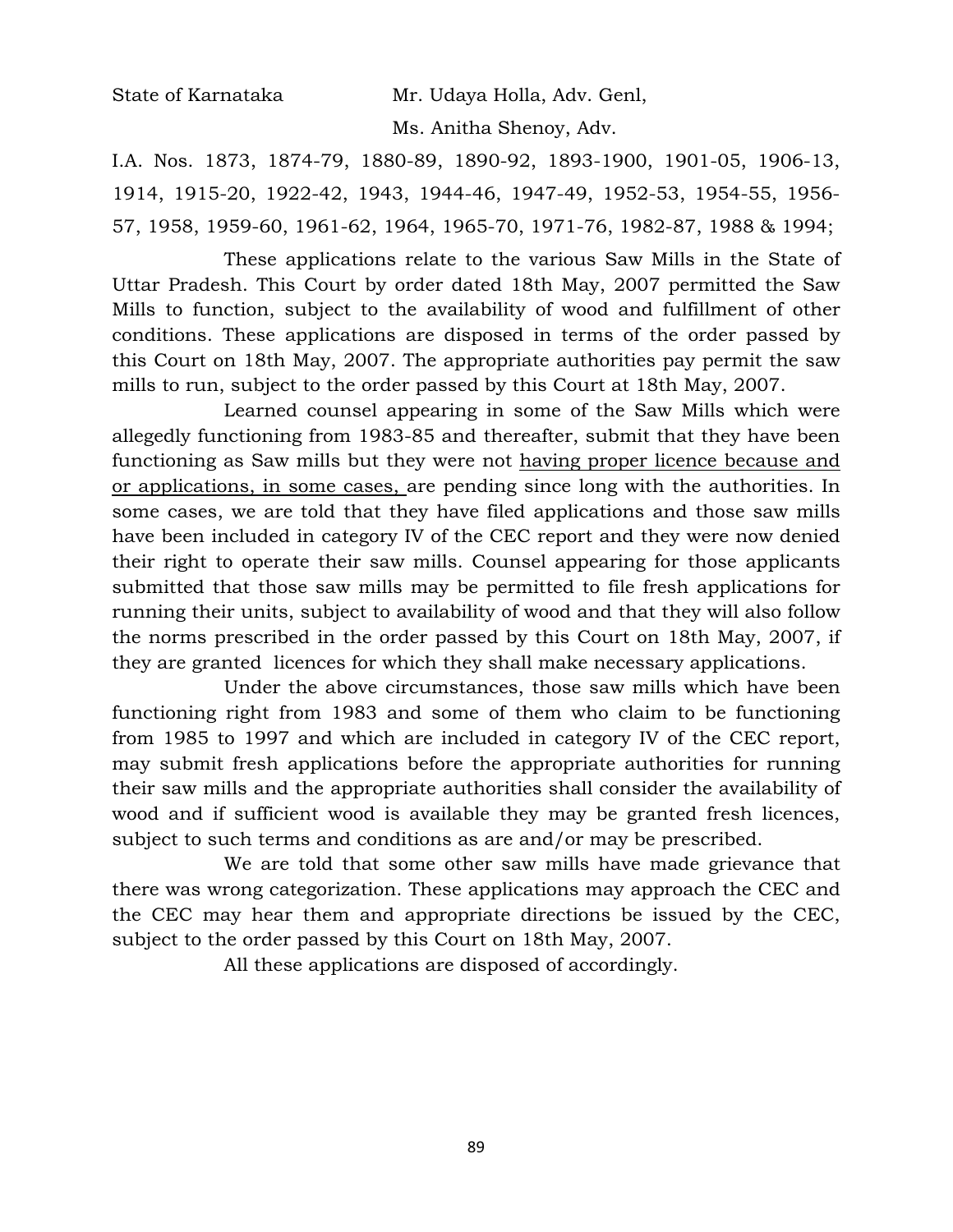# **S U P R E M E C O U R T O F I N D I A**

RECORD OF PROCEEDINGS I.A. NO. 1785 IN WP (C) NO. 4677/1985

M.C. MEHTA Petitioner (s)

#### VERSUS

UNION OF INDIA & ORS Respondent(s)

(For directions on behalf of ridge management Board)

AND

I.A Nos. 2160-2161 in 1399, 2185 in I.A. 728, 2248-2249 in 1694,

2254, 2280, 2284-2286, 2314-2315, 2316-2317, 2323-2324, 2325-2327,

2376-2377, 2383-2385, 2393-2394 in W.P. (c) No. 202/1995

(For impleadment, directions/stay, exemption from filling O.T., intervention)

Date: 21/11/2008 These Applns./Petitions were called on for hearing today. CORAM

HON'BLE THE CHIEF JUCTICE

HON'BLE DR. JUCTICE ARIJIT PASAYAT

HON'BLE MR. JUCTICE S.H. KAPADIA

Mr. Harish N. Salve, Sr. Adv. (A.C.)

Mr. Uday U. Lalit, Sr. Adv. (A.C.) (NP)

Mr. Siddhartha Chowdhury, Adv. (A.C.)

Mr. A.D.N. Rao, Adv. (A.C.)

Mr. Ranjit Kumar, Sr. Adv. (A.C.)

Mr. Kamal Gupta, Adv. (A.C.)

I.A Nos. 2160-2161 in 1399, 2185 in I.A. 728, 2248-2249 in 1694, 2254, 2280, 2284-2286, 2314-2315, 2316-2317, 2323-2324, 2325-2327, 2376-2377, 2383-2385, 2393-2394 in W.P. (c) No. 202/1995 WITH W.P. (C) NO. 23/2008, W.P. (C) NO. 24/2008, W.P. (C) NO. 33/2008 W.P. (C) NO. 131/2008, W.P. (C) NO. 522/207, W.P. (C) NO. 116/2007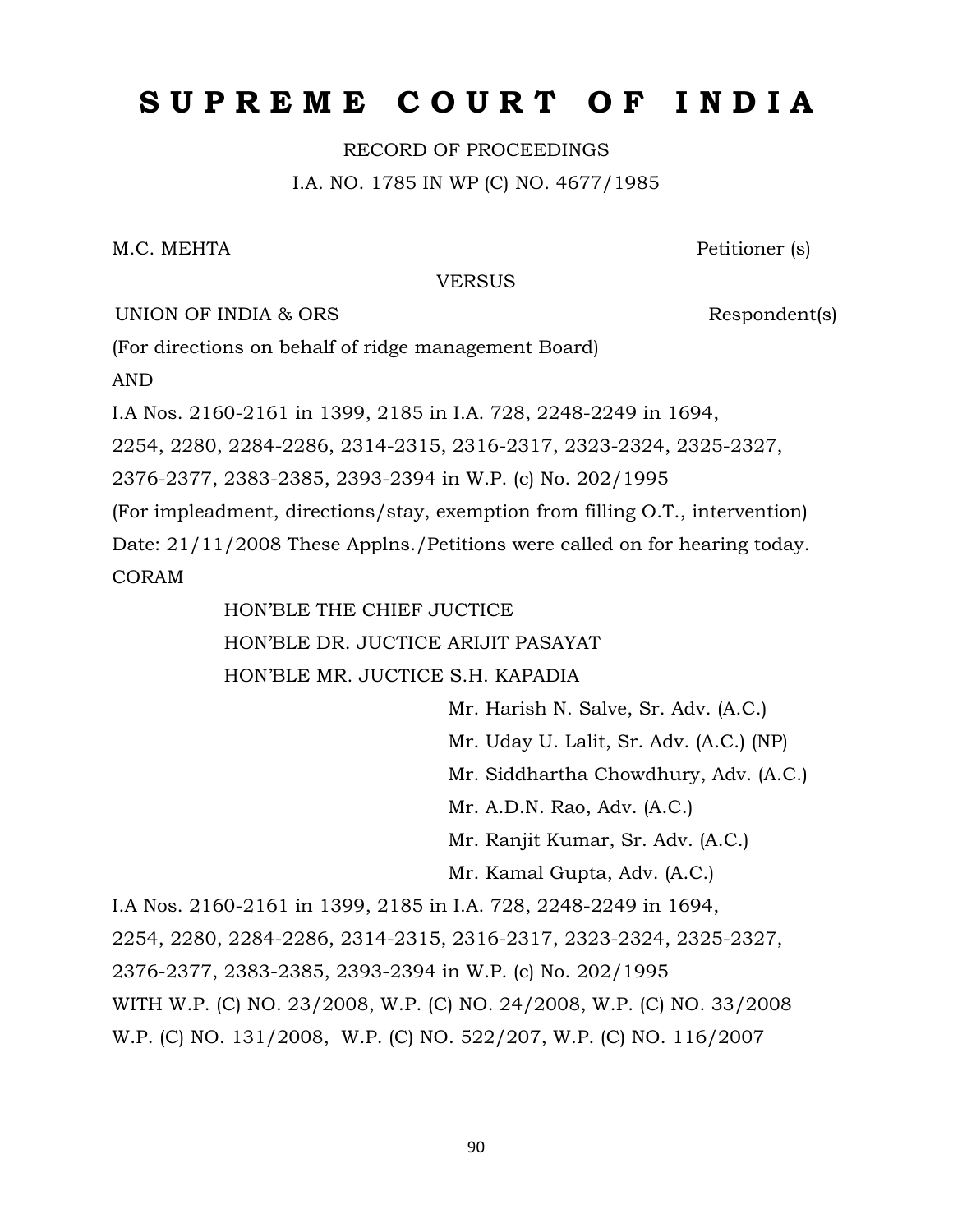The applicants are transferees of saw mills which were either not given licences or these saw mills were not being operated. CEC has filed a report and has suggested that along with other applications received for renewal, subject to availability of timber in the State of U.P. and after meeting the requirement of licence of wood based industries in the units covered by CEC report dated 6.5.2008 in I.A. No. 2185 in 728 of the wood based industries and in terms of the orders passed by this Court on 18.5.2007 and 27.7.2007, these applications will also be considered. The applications for licence may be considered by the CEC within a period of three weeks.

The applications/petitions are disposed of accordingly.

........................................CJI.

(K.G. BALAKRISHNAN)

........................................J.

(Dr. ARIJIT PASAYAT)

........................................J.

(S.H. KAPADIA)

NEW DELHI; 21ST NOVEMBER, 2008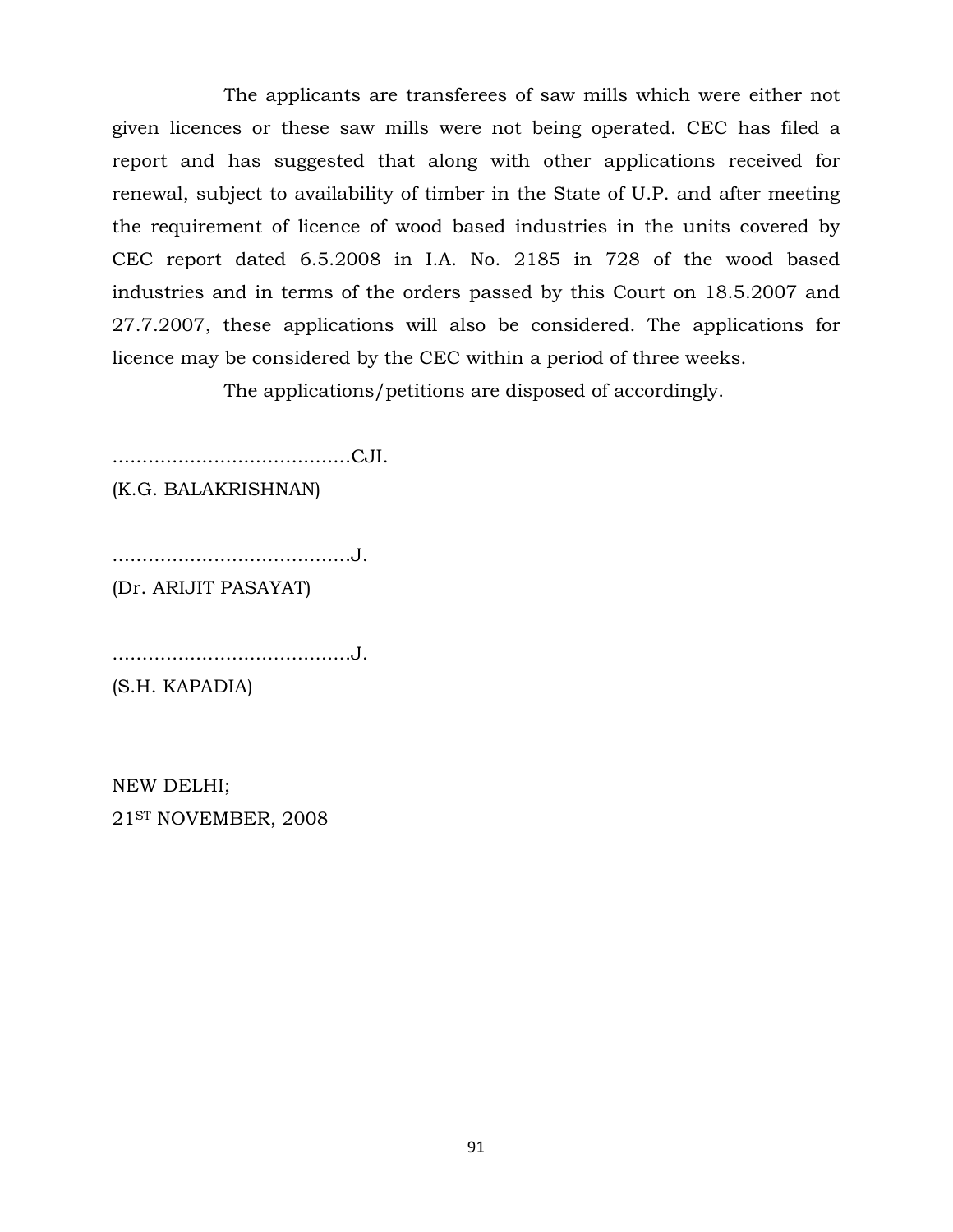ITEM NOS. 301+304 COURT NO. 1 SECTION PIL

# SUPREME COURT OF INDIA RECORD OF PROCEEDINGS

I.A No. 1137 WITH 1319 In WP(C) No. 202/1995

## T.N. GODAVARMAN THIRUMULKPAD Petitioner(s)

Versus

UNION OF INDIA & ORS Respondents (s)

(For directions)

Date: 30/04/2010 These Applns./Petitions were called on for

I.A. Nos. 2453-2454. 2455-2457 in 1399 with 2462-2464 with 2244 alongwith 2512- 2521 with 2544-2545, 2572-2573, 2548-2549, 2065, 2114-2115, 2481-2482, 2489, 2551-2552, 2553-2554, 2711, 2559-2560, 2561-2562, 2563-2564, 2665-2566, 2592- 2593, 2753-2754, 2755-2756, 2683-2685, 2779-2780, 2738-2739

#### WITH

W.P.(C) No. 117/2008, 547/2008, 43/2009, 55/2009, 284/2009, 414/2009, 567/2009, 568/2009, 574/2009, 575/2009, 576/2009, 578/2009 and 4/2010:

In re: Saw Mills:

Heard learned amicus curiae, learned counsel for the State of U.P. and other parties.

The CEC has filed a report in this Court. On 18.5.2007, this court had directed to grant licenses for reopening of the saw mills falling under categories I to III. The present report relates to category IV. The C.E.C. in its report has opined that fresh licenses may be granted subject to the following conditions: The saw mill was established prior to July, 1989 and the license fee was deposited with the U.P. Forest Department prior to 04.03.1997 and the license fee up to the year 1995 has also been deposited with the U.P. Forest Department in respect of 90 saw mills and no offence case, pursuant to illegal use of transportation is pending against the holder of license; further, in addition to the normal saw mill, licensee fee/renewal fee, they will deposit a sum of Rs. 50,000/- each as one time measure to be refunded. This amount will be kept in an interest bearing deposit in a nationalized bank and will be released after getting approval by this Court.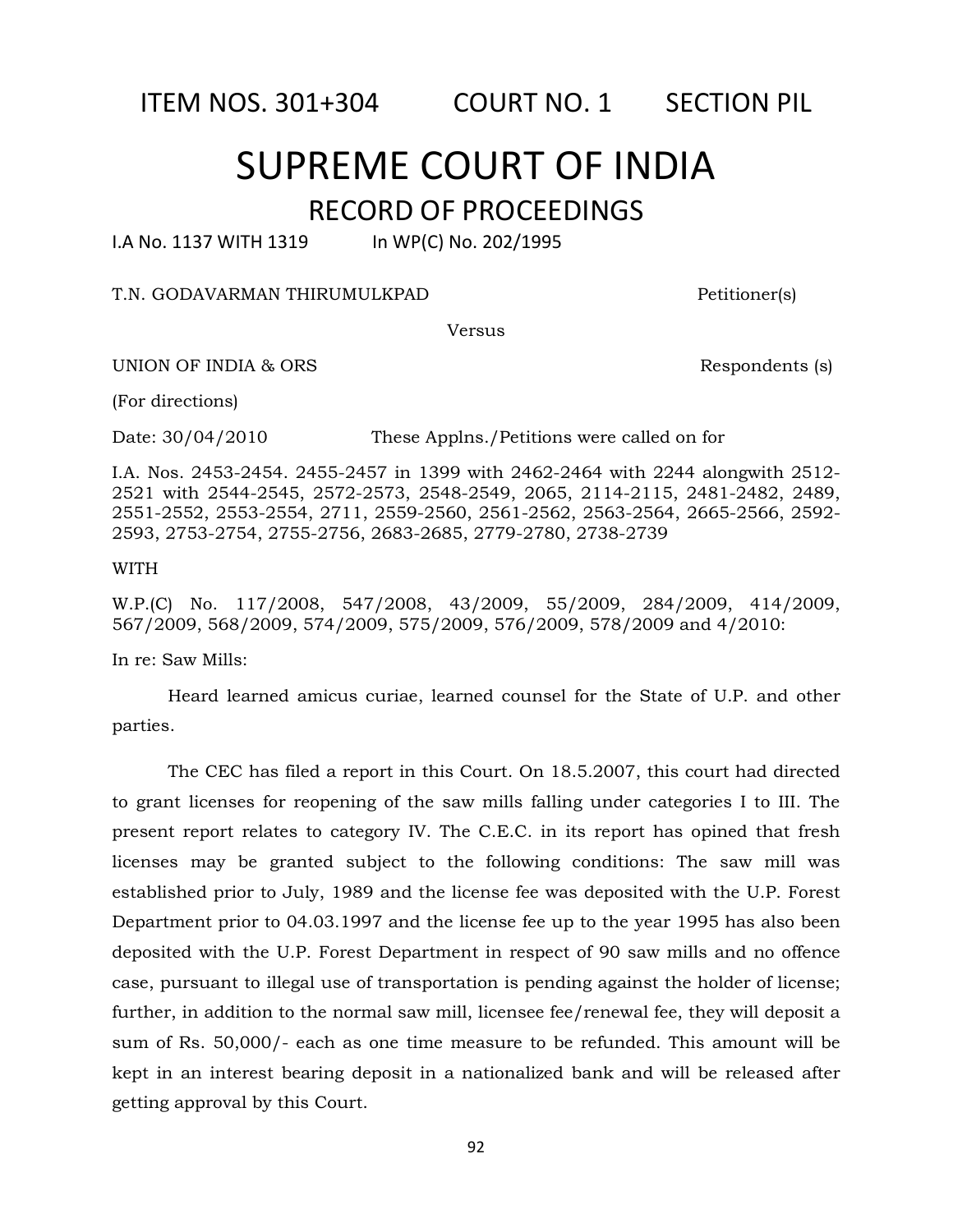In re: Plywood & Veneer:

The following conditions have been imposed by the C.E.C.:

- (i) the seniority list if plywood/veneer units established after 4.3.1997 (Category IV units) should be finalized by the State Level Committee for Uttar Pradesh Wood Based industries in consultation with the C..E.C. The said list should be finalised after giving wide publicity to the provisional seniority list, inviting objections from the affected parties, giving personal hearing to them and after considering the objections/submission made by them;
- (ii) after meeting the requirement of the licensed wood based industry, the units permitted by this Hon'ble Court and the units whose category is yet to be finalised, the plywood/veneer units falling in category IV may be considered for grant of license to the extent of timber availability and strictly in the order of seniority, subject to the one-time payment of Rs. 9 lakhs per press in respect of the veneer units and compliance of the other conditions that have been stipulated. The one-time payment of penalty will be in addition to the normal licence fee and the other charges, if any payable to the U.P. Forest Department. As decided earlier, the above said amount should be kept in a designated interest bearing bank account the should be utilized only after the scheme in this regard is approved by this Hon'ble Court; and
- (iii) in case the timber availability is found to be inadequate for all the plywood/veneer units falling in category IV, the permission granted to the plywood unit should be restricted to one press whereas for the veneer unit it should be restricted to one peeler only. In addition, the plywood units may be permitted one peeler each, if it had one or more peeler functional in the unit before it was closed.

Learned counsel for the State of U.P. has got certain objections regarding these recommendations. In case the State has any problem, it would be at liberty to approach this court again. Subject to these, the recommendations of C.E.C. are accepted appropriate action would be taken accordingly.

 $Sd$ - $Sd$ (G.V. Ramana) (Madhu Saxena) Court Master **Assistant Registrar**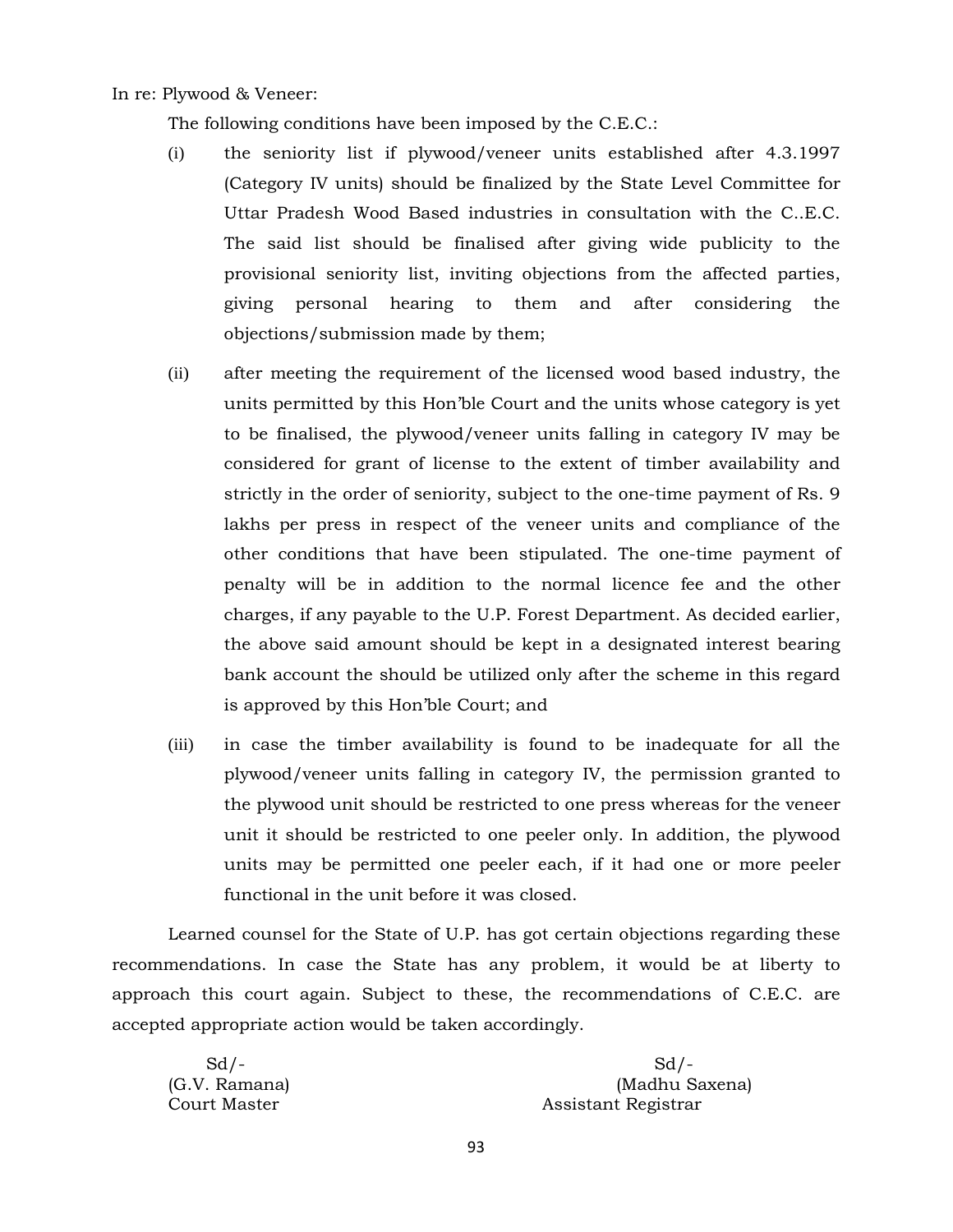**ITEM NOS. 301 to 310 COURT NO. 9 SECTION PIL**

# **HON'BLE SUPREME COURT OF INDIA RECORD OF PROCEEDINGS**

## **T.N. GODAVARMAN THIRUMULKPAD Petitioner(s)**

**Versus**

**UNION OF INDIA & ORS Respondents (s)**

**(FOR INTERVENTION, DIRECTIONS AND EXEMPTION FROM FILLING O.T.)**

**310. I.A. No. 2664-2665, 2860 AND 2861 IN W.P. (C) NO. 202 OF 1995 (FOR IMPLEADMENT, DIRECTIONS, EXEMPTION FROM FILLING O.T. AND PERMISSION TO FILE REJOINDER)**

**Date: 27-09-2010 These applications were called on for hearing today.**

**CORM:**

**HON'BLE MR. JUSTICE B. SUDERSHAN REDDY HON'BLE MR. JUSTICE R.M. LODHA HON'BLE MR. JUSTICE SURINDER SINGH NIJJAR**

**Item 310**

**I.A. No. 2664-2665, 2860 AND 2861 IN W.P. (C) NO. 202 OF 1995**

**We have heard learned counsel for the applicant as well as learned amicus curiae.**

**In view of the recommendations of the CEC dated 07-09-2010 and in the light of the orders passed by this Court in I.A. 385 dated 05-05-1998, these applications are ordered and the relief as prayed for in Clause 'b' and 'c' \* of the prayer Clauses is granted.**

**These interlocutory applications are accordingly disposed of.**

| Sd/-                | $Sd$ .                                                                                |
|---------------------|---------------------------------------------------------------------------------------|
| (Sukhbir Paul Kaur) | (Renuka Sadana)                                                                       |
| <b>Court Master</b> | <b>Assistant Registrar</b>                                                            |
|                     | to direct for exemption of Eastern Yamuna Canal like plantation of Roadside and Railw |

b) to direct for exemption of Eastern Yamuna Canal like plantation of Roadside and Railway as all plantation are protected forest and not forest;

c) to direct the respondent to treat applicants similarly like Saw Mill established prior to 04.03.1997 and permit the applicants without enforcing condition of 10 kms from Eastern Yamuna Canal;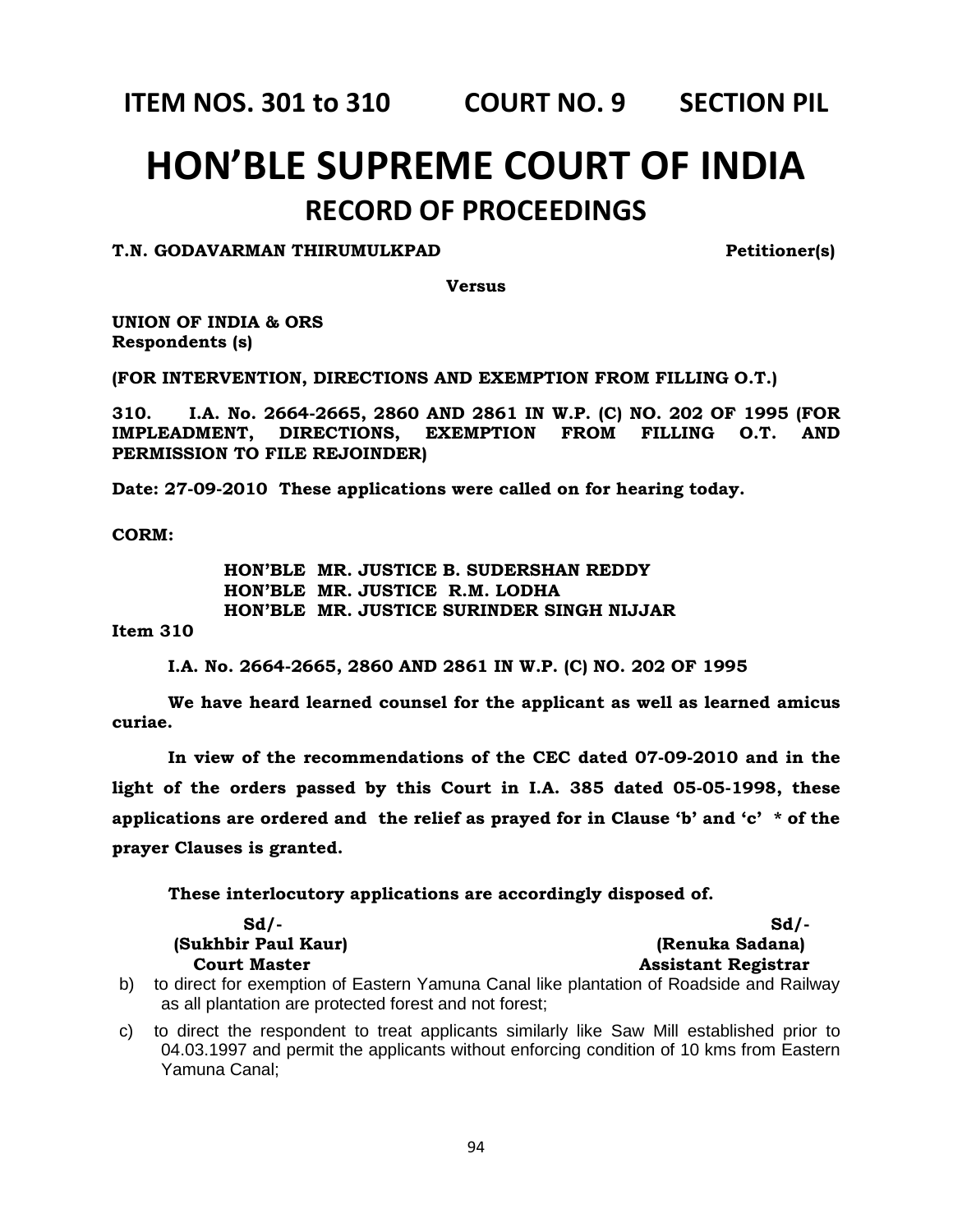**ITEM NOS.MM-9A & 301 to 318 COURT NO. 9 SECTION PIL**

# **SUPREME COURT OF INDIA RECORD OF PROCEEDINGS**

# **MM-9A : I.A. No.............of 2011 IN I.A. NO. 2079 OF 2007 IN W.P. (C) NO. 202 OF 1995 301. I.A. NO. 19 IN W.P. (C) NO. 47 OF 1998**

**T.N. GODAVARMAN THIRUMULKPAD ......... Petitioner(s)**

**Versus**

**UNION OF INDIA & ORS ........Respondents (s)**

**302. I.A. No. 2968-2970 IN W.P. (C) NO. 202 OF 1995** 

## **(FOR IMPLEADMENT, DIRECTIONS AND EXEMPTION FROM FILLING O.T.)**

## **DECIDED ON DATED : 14.03.2011**

"Item No. 302

We have heard learned counsel for the applicant as well as learned Amicus Curiae.

In view of the recommendations of C.E.C. dated 07.09.2010 and in the light of our earlier order, these applications are ordered directing the respondents herein to consider the applications of the applicant for relocation of saw mills and other wood based industries in

(a) industrial areas notified by the U.P. Government/Government of India and (b) Nagar Nigam Area (Municipal Corporations) Areas irrespective of the distance of such areas from the nearby forest in the State of Uttar Pradesh.

This clarification is in furtherance of this Court's order dated 08.05.1997 made in I.A. Nos. 171 and 897 of 1996.

These applications are, accordingly, ordered."

 **Sd/- Sd/- (Sukhbir Paul Kaur) (Renuka Sadana) Court Master Court Master**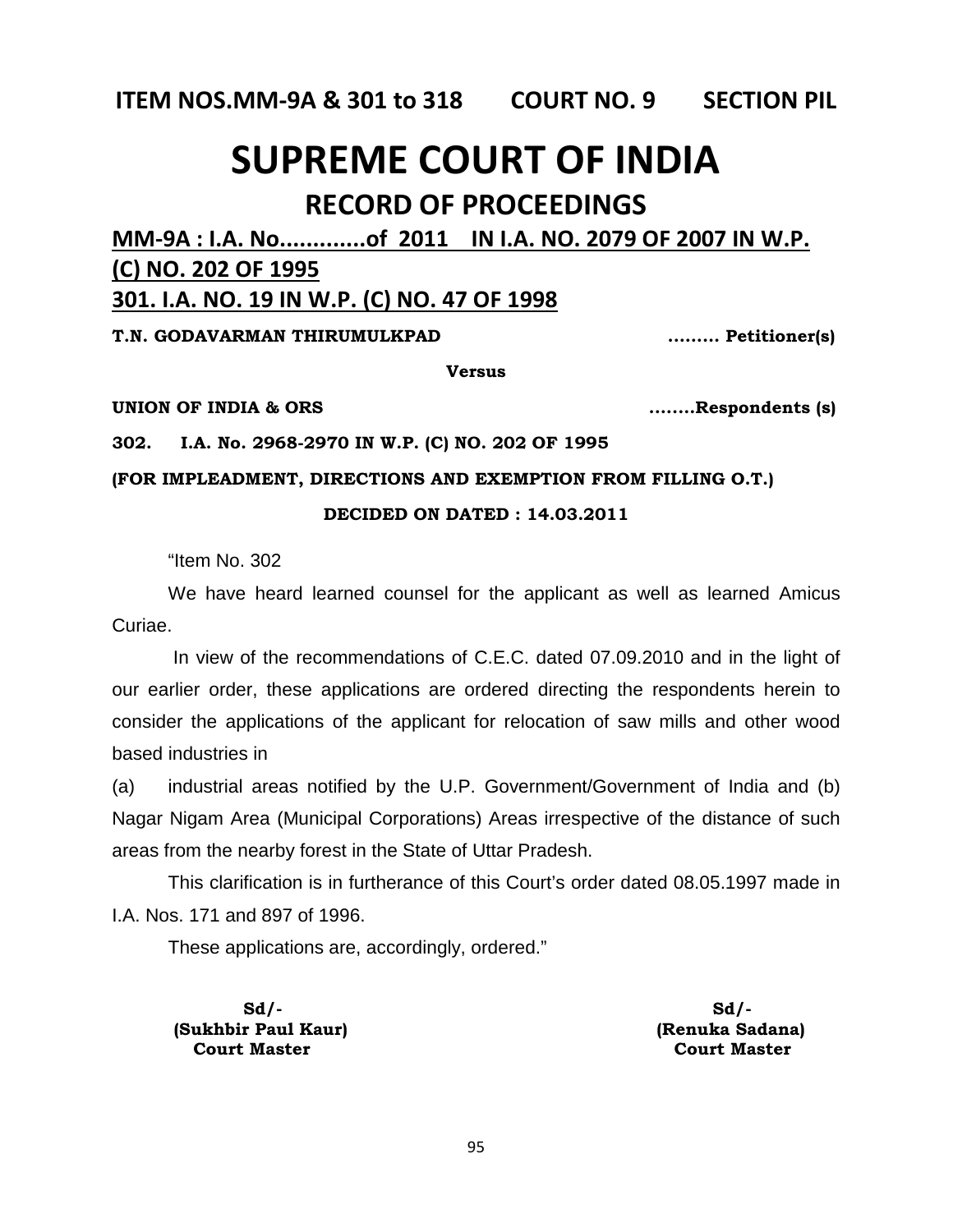# RECOMMENDATIONS AND DIRECTIONS **OF** THE CENTRAL EMPOWERED **COMMITTEE**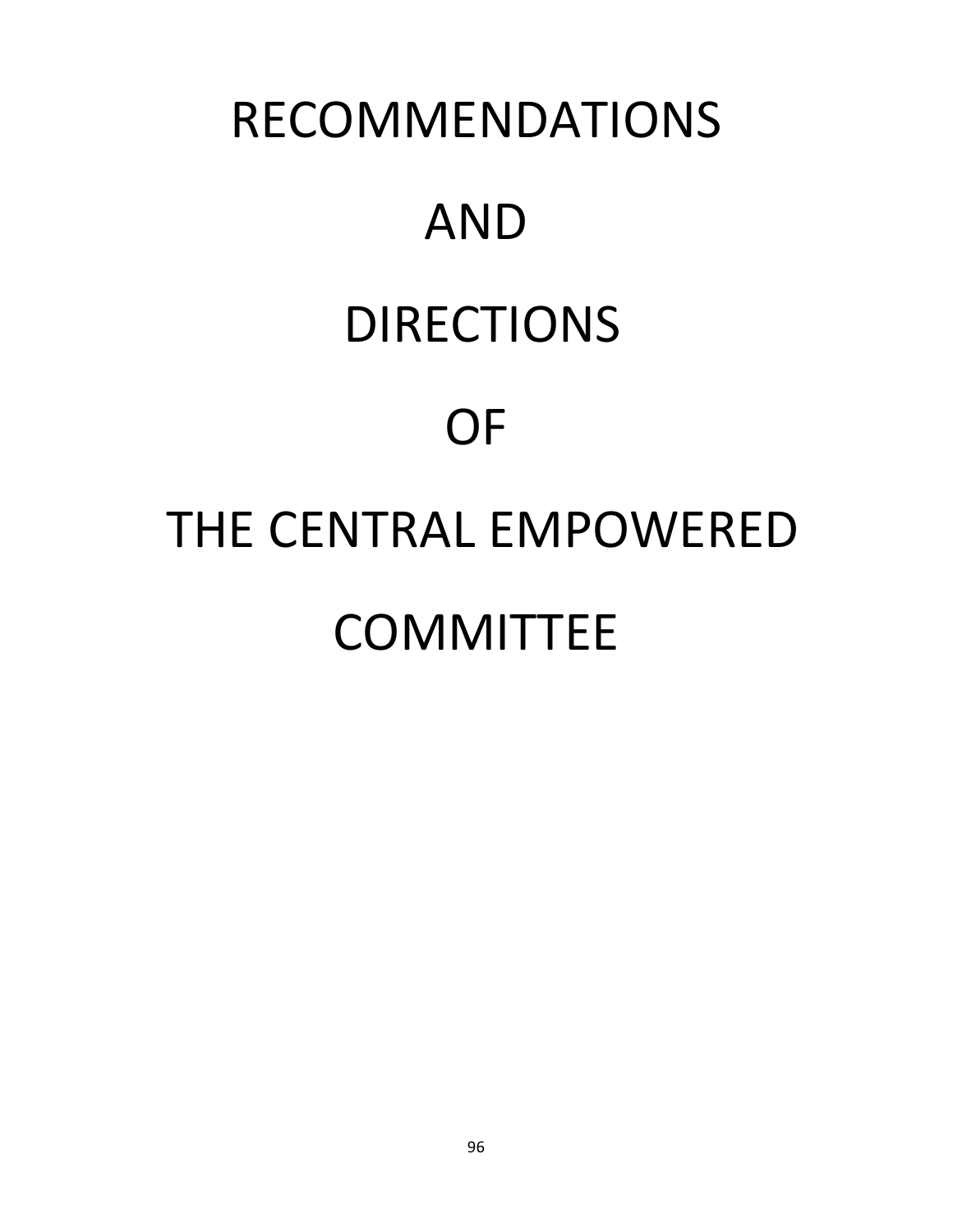## CENTRAL EMPOWERED COMMITTEE

(Constituted by Hon'ble Supreme Court of India by order dated 9.5.2002)

in

Writ Petitions (Civil) Nos 202/95 & 171/96)

Room No. 106, Paryavaran Bhavan

CGO Complex, Lodi Road,

New Delhi- 110003

Tele Fax: 4363976

File No. 1-1/CEC/SC/2002 Dated: 3.6.2002

## NOTIFICATION

- 1.0 The Central Empowered Committee (hereinafter referred to as the Committee) has been constituted by the Hon'ble Supreme Court by its order dated 9.5.2002 in Writ Petitions (Civil) Nos. 202/95 & 171/96. In pursuance to para 2 of the said order, the following are nominated to the Central Empowered Committee with the approval of the Ministry of Environment & Forests (MoEF) and concurrence of the Solicitor General for India/Amicus Curiae in the said cases.
	- (i) Shri P.V. Jayakrishnan, presently Secretary to the Government of India, MoEF- Chairman
	- (ii) Shri N.K. Joshi, Additional Director General of Forest, MoEF-Member (Representative of MoEF)
	- (iii) Shri Valmik Thapar, Ranthambore Foundation- Member (NGO)
	- (v) Shri Mahendra Vyas, Advocate Supreme Court- Member (NGO)
- 2.0 Shri M.K. Jiwrajka, presently Inspector General of Forests, Ministry of Environment & Forests shall be the Member Secretary of the Committee.
- 3.0 The powers and functions of the Committee as per the orders of the Hon'ble Supreme Court of India are as under:

"(3) Pending interlocutory application in these two writ petitions as well as the reports and affidavits filed by the States in response to the orders made by the Court shall be examined by the Committee, and their recommendations will be placed before Hon'ble Court for orders.

(4) Any individual having any grievance against any steps taken by the Government or any other authority in purported compliance with the orders passed by this Hon'ble Court will be at liberty to move the Committee for seeking suitable relief. The Committee may dispose of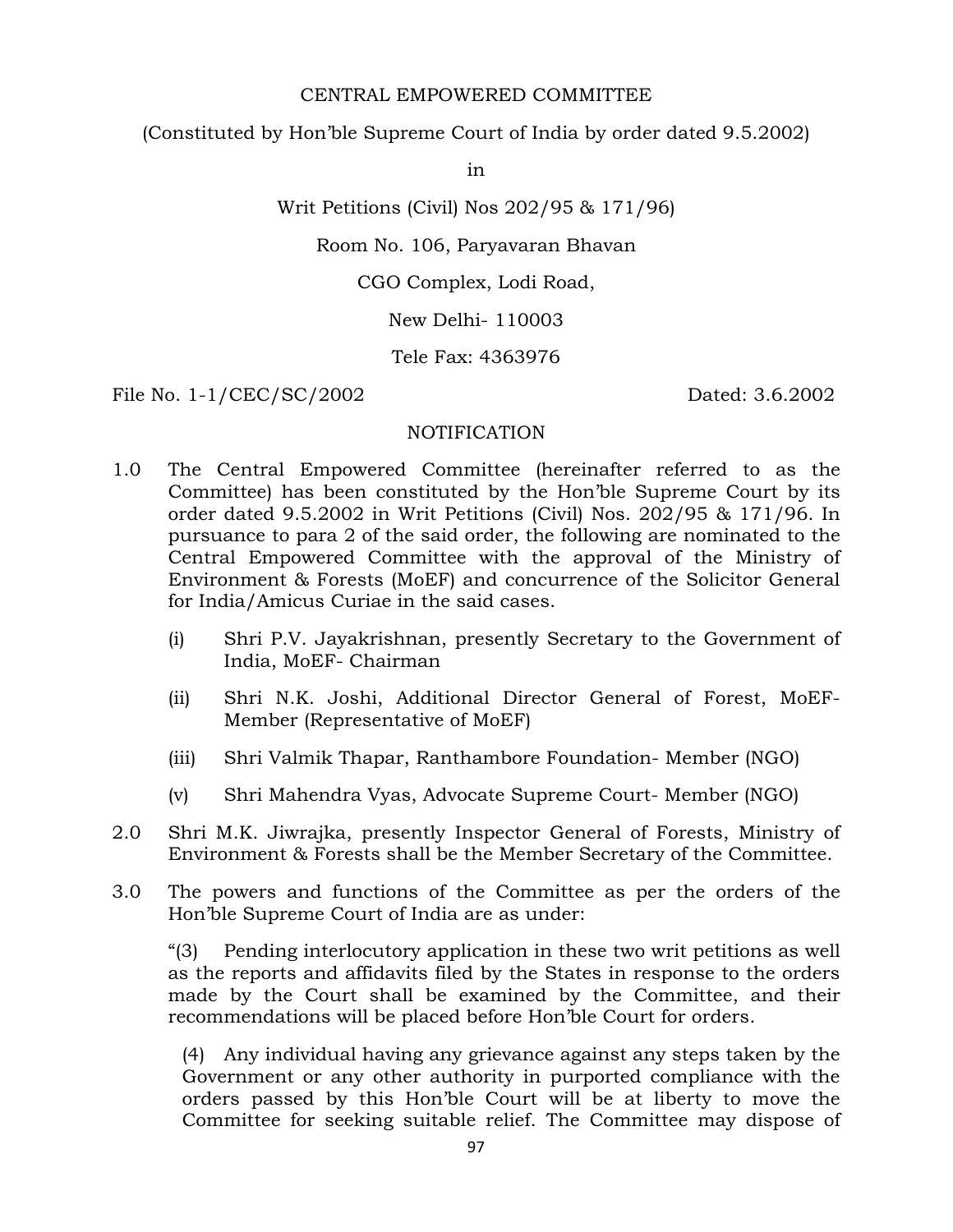such applications in conformity with the orders passed by Hon'ble Court. Any application which cannot be appropriately disposed of by the Committee may be referred by it to this Hon'ble Court.

- (5) The Committee shall have the power to:
	- (a) Call for any documents from any person or the government of the Union or the State or any other official.
	- (b) Summon any person and receive evidence from such person on oath either on affidavit or otherwise.
	- (c) Seek assistance/presence of any persons(s)/official(s) required by it in relation to its work.

(6) The Committee may decide its own procedure for dealing with applications and other issues. Union of India shall provide suitable and adequate office accommodation for the Committee. The expenditure incurred on the working of the Committee including salary/remuneration to the extent not payable by the Government to the members and supporting staff, may be met out of income accruing to the Special Investigation Team (SIT). Necessary procedure for this may be formulated by the Committee in consultation with the SIT.

(7) The Committee is empowered to co-opt one or more persons as its members or as special invitees for dealing with specific issues. While dealing with issues pertaining to a particular State, wherever feasible, the Chief Secretary and Principal Chief Conservator of Forests of the State shall be co-opted as special invitees.

(8) The Committee shall submit quarterly reports to the Hon'ble Court. It will be liberty to seek clarifications/modifications needed by it from, Hon'ble Court."

> (M.K. Jiwrajka) Member Secretary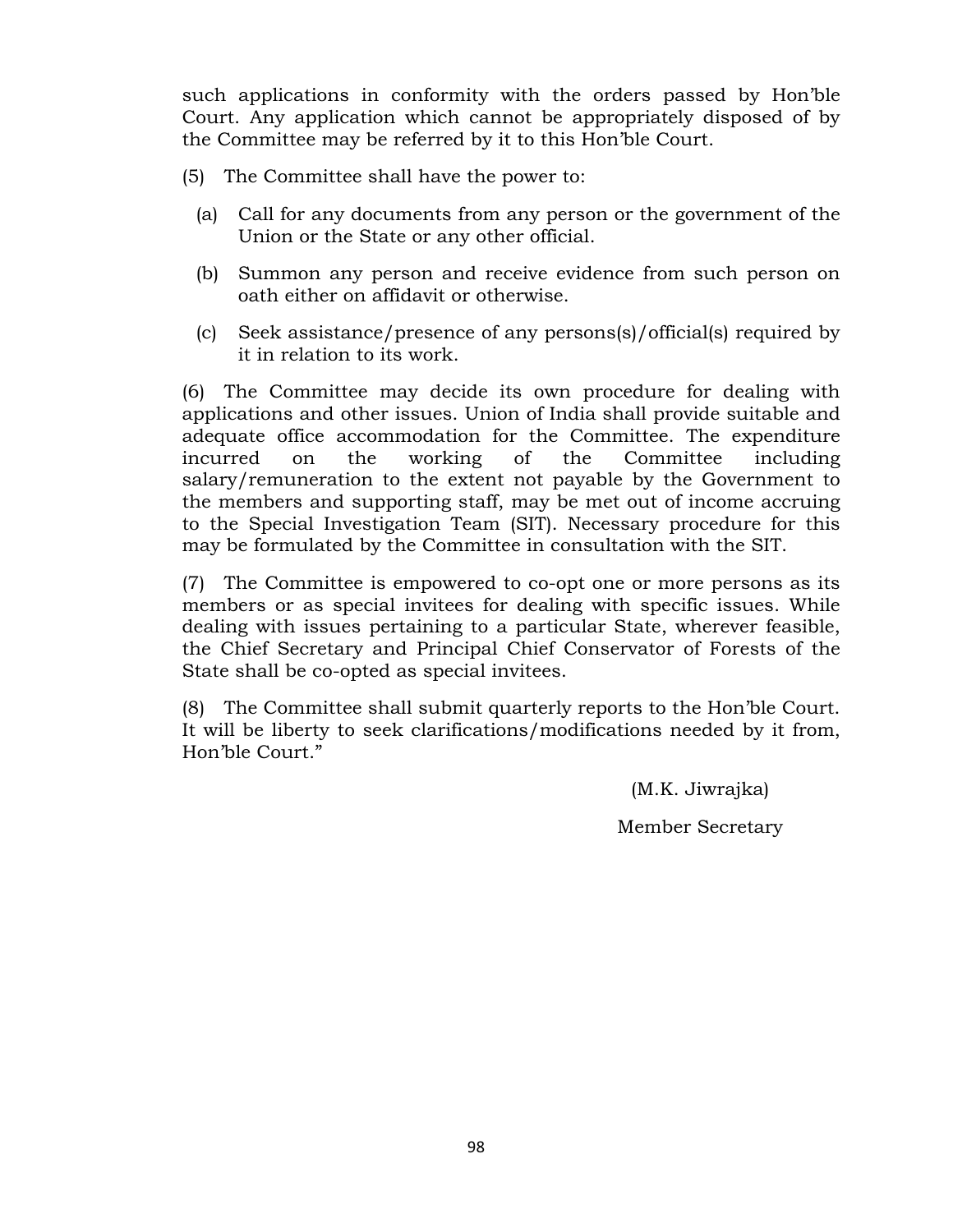## ANNEXURE III

## CENTRAL EMPOWERED COMMITTEE

## CONSTITUTED BY THE HON'BLE SUPREME COURT OF INDIA IN WRIT PETITIONS NO. 202/95 AND 171/96

No. 1-1/CEC/2002 Dated 20.6.2002

## NOTIFICATION NO.2

## RULES AND PROCEDURE

## *Applications*

1. Any person shall be liberty to move the Central Empowered Committee, hereinafter referred to as the Committee, by filing an application for seeking suitable relief against any action taken by the Central/State Governments or any other authority, regarding:

(a) deforestation, encroachments, working of the wood based industries, working Plans, compensatory afforestation plantations, regeneration, illegal felling and transportation of timber, illegal mining in forest area, and any other conservation issue; and

(b) the implementation of the Indian Forest Act, 1927, Wild Life (Protection) Act, 1972, Forest (Conservation) Act, 1980, Environment (Protection) Act, 1986 and the National Forest Policy, 1988 including the Rules, Regulations and Guidelines framed thereunder;

In respect of which the Hon'ble Supreme Court of India have passed orders in Writ Petitions no. 202/95 and 171/96.

2. All applications should be addressed to:

The Member Secretary

Central Empowered Committee constituted

By the Hon'ble Supreme Court of India

Room No. 106, Paryavaran Bhawan

C.G.O. Complex, Lodi Road

New Delhi- 110003

3. Every application shall set out the name, description and complete postal address of the applicant and the respondent(s). It should be typed in double space on a full-scape (legal size paper) and shall setforth in chronological order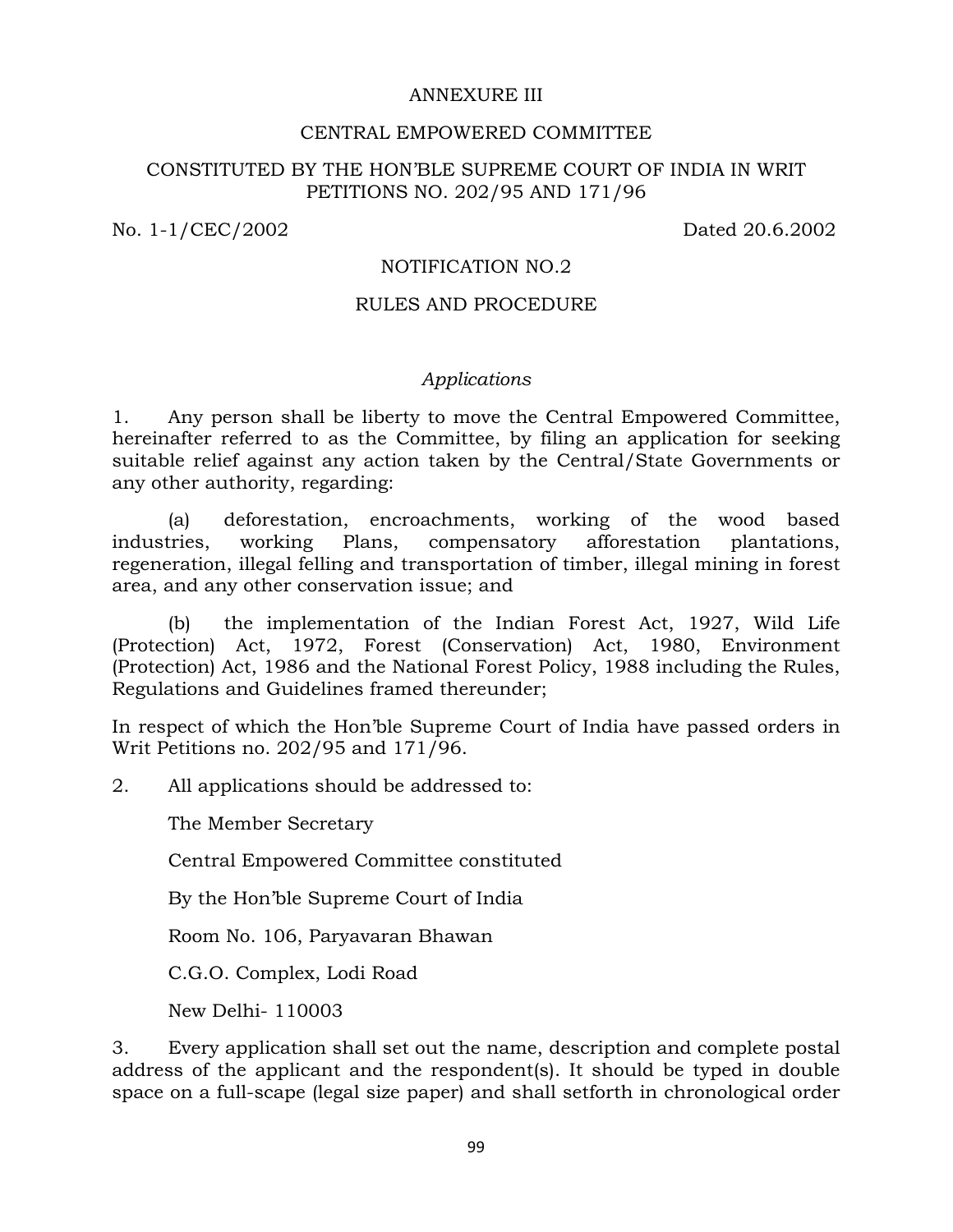and in consecutively numbered paragraphs, all relevant facts, grounds and relief claimed and shall be signed by the applicant or his Advocate.

4. Six copies of the application shall be filed and it shall be accompanied by copies of such documents as are in the possession of the applicant, in support of his application, which shall be supported by a duly attested affidavit of the applicant. All the pages of the application shall be numbered.

5. A copy of the application shall be sent by the applicant to all the respondents and photocopy of postal or courier receipt as proof of the same shall be filed along with the application.

6. Every application shall have an index

Pending I.A.'s

7. In the case of the pending Interlocutary Applications (I.A's), affidavits and reports filed by the States in response to the orders passed by the Hon'ble Supreme Court of India, the Committee will examine them and after hearing the parties, place its recommendations before the Hon'ble Court for passing appropriate orders.

Monitoring of implementation of Hon'ble Supreme Court's orders.

8. The committee will monitor the implementation of the orders passed by the Hon'ble Supreme Court of India and place before it cases of noncompliance in respect of encroachment removal, implementation of Working Plans, compensatory afforestation, plantations and other conservation issues.

## Proceedings

9. After the receipt of the application a notice of hearing shall be issued to the parties through the counsel, Central Government, State Governments, any other authority, electronic mode or through any other means. The notice shall specify the date and place of hearing before the Committee.

10. Where there are a number of applications in which common issues have been raised and similar reliefs are sought, the Committee may issue notice to the parties through public notice/advertisement in news papers. The Committee in such cases may determine as to who shall bear the cost of publication of such a notice.

11. The respondents shall be at liberty to file written objections to the application in the form of a counter affidavit (reply) with proof of service of advance copy to the applicant. The counter affidavit shall give para-wise reply on merits and no general replies or denials would be entertained. In cases where the respondent(s) is an office of the Central Government, the State Government, Government Undertaking or any authority owned, managed or controlled by the Central/State Government, the counter affidavit shall be signed by the Head of such Department, Authority or Undertaking.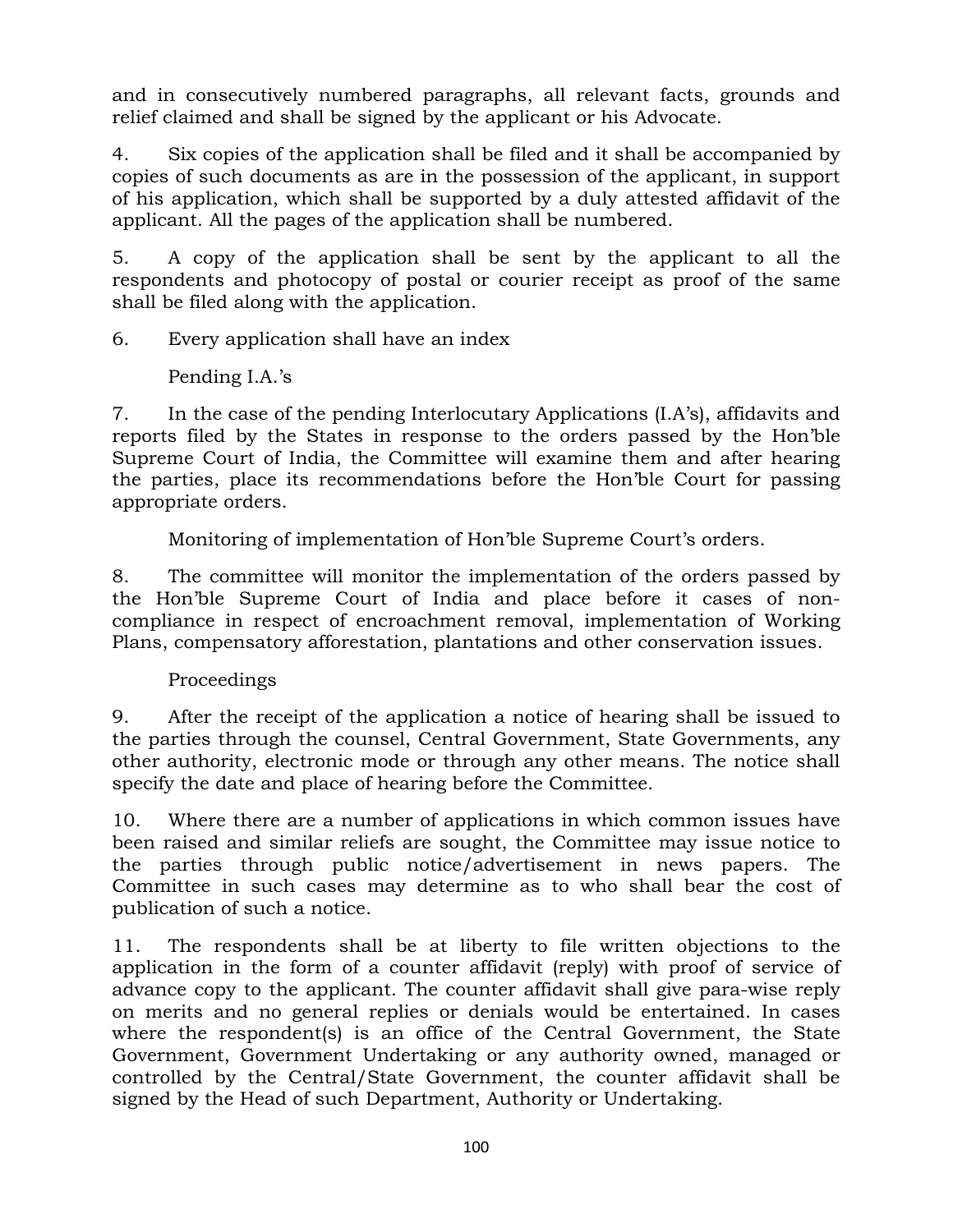- 12. The Committee shall have the powers to:
	- (a) Call for any documents from any person or the Government of the Union or the State or any other official;
	- (b) Summon any person and receive evidence from such person on oath either on affidavit or otherwise;
	- (c) Seek assistance/presence of any person(s)/official(s) required by it in relation to its work.

13. A quorum comprising three members will be competent to hear the applications and pass orders.

14. The Committee may, as and when necessary, undertake field visits, hold public hearings, hold meetings with officials and NGOs through one or more of its members or through Special Invitees or such Central Government/State Government officials, NGOs, institutions, and experts as the Committee may deem fit.

15. The Committee may pass interim order(s) to meet the ends of justice. In such cases, as far as feasible, the Committee will pass the final order within 90 days from the date of issue of the interim order.

16. The Committee, after giving opportunity of hearing to the parties, pass orders in writing, copies of which shall be sent to the concerned parties.

17. The orders passed by the Committee shall be in conformity with the orders passed by the Hon'ble Supreme Court of India. In other cases, the Committee shall place its recommendations before the Hon'ble Supreme Court of India for passing appropriate orders.

18. The Committee shall submit Quarterly Progress Reports to the Hon'ble Supreme Court of India.

19. All orders passed by the Committee shall be authenticated by the Member Secretary and shall bear the seal of the Committee.

(M.K. Jiwrajka)

Member Secretary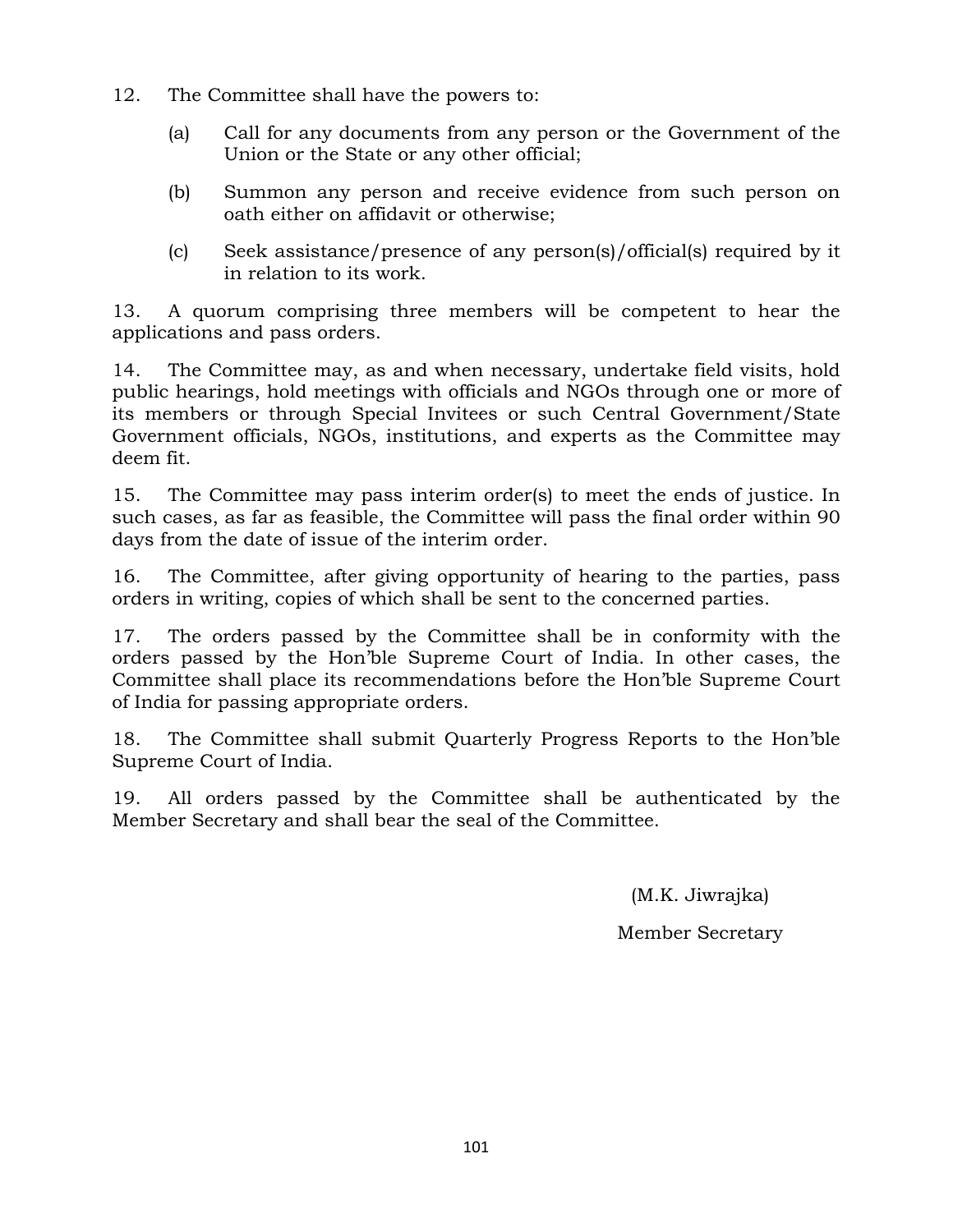# (CONSTITUTED BY THE HON'BLE SUPREME COURT OF INDIA) IN WRIT PETITION (CIVIL) NO. 202/95 & 171/96)

Gate No. 31, Ground Floor, Jawahar Lal Nehru Stadium, Lodhi Road, New Delhi 110003, Fax No. 24363976

File No. 1-19/CEC/SC/2006-Pt.XII Dated 10 October 2006

To,

The Registrar, Supreme Court of India, (Atten: PIL Section) New Delhi

Sub- Report (Interim) of the Central Empowered Committee regarding the closure of the saw mills and other wood-based Industries in the State of Uttar Pradesh pursuant to the Hon'ble Supreme Court's order dated 01-09-2006 in IA No. 1399 and IA No. 1569 with IA No. 946.

Sir,

The Report (Interim) of the Central Empowered Committee on the above subject is enclosed (six copies). It is requested that the Report may please be placed before the Hon'ble Court.

> Your faithfully, sd/- (M.K. Jiwrajka) Member Seretary

Copy to:

- i) Mr. Harish N. Salve, Amicus Curiae in Writ Petition Civil No. 202/1995.
- ii) Mr. Udai Lalit, Amicus Curiae.
- iii) Secretary to the Government of India, MoEF.
- iv) Shri A.D.N. Rao, Standing Counsel for the MoEF.
- v) Standing Counsel for the State of Uttar Pradesh, Lucknow.
- vi) Chief Secretary, Government of Uttar Pradesh, Lucknow
- vii) Principal Chief Conservator of Forests, Uttar Pradesh Forest Department, Lucknow
- viii) Applicant/Respondents.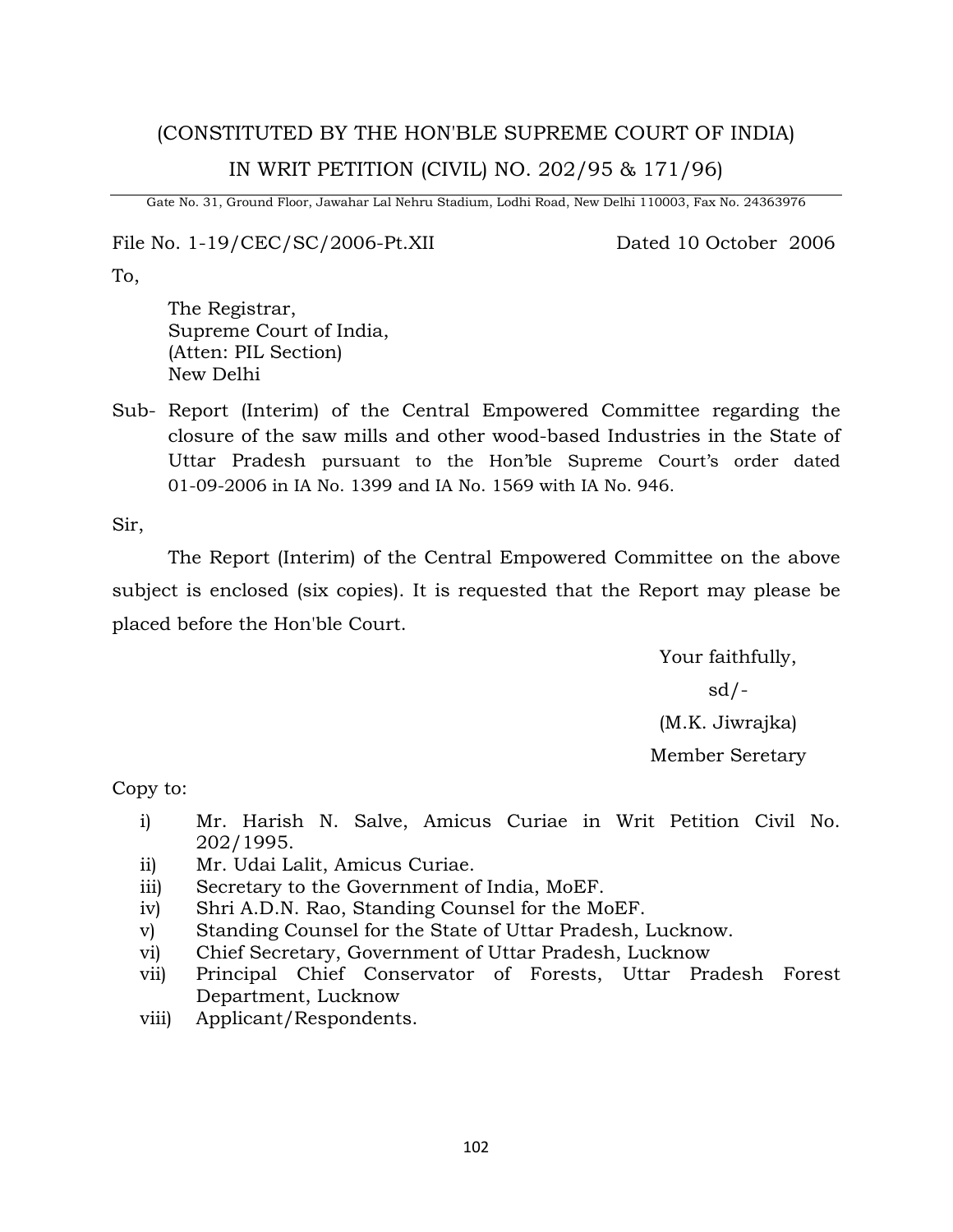## **CENTRAL EMPOWERED COMMITTEE**

REPORT (INTERIM) REGARDING THE CLOSURE OF THE SAW MILLS AND OTHER WOOD BASED INDUSTRIES IN THE STATE OF UTTAR PRADESH PURSUANT TO THE HON'BLE SUPREME COURT'S ORDER DATED 01-09-2006 IN I.A. NO. 1399 AND I.A. NO. 1569 WITH IA NO. 946.

Pursuant to this Hon'ble Court's order dated 01-09-2006 in IA No. 1399, 1569 and 946, about 3000 saw mills, which did not have a valid saw mill licence as on 04-03-1997 have been closed by the State of Uttar Pradesh. In addition, about 105 plywood veneer units which did not have a No Objection Certificate (NOC) from the competent authority have been closed.

2. M/s Hindustan Plywood Industries & Others have filed an IA (Dy. No. 3273/2006) against the closure of their units, a copy of which been filed with the CEC pursuant to the observation made by this Hon'ble Court when the matter was mentioned. In addition, a large number of applications have also been filed before the CEC by the affected wood based industries.

This Interim Report is being filed by the CEC after considering the issue raised in the said IA and the various applications filed before the ECE in the matter.

- 3. A meeting was convened by the CEC with the Principal Secretary (Forests) and the Principal Chief Conservator of Forests of Uttar Pradesh and the MoEF on 05-10-2006 to firm up the procedure to examine the relevant details of the saw mills and the other wood based industries in the State of Uttar Pradesh. A copy of the minutes of the meeting is enclosed at **ANNEXURE R-I** to this report.
- 4. As decided during the meeting, a Committee consisting of Shri B.N. Garg, Principal Secretary (Forest), Shri B.K. Patnaik, PCCF, and Shri N.. Bahuguna, Regional CF, MoEF, Lucknow has been constituted for the compilation and the verification of the information about the saw mills and the other wood based industry.
- 5. It has been decided that :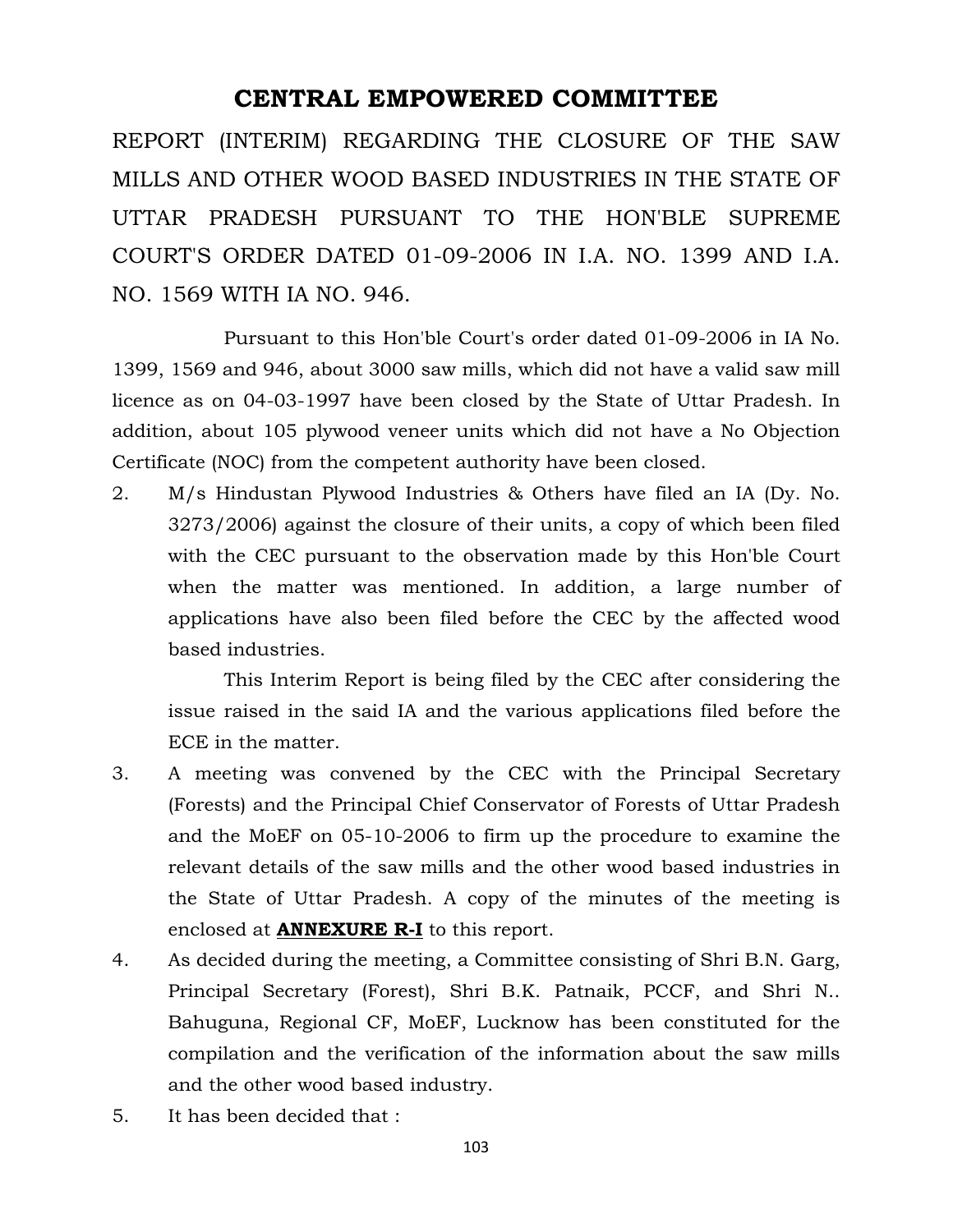i) the closed saw mills will be classified into the following four categories depending upon the year upto which the saw mill licence was renewed before 04-03-1997 :

**Category I** – licence upto December, 1996 renewed before 04-03-1997

**Category II**- licence upto December, 1995 renewed before 04-03-1997

**Category III**- licence upto December, 1994 renewed before 04-03-1997

**Category IV**- licence from 1993 onwards were not renewed before 04-03-1997

- ii) the saw mills falling in each of the category will further be sub-divided into three sub-groups on the basis of the period during which the licence fee was deposited namely (a) licence fee paid before 04-03-1997, (b) licence fee paid between 04- 03-1997 to 31-12-1997 and (c) paid after 31-12-1997;
- iii) As per the information complied by the U.P. Forest Department, there are about 270 plywood/veneer units located in the State. None of them have a valid licence issued under the Saw Mill Rules for operating the plywood/veneer units. These units, on the basis of their date of establishment, may broadly be divided into four broad categories as below:

**Category I- Units established prior to 26-07-1989**- till then there was no restriction on the establishment of the new plywood/veneer unit;

**Category II- Units established between 27-07-1989 to 15- 02-1995** – during the period there was a plywood/veneer units.

**Category III- Units established between 16-02-1995 to 04-03-1997** – during this period the plywood/veneer units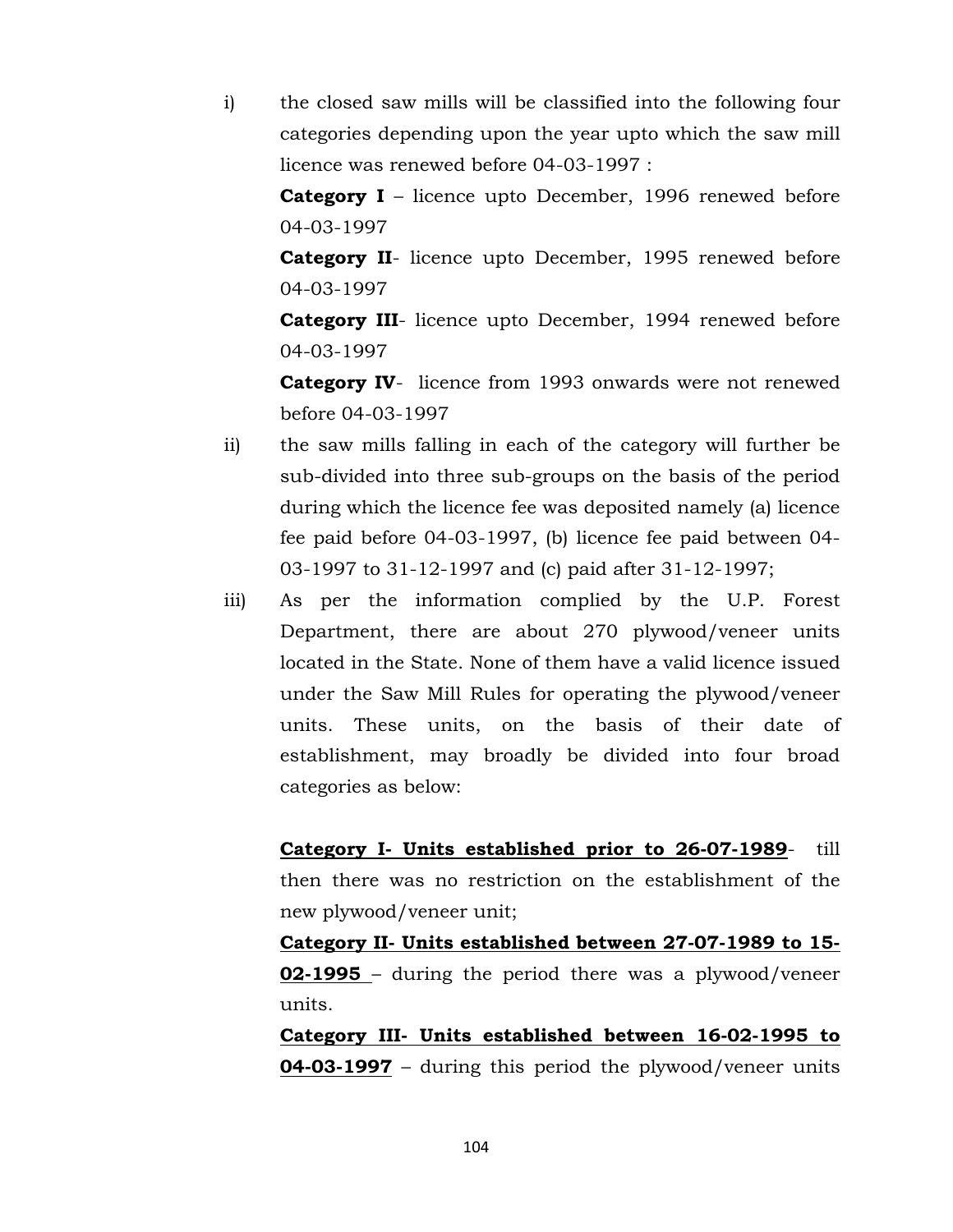were permitted to be established after obtaining the NOC from the Forest Department; and

**Category IV- Units established after 04-03-1997**- the Hon'ble Supreme Court banned the establishment of any saw mill, plywood or veneer unit in the State after 04-03- 1997.

- iv) in the case of each plywood/veneer unit details such as SSI Registration, NOC from the Forest Department, date of commencement of the production, sales tax paid during the first three years of production, machinery purchased by it, the type and the number of the various machines purchased by it, the type and the number of the various machines will be complied.
- v) the above information will be provided to the CEC at the earliest.
- 6. As per the information made available to the CEC vide letter dated 6th October, 2006 of the PCCF, U.P. (ANNEXURE R-II) there are 239 saw mills falling in Category-1(a) i.e. whose licence upto 31-12-1996 were renewed before 04-03-1997 and who had also deposited the renewal fees for the year 1997 before 04-03-1997. Similarly there are in all 21 plywood/veneer units falling in Category I i.e. which were established prior to 26-07-1989.
- 7. Considering that the saw mills falling in Category I(a) had valid licence upto December, 1996 and had already deposited the renewal fee before this Hon'ble Court's order dated 04-03-1997 and that the delay in the renewal of the licence was not because of any fault on their part, it is recommended that as an interim measure this Hon'ble Court may consider permitting reopening of these saw mills. Similarly considering that plywood/veneer units falling in Category I were established prior to 26.7.1989, when no NOC was required to be issued by the Forest Department and they are the senior most plywood/veneer units, as an interim measure, it is recommended that this Hon'ble Court may consider permitting the reopening of these units also. The above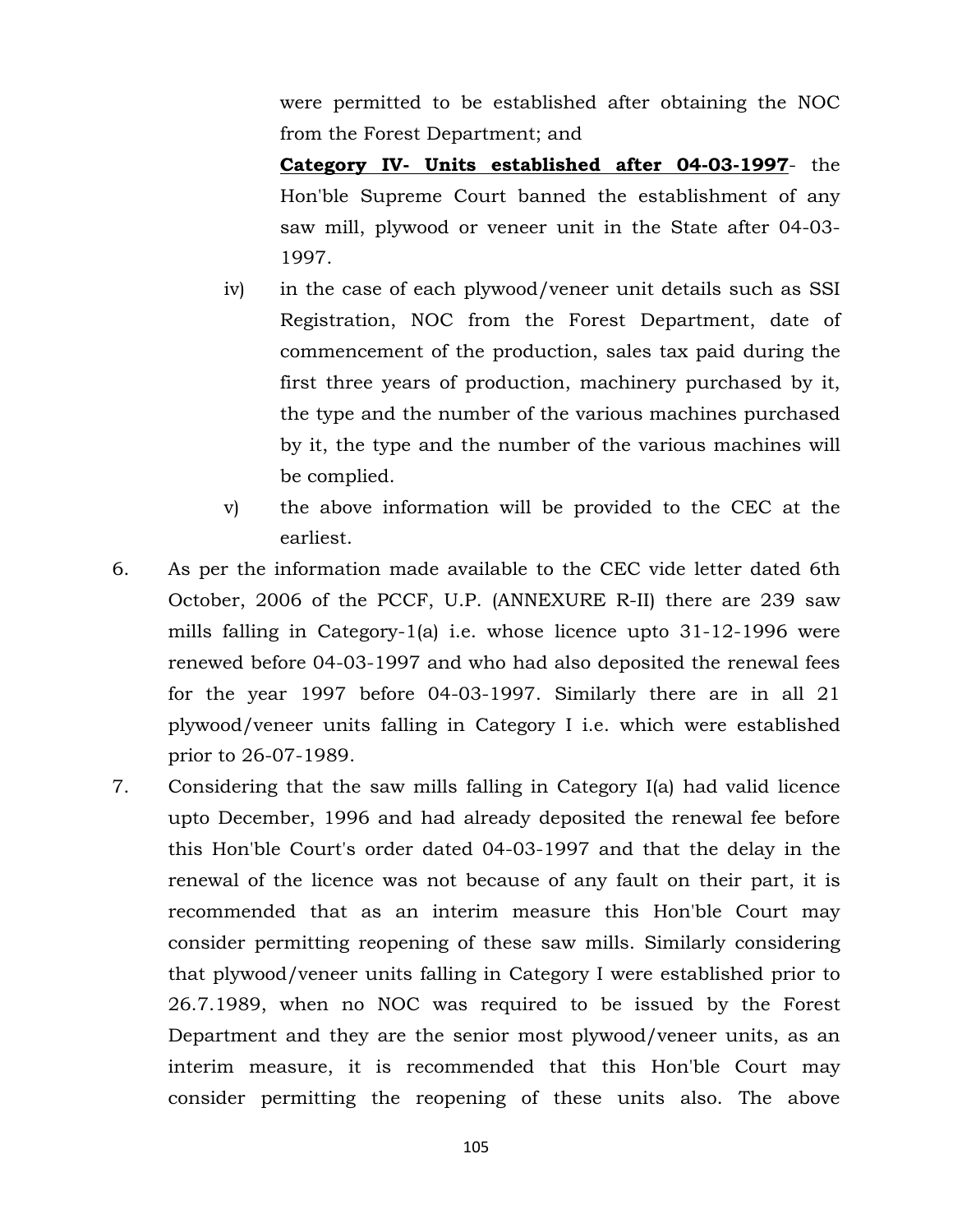permission for reopening of the saw mills and the plywood/veneer units may be granted subject to the following conditions :

- (i) the details of each of the saw mill will be certified under the supervision and to the satisfaction of the State Level Committee to confirm that their saw mill licences upto December, 1996 were renewed before 04-03-1997 and that they had also deposited the renewal fee before that date. The verification of the fees deposited will be done by referring to the original records.
- (ii) details of each of the plywood/veneer unit will be verified under the supervision and to the satisfaction of the State Level Committee to ensure that it as established prior to 26- 07-1989. The verification will be done by referring to the documents such as the details of the sales tax paid, the machinery purchased, electricity connection and other reliable documents;
- (iii) no forest offence related to the use of the illegal timber has been booked against the unit;
- (iv) the unit is otherwise eligible for reopening.
- 8. As has been done in the case of the other States, after compilation of the details of the saw mills, the plywood and the veneer units in the various categories, the list will be published by the State Level Committee, inviting objections and the final list will be prepared by it after considering the objections.

Thereafter the list will be filed by the CEC before this Hon'ble Court alongwith the recommendations for seeking appropriate directions.

The Hon'ble Court may please consider the report and may please pass appropriate order in the matter.

> **(M.K. Jiwrajka) Member Secretary**

Dated : 09-10-2006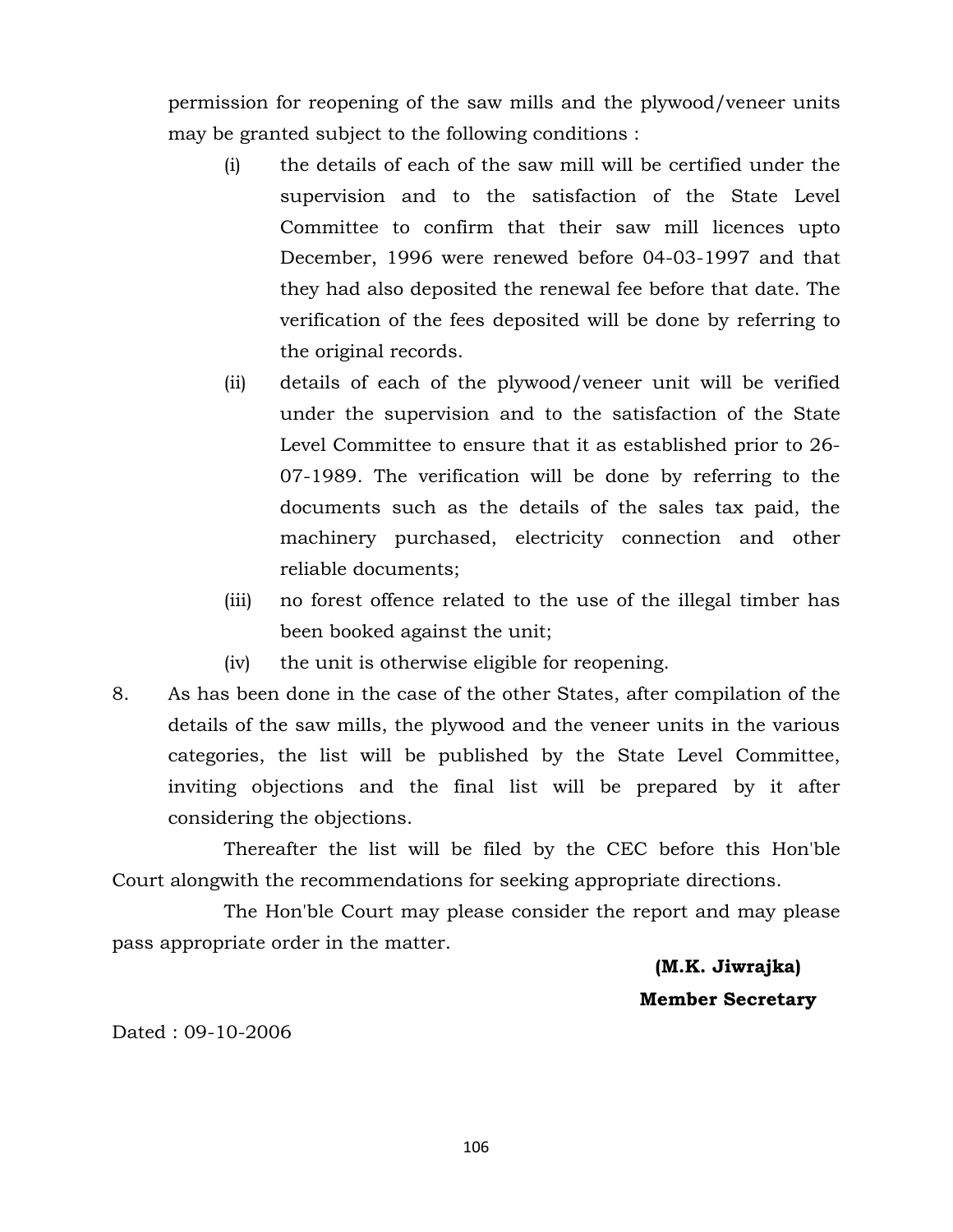# **MINUTES OF THE MEETING HELD ON 08-06-2007 REGARDING THE FOLLOW-UP ACTION ON THE HON'BLE SUPREME COURT'S ORDER DATED 18-05-2007 REGARDING THE WOOD BASED INDUSTRIES IN THE STATE OF UTTAR PRADESH**

1. The list of the officers and the representative of the wood based industrial units of Uttar Pradesh who attended the meeting is enclosed at Annexure-I. After detailed discussion, the following decision were taken :

## **OPENING OF SAWMILL UNITS BELONGING TO CATEGORY III**

2. The State Level Committee made a reference to the CEC regarding the opening of the 128 saw mill units belonging to Category III. After considering the recommendations of the SLC, it was decided that the 126 sawmill units belonging to Category III may be allowed to be opened provisionally by the SLC subject to the availability of timber and subject to any order/direction of the Hon'ble Supreme Court of India to be passed in this matter.

## **MATTER RELATING TO PENDING FOREST OFFENCE AGAINST SAWMILL UNITS OF CATEGORY I, II & III**

3. The CEC had made recommendations that the sawmill units belonging to the categories recommended for opening may be opened provided no forest offence case is pending against the concerned wood based units. After discussion, it was decided that the wood based units found to be involved. In the use of the illicitly cut/procured timber from the forest shall be closed permanently. However, units having other types of forest offences pending against them may be allowed to be reopened by the SLC after the final disposal of the case.

# **ONE TIME PAYMENT FOR GRANT OF LICENCE TO CATEGORY II & III VENEER/PLYWOOD UNITS**

4. The CEC has earlier in its report date 19-04-2007 recommended that the veneer/plywood units established between 27-07-1989 to 04-03-1997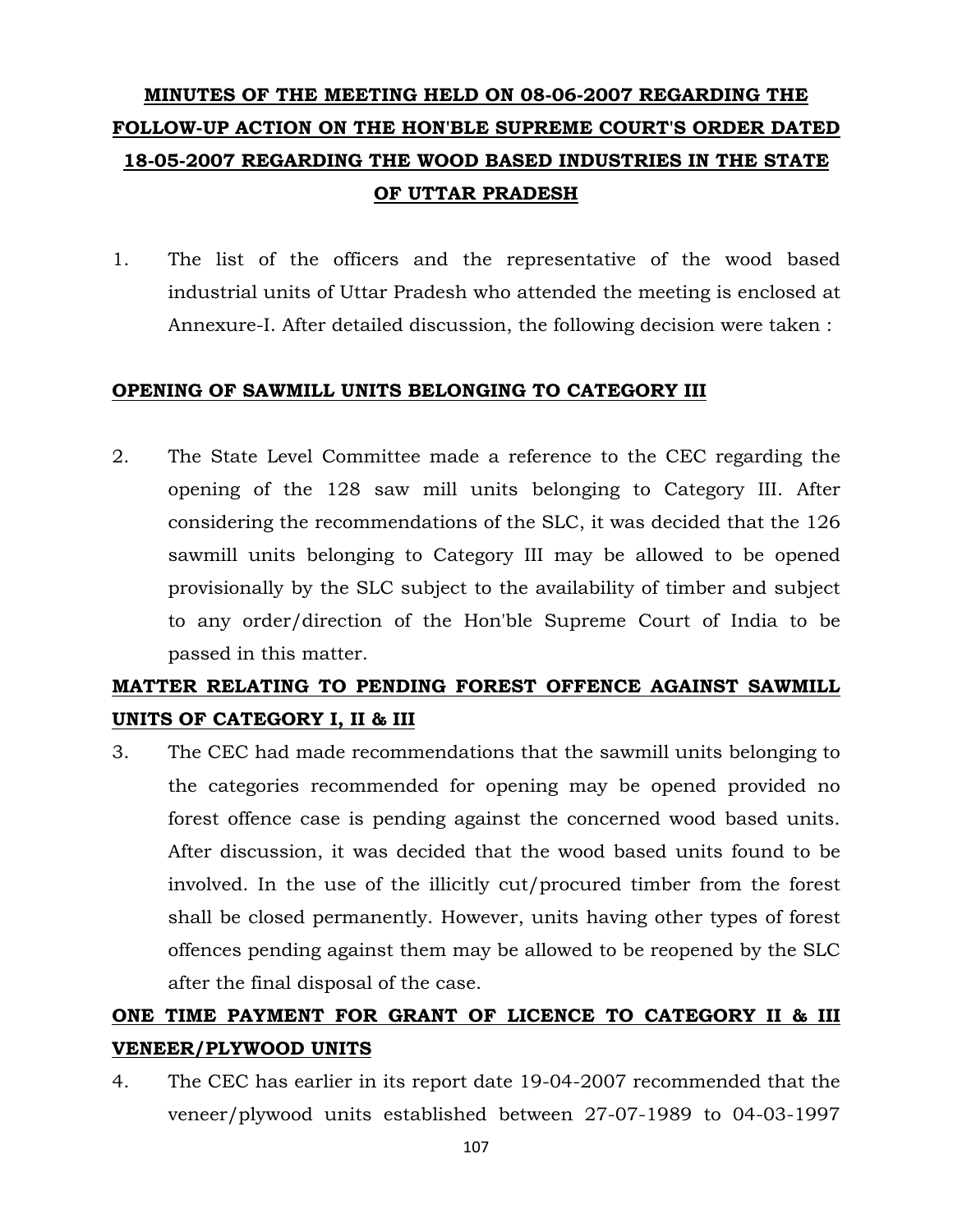may be granted licences on the payment of one time amount for operating in violation of the U.P. Sawmill Rules. After discussion with the SLC and the representative of the wood based industrial units of Uttar Pradesh, it was decided that the one time amount for the different types of units shall be 50 percent of the amount fixed for such units of the State of Haryana. Based on the above, the following amount was decided to be recovered from the Category II and III units as one time payment before allowing operation/grant of licence to them. The units shall be considered for the grant of licence only after the one time payment is deposited by them.

(a) Only Veneer Units

per peeler/slicer in the unit Rs. 1,50,000

(b) Plywood Units (Including block boards, table tops & all types of doors)

Per press in the unit Rs. 4,50,000

(Note- The plywood units having peelers and slicers along with the press for the plywood machinery shall not pay additional amount for the machines other than the amount prescribed for the press)

5. All the receipts from the one time payments shall be deposited in a separate bank account to be maintained in a nationalized bank as revolving corpus of fund. This amount and the interest thereon shall be used by the State Forest Department for wildlife and forest protecting measures including intelligence gathering timber assessment and such other works for which either the funds are not available or are insufficient. This amount shall not under any circumstances or plantation purposes. A separate Society shall be created for this purpose preferably within a period of two months, and which shall include the Principal Secretary (Forest) as its ex-officio Chairman, Principal Chief Conservator of Forests, U.P. and the Chief Wildlife Warden, U.P. as members and an officer of the rank of CCF who shall act as the Member Secretary of the said Society. The Society shall lay down the arms and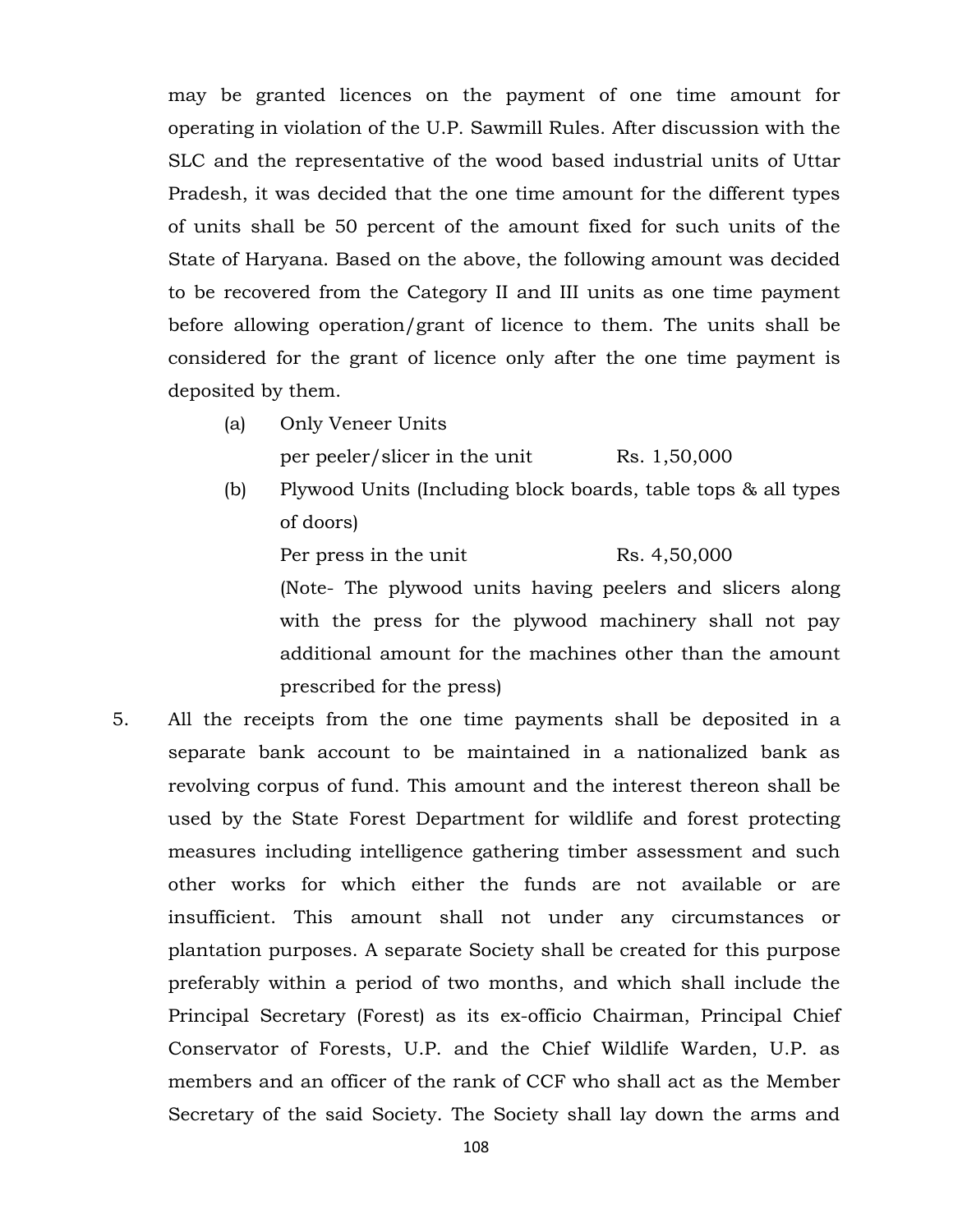objectives, the procedure, modalities of expenditure, maintenance of accounts and other related matters. As suggested by the SLC, for the time being, this amount may be deposited in a separate account under the existing registered society, Centre for Management of Forest, Social & Water (CMF). Soonest the Society is created the funds collected along with interest. if any, shall be transferred to the account of the society.

#### **GRANT OF LICENCE UNDER SAWMILL RULES**

- 6. It was decided that-
	- I. the veneer/plywood units established prior to 04-03-1997 and allowed to operate as per Hon'ble Supreme Court's order on the basis of the availability of timber shall be granted licence under the U.P. Sawmill Rules, 1978 after the payment of one time amount and the licence fee payable for year 2007 onwards under the said rules. The licence fee shall be charged from the units with prospective effect;
	- II. the SLC shall authorize the competent licensing authority under the Sawmill Rules for the grant of the licence on realization of the aforesaid amount and the licence fee prescribed under the rules and after completing all the formalities by the units such as obtaining the No. Objection Certificate from the U.P., Pollution Control Board etc;
	- III. the closed units falling in Category II & III may be reopened after deposition of the one time payment amount. The units of Category II & III which are open may be given 15 days time to deposit the same. All the units in Category I, II & III may be given, up to 4 months (120 days) time to comply with all the other formalities, under the Sawmill Rules, and also to obtain the NOC from the U.P. Pollution Control Board. In case they fail to comply with the same in the given period, their units are liable to be closed;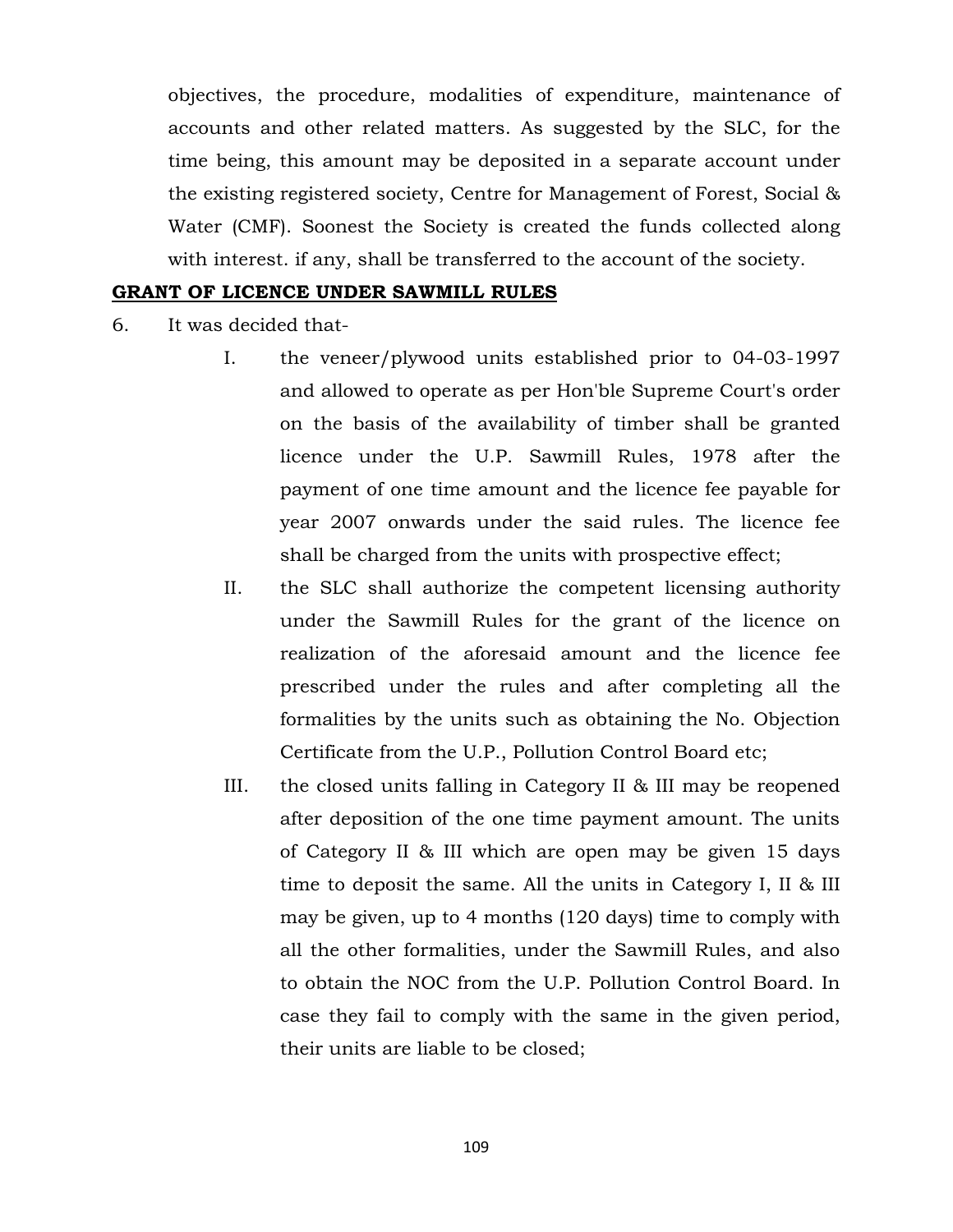- IV. while granting the licence, the following details of the machinery installed by such units shall be clearly mentioned in the body of the licence to be issued to the concerned unit
	- a) Number and type (size & daylight) of press

b) Number and type (size) of peelers

c) Horizontal Band Saw (HBS) with or without trolley with the size and the Horse Power (HP)

d) Vertical Band Saw (VBS) with size and the Horse Power (HP) and

e) other types of saws including culture, chippers with their respective sizes and the Horse Power (HP)

- V. The unit shall not be eligible to add or expand the capacity of such machines. If any unit is found to have violated the above conditions, the licence issued in respect of such units shall be liable to be cancelled;
- VI. Plywood/veneer units with sawmill licence shall have the option to continue as a saw mill or as a veneer/plywood unit. However, plywood units may be allowed to have vertical band saw for captive conversion for its own consumption. In case any unit requires to retain the horizontal band saw for its captive use, it can only be allowed after obtaining the express permission of the SLC. It is reiterated that under no circumstances the VBS/HBS shall be used for purpose of making veneer or plywood in the same unit.

#### **PERMANENT CLOSURE OF WOOD BASED UNITS**

7. It was decided that to ensure permanent closure of sawmill units belonging to category iv and veneer/plywood units established after 04- 03-1997, the SLC shall direct the DLCS to issue notices all such units which are to be closed. The DLC shall give 30 days notice to the owners of all such units to carry out the closure of their units failing which the DLC shall affect the closure by disconnecting the electricity and cancelling the various licences and registrations.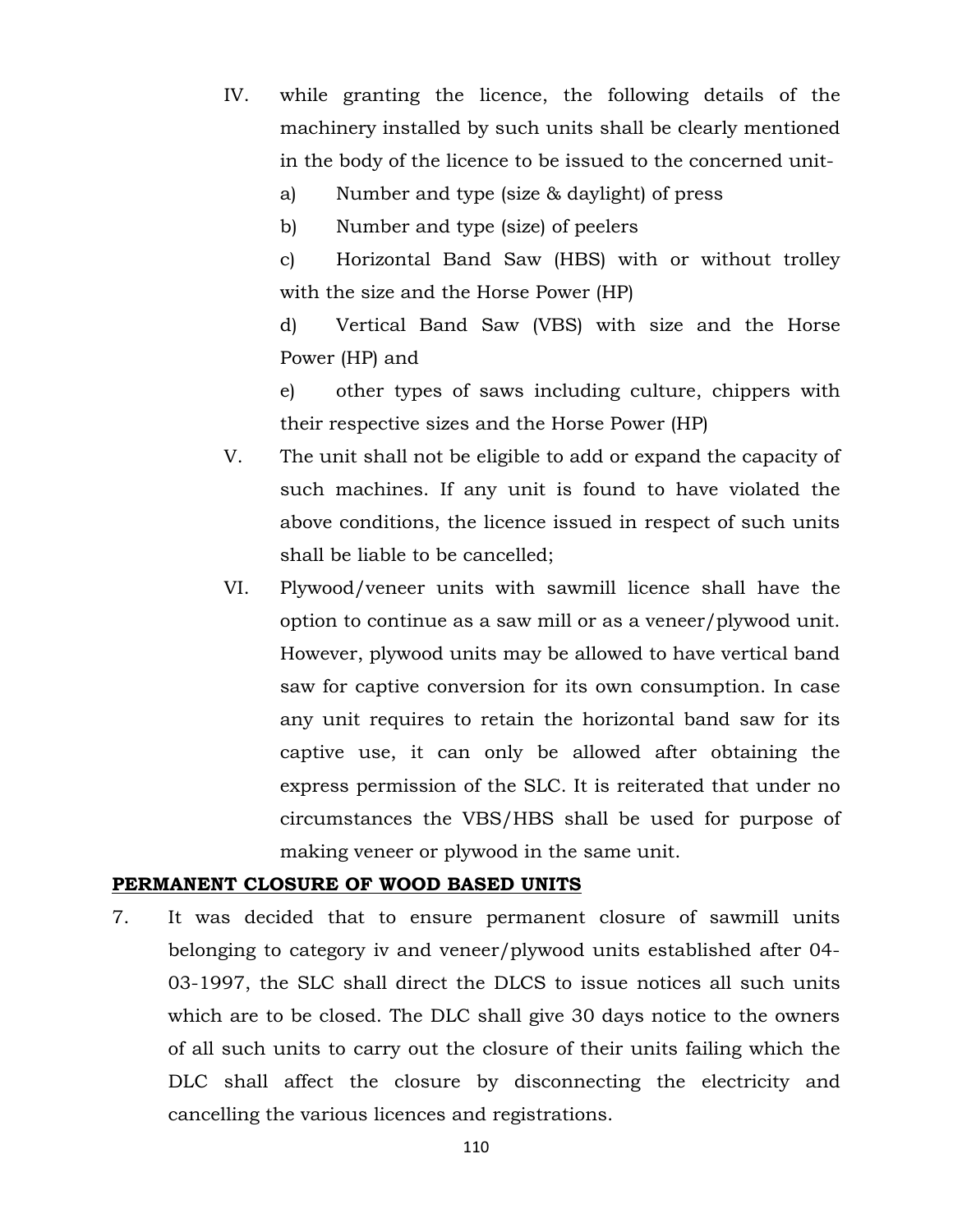## **IMPLEMENTATION OF THE DECISION OF THE STATE LEVEL COMMITTEE IN RESPECT OF THE VENEER/PLYWOOD UNITS AS PER THE RECOMMENDATIONS OF THE CEC**

8. As suggested by the SLC, in view of the time involved in deciding, each case of veneer/plywood units, it was decided that the units in the provisional list of Category III, IV and espial, whose categories have been finalized or ill get finalized subsequently after considering the objections shall be opened or closed as per the recommendations of the CEC depending the category to which they are finally assigned by the SLC without waiting for the completion of the finalization of category of all the units. The SLC shall submit a consolidated report after the disposal of all the objections, giving the list and the details of all such units along with the categories to which they are finally assigned.

### **REGARDING RESTRICTION OF 10 K.M. FROM FOREST AREA**

9. It was clarified that pursuant to the Hon'ble Supreme Court's order relocation of wood based units within 10 k.m. from the forest area is not permissible. However, this restriction does not apply to the units already existing in such area.

The meeting ended with a vote of thanks of the Chair.

**(M.K. Jiwrajka) Member Secretary**

Dated 12th June, 2007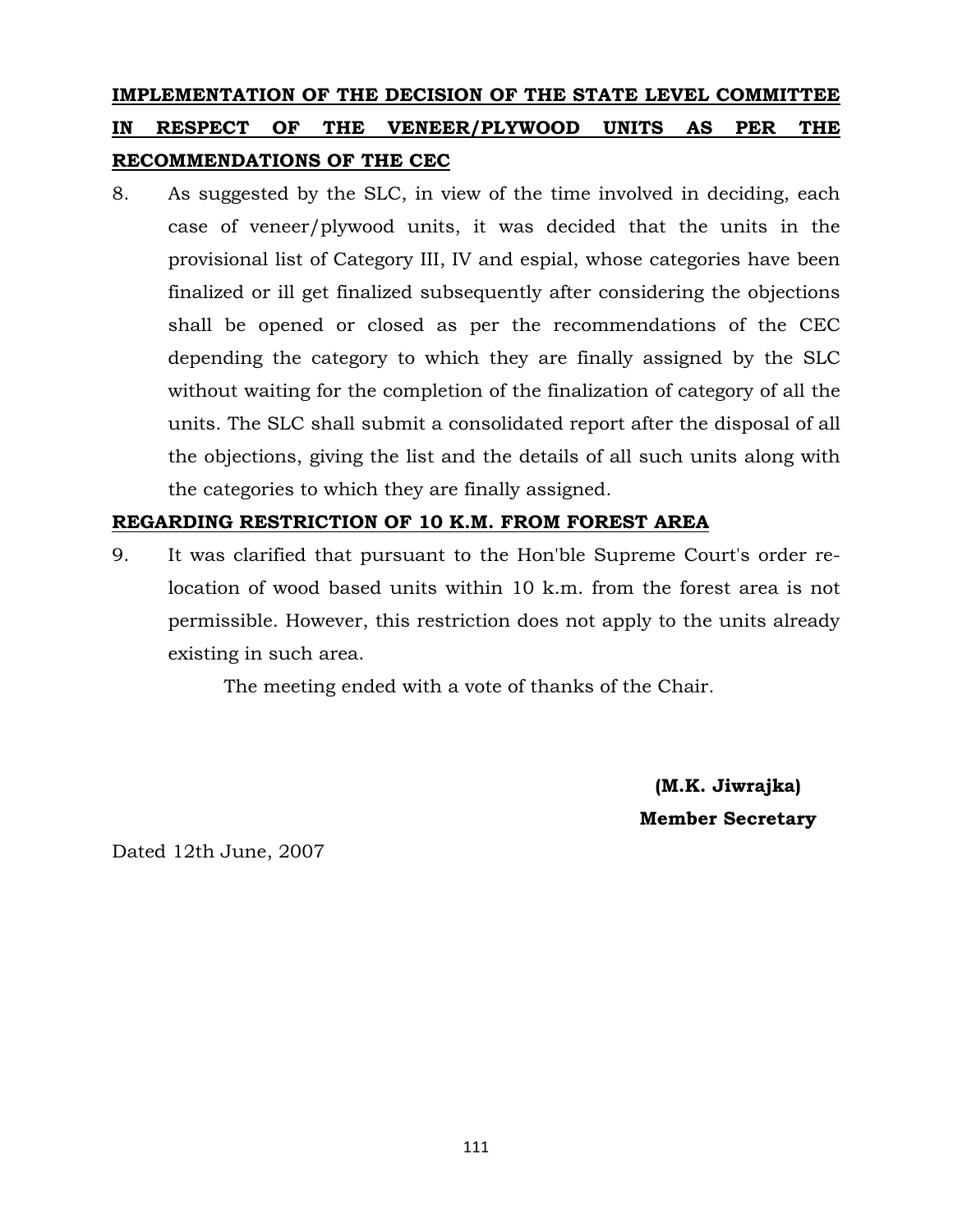# CENTRAL EMPOWERED COMMITTEE

## (CONSTITUTED BY THE HON'BLE SUPREME COURT OF INDIA) IN WRIT PETITION (CIVIL) NO. 202/95 & 171/96)

Gate No. 31, Ground Floor, Jawahar Lal Nehru Stadium, Lodhi Road, New Delhi 110003, Fax No. 24363976 File No. 1-19/CEC/SC/2006-Pt.Xv Dated 19th April 2007 To,

The Registrar, Supreme Court of India, New Delhi (Atten: PIL Section)

Sub- Report of CEC in IA No. 1399 in IA No. 946 in IA 301-302 regarding timber availability, capacity of the wood-based industries and related matters in respect of the State of Uttar Pradesh.

Sir,

The Report of the Central Empowered Committee on the above subject is enclosed (six copies). It is requested that the Report may please be placed before the Hon'ble Court.

> Your faithfully,  $sd/-$ (M.K. Jiwrajka) Member Seretary

Copy to:

- ix) Mr. Harish N. Salve, Amicus Curiae in Writ Petition Civil No. 202/1995.
- x) Mr. Udai Lalit, Amicus Curiae.
- xi) Standing Counsel for the MoEF.
- xii) Secretary, Ministry of Environment & Forests, New Delhi.
- xiii) Chief Secretary, Government of Uttar Pradesh, Lucknow
- xiv) Principal Chief Conservator of Forests, Uttar Pradesh Forest Department, Lucknow
- xv) Standing Counsel for the State of Uttar Pradesh.
- xvi) Petitioners/Respondents.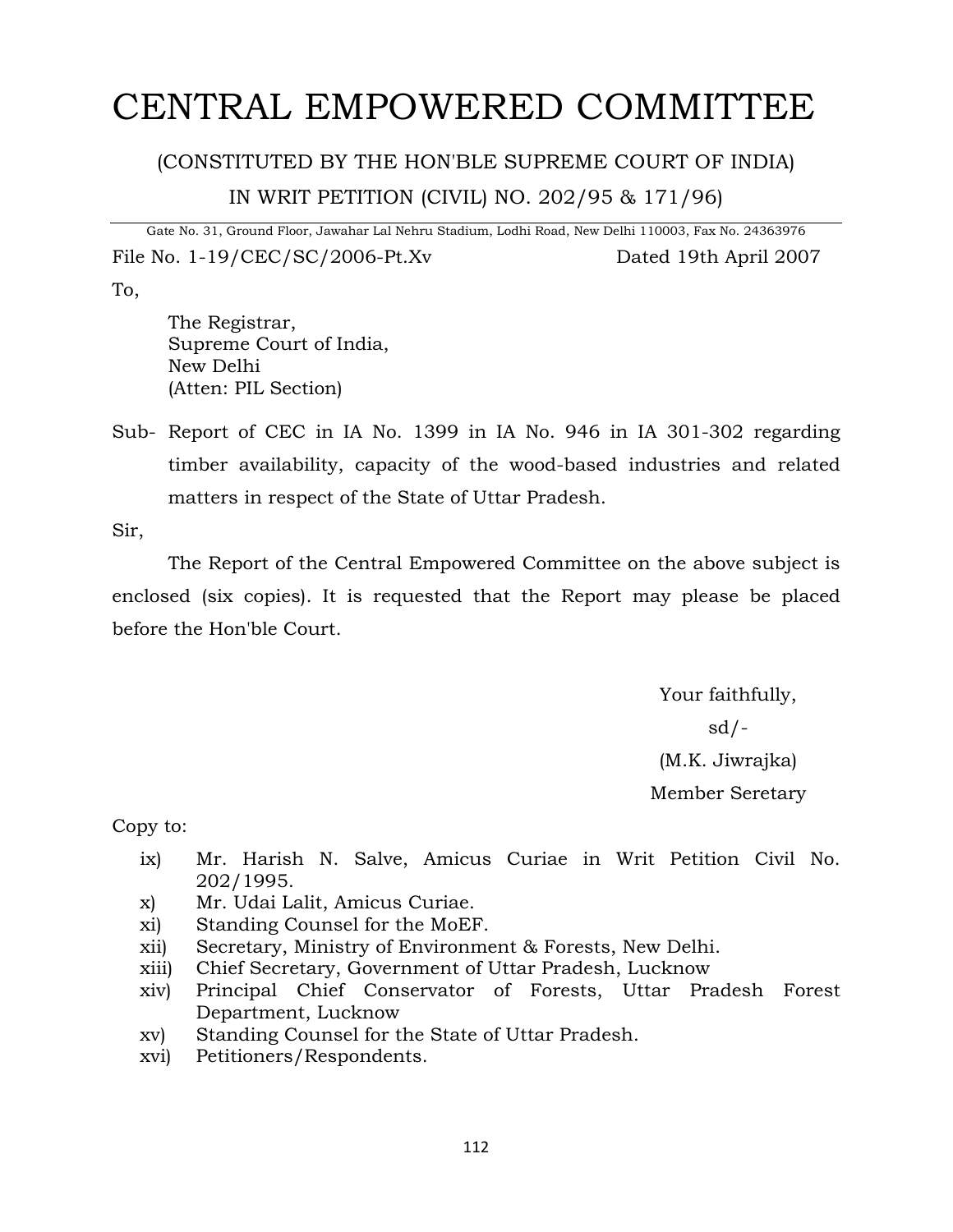# **REPORT OF THE CEC IN IA NO. 1399 IN IA NO. 946 IN IA 301-382 REGARDING TIMBER AVAILABILITY, CAPACITY OF THE WOOD BASED INDUSTRIES AND RELATED MATTERS IN RESPECT OF THE STATE OF UTTAR PRADESH**

This report is being filed by the CEC pursuant to this Hon'ble Court's order dated 16-03-2007 in IA No. 1399 in IA No. 946 in IA No. 301-382 regarding the closure of the unlicenced wood based industries in the State of Uttar Pradesh after examining the report dated 12-04-2007 of the State Level Committee for the State of Uttar Pradesh (SLC). The report in respect of Uttarakhand will be filed separately after the receipt of their response.

### **I. TIMBER AVAILABILITY FOR THE WOOD BASED INDUSTRIES**

#### **From trees outside forests**

- 2. As per the details given in the report of the SLC, the Forest Survey of India (FSI) vide its report dated 03-04-2007 has assessed **the total growing stock of wood from trees outside the forest in Uttar Pradesh as 87.31 million cubic meter and the annual availability of wood as 55.6 lakh cubic meter.**
- 3. The SLC has worked out the annual availability of timber for the wood based industries using the growing stock assessed by the FSI and on the basis of the following assumptions:
	- (a) While the FSI has calculated that 9.51 lakh cu.mt. of wood is annually available from the miscellaneous tree species, the SLC has assessed the timber availability from this category as 'nil' because no miscellaneous species timber is used by the wood based industries;
	- (b) for the other species 85% of the wood is available/used by the wood based industries. The balance 15% consists of fire wood and small wood;
	- (c) plantation of eucalyptus and poplar raised by the farmers are normally felled after eight years and six years respectively. The rotation period of 15 years and 10 years respectively taken by the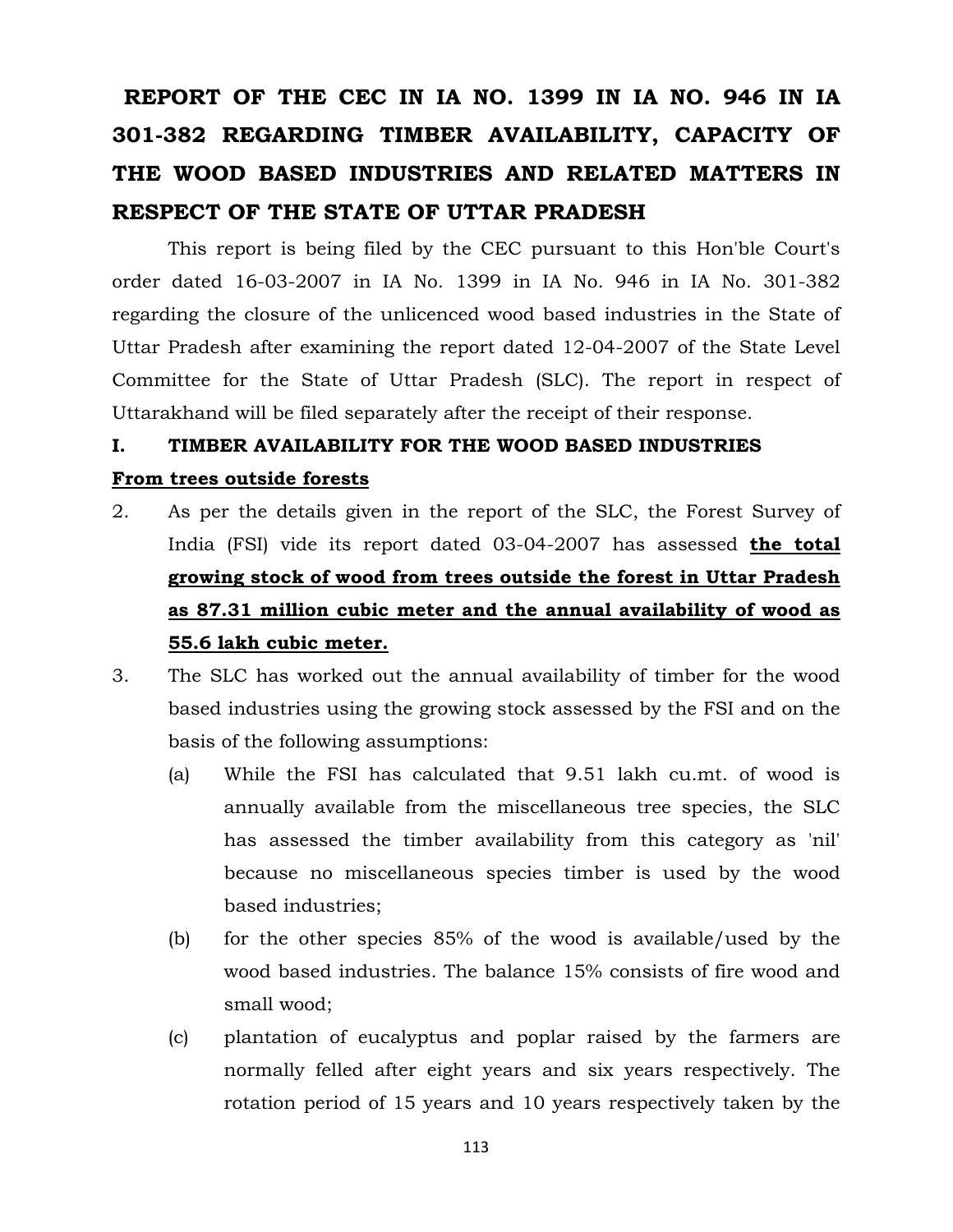FSI on the basis of the Working Plan for the Government forests needs to be modified accordingly.

- 4. **The SLC has accordingly calculated the annual available of timber for wood based industries from trees outside the forest as 53.01 lakh cu. mt**.
- 5. The CEC is of the view that since all plantations of eucalyptus and poplar raised outside the forest in U.P. are not privately owned, it would be appropriate that for the purpose of calculating the annual availability of timber, the rotation period is taken as the average of the rotation period provided in the Working Plans and the number of years after which felling is normally done by the farmers. The annual availability of timber of eucalyptus and poplar from trees outside the forest by taking the rotation period as 11.5 years and 8 years respectively works out to 14.69 lakh cu.mt. and 7.54 lakh cu.mt. respectively.
- 6. The species wise details of the annual yield calculated by the FSI by the SLC and as modified above by the CE are given below:

|               | By the FSI | By the SLC | <b>Modified by the</b> |
|---------------|------------|------------|------------------------|
|               |            |            | <b>CEC</b>             |
| Eucalyptus    | 13.48      | 21.48      | 14.69                  |
| Mango         | 10.30      | 8.75       | 8.75                   |
| Poplar        | 7.10       | 10.06      | 7.54                   |
| Misc. species | 9.51       | nil        | nil                    |
| Shisham       | 3.36       | 2.86       | 2.86                   |
| <b>Babool</b> | 2.55       | 2.16       | 2.16                   |
| Neem          | 2.97       | 2.52       | 2.52                   |
| Mahua         | 2.53       | 2.15       | 2.15                   |
| Jamun         | 1.76       | 1.49       | 1.49                   |
| Other species | 2.05       | 1.54       | 1.54                   |
| <b>Total</b>  | 55.61      | 53.01      | 43.70                  |

(in lakh cubic meters)

### **Total timber availability for wood based industries**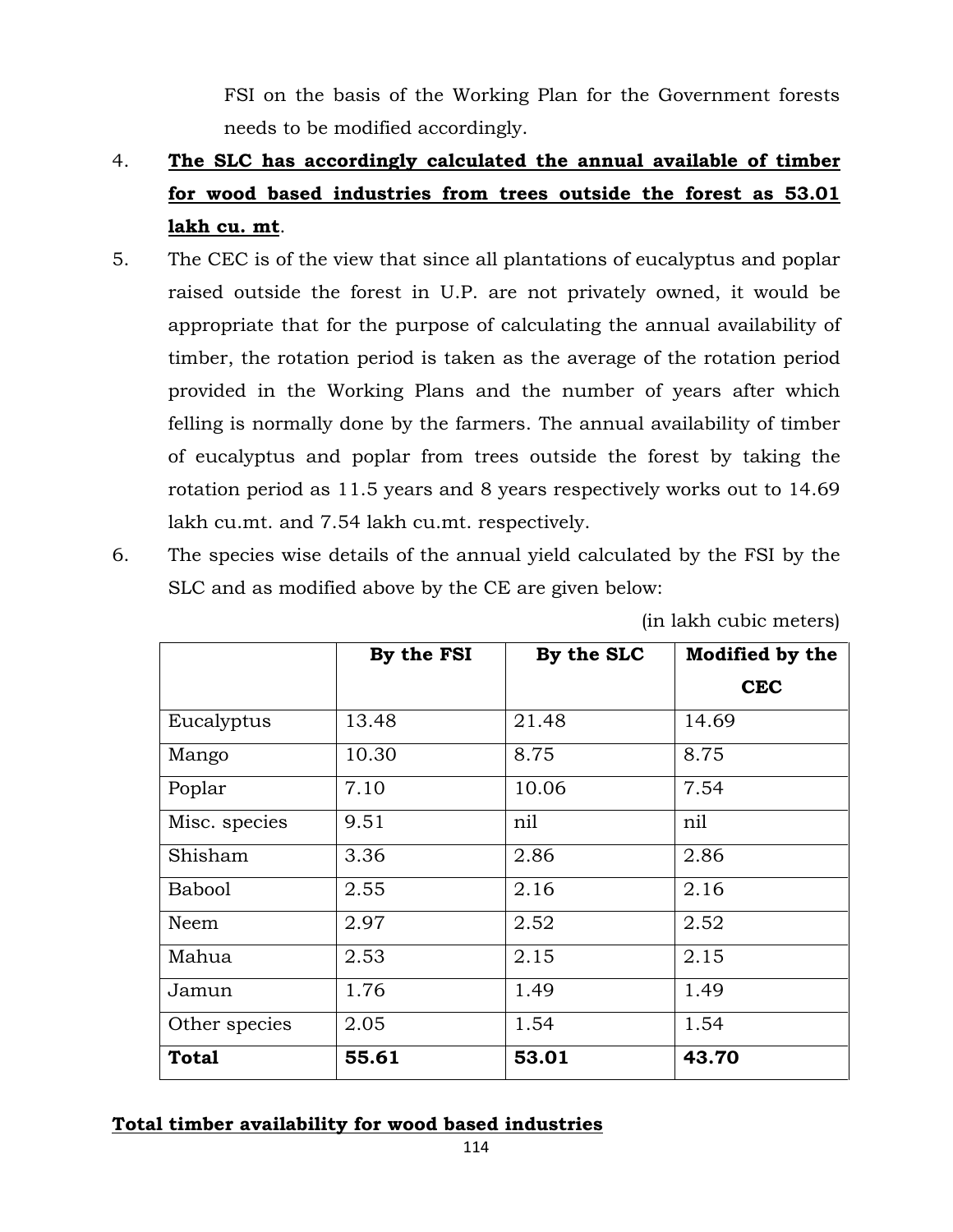- 7. The annual availability of timber from the forest area on the basis of the production figures of U.P. Forest Corporation has been taken by the SLC as two lakh cubic meter. This has been accepted by the CEC. The annual availability of imported timber has been taken as 0.6 lakh cu.mt. After considering that there is a net export of timber and veneer from the State of U.P. to the other, State and which more than offsets the quantity of timber imported from the other countries, the CEC has, therefore, taken the net availability of timber imported from other countries and States as 'nil'.
- 8. Accordingly, the annual timber availability for the wood based industries may be taken as under :

| From trees outside forest : | 43.70 lakh cu.mt.     |
|-----------------------------|-----------------------|
| From Govt. forests :        | 2.00 lakh cu.mt.      |
| imported timber :           | NH.                   |
| <b>TOTAL</b>                | 45.70 Lakh cu.mt.     |
|                             | or say 45 lakh cu.mt. |

II. INSTALLED CAPACITY NORMS AND TIMBER REQUIREMENT

### **For saw mills**

9. The installed capacities of the various wood based industries depend upon the number and the type of the machines used. For the purpose of assessing the timber requirement, the saw mills may be classified into different categories either on the basis of the type and the number of the horizontal and vertical band saws used by them or on the basis of the horse power of the machines used by them. In the State of Uttar Pradesh, the saw mills have traditionally been classified on the basis of the horse power used by them and a reliable data base in this regard is available with the Forest Department. Considering the above, for the purpose of assessing the timber requirement of the saw mills, they may be divided into (i) saw mills of 10 HP and below (ii) saw mills between 10 and 20 HP (iii) saw mills between 20 HP to 40 HP (iv) saw mills between 40 to 60 HP and (v) saw mills above 60 HP.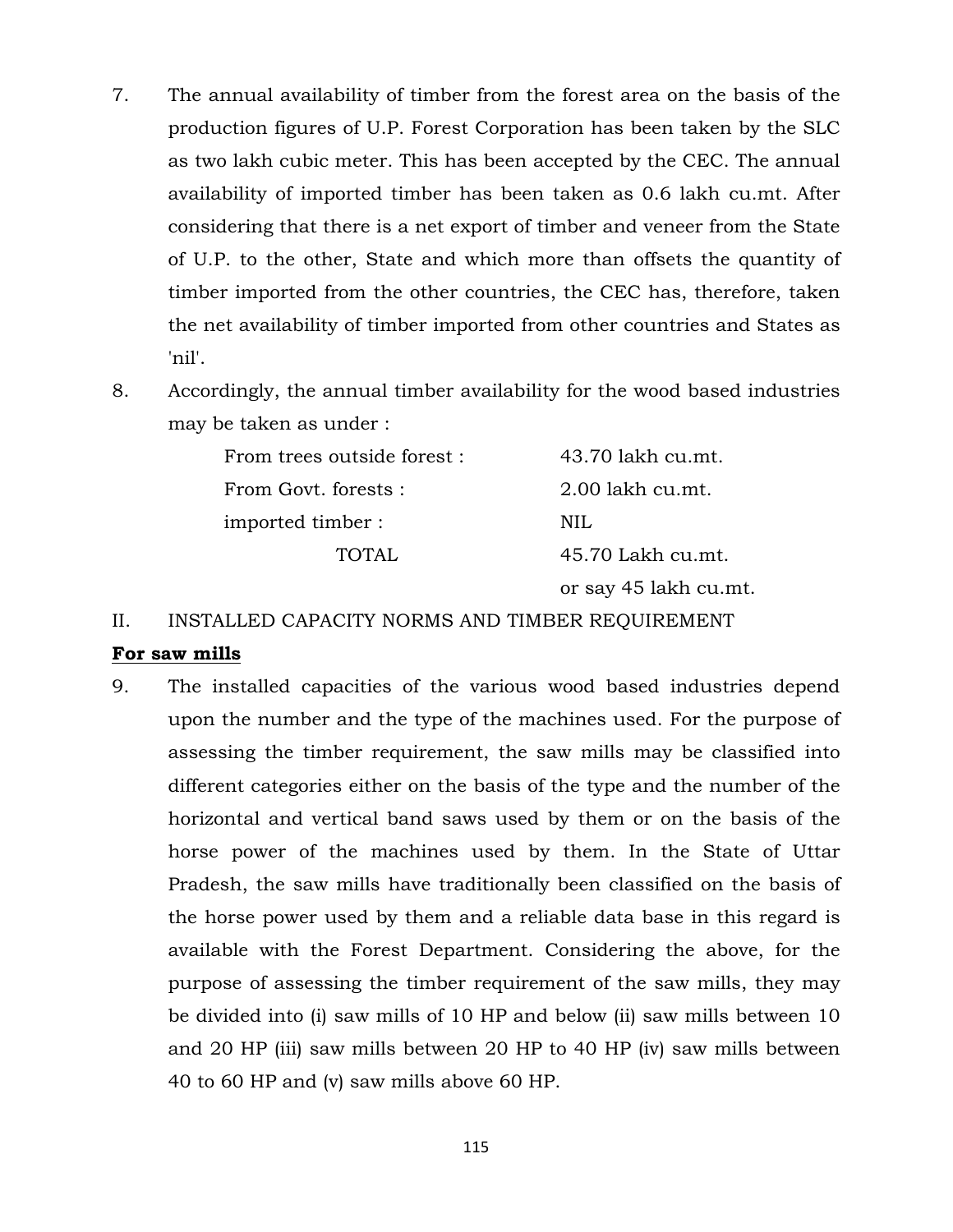10. The SLC has taken the normative installed capacity of the saw mills as 540 cu.mt. per year. This figure has been arrived at on the basis of the actual production figures of the saw mills operated by the U.P. Forest Corporation till 1996 and as given in the report of the Expert Committee filed through an affidavit dated 22-02-1997 before the Hon'ble upreme Court. On perusal of the report of the Expert Committee constituted for the State of U.P. it is seen that this figure is actually for the saw mills of 10 H.P. Accordingly, the narrative timber requirement of saw mills installed with machines of higher H.P. has to be different and may be taken as under :

| i)   | Saw mills of 10 HP and below        | 540 cu.mt.  |
|------|-------------------------------------|-------------|
|      | (base value)                        |             |
| ii)  | Saw mills between 10 to 20 HP       | 810 cu.mt.  |
|      | $(1.5 \text{ time the base value})$ |             |
| iii) | Saw mills between 20 to 40 HP       | 1080 cu.mt. |
|      | (2 times of the base value)         |             |
| iv)  | Saw mills between 40 to 60 HP       | 1620 cu.mt. |
|      | (3 times of the base value)         |             |
| v)   | Saw mills above 60 HP               | 2160 cu.mt. |
|      | (4 times the base value)            |             |

#### **For plywood/veneer units**

11. In the report of the Indian Plywood Industries Research and Training Institute (IPIRTI), Bangalore, an autonomous body under the Ministry of Environment and Forests, the timber requirement for peeling leth of 4 feet and 8 feet size in the plywood/veneer units has been assessed as 5 cu.mt. and 11 cu.mt. respectively per day on an average of 8 working hours per day. By assuming that the peeling units work for 8 hours per day on an average for 300 days in a year the SLC has assessed the normative timber requirement of the peeling leth of 4 feet size in veneer units as 1500 cu.mt. The timber requirement of the plywood units has been taken as 'nil' on the ground that the round timber is used as raw material in the veneer units only and that the plywood units are the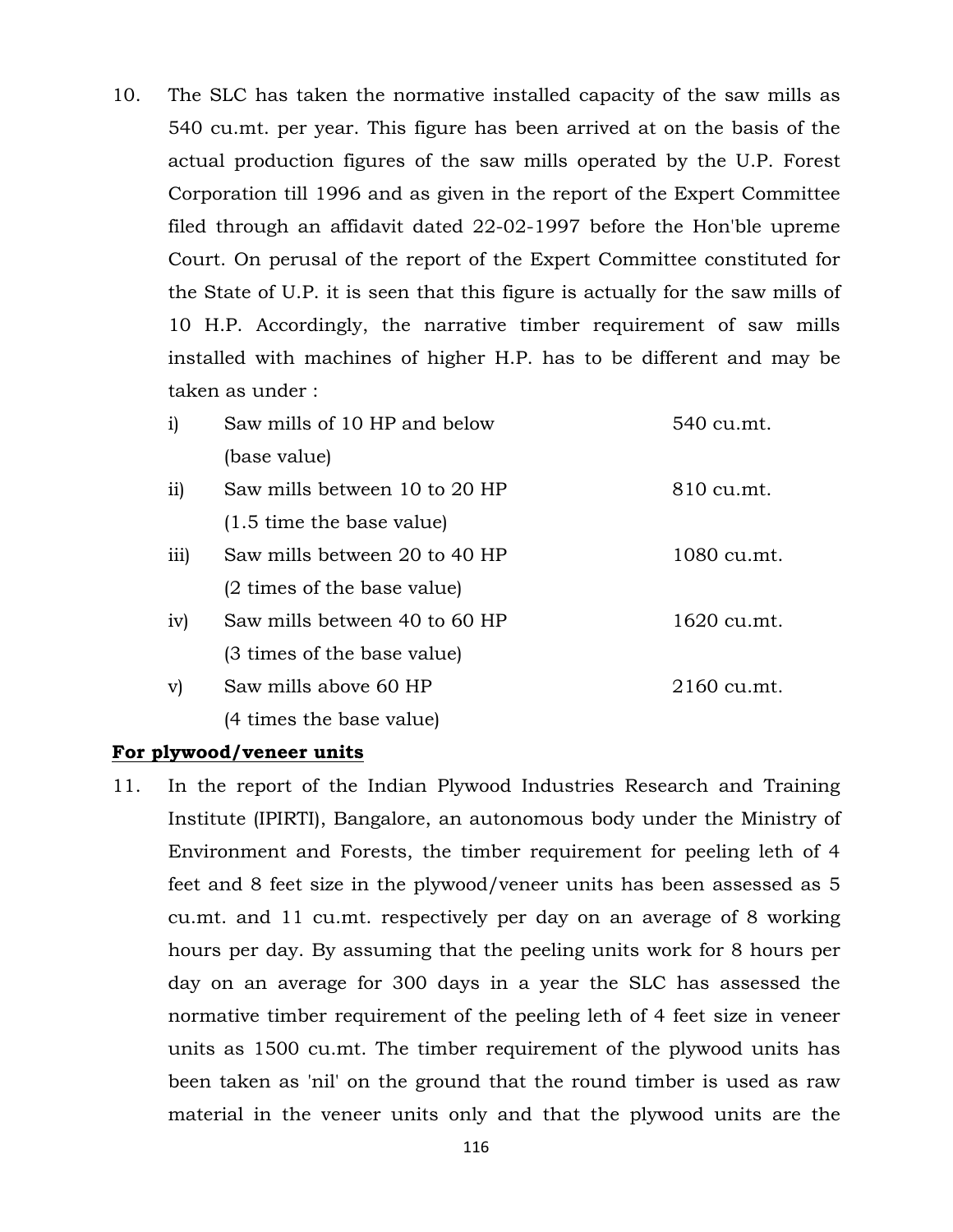secondary users which use the veneer as the raw material produced by the veneer units.

- 12. The CEC is of the view that the above assessment is on the lower side. The plywood units use presses of various sizes such as 8x4x6, 8x4x12, 8x4x15, 4x4x7, 4x4x10. A 8x4x10 capacity press can produce upto 10 plywood pieces of 8'x4' size per hour whereas a 8x4x15 capacity press can produce upto 15 plywood pieces of 8'x4' size per hour and so on. The normative installed capacity of the **plywood units will accordingly depend upon the number and the type of presses.**
- 13. This number and type of presses installed in each of the plywood unit may be assessed and thereafter equivalent number or presses of 8x4x10 capacity may be calculated. **The normative installed capacity of 8x4x10 capacity press may be taken as 2000 cu.mt. per annum**, as has been done in the case of Haryana and accordingly the total requirement of timber for the plywood units should be calculated.
- 14. The total timber requirement for the stand alone veneer units may be assessed by calculating the equivalent number of **4 feet leth machines** and by taking its normative installed capacity as **1500 cu.mt. per annum** as has also been done for the State of Haryana. The sum total of the timber requirement of the plywood units and the stand alone veneer units would be the total timber requirement of the plywood/veneer units.
- 15. In the absence of reliable data about the interstate movement of veneer, the ease with which unrecorded/unlicenced units could be established with a small investment and the tendency of under reporting the veneer/plywood production by a large number of units, it would be prudent to follow the above suggested conservative approach to calculate the timber requirement of the plywood/veneer units. It may be mentioned that the above approach has been followed by the CEC for assessing the timber requiremen t for the wood based industries in the State of Haryana and other States.
- **III. RECOMMENDATIONS REGARDING THE REOPENING OF THE SAW MILLS AND THE PLYWOOD/VENEER UNITS**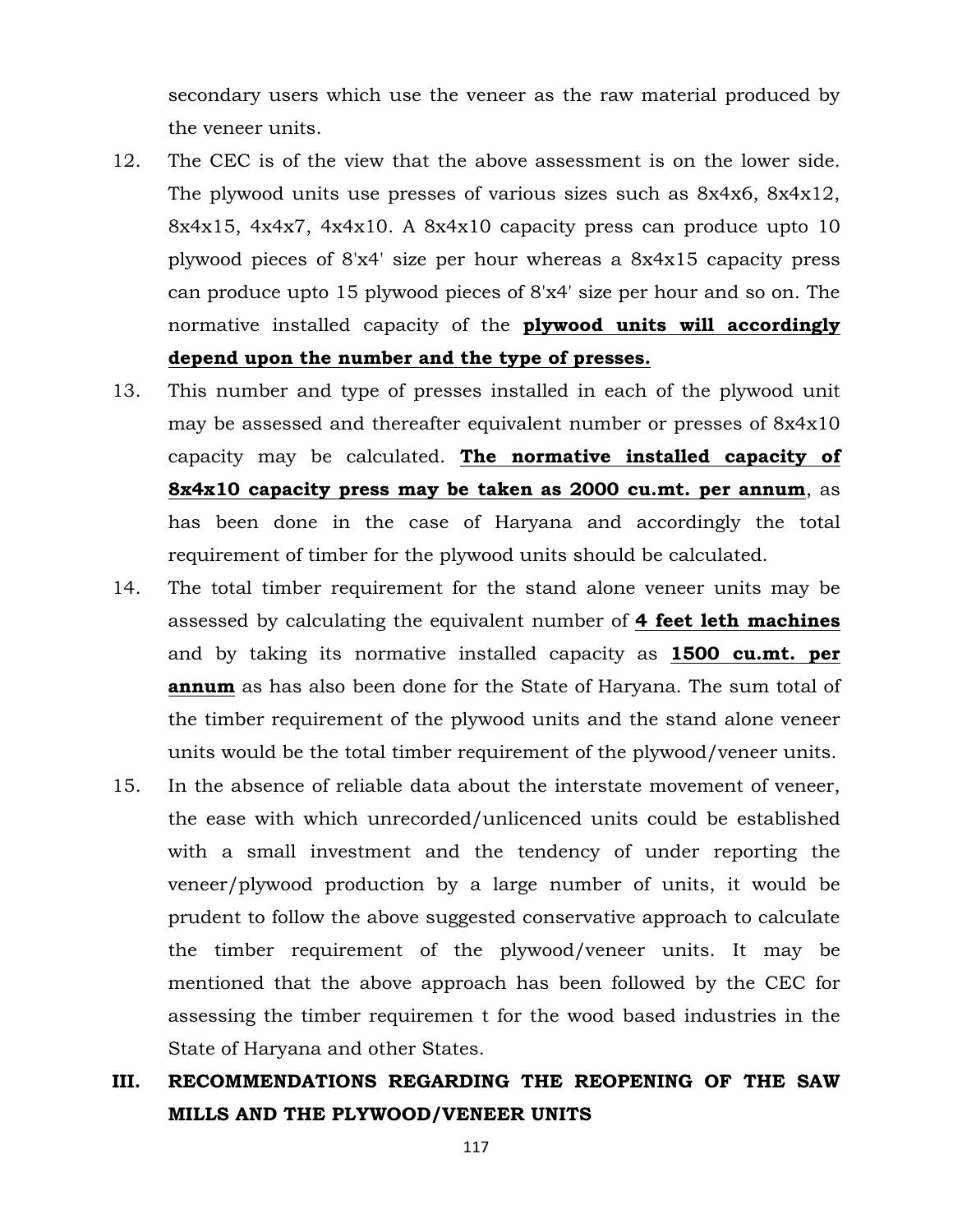16. The timber requirement of the existing licenced wood based units may be calculated by the SLC by using the normative installed capacity of the saw mills and the plywood/eneer units on the basis of the norms discussed above. After deducting the above quantity from the total annual availability of timber as assessed above, the balance quantity of timber available for the closed saw mills and plywood/veneer units may be assessed.

### **Recommendation regarding saw mills**

- 17. Subject to (a) availability of balance timber and (b) no forest offence case pending against the concerned wood based unit, the following recommendations are made.
	- i) the saw mills in Category I i.e. whose licence upto the year 1996 were renewed before 4.3.1997 and in Category II i.e. saw mills whose licences upto the year 1995 were renewed before 04-03-1997 but the saw mill licence for the year 1996 and 1997 were not renewed as on 04-03-1997 may be allowed to be responded. There are about 1,548 and 328 units falling in Category I and II, respectively.
	- ii) In respect of a large number of saw mills the date of renewal of licence of various years has been recorded on the licence on a much later date than the date on which the renewal fee was deposited by them. The CEC is of the view that since the delay in making the appropriate entry in the licence is attributed to administrative reasons and not because of any fault on the part of the saw mills, it would be fair that for the purpose of the categorization of the saw mills, the date of the deposit of the licence renewal fee is taken as the date on which the licence is deemed to have been renewed. Accordingly, the category of the units presently falling in category III and IV may be modified. On the above principles, 122 and 255 saw mills presently falling in Category III and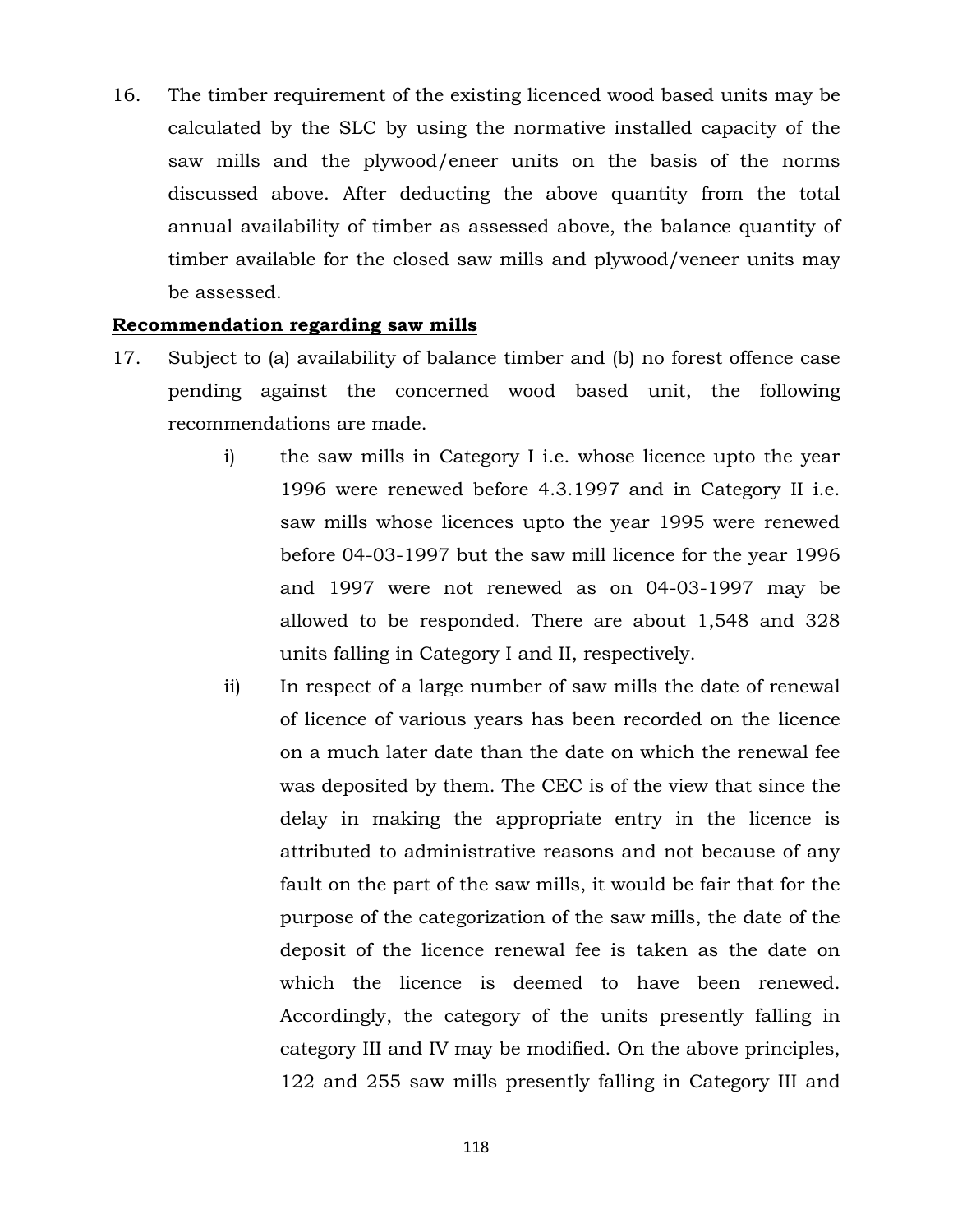IV respectively would become eligible for being classified into Category I and II respectively.

- iii) the units falling in Category III are saw mills whose licences for the year upto 1994 were renewed before 04-03-1997 but the saw mill licence for the year 1995, 1996 and 1997 were not renewed as on 04-03-1997. These units have been recommended for permanent closure by the CEC in its earlier report. During the meeting held on 13-04-2007, the State Level Committee strongly recommended opening of the saw mills falling in this Category also on the ground that these saw mills were granted licence after following the due process of law. The permanent cancellation of their licences on the ground of delay in depositing licence fee for three years may cause undue hardship and a lenient view may be taken. It has also been pleased that the number of the saw mills falling in this category after excluding the saw mills who had paid their licence fee in time comes to only 126. This Hon'ble Court may pass appropriate direction in the matter after considering the views of the SLC;
- iv) the units falling in Category IV are saw mills whose licences for the year 1997, 1996, 1995, 1994 and earlier years were neither renewed not the licence fee deposited as on 04-03- 1997. These saw mills were closed pursuant to this Hon'ble Courts order dated 04-03-1997 and subsequently reopened in the garb of renewal of the saw mill licence even though in many cases the saw mills did not have a valid licence and were not operating for 15-20 years. These units have been allowed to be reopened in flagrant violation of the Hon'ble Supreme Court's order without even verify whether these units were in existence or not, the last date on which the saw mill was operating and other relevant details. The CEC is of the view that it would be in fitness of things that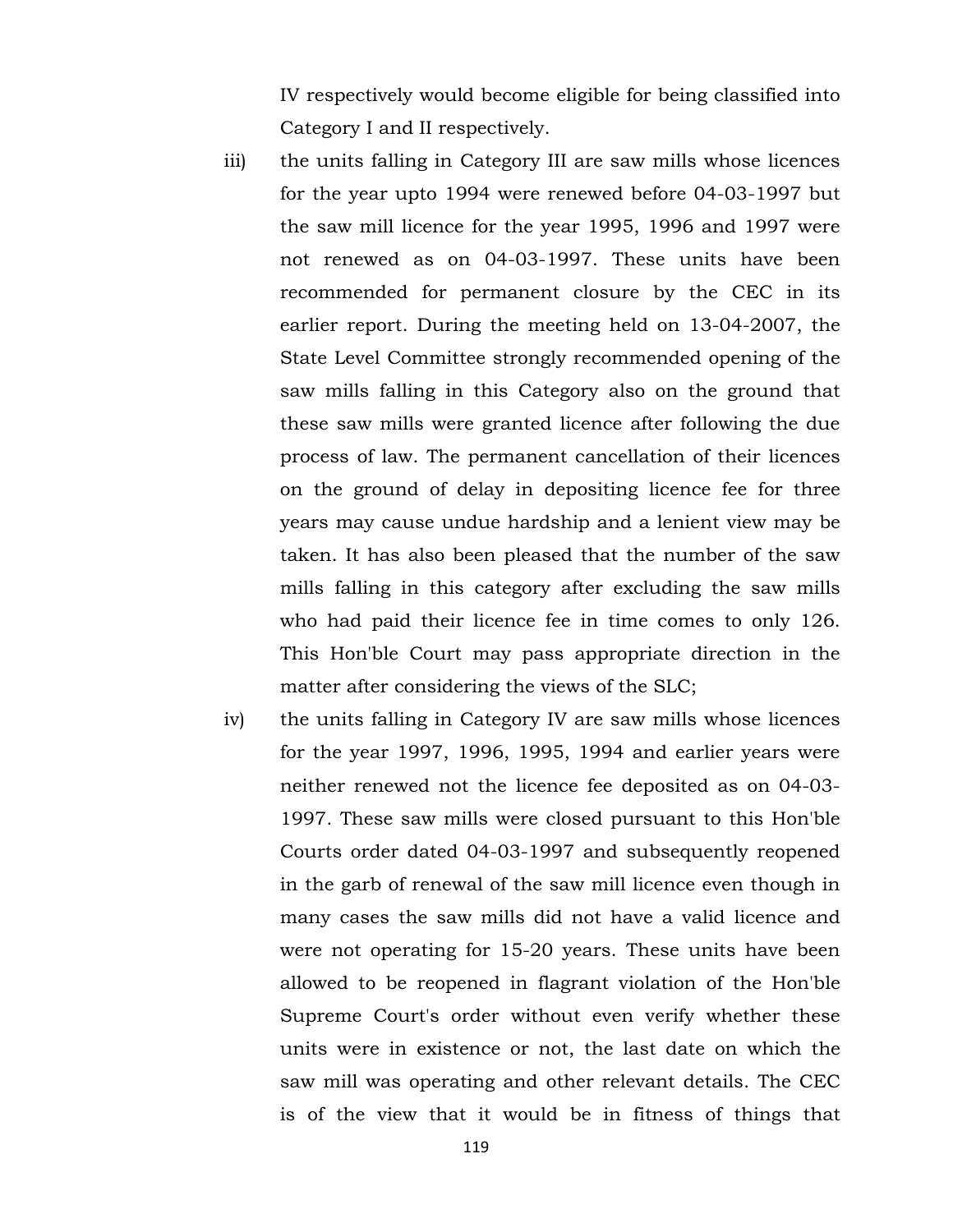irrespective of the timber availability, such defaulting units are not allowed to be reopened and are permanently closed. As per the report of the SLC there are about 851 saw mills which fall in this category.

18. It is submitted that a decision regarding the opening/permanent closure of the saw mills may be taken on the basis of the period during which the saw mill was working illegally without a valid saw mill licence and not on the basis of the date of their establishment.

#### **Recommendation regarding plywood/veneer units**

19. In the State of Uttar Pradesh, almost all the plywood and veneer units have been established without a valid saw mill licence issued under the Uttar Pradesh Saw Mills (Establishment and Regulation) Rules, 1978 though such units required a licence under these Rules. The State Government Forest Department had from time to time issued circulars but these were often not in conformity with the Saw Mill Rules. The U.P. Forest Department had put no restriction on the establishment of the plywood/veneer units upto 26-07-1989. Thereafter, a complete ban was imposed by the U.P. Forest Department on the establishment of the plywood/veneer units upto 15-02-1995. However, a large number of units were allowed to be established between 27-07-1989 to 15-02-1995 by the Industries Department and were registered as small scale units. With effect from 16-02-1995, the plywood/veneer units were permitted to be established in 38 districts ever obtaining the NOC from the U.P. Forest Department in the remaining districts the ban continued. During this period some of the units were established with the NOC issued by the Forest Department while the others were established without the NOC but registered by the Industries Department. No guidelines were issued or followed for issuing of the NOC by the Forest Department. No authentic record of the NOC issued by the Forest Department has been maintained pursuant to this Hon'ble court's order dated 04-03-1997 the establishment of new plywood/veneer units was prohibited.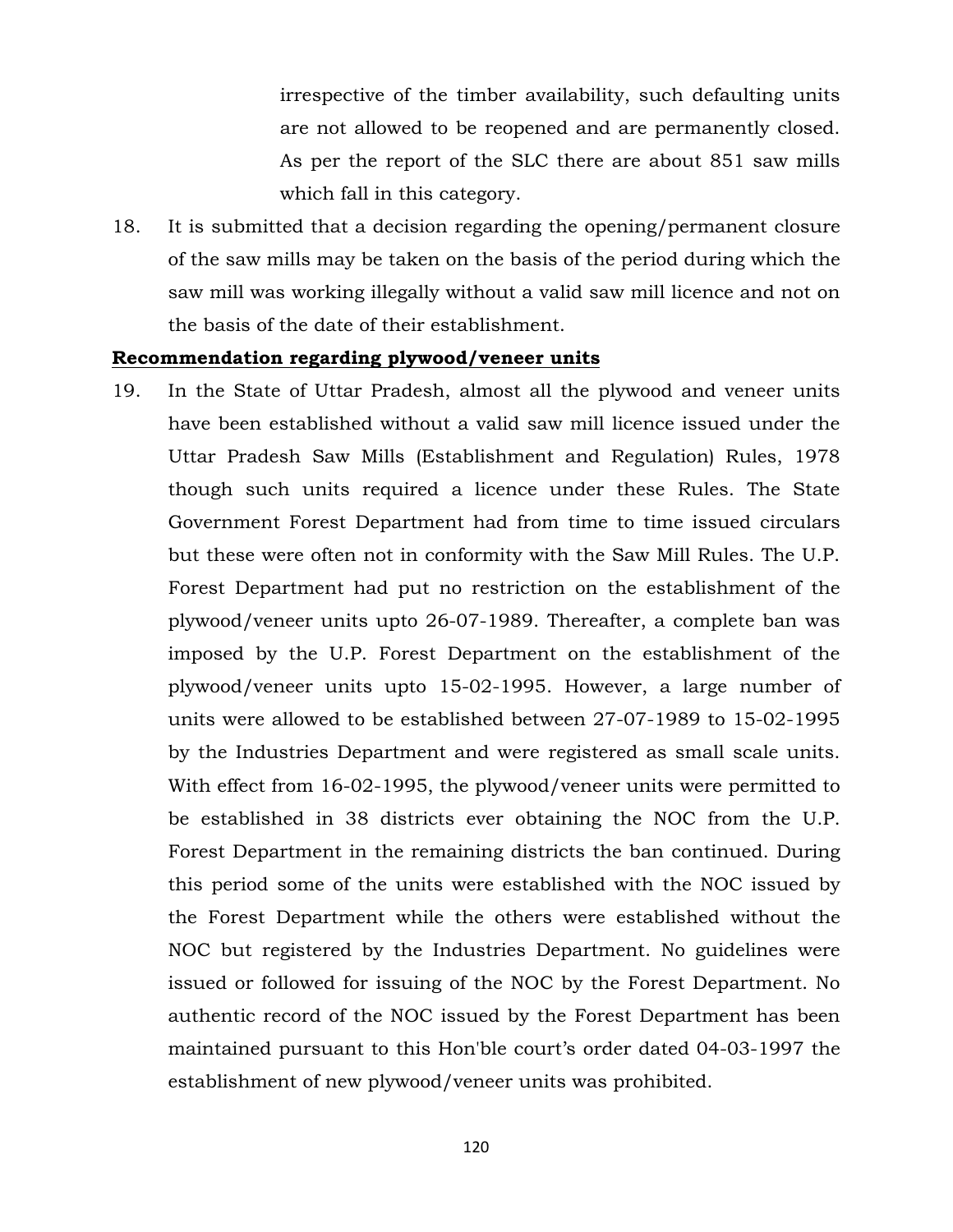- 20. In the above background, the CEC is of the view that subject to the availability of timber, the plywood/veneer units in U.P. may be considered eligible for the grant of licence under the U.P. Saw Mill Rules on the basis of their seniority i.e. the date of establishment. As regards the units established between 1995 to 1997 no distinction on the basis of the NOC issued by the Forest Department may be made as no reliable record about the validity and the authenticity of such NOCs exists. In any case, the NOC cannot be a substitute for a licence required under the Saw Mill Rules.
- 21. The following recommendations are made for the plywood/veneer units in the State of U.P.
	- i) a seniority list of the plywood/veneer units established upto 04.03.1997 may be prepared by the SLC. As stated in the CEC's earlier report dated 19-01-2007, the District Level Committees comprising of District Magistrates, Superintendents of Police and the Divisional Forest Officers have, after verifying the original records and taking into account the details provided by the plywood/veneer units, compile their category wise details. These details are verified by the SLC after which the provisional list is drawn up and details are displayed on the website of the Forest Department as well as in the office of the PCCF, Lucknow. Objections are invited after giving wide publicity through newspapers and the final seniority list is prepared after considering the objections received by the State Level Committee. The above process has been completed for the units provisionally falling in Category I and II and for others it is in progress. Subject to the availability of timber they may be granted licence under the Saw Mill Rules in the order of their seniority. While granting the licence, the details of the machinery such as press, vertical band saw and peelers installed by such units should be mentioned on the licence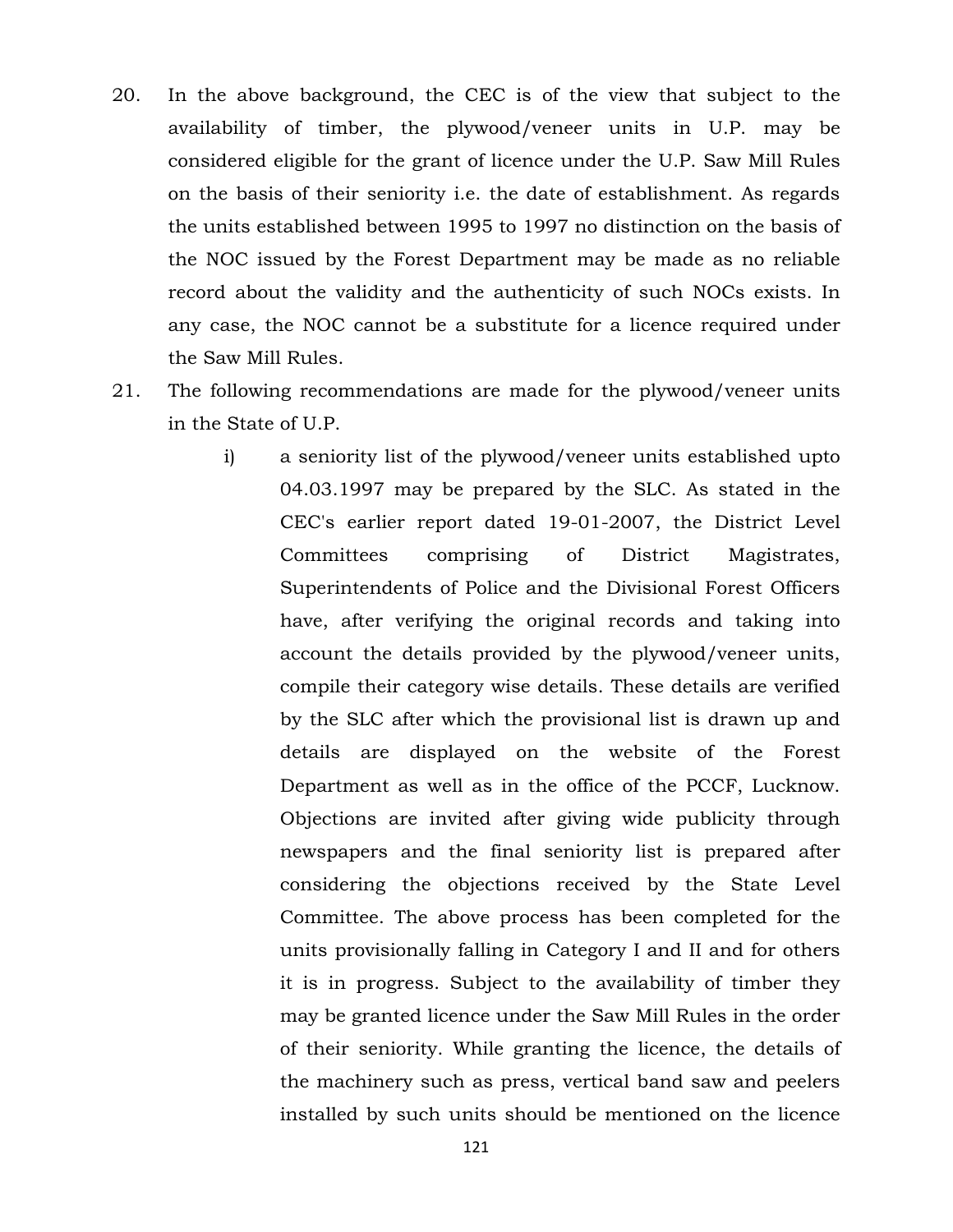itself. Units with saw mill licence should have the option to continue either as a saw mill or as a plywood/veneer unit. No expansion of the existing machineries should be permissible;

- ii) the permission may be granted to the plywood/veneer units established prior to 26-07-1989 without any penalty as there was no restriction on the establishment of the plywood/veneer units prior to this date. There are 29 plywood/veneer units falling in this category.
- iii) the units established between 27-07-1989 to 04-03-1997 may be granted licences on the payment of one time amount for operating in violation of the U.P. Saw Mill Rules. The CEC may be permitted to decide this additional amount in consultation with the SLC. This amount should be payable in addition to the normal licence or other fee otherwise payable by such units;
- iv) the plywood/veneer units established after 04-03-1997 irrespective of the timber availability should be directed to be closed permanently as such units have been established in flagrant violation of this Hon'ble Court's order dated 04-03- 1997. There was absolutely no ambiguity about the applicability of the order of this Hon'ble Court by which it was directed that no plywood/veneer units shall be established in the State of Uttar Pradesh after 04-03-1997. These units have been established and have continued to operate for the fast 10 years in spite of the clear directions issued by this Hon'ble Court and in spite of the fact that the issue of the wood based industries illegally functioning in Uttar Pradesh was time and again being raised before this Hon'ble Court.
- v) **to ensure that the plywood/veneer units are not causing any environmental pollution, the grant of licence should**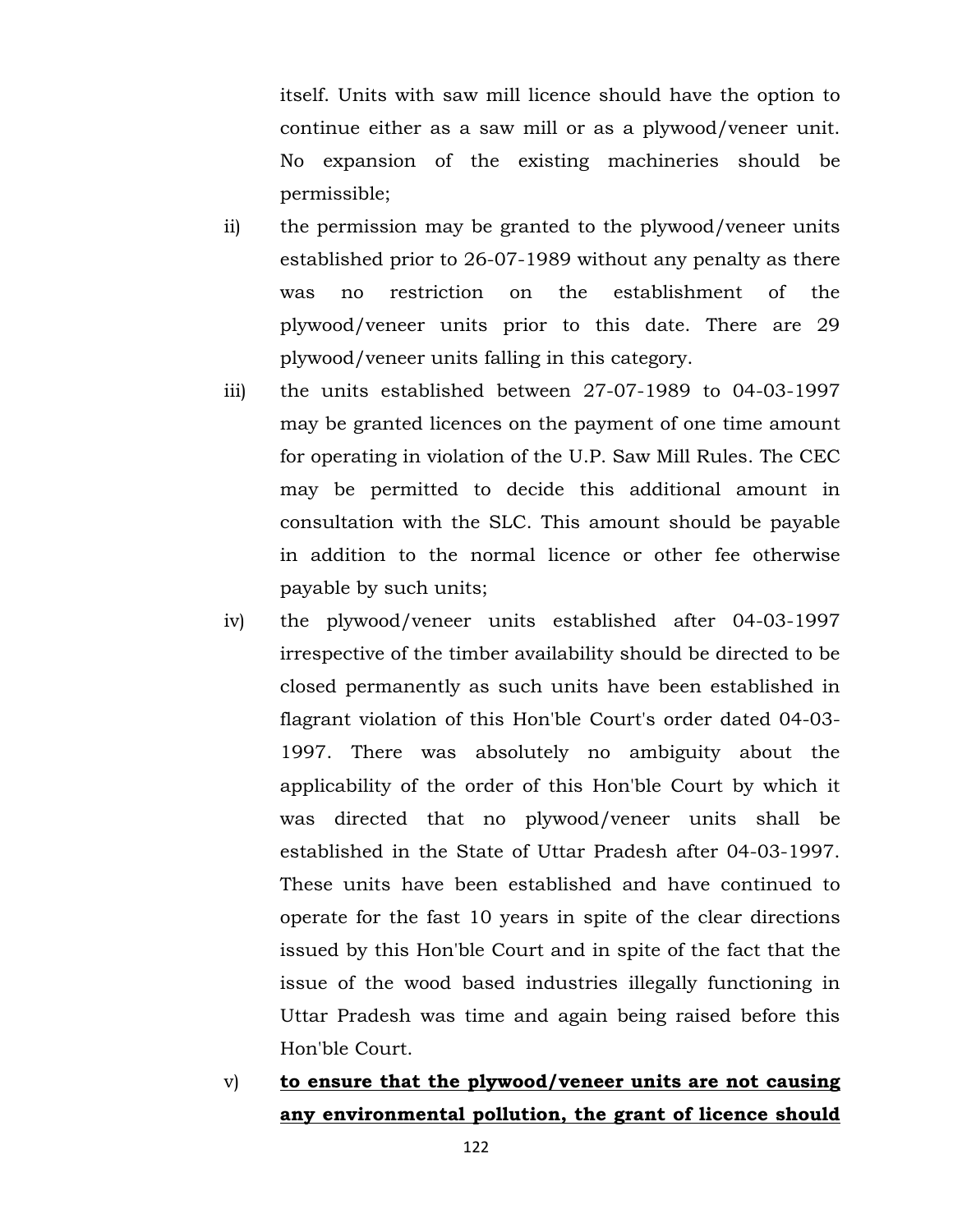**be effected by the Forest Department only after they obtain the NOC from the State Pollution Control Board. The units which fail to obtain the NOC within the period stipulated by the SLC should be liable to be closed permanently**;

The Hon'ble Court may please consider the report and may please pass appropriate order in the matter.

> **(M.K. Jaiwrajka) Member Secretary**

Dated : 18-04-2007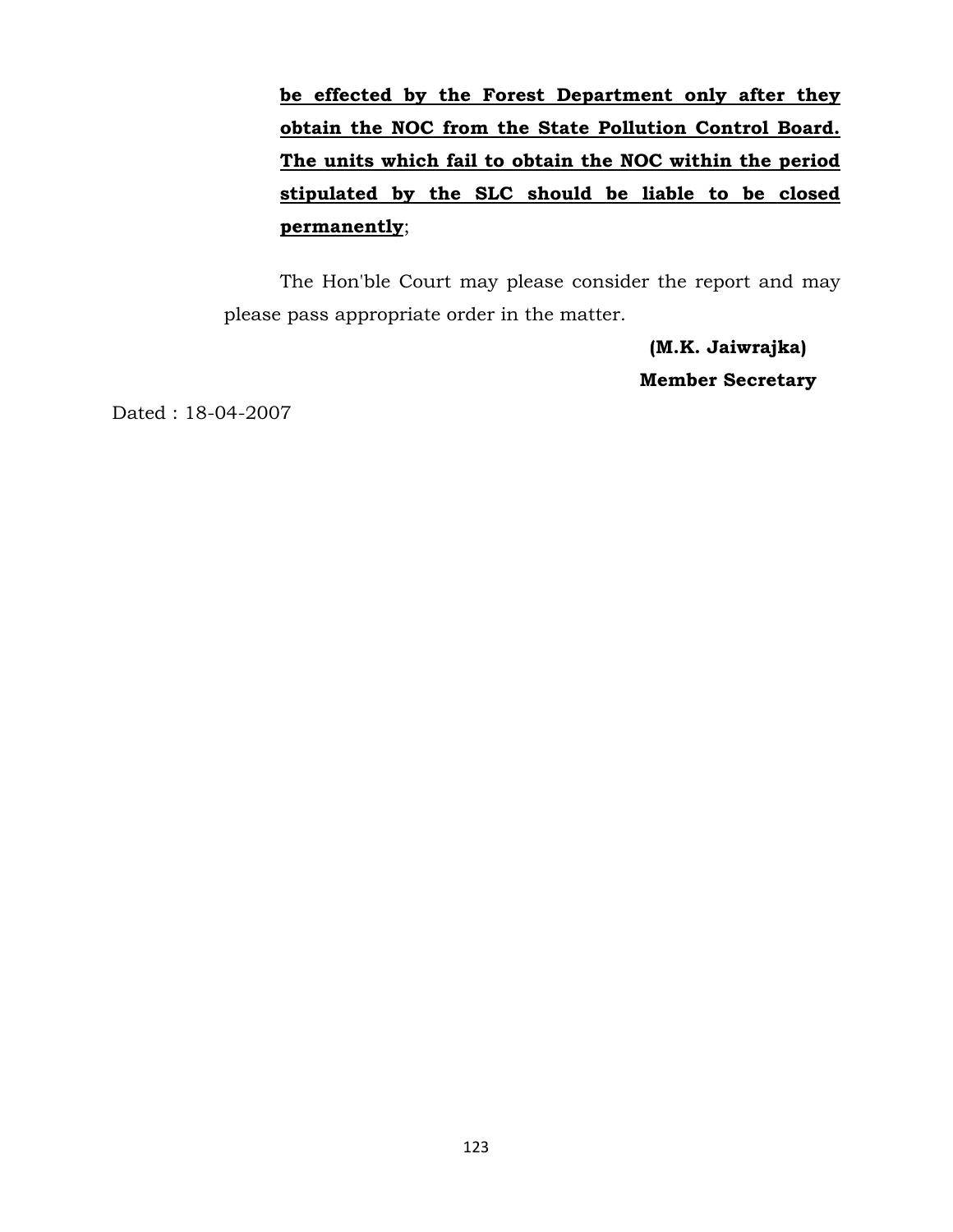# CENTRAL EMPOWERED COMMITTEE

## (CONSTITUTED BY THE HON'BLE SUPREME COURT OF INDIA) IN WRIT PETITION (CIVIL) NO. 202/95 & 171/96)

Gate No. 31, Ground Floor, Jawahar Lal Nehru Stadium, Lodhi Road, New Delhi 110003, Fax No. 24363976

File No. 2-7/CEC/SC/2006-Pt.Xv Dated 4th April, 2008 Sub- Minutes of the meeting held on 03-04-2008 regarding the wood-based industries in Uttar Pradesh.

The Minutes of the meeting held by the CEC on the above subject is sent herewith for information and necessary follow up action.

> sd/- (M.K. Jiwrajka) Member Secretary

Distribution:

- xvii) Chief Secretary, Government of Uttar Pradesh, Lucknow
- xviii) Principal Secretary (Forest) & Chairman, SLC, U.P. Lucknow
- xix) Principal Chief Conservator of Forests & Member, SLC, U.P., Lucknow
- xx) Regional Chief Conservator of Forests, Lucknow & Member SLC, U.P.
- xxi) Mr. Bipin Dahari, DIGF (SU), MoEF.
- xxii) Standing Counsel for the MoEF.
- xxiii) Standing Counsel for the State of Uttar Pradesh.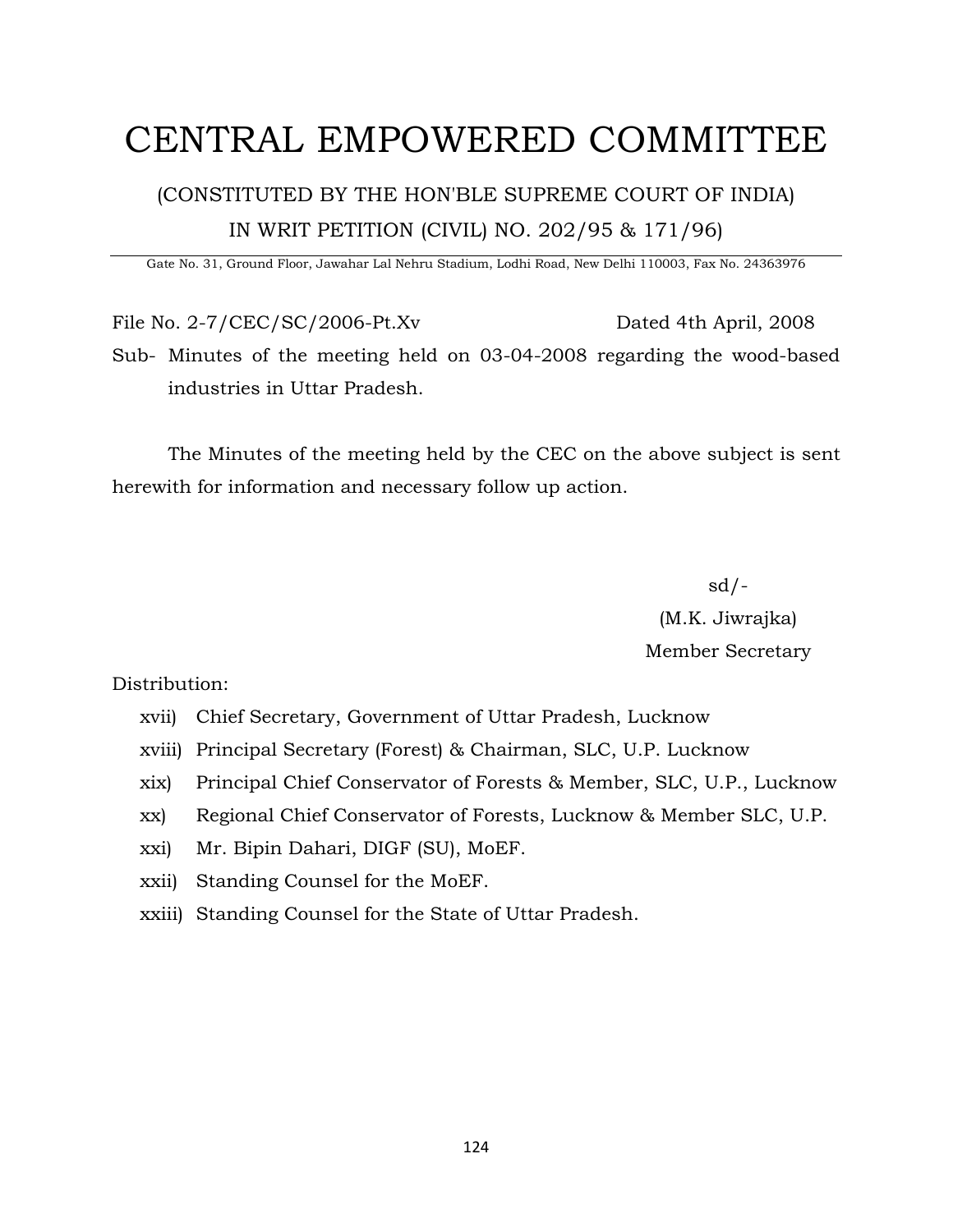## **MINUTES OF THE MEETING HELD ON 03-04-2008 REGARDING THE WOOD BASED INDUSTRIES IN UTTAR PRADESH**

1. The list of participants is enclosed at (ANNEXURE-R-1).

- 2. The saw mills which did not have a valid licence as on 04-03-1997 have been classified into Category, I, II, III and IV by the State Level Committee (SLC) for U.P. on the basis of the last year up to which their licence were renewed before 04-03-1997. After considering the report of the Central Empowered Committee (CEC), the Hon'ble Supreme Court by order dated 18-05-2007 has permitted the reopening of the saw mills falling in Category I, II, and III. Subsequently, the Hon'ble Supreme Court by order dated 27-07-2007 has directed that subject to availability of wood, the saw mill falling in Category IV may be considered for grant of fresh licence, subject to such terms and condition as are and/or may be prescribed.
- 3. The issue regarding grant of licence to the units falling in Category IV and other unlicenced saw mills was considered in the meeting held on 09-01-2008 with the SLC. It was decided that the U.P. Forest Department may give its suggestion for dealing with (a) saw mills falling in above two Categories (b) new secondary wood units (c) new saw mill (d) new plywood/veneer units etc. Accordingly the SLC after considering the matter in its meeting held on 31-03-2008 has given its recommendation vide its letter dated 01-04-2008. A copy of the recommendations of the SLC are enclosed at (ANNEXURE-R2).
- 4. After considering the recommendations of the SLC and after detailed examination, the following decisions were taken: Saw mills categorized as Category IV saw mills by the SLC may be considered for grant of licence under the Saw Mill Rules subject to the fulfillment of the following conditions: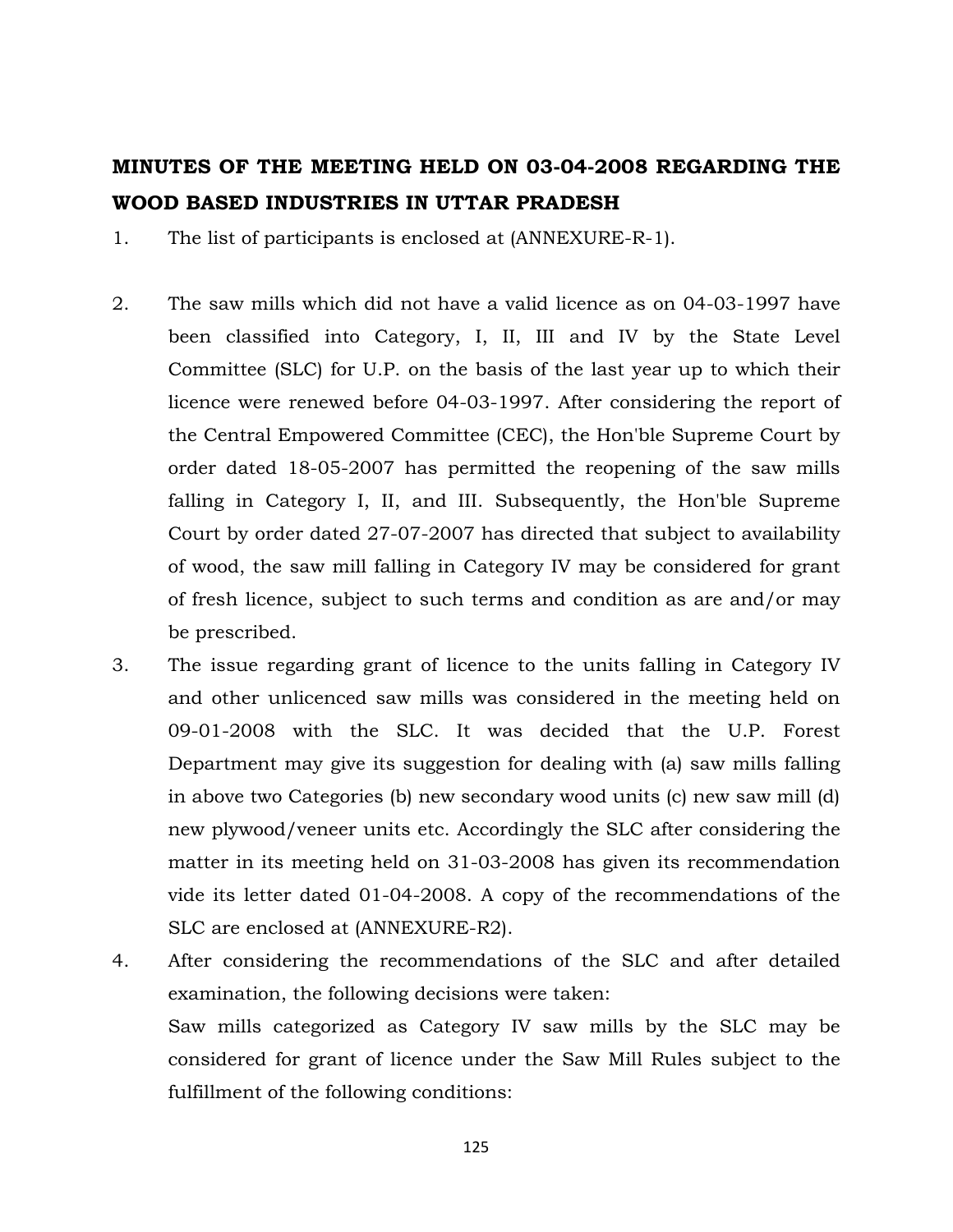- a) there has not been any transfer of licence after 04-03-1997 except by inheritance or succession. The units in respect of which the original licence was transferred to others will not be eligible for grant of licence.
- b) it will be considered as a new licence with prospective effect from the date of grant of permission by the competent authority under the Saw Mill Rules.
- c) there is adequate timber available in the State.
- d) there is no forest offence pending against the unit as on 01-09- 2006. The decision taken during the meeting held on 08-06- 2007 regarding pending forest offence will be equally applicable in such cases.
- e) such units will not be transferable except by inheritance or succession.
- f) detailed procedure and guidelines for grant of licence to the units will be issued by the SLC and
- g) saw mill units falling in the various Categories will deposit one time payment, in addition to the normal licence fee, as detailed below:-
- A. Saw mill having only vertical band Saw

| a) | the licence fee up to the Year 1997 has $\vert$ Rs. 10,000/- |  |
|----|--------------------------------------------------------------|--|
|    | been deposited during the Year 1997 and                      |  |
|    | thereafter the licence fee has been                          |  |
|    | continuously deposited without any break.                    |  |
| b) | the licence fee up to the Year 1998 has $\vert$ Rs. 15,000/- |  |
|    | been deposited during the Year 1998 and                      |  |
|    | thereafter the licence fee has been                          |  |
|    | continuously deposited without any break.                    |  |
| c) | the licence fee up to the Year 1999 has $\vert$ Rs. 20,000/- |  |
|    | been deposited during the Year 1999 and                      |  |
|    | thereafter the licence fee has been                          |  |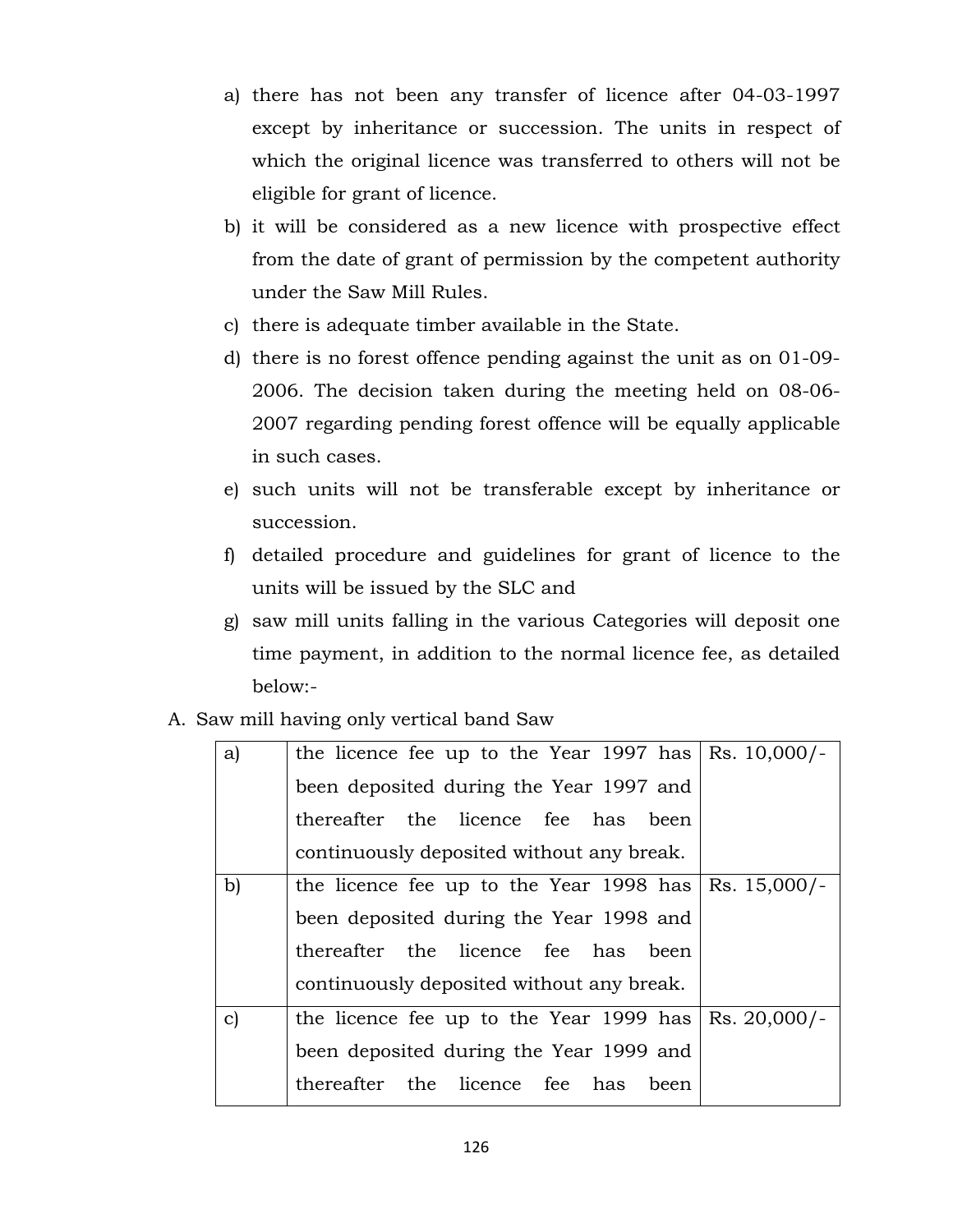|              | continuously deposited without any break.                    |                |
|--------------|--------------------------------------------------------------|----------------|
| d)           | the licence fee up to the Year 2000 has                      | $Rs. 25,000/-$ |
|              | been deposited during the Year 2000 an                       |                |
|              | thereafter the<br>licence fee has<br>been                    |                |
|              | continuously deposited without any break                     |                |
| e)           | the licence fee up to the Year 2001 has $\vert$ Rs. 30,000/- |                |
|              | been deposited during the Year 2001 and                      |                |
|              | thereafter the<br>licence fee<br>has<br>been                 |                |
|              | continuously deposited without any break                     |                |
| f)           | the licence fee up to the Year 2002 has $\vert$ Rs. 35,000/- |                |
|              | been deposited during the Year 2002 and                      |                |
|              | thereafter the<br>licence fee<br>has<br>been                 |                |
|              | continuously deposited without any break                     |                |
| g)           | the licence fee up to the Year 2003 has                      | Rs. 40,000/-   |
|              | been deposited during the Year 2003 and                      |                |
|              | thereafter the licence fee has<br>been                       |                |
|              | continuously deposited without any break                     |                |
| h)           | the licence fee up to the Year 2004 has                      | $Rs. 45,000/-$ |
|              | been deposited during the Year 2004 and                      |                |
|              | thereafter the licence fee has<br>been                       |                |
|              | continuously deposited without any break                     |                |
| $\mathbf{i}$ | the licence fee up to the Year 2005 has $\vert$ Rs. 60,000/- |                |
|              | been deposited during the Year 2005 and                      |                |
|              | thereafter<br>the<br>licence<br>fee<br>has<br>been           |                |
|              | continuously deposited without any break                     |                |

- B. Saw mill units with Horizontal Band Saw without trolley (HBS) (with or without VBS)- Rs. 50,000/- for each HBS. Saw mill units with Horizontal Band Saw with trolley (with or without VBS)- Rs. 1,00,000/- for each HBS with trolley.
- I) Saw mill units who had paid licence fee regularly before 04-03- 1997 but were never granted licence by the Forest Department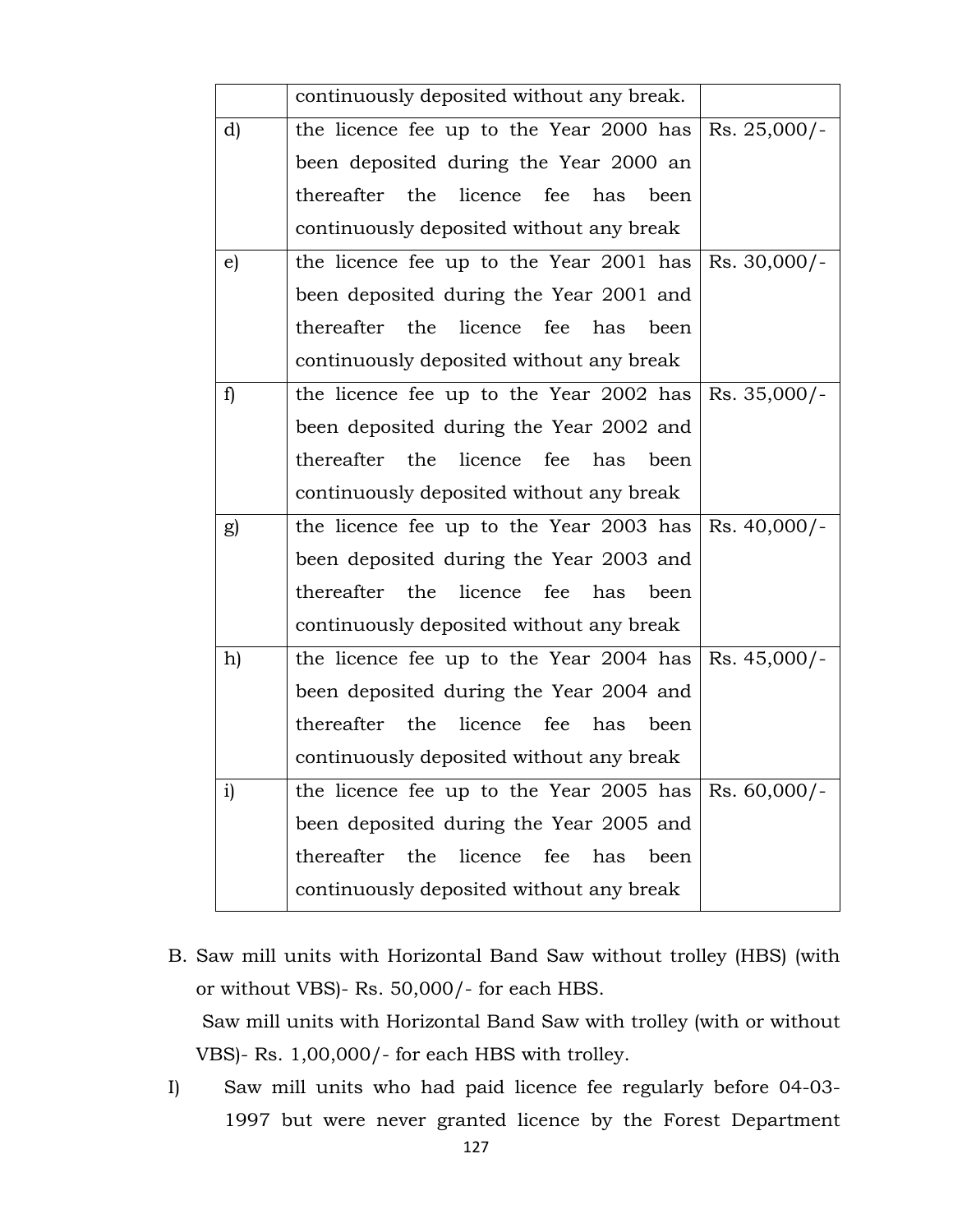may also be considered for grant of licence under the Saw Mill Rules subject to the fulfillment of the following conditions:

- a) licence shall be granted in order of seniority to only such units who regularly paid licence fee from the year 1989 onwards till 1996;
- b) it will be considered as a new licence with prospective effect from the date of grant of permission by the competent authority under the Saw Mill Rules;
- c) there is adequate timber available in the State;
- d) there is no forest offence pending against the unit as on 01-09- 2006. The decision were taken during the meeting held on 08- 06-2007 regarding pending forest offence will be equally applicable to the unit;
- e) the unit ill not be transferable except by inheritance or succession;
- f) detailed procedure and guidelines for grant of licence of the unit will be issued by the SLC; and
- g) licence shall be granted in the name of person in whose name the licence fee was deposited or to his her legal hair in case of his/her death;.
- 5. During the meeting it was pointed out by the Chairman SLC that there are some cases where the saw mill has been renewed upto the year 1994/1995 whereafter because of non payment of licence fee, the licence of such units was cancelled and subsequently have not been included in any category of the saw mill. It was decided that all such cases may be considered by the SLC on merit and a decision may be taken after verifying the details of the renewals. Such units should be categorized as per CEC letter dated 06-10-2006 and formal orders thereon may be issued by the SLC.
- 6. Pursuant to the transfer of Shri N.C bahuguna, who was working as Member of the SLC, U.P. and after considering that de-facto Shri P.K.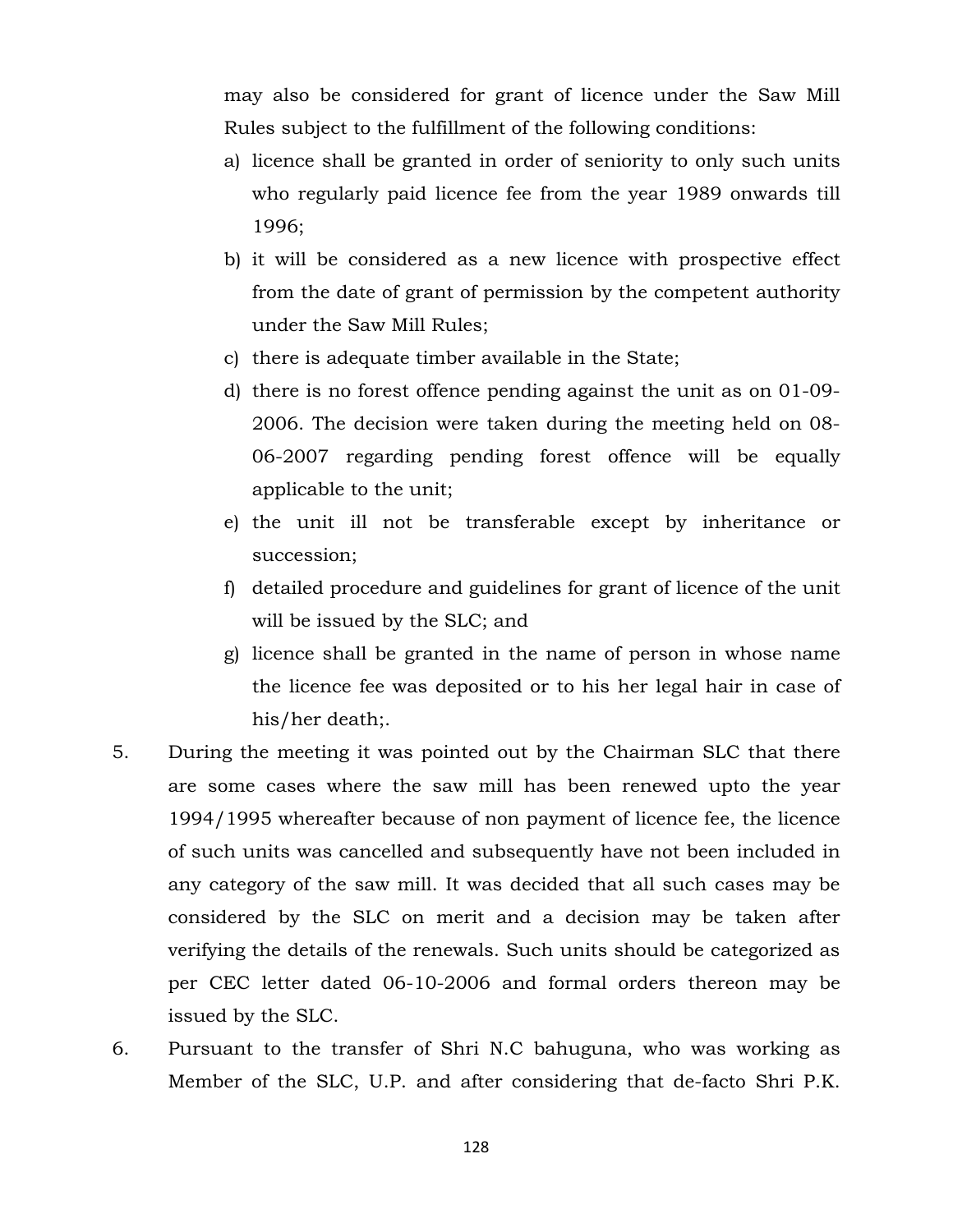Verma, CCF is working as the Nodal Officer for the SLC, the SLC, U.P. is reconstituted as under:-

| S.No. | Name                                     | Designation |
|-------|------------------------------------------|-------------|
|       | Principal Secretary (Forest), Government | Chairman    |
|       | of Uttar Pradesh                         |             |
| 2.    | Principal Chief Conservator of Forests,  | Member      |
|       | Uttar Pradesh Forest Department          |             |
| 3.    | Regional Chief Conservator of Forests,   | Member      |
|       | MoEF, Lucknow                            |             |
| 4.    | Shri P.K. Verma, Chief Conservator of    | Member      |
|       | Forests**                                | Secretary   |

It was also decided that as the post of the Regional Chief Conservator of Forests, Lucknow is presently vacant, the DGF & SS, MoEF would be requested to nominate his representative in the Committee till a Regional Chief Conservator of Forests, Lucnkow is appointed by the MoEF.

7. It was clarified that the amount collected as penalty/one time payment, which is to be kept in the interest bearing bank account, can be used only after the Rules/Guidelines in this regard are finalized and the permission is granted by the Hon'ble Supreme Court.

The meeting ended with a vote of thanks to the chair.

sd/- (M.K. Jiwrajka) Member Secretary

### Dated 03-04-2008

\*\* Sri C.P. Goyal Chief Conservator of Forests became Member Secretary, SLC in place of Sri P.K. Verma by CEC letter no. 2-24/CEC/SC/2008 Dt. 30.01.2009 and UP Govt. letter no. Writ 48/14-2-2009--405(55)/2004 TC-4 dt. 02.02.2009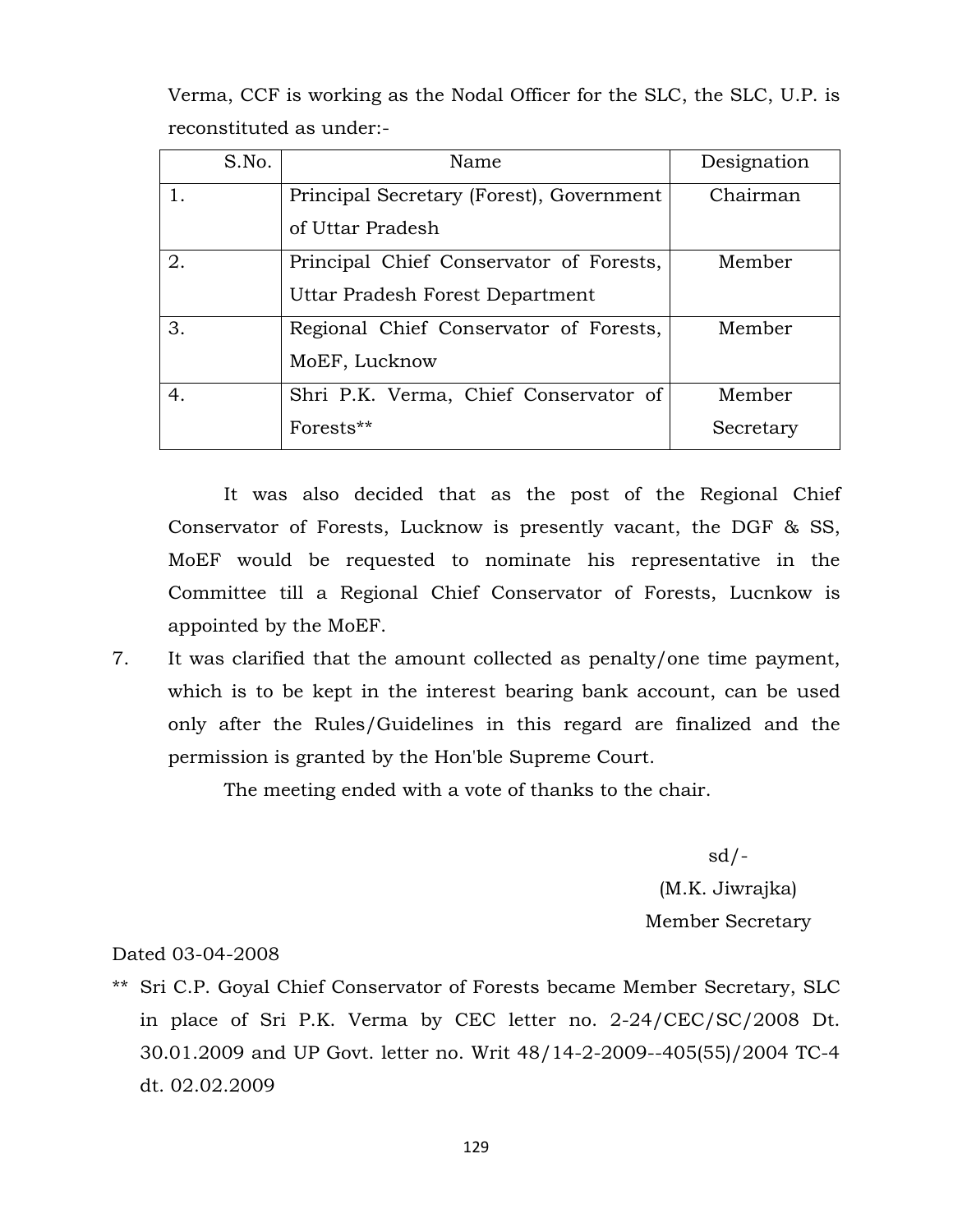Sri A.K. Dwivedi Chief Conservator of Forests became Member Secretary, SLC in place of Sri C.P. Goyal by CEC letter no. 2-24/CEC/SC/2014-Pt. VII Dt. 22.07.2014 and UP Govt. letter no. 3734/14-2-2014 dt. 17.11.2014

# CENTRAL EMPOWERED COMMITTEE

## (CONSTITUTED BY THE HON'BLE SUPREME COURT OF INDIA) IN WRIT PETITION (CIVIL) NO. 202/95 & 171/96)

IInd Floor, Chankyapuri, New Delhi 1100021, Tel 26884921, 26884823, 24101928, Fax No. 24101925

File No. 2-24/CEC/SC/2008Pt.II Dated 22<sup>nd</sup> December, 2008 Sub- Minutes of the meeting held on 18-12-2008 regarding grant of permission to the wood-based industries in Uttar Pradesh.

The Minutes of the meeting held by the CEC on the above subject is sent herewith for information and necessary follow up action.

> sd/- (M.K. Jiwrajka) Member Secretary

Distribution:

- i) Chief Secretary, Government of Uttar Pradesh, Lucknow
- ii) Principal Secretary (Forest) Government of Uttar Pradesh, Lucknow
- iii) Principal Chief Conservator of Forests, Uttar Pradesh Forest Department, Lucknow
- iv) DIGF (SU), MoEF
- V) Standing Counsel for the MoEF.
- Vi) Standing Counsel for the State of Uttar Pradesh.

130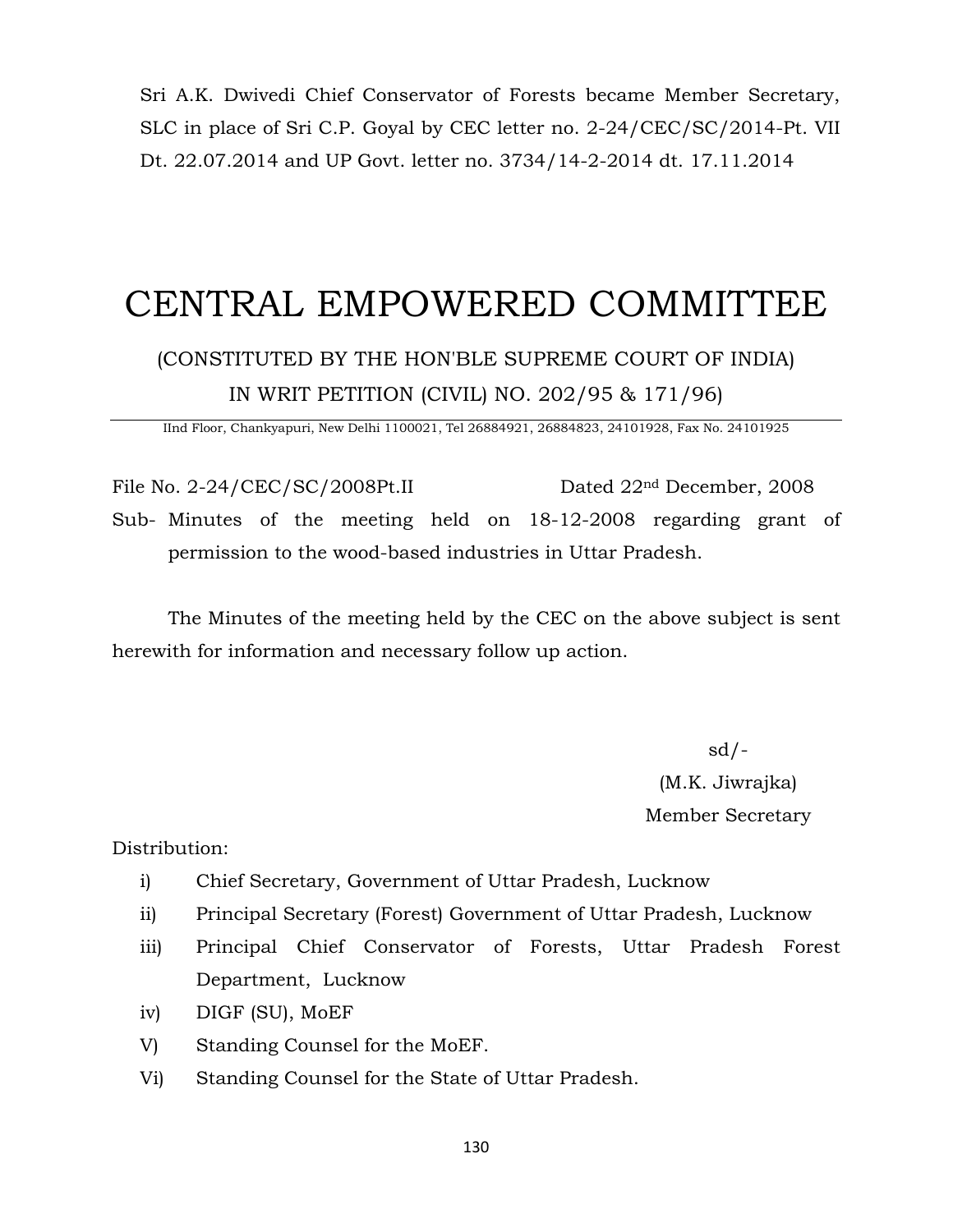## **MINUTES OF THE MEETING HELD ON 18-12-2008 REGARDING GRANT OF PERMISSION TO THE WOOD BASED INDUSTRIES IN UTTAR PRADESH**

The list of the participants is enclosed.

- 2. During the meeting, the Hon'ble Supreme Court Order's dated 21.11.2008 in IA No. 2314-15 and 2316-17 regarding grant of licences to wood based units falling in category IV (Transferred cases) was discussed. It was seen that the Hon'ble Supreme Court has permitted the CEC to consider grant of licences to category IV units (transferred) provided adequate wood is available for them after meeting the requirement of units covered in CEC's earlier Report dated 6.5.2008 in IA No. 2185
- 3. As per the details provided by the SLC, 5.82 lakh cub meter of timber is available in the State of U.P. after meeting the requirement of licenced wood based industries and Category I, II, III and Category IV (nontransferred) units. Out of the above 3.42 lakh cub meter timber is required for the units pending consideration as detailed below:
	- i) earlier unreported plywood/ veneer 1.16 lakh cub meter units falling in category I, II and III (118 units)
	- ii) units who have filed applications 1.70 lakh cub meter for change/upgradation of Category (I.A. No. 2258-60, 2261-63 etc., 97 plywood/veneer units and 101 saw mills)
	- iii) saw mill units whose documents 0.56 lakh cub meter have not been forwarded by the DLC to the SLC (about 100 units)

Total 3.42 lakh cub meter

131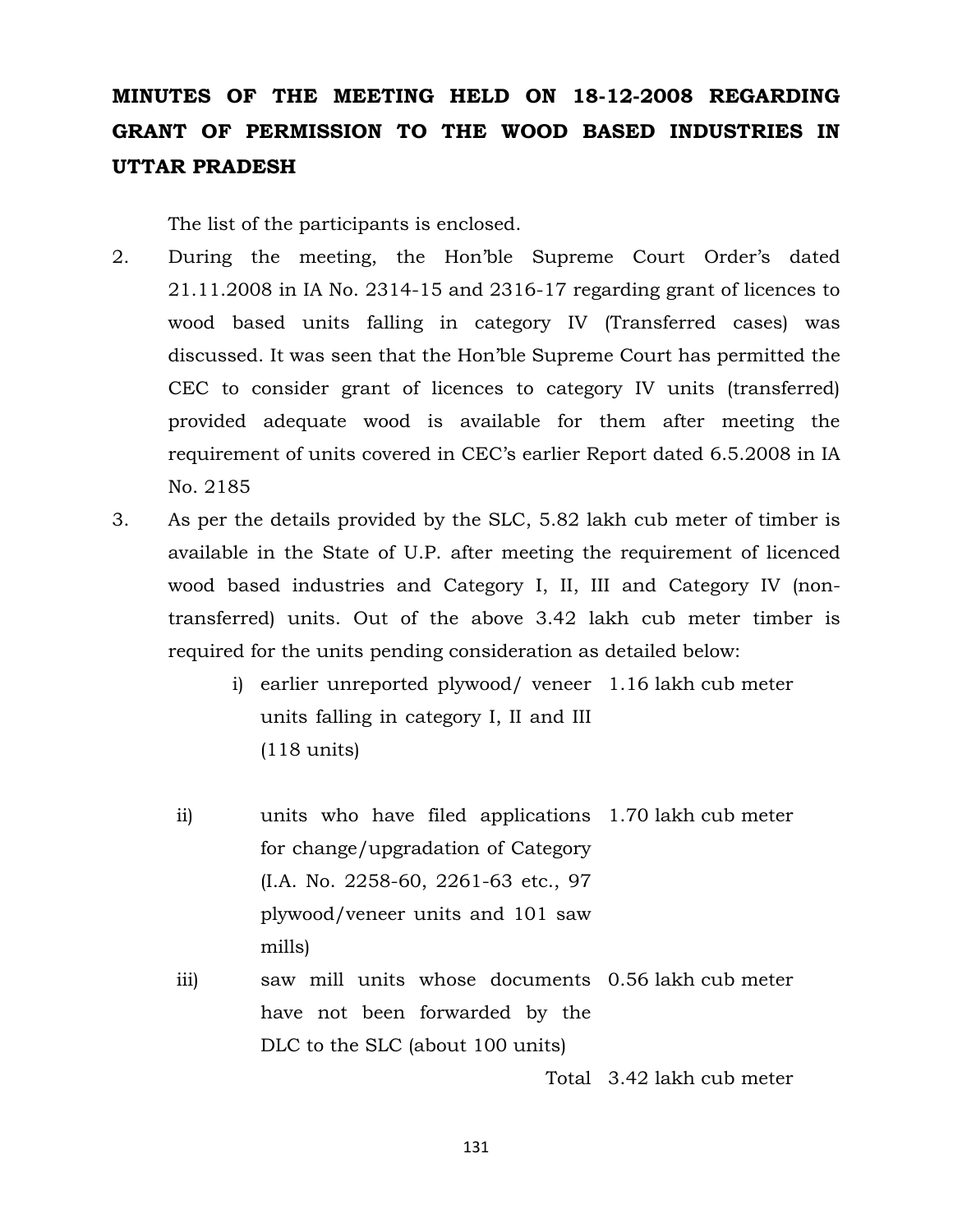After setting aside the timber requirement for the pending units as detailed above, a balance of above 2.40 lakh cub meter of timber is available.

4. It has been informed by the SLC that there are about 403 Category IV (transferred) units. At the rate of 560 cubic meters of timber per saw mill unit consisting of one VBS and one HBS, these saw mills will require 2.26 lakh cubic meter of timber. After considering that adequate timber is available for meeting their requirement, it was decided that all the Category IV (transferred) units will be considered by the SLC to grant of licence subject to the fulfillment of the following conditions:

- i) no forest offence related to the use of illegal timber is pending against the unit as on 1.9.2006 i.e. the decision taken during the meeting held on 8.6.2007 regarding pending forest offences will be equally applicable to such units;
- ii) it will be considered as a new licence with prospective effect from the date of grant of permission by the competent authority under the Saw Mill Rules;
- iii) each saw mill will deposit one time penalty of Rs 1 lakh (Rupees one lakh only) with the Forest Department. As has been done earlier, this amount will be kept in fixed deposit (s) with the nationalized bank (s)) and will be utilized only after the guidelines for its use are approved by the Hon'ble Supreme Court. This amount will be in addition to the normal licence fee payable by such units;
- iv) the relevant Saw Mill Rules and the terms and conditions as decided by the U.P. Forest Department will be complied with; and
- v) the licence will be non-transferable except by inheritance or succession.
- 5. It was decided that instead of calling applications from each of the units, as per the details given in the Final List of Category IV saw mills, appropriate directions will be issued to the concerned Divisional Forest Officers for grant of licences in such cases.
- 6. It was also decided that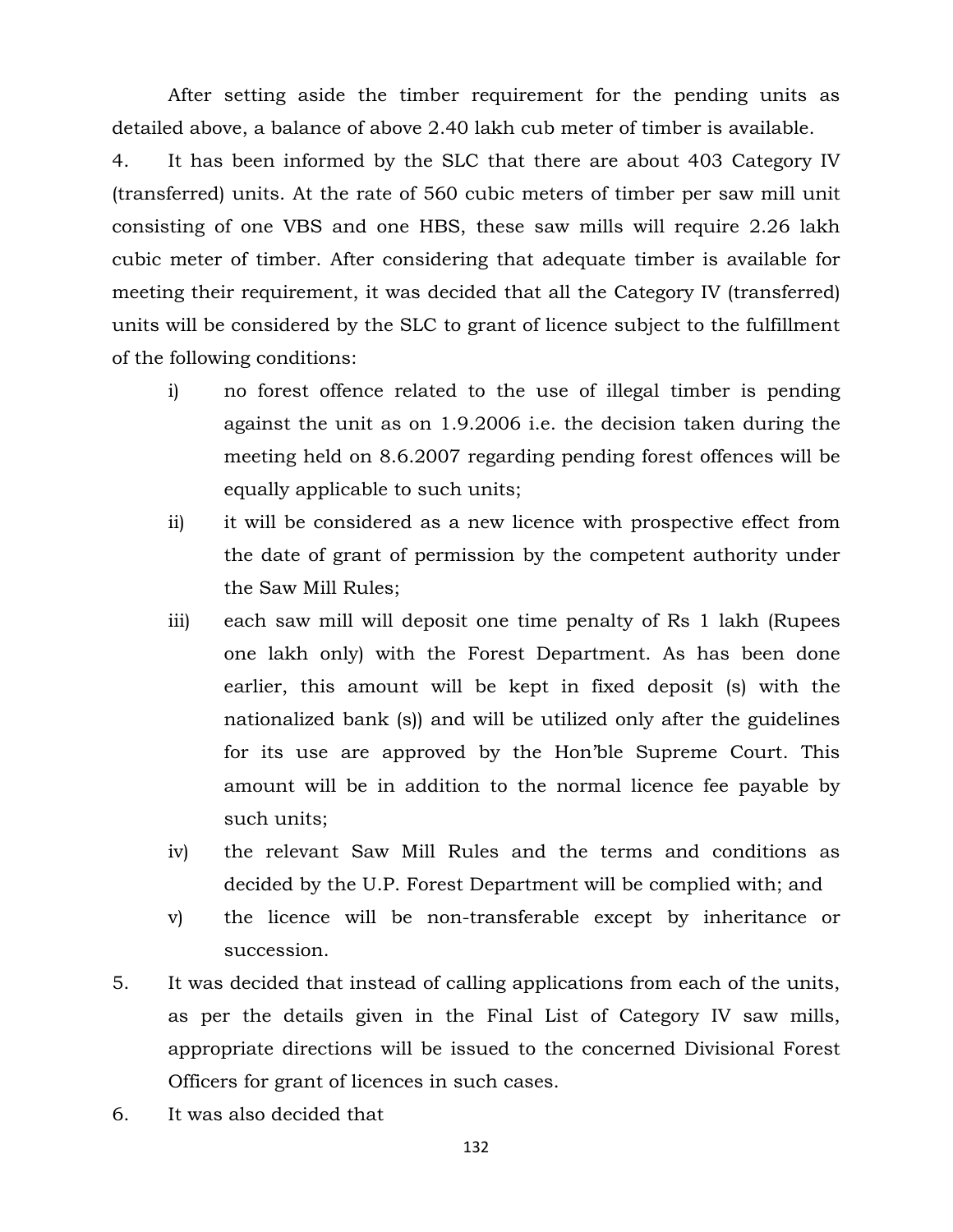- (i) the details of earlier unreported plywood, veneer and saw mills will be made available by the SLC to the CEC including their date of establishment, date of starting commercial operations, documents based on which the above dates have been determined; date of sales tax and registration, date of registration as a SSI unit, details of sales tax payment, year-wise details of sale/purchase of timber and timber products for the first five years, date on which the partnership/company was formed and other relevant details; and
- (ii) the State Level Committee will provide the details of the closure of each of the Category IV plywood/veneer units including the date of dismantling of the machines of the unit and the date on which the electricity has been disconnected.

The meeting ended with a vote of thanks to the Chair

sd/- (M.K. Jiwrajka) Member Secretary 18.12.2008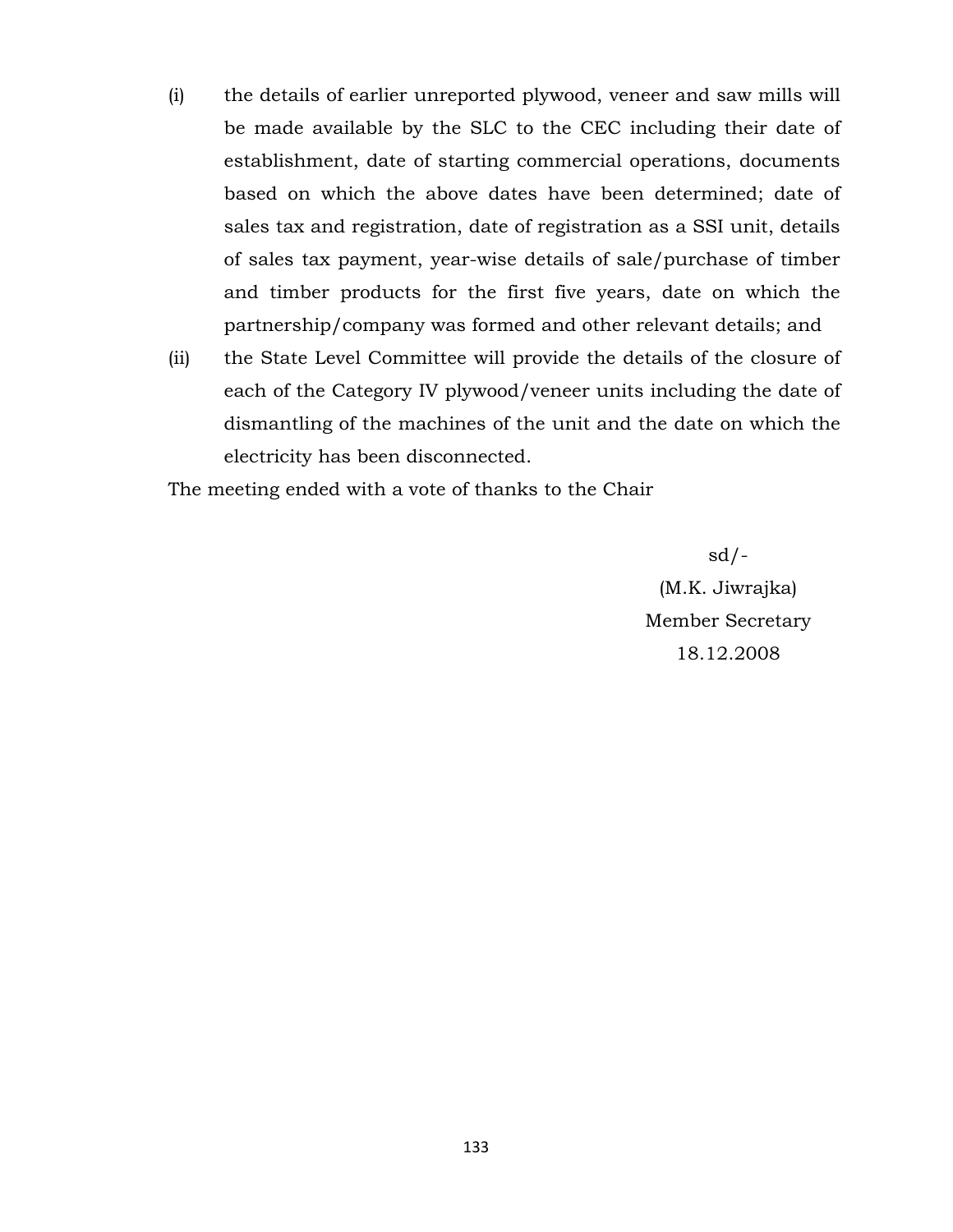# CENTRAL EMPOWERED COMMITTEE

## (CONSTITUTED BY THE HON'BLE SUPREME COURT OF INDIA) IN WRIT PETITION (CIVIL) NO. 202/95 & 171/96)

IInd Floor, Chankyapuri, New Delhi 1100021, Tel 26884921, 26884823, 24101928, Fax No. 24101925

File No. 2-24/CEC/SC/2008-Pt.II Dated 12<sup>nd</sup> January, 2009

To

The Principal Chief Conservator of Forests, Uttar Pradesh Forest Department Lucknow.

Sub- Regarding the Status of Category III saw mills.

Sir,

Please refer to letter No. 438/41-1 dated 16th December, 2008 of SLC on the above subject. As per the details provided by the SLC, there is adequate timber available in Uttar Pradesh for meeting the requirement of Category III saw mills and other subsequently cleared saw mills. In view of the above, the provisional status of Category III saw mill unit may be treated as cleared.

> sd/- (M.K. Jiwrajka) Member Secretary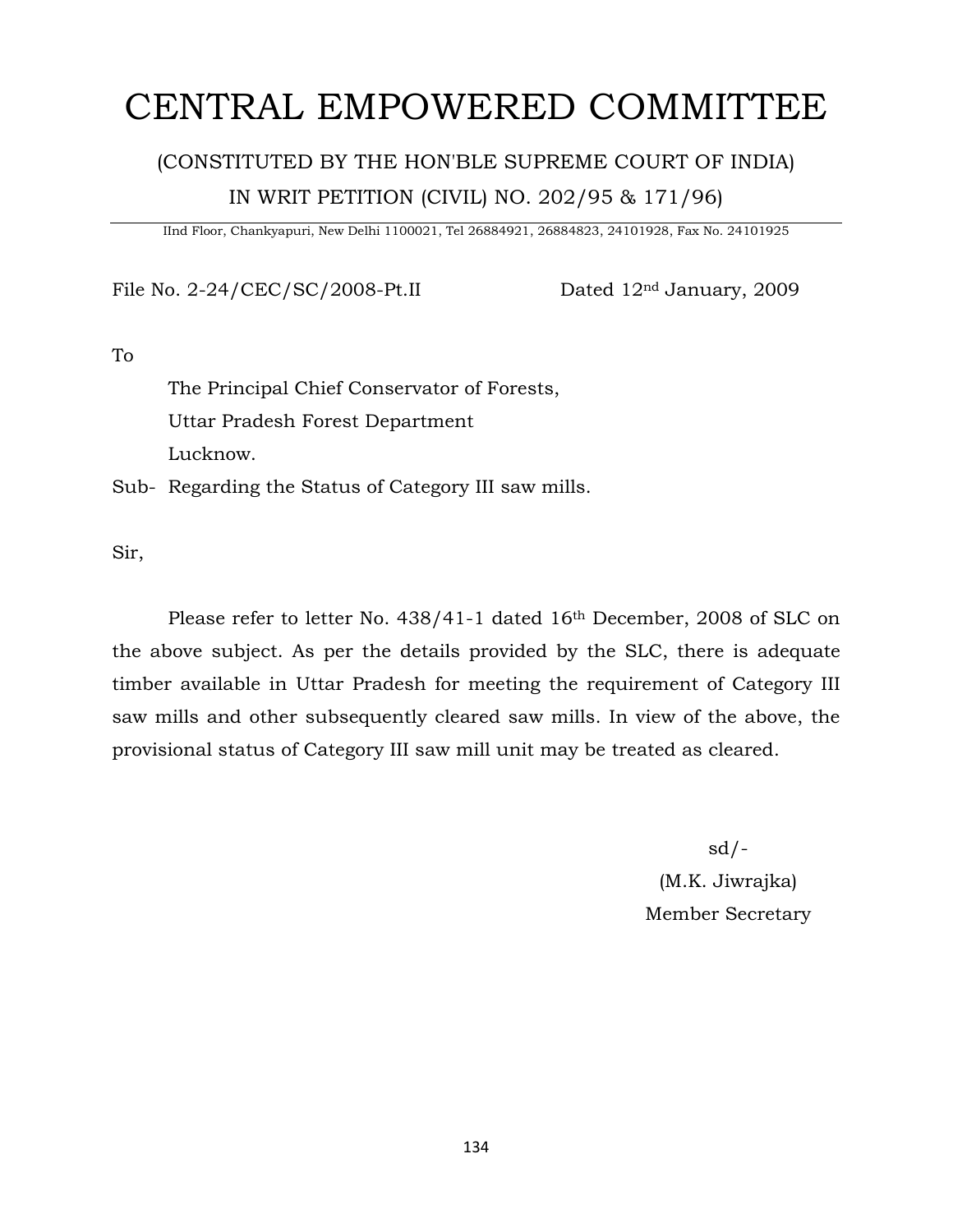### **File no. 2-24/CEC/SC/2008-PL-II**

### **Central Empowered Committee**

Sub: Minutes of the meeting convened by the Central Empowered Committee (CEC) on 26.05.2009 regarding wood based industries in Uttar Pradesh.

The list of the participants in enclosed. The issues raised by the SLC/others and the decision taken thereon are as under:

#### ONLY IMPORTANT ISSUES

Issue No. 2: Applications for following a vertical band saw for captive consumption have been received from following plywood units that have been granted license earlier. This is in the preview of SLC as per the directions issued by CEC in its meeting dated 08.06.2007 (Annexure 5 page 6 itme 6vi). All such applications were approved in the meeting of 06-01-2009. Five other applications were received after 06-01-2009 and were considered by SLC.

It was brought to its notice of SLC that apart from demand for vertical band saw, plywood units are also demanding peelers for captive consumption, in this regard the case of M/s A.R. Polymer of Fatehpur and M/s Choithi Industry of Unnao are worth mentioning. The committee deliberated on this issue at length and went through the directions of CEC in this regard.

The CEC has directed that

"6v. The units shall not be eligible to add or expand the capacity of such machines. If any unit is found to have violated the above conditions, the license issued in respect of such units shall be liable to be cancelled.

vi. Plywood/veneer units with saw mill license shall have the option to continue as saw mill or as a veneer/plywood unit. However, plywood units may be allowed to have vertical band saw for its captive consumption. In case any unit requires to retain the horizontal band saw for its captive use, it can only be allowed after obtaining the permission of SLC. It is reiterated that under no circumstances the VBS/HBS shall be used for purpose other than sawing timber for the purpose of making veneer or plywood in the same unit."

The committee decided to send the decision of SLC dated 06.01.2009 to CEC for approval. The list of 15 such units is at item No. 4 page No. 5 Annexure No. 1 of agenda. Kind consideration and approval of CEC is requested.

It was also decide to seek direction from CEC on following additional points:

(a) Can Vertical Band Saws be allowed to all plywood units as per their demand and requirement or it is to be provided only to those units who were already having it?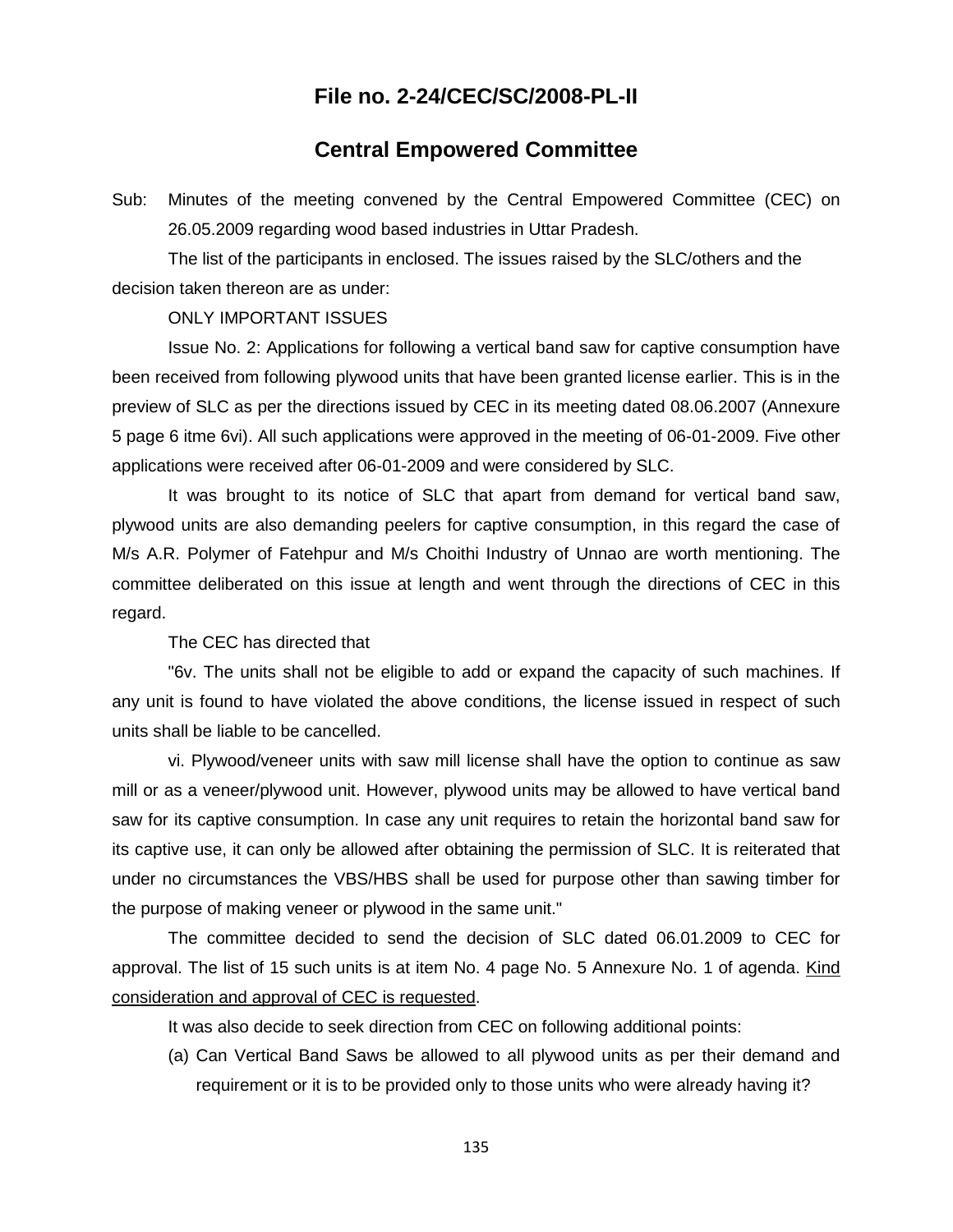(b) Can peeler for captive consumption be allowed to all plywood units as per their demand and requirement or it is to be provided only to those units who were already having it?

The CEC may kindly give suitable directions

Decision taken during the meeting held on 26.05.2009

- (a) SLC may allow the plywood units to install Vertical Band Saw subject to the prescribed norms.
- (b) Additional /new peelers cannot be permitted to installed/approved by the SLC.

Issue No. 6: Transfer of plywood/Veneer units from one party to another

Licenses have been issued to Plywood/Veneer units by respective DFO's in compliance of the instructions issued by SLC. Now can DFO change the name of owners on his own or will he require instructions from SLC. CEC may also decide about the fee to be charged if any.

Decision taken during the meeting held on 26.05.2009

Since the process of grant of verification of license is yet to be completed, no change in the ownership should be permitted for a period of three years. The issue will be reviewed thereafter.

Issue No. 7: Relocation of Plywood/Veneer units from one place to another:

Two units have applied for relocation after the change of original owners. CEC may decide the procedure of relocation if has to be allowed.

Decision taken during the meeting held on 26.05.2009

The PCCF, U.P. may permit on merit relocation within the same District without change of ownership subject to the compliance of the order of the Hon'ble Supreme Court and applicable Act, Rules and Guidelines.

Issue No. 8: Issue of laminating units:

Some parties have approached for permission to start melamine paper/decorative wood veneer over plywood, or other wooden boards. They will not manufacture plywood on their own. The approach on these maybe clarified.

Decision taken during the meeting held on 26.05.2009

The orders of the Hon'ble Supreme Court does not prohibit/apply to laminating units provided such units otherwise do not fall in the category of saw mill, veneer or plywood unit.

Issue No. 9: Representations/applications received regarding guidelines issued by the SLC in respect of eligibility criteria for grant of license to unlicensed units who have regularly deposited license fee.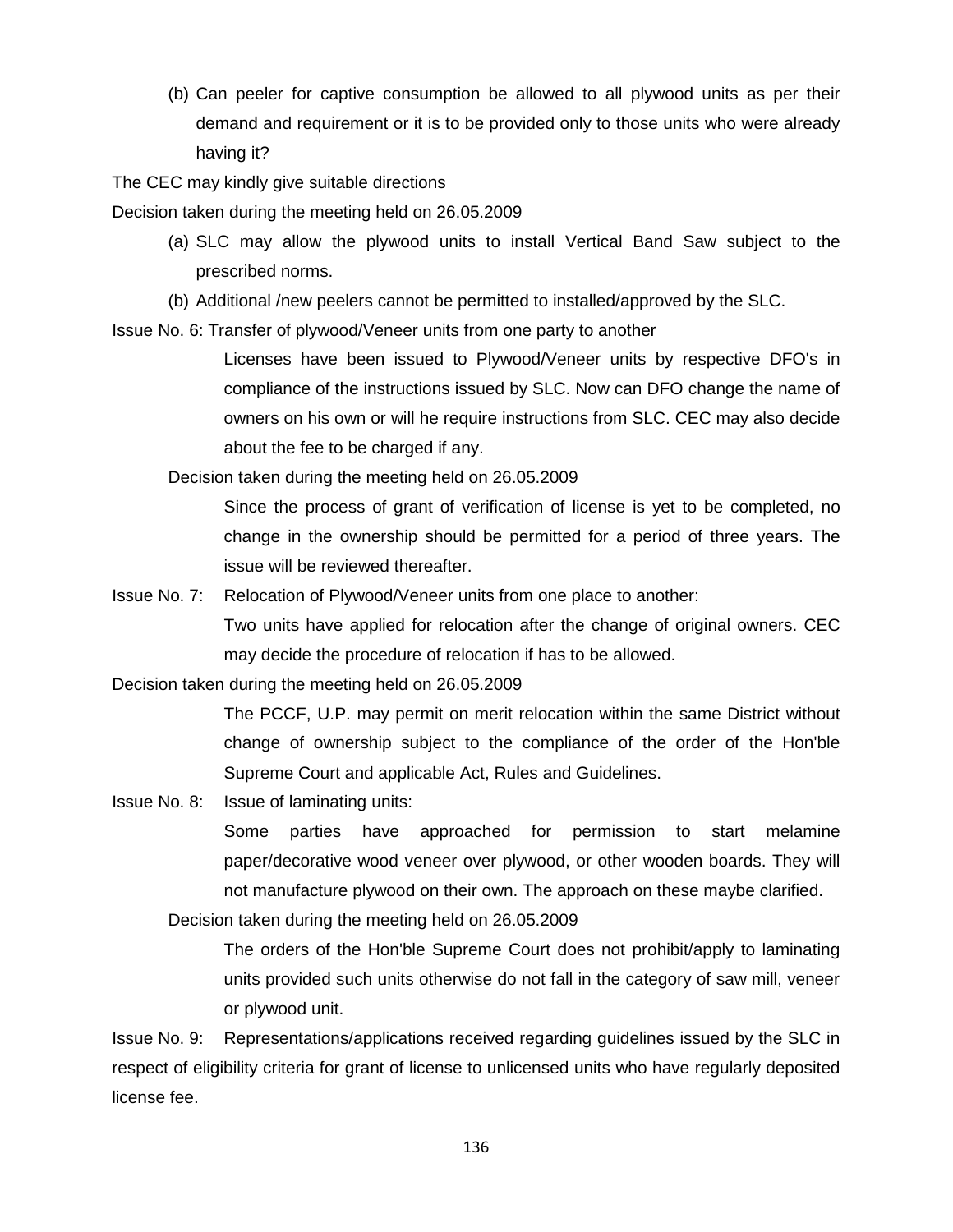The guidelines regarding the eligibility criteria for the grant of license to the unlicensed saw mill who have regularly deposited the license fee were reviewed. After detailed discussions, it was decided to revise the guidelines as under:

"The saw mills, who fulfill the following two conditions will be eligible for consideration for grant of license (Subject to compliance of applicable Act, Rules and Guidelines including the payment of license fee)

- (a) the saw mill has deposited the license fee for one year prior to july, 1989 when the ban on grant of new license was imposed in the state of UP; and
- (b) the license fee for the year 1990 to 1995 have been deposited prior to 04.03.1997

The meeting ended with the vote of thanks to the chairman

(M.K. Jiwrajka) Member Secretary 27.05.2009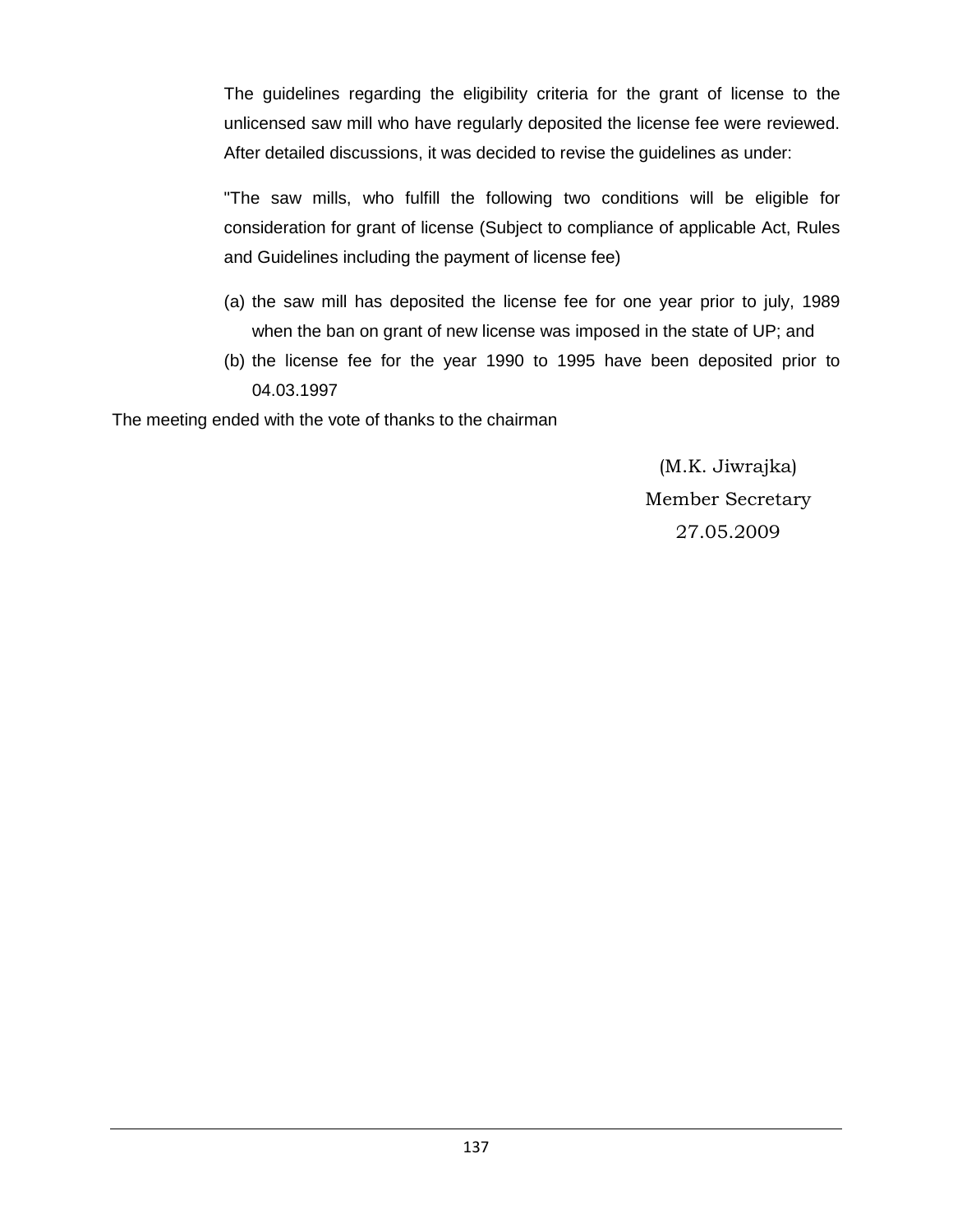# **CENTRAL EMPOWERED COMMITTEE**

### **(CONSTITUTED BY THE HON'BLE SUPREME COURT OF INDIA)**

### **IN WRIT PETITION (CIVIL) NO. 202/95 & 171/96)**

IInd Floor, Chankya Bhawan, Chankyapuri, New Delhi 1100021, Tel. 26884921, 26884923, 24101926, Fax No.24101925

**File No. 2-24/CEC/SC/2010-Pt.IV Dated 31st May, 2010**

**Sub- Minutes of the meeting regarding wood-based Industries held with the State Level Committee, Uttar Pradesh and representative of wood-based Industries Association of Uttar Pradesh on 26.05.2010 at New Delhi.**

**The Minutes of the meeting held by CEC on the above subject is sent herewith for information and necessary follow up action.**

**sd/-**

**(M.K. Jiwrajka) Member Seretary**

**Distribution:** 

- **xxiv) Chief Secretary, Government of Uttar Pradesh, Lucknow**
- **xxv) Principal Secretary (Forests), Government of Uttar Pradesh, Lucknow.**
- **xxvi) Principal Chief Conservator of Forests, Uttar Pradesh Forest Department, Lucknow**
- **xxvii) Additional Principal Chief Conservator of Forests, Ministry of Environment & Forests, Regional Office, Lucknow**
- **xxviii) Member Secretary, State Level Committee, wood-based Industries in Uttar Pradesh, Lucknow.**
- **xxix) Standing Counsel for the MoEF.**
- **xxx) Standing Counsel for the State of Uttar Pradesh.**
- **xxxi) Uttar Pradesh Plywood Manufacturing Association**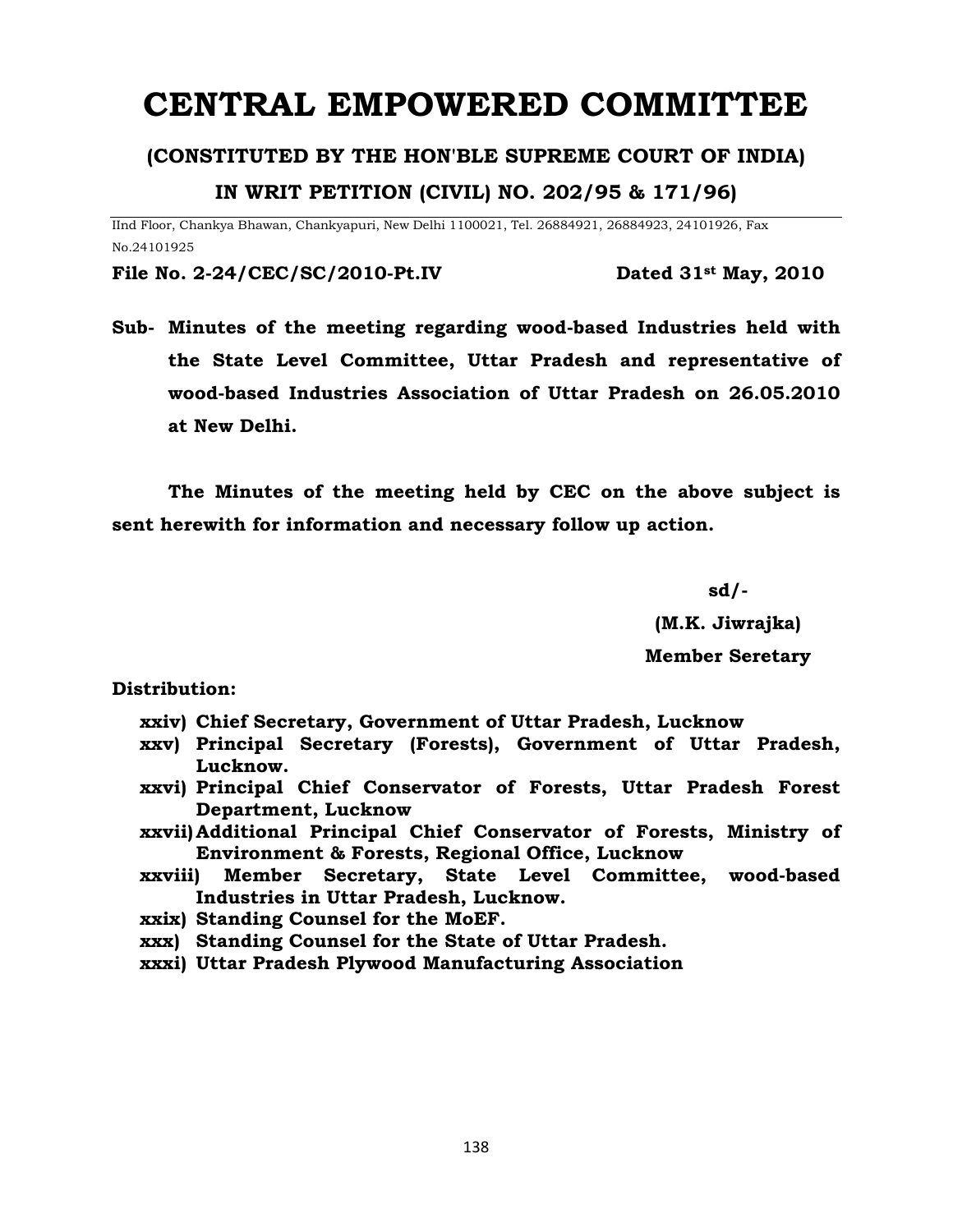## **MINUTES OF THE MEETING RERARDING WOOD BASED INDUSTRIES HELD WITH THE STATE LEVEL COMMITTEE, UTTAR PRADESH AND REPRESENTATIVES OF WOOD-BASED INDUSTRIES ASSOCIATIONS OF UTTAR PRADESH ON 26.05.2010 NEW DELHI**

**The list of the participants is enclosed at ANNEXURE.1**

**Timber Requirement**

**2. At present there are 5727 licensed units of Saw Mills in UP. The band saw wise break up is as follows:** 

| <b>Only VBS</b>     | 2124 units |
|---------------------|------------|
| <b>Only HBS</b>     | 608 units  |
| <b>VBS+HBS</b> both | 1995 units |

**3. The timber requirement for the Saw Mills in UP has been assessed on the basis of Horse Power and for the saw mills VBS only has also been taken as 540 cum to 2160 cum. The timber requirement for VBS has been taken as 100 cum/VBS in Haryana whereas in Gujarat the requirement for a composite unit (VBS+HBS or HBS Only) has been taken as 490 cum and for VBS only it has been taken as half of 490 cum i.e. 245 cum/VBS. The SLC suggested that the timber requirement for units with VBS only as 540 cum is on the higher side and can be taken as half of 540 cum i.e. 270 cum/VBS as has been done in the case of Gujarat. The PCCF, UP has also recommended as above (Annexure-2). The CEC agreed to the above suggestions. Accordingly, the timber requirement for the WBI units that have so far been allowed to operate in the State will be as follows:**

**Saw Mill Units**

| <b>HORSE POWER</b>     | <b>TOTAL</b> | <b>NO OF</b> | NO. OF          | NO. OF          | <b>TIMBER</b>    | <b>TOTAL TIMBER</b> |
|------------------------|--------------|--------------|-----------------|-----------------|------------------|---------------------|
| <b>CATEGORY (H.P.)</b> | NO. OF       | <b>VBS</b>   | <b>UNITS</b>    | <b>UNITS</b>    | <b>REQUIREME</b> | <b>REQUIREMENT</b>  |
|                        | <b>SAW</b>   | <b>BEING</b> | <b>WITH HBS</b> | <b>WITH</b>     | <b>NT PER</b>    | <b>PER YEAR</b>     |
|                        | <b>MILLS</b> | <b>USED</b>  | <b>ONLY</b>     | <b>BOTH VBS</b> | <b>YEAR</b>      | (cu.mt.)            |
|                        |              |              |                 | <b>AND HBS</b>  | (cu.mt.)         |                     |
|                        |              |              |                 |                 |                  |                     |
| <b>ONLY VBS</b>        | 3124         | 3549         |                 |                 | 270              | 958230              |
|                        |              |              |                 |                 |                  |                     |
| 10 HP & BELOW          | 1679         |              | 542             | 1137            | 540              | 906660              |
|                        |              |              |                 |                 |                  |                     |
| <b>ABOVE 10 TO 20</b>  | 495          |              | 33              | 462             | 810              | 400950              |
|                        |              |              |                 |                 |                  |                     |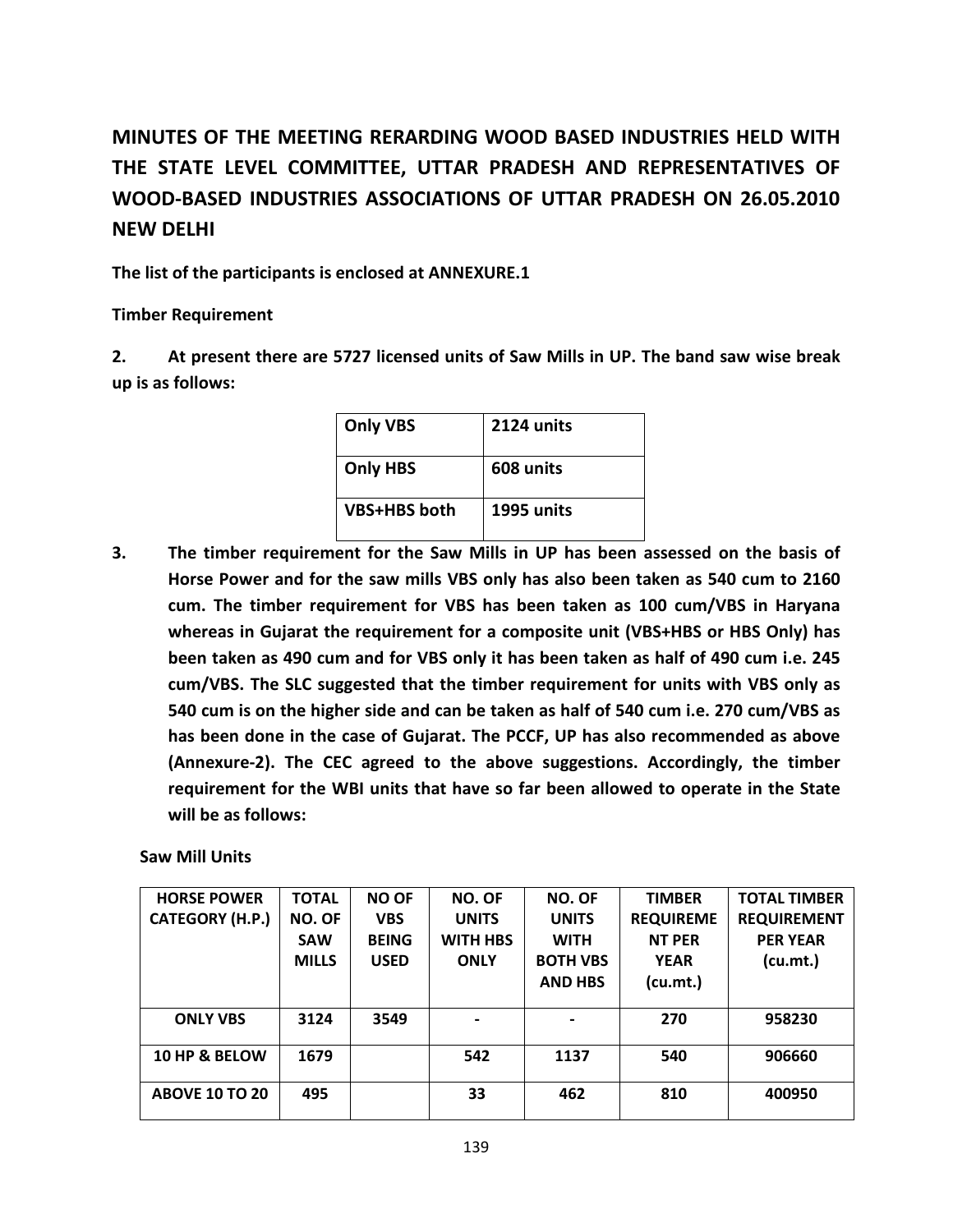| <b>ABOVE 20 TO 40</b> | 427  | 32 | 395 | 1080 | 461160  |
|-----------------------|------|----|-----|------|---------|
| <b>ABOVE 40 TO 60</b> |      |    |     | 1620 | 3240    |
| <b>TOTAL</b>          | 5727 |    |     |      | 2730240 |

**Plywood & Veneer**

| <b>Type of Unit</b> | NO. OF<br><b>UNITS</b> | <b>NO OF</b><br><b>PRESS</b> | NO. OF<br><b>PEELERS</b> | <b>TIMBER REQUIREMENT</b><br><b>PER UNIT</b> |             | <b>TOTAL TIMBER</b><br><b>REQUIREMENT</b><br><b>PER UNIT</b> |
|---------------------|------------------------|------------------------------|--------------------------|----------------------------------------------|-------------|--------------------------------------------------------------|
|                     |                        |                              |                          | <b>Press</b>                                 | Peeler      | (cu.mt.)<br>(Tentative)                                      |
| Plywood &<br>Veneer | 117                    | 214                          | 165                      | 2000                                         | $\mathbf 0$ | 428000                                                       |
| Plywood             | 43                     | 67                           | 0                        | 2000                                         | $\mathbf 0$ | 134000                                                       |
| Veneer              | 70                     | 0                            | 86                       | $\mathbf 0$                                  | 1500        | 129000                                                       |
| <b>TOTAL</b>        | 230                    | 291                          | 251                      |                                              |             | 691000                                                       |

| <b>Timber Requirement</b> | 3421240 |
|---------------------------|---------|
| <b>Timber Available</b>   | 4570000 |
| <b>Balance Timber</b>     | 1148760 |

#### **Saw Mill units**

- **4. The Hon'ble Supreme Court by order dated 30.04.2010 has granted permission in UP for grant of saw mill license to the unlicensed saw mill who fulfill the following conditions:**
	- **1. the sawmill was established prior to July 1989**
	- **2. the license fee for the year 1989 has been deposited with the UP Forest Department prior to 4.3.1997**
	- **3. the license fee up to the year 1995 has also been deposited with the UP Forest Department in one or more installments prior to 31.03.1997**
	- **4. the saw mill otherwise fulfill the relevant Saw Mill Rules and Guidelines issued from time to time by the State Forest Department**
	- **5. no offence case pertaining to the illegal use or transportation of timber is pending against the saw mill**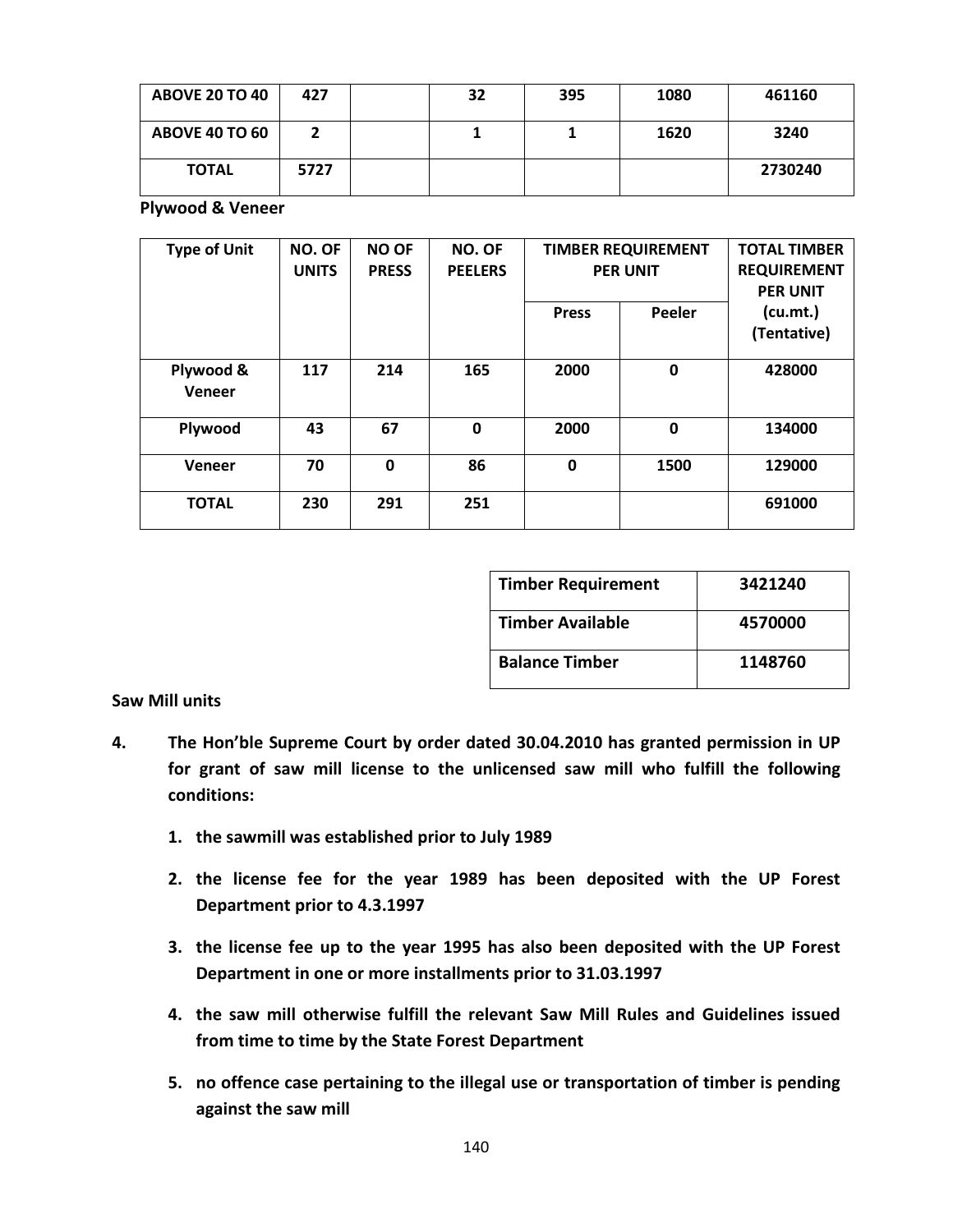- **6. in addition to the normal sawmill license fee/renewal fee the saw mill will deposit Rs.50000/- (Rs Fifty Thousands) as onetime payment. This amount along with the amount received from other wood based industries will be kept in an interest bearing bank account in a nationalized bank and will be utilized after the scheme in this regard is approved by the Hon'ble Supreme Court; and**
- **7. irrespective of the number of band saws earlier installed each of the saw mill will be eligible for grant of license for one Vertical Band Saw (VBS) only. No permission for Horizontal Band Saw (HBS), with or without trolley, will be granted.**
- **5. As per the information provided by the SLC there were 1407 reported unlicensed saw mills who have deposited the license fee for certain years but were not granted license. Out of these, 222 units have already been granted licenses as per guidelines of CEC. Out of remaining 1185 units who fulfill the eligibility criterion as above will be considered by the SLC for grant of license. It was also decided that:**
	- **i. If for a saw mill license fee for the year 1989 has been received prior to 4.3.97 the unit will be considered to have been established prior to July 1989.**
	- **ii. The decision for all sawmill units falling in a division will be taken by the SLC in one go and not in installments or on different dates.**
	- **iii. The details of 1185 sawmill along with name of owner, address, details of fee received and other relevant details will be uploaded on the website of UP Forest Department within three days.**
	- **iv. All units which for any reasons are found to be ineligible due to any reason will be given opportunity of personal hearing before taking the final decision.**

**Plywood and Veneer units:**

- **6. The Hon'ble Supreme Court by order dated 30.04.2010 has permitted grant of license to plywood and veneer units falling in category IV subject to certain conditions. It was decided that:**
	- **i. Units be allowed permission in order of seniority and only if adequate timber is available.**
	- **ii. Permission granted to the plywood unit should be restricted to one press only and for veneer units to one peeler only. In addition the plywood units may be permitted one peeler each if it had one or more peeler functional in the unit before it was closed.**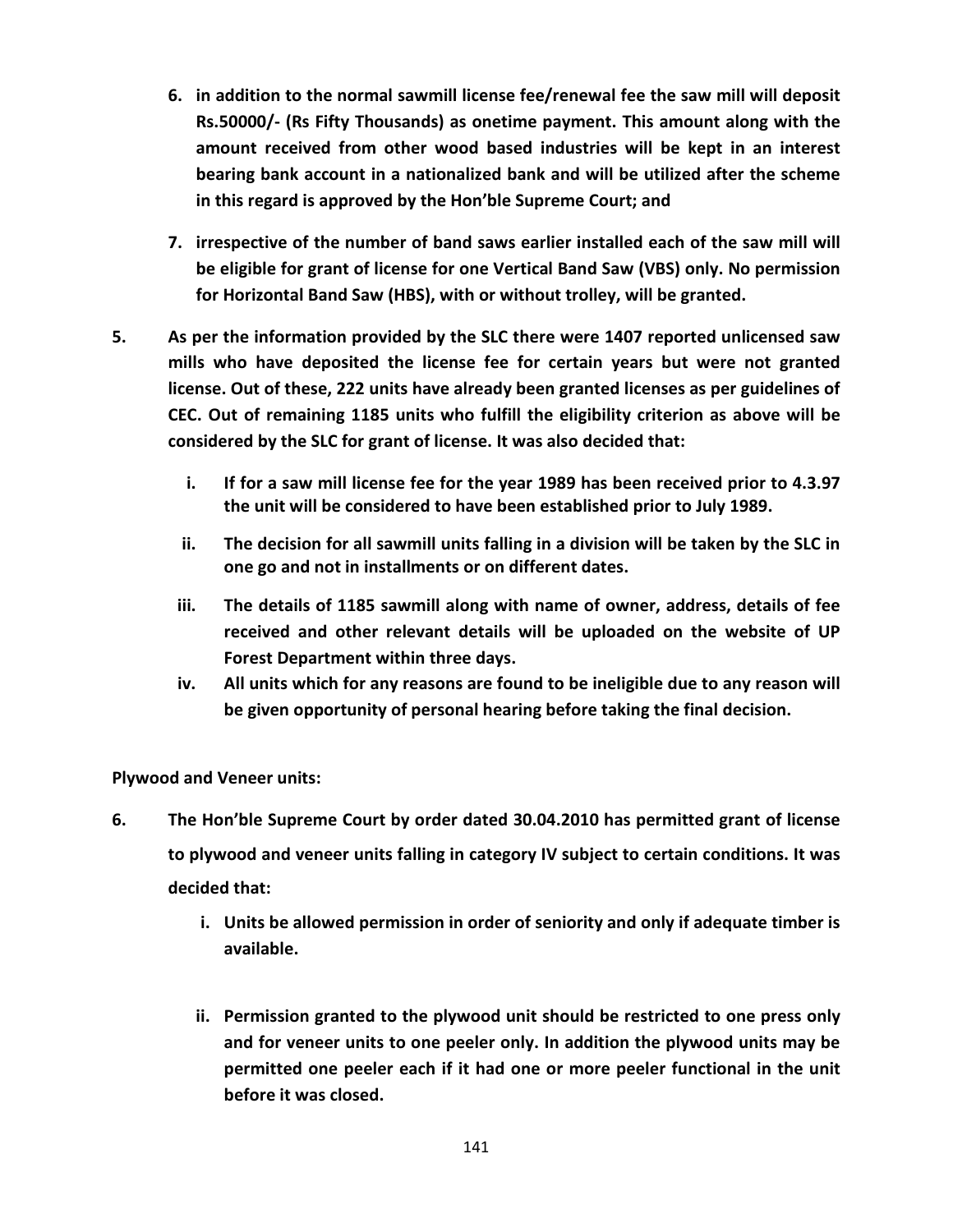- **iii. Inter se seniority of all plywood/veneer units whose application has been received till 28th February 2010 is to be finalized within a period of one month.**
- **iv. If the DLC report is not received before meeting of the SLC the decision is to be taken without waiting for the DLC report.**
- **v. Onetime payment to be deposited will be Rs.9 lakh per press (inclusive of peeler if available with unit) for plywood units and Rs.3 lakh per peeler for veneer units.**
- **vi. As all units in this category have been established after 4.3.1997 the condition of a distance not less than 10 kms will be applicable as ordered by the Hon'ble Supreme Court for relocation of sawmill units after 4.3.1997**
- **vii. Before granting permission to open a unit it will be ensured that no forest offence is pending against that unit.**
- **viii. All provisionally delisted units will be given opportunity of personal hearing before taking a final decision to delist them. The final decision for delisting will be done after obtaining concurrence of the CEC.**
- **ix. The decision to grant permission for all the plywood/veneer units falling in category IV including for delisting of units, will be taken in one go and after obtaining concurrence/approval of the CEC.**

**sd/-**

**(M.K. Jiwrajka) Member Secretary 31.5.2010**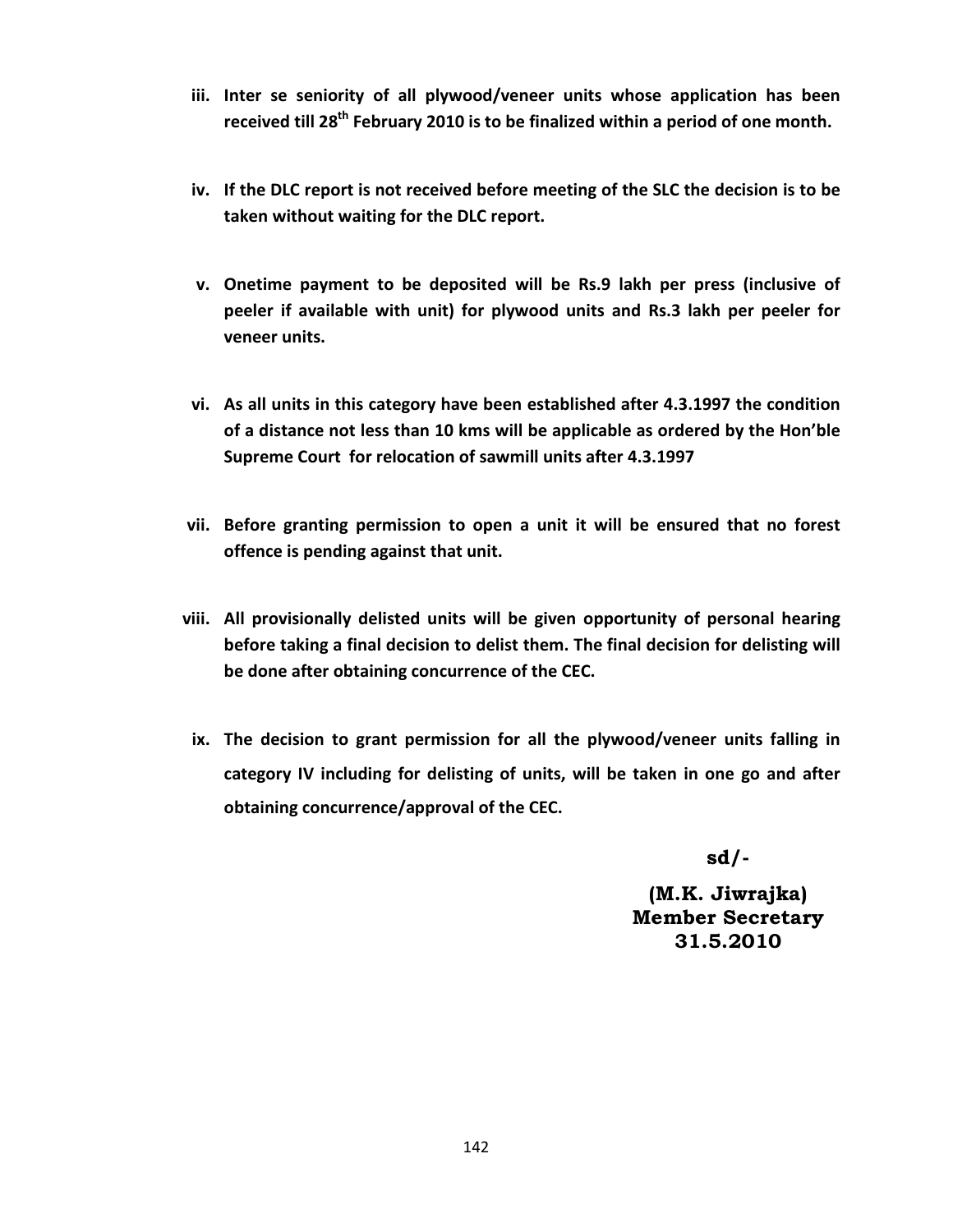# **CENTRAL EMPOWERED COMMITTEE**

#### **(CONSTITUTED BY THE HON'BLE SUPREME COURT OF INDIA)**

**IN WRIT PETITION (CIVIL) NO. 202/95 & 171/96)**

**IInd Floor, Chankya Bhawan, Chankyapuri, New Delhi 1100021, Tel. 26884921, 26884923, 24101926, Fax No.24101925**

**File No. 2-30/CEC/SC/2010-Pt.II Dated: 18th October, 2010**

**To,** 

**The Principal Chief Conservator of Forests Uttar Pradesh Forest Department Lucknow**

**Sub- Hon'ble Supreme Court order dated 29th September, 2010 in IA no. 2664 of 2009 Smt. Shahnaj Begum and others Vs UP Government and others regarding permission for relocation of the saw mill in areas falling within 10 km from the canal side.**

**Sir,** 

**Please refer to your letter no. FUO. 330/41-1 dated 13th October, 2010 on the above subject. The Hon'ble Supreme Court by order dated 29th September, 2010 in IA No. 2664 of 2009 has granted relief in terms of prayer b and c of the said IA, wherein exemption has been sought for relocation of saw mills within the distance of 10 km from the Eastern Yamuna Canal like plantations on sides of roads and railways-whether forest or otherwise. The CEC is therefore of the view that in terms of the above said orders, in the entire state the relocation of saw mills is permissible within a distance of 10 km from the plantations raised in the sides of canals, roads and railways including the plantations notified as forests.**

**Your faithfully,**

**sd/-**

**(M.K. Jiwrajka) Member Secretary**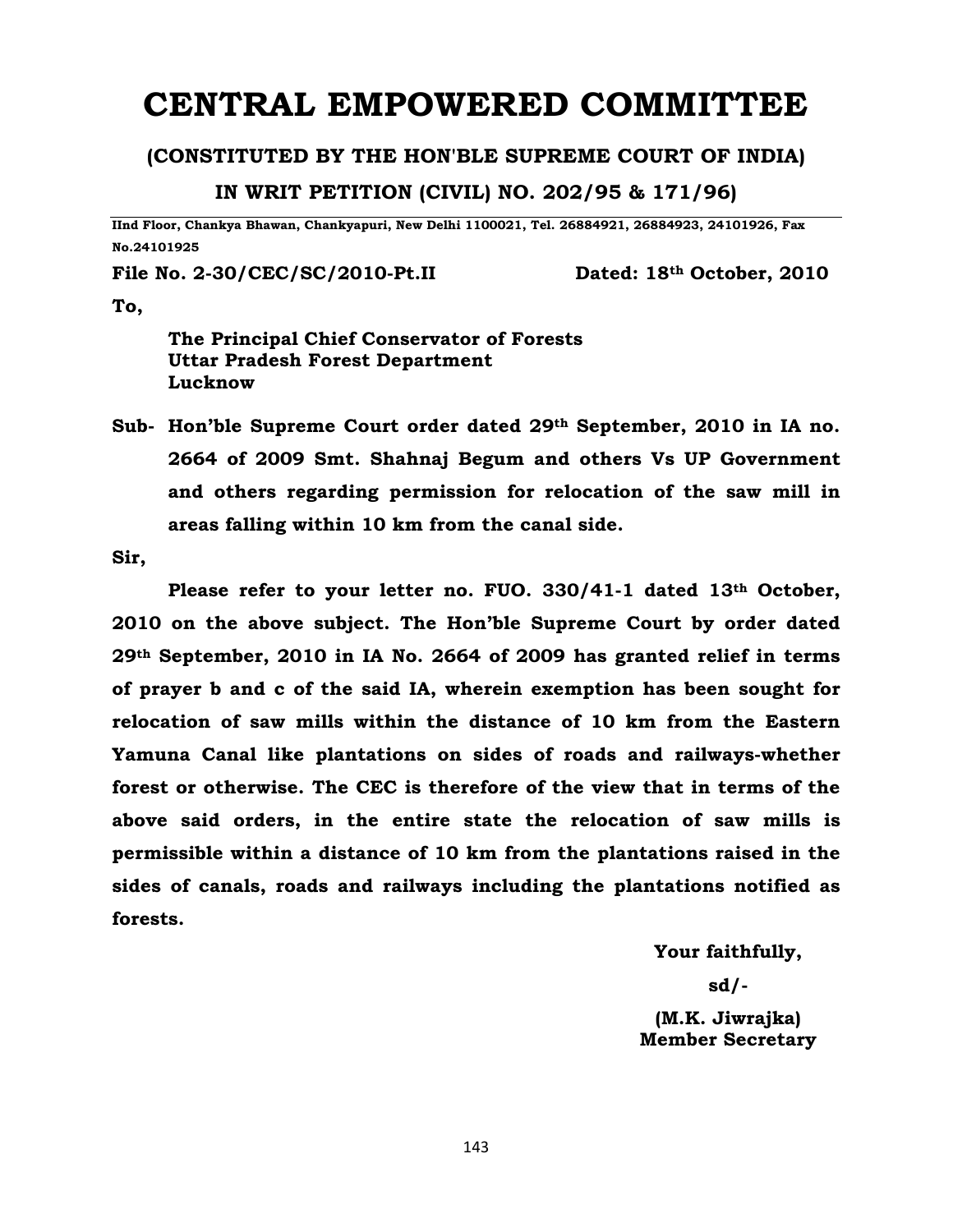# CENTRAL EMPOWERED COMMITTEE

(CONSTITUTED BY THE HON'BLE SUPREME COURT OF INDIA)

IN WRIT PETITION (CIVIL) NO. 202/95 & 171/96)

IInd Floor, Chankya Bhawan, Chankyapuri, New Delhi 1100021, Tel. 26884921, 26884923, 24101926, Fax No.24101925 File No. 2-24/CEC/SC/2012-Pt.IV Dated 12.11.2014

Sub- Minutes of the meeting held on 12th November, 2014 with the Uttar Pradesh Forest Department regarding wood-based Industries in the State of Uttar Pradesh

The Minutes of the meeting held by CEC on the above subject is sent herewith for information and necessary follow up action.

> sd/- (M.K. Jiwrajka) Member Seretary

Distribution:

- 1. Principal Secretary (Forests), Government of Uttar Pradesh, Lucknow.
- 2. Principal Chief Conservator of Forests, Uttar Pradesh Forest Department, Lucknow
- 3. Sh. Siddhartha Chowdhury, Supreme Court Advocate and Amicus Curiae
- 4. Standing Counsel for the State of Uttar Pradesh.
- 5. M/s Jai Hanuman Plywood Industries, Haser, Sant Kabir Nagar, Uttar Pradesh.
- 6. DIG (SU), MoEF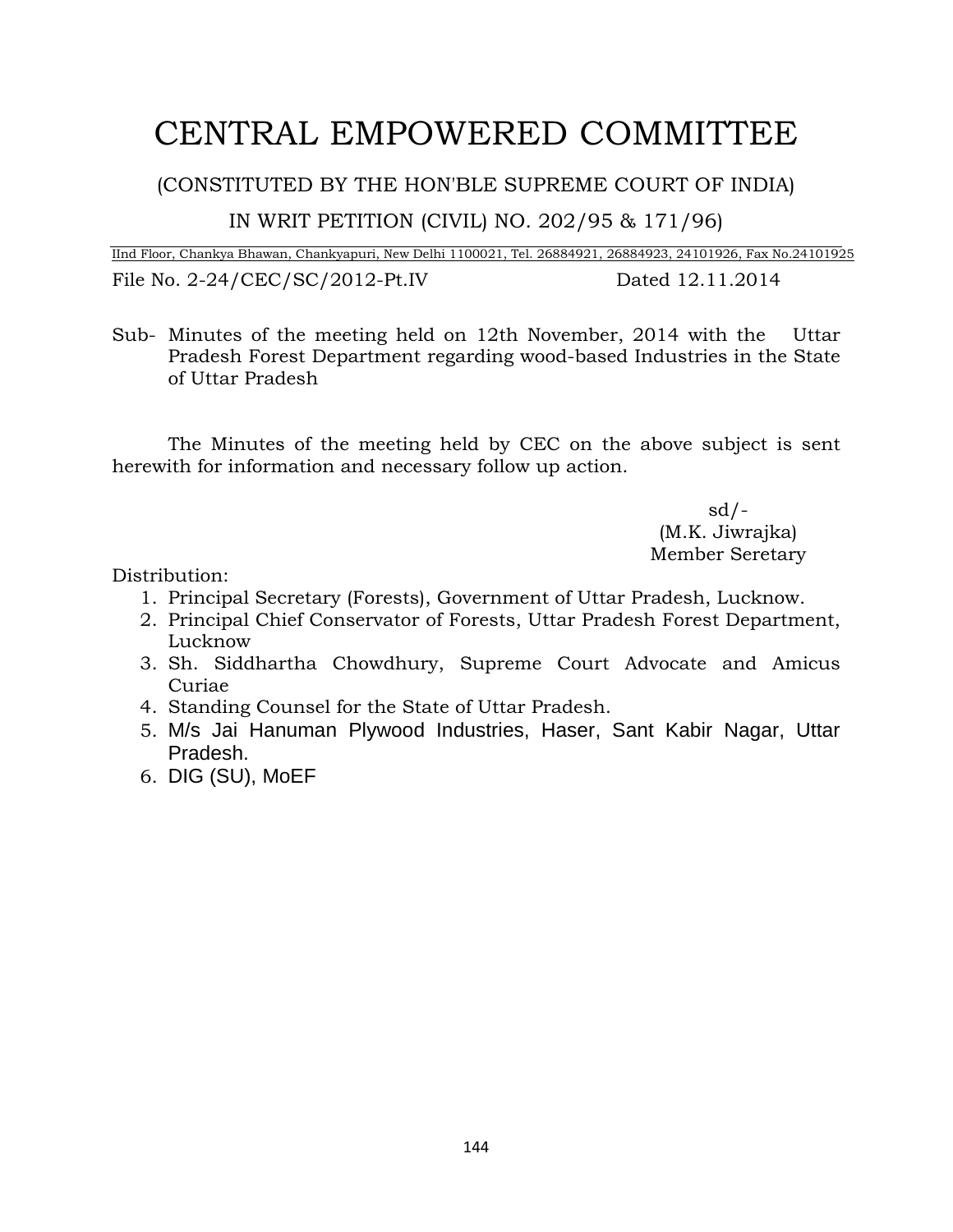#### **Minutes of the meeting held on 12th November, 2014 with the U.P. Forest Department regarding Wood-Based Industries in the State of Uttar Pradesh**

During the meeting the U.P. Forest Department was represented by the Principal Chief Conservator of Forests and HOFF. The CEC was represented by Chairman, CEC, Member Secretary, CEC and Mr. Mahendra Vyas, Member and Mr. Siddhartha Chowdhury, Learned Amicus Curiae was present during the meeting.

2. In the meeting convened by the CEC on 26.05.2009 regarding wood based industries in Uttar Pradesh it was inter alia decided that "the PCCF, U.P. may permit on merit relocation within the same District without change of ownership subject to the compliance of the order of the Hon'ble Supreme Court and applicable Act, Rules and guidelines." After detailed discussion it was decided that in partial modification of the above decision the State Level Committee for Wood Based Industries in Uttar Pradesh may permit, on merit, relocation of plywood/veneer units from one district to another without change of ownership subject to the compliance of the orders of Hon'ble Supreme Court and applicable Act, Rules and Guidelines and provided that

- (a) the Principal Secretary (Forest) and Chairman, SLC and Principal Chief Conservator of Forest and Member, SLC are both personally present in the meeting in which such a decision is taken;
- (b) the Principal Secretary (Forest) as well as Principal Chief Conservator of Forest both agree to such a proposal; and
- (c) wherever there is a difference of opinion between the Principal Secretary (Forest) and the Principal Chief Conservator of Forest a decision will be taken by the CEC after considering the Report of the SLC in the matter."

The meeting ended with a vote of thanks to the chair.

 $sd/$ -(M.K. Jiwrajka) Member Secretary

Dated 12.11.2014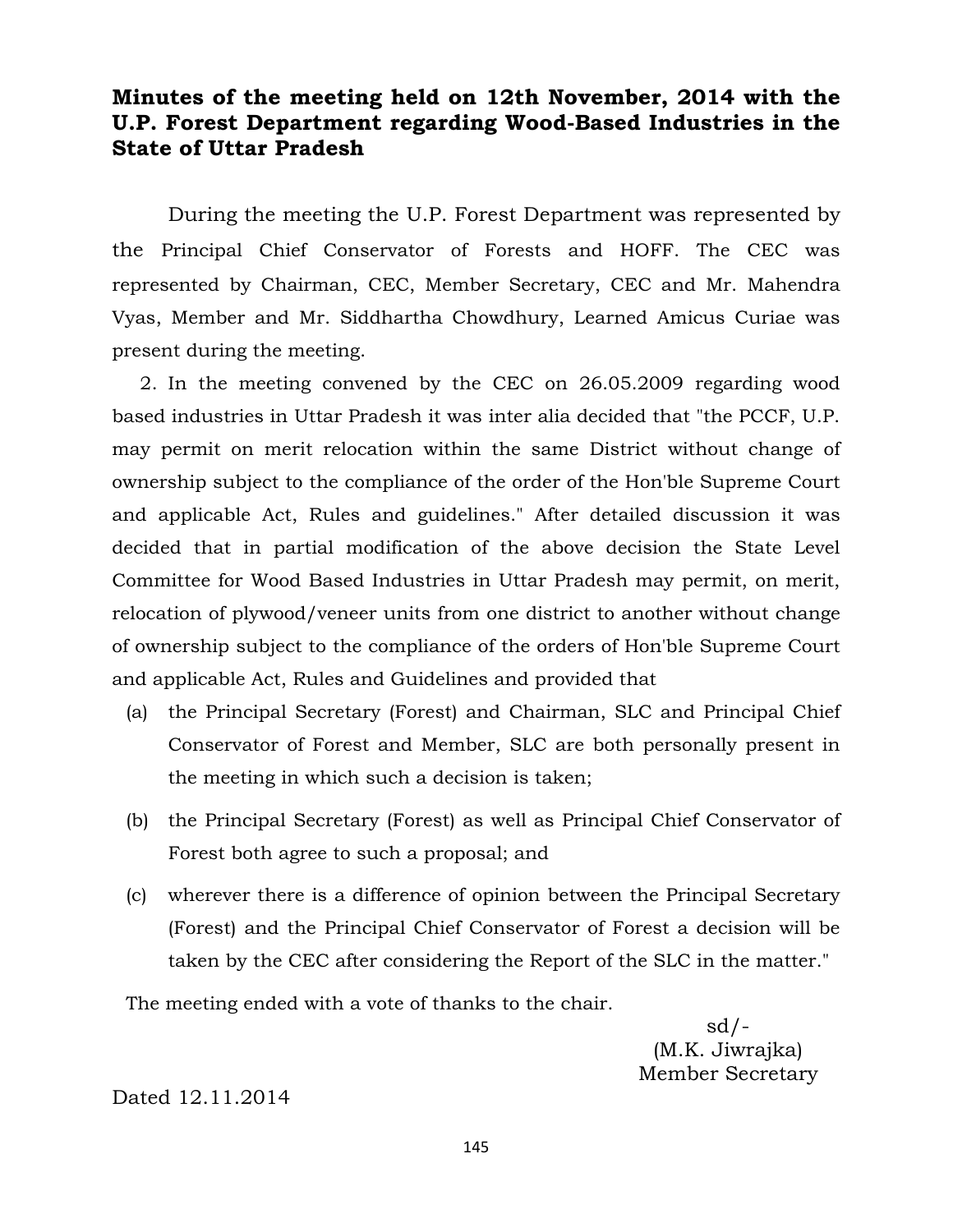# **ORDERS** OF STATE GOVERNMENT OF UTTAR PRADESH REGARDING WOOD BASED INDUSTRY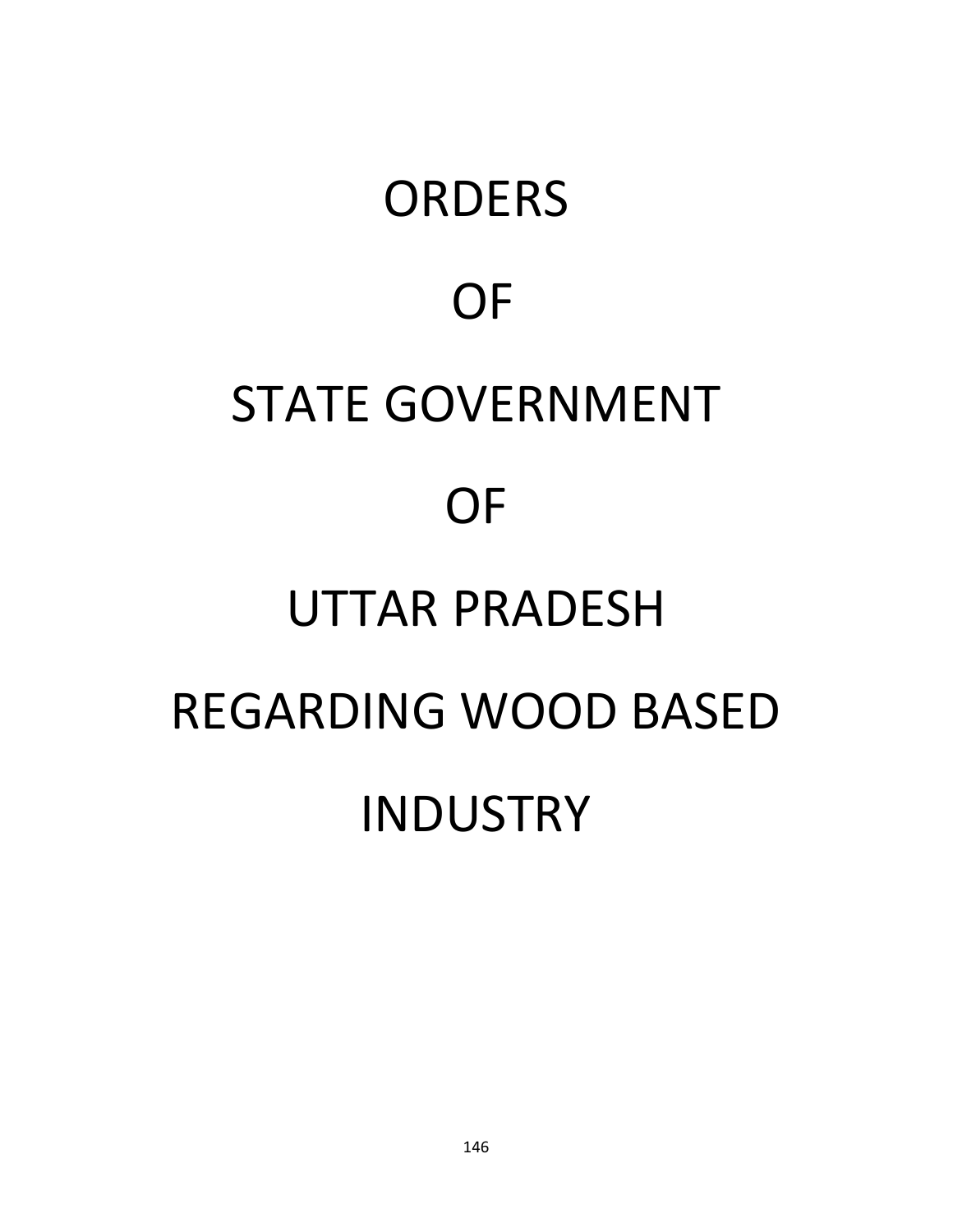#### संख्या-6111/14-3-32/1973

प्रेषक.

श्री सुरेश चन्द्र जैन, संयुक्त सचिव, उत्तर प्रदेश शासन।

सेवा में,

समस्त जिलाधिकारी.

उत्तर प्रदेश।

दिनांक, लखनऊ, 28 फरवरी 1987 वन अनुभाग-3 आरामशीन लाइसेंस के लिए जिलाधिकारी द्वारा अनापत्ति प्रमाण पत्र दिये विषय: जाने हेतु मार्ग दर्शक सिद्वान्त।

महोदय,

उपर्युक्त विषय पर मुझे आपसे यह कहने का निदेश हुआ है कि उत्तर प्रदेश आरामिल की स्थापना और विनियमन नियमावली. 1978 के अध्याय-2 के नियम 5(4) के अन्तर्गत आरामिल स्थापित करने हेत जिला मजिस्टेट से अनापत्ति प्रमाण पत्र लेने का प्राविधान किया गया है। जिला अधिकारी द्वारा अनापत्ति प्रमाण पत्र जारी करने हेतु प्रारुप एवं मार्ग दर्शक सिद्वान्त संलग्न कर आपको आवश्यक कार्यवाही हेतु भेजे जा रहे है। कृपया इन्हीं के आधार पर अनापत्ति प्रमाण पत्र जारी करने का कष्ट करें। भवदीय ह $0/-$ 

> (सुरेश चन्द्र जैन) संयुक्त सचिव,

#### संख्या-6111(1)/14-3-उपरोक्त दिनांक

प्रतिलिपि- निम्नलिखित को सूचनार्थ एवं आवश्यक कार्यवाही हेतु प्रेषित:-

- प्रमुख वन संरक्षक, उत्तर प्रदेश, लखनऊ। 1.
- मुख्य वन संरक्षक, सामाजिक वानिकी, उत्तर प्रदेश, लखनऊ।  $2.$
- समस्त वन संरक्षक. उत्तर प्रदेश।  $\overline{3}$ .
- समस्त प्रभागीय वनाधिकारी/प्रभागीय निदेशक, उत्तर प्रदेश। 4.

आज्ञा से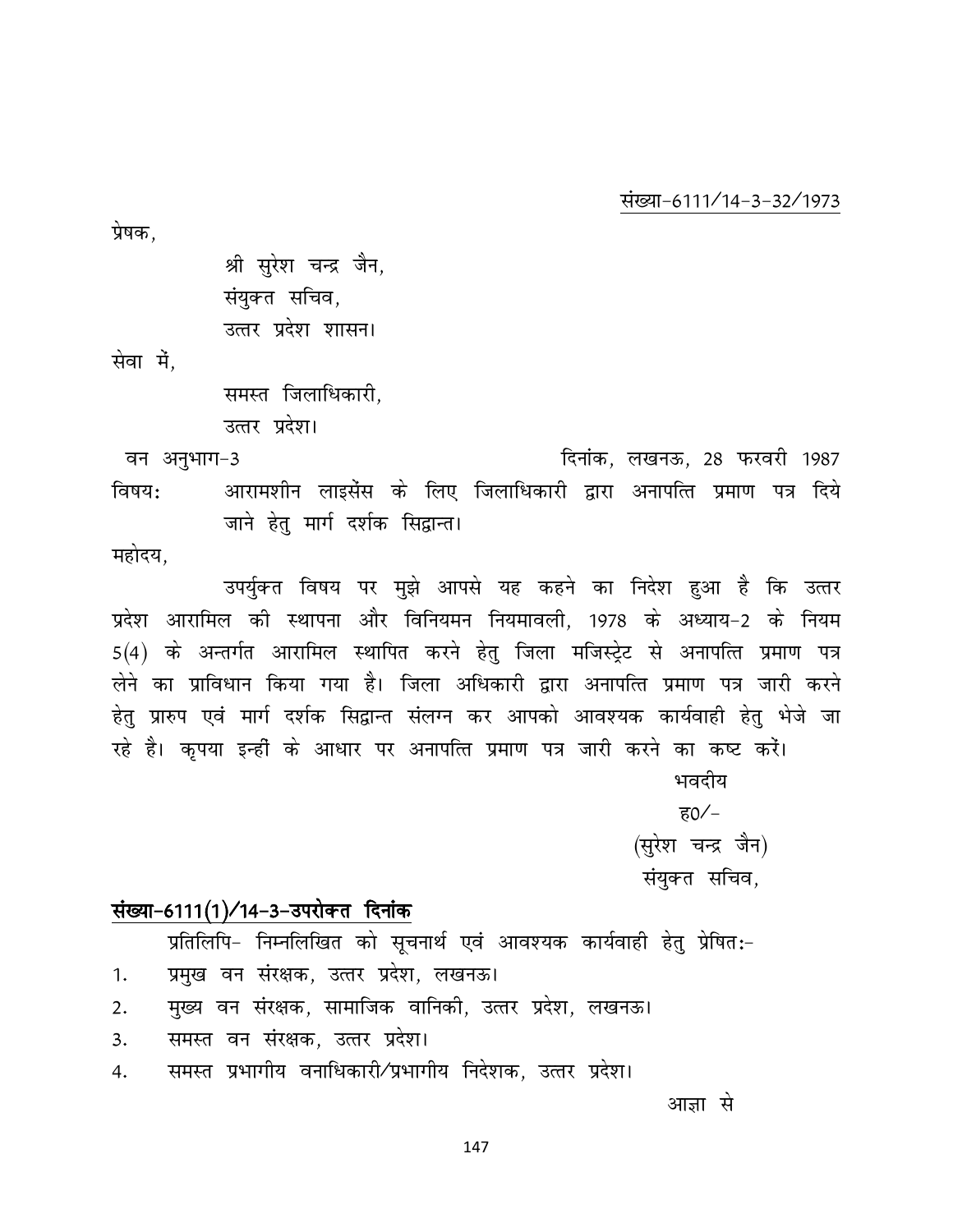ह $0/-$ 

श्री सुरेश चन्द्र जैन)

संयक्त सचिव.

## जिला मजिस्ट्रेट द्वारा अनापत्ति प्रमाण पत्र जारी किये जाने के लिए मार्ग दर्शक सिद्वान्त

इस बात की जिला उद्योग अधिकारी से पुष्टि करवा ली जाय कि स्थान विशेष  $1 -$ पर अथवा आस-पास पूर्व से कितनी आरामशीनें स्थापित है तथा वे स्थानीय जनता की लकड़ी चिरान की जरुरतों को पूरा करने में समर्थ है अथवा नहीं। यदि पूर्व में स्थापित आरामशीन स्थानीय जनता की जरुरतो को पूरा करने के लिए अपर्याप्त है तभी नयी आरामिल स्थापना हेतु अनापत्ति प्रमाण पत्र दिया जाय।

किसी स्थान विशेष पर आरामिल यूनिट चलाना व्यवहार्य (Viable) हो सकेगा अथवा  $2 -$ नहीं, की पुष्टि जिला उद्योग अधिकारी से करवा ली जाय। यदि यह पाया जाता है कि आरामिल यूनिट व्यवहार्य नहीं होगी जो अनापत्ति प्रमाण पत्र न दिया जाय। साधारणतया किसी स्थान पर आरामिल स्थापना हेतु अनापत्ति प्रमाण पत्र तभी दिया  $3-$ जाए यदि वह स्थान विशेष किसी वन सीमा से 10 कि0मी0 दूरी के बाहर हो विशेष परिस्थितियों में वन सीमा से 10 कि0मी0 की सीमा के भीतर अनापत्ति प्रमाण पत्र तभी दिया जाय जब कि आरामिल लगने के स्थान के पहुँचने वाले समस्त मार्गो पर वन चौकी स्थापित हो। इन बातो की पुष्टि सम्बन्धित प्रभागीय वनाधिकारी⁄वनाधिकारियों से कराई जाय।

ऐसे प्रार्थी की जो स्वयं अथवा जिनके परिवार के सदस्य विगत पॉच वर्षो से वन  $4-$ अपराध के मामले में लिप्त रहे हो, उन्हें अनापत्ति प्रमाण पत्र न दिया जाय। इस बात की पुष्टि सम्बन्धित प्रभागीय वनाधिकारी/प्रभागीय निदेशक से करवा ली जाय।

#### **XXXXXXXXXXXXXXXXXXXXXXXXXXX**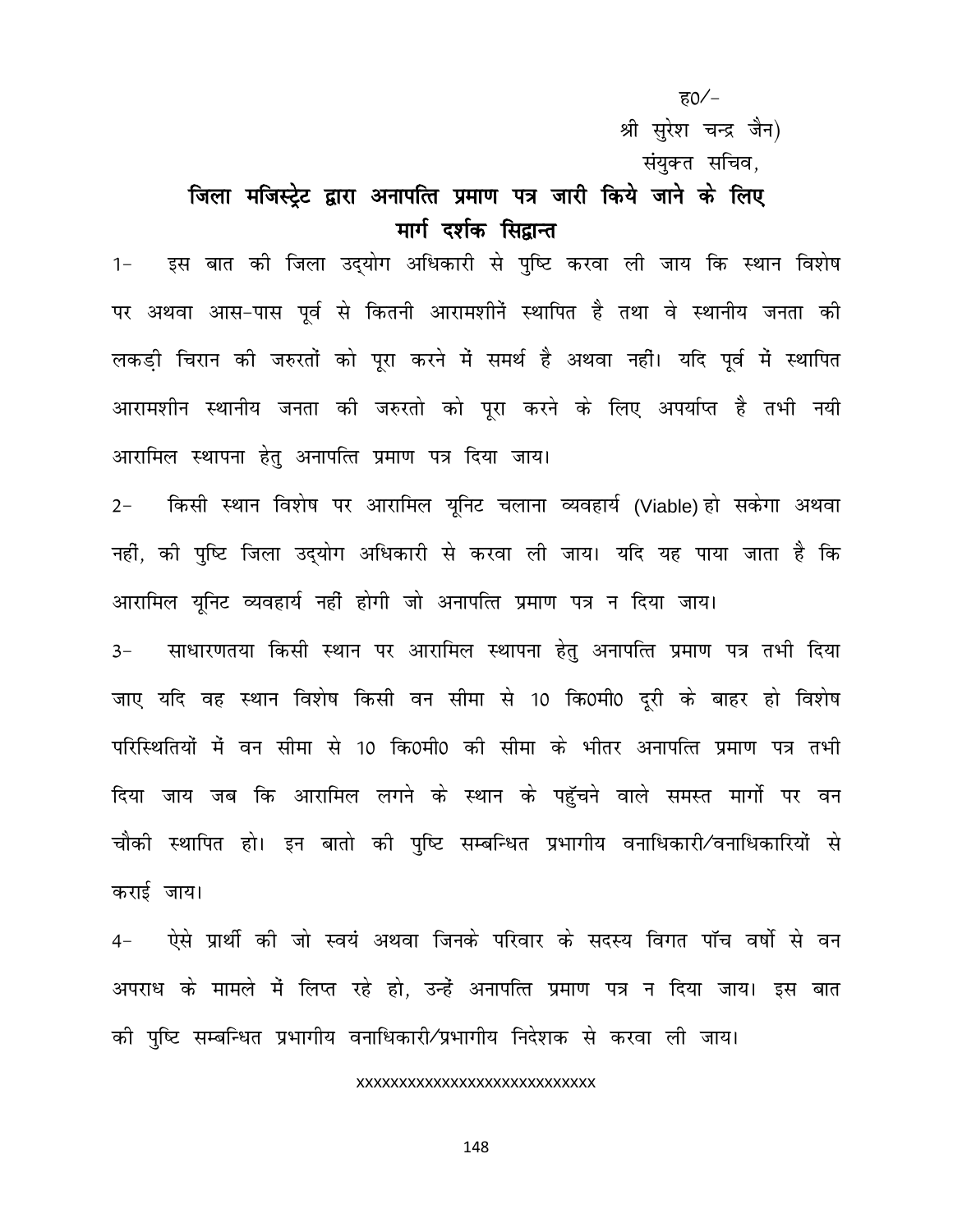## अनुसूची-(अ)

उत्तर प्रदेश आरामिल नियमावली, 1978 के अध्याय-2 के नियम 5(4) के अन्तर्गत आरामिल स्थापित करने के लिए आवेदक को जिला मजिस्ट्रेट द्वारा जारी किए जाने वाले ''अनापत्ति प्रमाण पत्र'' का प्रारुप

XXXXXXXXXXXXXXXXXXXXXXXXXX

| $1 -$                          | आवेदक का नाम व पूरा पता-    |  |  |  |
|--------------------------------|-----------------------------|--|--|--|
| $2 -$                          | आवेदित स्थान पर आरामशीन-    |  |  |  |
|                                | लकडी चिरान की स्थानीय       |  |  |  |
|                                | आवश्यकताओ की पूर्ति हेतु    |  |  |  |
|                                | आवश्यक है अथवा नहीं।        |  |  |  |
|                                | 3- आवेदित स्थान पर आरामिल   |  |  |  |
| यूनिट चलाना व्यवहार्य (Viable) |                             |  |  |  |
|                                | होगा अथवा नहीं।             |  |  |  |
| $4-$                           | आवेदित स्थान वन सीमा से-    |  |  |  |
|                                | 10 कि0मी0 से अधिक दूरी पर   |  |  |  |
|                                | 5- स्थित है अथवा नहीं।      |  |  |  |
| $5-$                           |                             |  |  |  |
|                                | सदस्यों विगत पॉच वर्षो में  |  |  |  |
|                                | किसी वन अपराध के मामलें में |  |  |  |
|                                | लिप्त रहे है अथवा नहीं।     |  |  |  |
|                                |                             |  |  |  |
| स्थान                          |                             |  |  |  |
| दिनांक                         |                             |  |  |  |
|                                |                             |  |  |  |

जिला मजिस्ट्रेट के हस्ताक्षर मोहर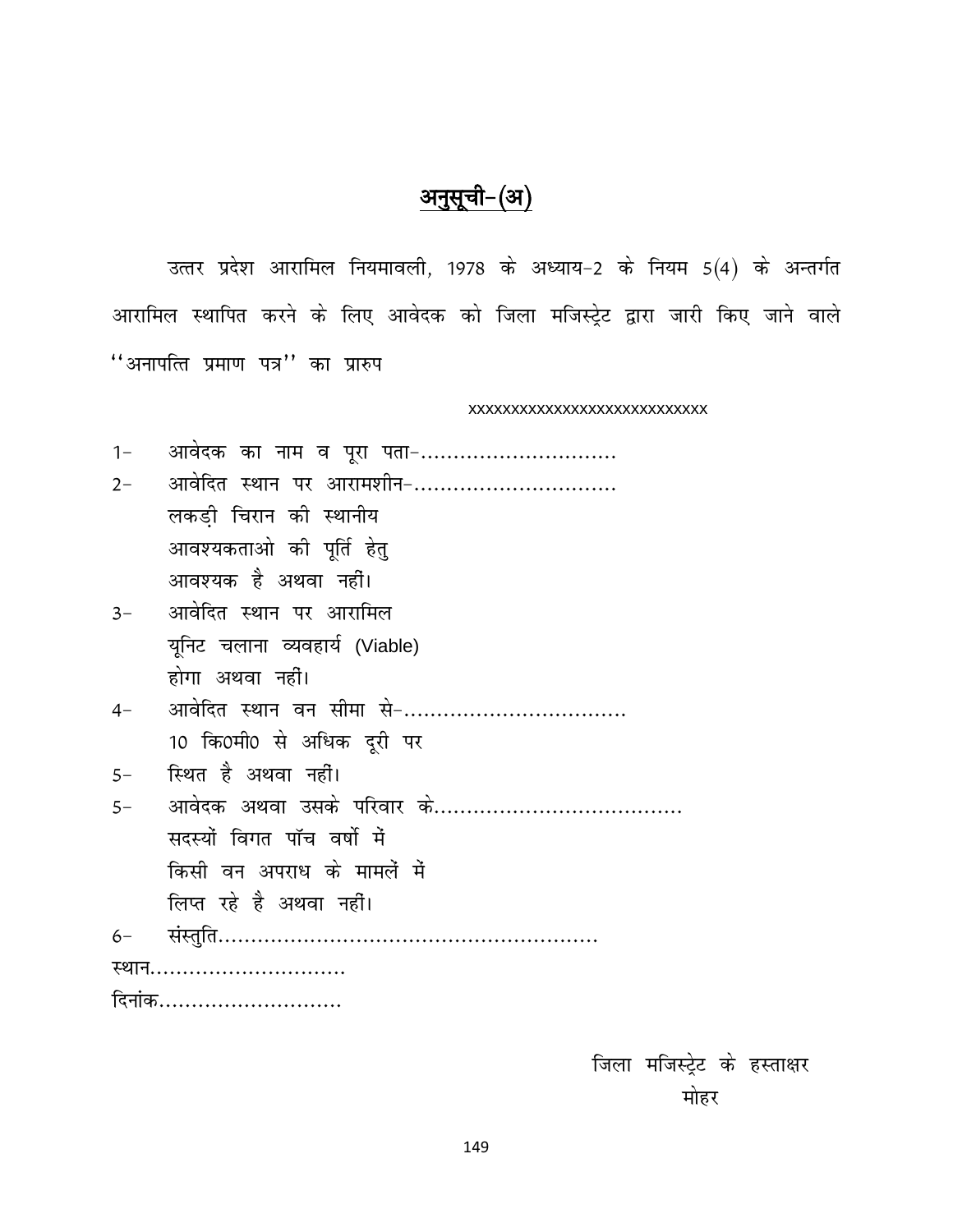प्रेषक,

श्री गोपी मोहन श्रीवास्तव. संयुक्त सचिव, उत्तर प्रदेश शासन।

सेवा में.

आयुक्त एवं निदेशक,  $(1)$ उद्योग निदेशालय. कानपुर (उ0प्र0)

निदेशक,  $(2)$ ग्रामीण एवं कुटीर उद्योग,

8-तिलक मार्ग, पीरपुर हाऊस, लखनऊ

दिनांक, लखनऊ 26, जलाई 1989 वन अनुभाग-2 वन उपज पर आधारित नई औद्योगिक इकाईयों के पंजीकरण पर प्रतिबन्ध। विषय: महोदय,

उपर्युक्त विषय पर मुझे यह कहने का निर्देश हुआ है कि प्रदेश में वन उपज की घटती हुई मात्रा एवं बढ़ती हुई मांग के दृष्टिगत भविष्य में वन उपज पर आधारित नई औद्योगिक इकाईयों की स्थापना को हतोत्साहित किया जाना नितान्त आवश्यक है। कुछ ऐसे प्रकरण भी प्रकाश में आये है, कि उद्योग विभाग ने वनाधारित उद्योगों का पंजीकरण इस शर्त पर किया है कि कच्चे माल का प्रबन्ध उद्योग स्वयं करेगें। वास्तव में मुख्य उद्देश्य वनों पर कम से कम निर्भरता का है। वन उपज प्राप्त ही वनों से होती है, अत: उद्योग लगने से भार प्रत्यक्ष अथवा परोक्ष रुप से वनों पर ही पड़ता है।

तद्नुसार निवेदन है कि वन उपज पर आधारित नई औद्योगिक इकाईयों का  $2 -$ कृपया पंजीकरण न किया जाये।

> भवदीय, ह $0/-$ (गोपी मोहन श्रीवास्तव) संयुक्त सचिव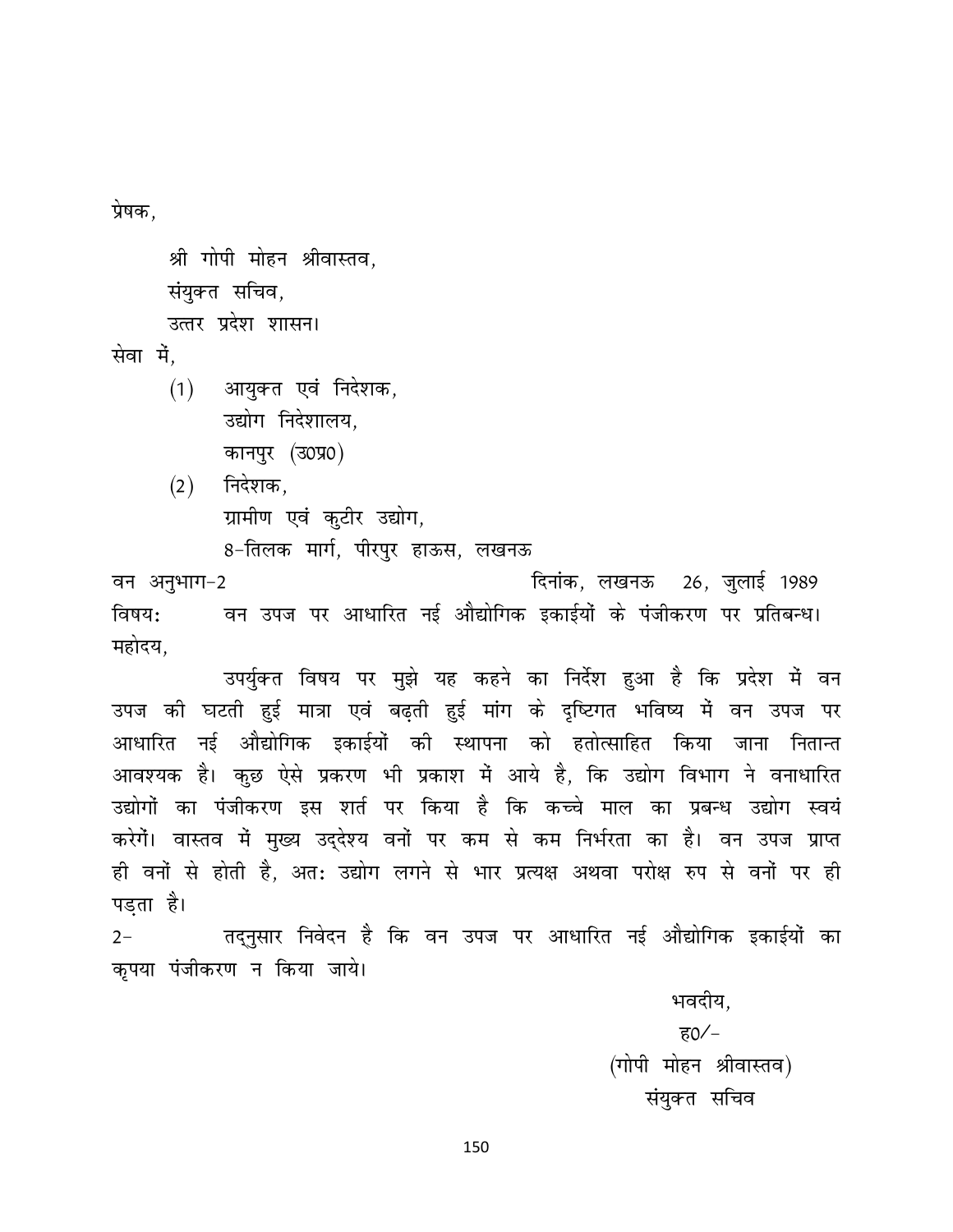#### संख्या-739(1)/14-2 उक्त दिनांकित

प्रतिलिपि निम्नलिखित को इस निवेदन सहित प्रेषित कि वह अपने स्तर से भी  $1 -$ यथोचित निर्देश प्रसारित करने की कृपा करें:-

(क) प्रमुख सचिव, उद्योग विभाग, उत्तर प्रदेश शासन।

- (ख) सचिव, लघु उद्योग, उत्तर प्रदेश शासन।
- प्रतिलिपि निम्नलिखित को सूचनार्थ एवं आवश्यक कार्यवाही हेतु प्रेषित।  $2 -$

(क) प्रमुख वन संरक्षक, उत्तर प्रदेश, लखनऊ को इस अनुरोध के साथ प्रेषित कि शासन के इस निर्णय से समस्त वनाधिकारियों को अवगत कराने का कष्ट करें।

(ख) वन संरक्षक, वन उपयोग वृत्त, उत्तर प्रदेश, लखनऊ।

ह $0/-$ (गोपी मोहन श्रीवास्तव) संयुक्त सचिव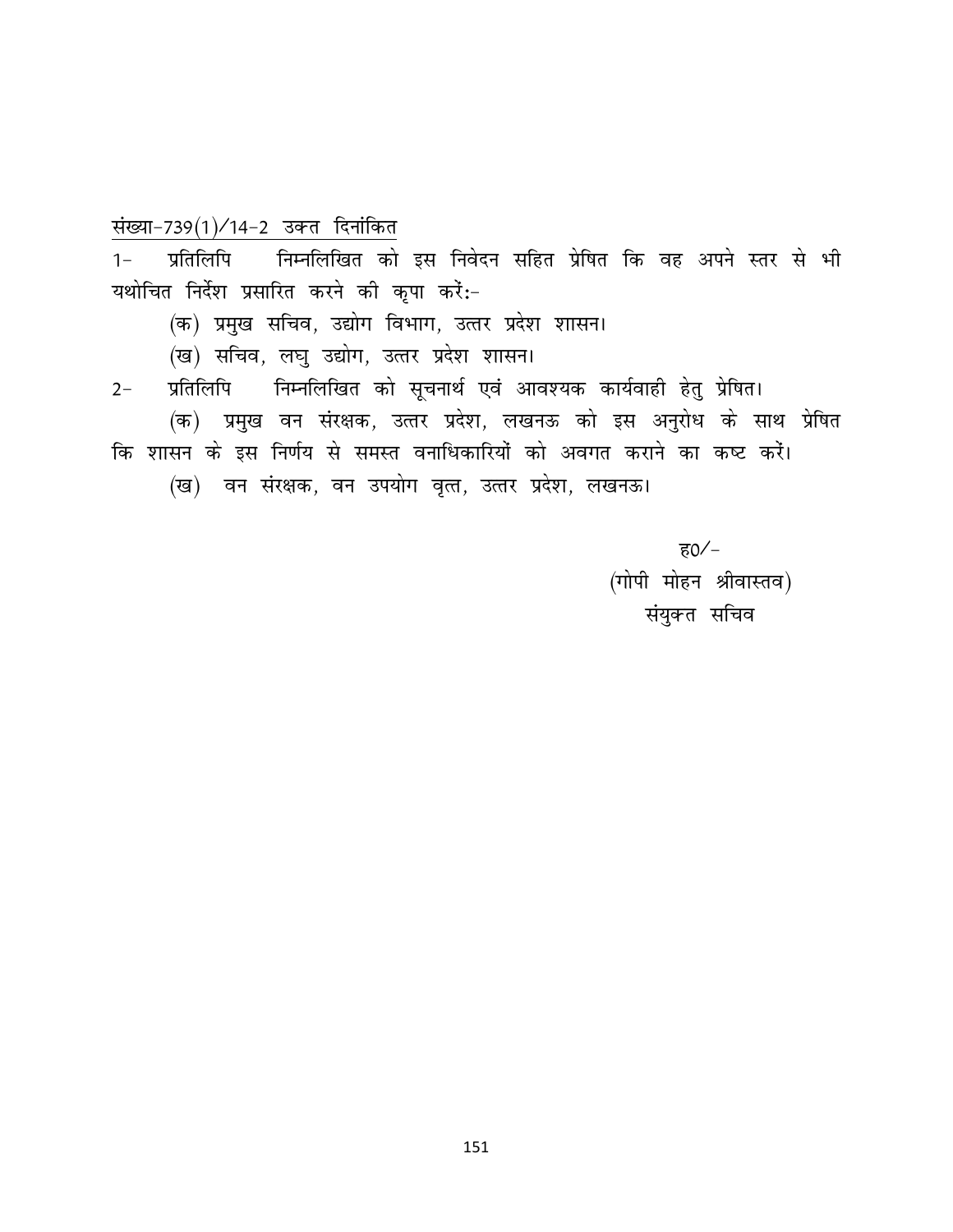संख्या-4938/14-2-94-607/1988

प्रेषक.

श्री आर0एस शुक्ला, विशेष सचिव,

उत्तर प्रदेश शासन।

सेवा में.

- $(1)$ आयुक्त एवं निदेशक, उद्योग निदेशालय, कानपुर (उ०प्र०)
- निदेशक.  $(2)$ ग्रामीण एवं कुटीर उद्योग, 8-तिलक मार्ग, लखनऊ

वन अनुभाग-2 दिनांक, लखनऊ 15, फरवरी 1995 वन उपज पर आधारित इकाईयों के पंजीकरण पर प्रतिबन्ध आंशिक विषय: शिथिलीकरण।

महोदय.

वन उपज पर आधारित नये औद्योगिक इकाईयों के पंजीकरण पर श्री गोपी श्रीवास्तव, संयुक्त सचिव, वन अनुभाग-2 द्वारा मोहन निर्गत शासनादेश संख्या-739/14-2-607/1988 दिनांक 26.07.1989 के द्वारा पूर्ण प्रतिबन्ध लगाया गया था। उपर्युक्त विषय पर मुझे यह कहने का निर्देश हुआ है कि सामाजिक वानिकी योजना के अन्तर्गत किसानों द्वारा अपनी भूमि पर पर्याप्त मात्रा में वृक्ष लगाये गये है जो परिपक्व भी हो गये है तथा जिनका पातन आवश्यक हो गया है। वनाधारित उद्योगों के पूर्ण अभाव में किसानों को अपनी वन उपज का सही मुल्य नहीं मिल पा रहा है। शासन की उद्योग के सम्बन्ध में उदारीकरण नीति तथा लोगो को उद्योग धन्धे की ओर अग्रसर करने तथा रोजगार के अवसर सुलभ कराने की दृष्टि से वन उपज पर आधारित निम्न उद्योगों को लगाने के प्रतिबन्ध को तत्कालिक प्रभाव से समाप्त किया जाता है।

''प्लाईवुड, डिकोरेटिव-विनियर्स, पार्टिकल बोर्ड, मीडिया डेक्सिटी बोर्ड,

फाईबर बोर्ड, ब्लाक-बोर्ड व पल्प उड, खिलौना, पैकिंग केस, कृषि यन्त्र'' इन उद्योग धन्धों में लगने वाली निम्न प्रकाष्ठ प्रजातियों के सम्बन्ध में  $2 -$ शासनादेश संख्या-3688/41-3-377/16 टी.सी. दिनांक 16 सितम्बर 1991 के अनुसार कोई प्रतिबन्ध नहीं है।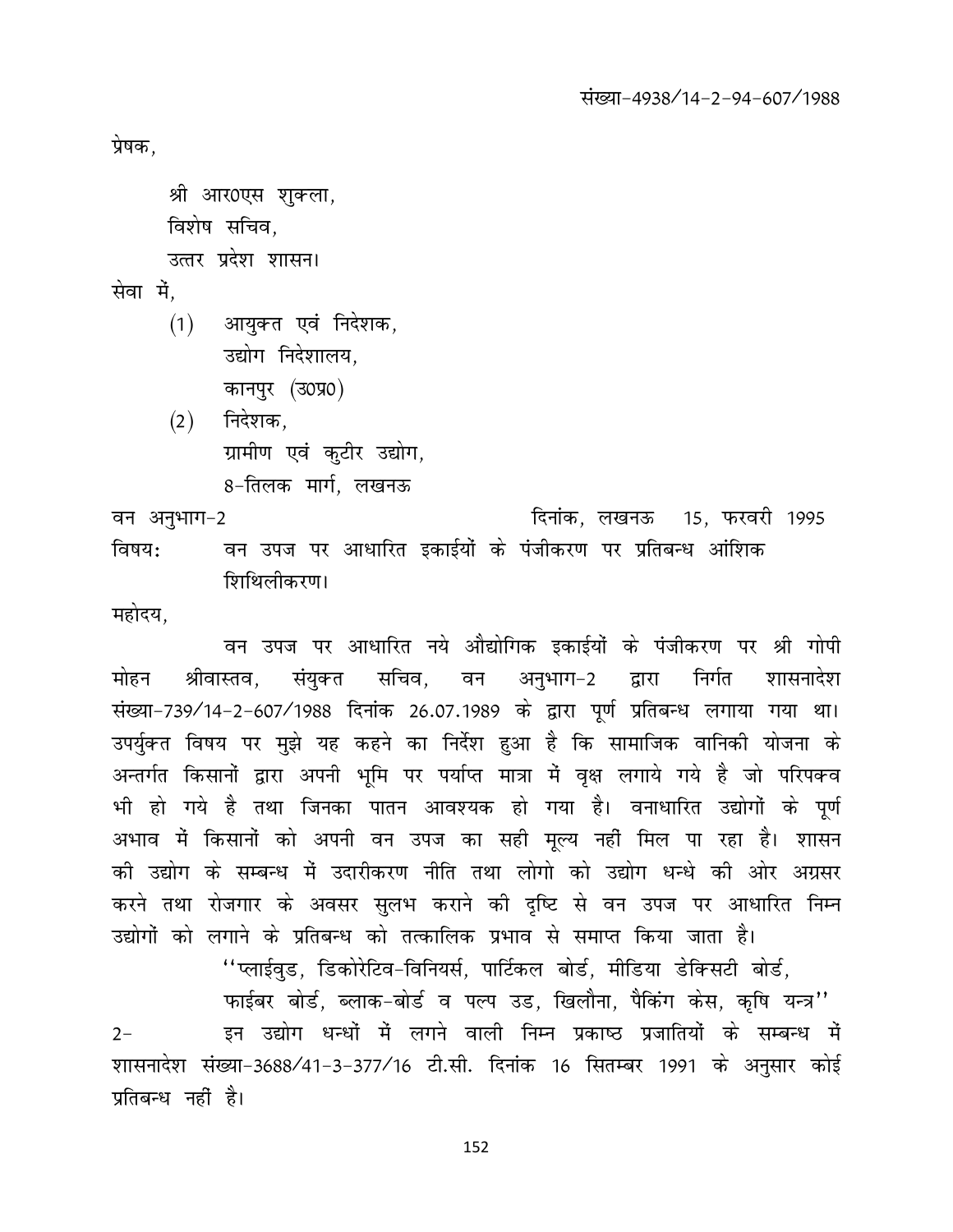''अगस्त, अर्रु, कैजूरीना, जंगल जलेबी, पोपलर, फरास, बबूल, बिलायती बबूल, रोबीनिया, शतिरित, सुबबूल, कठघेर, जामुन, ढाक, यूकेलिप्टस, पेपर गलवरी, देर, सैजनस, शहतृत''।

उपर्युक्त प्रजातियों के अतिरिक्त उत्तर प्रदेश पर्वतीय एवं ग्रामीण वृक्ष  $3-$ संरक्षण अधिनियम 1990 के प्राविधानों के अन्तर्गत पातन अनुज्ञा प्राप्त करके निम्न प्रकाष्ठ व कोमल काष्ठ का उपयोग इन उद्योगों में किया जा सकता है:-

''अगस्त, कन्जूझीगन, गुटेल, आम, सेमल, शीशम व सागौन आदि'' यह छूट शासनादेश संख्या-4311/14-3-377-76 टी.सी., वन अनुभाग-3,  $4-$ दिनांक 25 अक्टूबर 1991 के स्तम्भ-दो में उल्लिखित निम्न जनपदों के सम्बन्ध में दी जाती है:-

| 1- मेरठ      | 2- बुलन्दशहर   | 3- गाजियाबाद     | 4- मुजफ्फरनगर    |
|--------------|----------------|------------------|------------------|
| 5- मुरादाबाद | 6- रामपुर      | 7- आगरा          | 8- फिरोजाबाद     |
| 9- मथुरा     | 10- मैनपुरी    | 11- अलीगढ़       | 12- एटा          |
| 13- बरेली    | 14- बदायूँ     | 15- शाहजहांपुर   | 16- इलाहाबाद     |
| 17- फतेहपुर  | 18- प्रतापगढ़  | 19- हरदोई        | 20- फैजाबाद      |
| 21- देवरिया  | 22- बस्ती      | 23- सिद्वार्थनगर | 24- मऊ           |
| 25- आजमगढ    | 26- जौनपुर     | 27−ागजीपुर       | 28- बलिया        |
| 29- लखनऊ     | 30- उन्नाव     | 31- रायबरेली     | 32-सीतापुर       |
| 33- बाराबंकी | 34-सुल्तानपुर  | 35- कानपुर नगर   | 36- कानपुर देहात |
| 37- इटावा    | 38- फर्रुखाबाद |                  |                  |

इन उद्योगों के लिए प्रकाष्ठ की आपूर्ति के सम्बन्ध में शासन की कोई  $5-$ बचनबद्वता नहीं होगी। इनके अतिरिक्त अन्य प्रकाष्ठ व प्रकाष्ठ आधारित इन उद्योग जैसे कत्था, लीसा व आरामिल आदि पर प्रतिबन्ध पूरे प्रदेश में सहत नियमों/आदेशों के अन्तर्गत यथावत बना रहेगा। उपरोक्त उद्योग धन्धों को स्थापित करने में स्थानीय प्रभागीय वनाधिकारी  $6-$ द्वारा अनापत्ति प्रमाण पत्र निर्गत किया जायेगा। प्रभागीय वनाधिकारी को कारखाने पर आने वाली प्रकाष्ठ की जॉच तथा इस सम्बन्ध में रखे जाने वाली पंजिकाओं को नियत करने व जॉच करने का अधिकार होगा। उद्योग विभाग द्वारा प्रभागीय वनाधिकारी के अनापत्ति प्रमाण पत्र के पश्चात ही उपरोक्त उद्योग इकाईयों की स्थापना हेतु पंजीकृत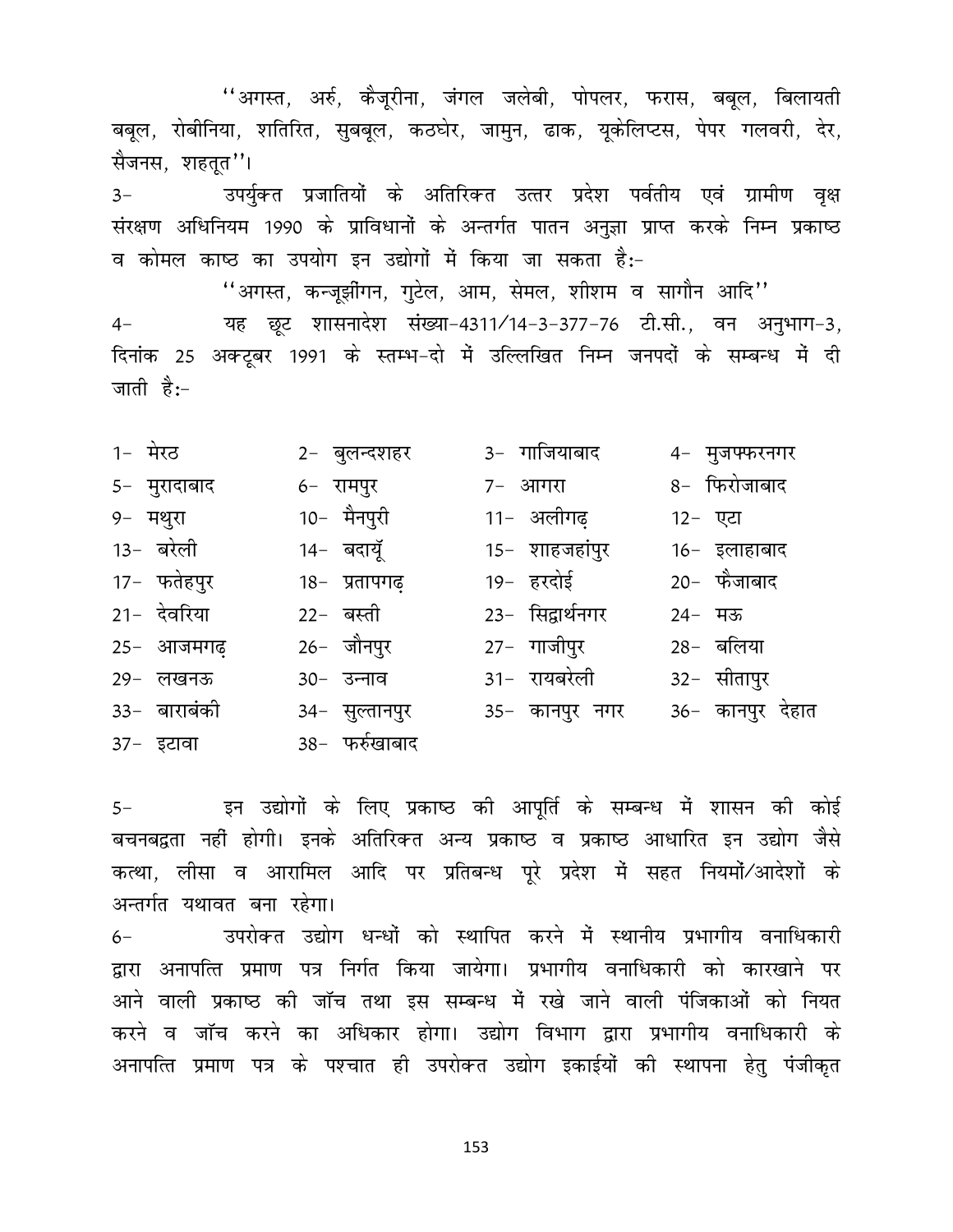किया जायेगा। अवैध पातन करने वाले व अवैध प्रकाष्ठ क्रय करने वाले उद्योगों का पंजीकरण शासन द्वारा निरस्त किया जा सकता है।

भवदीय.

(आर0एस0 शुक्ला) विशेष सचिव

संख्या-4938 (1)/14-2-उक्तदिनांकित

प्रतिलिपि निम्नलिखित को इस निवेदन के साथ प्रेषित कि वे अपने स्तर से भी यथोचित निर्देश प्रसारित करने की कपा करें:-

(1)- प्रमुख सचिव, उद्योग विभाग, उत्तर प्रदेश शासन।

(2)- सचिव, लघु उद्योग, उत्तर प्रदेश शासन।

(आर0एस0 शुक्ला) विशेष सचिव

संख्या-4938 (1)/14-2-उक्तदिनांकित

प्रतिलिपि निम्नलिखित को सूचनार्थ एवं आवश्यक कार्यवाही हेतु प्रेषित।

- प्रमुख वन संरक्षक, उत्तर प्रदेश, लखनऊ को इस अनुरोध के साथ प्रेषित  $1 -$ कि शासन के इस निर्णय से समस्त वनाधिकारियों को अवगत कराने का कष्ट करें।
- समस्त मुख्य वन संरक्षकों को सूचनार्थ एवं आवश्यक कार्यवाही हेतु प्रेषित।  $2 -$ कपया अपने अधीनस्थ समस्त वनाधिकारियों को अवगत कराने का कष्ट करें।
- महाप्रबन्धक, उ0प्र0 वन निगम, लखनऊ।  $3-$
- वन उपयोग अधिकारी, उ0प्र0, लखनऊ।  $4-$

(आर0एस0 शुक्ला) विशेष सचिव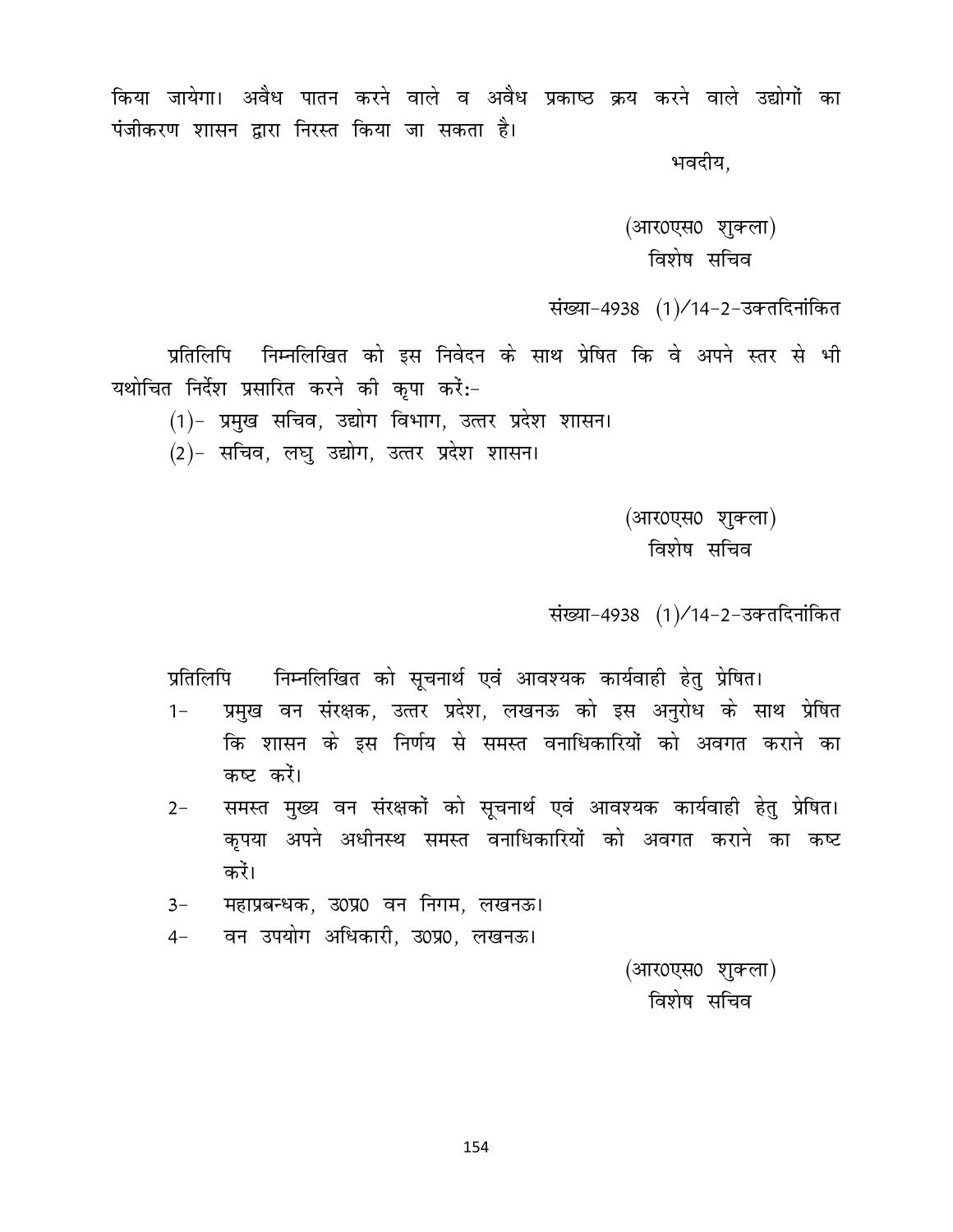प्रेषक

```
श्री बृजेन्द्र सहाय,
मुख्य सचिव,
```
उत्तर प्रदेश शासन।

सेवा में

- 1– समस्त मण्डलायुक्त,
	- उततर प्रदेश।
- $2-$  समस्त जिलाधिकारी, उत्तर प्रदेश।
- $3-$  प्रदेश के समस्त जनपद के वरिष्ठ पुलिस अधीक्षक / पुलिस अधीक्षक, उत्तर प्रदेश।

 $\overline{a}$ न अनुभाग $-2$   $\overline{a}$  and  $\overline{a}$  and  $\overline{a}$  and  $\overline{a}$  are  $\overline{a}$  and  $\overline{a}$  and  $\overline{a}$  are  $\overline{a}$  and  $\overline{a}$  are  $\overline{a}$  and  $\overline{a}$  are  $\overline{a}$  and  $\overline{a}$  are  $\overline{a}$  and  $\overline{a}$  are  $\overline$ 

विषयः रिट याचिका (सिविल) संख्या-202 / 1995 टी0एन0 गोडावर्मन बनाम यूनियन आफ इण्डिया व अन्य में दिनांक 04.03.1997 को पारित निर्णय का अनुपालन कराया जाना।

महोदय,

मा0 उच्चतम न्यायालय में दायर उक्त जनहित रिट याचिका में दिनांक 04.03.1997 को मा0 उच्चतम न्यायालय द्वारा दी गयी सुनवायी में मा0 उच्चतम न्यायालय द्वारा निम्न निर्देश दिये गये हैं:-

All unlicensed saw mills, veneer and plywood industries in the State of Maharashtra and the State of Uttar Pradesh are to be closed forthwith and the State Government would not remove or relax the condition for grant of permission/licence for the opening of any such saw mill, veneer and plywood industry and it shall also not grant any fresh permission/licence for this purpose. The Chief Secretary of the State will ensure strict compliance of this direction and file a compliance report within two weeks.

(2) अतः मा0 न्यायालय के उक्त निर्देश के परिप्रेक्ष्य में यह आदेशित किया जाता है कि कृपया प्रदेश में समस्त गैर लाइसेंसशुदा आरामिल, विनियर्स तथा प्लाईवुड उद्योगों को तत्काल बन्द करा दिया जाये। कृपया इसकी अनुपालन आख्या शासन के वन विभाग को दिनांक 11.03.1997 तक उपलब्ध करा दी जाये ताकि मा0 उच्चतम न्यायालय को आदेश के अनुपालन में की गयी कार्यवाही से निर्धारित समयावधि के भीतर अवगत कराया जाना सम्भव हो सकें।

भवदीय. <u>ਵ $0$  /  $-$ </u> (बृजेन्द्र सहाय) मुख्य सचिव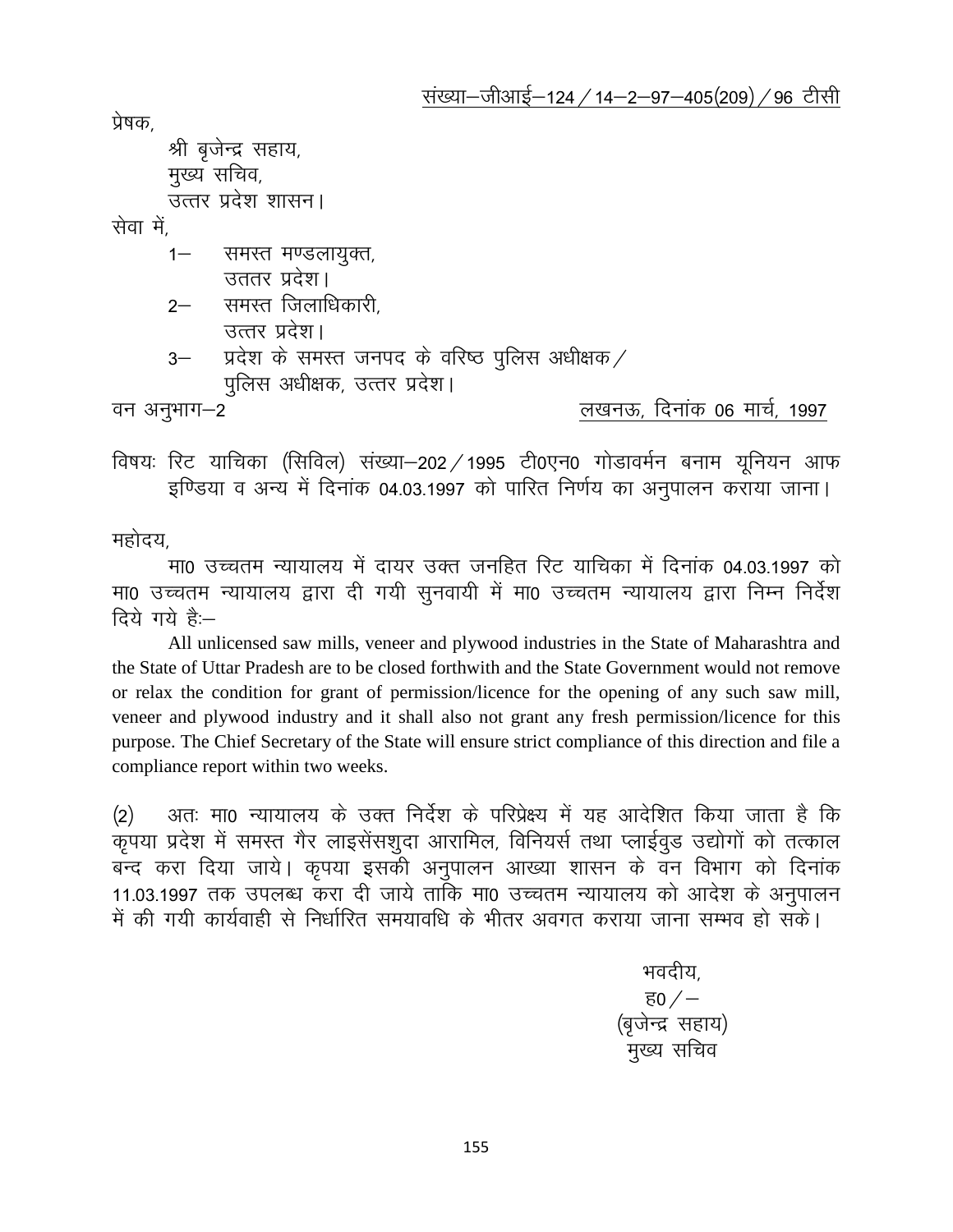<u>संख्याः जीआई–124(1) / 14–2–97–उक्तदिनांकित</u>

 $1 -$ द्वारा कृपया यह तत्काल सुनिश्चित कर लिया जाये कि आरामिल, विनियर्स तथा प्लाईवुड उद्योगों को कोई नयी लाइसेंस/अनुमति नहीं दिया जायेगा और न ही आरामिल तथा विनियर्स व प्लाईवुड उद्योगों को खोले जाने के सम्बन्ध में अनुमति/लाइसेंस प्रदान किये जाने के लिये निर्धारित किन्हीं भी शर्तो को हटाया/शिथिल किया जायेगा। इस दिशा में कृत कार्यवाही से शासन के वन विभाग को दिनांक 11 मार्च, 1997 तक अवगत करा दिया जाये ताकि मा0 उच्चतम न्यायालय को आदेश के अनुपालन में कृत कार्यवाही से निर्धारित समयावधि के भीतर अवगत कराया जा सके।

प्रतिलिपि निम्न को इस निर्देश के साथ प्रेषित कि मा0 उच्चतम न्यायालय के आदेशों  $2 -$ का कड़ाई से अनुपालन सुनिश्चित कराया जाये एवं कृत कार्यवाही से शासन को तत्काल अवगत कराया जाये:--

- (क) समस्त प्रमुख वन संरक्षक, उ०प्र०।
- (ख) समस्त मुख्य वन संरक्षक, उ०प्र०।
- (ग) प्रबन्ध निदेशक, उ0प्र0 वन निगम, उ0प्र0, लखनऊ।
- निदेशक, उद्योग विभाग, उ०प्र०, कानपुर। (घ)

आज्ञा से, ह $0/$ (पी0एल0 पुनिया) प्रमुख सचिव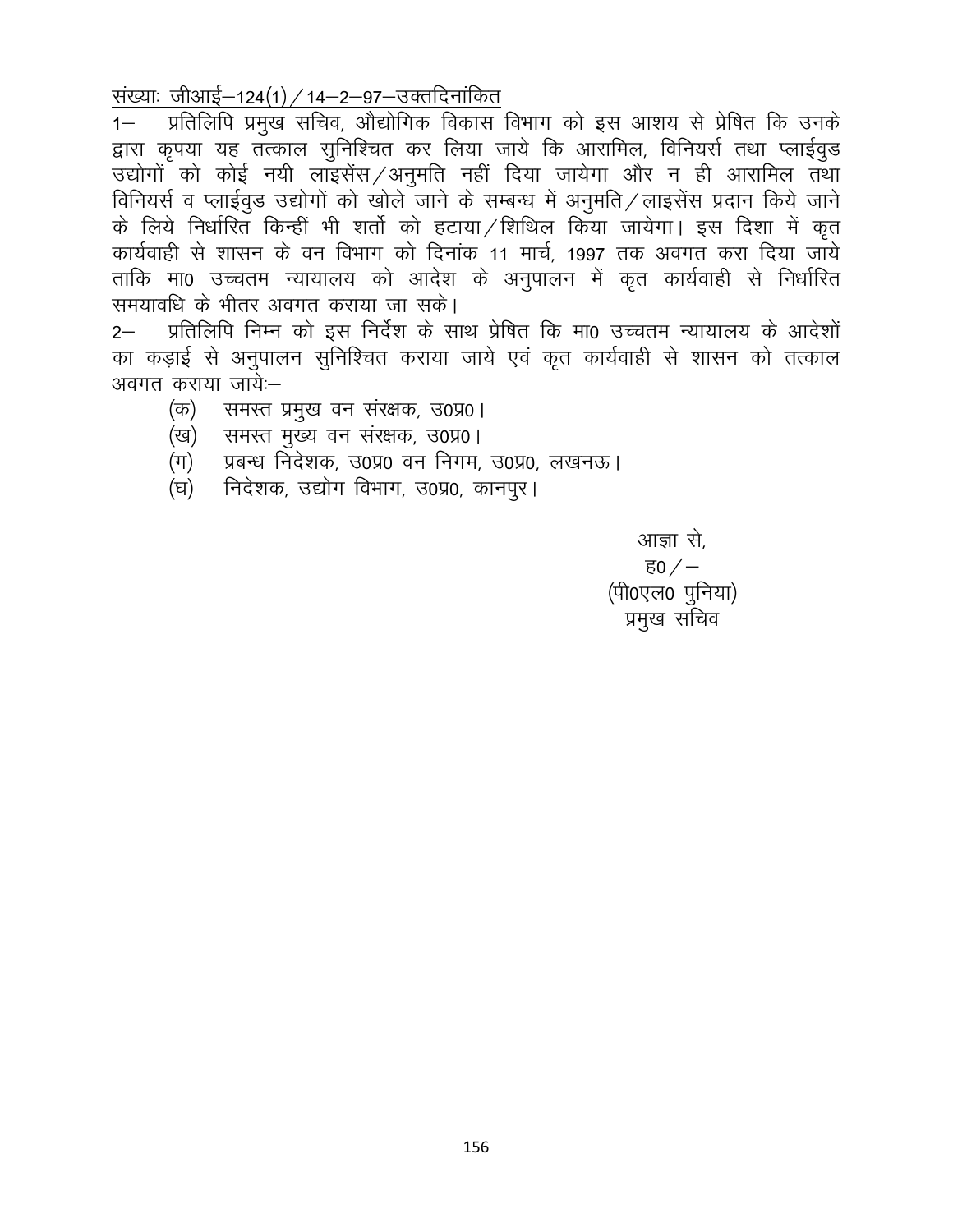संख्या- 3949/14-2-2000-405(55)/2004

प्रेषक,

नवीन चन्द्र बाजपेई,

मुख्य सचिव,

उत्तर प्रदेश, शासन ।

सेवा में.

समस्त जिलाधिकारी, उत्तर प्रदेश ।  $1 -$ 

समस्त वरिष्ठ पुलिस अधीक्षक/पुलिस अधीक्षक, उत्तर प्रदेश ।  $2 -$ 

समस्त प्रभागीय निदेशक⁄प्रभागीय वनाधिकारी, उत्तर प्रदेश ।  $3-$ वन अनुभाग-2 दिनांक, लखनऊ, 11, अक्टबर, 2006 विषय- आरामशीनों एवं विनियर/प्लाईवुड इकाइयों के सम्बन्ध में आई0ए0 नं0 1399, 1569 एवं आई0ए0नं0 946 में उच्चतम न्यायालय द्वारा पारित आदेश दिनांक 01-09-2006 का अनुपालन किया जाना ।

#### महोदय,

विषयक शासनादेश संख्या-3130/14-2-2006-405(55)/2004, उपर्युक्त दिनांक संख्या-रिट 660/14-2-2006-405(55)/2004  $08 - 09 - 2006$ , शासनादेश दिनांक शासनादेश संख्या-3653/14-2-2006-405(55)/2004,  $13 - 09 - 2006$ , तथा दिनांक 03-10-2006 की ओर आपका ध्यान आकृष्ट करते हुए मुझे आपसे यह कहने का निर्देश हुआ है कि टी0एन0गोडावर्मन बनाम भारत सरकार तथा अन्य मामले में मा0 उच्चतम न्यायालय द्वारा गठित सेन्ट्ल इम्पावर्ड कमेटी ने मा0 उच्चतम न्यायालय के आदेश दिनांक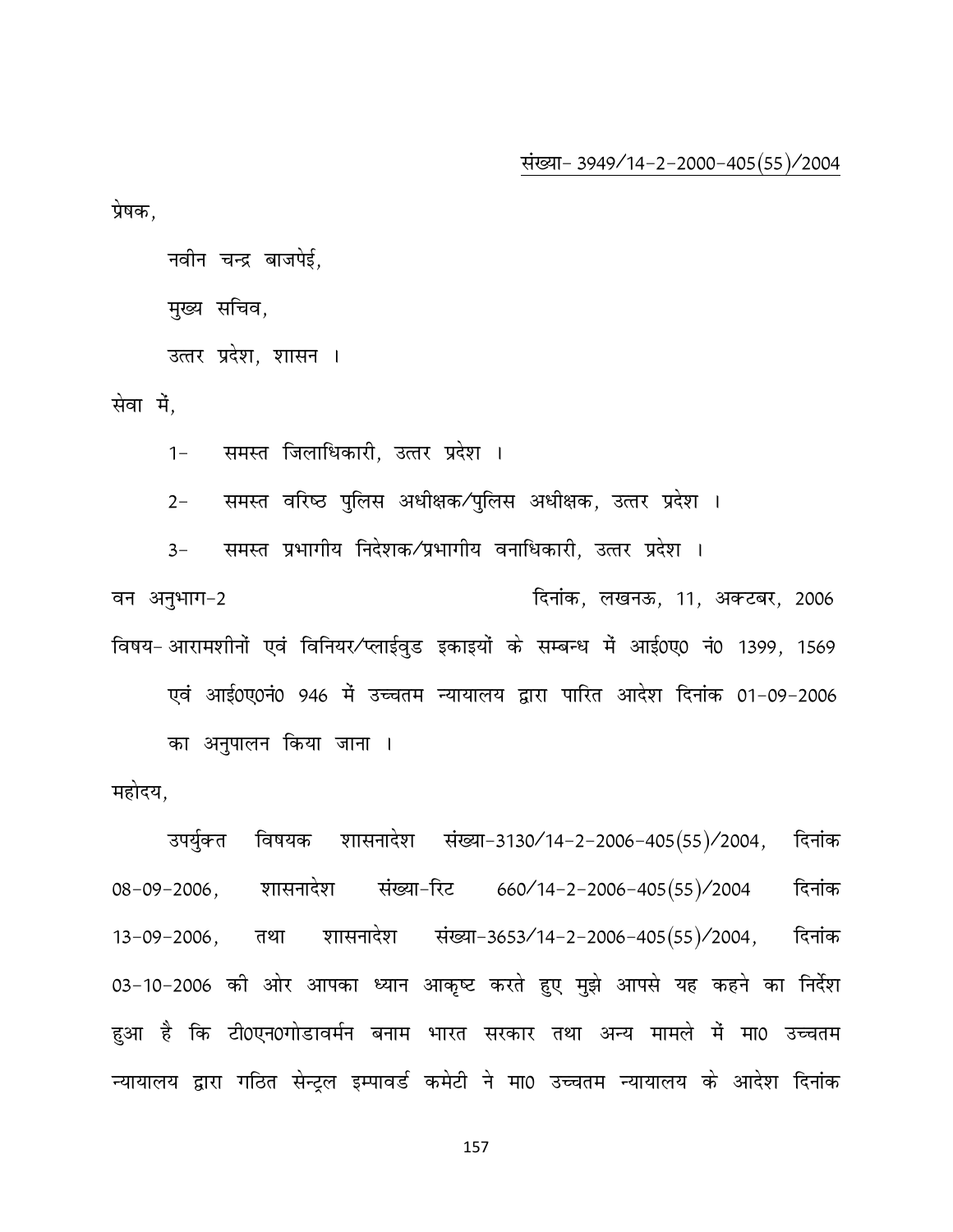01-09-2006 के कम में प्रदेश में बन्द करायी गयी आरामशीनों एवं प्लाईवुड इकाईयों के सम्बन्ध में निम्नानुसार कार्यवाही करने के निर्देश दिये हैं:-

#### $1-$  आरा मशीनों के सम्बन्ध में -

 $(1)$  दिनांक 04-03-1997 को जिन आरामशीनों के लाइसेंस नवीनीकृत नहीं थे उन्हें निम्नानुसार चार श्रेणियों में विभक्त किया जाना है-

श्रेणी-I: ऐसी आरामशीनें जिनके लाइसेंस दिनांक 31-12-96 तक की अवधि के लिए दिनांक 04-03-97 के पूर्व में नवीनीकृत थे एवं वर्ष 1997 के लिए लाइसेंस का नवीनीकरण दिनांक 04-03-97 के बाद किया गया -

- (ए) आरामशीनें जिनका नवीनीकरण शुल्क दिनांक 04-03-97 के पूर्व जमा किया गया है,
- (बी) आरामशीनें जिनका नवीनीकरण शुल्क दिनांक 05-03-1997 से 31-12-1997 के मध्य जमा किया गया है तथा
- (सी) आरामशीनें जिनका नवीनीकरण शुल्क 31-12-97 के बाद जमा किया गया है।

श्रेणी-II: आरामशीनें जिनके वर्ष 1995 तक के लाइसेंस दिनांक 04-03-97 के पूर्व नवीनीकृत थे परन्तु वर्ष 1996 एवं 1997 के लिए लाइसेंस का नवीनीकरण दिनांक 04-03-97 के पश्चात् किया गया है। इस श्रेणी को भी निम्न तीन उप श्रेणियों में विभक्त किया जाना है  $-$ 

- (ए) आरामशीनें जिनका नवीनीकरण शुल्क दिनांक 04-03-97 के पूर्व जमा किया गया $\dot{\vec{g}}$ .
- (बी) आरामशीनें जिनका नवीनीकरण शुल्क दिनांक 05-03-1997 से 31-12-1997 के मध्य जमा किया गया है तथा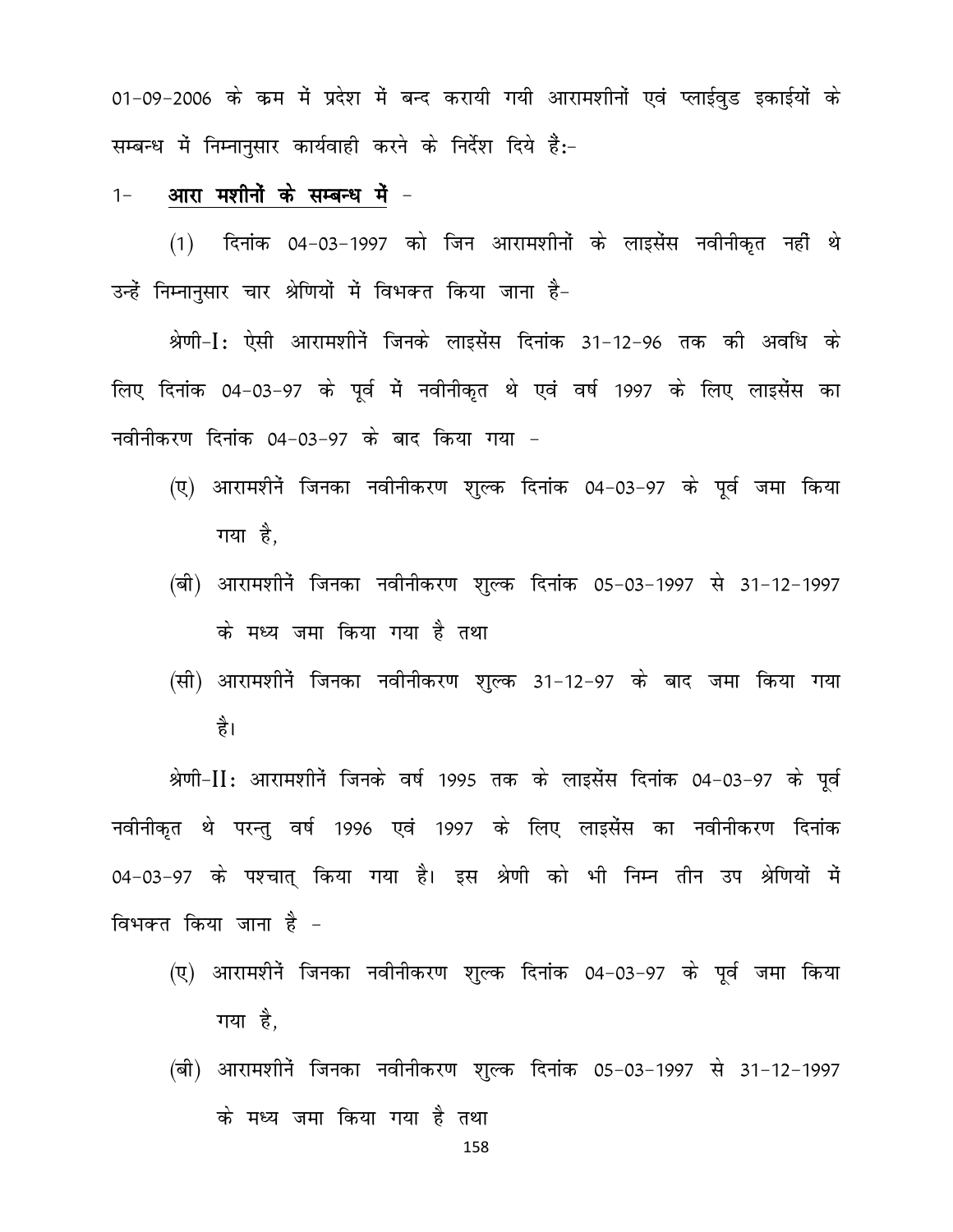(सी) आरामशीनें जिनका नवीनीकरण शुल्क 31-12-97 के बाद जमा किया गया है।

श्रेणी-III: ऐसी आरामशीनें जिनके लाइसेंस दिसम्बर, 1994 तक का नवीनीकरण दिनांक 04-03-97 के पूर्व किया गया था परन्तु वर्ष 95, 96 तथा 97 का नवीनीकरण उसके बाद हुआ। इस श्रेणी को भी निम्न तीन उप श्रेणियों में विभक्त किया जाना है -

- (ए) आरामशीनें जिनका नवीनीकरण शुल्क दिनांक 04-03-97 के पूर्व जमा किया गया है,
- (बी) आरामशीनें जिनका निवीनीकरण शुल्क दिनांक 05-03-1997 से 31-12-1997 के मध्य जमा किया गया है तथा
- (सी) आरामशीनें जिनका नवीनीकरण शुल्क 31-12-97 के बाद जमा किया गया है।

श्रेणी-IV: (अन्य आरा मशीन) इस श्रेणी में उपरोक्त के अतिरिक्त समस्त ऐसी आरामशीनें शामिल होंगी जिनके वर्ष 1993 के बाद के लाइसेंस का नवीनीकरण दिनांक 04-03-97 के पूर्व नहीं हुआ था इनके सम्बन्ध में 04-03-97 के पूर्व विगत वर्षों में जब-जब लाइसेंस नवीनीकरण किये गये थे तथा 04-03-97 के पूर्व अन्तिम बार जिस वर्ष लाइसेंस का नवीनीकरण किया गया था यह भी ज्ञात किया जाना है।

(2) प्रत्येक आरा मशीन के सम्बन्ध में उनके स्थापना का स्थान, मालिक का नाम, इकाईयों की संख्या व अन्य सूचनायें संकलित कर उनका सत्यापन किया जायेगा ।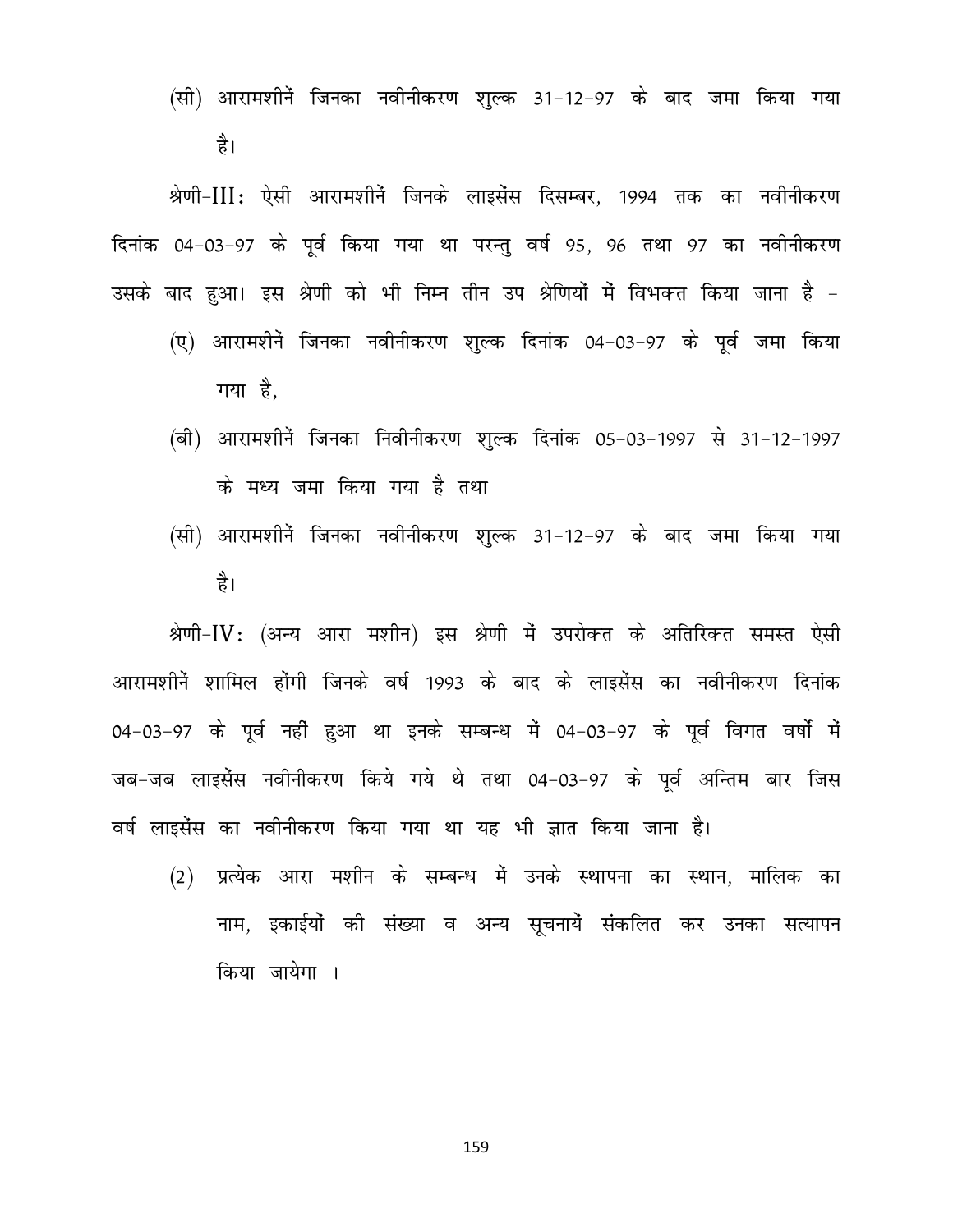(3) श्रेणी-  $I(\nabla)$ ,  $I(\vec{a}h)$ ,  $II(\nabla)$  एवं  $II(\vec{a}h)$  में आने वाली मशीनों के द्वारा जमा की गयी लाइसेंस फौस की पुष्टि मूल अभिलेखों से कराना तथा उनके किसी वन अपराध में लिप्त न होने की भी पुष्टि करायी जायेगी ।

#### प्लाईवुड/विनियर इकाइयों के सम्बन्ध में - $2 -$

उ0प्र0 के समस्त विनियर∕प्लाईवुड इकाइयों को निम्नानुसार चार श्रेणियों में  $(1)$ विभक्त किया जायेगा-

श्रेणी-I: दिनांक 26-07-89 से पूर्व स्थापित इकाइयां- उक्त तिथि तक नई विनियर∕प्लाईवुड इकाइयों की स्थापना पर कोई रोक नहीं थी ।

श्रेणी-II: दिनांक 27-07-1989 से 15-02-1995 के मध्य स्थापित इकाइयॉं- इस अवधि में नई प्लाईवुड/विनियर इकाइयों की स्थापना पर पूर्ण प्रतिबन्ध था।

श्रेणी-III: दिनांक 16-02-1995 से 04-03-1997 के मध्य स्थापित इकाइयॉं- इस अवधि में वन विभाग से अनापत्ति प्रमाण पत्र प्राप्त कर प्लाईवुड/विनियर इकाइयों को स्थापित करने की अनुमति थी ।

श्रेणी-IV: दिनांक 04-03-1997 के बाद स्थापित इकाइयॉं- मा0 उच्चतम न्यायालय द्वारा दिनांक 04-03-1997 के बाद किसी भी आरामशीन⁄प्लाईवुड/विनियर इकाइयों की स्थापना पर प्रतिबन्ध लगा दिया गया था ।

उपरोक्तानुसार वर्णित प्लाईवुड/विनियर की प्रत्येक श्रेणी के लिए इकाई  $(2)$ मालिक का नाम व स्थान जहां स्थापित है, के साथ-साथ निम्नानुसार सूचनायें, यथा (ए) उनका प्रोविजनल एस0एस0आई0 पंजीकरण (बी) परमानेंट एस0एस0आई0 पंजीकरण (सी) वन विभाग से अनापत्ति प्रमाण पत्र (डी)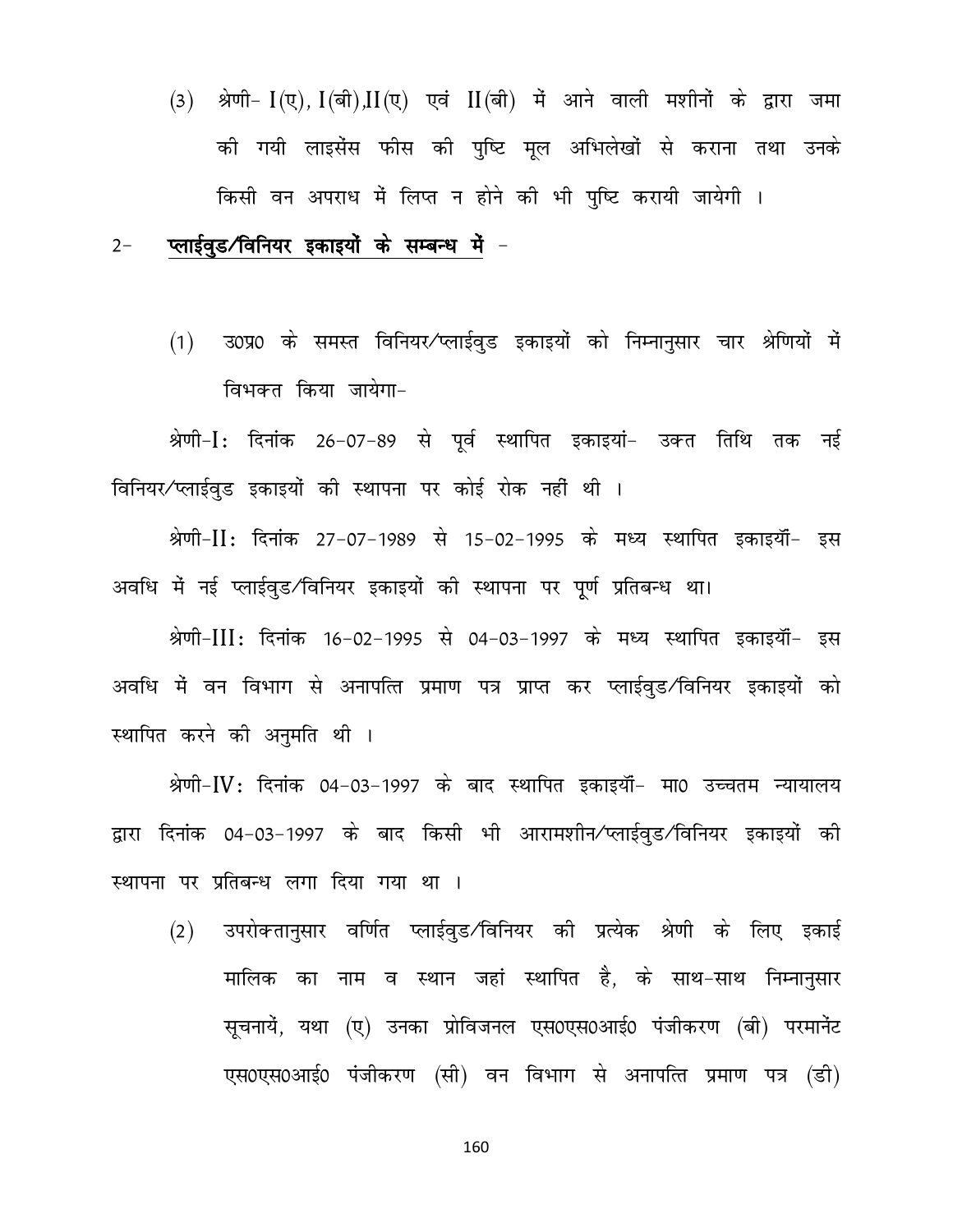उत्पादन प्रारंभ होने की तिथि (ई) उत्पादन शुरू होने के प्रथम तीन वर्षो में उनके द्वारा दिया गया व्यापार कर (एफ) संयत्र कय करने की तिथि एवं विवरण (जी) आरामशीन का लाइसेंस यदि है तो उसका विवरण (एच) क्या प्लाईवुड/विनियर के अतिरिक्त आरामशीन भी संचालित की जा रही है (आई) विभिन्न प्रकार की पीलर्स⁄रलाईसर्स की संख्या (जे) विभिन्न प्रकार के प्रेसेस की संख्या आदि, संकलित की जायेगी ।

सी0ई0सी0 द्वारा उपरोक्त सूचना के संकलन एवं सत्यापन का कार्य कराने  $(3)$ हेतु प्रमुख सचिव, वन, प्रमुख वन संरक्षक, उ0प्र0 एवं मुख्य वन संरक्षक (क्षेत्रीय) पर्यावरण एवं वन मंत्रालय, भारत सरकार की समिति गठित की गयी है। समिति को इस कार्य हेतु व्यवस्था निर्धारित करने एवं किसी भी अन्य अधिकारी की सेवाओं को संकलन एवं सत्यापन के लिए लेने का अधिकार है।

अत: शासन द्वारा सम्यक विचारोपरान्त यह निर्णय लिया गया है कि सी0ई0सी0 के  $2 -$ उपरोक्त निर्देश के अनुपालन हेतु प्रत्येक जनपद में उपरोक्त सूचना के एकत्रीकरण, संकलन एवं सत्यापन हेतु जिलाधिकारी की अध्यक्षता में वरिष्ठ पुलिस अधीक्षक/पुलिस अधीक्षक एवं प्रभागीय वनाधिकारी की एक समिति गठित की जाय। उक्त समिति द्वारा समयबद्ध तरीके से निम्न कार्यवाही सम्पादित की जायेगी-

#### आरामशीनों के सम्बन्ध में

प्रत्येक आरा मशीन के सम्बन्ध में उनके स्थापना का स्थान, मालिक  $1 -$ का नाम, इकाइयों की संख्या व अन्य सूचनायें संकलित कर उनका सत्यापन किया जायेगा।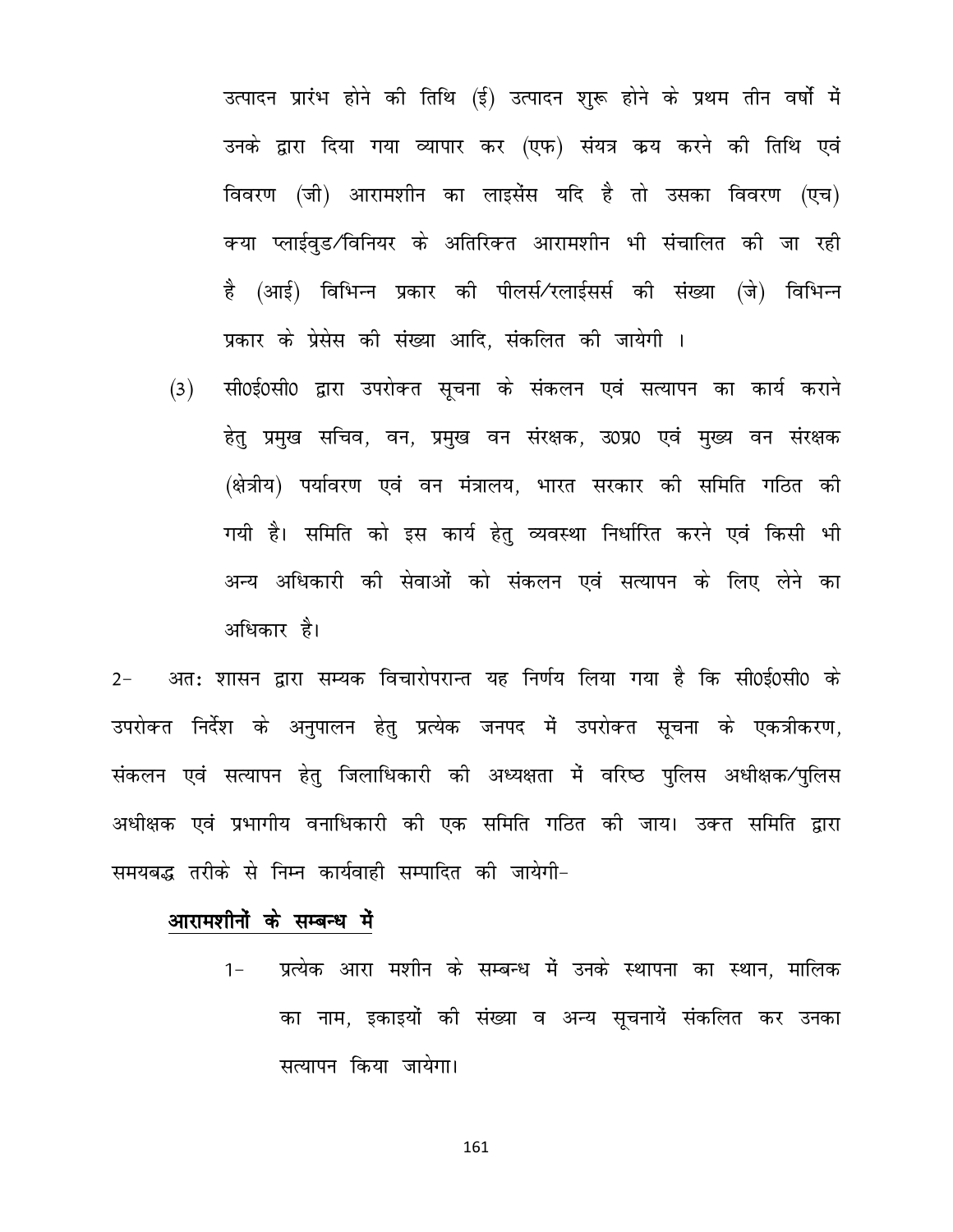श्रेणी  $I(\nabla)$ ,  $I(\nabla)$ , $II(\nabla)$  एवं  $II(\nabla)$  में आने वाली मशीनों के द्वारा  $2 -$ जमा की गयी लाइसेंस फीस की पुष्टि मूल अभिलेखों से कराना तथा उनके किसी वन अपराध में लिप्त होने की भी पुष्टि भी कराया जाएगा ।

उपरोक्त सूचना संलग्न प्रारूप-1 में समिति के तीनों सदस्यों द्वारा हस्ताक्षरित⁄प्रमाणित करते हुए प्रमुख वन संरक्षक, उत्तर प्रदेश को प्रेषित की जायेगी ।

#### प्लाईवुड/विनियर इकाइयों के सम्बन्ध में

प्लाईवुड/विनियर इकाइयों के सम्बन्ध में सूचना का संकलन एवं सत्यापन का कार्य प्रत्येक जनपद के जिलाधिकारी की अध्यक्षता में वरिष्ठ पुलिस अधीक्षक/पुलिस अधीक्षक, प्रभागीय वनाधिकारी की उपरोक्त द्वारा किया जायेगा । इसमें महाप्रबन्धक जिला उद्योग केन्द्र एवं व्यापार कर अधिकारी को अतिरिक्त सदस्य के रूप में रखा जाएगा। उपरोक्त सूचना संलग्न प्रारूप-2 में समिति के सभी सदस्यों द्वारा हस्ताक्षरित/प्रमाणित करते हुए प्रमुख वन संरक्षक, उत्तर प्रदेश को प्रेषित की जायेगी ।

श्रेणी I एवं II की आरामशीनों एवं श्रेणी-I एवं II प्लाईवुड/विनियर इकाईयों के  $3-$ सत्यापन की रिपोर्ट निर्धारित प्रारूपों में उपरोक्तानुसार गठित समिति प्रमुख वन संरक्षक, उत्तर प्रदेश को विलम्बतम दिनांक 20-10-2006 तक उपलब्ध कराना सुनिश्चित करेगी। श्रेणी III एवं IV की आरामशीनों एवं श्रेणी-III एवं IV प्लाईवुड/विनियर इकाईयों  $4-$ के सत्यापन की रिपोर्ट निर्धारित प्रारूप में उपरोक्तानुसार गठित समिति प्रमुख वन संरक्षक, उत्तर प्रदेश को विलम्बतम दिनांक 30-10-2006 तक उपलब्ध कराना सुनिश्चित करेगी।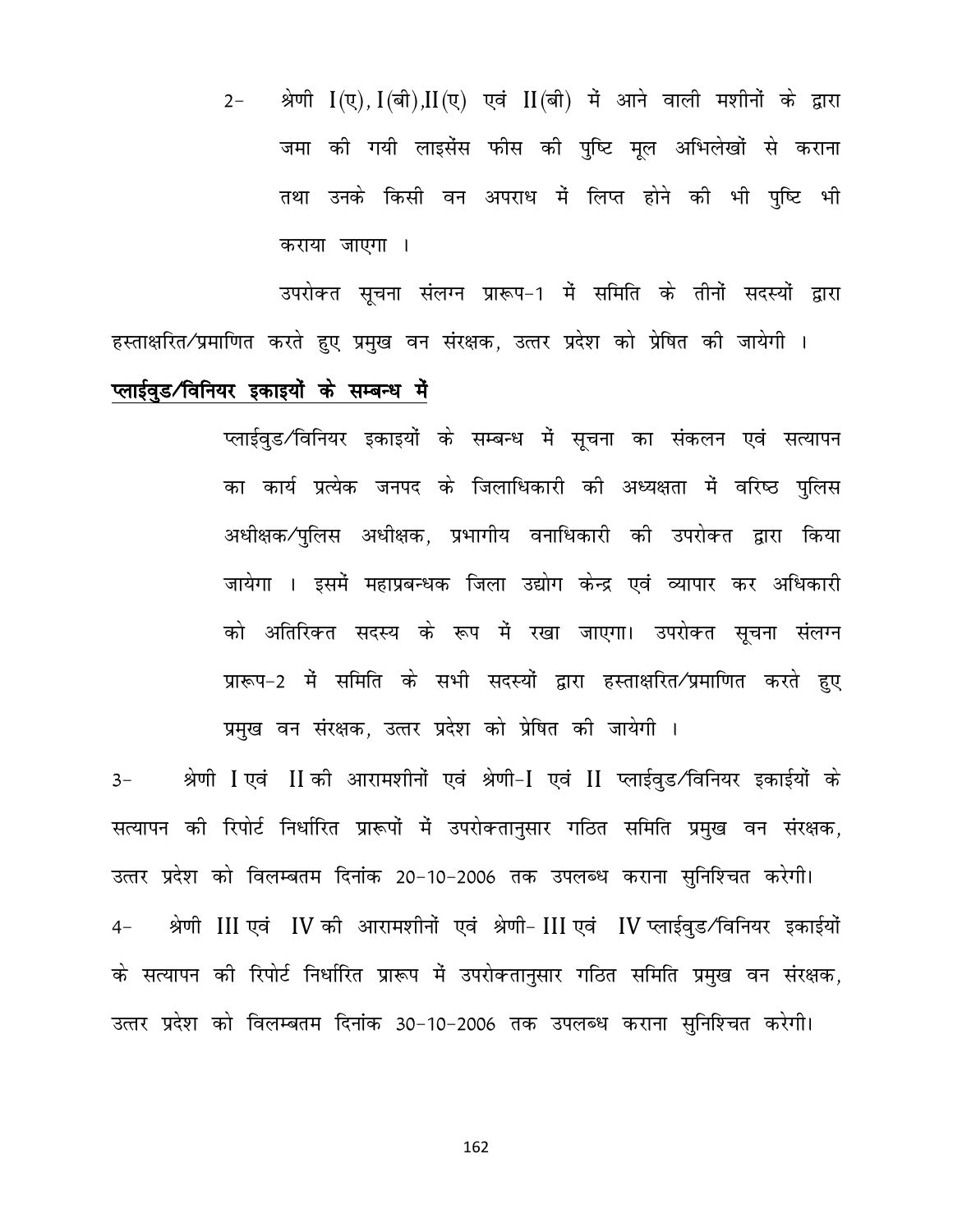जिलाधिकारी की अध्यक्षता में गठित समिति द्वारा सत्यापन का कार्य मूल अभिलेखों  $5-$ से किया जायेगा तथा समिति अपनी रिपोर्ट में उसकी सत्यापित प्रति भी संलग्न कर प्रमुख वन संरक्षक, उत्तर प्रदेश को प्रेषित करेगी ।

भवदीय.

ह0⁄ $-$ 

(नवीन चन्द्र बाजपेई)

मुख्य सचिव ।

#### संख्या- 3949(1)/14-2-2006-405(55)/2004 तदुदिनांकित ।

प्रतिलिपि निम्नलिखित को सुचनार्थ एवं आवश्यक कार्यवाही हेतु प्रेषित-

- प्रमुख सचिव, गृह/पुलिस महानिदेशक, उ0प्र0 को इस आशय से प्रेषित कि वे  $1 -$ कृपया उपर्युक्त आदेशों का अनुपालन किये जाने हेतु वरिष्ठ पुलिस अधीक्षक⁄पुलिस अधीक्षक, उ0प्र0 को अपने स्तर से निर्देश जारी करने का कष्ट करें ।
- प्रमुख सचिव, लघु उद्योग, उ0प्र0 शासन लखनऊ को इस आशय से प्रेषित कि वे  $2 -$ उकत निर्देश के अनुरूप समिति द्वारा अपेक्षित सृचना तत्काल उपलब्ध कराना सुनिश्चित करायेंगें। उक्त के अतिरिक्त जिलाधिकारी की अध्यक्षता में गठित समिति को भी सूचना उपलब्ध कराने हेतु अपने अधीनस्थ सम्बन्धित जिलों के डी0एम0 जी0आई0सी0 को अपने स्तर से निर्देश जारी करने का कष्ट करें ।
- प्रमुख सचिव, व्यापार कर, उ0प्र0 शासन, लखनऊ को इस आशय से प्रेषित कि वे  $3-$ अपने अधीनस्थ सम्बन्धित जिलों के व्यापार कर अधिकारियों को उपरोक्तानुसार कार्यवाही हेतु अपने स्तर से निर्देश जारी करने का कष्ट करें ।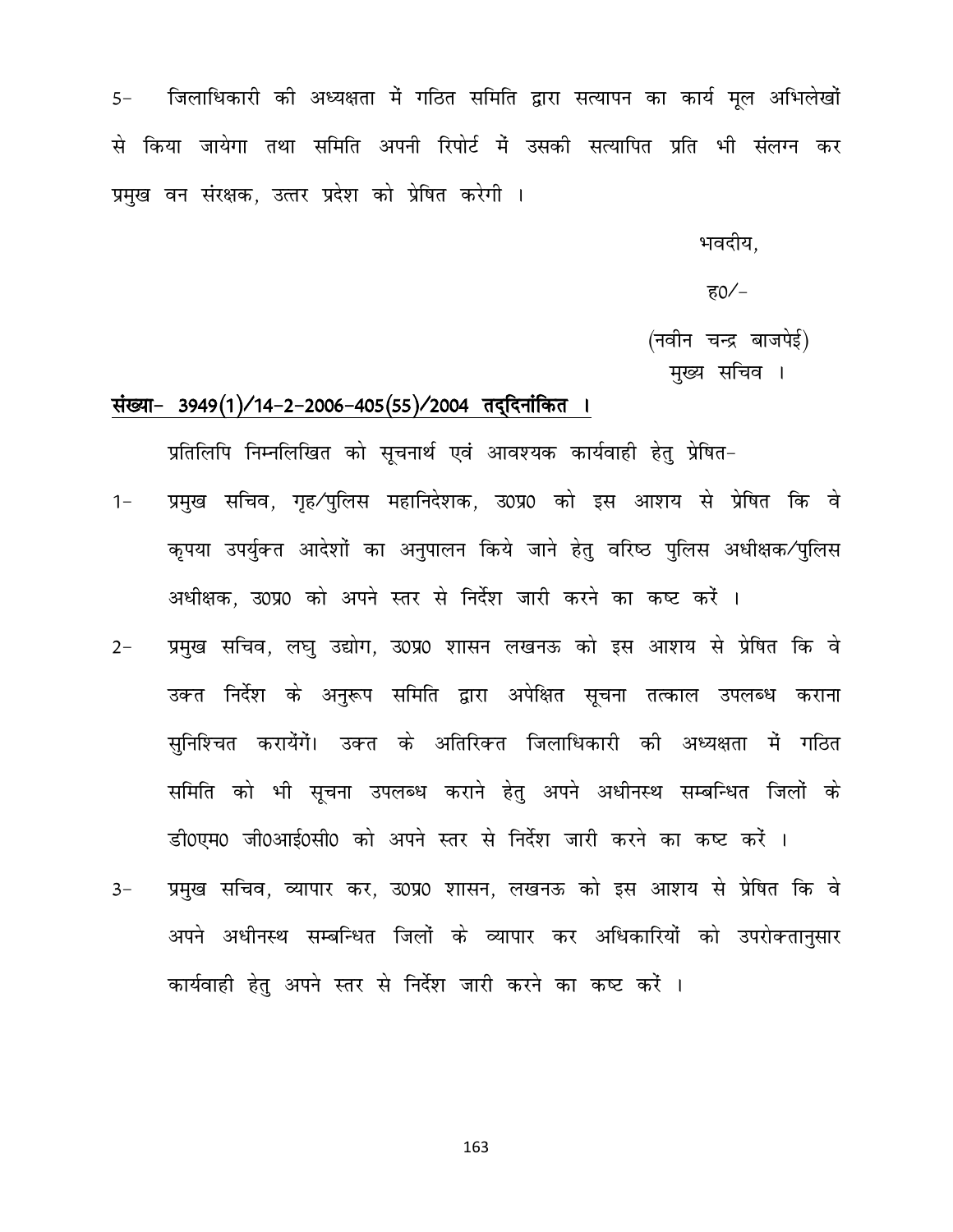- प्रमुख वन संरक्षक, उत्तर प्रदेश, लखनऊ को इस आशय से प्रेषित कि वे जिलों  $4-$ से प्राप्त रिपोर्ट को संकलित कर सी0ई0सी0 द्वारा गठित कमेटी को उपलब्ध करायें।
- समस्त मण्डलायुक्त, उत्तर प्रदेश ।  $5-$

आज्ञा से,

(वी0एन0 गर्ग) प्रमुख सचिव।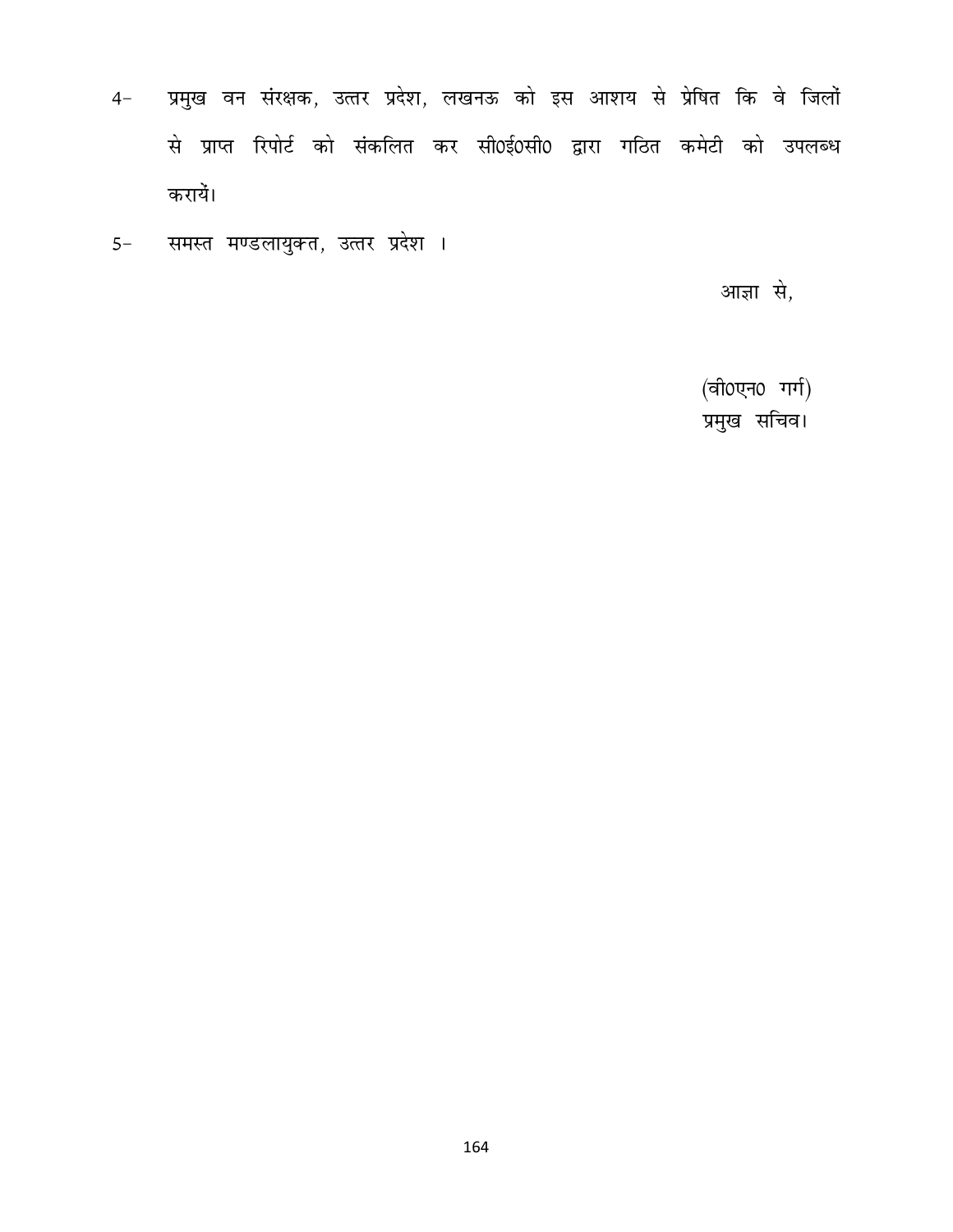# UTTAR PRADESH ESTABLISHMENT AND REGULATION OF SAW MILLS RULES 1978 (with amendments)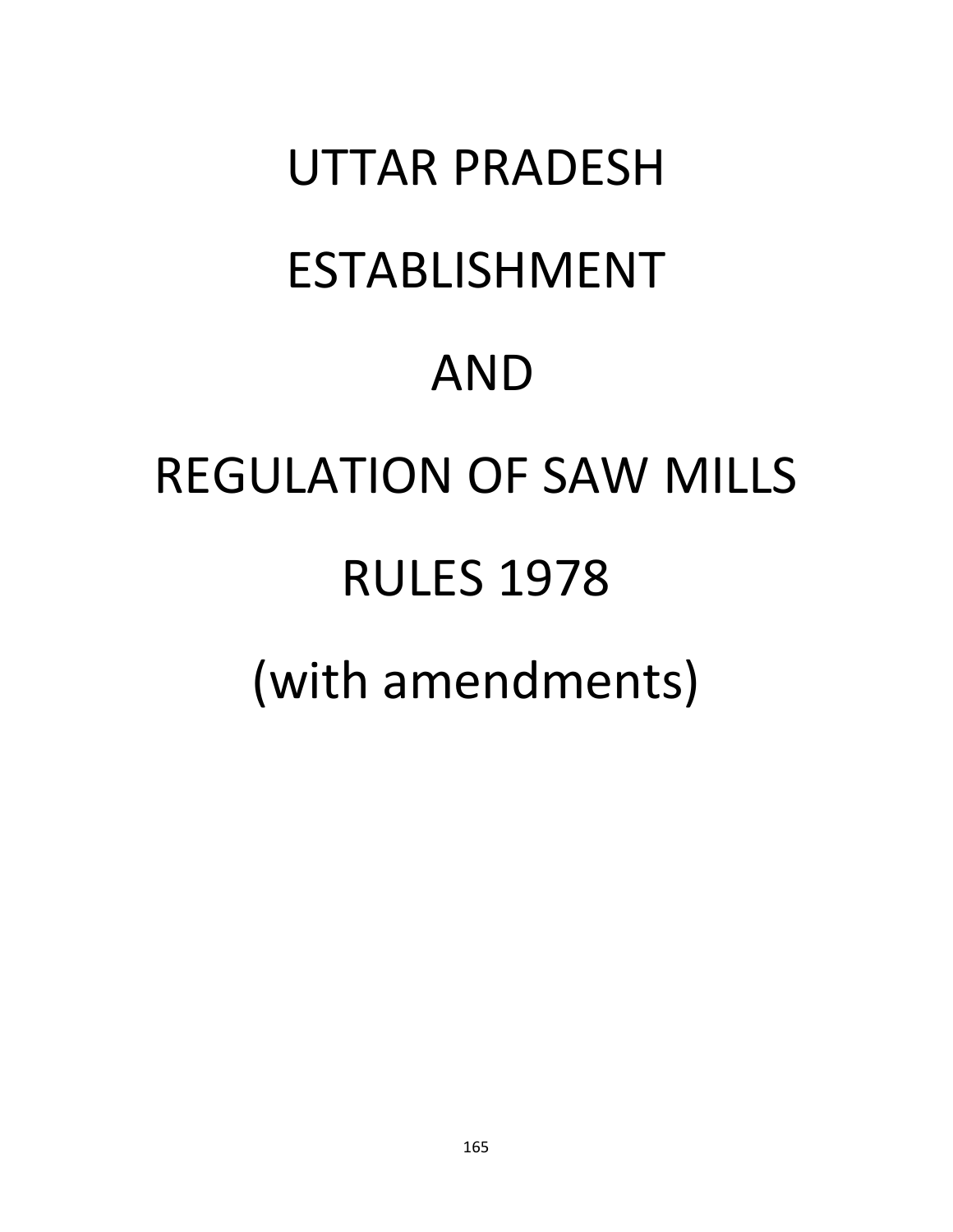## उत्तर प्रदेश सरकार

#### वन अनुभाग-3

संख्या-4321/14-3-32/73-सीए-16/1927-रूल-1978

लखनऊ : दिनांक : 01 अगस्त, 1978

### अधिसचना

#### पकीर्ण

सा0 प0 नि0-67

भारतीय वन अधिनियम, 1927 (अधिनियम संख्या 16, 1927) की धारा 51-के खण्ड (क) के अधीन शक्ति का प्रयोग करके राज्यपाल निम्नलिखित नियमावली बनाते है. अर्थात:-

उत्तर प्रदेश आरामिल की स्थापना और विनियमन नियमावली, 1978 (भारतीय वन अधिनियम, 1927 की धारा 51- क देखिये)

#### अध्याय एक

1- (1) यह नियमावली उत्तर प्रदेश आरा मिल की स्थापना और संक्षिप्त नाम विस्तार और विनियमन नियमावली, 1978 कही जाएगी । प्रारम्भ

(2) इसका विस्तार सम्पूर्ण उत्तर प्रदेश में होगा ।

(3) यह सरकारी गजट में प्रकाशित होने के दिनांक से प्रवृत्त होगी।

2- जब तक संदर्भ के अन्यथा अपेक्षित न हो इस नियमावली में.... परिभाषा

(क) ''आरा मिल'' का तात्पर्य इमारती लकड़ी और अन्य लकड़ी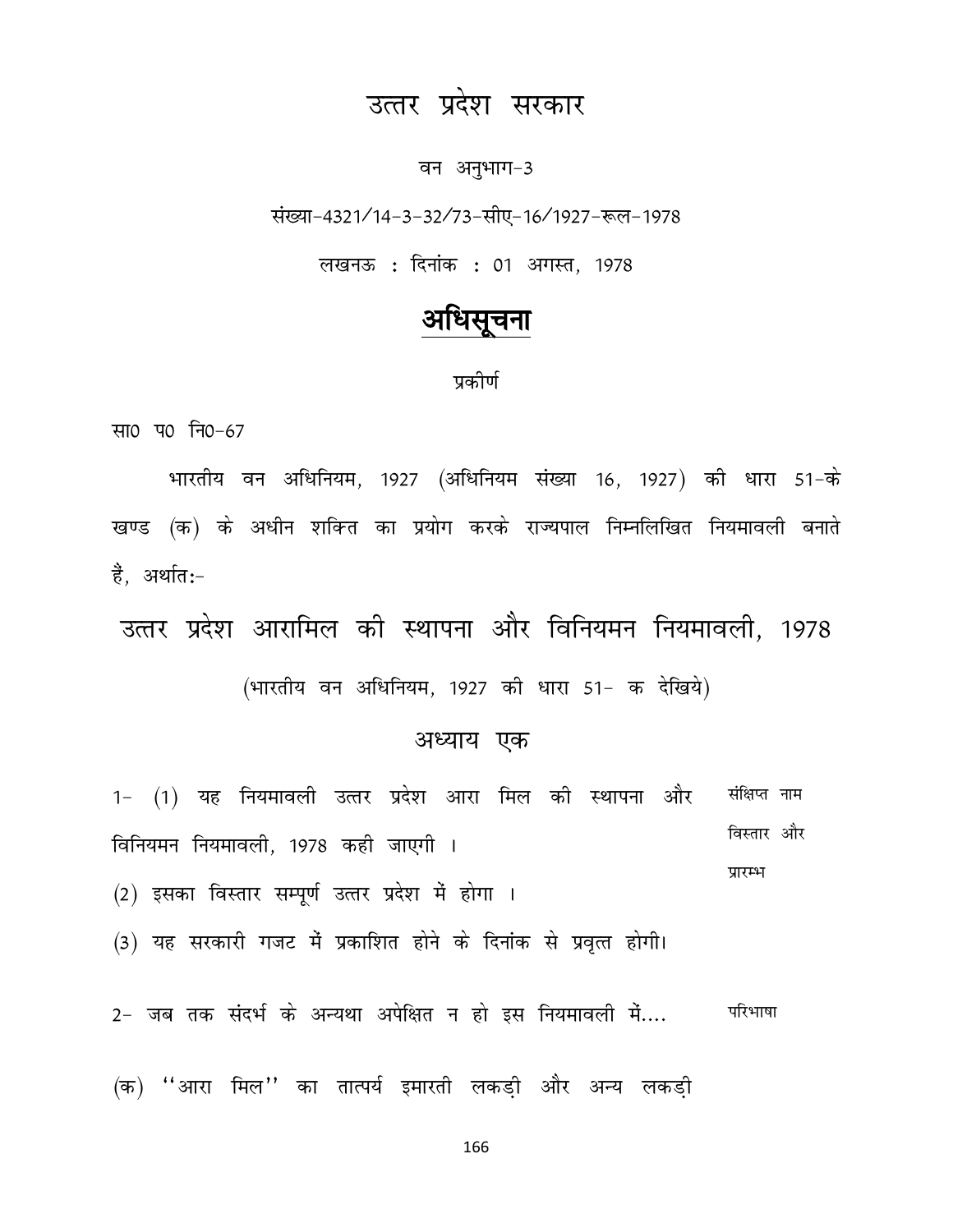काटने, चीरने या उसे टुकड़ों में परिवर्तित करने या तत्सदृश्य कार्यो के प्रयोजनार्थ विद्युत शक्ति, ईधन शक्ति या जन शक्ति से चलने वाले किसी यांत्रिक साधन से है और इसमें उपर्युक्त भी सम्मिलित है । (ख) ''आरा मिल की एक इकाई'' को 25 हार्स पावर के इंजन या उसके किसी भाग के समकक्ष समझा जाएगा। (इस प्रकार 65 हार्स पावर के इंजन का उपयोग करने वाले आरा मिल को 3 इकाई के समकक्ष समझा जाएगा)

#### अध्याय दो

आरा मिल का विनियमन और उसकी स्थापना

3- किसी आरक्षित या संरक्षित वन की सीमा में और ऐसी सीमा में आरा मिल की स्थापना का 80 किलोमीटर के घेरे में कोई व्यक्ति सम्बद्ध प्रभागीय वन अधिकारी निर्वन्धन से लाइसेंस प्राप्त किए बिना, इमारती लकडी और लकडी को परिवर्तित करने या काटने के लिए न तो कोई आरामिल या मशीनरी स्थापित करेगा. न उसे लगायेगा और न किसी वर्तमान आरा मिल या मशीनरी को चलायेगा ।

4- कोई व्यक्ति जो किसी आरा मिल को स्थापित करना या लगाना लाइसेंस प्राप्त चाहे या किसी वर्तमान आरा मिल को चलाना चाहे तो यह इस करने के लिए आवेदन-पत्र निमित्त लाइसेंस प्राप्त करने के लिए सम्बद्ध प्रभागीय वनाधिकारी को इस नियमावली से संलग्न अनुसूची एक में दिये गये प्रपत्र में आवेदन-पत्र देगा ।

5- नियम 4 के अधीन आवेदन-पत्र प्राप्त होने पर प्रभागीय वन लाइसंस का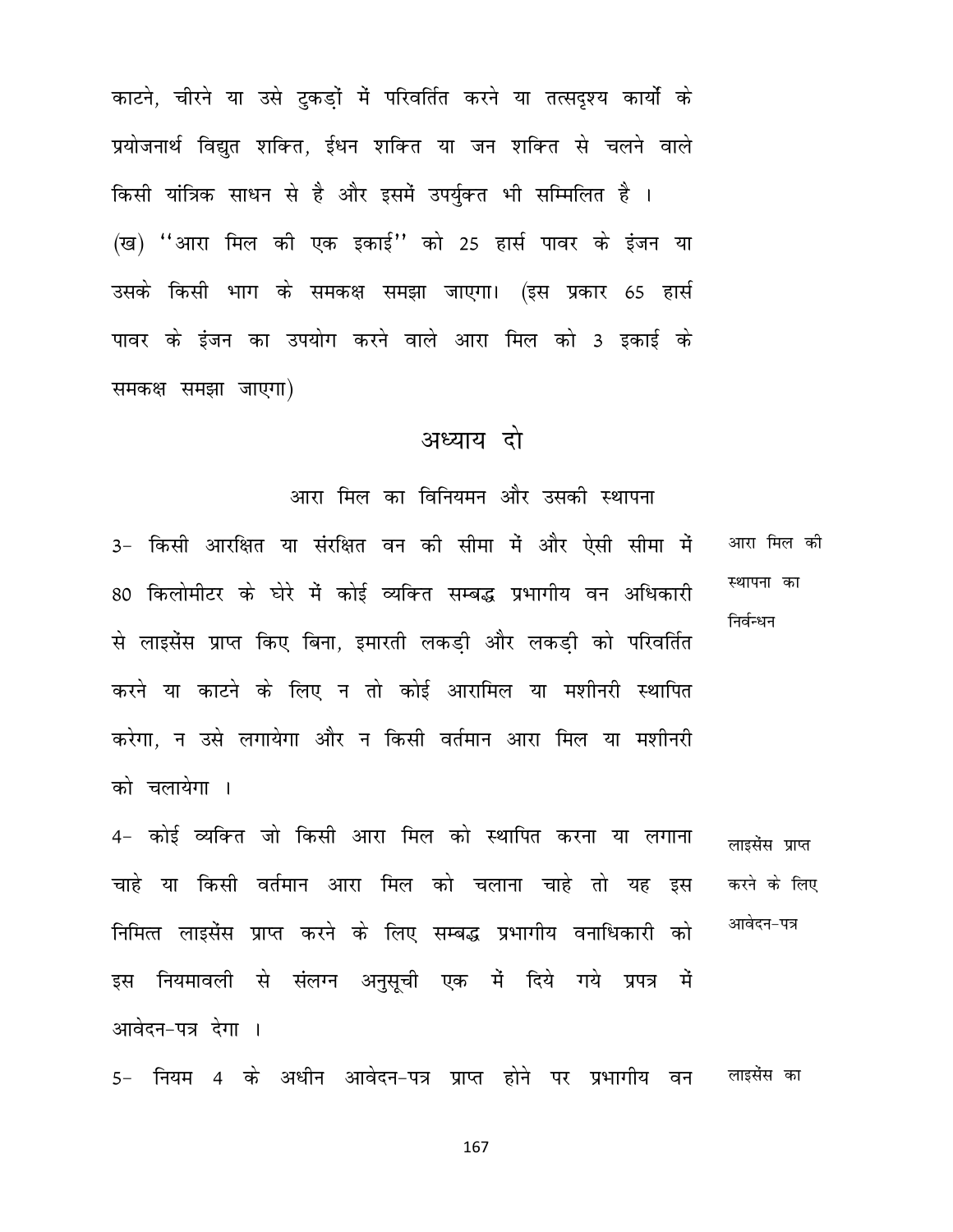अधिकारी उसकी अभिस्वीकृति करेगा और तत्पश्चात् ऐसी जांच करेगा किया जाना जैसी वह उचित समझे और निम्नलिखित बातों के सम्बन्ध में अपना समाधान करने के पश्चात् इस नियमावली में संलग्न अनुसूची दो में दिये गये प्रपत्र में लाइसेंस देगा :-

(एक) कि सरकार के नियत्रंण में वनों और आसन्न ग्रामीण क्षेत्रों में वृक्ष वृद्धि को क्षतिग्रस्त किये बिना प्रस्तावित आरा मिल के स्थान पर विधि सम्मत साधनों द्वारा अपेक्षित परिभाषा में इमारती लकड़ी उपलब्ध होगी.

कि आवेदक ने लाइसेंस में विनिर्दिष्ट शर्तो के अनुसार, आरा (दो) मिल लगाने और चलाने के लिए आवश्यक क्षेत्र अर्जित कर लिया है या अर्जित करने की स्थिति में है.

(तीन) कि आवेदक को आवश्यक मशीनगरी, विद्युत शक्नित आदि उपलभ्य है या उनके उपलभ्य होने की सम्भावना है,

(चार) कि आवेदक ने आरा मिल लगाने और चलाने के लिये सम्बद्ध जिला मजिस्ट्रेट से "अनापत्ति प्रमाण पत्र" प्राप्त कर लिया है:

यदि प्रभागीय वन अधिकारी का समाधान न हो तो वह आवेदन-पत्र को अस्वीकार कर सकता है ।

6- नियम 5 के अधीन दिया गया या नियम 7 के अधीन नवीक़त लाइसेंस की विधि मान्यता प्रत्येक लाइसेंस एक कलैण्डर वर्ष या जारी किये जाने या नवीकरण के की अवधि दिनांक के ठीक पश्चातवर्ती 31 दिसम्बर, तक की अवधि के लिए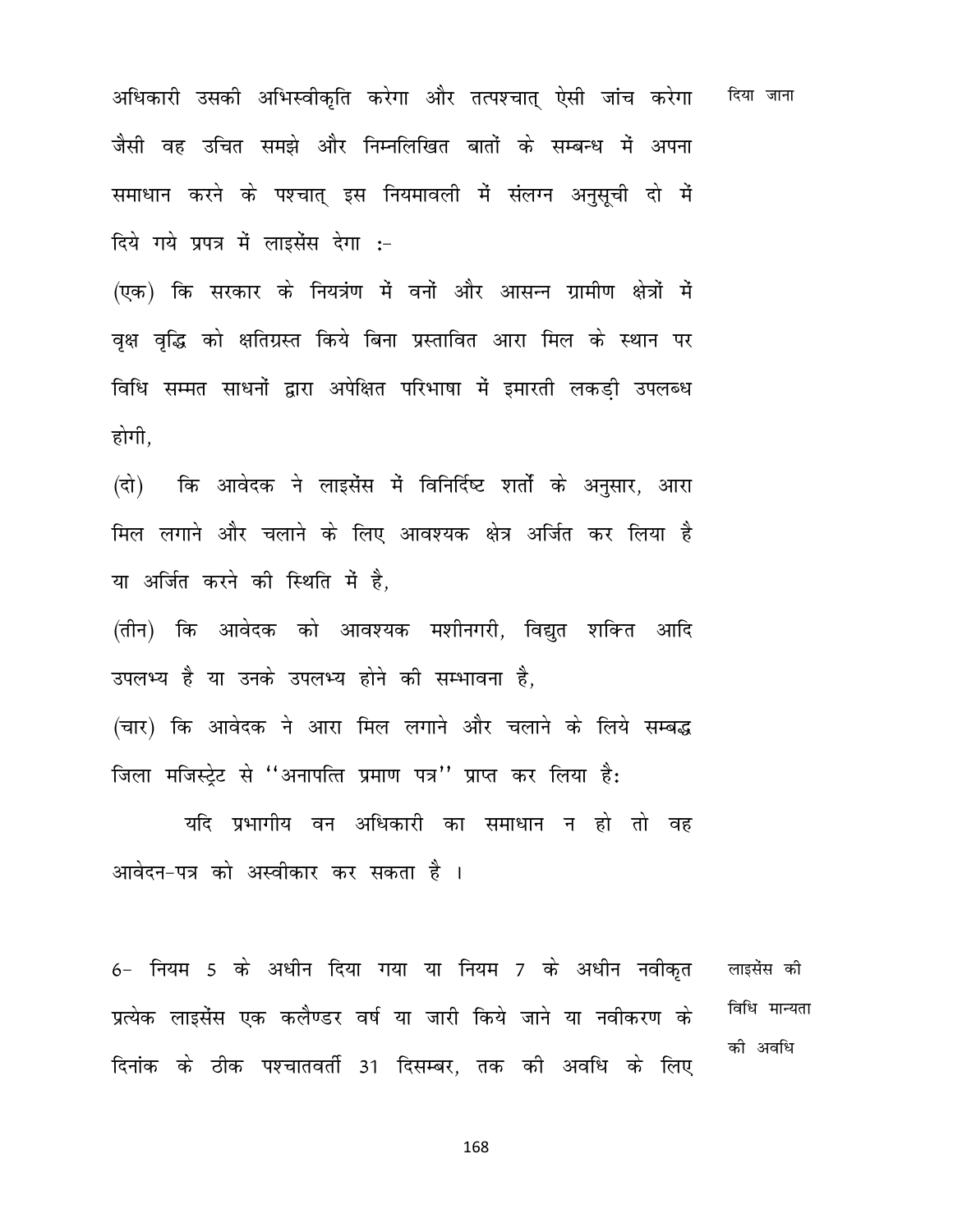7- नियम 5 के अधीन कर दिये गये लाइसेंस के नवीनीकरण के लिये लाइसेंस का सम्बद्व प्रभागीय वन अधिकारी को आवेदन-पत्र देने पर यह उसके नवीनीकरण नवीकरण उस अवधि को इंगित करते हुए कर सकता है, जिसके हेतु उसका नवीकरण किया गया हो ।

यदि कोई लाइसेंसधारी उक्त दिनांक की समाप्ति के पूर्व लाइसेंस का नवीकरण कराने में विफल रहता है तो बगैर लाइसेंस के आरा मिल चलाने के लिए भारतीय वन अधिनियम, 1927 की धारा 77 के अनुसार दण्ड का भागी होगा ।

8- पूर्ववर्ती नियमों में किसी बात के होते हुए भी, सम्बद्ध प्रभागीय लाइसेंस का प्रति संघहरण वन अधिकारी, जहां उसे विश्वास करने का कारण हो कि कोई लाइसेंसधारी इस नियमावली के उपबन्धों का या लाइसेंस की शर्तो का उल्लंघन करके आरा मिल चला रहा है या लाइसेंसधारी वन संरक्षण के हित के प्रतिकल कार्यो में लगा है, वहां लाइसेंसधारी को सुनवायी का अवसर देने के पश्चात् नियम-5 के अधीन दिये गये या नियम 7 के अधीन नवीकृत लाइसेंस का किसी समय प्रतिसंग्रहण कर सकता है।

जहां सम्बद्ध प्रभागीय वन अधिकारी लाइसेंस जारी करने या लाइसेंस देने से  $9-$ इंकार करने, नवीकृत करने से इन्कार करे या प्रतिसंहत करे, वहां वह उसका कारण नवीनीकरण न बताते हए, यथास्थिति, आवेदक या लाइसेंसधारी को उसकी सूचना देगा। किये जाने या प्रति संगहरण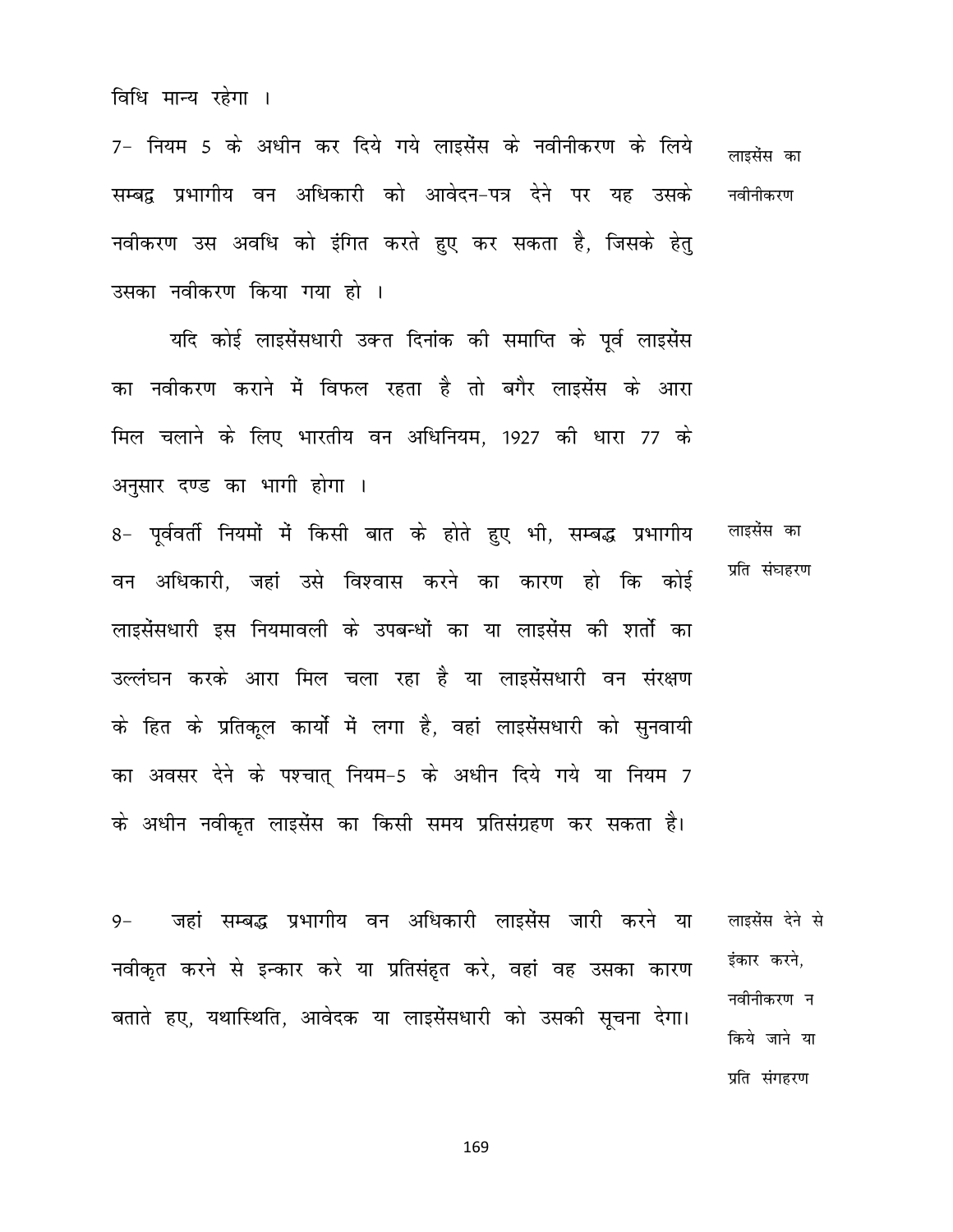पर प्रतिकिया

नियम 9 के अधीन प्रभागीय वन अधिकारी के आदेश से लाइसेंस जारी  $10 -$ करने या व्यथित कोई व्यक्ति, उस पर आदेश तामील किये जाने के दिनांक से नवीनीकृत करने 30 दिन के भीतर सम्बद्ध अरण्यपाल को अपील कर सकता है। से इंकार करने अरण्यपाल, तदपरान्त प्रभागीय वन अधिकारी और⁄या अपीलार्थी को या प्रति संहत सुनवायी का अवसर देने के पश्चात् अपील का विनिश्चय करेगा। ऐसी करने के विरूद्ध अपील अपील पर अरण्यपाल का विनिश्चय अन्तिम होगा । 11- लाइसेंस देने या उसके नवीनीकरण के लिए आवेदकों लाइसेंस देने और नवीनीकरण (लाइसेंसधारियों) द्वारा प्रत्येक आरा मिल की प्रति इकाई के लिये 250 के लिए फीस रूपये वार्षिक फीस देय होगी जो वन विभाग के राजस्व में कोषागार चालान के माध्यम से प्राप्ति शीर्षक ''113....वन'' के अधीन जमा की

जायेगी ।

12- इस नियमावली की कोई बात घरेलू बढईगीरी या लघु पैमाने पर अपवाद अन्य तत्सदृश्य कार्यो के समान्य संचालन पर लागू नहीं होगी ।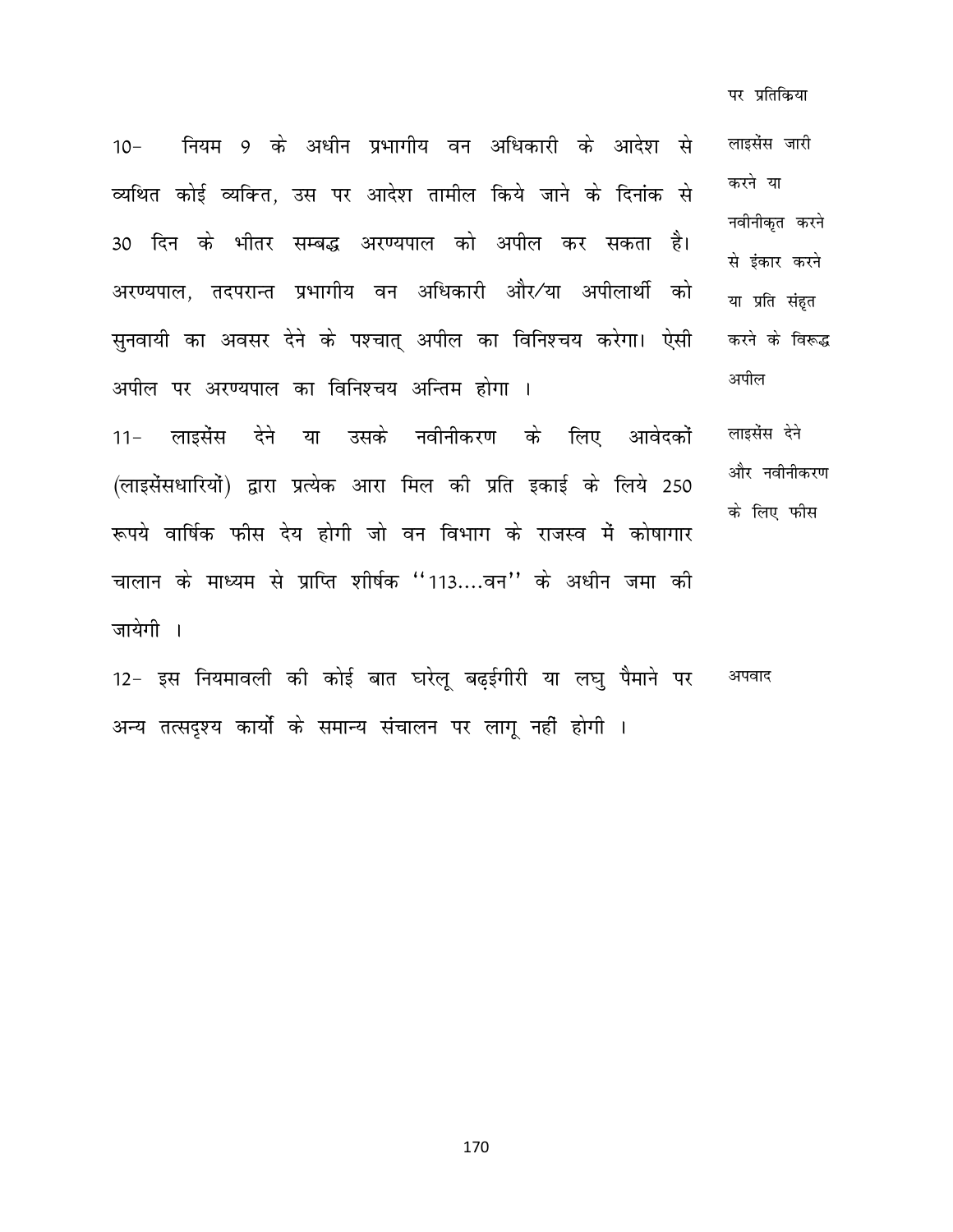सेवा में,

प्रभागीय वनाधिकारी,

..................... वन प्रभाग,

....................................

आरा मिल लगाने/स्थापित करने के लिये आवेदन-पत्र ... विषय–

- आवेदक का नाम और पूरा पता ।  $1 -$
- स्थान का नाम जहां आरा मिल लगाया जायेगा ।  $2 -$
- क्या आरा मिल के लिये अपेक्षित मशीनरी और विद्युत शक्ति आदि  $3-$ उपलब्ध है ।
- प्रस्तावित मिल की उत्पादन क्षमता ।  $4-$
- जिला मजिस्ट्रेट का अनापत्ति प्रमाण-पत्र ।  $5-$
- 6- अन्य व्योरा, यदि कोई हो ।

स्थान – .....................

आवेदक के हस्ताक्षर

दिनांक - .....................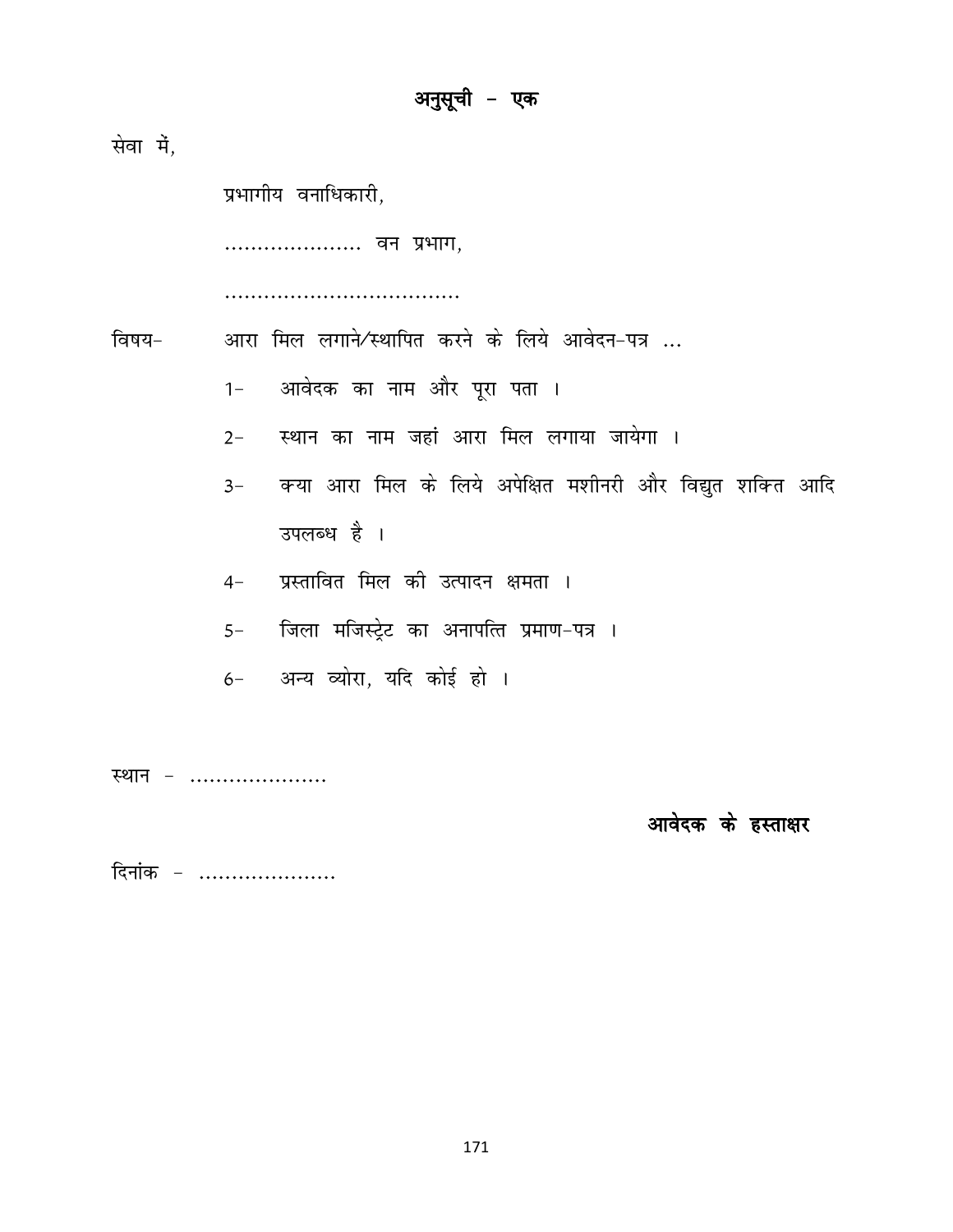### अनुसूची - दो

इमारती लकडी को काटने या परिवर्तित करने के लिये आरा मिल स्थापित करने, लगाने और चलाने के लिये लाइसेंस का प्रपत्र

इमारती लकडी को परिवर्तित करने ⁄काटने के लिये स्थान ..................... ............... (कारवार स्थान का पूरा पता) में आरामिल स्थापित करने⁄लगाने⁄चलाने के लिये श्री ......................... आत्मज .............................. निवासी ................. .................... (पूरा पता) जिसे आगे लाइसेंसधारी कहा गया है को उत्तर प्रदेश में अपनी प्रवृत्ति के सम्बन्ध में समय-समय पर यथासंशोधित भारतीय वन अधिनियम, 1927 (अधिनियम संख्या 16, 1927) और इसके अधीन बनाये गये उपबन्धों के अधीन रहते हुए और निम्नलिखित शर्तो पर एतुदद्वारा लाइसेंस दिया जाता है अर्थात -

#### शर्ते

- यह लाइसेंस ......................., 197................. को प्रारम्भ होकर और ........  $1 -$ ......... 197............... को समाप्त होने वाली अवधि के लिये प्रवृत्त रहेगा ।
- लाइसेंसधारी इमारती लकडी को परिवर्तित करने⁄काटने के लिये ............... ......  $2 -$ ..................... (कारबार-स्थान का पूरा पता उल्लिखित कीजिए) में आरा मिल स्थापित करेगा/लगायेगा या वर्तमान आरा मिल चलायेगा ।
- लाइसेंसधारी सम्बद्ध प्रभागीय वन अधिकारी की लिखित पूर्व अनुज्ञा प्राप्त किये  $3-$ बिना, अरामिल का स्थान नहीं बदलेगा ।
- लाइसेंसधारी ऐसा रजिस्टर और अभिलेख रखेगा और ऐसे विवरण प्रस्तुत करेगा  $4-$ जैसा प्रभागीय वन अधिकारी लिखित रूप से निर्देश दें और अपेक्षा किये जाने पर वन विभाग के किसी अधिकारी या कर्मचारी वर्ग के सदस्य द्वारा निरीक्षण के लिए प्रस्तुत करेगा ।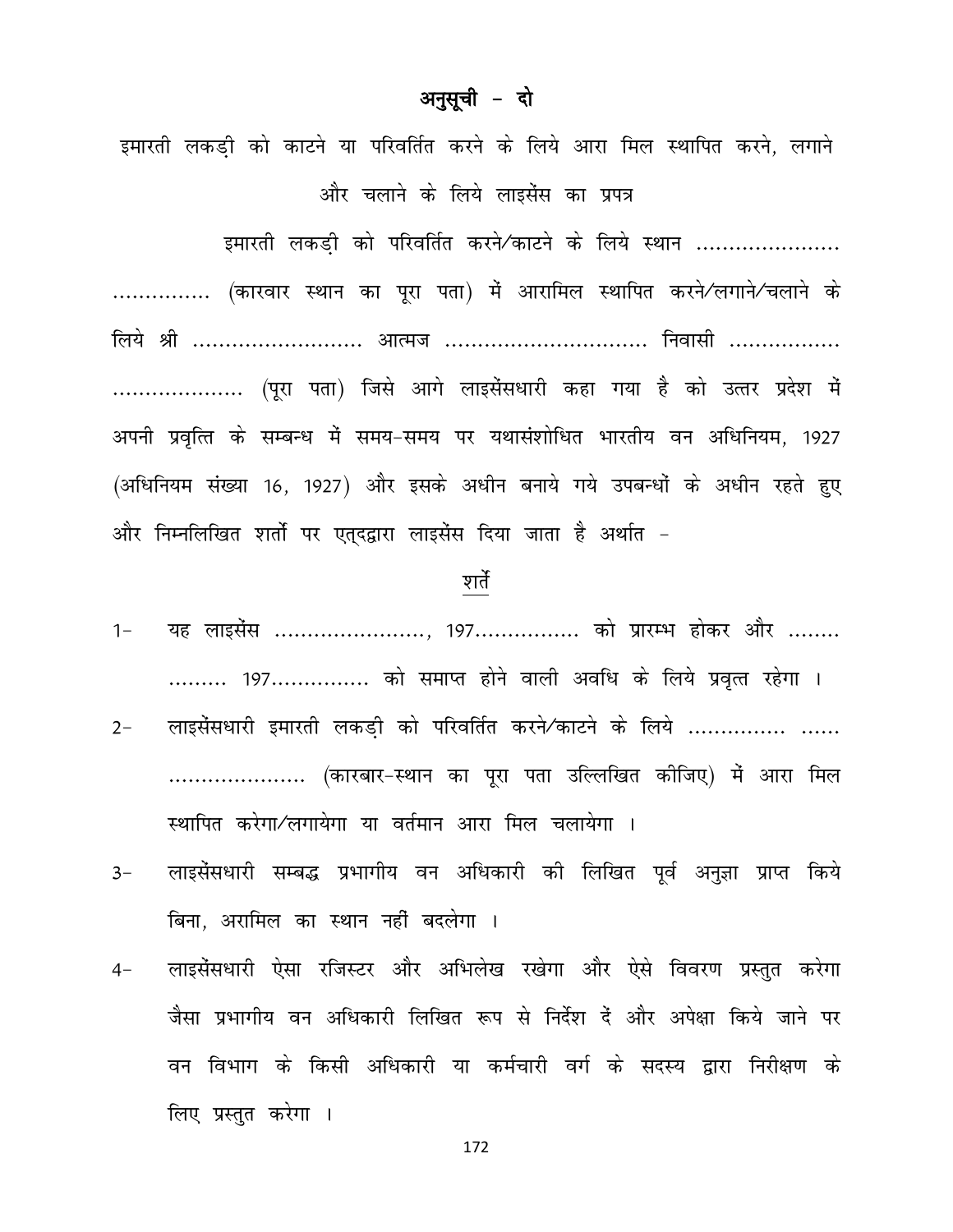लाइसेंसधारी यह सुनिश्चित करेगा कि - $5-$ 

> (1) आरा मिल का स्थल जिसमें गोल इमारती लकड़ी चिरी हुयी इमारती लकड़ी और क्षेप्य लकड़ी के संग्रह के लिये प्रांगण भी सम्मिलित है, समुचित फाटकों से युक्त बाडा से घिरा है,

> (2) समस्त गोल इमारती लकड़ी, चिरी हुयी इमारती लकड़ी और क्षेप्य लकड़ी का समुचित संग्रह प्रभागीय वन अधिकारी या उसके द्वारा इस निमित्त प्राधिकृत कर्मचारी के द्वारा समय समय पर दिये गये अनुदेशों के अनुसार किया जाय । (3) जीरने या परिवर्तित करने के लिये इमारती लकडी को तब तक स्वीकार न किया जाय जब तक उस पर सम्पत्ति चिन्ह न लगे हों और वह वन पारगमन-पत्र या अन्य दस्तावेजों साक्ष्य, यथा इमारती लकडी के सौदागर या उसके किसी अन्य विक्रेता की रसीद के अन्तर्गत न आता हो.

> $(4)$  ऐसी इमारती लकड़ी को जो उपर्युक्त वर्ग 5(3) की अपेक्षाओं के अनुरूप न हो, परिवर्तित करने के लिये स्वीकार न किया जाय और ऐसी इमारती लकड़ी के सम्बन्ध में लिखित सृचना वन विभाग के किसी उपलभ्य कर्मचारी या निकटतम वन अधिकारी को तुरन्त दी जाय,

> (5) आरामिल तथा आरामिल की भू-गृहादि में संग्रहीत इमारती लकड़ी वन विभाग के किसी अधिकारी या इस प्रयोजन के लिये नियुक्त वन विभाग के कर्मचारी वर्ग के किसी सदस्य या पुलिस उपनिरीक्षक के पद से अनिम्न किसी पुलिस अधिकारी या किसी मजिस्ट्रेट द्वारा निरीक्षण के लिए सभी समय सुलभ हों: (6) उपर्युक्त (5) में उल्लिखित किसी प्राधिकारी द्वारा मांग करने पर लाइसेंस और समस्त सुसंगत अभिलेख निरीक्षण के लिये प्रस्तुत किये जायें,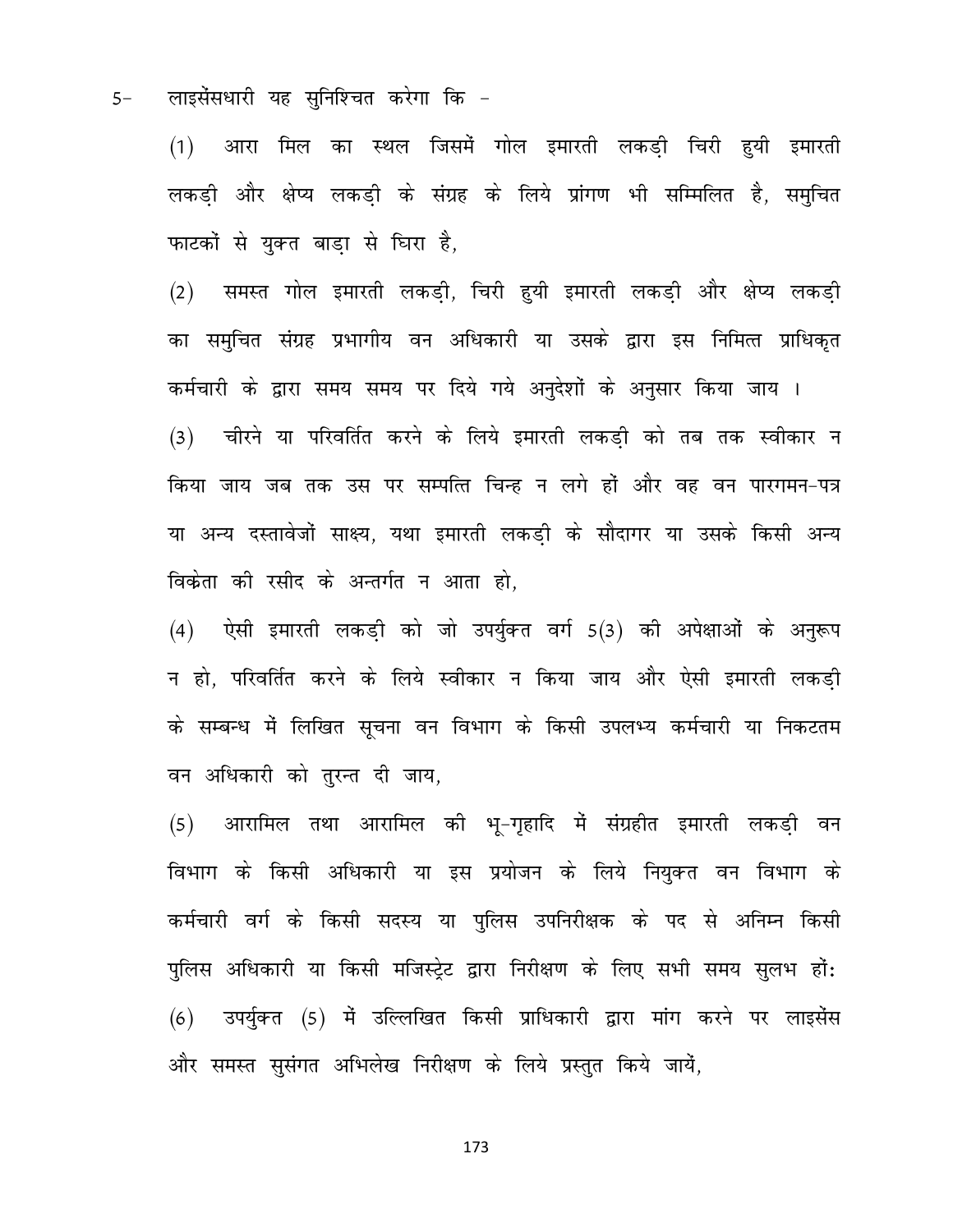(7) लाइसेंस अन्तरणीय होगा और जहां इसे अन्तरित किया जाय । वहां अन्तरक सम्बद्ध प्रभागीय वन अधिकारी को ऐसे अन्तरण की सूचना तुरन्त देगा और अन्तरिती उसमें विनिर्दिष्ट अवधि तक लाइसेंस धारण करेगा ।

प्रभागीय वन अधिकारी का हस्ताक्षर

 $($ मुहर $)$ 

दिनांक ....................19

आज्ञा से,

एन0पी0 त्रिपाठी,

सचिव,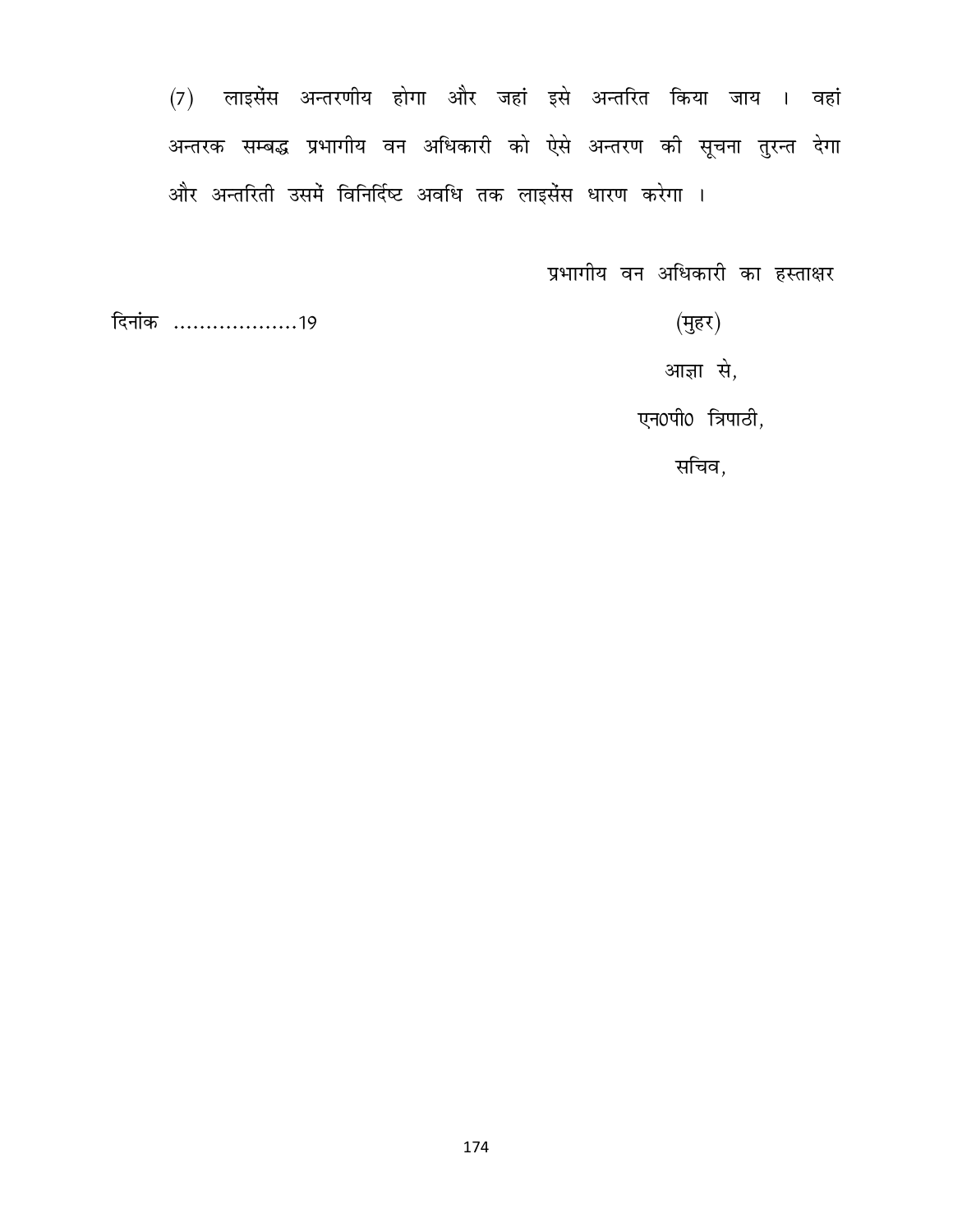उत्तर प्रदेश सरकार

वन (3) अनुभाग

संख्या-1417/14-3-32/73

लखनऊ : दिनांक : 06 जून, 1990

## अधिसूचना

साधारण खण्ड अधिनियम, 1897 (अधिनियम संख्या-10 सन 1897) की धारा-21 के साथ पठित भारतीय वन अधिनियम, 1927 (अधिनियम संख्या-16 सन् 1927) की धारा-51 क के खण्ड (क) के अधीन शक्ति का प्रयोग करके राज्यपाल, उत्तर प्रदेश आरा मिल की स्थापना और विनियमन नियमावली, 1978 का संशोधन करने की दृष्टि से निम्नलिखित नियमावली बनाते हैं:-

## उत्तर प्रदेश आरामिल की स्थापना और विनियमन (प्रथम संशोधन) नियमावली, 1990

संक्षिप्त नाम और प्रारम्भ 1-(1) यह नियमावली उत्तर प्रदेश आरा मिल की स्थापना और विनियमन (प्रथम संशोधन) नियमावली, 1990 कही जायेगी। (2) यह ऐसे दिनांक से प्रवृत होगी जैसा राज्य सरकार इस निमित्त अधिसूचना द्वारा नियत करें।

नियम 3, 6 व 11 का 2- उत्तर प्रदेश आरा मिल की स्थापना और विनियमन संशोधन नियमावली, 1978 में नीचे स्तम्भ-1 में दिये गये वर्तमान नियम 3, 6 व 11 के स्थान पर नीचे स्तम्भ-2 में दिये गये नियम रख दिये जायेगे:-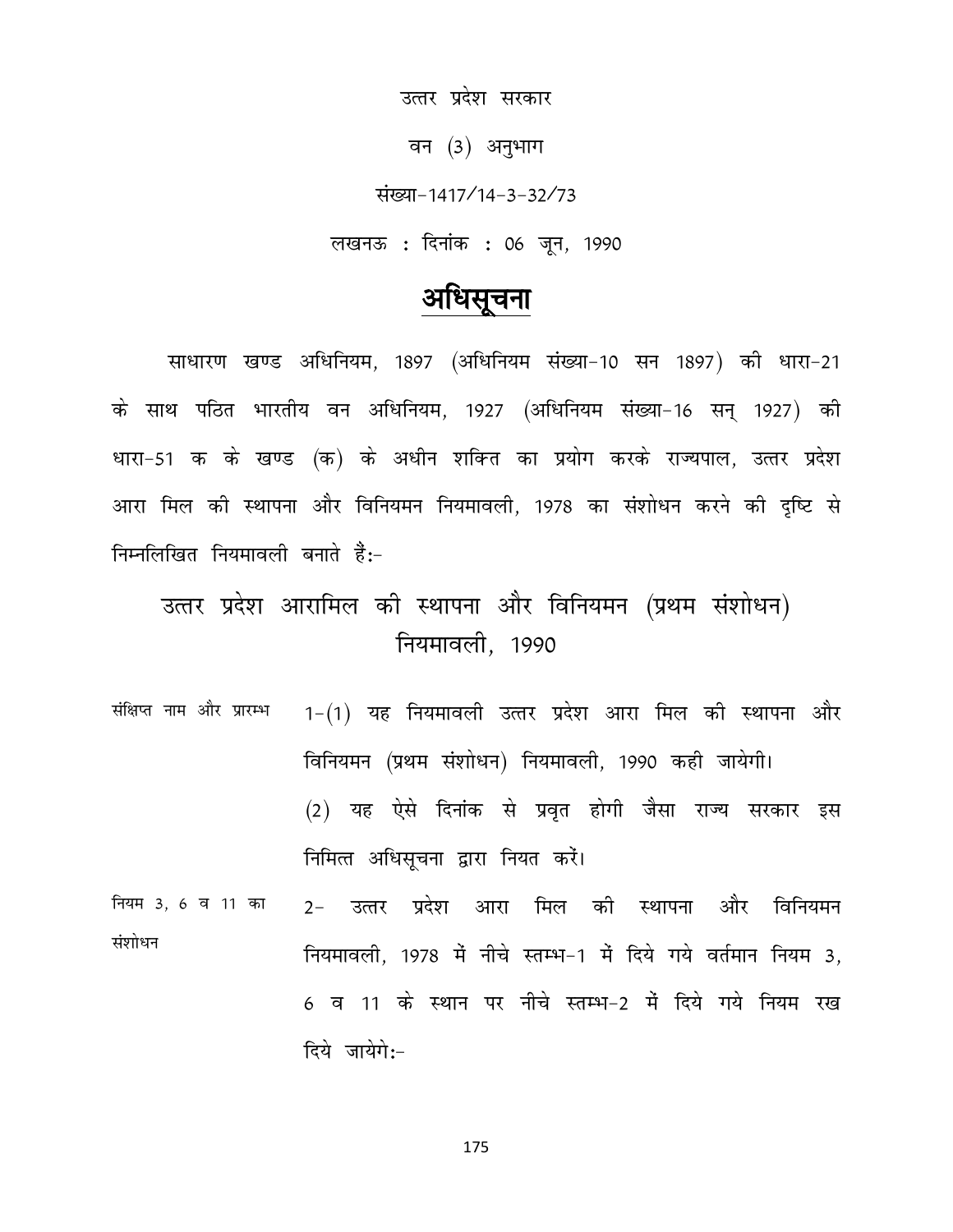#### स्तम्भ–2

#### स्तम्भ–1

वर्तमान नियम

3- किसी आरक्षित या संरक्षित वन की सीमा में और ऐसी सीमा में 80 किलोमीटर के घेरे में कोई व्यक्ति सम्बद्ध प्रभागीय वन अधिकारी से लाइसेंस प्राप्त किए बिना. इमारती लकडी और लकडी को परिवर्तित करने या काटने के लिए न तो कोई आरामिल या मशीनरी स्थापित करेगा. न उसे लगायेगा और न किसी वर्तमान आरा मिल या मशीनरी को चलायेगा ।

6- नियम 5 के अधीन दिया गया या नियम 7 के अधीन नवीकृत प्रत्येक लाइसेंस एक कलैण्डर वर्ष या जारी किये जाने या नवीकरण के दिनांक के ठीक पश्चातवर्ती 31 दिसम्बर, तक की अवधि के लिए विधि मान्य रहेगा ।

#### एतदुद्वारा प्रतिस्थापित नियम

आरामिल के लिये लाइसेंस  $3-$ कोई व्यक्ति सम्बद्ग प्रभागीय वनाधिकारी से लाइसेंस प्राप्त किये बिना. इमारती लकडी और लकडी को परिवर्तित करने या काटने के लिए न तो कोई आरामिल या मशीनरी स्थापित करेगा. न उसे लगायेगा और न किसी आरा मिल या मशीनरी को चलायेगा।

6- लाइसेंस की विधिमान्यता की अवधि नियम-5 के अधीन दिया या नियम-7 के अधीन नवीनीकृत प्रत्येक लाइसेंस जारी करने के दिनांक से तीन वर्ष से अनाधिक ऐसी अवधि के लिये विधि मान्य रहेगा जैसी लाइसेंस में विनिर्दिष्ट की जाय।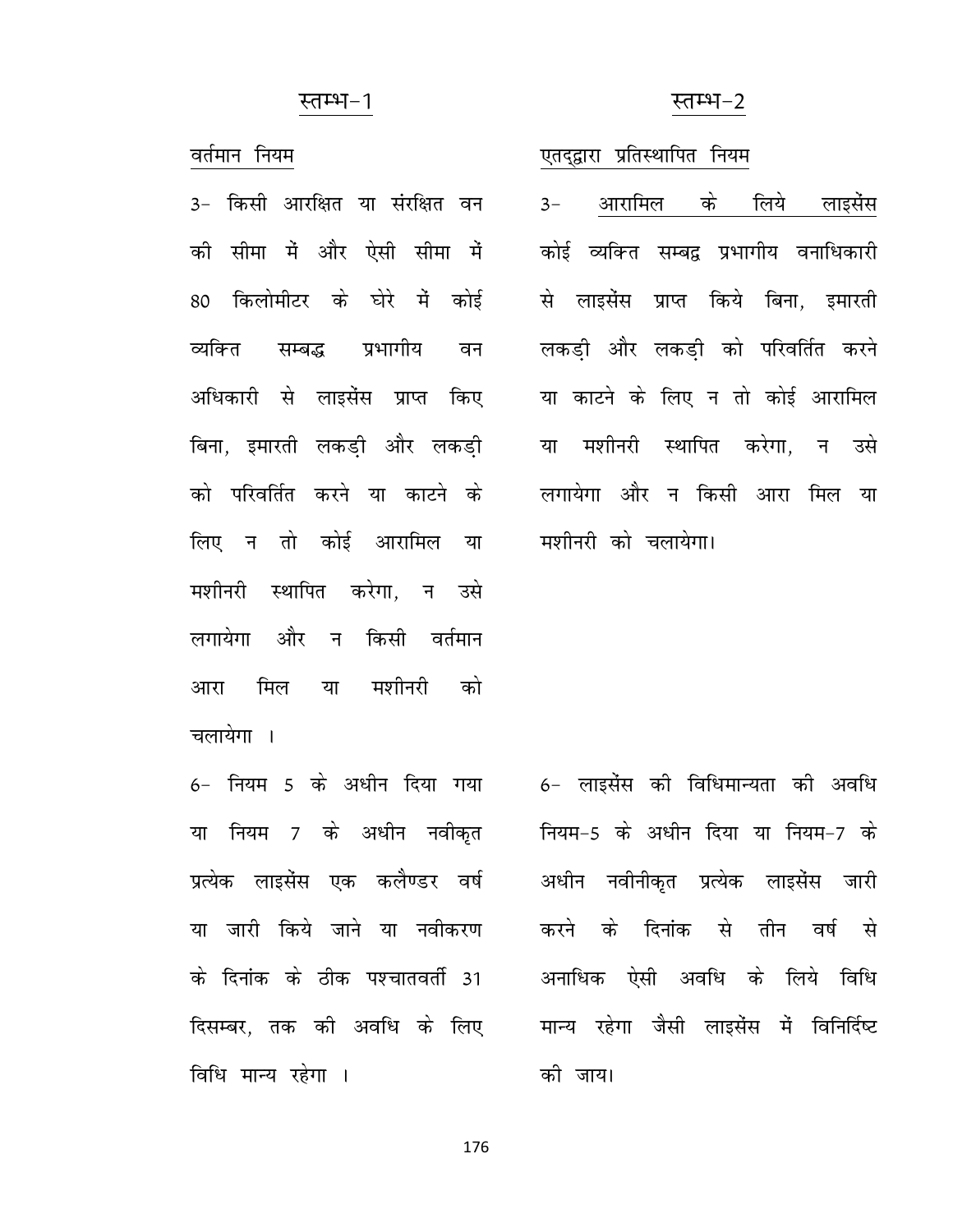11- लाइसेंस देने या उसके नवीनीकरण के लिए आवेदकों (लाइसेंसधारियों) द्वारा प्रत्येक आरा मिल की प्रति इकाई के लिये 250 रूपये वार्षिक फीस देय होगी जो वन विभाग के राजस्व में कोषागार चालान के माध्यम से प्राप्ति शीर्षक ''113-वन'' के अधीन जमा की जायेगी ।

11- लाइसेंस देने और नवीनीकरण के लिये फीस

लाइसेंस देने या उसके नवीनीकरण के लिए आवेदकों (लाइसेंसधारियों) द्रारा प्रत्येक आरा मिल की प्रति इकाई के लिये एक हजार रूपये वार्षिक फीस देय होगी जो वन विभाग के राजस्व में कोषागार चालान के माध्यम से प्राप्ति शीर्षक "113-वन" के अधीन जमा की जायेगी ।

> आज्ञा से, ह0⁄ – जी0 गणेश, सचिव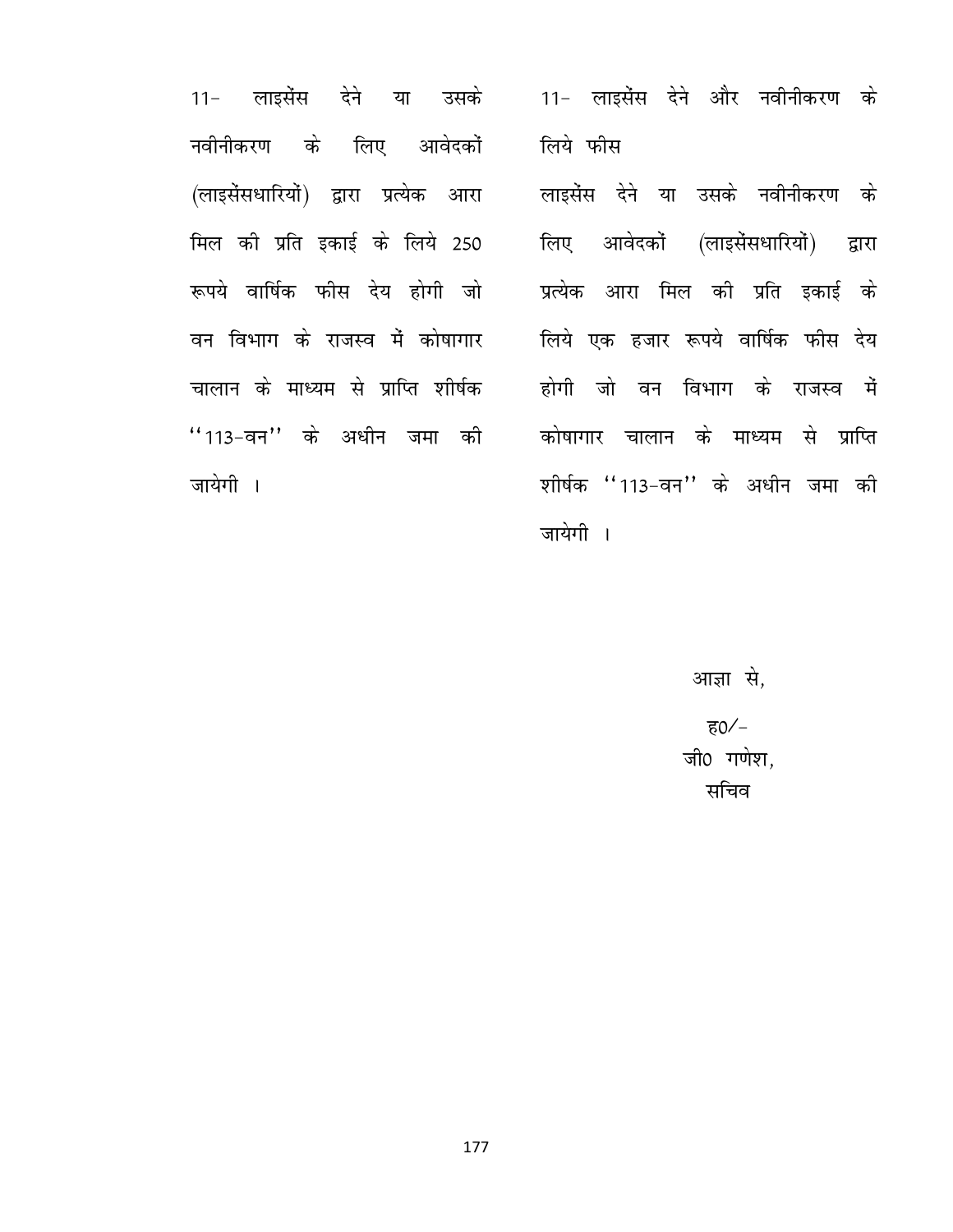उत्तर प्रदेश सरकार

वन अनुभाग-2

संख्या-4219/14-2-98-405(209)/96टी0सी0II

लखनऊ : दिनांक : 26 जून, 1998

## अधिसूचना

साधारण खण्ड अधिनियम, 1897 (अधिनियम संख्या-10 सन 1897) की धारा-21 के साथ पठित भारतीय वन अधिनियम, 1927 (अधिनियम संख्या-16 सन् 1927) की धारा-51 क के खण्ड (क) के अधीन शक्ति का प्रयोग करके राज्यपाल, उत्तर प्रदेश आरा मिल की स्थापना और विनियमन नियमावली, 1978 का संशोधन करने की दृष्टि से निम्नलिखित नियमावली बनाते हैं:-

# उत्तर प्रदेश आरामिल की स्थापना और विनियमन (द्वितीय संशोधन) नियमावली, 1998

- संक्षिप्त नाम और प्रारम्भ 1-(1) यह नियमावली उत्तर प्रदेश आरा मिल की स्थापना और विनियमन (द्वितीय संशोधन) नियमावली, 1998 कही जायेगी। (2) यह सरकारी गजट में प्रकाशित होने के दिनांक से प्रवृत्त होगी ।
- नियम 2 का संशोधन 2- उत्तर प्रदेश आरा मिल की स्थापना और विनियमन नियमावली, 1978 (जिसे आगे उक्त नियमावली कहा गया है) के नियम 2 में, नीचे स्तम्भ-1 में दिये गये वर्तमान खण्ड (क) के स्थान पर नीचे स्तम्भ-2 में दिया गया खण्ड (क) रख दिया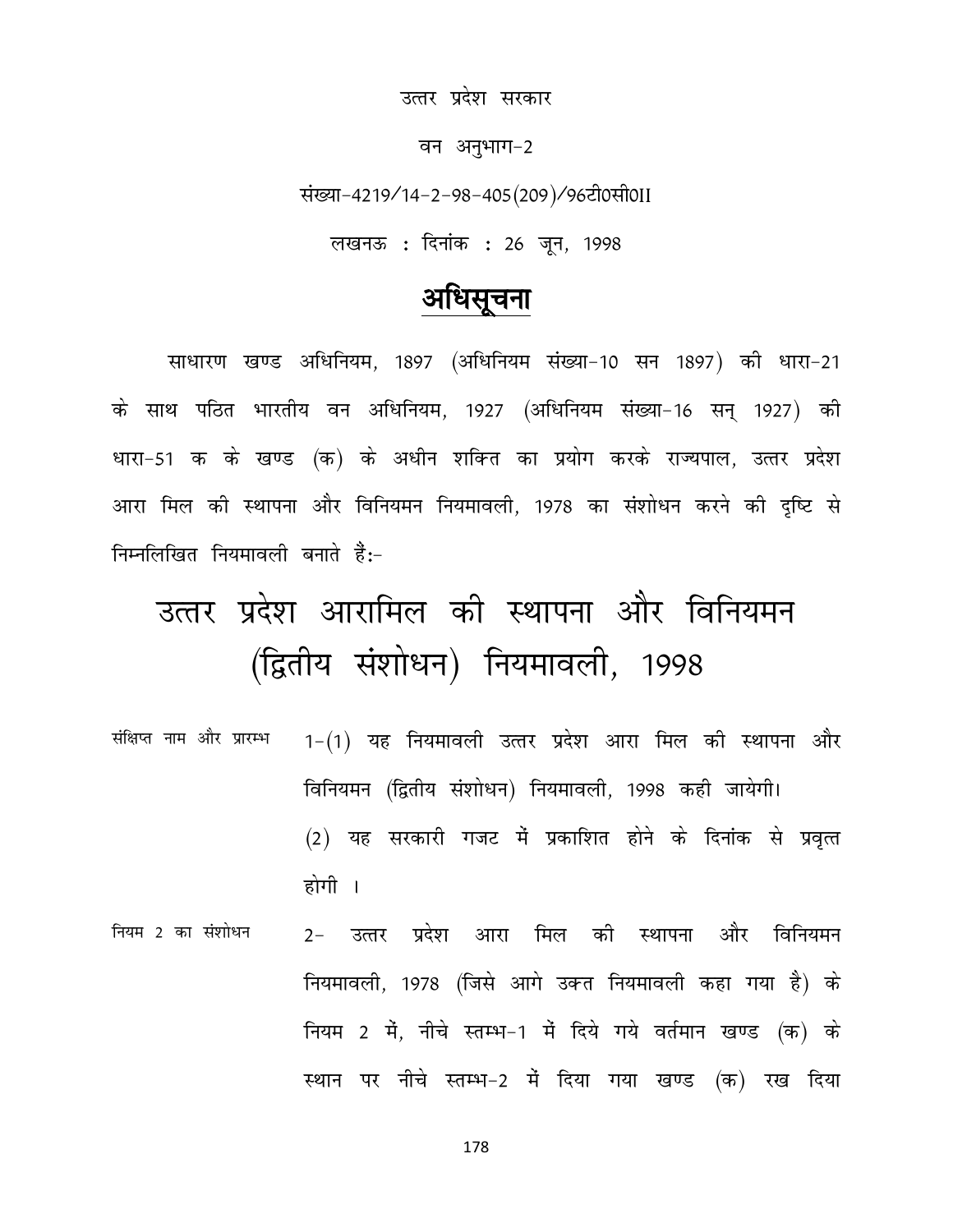जायेगा अर्थात :-

#### स्तम्भ–2

एतदुद्वारा प्रतिस्थापित नियम

#### स्तम्भ-1

#### वर्तमान नियम

(क) ''आरा मिल'' का तात्पर्य इमारती लकडी और अन्य लकडी काटने, चीरने या उसे टुकड़ों में परिवर्तत करने या तत्सदृष्य कार्यो प्रयोजनार्थ के विद्युत शक्ति, ईधन शक्ति या जन शक्ति से चलने वाले किसी यांत्रिक साधन से है और इसमें उर्युक्त भी सम्मिलित है ।

(क) ''आरा मिल'' का तात्पर्य इमारती लकडी और अन्य लकडी को काटने, चीरने या उसे टुकड़ों में परिवर्तित करने या तत्सदृष्य कार्यो को प्रयोजनार्थ विद्युत शक्ति. ईधन शक्ति या जन शक्ति से चलने वाले किसी यांत्रिक साधन से है और इसमें उपर्युक्त भी सम्मिलित हैं किन्तु इसमें ऐसे यांत्रिक साधन, जिसके इंजन की क्षमता 3 हार्स पावर तक हो, सम्मिलित नहीं होंगें।

3- उक्त नियमावली में, नीचे स्तम्भ-1 में दिये गये वर्तमान नियम 5 के स्थान नियम 5 का संशोधन पर, स्तम्भ-2 में दिया गया नियम रखा जाएगा, अर्थात :-

#### स्तम्भ-1 स्तम्भ–2

#### वर्तमान नियम एतद्द्वारा प्रतिस्थापित नियम 5- नियम 4 के अधीन लाइसेंस लाइसेंस का 5- नियम-4 के अधीन आवेदन-पत्र प्राप्त दिया जाना का दिया आवेदन-पत्र प्राप्त होने पर होने पर प्रभागीय वन अधिकारी उसकी जाना अभिस्वीकृति करेगा और तत्पश्चात् ऐसी प्रभागीय अधिकारी वन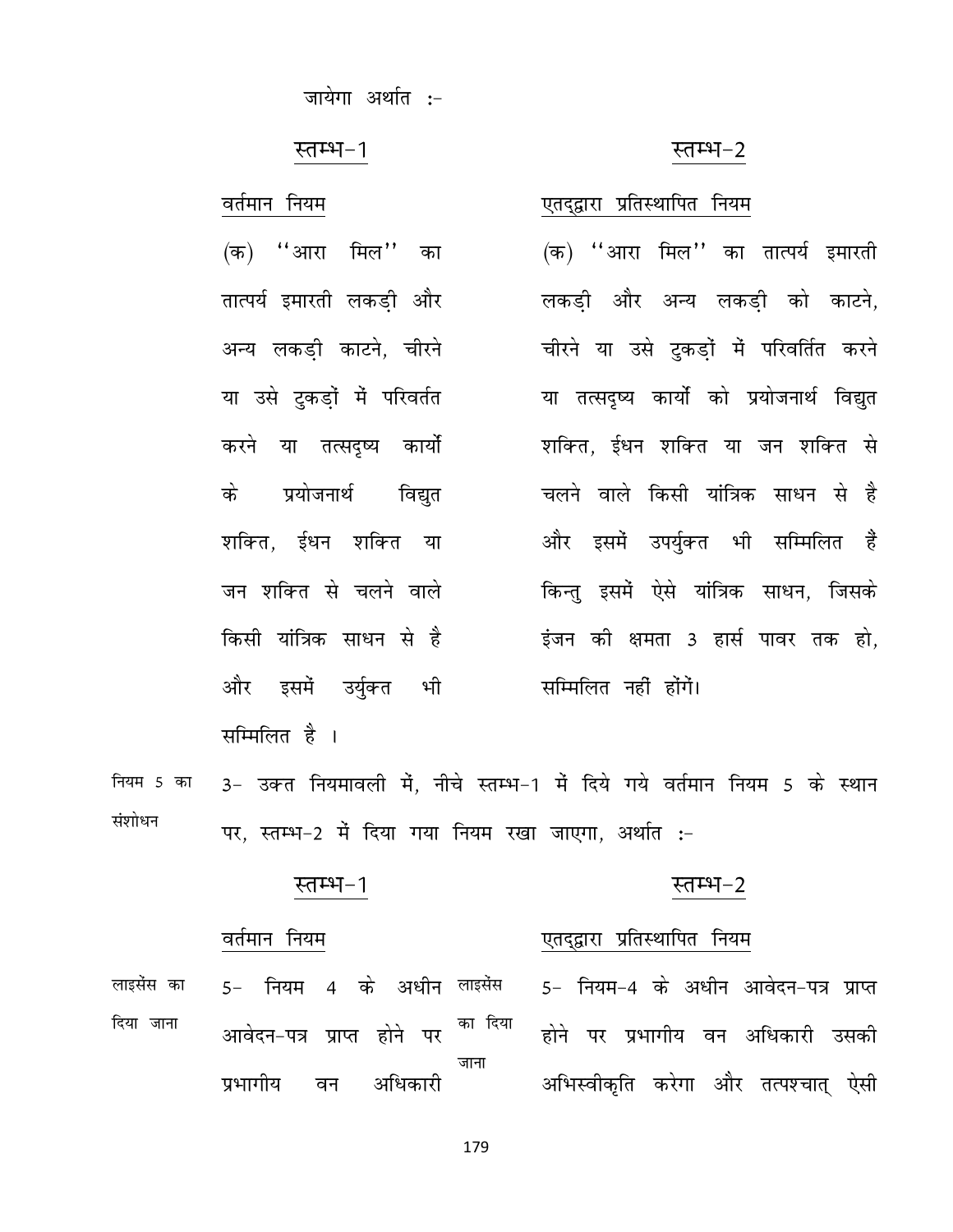उसकी अभिस्वीकृति करेगा और तत्पश्चात् ऐसी जांच जसी वह उचित करेगा समझें और निम्नलिखित बातों के सम्बन्ध में अपना समाधान करने के पश्चात् इस नियमावली से संलग्न अनुसूची दो में दिये गये प्रपत्र में लाइसेंस देगा:-

(एक) कि सरकार के नियंत्रण में वनों और आसन्न ग्रामीण क्षेत्रों में वृक्ष वृद्धि को क्षतिग्रस्त किये बिना प्रस्तावित आरा मिल के स्थान पर विधि सम्मत साधनों द्वारा अपेक्षित परिमाण में इमारती लकडी उपलब्ध होगी;

(दो) कि आवेदक ने लाइसेंस में विनिर्दिष्ट शर्तो के अनुसार, आरामिल

जांच करेगा जैसी वह उचित समझें और निम्नलिखित बातों के सम्बन्ध में अपना समाधान करने के पश्चात् इस नियमावली की अनुसूची दो में दिये गये प्रपत्र में लाइसेंस देगा :-

(एक) कि सरकार के नियंत्रण में वनों और आसन्न ग्रामीण क्षेत्रों में वृक्ष वृद्धि किये बिना को क्षतिग्रस्त प्रस्तावित आरामिल के स्थान पर विधि सम्मत साधनों द्वारा अपेक्षित परिमाण में इमारती लकडी उपलभ्य होगी;

(दो) कि आवेदक ने लाइसेंस में विनिर्दिष्ट शर्तो के अनुसार, आरामिल लगाने और चलाने के लिए आवश्यक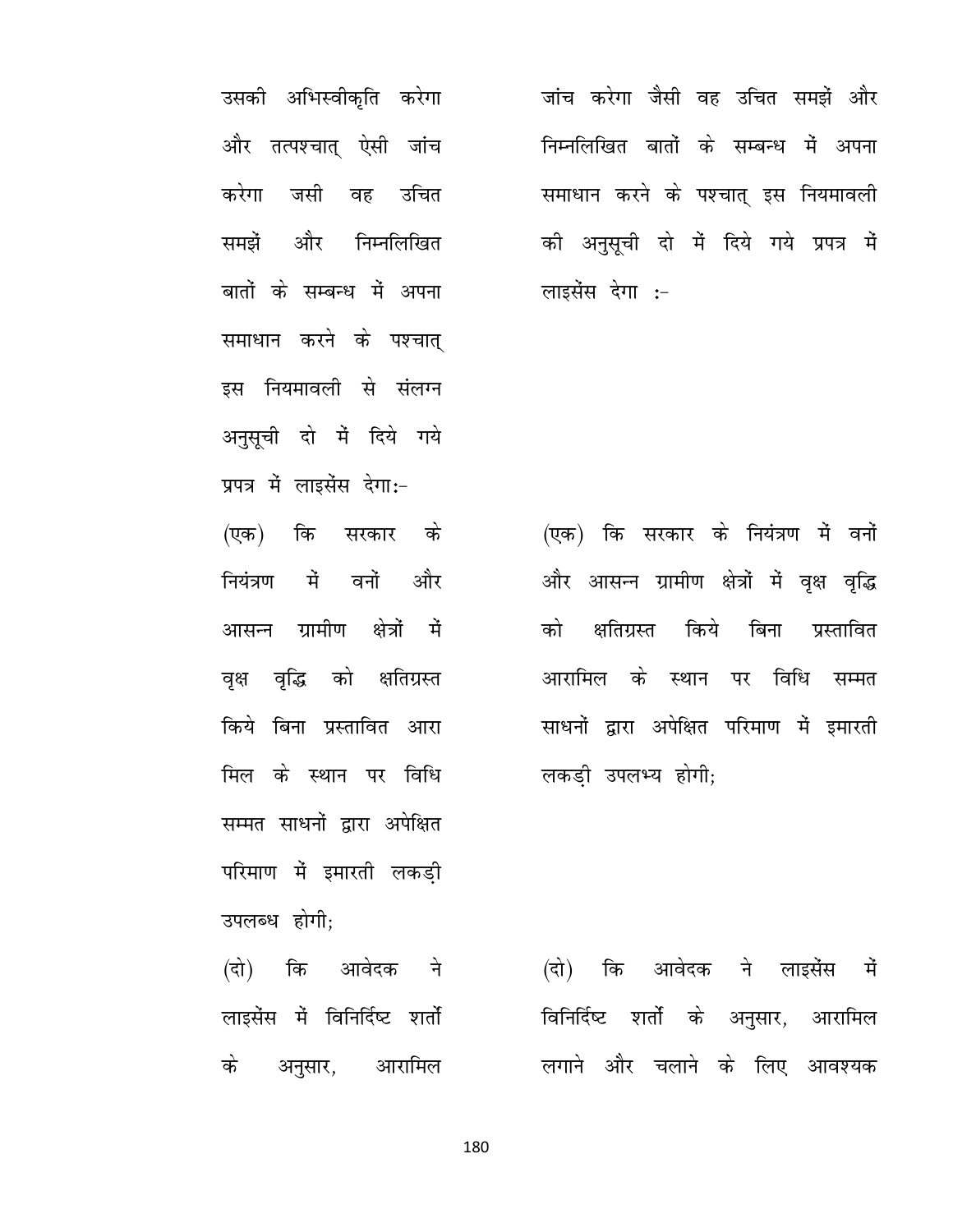लगाने और चलाने के लिए आवश्यक क्षेत्र अर्जित कर लिया है या अर्जित करने को स्थिति में है

(तीन) कि आवेदक को आवश्यक मशीनरी, विद्युत शक्ति आदि उपलभ्य है या उनके उपलभ्य होने की सम्भावना है

(चार) कि आवेदक ने आरामिल लगाने और चलाने के लिए सम्बद्ध जिला मजिस्टेट से अनापत्ति प्रमाण पत्र प्राप्त कर लिया है:–

यदि प्रभागीय वन अधिकारी का समाधान न हो तो वह आवेदन पत्र को अस्वीकार कर सकता है।

क्षेत्र अर्जित कर लिया है या अर्जित करने की स्थिति में हैं:

(तीन) कि आवेदक को आवश्यक मशीनरी, विद्युत शक्ति आदि उपलभ्य है या उनके उपलभ्य होने की सम्भावना है:

(चार) कि आवेदक ने आरामिल लगाने और चलाने के लिए सम्बद्ध जिला मजिस्ट्रेट से अनापत्ति प्रमाण पत्र प्राप्त कर लिया है:

यदि प्रभागीय वन अधिकारी का समाधान न हो तो वह आवेदन पत्र इसकी प्राप्ति के साठ दिन के अन्दर अस्वीकार कर सकता है।

परन्तु यह कि यदि उक्त आवेदन-पत्र प्रभागीय वन अधिकारी द्वारा आवेदन-पत्र की प्राप्ति के दिनांक से साठ दिनों के अन्दर निस्तारित नहीं किया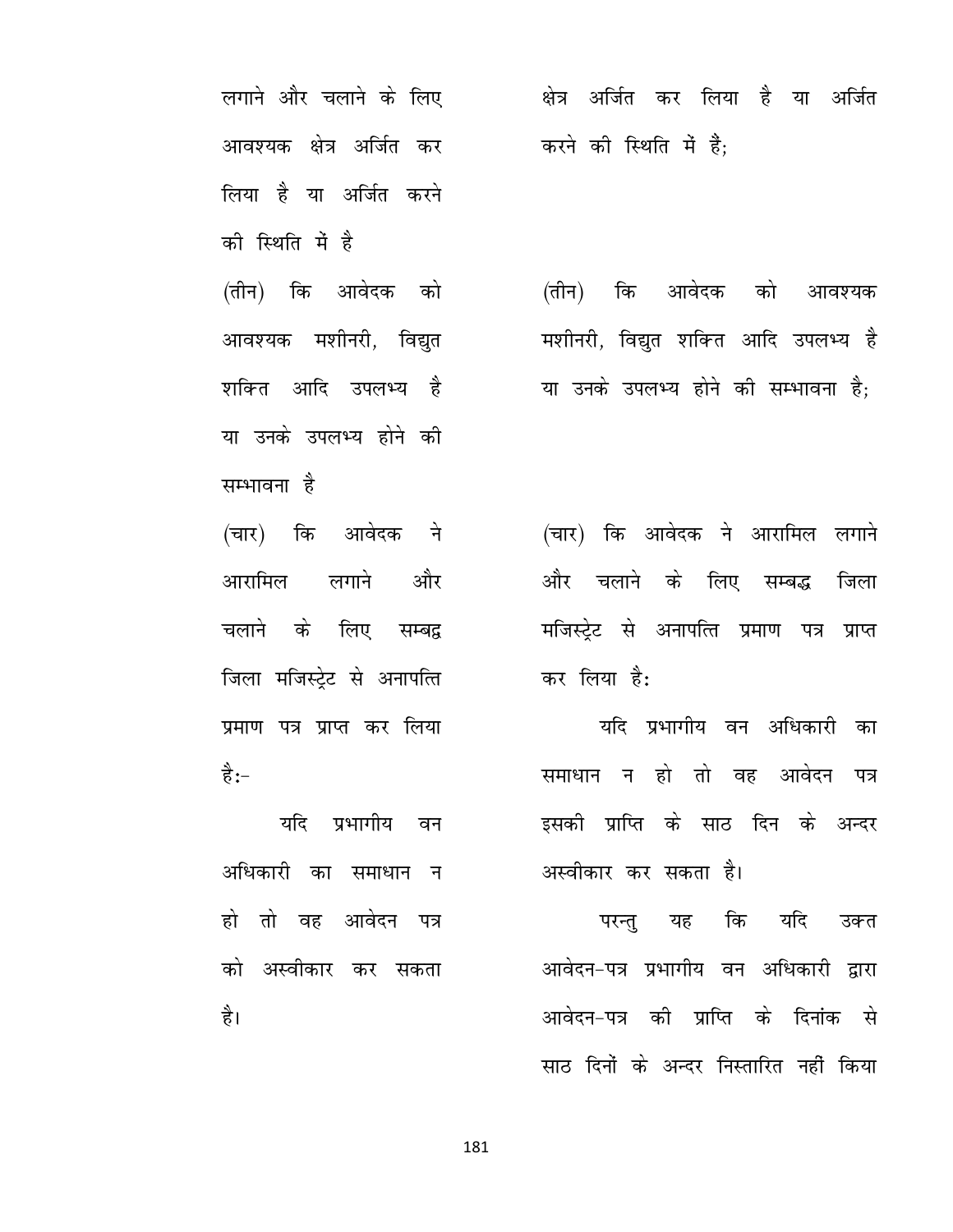जाता है, तो आवेदनकर्ता को आवेदित लाइसेंस इस नियम के अधीन उक्त साठ दिन की समाप्ति से ऐसे निबंधनों एवं शर्तो पर प्रदान किया हुआ समझा जाएगा जैसा कि इस नियमावली से संलग्न अनुसूची−2 में निर्धारित किया गया है और उस दशा में अभिस्वीकृति लाइसेंस का पर्याप्त प्रमाण होगी ।

परन्तु यह और कि उपर्युक्त परन्तुक ऐसे आरामिलों के सम्बन्ध में लागू नहीं होगा जो किसी वर्तमान वन से दस किलोमीटर के भीतर स्थित हों। स्पष्टीकरण:- इस नियम में. वर्तमान वन में, ऐसे वृक्ष सम्मिलित नहीं होंगें जो सडकों और रेलमागों के दोनों ओर स्थित हों ।

4- उक्त नियमावली में, नीचे स्तम्भ-1 में दिये गये वर्तमान नियम 6 के स्थान नियम 6 का संशोधन पर, स्तम्भ-2 में दिया गया नियम रख दिया जाएगा, अर्थात :-

#### स्तम्भ-1 स्तम्भ–2

#### वर्तमान नियम एतदुद्वारा प्रतिस्थापित नियम

6- नियम-5 के अधीन लाइसेंस 6- नियम 5 के अधीन दिया गया या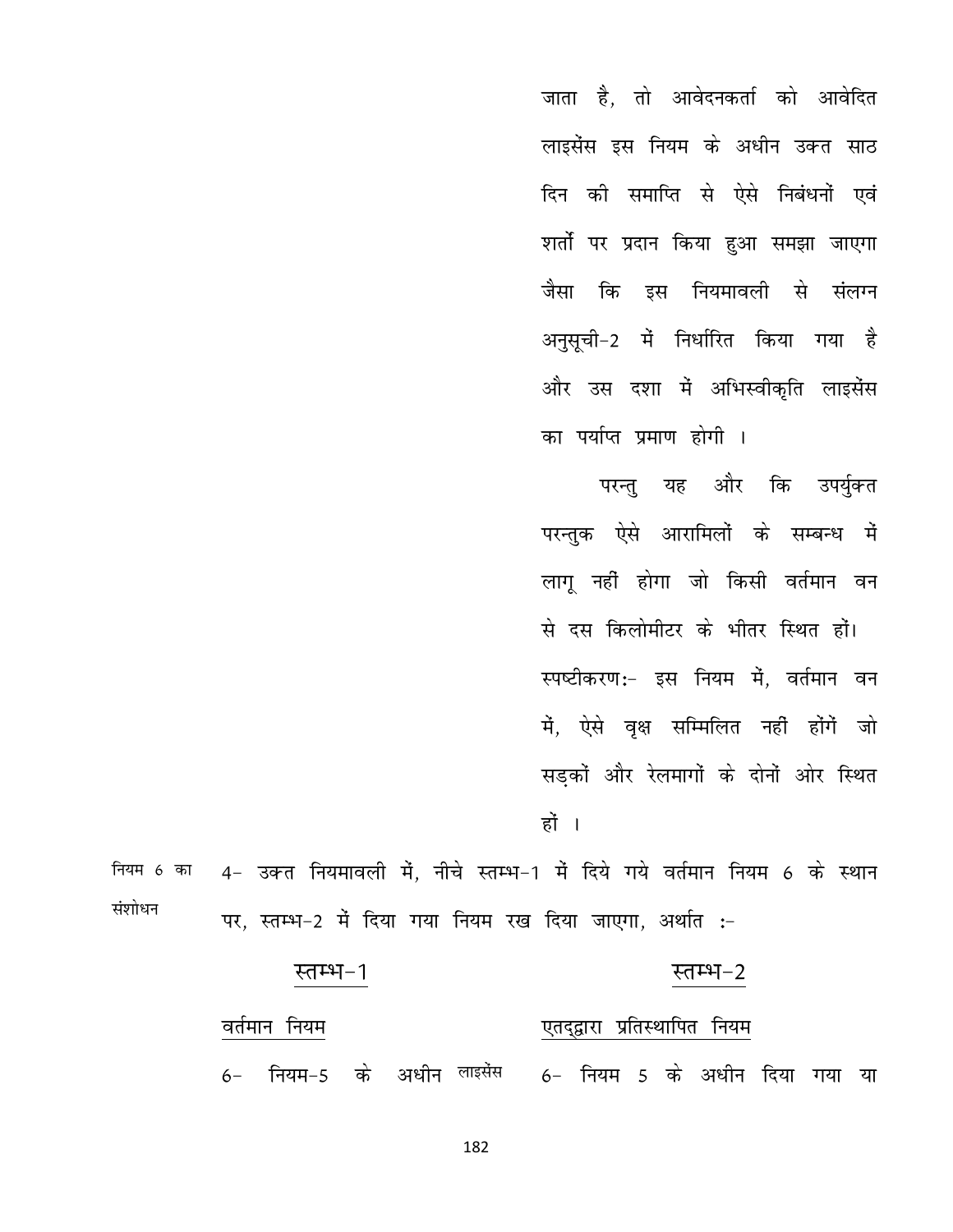नियम 7 के अधीन नवीनीकृत प्रत्येक दिया गया या नियम 7 के की विधि मान्यता नवीकत प्रत्येक लाइसेंस जारी करने या नवीनीकरण करने अधीन की अवधि के दिनांक से तीन वर्ष के अनाधिक लाइसेंस जारी करने या नवीकरण करने के दिनांक ऐसी अवधि के लिए विधि मान्य रहेगा जैसी लाइसेंस में विनिर्दिष्ट की जाय। से तीन वर्ष के अनाधिक ऐसी अवधि के लिए विधि परन्तु नियम 5 के परन्तुक या मान्य रहेगा जैसी लाइसेंस नियम 7 में निर्दिष्ट लाइसेंस की दशा में विधि मान्यता की अवधि तीन वर्ष होगी में विनिर्दिष्ट की जाय ।

 $\mathbf{I}$ 

5- उक्त नियमावली में, नीचे स्तम्भ-1 में दिये गये वर्तमान नियम 7 के स्थान नियम 7 का संशोधन पर, स्तम्भ-2 में दिया गया नियम रख दिया जाएगा, अर्थात :-

#### स्तम्भ–2

#### स्तम्भ–1

वर्तमान नियम

#### एतदुद्वारा प्रतिस्थापित नियम

7- नियम 5 के अधीन दिये गये लाइसेंस लाइसेंस का 7- नियम 5 के अधीन लाइसेंस नवीनीकरण कर दिये गये लाइसेंस के के नवीनीकरण के लिये सम्बद्ध प्रभागीय नवीनीकरण नवीकरण के लिये सम्बद्ध वन अधिकारी को आवेदन पत्र देने पर प्रभागीय वन अधिकारी को वह उसका नवीनीकरण उस अवधि को आवेदन पत्र देने पर वह इंगित करते हुए कर सकता है जिसके हेतु उसका नवीनीकरण किया गया हो। नवीकरण उसका उस अवधि को इंगित करते हए लाइसेंस के नवीनीकरण के लिये दिये गये कर सकता है जिसके हेतु आवेदन पत्र का निस्तारण उसकी प्राप्ति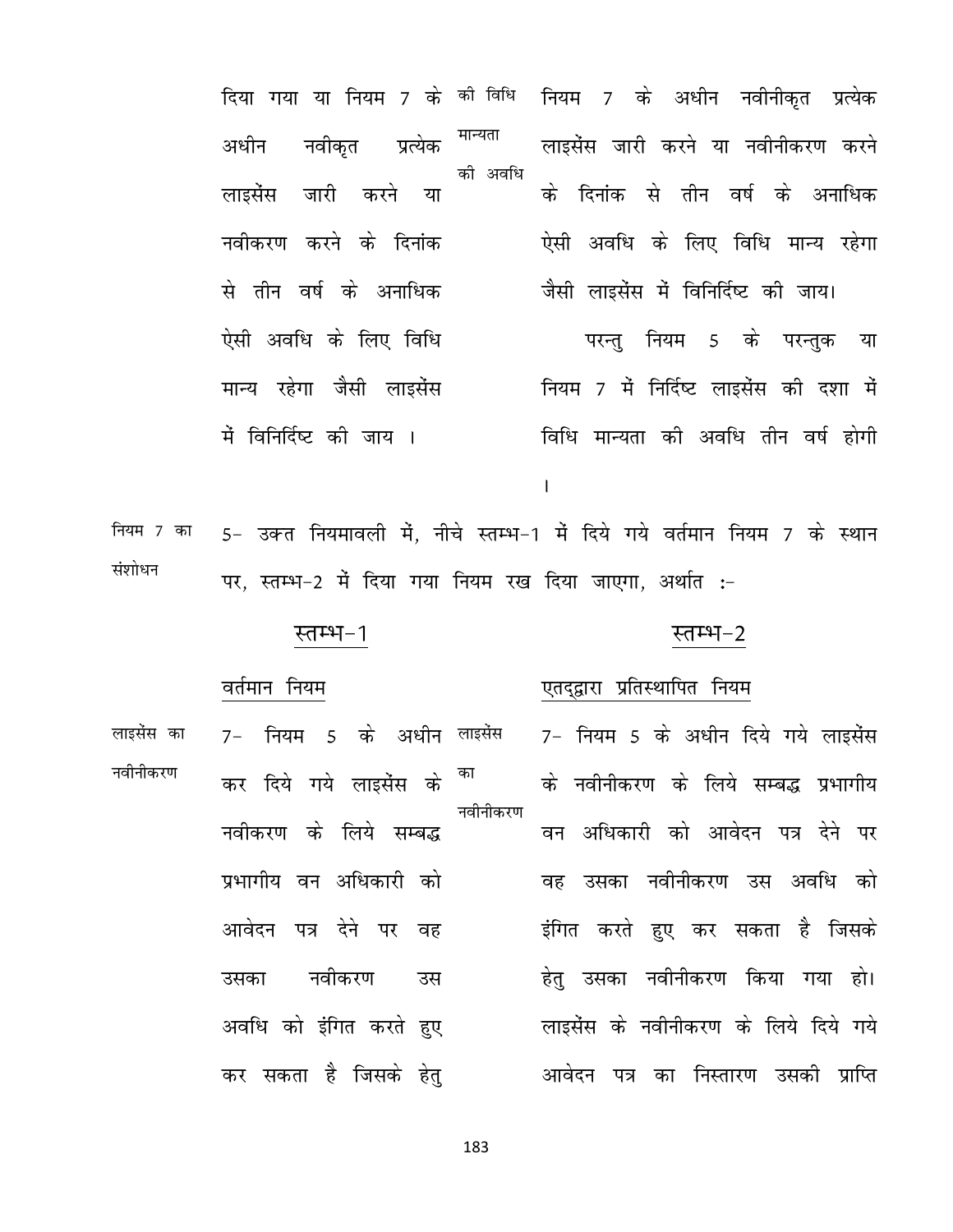उसका नवीनीकरण किया गया हो ।

यदि कोई लाइसेंस धारी उक्त दिनांक को समाप्ति के पूर्व लाइसेंस का नवीकरण कराने में विफल रहता है तो वह बगैर लाइसेंस के आरा मिल चलाने के लिए भारतीय वन अधिनियम 1927 की धारा 77 के अनुसार दंड का भागी होगा ।

के साठ दिन के अन्दर किया जायेगा।

परन्तु प्रभागीय वन अधिकारी द्वारा आवेदन पत्र प्राप्ति के दिनांक से साठ दिन के भीतर आवेदन पत्र निस्तारित न होने की दशा में, लाइसेंस तीन वर्ष की अवधि के लिए नवीनीकृत हुआ समझा जाएगा।

परन्तु यह और कि उपर्युक्त परन्तुक ऐसे आरा मिलों के सम्बन्ध में लागू नहीं होगा जो किसी वर्तमान वन से दस किलोमीटर के भीतर स्थित हों: स्पष्टीकरण:- इस नियम में, वर्तमान वन में, ऐसे वक्ष सम्मिलित नहीं होंगे जो सडकों और रेलमार्गों के दोनों ओर स्थित हों।

यदि कोई लाइसेंस धारी उक्त दिनांक की समाप्ति के पूर्व लाइसेंस का नवीनीकरण कराने में विफल रहता है तो वह बगैर लाइसेंस के आरा मिल चलाने के लिए भारतीय वन अधिनियम 1927 की धारा 77 के अनुसार दंड का भागी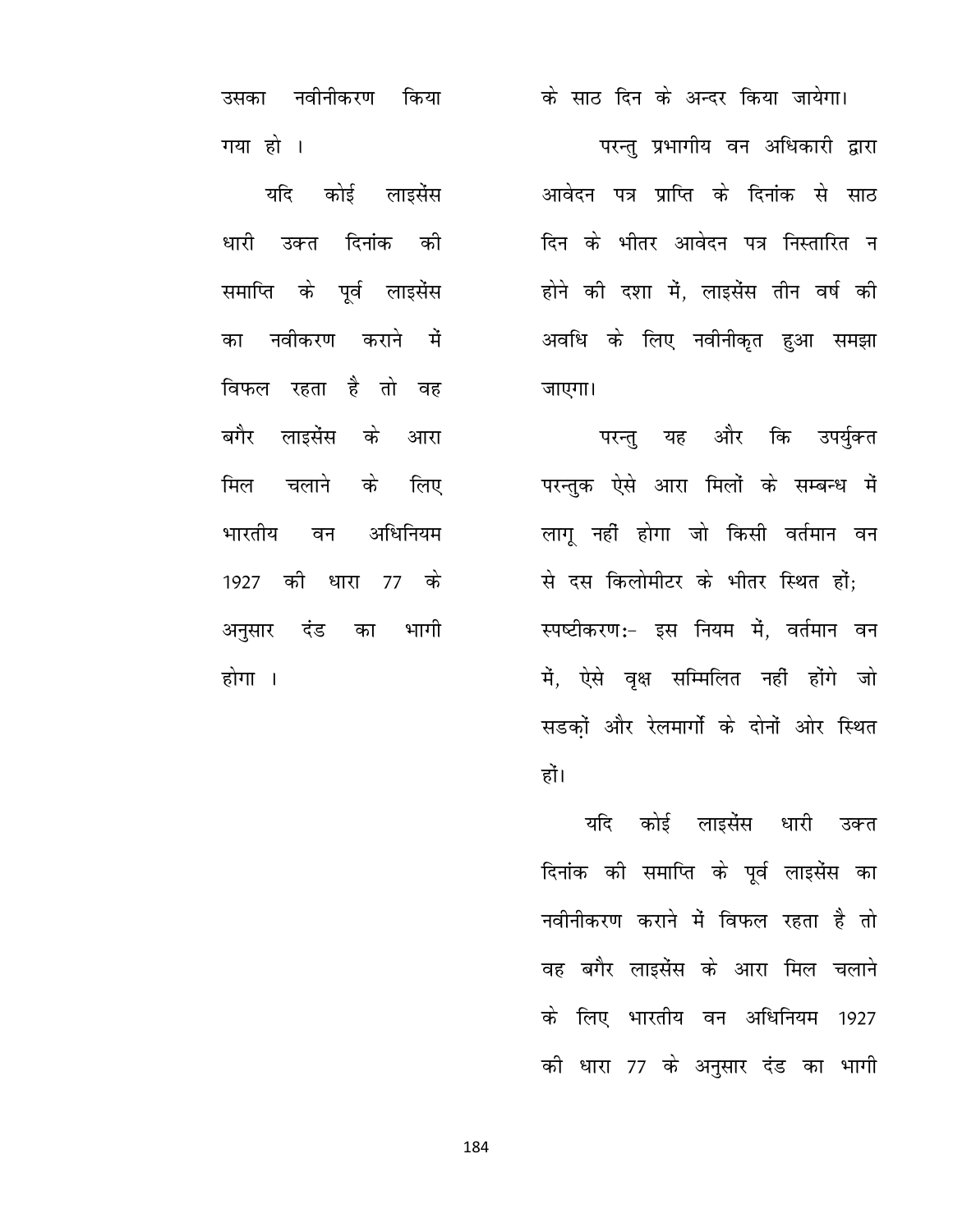6- उक्त नियमावली में नियम 11 के पश्चात् निम्नलिखित नियम बढ़ा दिया नियम 11 का जाएगा, अर्थात :-बढाया जाना

> उपबन्धों और नियमों से छूट देने का अधिकार

11-क. जहां राज्य सरकार का यह समाधान हो जाता है कि ऐसे प्रकाष्ठ आधारित उद्योग, जैसे प्लाइवड मिल, विनियर मिल, कत्था उद्योग, कागज और पल्प उद्योग और कूलिंग टावर निर्माण उद्योग जिनका अंतिम उत्पाद प्रकाष्ठ न हो और उनमें आरा मिलों के रूप में प्रयुक्त यांत्रिक साधन उनकी उत्पादन प्रकिया का एक अभिन्न भाग हो, इस नियमावली के सभी या किन्हीं उपबन्धों के लाग् होने के कारण संचालन सम्भव नहीं हो पा रहा हो तो ऐसे उद्योगों को राज्य सरकार अधिसूचना द्वारा, ऐसे कारणों से जो अभिलिखित किये जायेंगें और ऐसी शर्तों के अधीन रहते हुए जिन्हें सरकार के नियंत्रणाधीन वनों और उसके आसन्न क्षेत्रों में वृक्ष वृद्धि के संरक्षण के लिए उचित समझा जाय, ऐसे उद्योगों को ऐसे नियमों के प्रवर्तन से छूट दे सकती है।

आज्ञा से,

टी0जार्ज जोसेफ, प्रमुख सचिव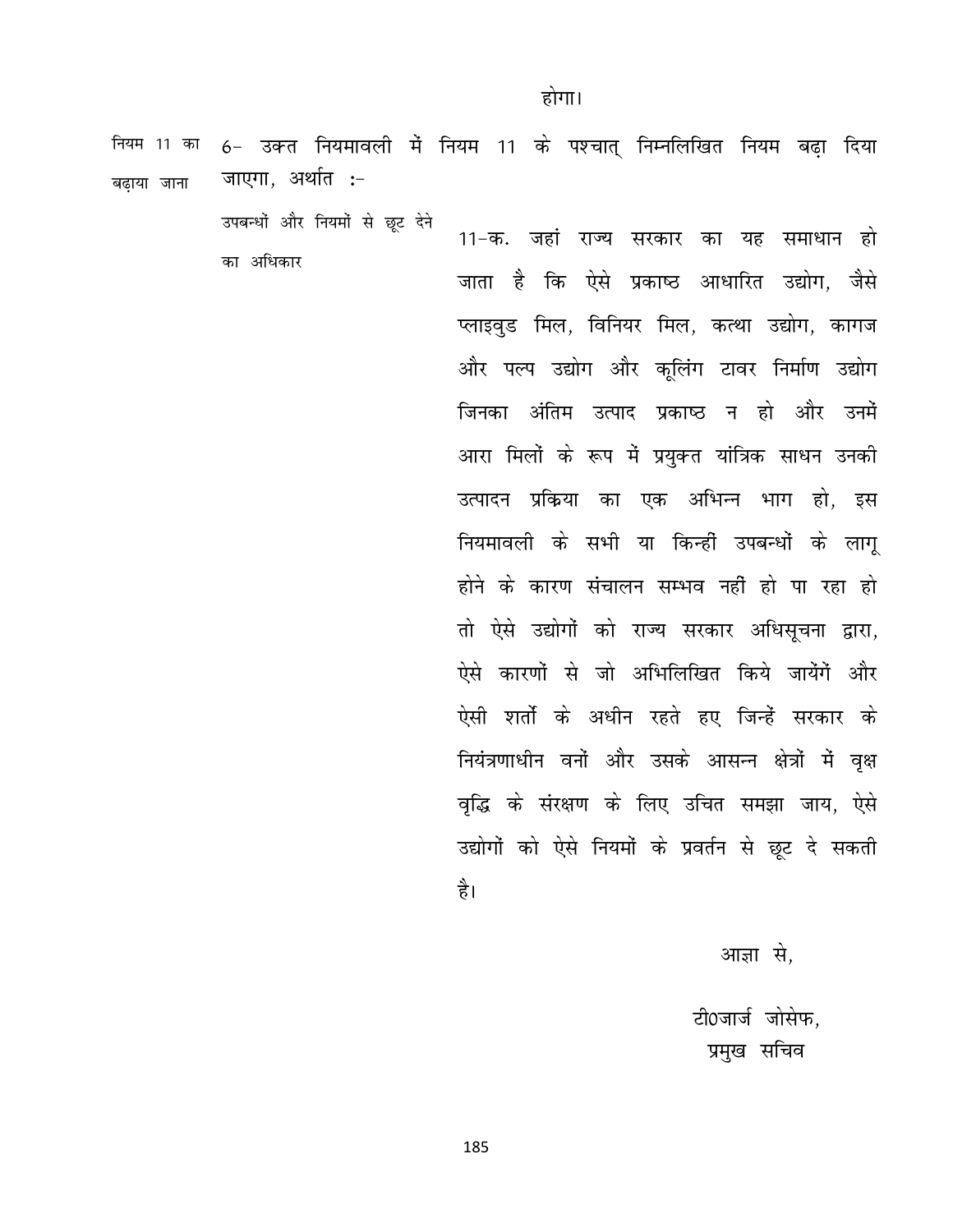उत्तर प्रदेश सरकार

वन अनुभाग-2 संख्या-1007/XIV-2-2004-343(एल)/2001 लखनऊ : दिनांक : 14 जून, 2004

## अधिसूचना

साधारण खण्ड अधिनियम, 1897 (अधिनियम संख्या-10 सन 1897) की धारा-21 के साथ पठित भारतीय वन अधिनियम, 1927 (अधिनियम संख्या-16 सन् 1927) को धारा-51-क के खण्ड (क) के अधीन शक्ति का प्रयोग करके राज्यपाल, उत्तर प्रदेश आरा मिल की स्थापना और विनियमन नियमावली, 1978 का संशोधन करने की दृष्टि से निम्नलिखित नियमावली बताते हैं:-

उत्तर प्रदेश आरामिल की स्थापना और विनियमन (तृतीय संशोधन) नियमावली, 2004

1-(1) यह नियमावली उत्तर प्रदेश आरा मिल की स्थापना और संक्षिप्त नाम और विनियमन (तृतीय संशोधन) नियमावली, 2004 कही जायेगी। प्रारम्भ (2) यह सरकारी गजट में प्रकाशित होने के दिनांक से प्रवृत्त होगी ।

2- उत्तर प्रदेश आरामिल की स्थापना और विनियमन नियमावली, नियम 5 क का 1978, जिसे आगे उक्त नियमावली कहा गया है, में नियम-5 के बढ़ाया जाना पश्चात् निम्नलिखित नियम बढ़ा दिया जायेगा अर्थात-

प्रमुख वन संरक्षक, उत्तर प्रदेश, आवेदन किये जाने पर और ऐसी आरा मिल का पुन: जांच, जैसा वह उचित समझे, के पश्चात् राज्य के भीतर एक अवस्थापन, 5 क स्थान से दूसरे स्थान पर किसी विद्यमान आरा मिल के पुन: अवस्थापित करने के लिए आदेश दे सकता है।

3- उक्त नियमावली में नीचे स्तम्भ-1 में दिये गये विद्यमान नियम-11 का संशोधन नियम 11 के स्थान पर स्तम्भ-2 में दिये गये नियम रख दिये जायेंगें अर्थात:-

|  | स्तम्भ –1     |                                                                      |  |                              | स्तम्भ –2 |  |  |
|--|---------------|----------------------------------------------------------------------|--|------------------------------|-----------|--|--|
|  | विद्यमान नियम |                                                                      |  | एतदुद्वारा प्रतिस्थापित नियम |           |  |  |
|  |               | 11- लाइसेंस देने और नवीनीकीण लाइसेंस 11- लाइसेंस देने और नवीनीकरण के |  |                              |           |  |  |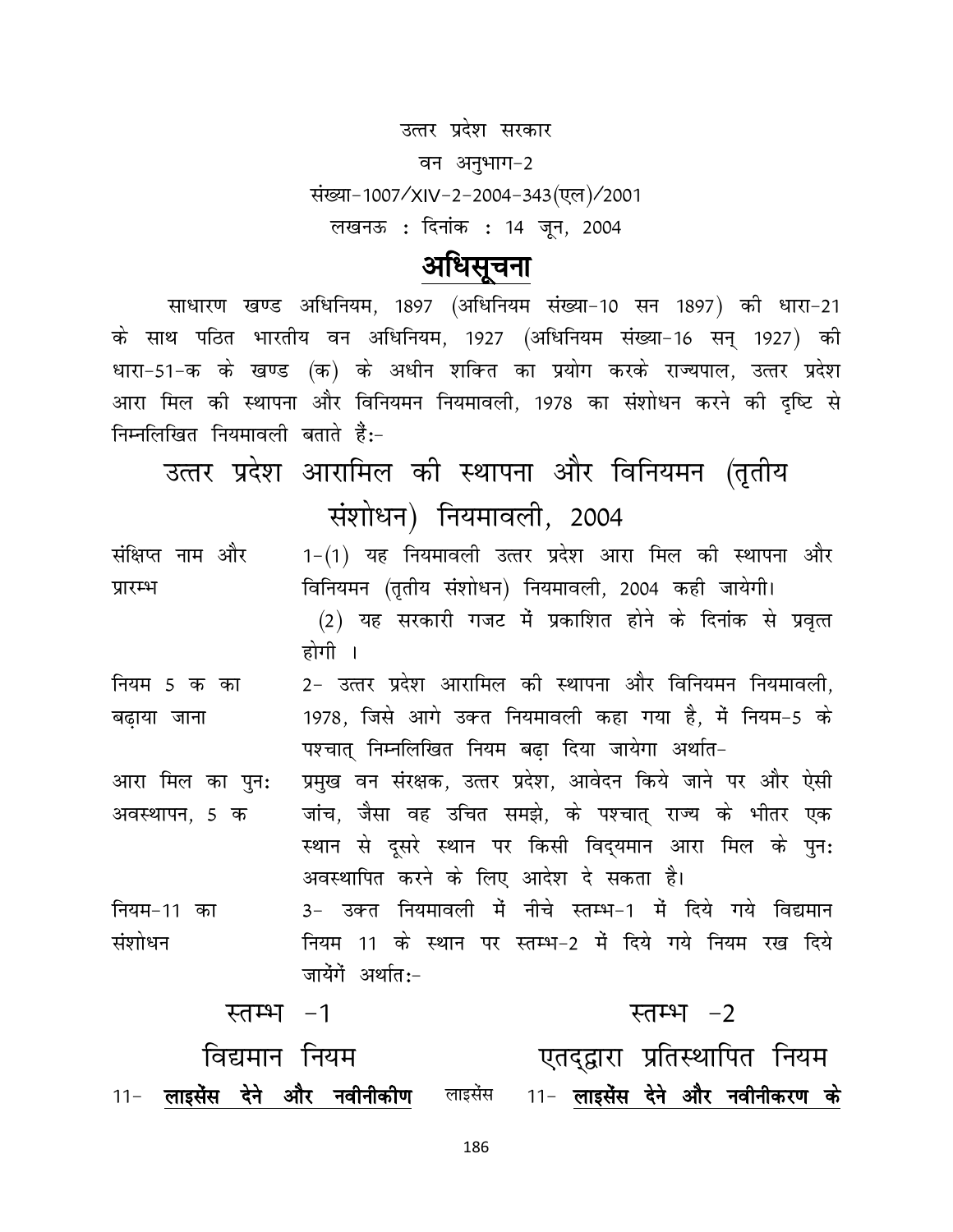**के लिए फीस**- लाइसेंस देने या और पुन: अवस्थापन उसके नवीनीकरण के लिए आवेदकों/ फीस लाइसेंसधारियों द्वारा प्रत्येक आरा मिल की प्रति इकाई के लिए एक हजार रूपये वार्षिक फीस देय होगी जो वन विभाग के राजस्व में कोषागार चालान के माध्यम से प्राप्ति शीर्षक ''113-वन'' के अधीन जमा को जायेगी ।

**लिए फीस**- लाइसेंस देने या उसके नवीनीकरण के लिए आवेदकों⁄ लाइसेंसधारियों द्वारा आरा मिल की प्रति इकाई के लिए पांच हजार रूपये वार्षिक फीस और दस हजार रूपये पन: अवस्थापन फीस देय होगी जो वन विभाग के राजस्व में कोषागार चालान के माध्यम से प्राप्ति शीर्षक "0406-01-800-03" के अधीन जमा की जाएगी ।

> आज्ञा से. सूरजीत कौर सन्ध् प्रमुख सचिव

### संख्या- 1007(1)/14-2-2004/तद्दिनांक ।

प्रतिलिपि- अधिसूचना की अंग्रेजी प्रति सहित, निम्नलिखित को सूचनार्थ एवं आवश्यक कार्यवाही हेत् प्रेषित -

- संयुक्त निदेशक, राजकीय मुद्रणालय, ऐशबाग, लखनऊ को इस अभ्युक्ति के साथ  $1 -$ कि वे कृपया इस अधिसूचना को अंग्रेजी प्रति सहित, असाधारण गजट में दिनांक 14 जून 2004 के अंक में प्रकाशित करके अधिसूचना की 1000 प्रतियां शासन के वन अनुभाग-2 को तत्काल भेजने का कष्ट करें ।
- प्रमुख वन संरक्षक, उ0प्र0 लखनऊ ।  $2 -$
- उ0प्र0⁄समस्त वन संरक्षक⁄समस्त समस्त मुख्य संरक्षक, प्रभागीय  $3-$ वन वनाधिकारी/प्रभागीय निदेशक, सामाजिक वानिकी, उ0प्र0 ।
- प्रबन्ध-निदेशक, उ0प्र0 वन निगम, लखनऊ ।  $4-$
- वन सचिव शाखा के समस्त अधिकारी एवं वन अनुभाग-1, 3, 4 व 5  $5-$
- वित्त (व्यय नियंत्रण) अनुभाग-7  $6-$
- वित्त संसाधन (सामान्य) अनुभाग ।  $7-$

आज्ञा से, ह0⁄ – (जे0पी0 शर्मा) उप सचिव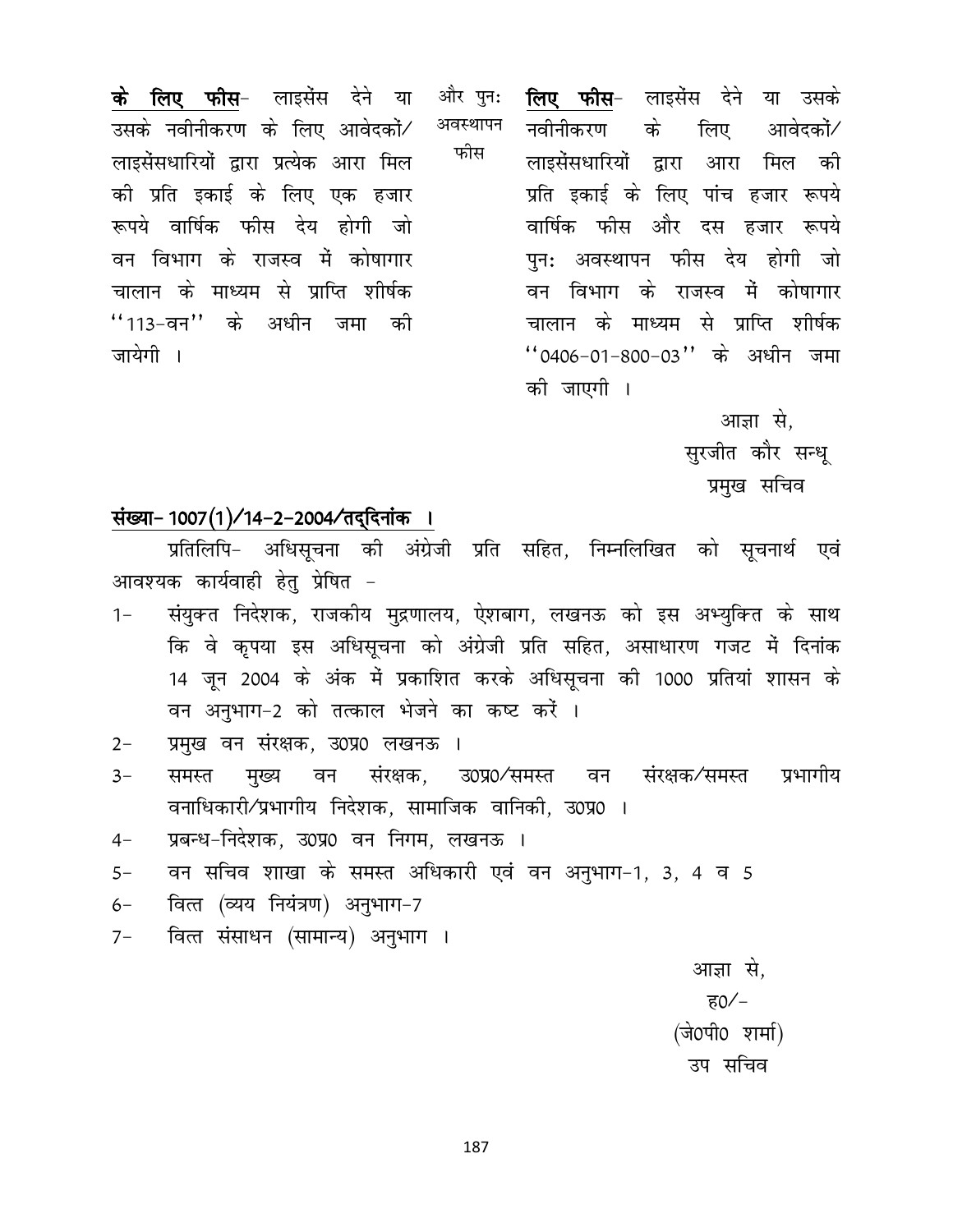# mRrj izns'k ljdkj ou vugHkkx&2 la[;k&3401@14&2&2010&343¼,y½@2001 y[kuÅ % fnukad 20 vDVwcj] 2010

## vf/klwpuk

Ik/kkj.k [k.M vf/kfu;e&1897¼vf/kfu;e la[;k& 10 lu~ 1897½ dh /kkjk 21 ds lkFk ifBr Hkkjrh; ou vf/kfu;e 1927 ¼vf/kfu;e la[;k&16 lu~ 1927½ dh /kkjk&51 d ds [k.M ¼d½ ds v/khu 'kfDr dk iz;ksx djds jkT; iky mRrj izns'k vkjkfey dh LFkkiuk vkSj fofu; eu fu; ekoyh] 1978 dk la'kks/ku djus dh n`f"V Is fuEufyf[kr fu; ekoyh cukrs gSa&

mRrj izns'k vkjk fey vkSj izdk"B vk/kkfjr vU; m|ksxksa dh LFkkiuk vkSj fofu;eu¼ prqFkZ la'kks/ku½ fu;ekoyh&2010

Lkaf{klr 1& 1/2; g fu; ekoyh mRrj izns'k vkjk fey dh LFkkiuk uke vkSi fofu;eu ¼prqFkZ la'kks/ku½ fu;ekoyh 2010 **izkjEHk** dgh tk; sxhA

1/421/<sub>2</sub> ;g xtV esa izdkf'kr gksus ds fnukad Is izo Rr

gksxhA fu:e&11 dk

la'kks/ku mRrj izns'k vkjkfey dh LFkkiuk vkSj fofu;eu **2&** fu;ekoyh&1978] ftls vkxs mDr fu;ekoyh dgk x;k gS] esas uhps LrEHk&1 easa fn;s x;s fo|eku fu;e&11 ds LFkku ij LrEHk&2 esa fn;k x;k fu;e j[k]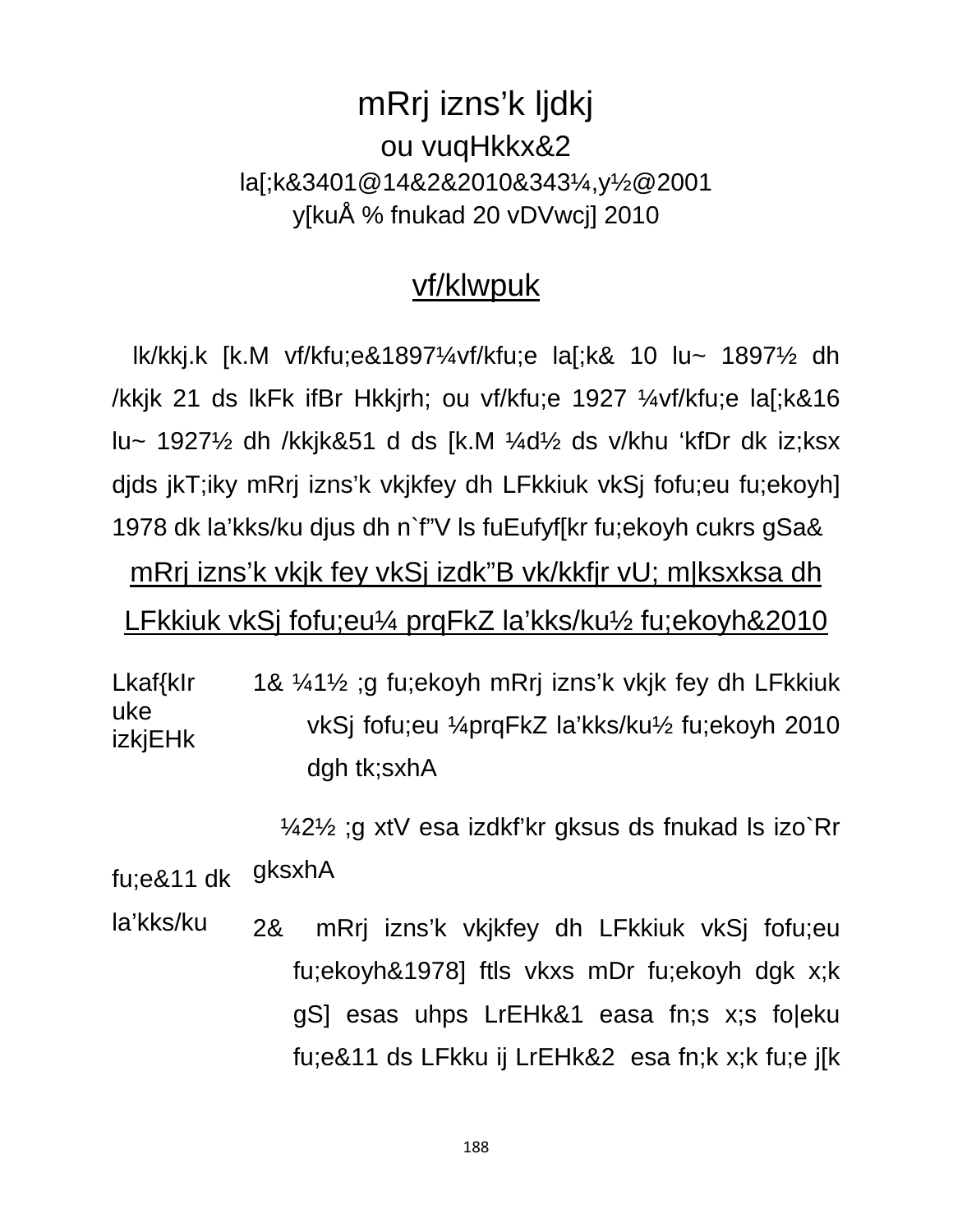fn;k tk;sxk] vFkkZr~ %&

LrEHk&1 foleku fu;e

LrEHk&2 .rn~}kjk izfrLFkkfir fu;e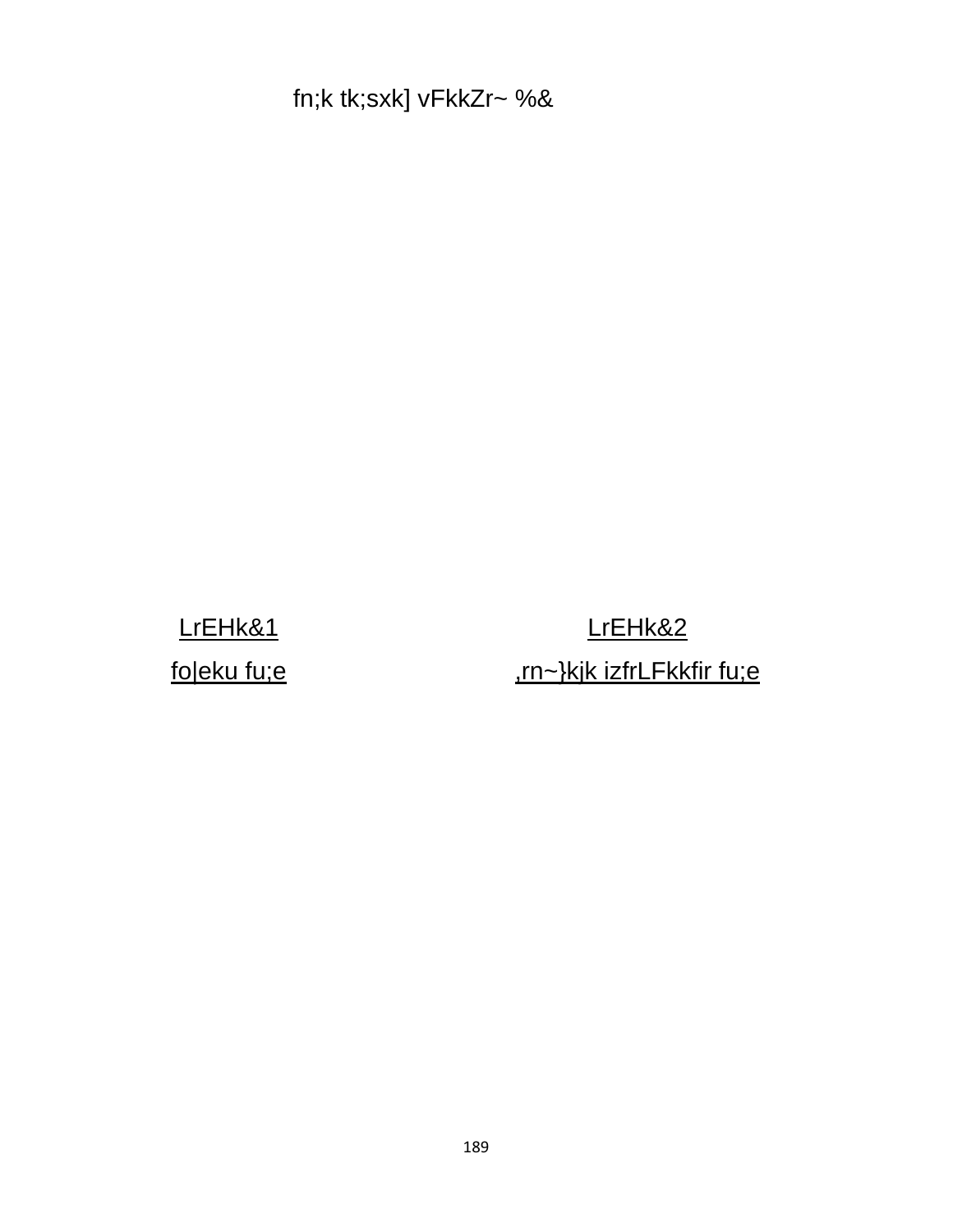11- ykblsal nsus vkSi uohuhdj.k ds  $f_{V,S}$ kgYd%& ykblsal ds uohuhdj.k gsrq #i;s ikWp gtkj vkjkfey dh izfr bdkbZ iquZLFkkiuk gsrq ,oa #i;s nl gtkj okf"kZd 'kqYd vkosndksa@ykblsal /kkjdksa }kjk ns; gksxk] tks V<sup>a</sup>stih pkyku ds ek/;e Is ou foHkkx ds jktLo ds 'kh"kZd izkflr #i esa ^^0406&01&800&03\*\* esa tek fd;k tk;sxkA

11- ykblsal nsus vkSj uohuhdj.k ds fy, Qhl%& ykblsal nsus vFkok uohuhdj.k ds fy, izfr bdkbZ okf"kZd Qhl fuEukuqlkj vkosndksa@ykblsal/kkfj;ksaa }kjk ns; gksxk%&

| bdkbZ                     | okf"kZd 'kqYd             |
|---------------------------|---------------------------|
| vkjkfey                   | #0 25]000@& izfr<br>bdkbZ |
| fofu;j                    | #0 251000@& izfr<br>bdkbZ |
| IykbZoqM                  | #0 501000@& izfr<br>bdkbZ |
| fofu;j<br>,oa<br>lykbZoqM | #0 751000@& izfr<br>bdkbZ |

vkosndks@ykblsal/kkjdksa }kjk fuEukuqlkj iqu% voLFkkiuk 'kqYd izfr bdkbZ ns; gksxk%&

| l izLrkfor            | iqu% | 'kqYd      |
|-----------------------|------|------------|
| <b>voLFkkiuk LFky</b> |      |            |
| xzkeh. $k$ {ks=       |      | #0         |
|                       |      | 501000@&   |
| ftyk eq[;ky;          |      | #0         |
|                       |      | 1]00]000@& |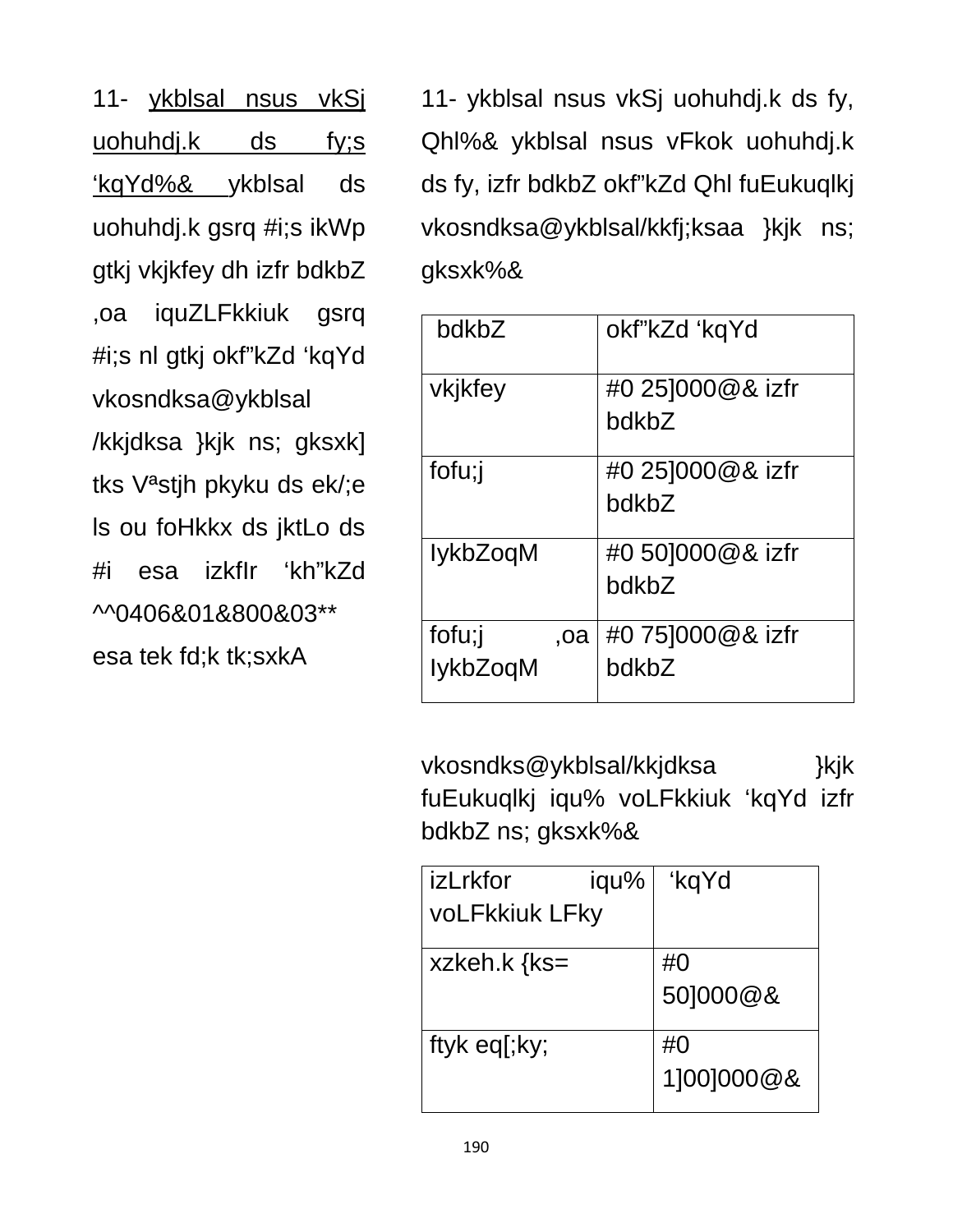| e.Myk;qDr   | #0<br>2 00 000@8         |
|-------------|--------------------------|
| egkuxj {ks= | # $\Omega$<br>5 00 000@8 |

vkKk ls] g0@&<br>4papy dqekj frokjh1/2 izeq[k lfpo

# mRrj izns'k ljdkj ou vuqHkkx&2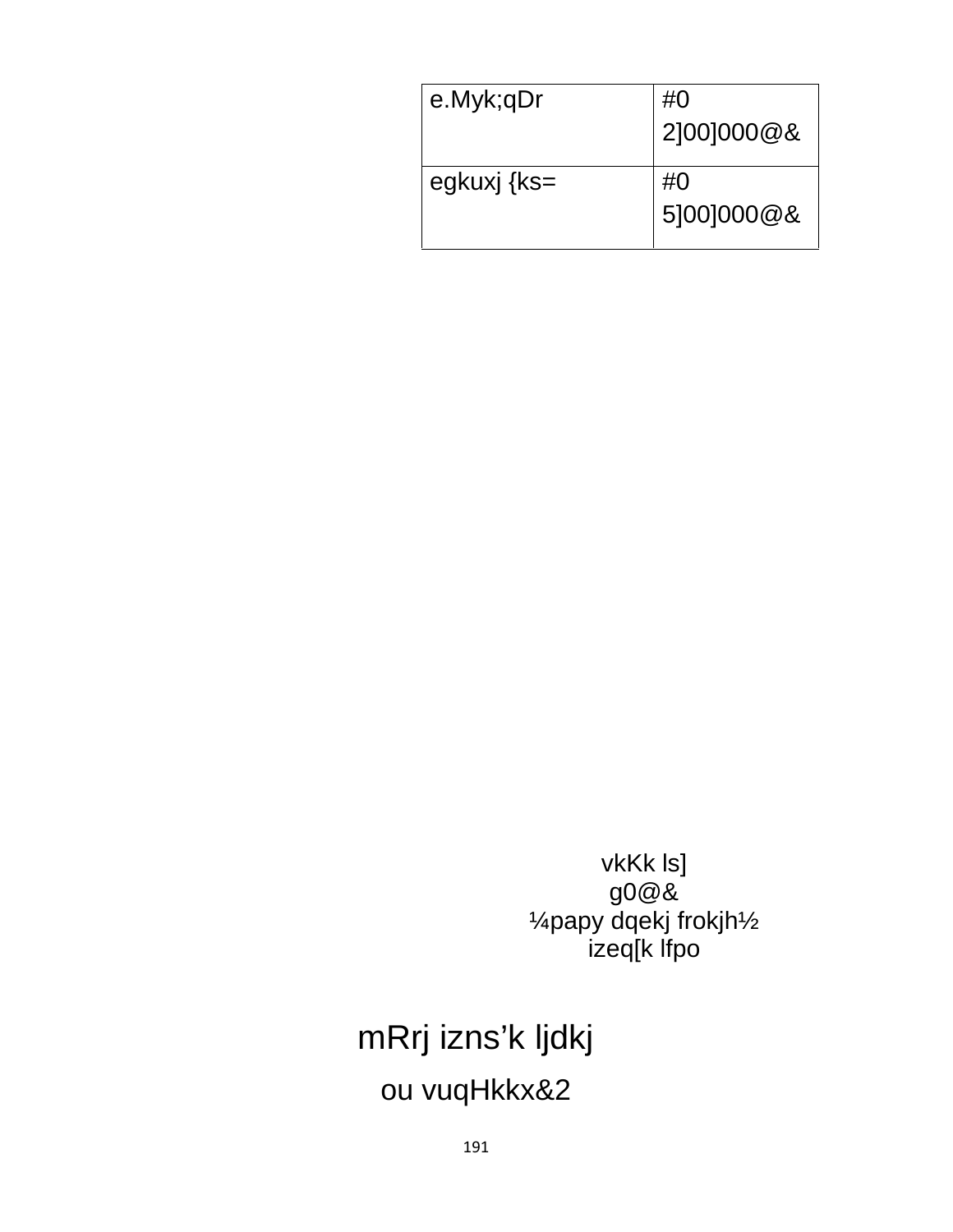## la[;k&2232@14&2&2013&84¼th½@2012

## y[kuÅ] fnukad 26 flrEcj ]2013

## vf/klwpuk

 lk/kkj.k [k.M vf/kfu;e&1897¼vf/kfu;e la[;k& 10 lu~ 1897½ dh /kkjk 21 ds lkFk ifBr Hkkjrh; ou vf/kfu;e 1927 ¼vf/kfu;e la[;k&16 lu~ 1927½ dh /kkjk&51 d ds [k.M ¼d½ ds v/khu 'kfDr dk iz;ksx djds jkT;iky mRrj izns'k vkjkfey dh LFkkiuk vkSj fofu;eu fu;ekoyh] 1978 dk la'kks/ku djus dh n`f"V ls fuEufyf[kr fu;ekoyh cukrs gSa&

## mRrj izns'k vkjk fey dh LFkkiuk vkSj fofu;eu ¼iape

## la'kks/ku½ fu;ekoyh&2013

Lkaf{kIr uke vkSj izkjEHk 1& ¼1½ ;g fu;ekoyh mRrj izns'k vkjk fey dh LFkkiuk vkSj fofu;eu ¼iape la'kks/ku½ fu;ekoyh 2013 dgh tk;sxhA

> ¼2½ ;g xtV esa izdkf'kr gksus ds fnukad ls izo`Rr gksxhA

fu;e&6 dk la'kks/ku 2& mRrj izns'k vkjkfey dh LFkkiuk vkSj fofu;eu fu;ekoyh&1978] esas uhps LrEHk&1 easa fn;s x;s fo|eku fu;e&6 ds LFkku ij LrEHk&2 esa fn;k x;k fu;e j[k fn;k tk;sxk] vFkkZr~ %&

| LrEHk&1                                                                                     | LrEHk&2                                                                                                                                                                                                                                                     |
|---------------------------------------------------------------------------------------------|-------------------------------------------------------------------------------------------------------------------------------------------------------------------------------------------------------------------------------------------------------------|
| foleku fu;e                                                                                 | ,rn~}kjk izfrLFkkfir fu;e                                                                                                                                                                                                                                   |
| uohuhd`r izR;sd ykblsal dh vof/k<br>tkjh djus ;k uohuhdj.k djus<br>ds fnukad Is rhu o"kZ ds | 6& fu;e 5 ds v/khu fn;k x;k   ykblsal dh   6& fu;e 5 ds v/khu fn;k x;k ;k<br>$k$ fu;e 7 ds v/khu   fof/kekU;rk   fu;e&7 ds v/khu uohuhd`r izR;sd<br>ykblsal tkih dius ;k uohuhdi.k<br>dius ds fnukad ls ikWp o"kZ ls<br>vukf/kd, slh vof/k ds fy, fof/kekU; |
| vukf/kd , slh vof/k ds fy; s<br>fof/kekU; igsxk tSlh<br>ykblsal esa fofuZfn"V dh            | jgsxk tSlh ykblsalh<br>esa<br>fofufnZ"V dh tk;sA<br>ijUrg ;g fd fu;e 5 ds ijUrgd ;k                                                                                                                                                                         |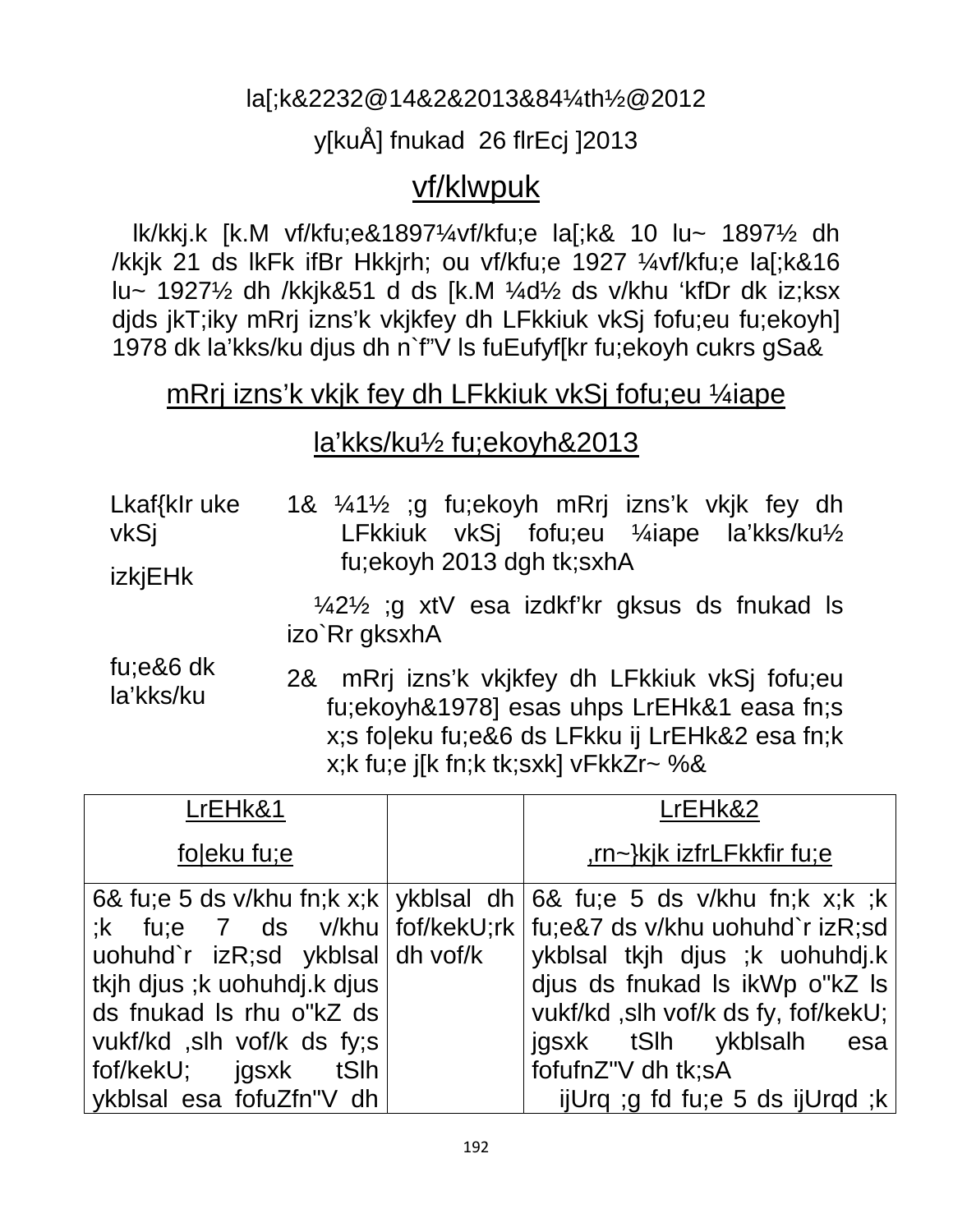| ∣tk:sA                   | fu;e 7 esa fofufnZ"V ykblsal dh |
|--------------------------|---------------------------------|
| ijUrqd fu;e 5 ds         | n'kk esa fof/kekU;rk dh vof/k   |
| ijUrqd ;k fu;e 7 esa     | ∣ikWp o"kZ gksxhA               |
| fufnZ"V ykblsal dh n'kk  |                                 |
| esa fof/kekU;rk dh vof/k |                                 |
| ∣ rhu o"kZ gksxhA        |                                 |

vkKk ls]

oh0,u0 xxZ izeq[k lfpo

In cxercise of the powers under Clause (a) of section 51-A of the Indian Forest Act, 1927 (Act No. XVI of 1927), the Governor is pleased to make the following Rules, namely:

# THE UTTAR PRADESH

# ESTABLISHMENT AND REGULATION OF

## SAW-MILLS RULES, 1978

## CHAPTER I

## PRELIMINARY

**1.** Short title, extent and commencement- (1) these rules may be called the Uttar Pradesh Establishment and Regulation of saw-mills Rules 1978.

- (2) They shall extend to whole of Uttar Pradesh.
- (3) They shall come into force with effect from the date of their publication in the Official Gazette.
- 2. Definitions-In these Rules, unless the context otherwise requires,-

(a) "saw mills" means and includes any mechanical devices whether operating with electric power, fuel-power or man-power for the purpose of cutting, sawing or converting timber and wood into pieces or the like acts.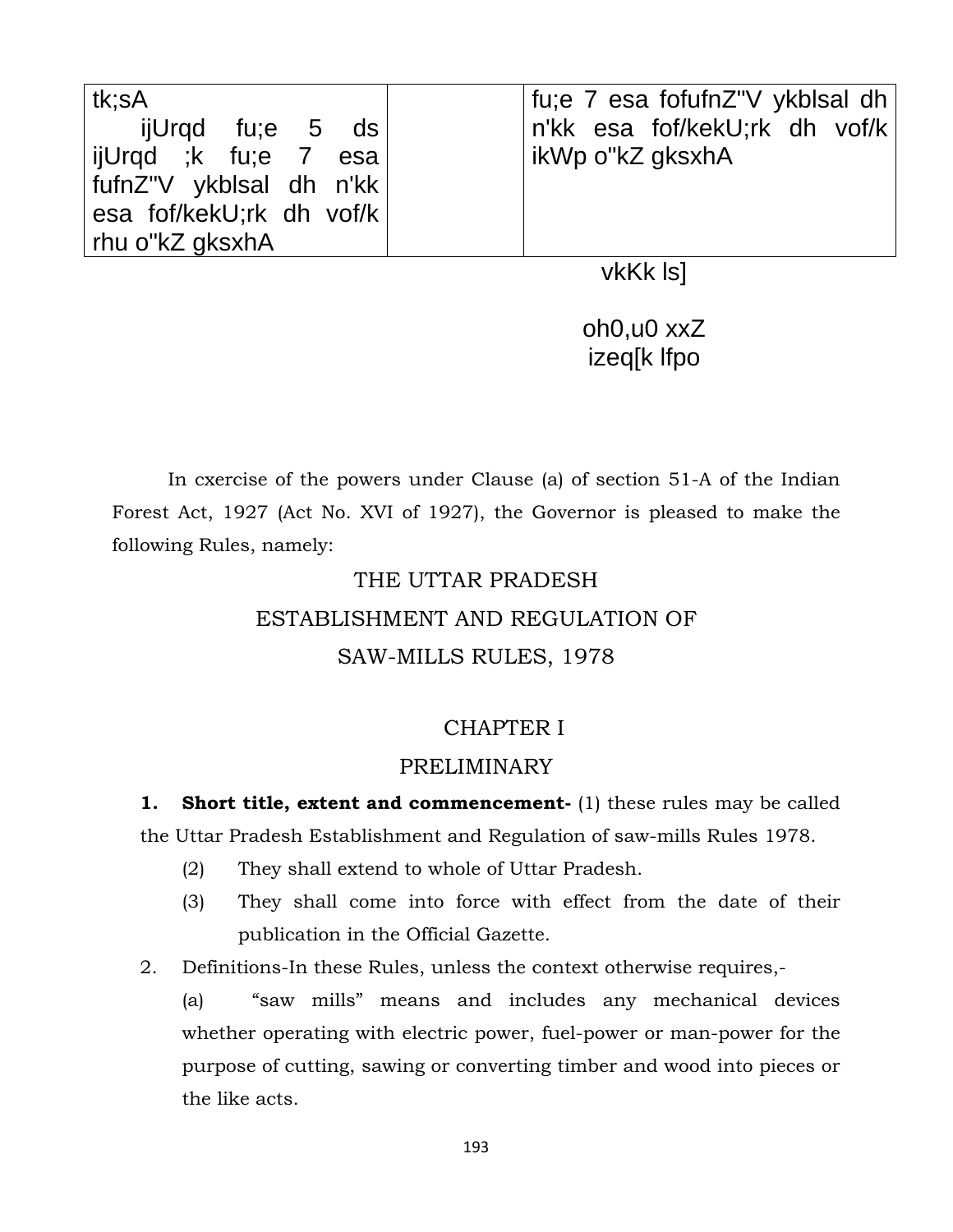(b) "One unit of saw-mill" shall be taken as equivalent to 25 H.P. engine or any part thereof (Thus a saw-mill using 65 H.P. engines will be deemed as equivalent to 3 units.)

## CHAPTER II

### Regulation and Establishment of Saw-Mills

| (Within the limits of any reserved or protected forests and         |  |  |  |  |  |
|---------------------------------------------------------------------|--|--|--|--|--|
| within a radius of 80 Kilometers of such limits No person           |  |  |  |  |  |
| shall establish, errect or operate any saw mill or                  |  |  |  |  |  |
| machinery for converting or cutting timber and wood                 |  |  |  |  |  |
| obtaining a licence from the Divisional Forest Officer              |  |  |  |  |  |
| concerned.*                                                         |  |  |  |  |  |
| *Substituted by Notification No. 1117/XIV-3-32-73 dated June 6,1990 |  |  |  |  |  |
| Any person desiring to establish, erect or operate any              |  |  |  |  |  |
| existing saw mill shall make an application in that behalf          |  |  |  |  |  |
| to the Divisional Forest Officer concerned for obtaining a          |  |  |  |  |  |
| licence in the form given in the Schedule I appended to             |  |  |  |  |  |
| these rules.                                                        |  |  |  |  |  |
| On receipt of an application under rule 4, the Divisional           |  |  |  |  |  |
| Forest Officer shall acknowledge the same and thereafter            |  |  |  |  |  |
| shall make such enquiries as he may deem fit and after              |  |  |  |  |  |
| satisfying himself with regard to following factors, grant          |  |  |  |  |  |
| the licence in the form given in Schedule II appended to            |  |  |  |  |  |
| these rules:-                                                       |  |  |  |  |  |
| that the required quantity of timber through<br>(i)                 |  |  |  |  |  |
| legitimate means would be available at the                          |  |  |  |  |  |
| proposed venue of the Saw Mill without causing                      |  |  |  |  |  |
| any damage to the tree growth in the forests                        |  |  |  |  |  |
| under the control of the Government and the                         |  |  |  |  |  |
| adjacent rural areas;                                               |  |  |  |  |  |
| that the applicant has acquired or is in a<br>(ii)                  |  |  |  |  |  |
| position to acquire necessary area for erecting                     |  |  |  |  |  |
|                                                                     |  |  |  |  |  |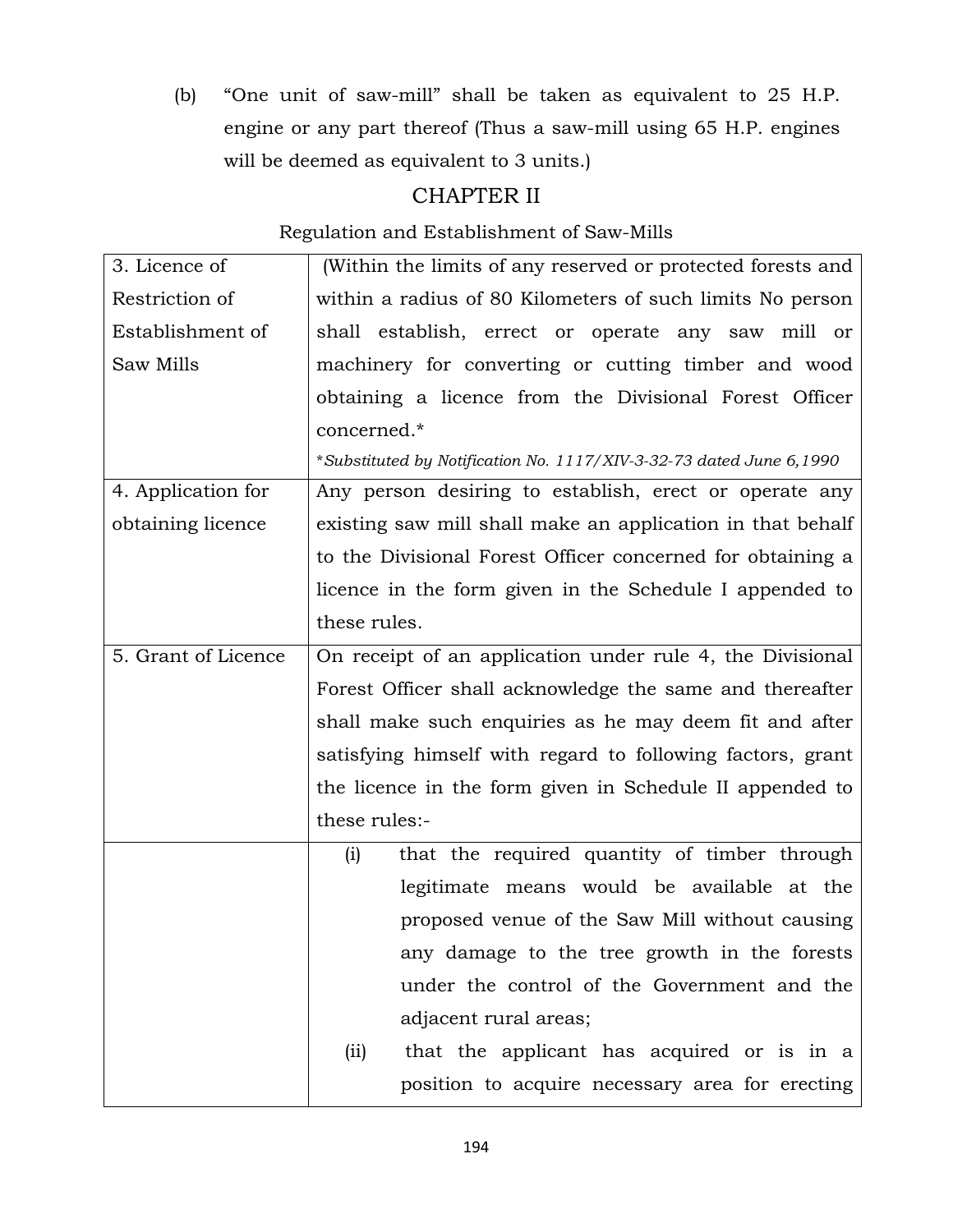|                       | and running a saw mill in accordance with the                       |  |  |  |  |  |
|-----------------------|---------------------------------------------------------------------|--|--|--|--|--|
|                       | conditions specified in the licence;                                |  |  |  |  |  |
|                       | that the necessary machinery, power etc, is<br>(iii)                |  |  |  |  |  |
|                       | available or is likely to be available to the                       |  |  |  |  |  |
|                       | applicant,                                                          |  |  |  |  |  |
|                       | that the applicant has obtained a "No objection"<br>(iv)            |  |  |  |  |  |
|                       | Certificate"<br>District<br>from<br>the<br>Magistrate               |  |  |  |  |  |
|                       | concerned for erecting and running the saw mill,                    |  |  |  |  |  |
|                       | In case the Divisional Forest Officer is not satisfied he           |  |  |  |  |  |
|                       | may reject the application.                                         |  |  |  |  |  |
| 6. Period of validity | Every licence granted under Rule 5 or renewed under Rule            |  |  |  |  |  |
| of licence            | 7 shall remain one calendar year or for a period not                |  |  |  |  |  |
|                       | beyond 31st day of December next following the date of              |  |  |  |  |  |
|                       | issue or renewal. * (valid for such period not exceeding            |  |  |  |  |  |
|                       | three years from the date of issue or renewal as may be             |  |  |  |  |  |
|                       | specified in the licence.                                           |  |  |  |  |  |
|                       |                                                                     |  |  |  |  |  |
|                       | *Substituted by Notification No. 1117/XIV-3-32-73 dated June 6,1990 |  |  |  |  |  |
| 7. Renewal of         | On an application made to the Divisional Forest Officer             |  |  |  |  |  |
| licences              | concerned for renewal of the licence granted under Rule 5,          |  |  |  |  |  |
|                       | he may renew the same indicating thereon the period for             |  |  |  |  |  |
|                       | which it has been renewed.                                          |  |  |  |  |  |
|                       | Failure to get the licence renewed before the expiry of the         |  |  |  |  |  |
|                       | date, will make the licencee liable to punishment in                |  |  |  |  |  |
|                       | accordance with section-77 of the Indian Forest Act 1927            |  |  |  |  |  |
|                       | for operating the saw mill without licence.                         |  |  |  |  |  |
| 8. Revocation of the  | Notwithstanding anything contained in the foregoing                 |  |  |  |  |  |
| licence               | rules, the Divisional Forest Officer concerned may where            |  |  |  |  |  |
|                       | he has reason to believe that a licencee is operating the           |  |  |  |  |  |
|                       | saw mill in contravention of the provisions of these rules          |  |  |  |  |  |
|                       | or conditions of licence or the licencee is involved in             |  |  |  |  |  |
|                       | activities prejudicial to the interests of forest conservancy       |  |  |  |  |  |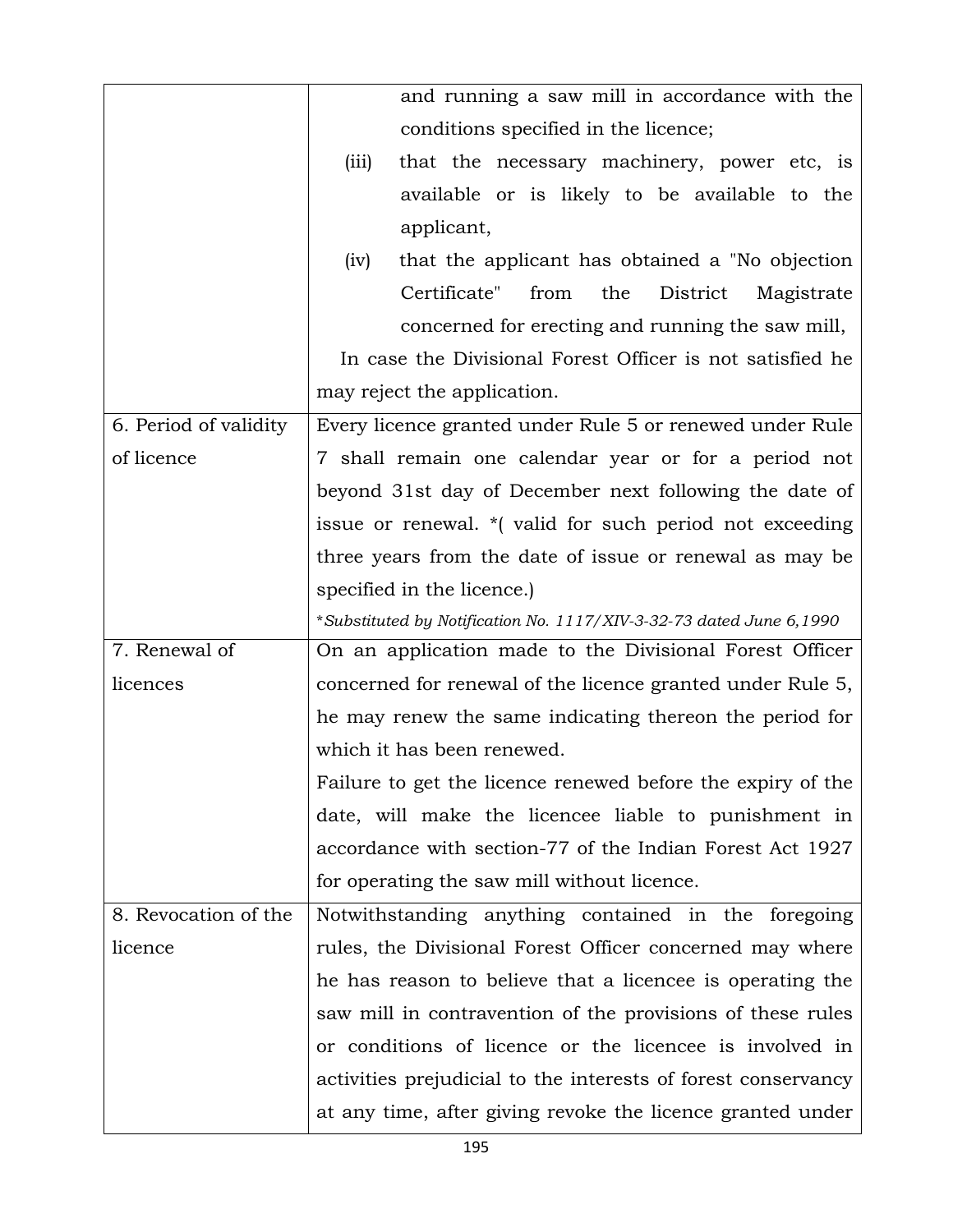|                       | rule 5 or renewed under rule 7.                                     |  |  |  |  |  |
|-----------------------|---------------------------------------------------------------------|--|--|--|--|--|
| 9. Proedure of        | Where the concerned Divisional Forest Officer refuses to            |  |  |  |  |  |
| renewal non-          | issue or renew the licence, he shall send intimation                |  |  |  |  |  |
| renewal or            | thereof to the applicant or the holder of the licence, as the       |  |  |  |  |  |
| revocation of licence | case may be giving reasons therefor.                                |  |  |  |  |  |
| 10. Appeal against    | Any person aggrieved by an order of the Divisional Forest           |  |  |  |  |  |
| refusal to issue or   | Officer under rule 9, may within 30 days of the service of          |  |  |  |  |  |
| renew or reoke        | the order on him, appeal to the concerned Conservator of            |  |  |  |  |  |
| lcences               | Forests. The Conservator of forest there upon shall decide          |  |  |  |  |  |
|                       | the appeal after giving the Divisional Forest Officer and or        |  |  |  |  |  |
|                       | appellant, an opportunity of being heard. The decision of           |  |  |  |  |  |
|                       | the Conservator of Forest on such appeal shall be final.            |  |  |  |  |  |
| 11. Fees for grant    | An annual fee of Rs. 250 per unit * (Rs. 1000 per unit) of          |  |  |  |  |  |
| and renewal of        | saw mill for grant or renewal of licences shall be payable          |  |  |  |  |  |
| licences              | by the applicants/licencees which will be credited to the           |  |  |  |  |  |
|                       | reenue of the Forest epartment through a treasury chalan            |  |  |  |  |  |
|                       | under the receipt head "113-VAN"                                    |  |  |  |  |  |
|                       | *Substituted by Notification No. 1117/XIV-3-32-73 dated June 6,1990 |  |  |  |  |  |
| 12. Savings           | Nothing contained in these rules shall apply to the                 |  |  |  |  |  |
|                       | ordinary operations of domestic carpentary or to other              |  |  |  |  |  |
|                       | similar works on small-scale.                                       |  |  |  |  |  |

## **SCHEDULE I**

To,

The Divisional Forest Officer,

................................... Forest Division.

.........................................

Subjects : Application to erect/establish a saw mill

1. Name and full address of the applicant ...............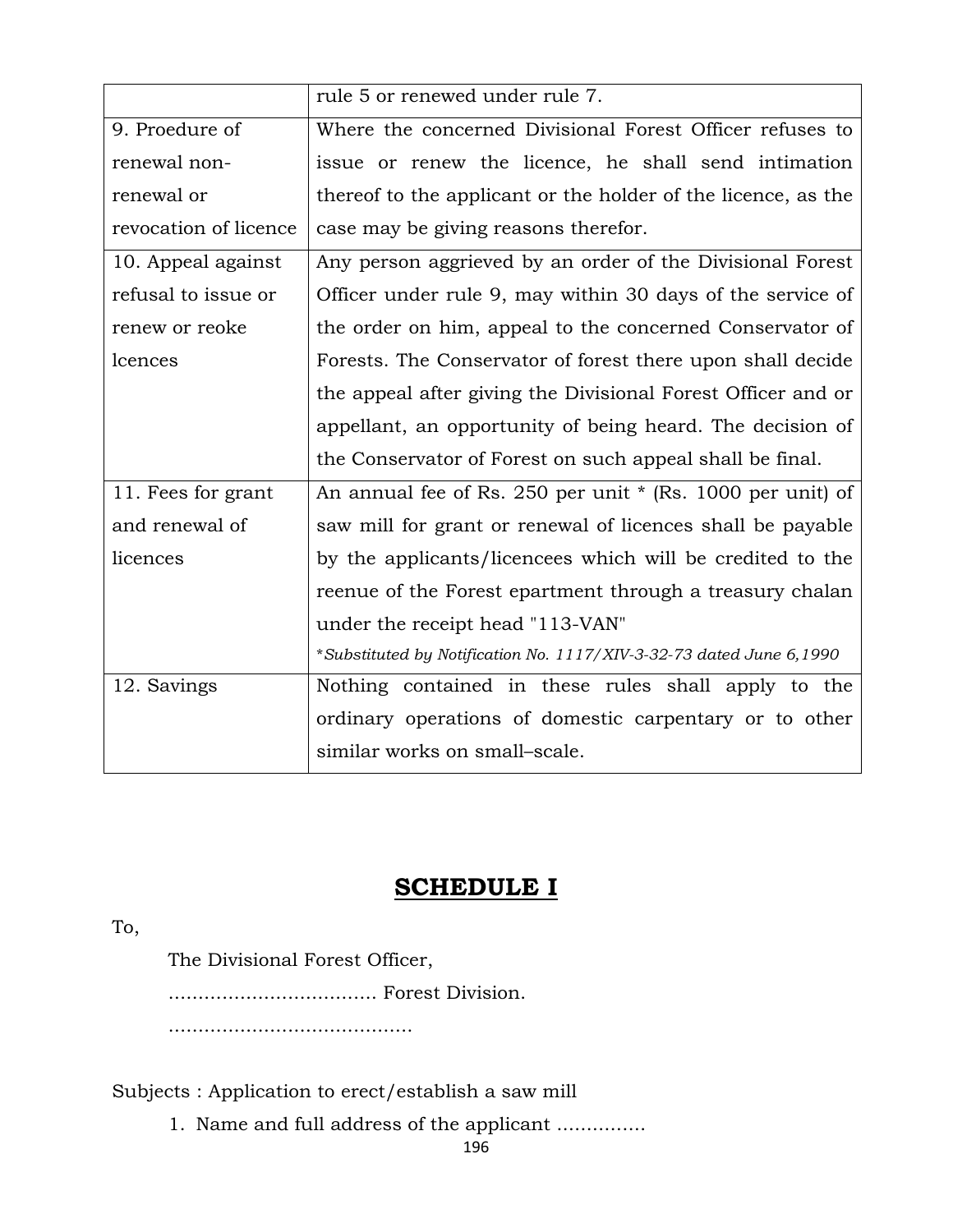- 2. Name of the place where the saw mill is to be errected................
- 3. Whether machinery and power etc. required for the Saw Mill is available. ................................
- 4. Production capacity of the proposed mill.......................
- 5. No Objection Certificate of the District Magistrate........................
- 6. Other details, if any....................................

Place :

Date : Signature of the applicant

### **SCHEDULE II**

Form of Licence to establish, erect and operate Saw mills for cutting or converting of timber

Licence is hereby granted to Sri ...................................S/o ...................................... resident of ..................................(full address) (hereinafter called Licence) to establish/erect/operate saw mill for converting/cutting timber at ..................... (full adress of the place of business) subject to the provisions contained in the Indian Forest Act, 1927), as amended from time to time in its application to Uttar Pradesh and the rules made thereunder and on the following conditions namely.

#### **C O N D I T I O N S**

- 1. This licence shall remain in force for the period commencing on ............................... and ending on .............................
- 2. The licencee shall establish/erect/operate the existing saw mill required for converting/cutting of timber at .................(mentioned full address of the place of business).
- 3. The licencee shall not alter the location of the saw mill without obtaining prior permission in writing of the Divisional Forest Officer concerned.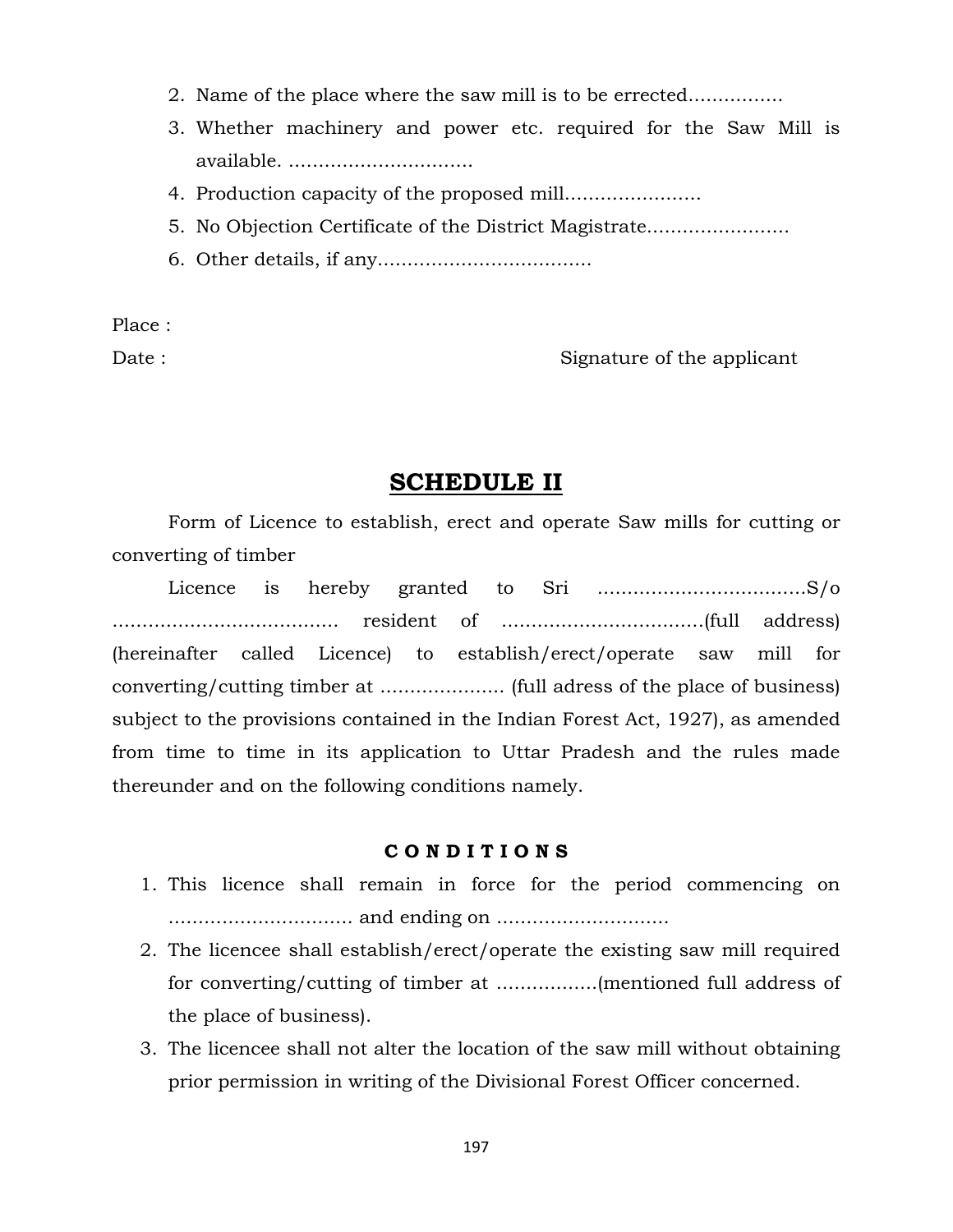- 4. The licencee shall maintain such register and records and submit such returns as may be directed in writing by the Divisional forest officer and when required produce them for inspection by any officer or member of staff of Forest Department.
- 5. The licencee shall ensure that :-
	- (1) The site of the saw mill including the yard for storage round timber, and waste wood is enclosed within a fence fitted with proper gates;
	- (2) All the round timber, sawn timber and wood-waste is propertly stocked according to the instructions that may be issued from time to time by the Divisional Forest Officer or the staff authorised by him in this behalf;
	- (3) Timber for sawing or conversion is not accepted unless it bears property marks and is covered by a forest transit pass or other documentary evidence such as receipt from the timber merchant or any other seller thereof;
	- (4) Timber which does not confirm to the requirement of condition 5(3) above, is not excepted for conversion and so intimation in wriiting in respect of such timber is forth with given to any forest staff available or to nearest forest officer;
	- (5) The saw mill as well as the timber stored within the premises of the saw mill are open to inspection at all times by any officer of the Forest Department or any member of the forest staff appointed for this purpose or by any police officer not below the rank of Sub-Inspector of Police or by any Magistrate;
	- (6) The licence and all relevant records are produced for inspection on demand by any of the authorities mentioned in (5) above,
	- (7) The licence shall be transferable and where it is transferred, the transferor shall, forthwith inform the Divisional Forest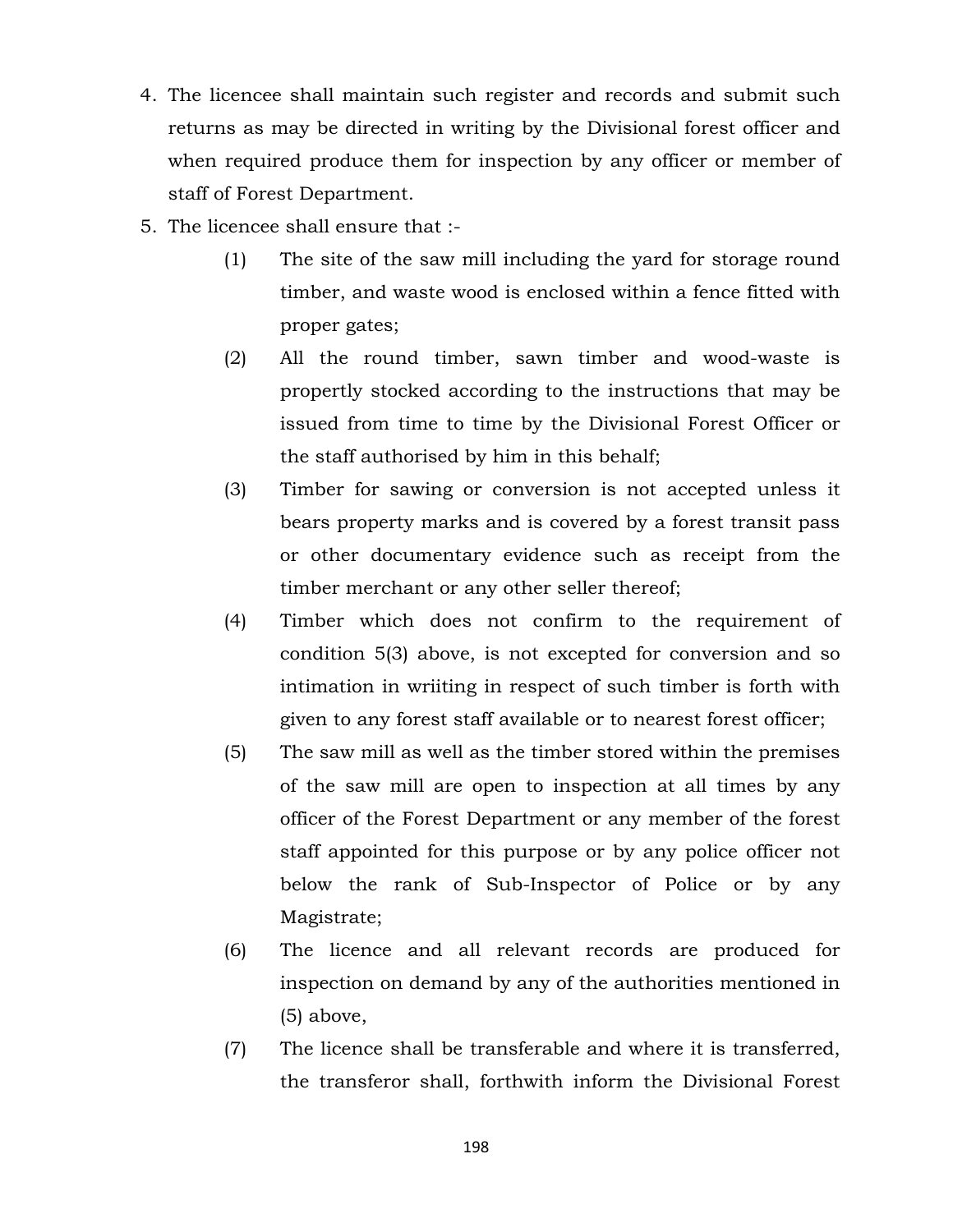Officer concerned of such transfer and the transferee shall hold the licence for the period specified therein.

Dated ..............19 Signature of the Divisional Forest Officer

(Seal) By, order N.P. TRIPATHI, Sachiv

The Governor is pleased to order the publication of the following English translation of notification no. 4219/XIV-2-98-405(209)-96 T.C. II, dated June 26, 1998 for general information:

> No. 4219/XIV-2-98-405(209)-96 T.C. II Dated Lucknow, June 26, 1998

In exercise of the powers under clause (a) of Section 51-A of the Indian Forest Act, 1927 (Act no XVI of 1927), read with section 21 of the General Clauses Act, 1987 (Act no. X of 1897), the Governor is pleased to make the following rules with a view to amending the Uttar Pradesh Establishment and Regulation of Saw Mills Rules 1978:

## **THE UTTAR PRADESH ESTABLISHMENT AND REGULATION OF SAW MILLS (SECOND AMENDMENT) RULES 1998**

| Short title and | 1. (1) | These rules may be called the Uttar Pradesh       |
|-----------------|--------|---------------------------------------------------|
| Commencement    |        | Establishment and Regulation of Saw Mills (Second |
|                 |        | Amendment) Rules, 1998.                           |

 (2) They shall come into force with effect from the date of their publication in the official *Gazette.*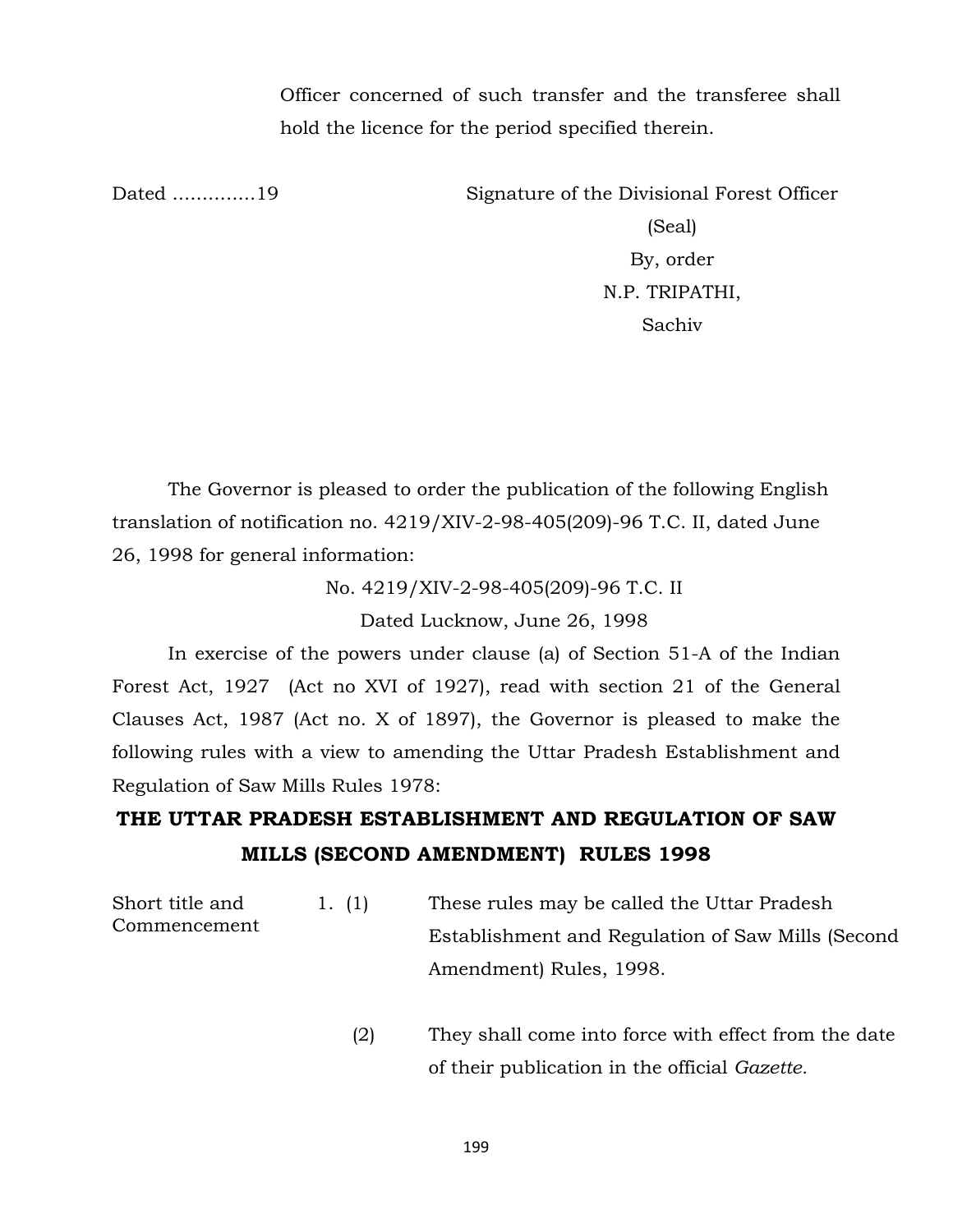Amendment of

Rule 2

2. In the Uttar Pradesh Establishment and Regulation of Saw Mills Rules, 1978 hereinafter referred to as the said rules in rule 2, for the exiting clause (a) set out in column-1 below, the clause (a) as set out in column-2 below shall be *substituted*, namely;

#### Column-1

#### *Existing rules*

mechanical devices whether operating with electric power, fuel-power or man power for the purpose of cutting, in the pieces or the like acts.

### (a) "saw mills" means and includes any (a) "saw mill" means and includes any sawing or converting timber and wood timber and wood into pieces or the like mechanical devices whether operating with electric power, fuel-power or man power for the purpose of cutting, sawing or converting acts, but shall not include such mechanical devices whose engine power is upto 3 H.P.

Column-1

*Rules as hereby substituted*

3 . In the said rules, *for* the existing rule 5 set out in column-1 Amendment of below the rules as set out in column-2 shall be *substituted***,** namely :- Rule 5

#### Column-1

#### *Existing Rules*

- Grant of licence 5. On receipt of an application under rule 4 the Divisional Forest Officer shall acknowledge the same and thereafter shall make such enquiries he may deem fit and after satisfying himself with regard to following factors, grant the licence in the form given in Schedule II appended to these rules :-
	- 200 (i) that the required quantity of timber through legitimate means

### Column-2

#### *Rules as hereby substituted*

- Grant of licence 5. On receipt of an application under rule 4 the Divisional Forest Officer shall acknowledge the same and thereafter shall make such enquiries as he may deem fit and after satisfying himself with regard to following factors, grant the licence in the form given in Schedule II appended to these rules :-
	- (i) that the required quantity of timber through legitimate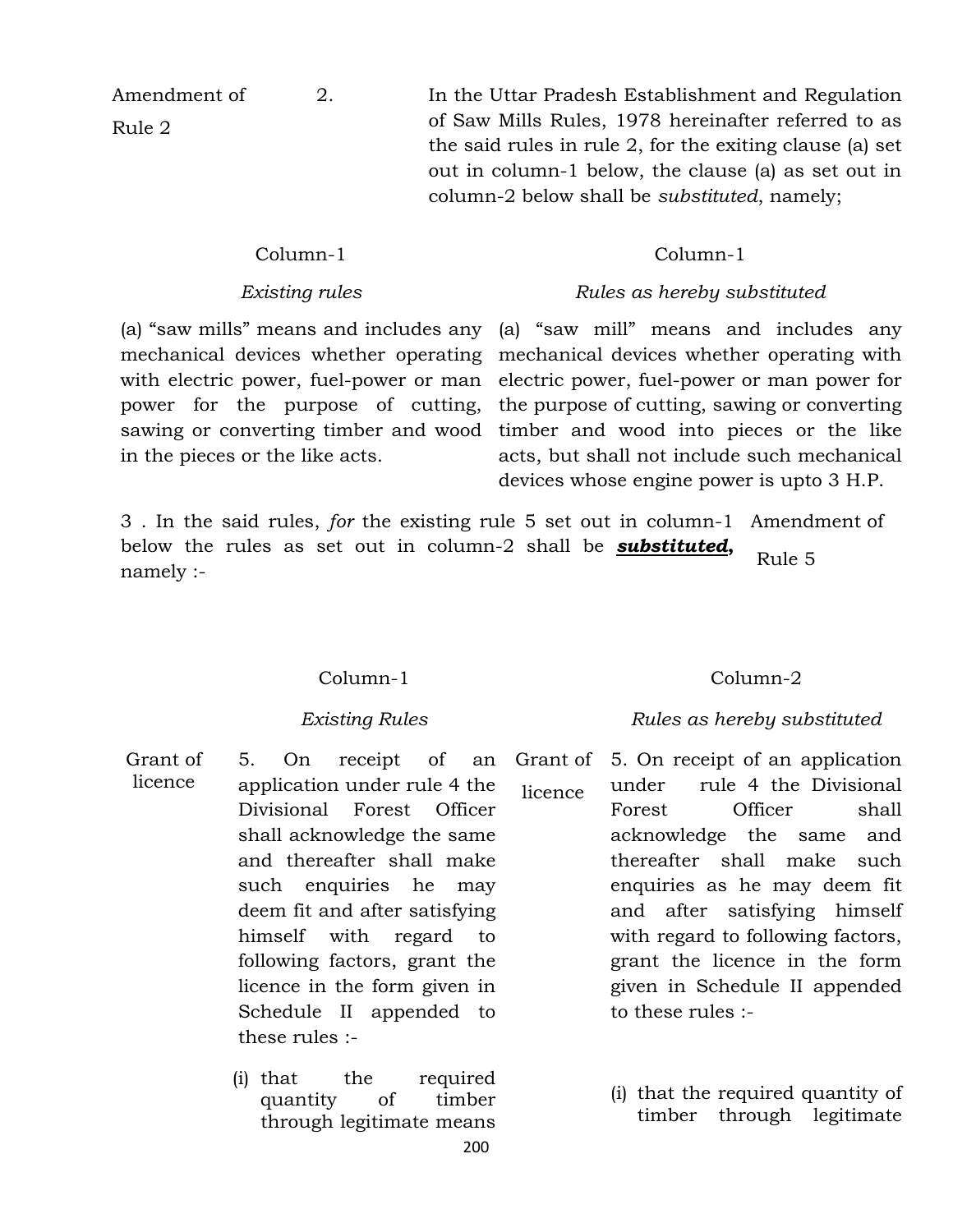would be available at the proposed venue of the saw-mill without causing any damage to the treegrowth in the forests under the control of the Government and the adjacent rural areas ;

- (ii) that the applicant has acquired or is in a position to acquire necessary area for erecting and running a saw mill in accordance with the conditions specified in the licence;
- (iii)that the necessary machinery, power etc. is available or is likely to be available to the applicant;
- (iv)that the applicant has obtained a "No Objection Certificate" from the District Magistrate concerned for erecting and running the sawmill;

 In case the Divisional Forest Officer is not satisfied he may reject the application;

means would be available at the proposed venue of the saw-mill without causing any damage to the treegrowth in the forests under the control of the Government and the adjacent rural areas ;

- (ii) that the applicant has acquired or is in a position to acquire necessary area for erecting and running a saw mill in accordance with the conditions specified in the licence;
- (iii) that the necessary machinery, power etc. is available or is likely to be available to the applicant;
- (iv) that the applicant has obtained a "No Objection Certificate" from the District Magistrate concerned for erecting and running the saw-mill;

 In case the Divisional Forest Officer is not satisfied he may reject the application within sixty days of its receipt:

 Provided that, in case the said application is not disposed off with in sixty days from the date of the receipt of the application by the Divisional Forest Officer, the licence shall be deemed to have been granted to the applicant under this rule on the terms and conditions as laid down in the schedule II appended to these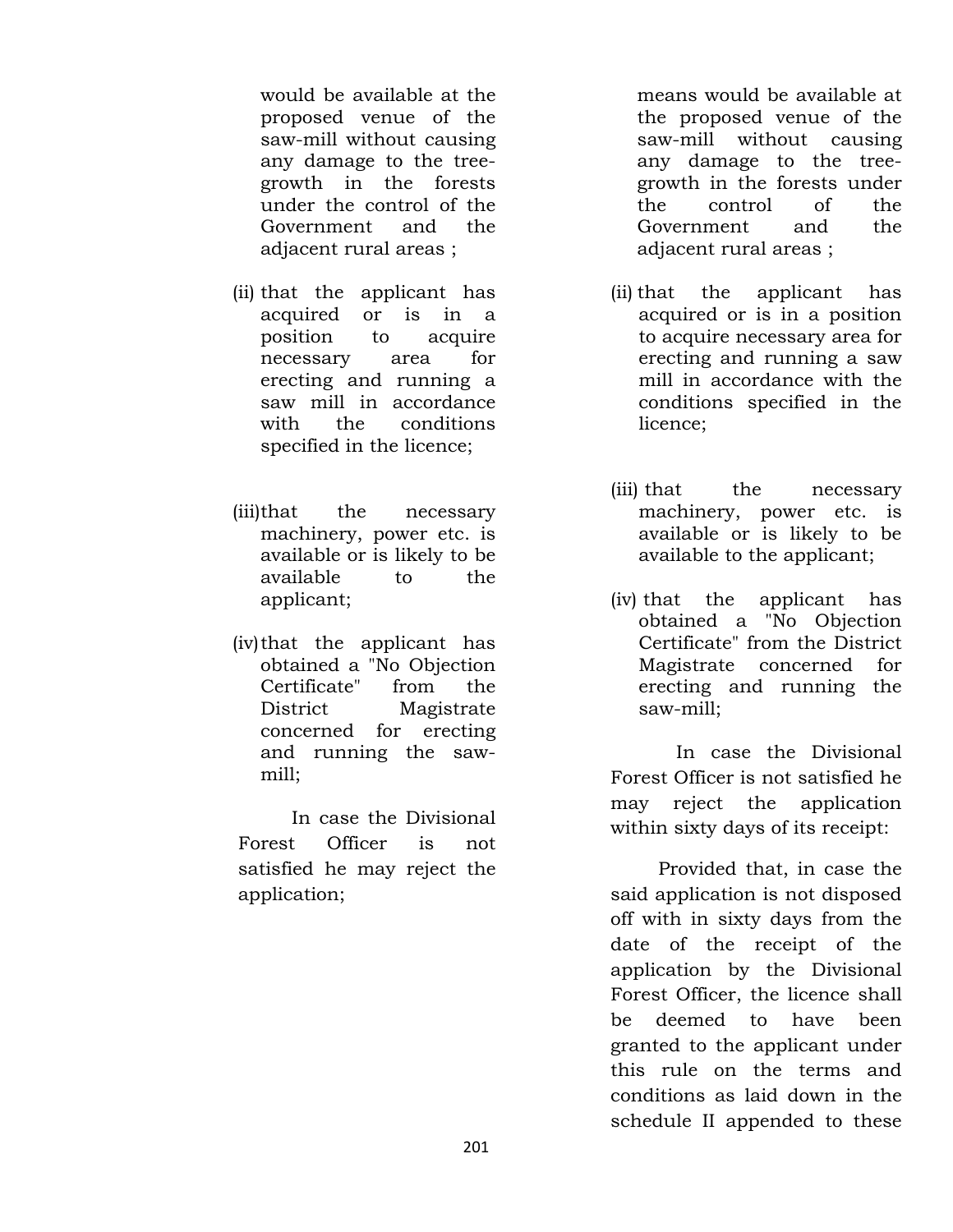rules with effect from the expiry of said sixty days and in that event the acknowledgement shall be adequate proof of the licence :

 Provided further that aforesaid proviso shall not apply to saw mills situated within ten kilometer area of any existing forest.

*Explanation* :- In this rule existing forest shall not include trees situated on either side of the roads and the railway tracks.

Amendment of Rule 6 4. In the said rules, *for* the existing rule to set out in column-1 the rules as set out in column-2 shall be *substituted*, namely :-

Column-1

#### *Existing rules*

Period of validity of licence 6. Every licence granted Period of under rule 5 or renewed validity of under rule 7 shall remain licence valid for such period not exceeding three years from the date of issue or renewal as may be specified in the licence.

Column-2

#### *Rules as hereby Substituted*

6. Every licence granted under rule 5 or renewed under rule 7 shall remain valid for such period not exceeding three years from the date of issue or renewal as may be specified in the licence.

Provided that, in case of a licence referred to in the proviso to rule 5 or rule 7 the period of validity shall be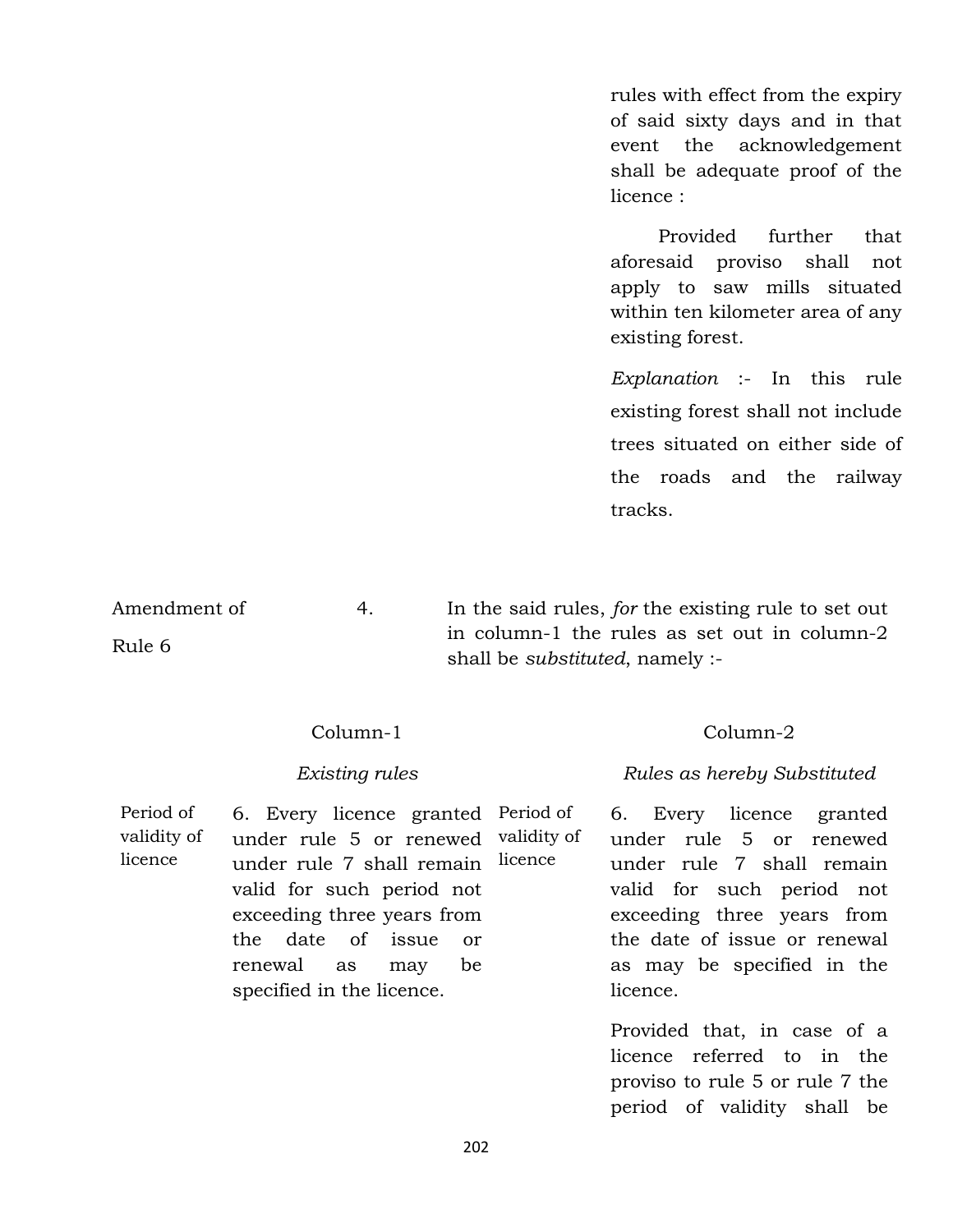Amendment of

Rule 7

Column-1

#### *Existing Rules*

Renewal of licence

7. On the apllication made Renewal to the Divisional Forest of licence Officer concerned for renewal of the licence granted under rule 5 he may renew the same indicating thereon the period for which it has been renewed.

 Failure to get the licence renewed before the expiry of date, will make the licenses liable to punishment in accordance with Section 77 of the Indian Forest Act, 1927 for operating the saw mill without licence.

5. In the said rules, *for* the existing rule 7 set out in column-1 below the rule as set out in column-2 shall be *substituted*, namely :-

### Column-2

#### *Rules as hereby substituted*

7. On the apllication made to the Divisional Forest Officer concerned for renewal of the licence granted under rule 5 he may renew the same indicating thereon the period for which it has been renewed. The renewed application for licence shall be disposed off within sixty days of its receipt.

 Provided that in case the application is not disposed off within sixty days, from the date of the receipt of the application by the Divisional Forest Officer, the licence shall be deemed to have been renewed for a period of three years:

 Provided futher that afosesaid proviso shall not apply to saw mills situated within ten kilometers of any existing forest.

*Explanation-* In this rule existing forest shall not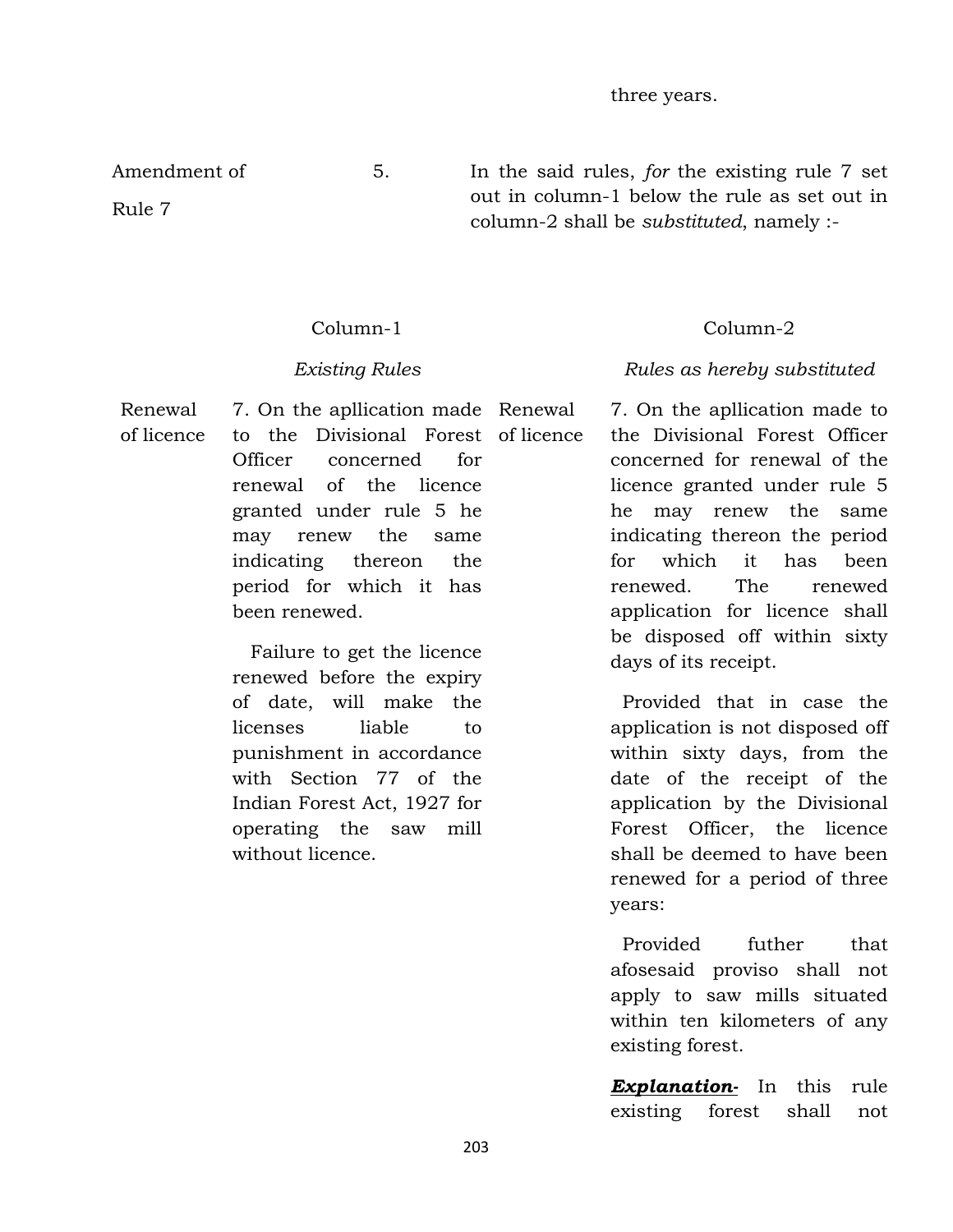include trees situaned on either side of the roads and the railway tracks.

 Failure to get the licence renewed before the expiry of date, will make the licensee liable to punishment in accordance with Section 77 of the Indian Forest Act, 1927 for operating the saw mill without licence.

| 6. In the said rules, <i>after</i> rule 11, the following rule |  |  |  |  |  |          | Insertion of Rule |  |  |
|----------------------------------------------------------------|--|--|--|--|--|----------|-------------------|--|--|
| shall be <i>inserted</i> namely:-                              |  |  |  |  |  | $11 - A$ |                   |  |  |

11-A. Where the State Government is satisfied that the Power of exempt from operation of the timber based industries, such as, Plywood mill, Veneer Mill, Katha industries, Paper and Pulp Rules industries and Cooling towers manufacturing industries and like industries whose final product is not timber and also the machinery used as saw mills are integral parts of their production process, is not possible due to application of all or any of the provisions of these rules, the State Government may, by notifications, for reasons to be recorded, exempt such industries from the operation of such rules subject to such conditions, as it may deem fit, for the conservation of the tree-growth in the forests under the control of the Government and in the areas adjacent thereto.

provision and

By order, T. GEORGE JOSEPH *Pramukh Sachiv*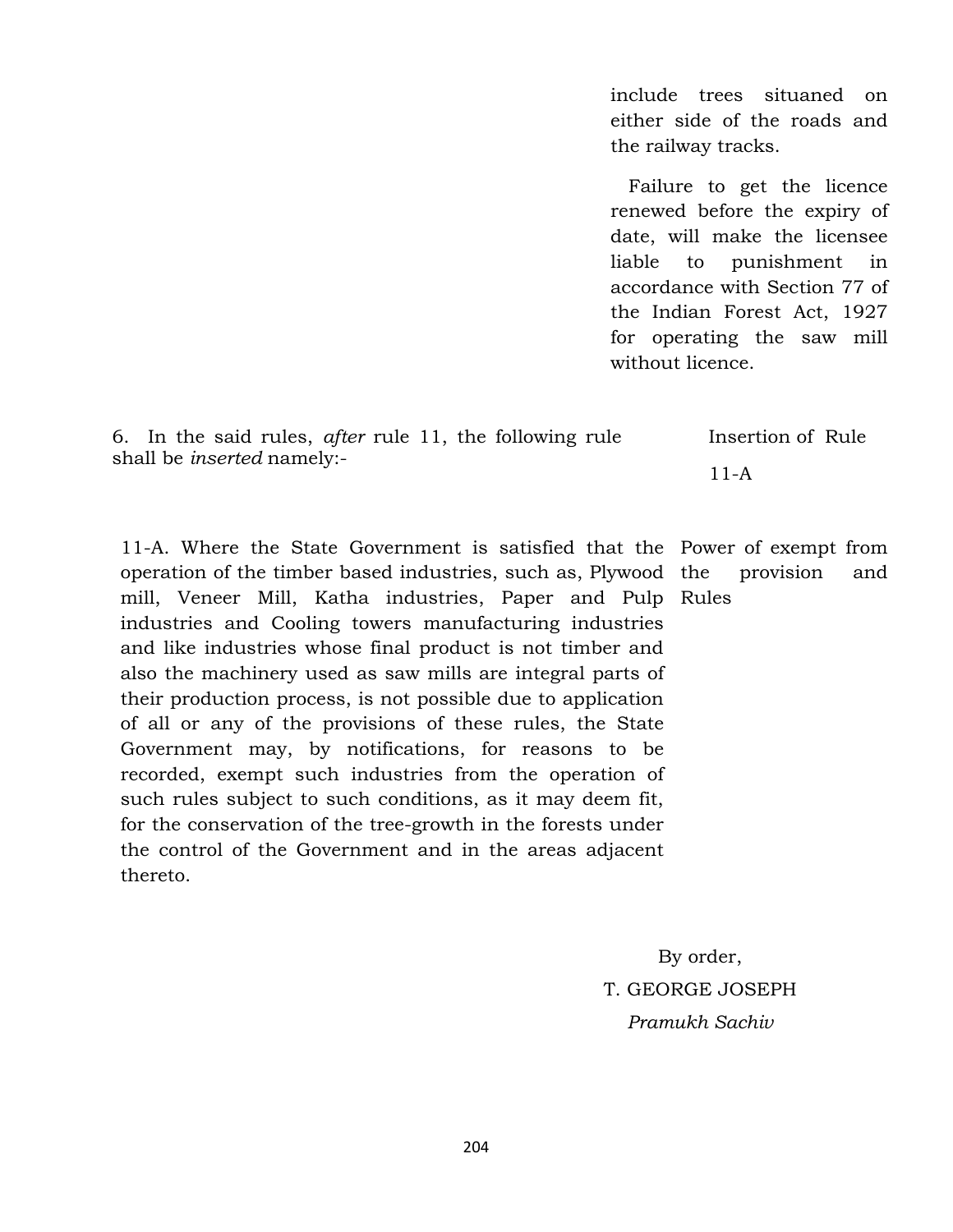# Uttar Pradesh Shasan Van Anubhag-2

**The Governor is pleased to order the publication of the following English translation of notification no. 1007/XIV-2-2004-343 (L)/2001, dated June 14, 2004 for general information:**

# Notification

### **No. 1007/XIV-2-2004-343 (L)/2001**

Lucknow, Dated, June 14, 2004

In exercise of the powers under clause (a) of section 51-A of the Indian Forest Act, 1927 (Act no XVI of 1927), read with section 21 of the General Clauses Act, 1897 (Act no. X of 1987), the Governor is pleased to make the following rules with a view to amending the Uttar Pradesh Establishment and Regulation of Saw Mills Rules, 1978:

## **THE UTTAR PRADESH ESTABLISHMENT AND REGULATION OF SAW MILLS (THIRD AMENDMENT) RULES, 2004**

Short title and Commencement 1. (1) These rules may be called the Uttar Pradesh Establishment and Regulation of Saw Mills (Third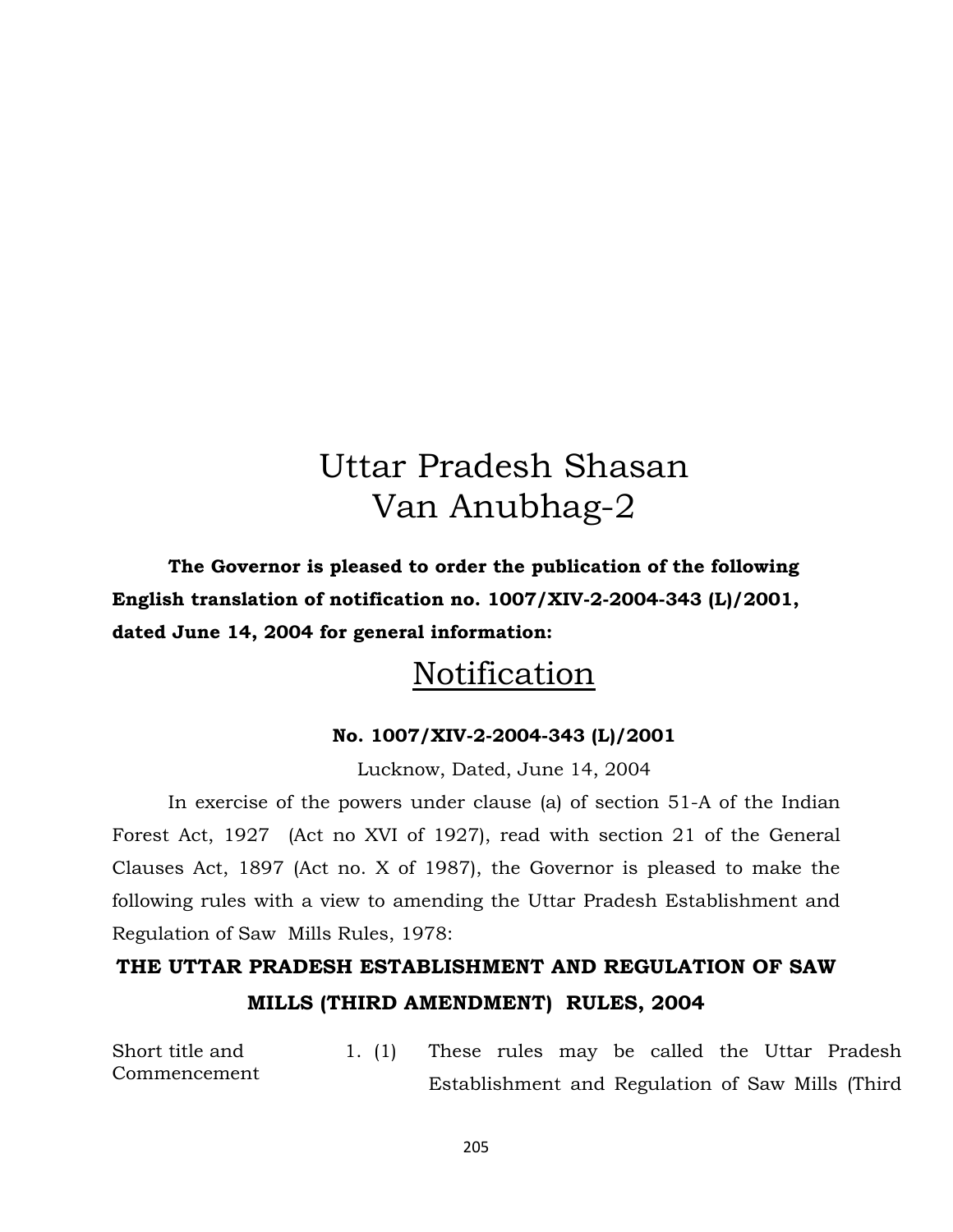#### Amendment) Rules, 2004

- (2) They shall come into force with effect from the date of their publication in the official Gazette.
- Insertion of Rule, 5A 2. In the Uttar Pradesh Establishment and Regulation of Saw Mills Rules, 1978 herein after referred to as the said rules in after 5, the following rule shall be inserted, namely;
- Re-location of Saw Mills, 5A The Principal Chief Conservator of Forests, Uttar Pradesh, on an application and after such inquiry as he deems fit, may order for relocation of an existing Saw mill from one place to another within the State.
- Amendment of rule-11 3. In the said rules, for the existing rule 11 set out in column-1 below the rules as set out in column-2 shall be substituted namely:-

#### Column-1

#### *Existing Rules*

**renewal of licence**- An annual reallocation fee of rupees one thousand per fee unit of sawmill for grant or renewal of licences shall be payable by the applicants/ licencees which will be credited to the revenue of the Forest Department through a treasury chalan under the receipt head "113-VAN"

11- **Fees for grant and** Licence and 11- **Fees for grant and renewal** *of licence***-** An annual fee of rupees five thousand per unit of saw mill for grant or renewal of licences and rupees ten thousand as relocation fee shall be payable by the applicants/ licencees which will be credited to the revenue of the Forest Department through a treasury chalan under the receipt head "0406-01-800-03"

> By Order, Surjeet Kaur Sandhu Principal Secretary

#### 206

#### Column-2

#### *Rules as hereby substituted*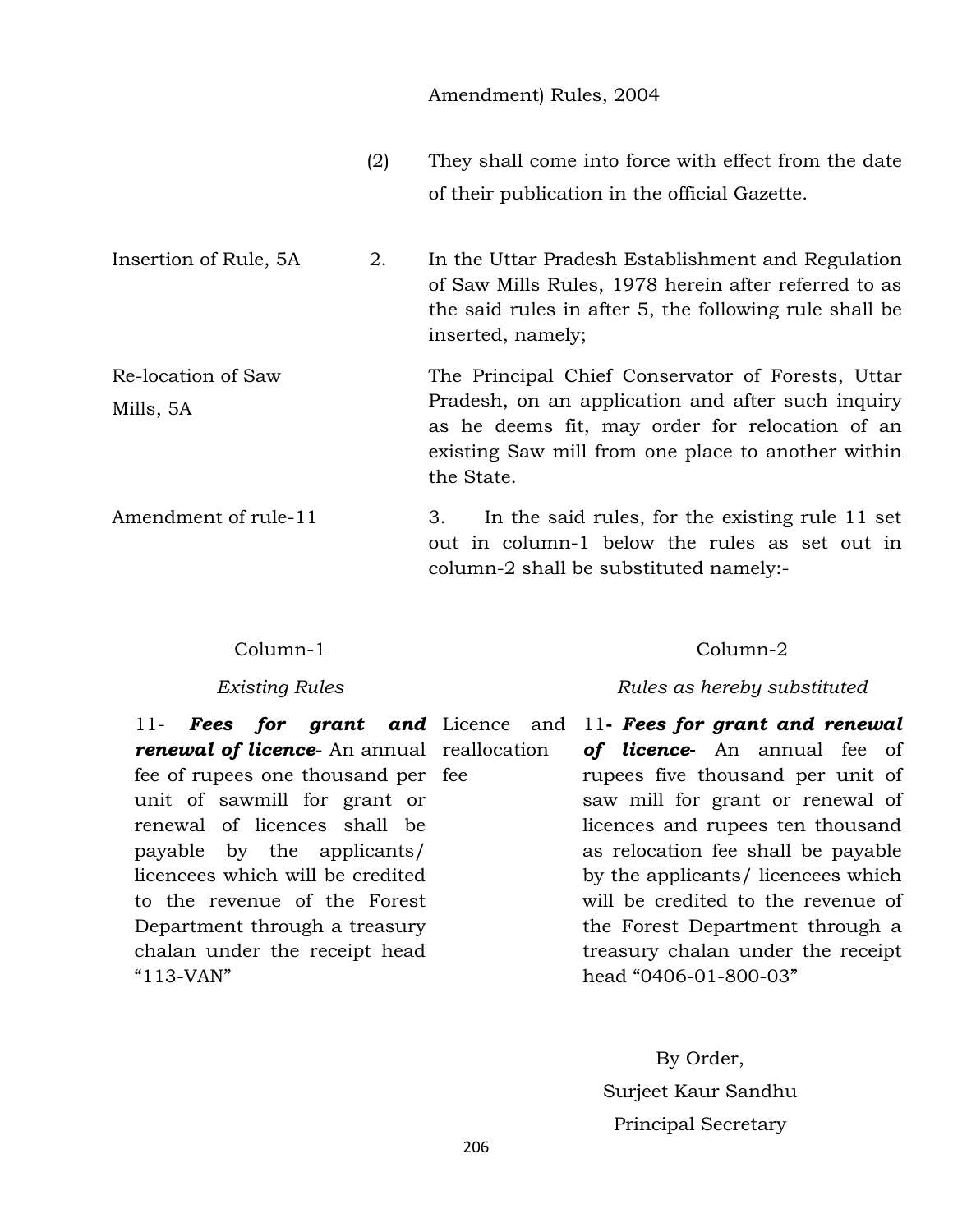la[;k&3633@14&2&2010&343¼,y½@2001

izs"kd]

jke fdadj feJ]

vug Ifpo]

mRrj izns'k 'kkluA

Isok esal

la; qDr funs' kdl

jktdh; eqnz.k, oa ys[ku lkexzh]

,s'kckx] y[kuÅA

ou vuqHkkx&2

y[kuÅ] fnukad 20

vDVwcj1 2010

mRrj izns'k vkjk fey dh LFkkiuk vkSj fofu;eu ¼prqFkZ  $fo"k;\%$ la'kks/ku1/2 fu;ekoyh] 2010 fnukad 20&10&2010 ,oa mRrj izns'k bekirh ydM+h vkSj vU; ou mit dk vfHkogu ¼prgFkZ la'kks/ku½ fu;ekoyh] 2010 fnukad 20&10&2010 ds izdk'ku ds laca/k esaA

egksn;]

fo"k:d mi;qZDr vf/klwpuk la[;k&3401@14&2&2010&343¼,y½@2001 fnukad 20&10&2010 ,oa la[;k&3460@14&2&2010&343¼,y½@2001 vf/klwpuk fnukad 20&20&2001 dh fgUnh] vaxzsth izfr layXu dj izsf"kr djrs gq, eq>s ;g dgus dk funsZ'k gqvk gS fd d`i;k bUgsa vlk/kkj.k xtV ds fo/kk;h ifjf'k"V Hkkx&4 ds vad esa izdkf'kr djrs gq, izdkf'kr vf/klwpuk dh 1000&1000 izfr;kW 'kklu dks rRdky miyC/k dikus dk d"V disaA

Hkonh;1 q0@&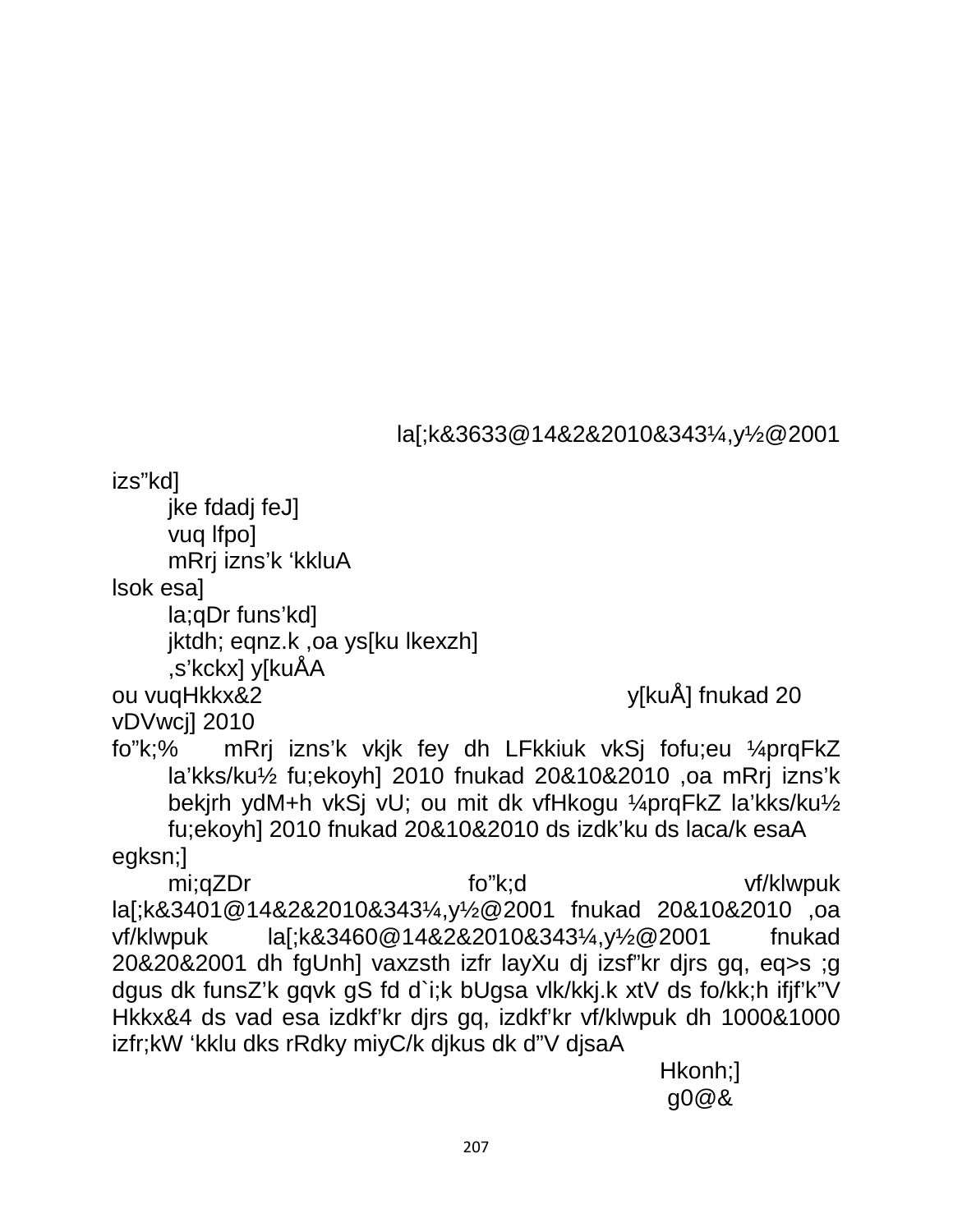## ¼jke fdadj feJ½ vuq lfpo

## la[;k o fnukad rnSoA

izfrfyfi fuEufyf[kr dks layXud dh Nk;k izfr lfgr lwpukFkZ ,oa vko';d dk;Zokgh gsrq izsf"krA

- 1& leLr izeq[k ou laj{kd] mRrj izns'kA
- 2& leLr eq[; ou laj{kd] mRrj izns'kA
- 3& leLr izHkkxh; oukf/kdkjh@izHkkxh; funs'kd] mRrj izns'kA
- 4& leLr e.Myk;qDr] mRrj izns'kA
- 5& leLr ftykf/kdkjh] mRrj izns'kA
- 6& leLr eq[; fodkl vf/kdkjh@vij ftyk eftLVªsV ¼fodkl½] mRrj izns'kA
- 7& izeq[k lfpo] jktLo foHkkx] mRrj izns'kA
- 8& izeq[k lfpo] d`f"k foHkkx] mRrj izns'k 'kkluA
- 9& izeq[k lfpo] xzkE; fodkl] mRrj izns'k 'kkluA
- 10& d`f"k funs'kd] mRrj izns'k] y[kuÅA
- 11& izcU/k funs'kd] mRrj izns'k ou fuxeA
- 12& lwpuk funs'kd] mRrj izns'k] y[kuÅA

vkKk ls g0@& ¼jke fdadj feJ½ vuq lfpo

## **Uttar Pradesh Shasan Van Anubhag-2**

**The Governor is pleased to order the publication of the following English translation of notification no. 3401/XIV-2-2010-343(L)/2001 dated October 20, 2010 for general information.**

## **Notification**

## **N0. -3401/XIV-2-2010-343(L)/2001 Lucknow, Date, October 20 ,2010**

**In exercise of the powers under clause (a) of section 51-A of the Indian Forest Act, 1927 (Act no. XVI of 1927), read with section 21 of the General Clauses Act, 1897, (Act no. X of 1897), the Governor is pleased to make the following rules with a view to amending the Uttar Pradesh Establishment and Regulation of Saw Mills Rules, 1978**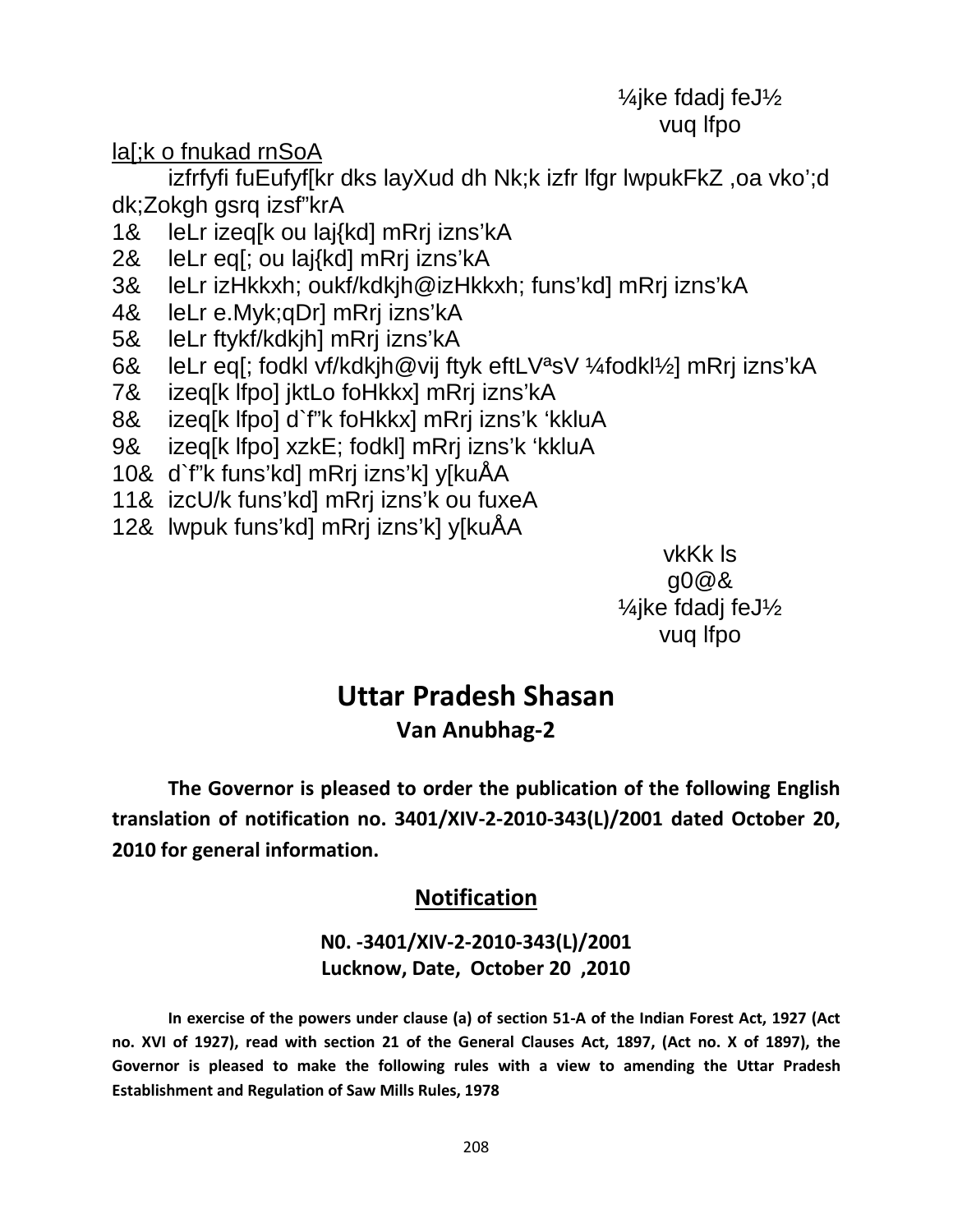# **THE UTTAR PRADESH ESTABLISHMENT AND REGULATION OF SAW MILLS (FOURTH AMENDMENT) RULES, 2010**

| <b>Short title and</b>         | 1. | (1) | These rules may be called the Uttar Pradesh Establishment |                                                                                                                                                                                                                                 |  |  |  |  |
|--------------------------------|----|-----|-----------------------------------------------------------|---------------------------------------------------------------------------------------------------------------------------------------------------------------------------------------------------------------------------------|--|--|--|--|
| <b>Commencement</b>            |    |     |                                                           | and Regulation of Saw Mills (Fourth Amendment) Rules, 2010.                                                                                                                                                                     |  |  |  |  |
|                                |    | (2) |                                                           | They shall come into force with effect from the date of their<br>publication in the official Gazette.                                                                                                                           |  |  |  |  |
| Amendment of<br><b>Rule 11</b> |    |     | 4.                                                        | In the Uttar Pradesh Establishment and Regulation of<br>Saw Mills Rules, 1978 hereinafter referred as said<br>rules for the existing rule 11 set out in column-1 below<br>the rule as set out in column-2 shall be substituted, |  |  |  |  |
|                                |    |     |                                                           | namely:-                                                                                                                                                                                                                        |  |  |  |  |
| Column-1                       |    |     |                                                           | Column-2                                                                                                                                                                                                                        |  |  |  |  |
| <b>Existing Rules</b>          |    |     |                                                           | <b>Rules as hereby Substituted</b>                                                                                                                                                                                              |  |  |  |  |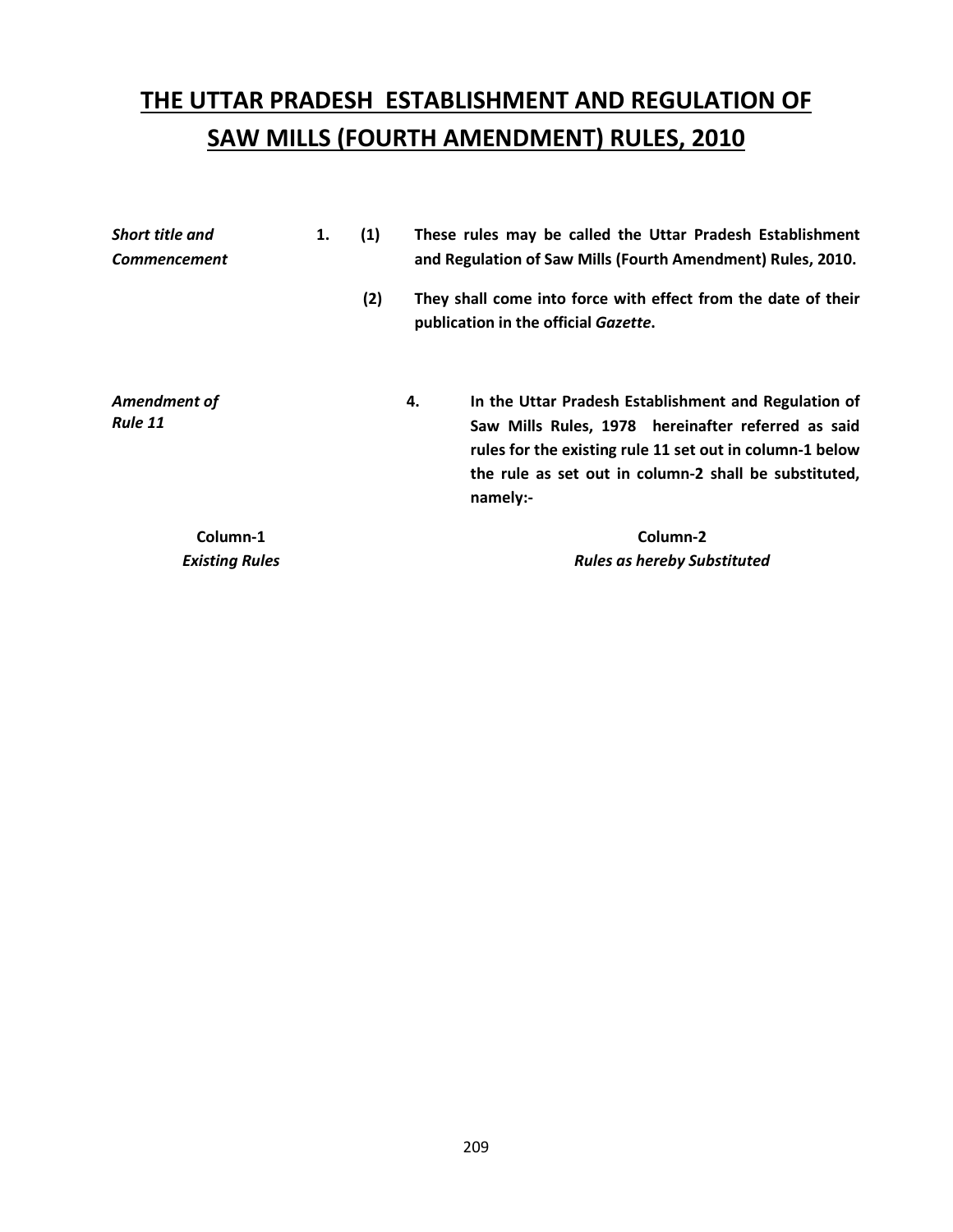**11- Fees for grant and renewal of license- An annual fee of rupees five thousand per unit of sawmill for grant or renewal of licenses and rupees ten thousand as relocation fee shall be payable by the applicants/ licensees which will be credited to the revenue of the Forest Department through a treasury chalan under the receipt head "0406-01-800-03"**

**11- Fees for grant and renewal of license- An annual fee for grant or renewal of licenses per unit shall be payable by the applicants/ licensees as below:-**

| Unit             | Annual fee            |
|------------------|-----------------------|
| Saw Mill         | Rs. 25,000/- per unit |
| Veneer           | Rs. 25,000/- per unit |
| Plywood          | Rs. 50,000/- per unit |
| Veneer & Plywood | Rs. 75,000/- per unit |

**A relocation fee per unit for transfer of saw mill/veneer/plywood unit shall be payable by the applicants/ licensees as below:-**

| Propose relocated site           | Fee          |
|----------------------------------|--------------|
| <b>Rural area</b>                | Rs. 50,000/- |
| <b>District Headquarter</b>      | Rs. 1,00,000 |
| <b>Commissionery Headquarter</b> | Rs. 2,00,000 |
| Mahanagar area                   | Rs. 5,00,000 |

**By Order, Sd/- (Chanchal Kumar Tiwari) Principal Secretary**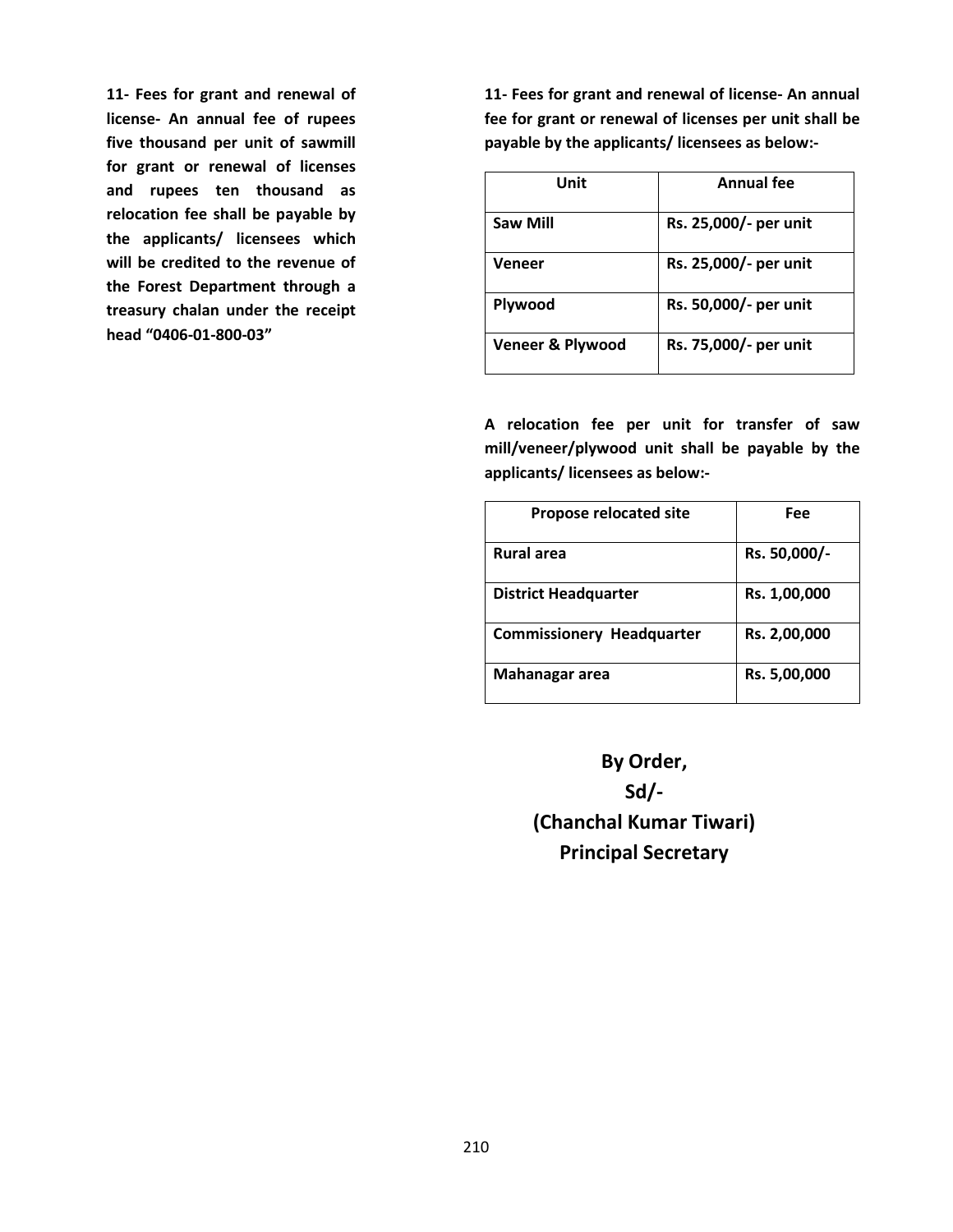## **Uttar Pradesh Shasan**

## **Van Anubhag-2**

In pursuance of provision of clause (3) of Article 348 of the Constitution, the Governor is pleased to order the publication of the following English translation of notification no 2232/14-2-2013-84(G)/2012, dated September 26, 2013 for general information.

## **Notification**

No. 2232/14-2-2013-84(G)/2012,

### Lucknow, dated September 26, 2013

In exercise of the powers under clause (a) of section 51-A of the Indian Forest Act, 1927 (Act no. 16 of 1927), read with section 21 of the General Clauses Act, 1897, (Act no. 10 of 1897), the Governor is pleased to make the following rules with a view to amending the Uttar Pradesh Establishment and Regulation of Saw Mills Rules, 1978 :-

## **THE UTTAR PRADESH ESTABLISHMENT AND REGULATION OF SAW MILLS (FIFTH AMENDMENT) RULES, 2013**

| Short title and<br>Commencement |       | 1- These rules may be called the Uttar Pradesh Establishment<br>and Regulation of Saw Mills (Fifth Amendment) Rules, 2013.                                                                            |
|---------------------------------|-------|-------------------------------------------------------------------------------------------------------------------------------------------------------------------------------------------------------|
|                                 |       | 2- They shall come into force with effect from the date of their<br>publication in the official Gazette.                                                                                              |
| Amendment of Rule 6             | $2 -$ | In the Uttar Pradesh Establishment and Regulation of Saw Mills<br>Rules, 1978 for the exiting rule 6 set out in column-1 below, the<br>the rule as set out in column-II shall be substituted, namely; |

| Column-1                                    | Column-2                                          |
|---------------------------------------------|---------------------------------------------------|
| <b>Existing Rules</b>                       | Rules as hereby Substituted                       |
| 6- Period of validity of licence            | 6- Period of validity of licence                  |
| 6- Every licence granted under rule 5 or    | 6 - Every license granted under rule 5 or renewed |
| renewal under rule 7 shall remain valid for | under rule 7 shall remain valid for such period   |
| such period not exceeding three years from  | not exceeding five year from the date of issue or |
| the date of issue or renewal as may be      | renewal as may be specified in the licence.       |
| specified in the license.                   |                                                   |
| Provided that in case of a licence referred | Provided that in case of a licence referred to in |
| to in the proviso the rule 5 or rule 7 the  | the proviso to rule 5 or rule 7 the period of     |
| period of validity shall be three years.    | validity shall be five year.                      |

By Order,

## (V.N. Garg) Principal Secretary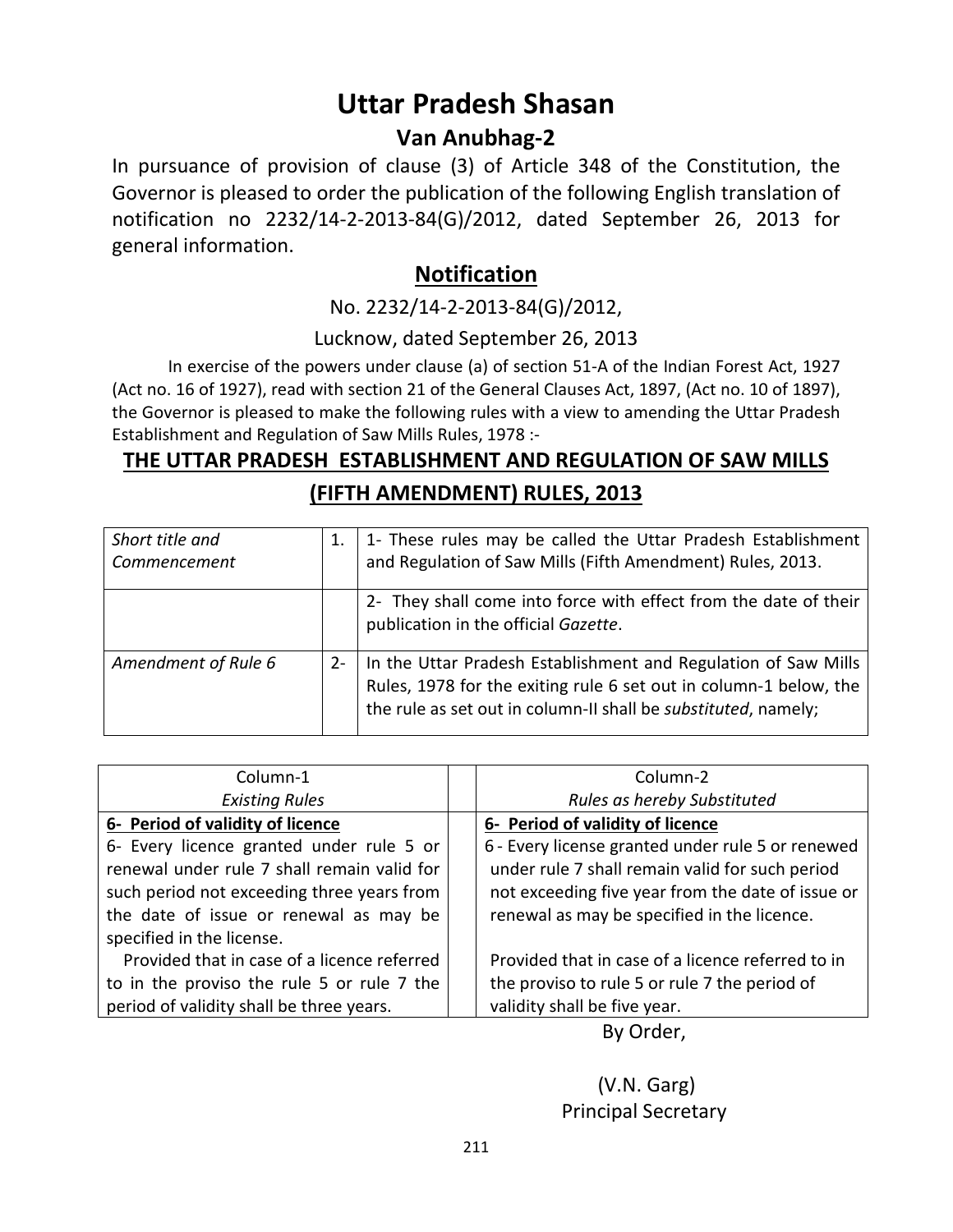# **ANNEXURE-E**

# **DEPARTMENTAL**

# **ORDERS**

# **FOR**

# **RELOCATION**

# **OF SAW MILL/**

# **VEENER/PLYWOOD UINITS**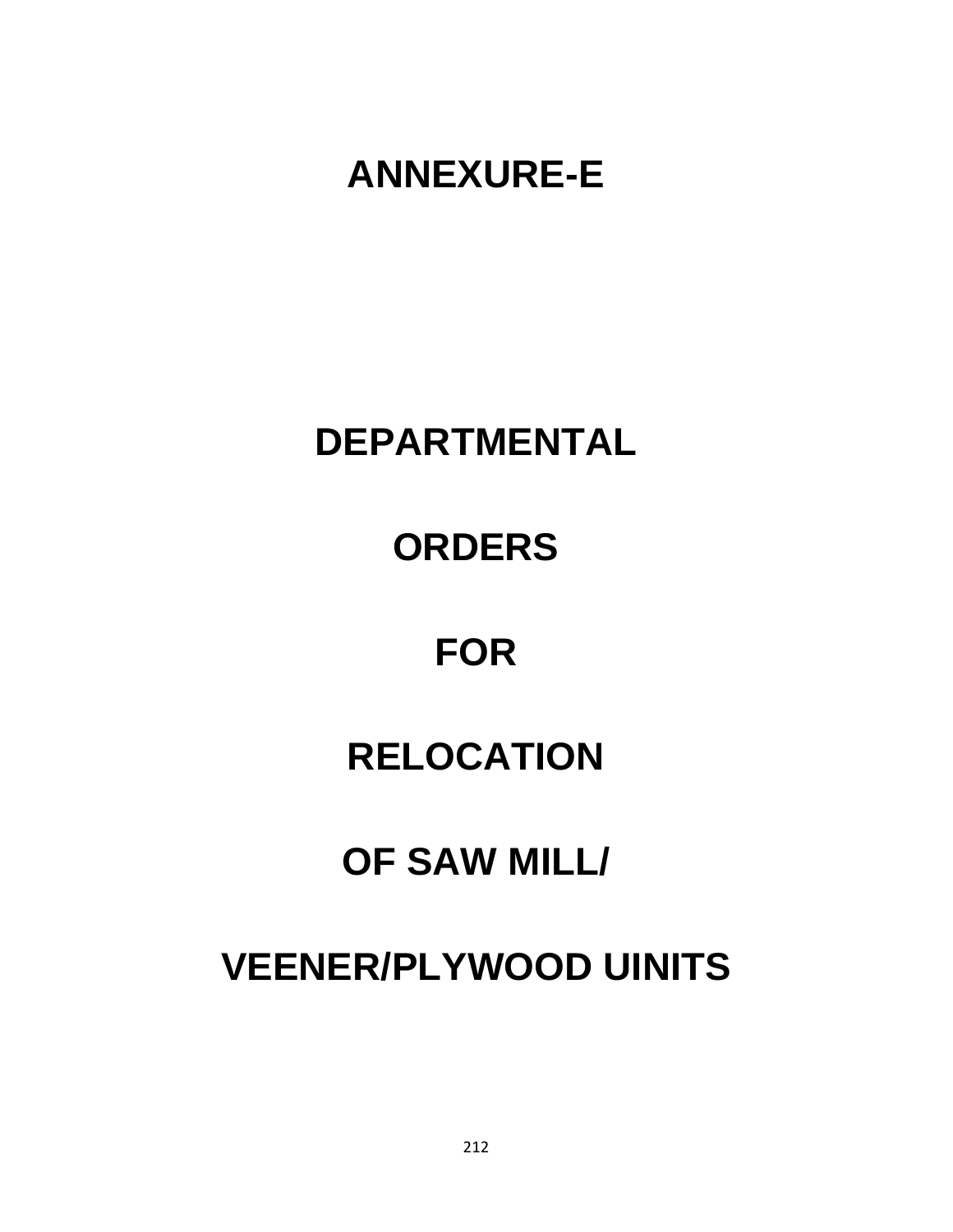## **Departmental Orders for Relocation of Saw Mills** कार्यालय प्रमुख वन संरक्षक, उ0प्र0, लखनऊ।

∕ 41−1(आ0म0), लखनऊ, माह, सितम्बर 17, 1997 पत्र संख्या–365

सेवा में,

समस्त वन संरक्षक,

 $30\%$ ।

विषयः आरामशीनों के पूर्नस्थापना सम्बन्धी प्रस्ताव।

यह देखने में आ रहा है कि आरामशीनों के पुर्नस्थापना हेतु जो प्रस्ताव इस कार्यालय में प्राप्त हो रहे हैं उसमें कई कमियाँ रह रही है। आरामिलों की पुर्नस्थापना के प्रस्ताव भेजने के लिए निम्न मापदण्ड / मानक निर्धारित किये जा रहे हैं।

Relocation के उपरान्त जिस स्थान पर आरामिल स्थापित किया जाना प्रस्तावित हो वहाँ के प्रभागीय वनाधिकारियों / प्रभागीय निदेशकों द्वारा यह सुनिश्चित किया जाना आवश्यक है कि इस प्रक्रिया में मा0 उच्चतम न्यायालय के आदेशों का अक्षरशः अनुपालन हो।

- 1-आरामशीन जिस स्थान पर पुनर्स्थापित किये जाने का प्रस्ताव है, वह क्षेत्र विद्यमान (Radial Distance) वन क्षेत्र (जैसा कि मा0 उच्चतम न्यायालय के आदेश दिनांक 12.12.1996 में परिभाषित किया गया है) से 10 कि0मी0 की परिधि (Radial Distance) के अन्दर न आता हो।
- $2$  ऐसे आरामिलों के स्वामी के विरुद्ध वन अपराध का मामला लम्बित न हो।
- $3$  प्रश्नगत आरामशीन "उ0प्र0 आरामशीन विनियमन नियमावली 1978" के नियम 6 व 7 के अनुसार अद्यावधिक वर्ष 1997 तक नवीनीकृत हो।
- 4- प्रश्नगत आरामशीनो को पुर्नस्थापित किए जाने में मा0 उच्चतम न्यायालय के आदेशों का उल्लघंन न हो रहा हो।

उपरोक्त आशय का प्रमाण पत्र प्र0व0अ0 / निदेशक के स्तर से दिया जाये। इससे निम्न स्तर के अधिकारी का प्रमाण पत्र, मान्य नहीं होगा। उपरोक्त चार बिन्दुओं में से बिन्दू संख्या-2 व 3 का प्रमाण पत्र उस प्रभागीय वनाधिकारी द्वारा दिया जायेगा, जिसके क्षेत्र से आरामिल स्थानान्तरित की जा रही हो तथा बिन्दु संख्या- 1, 2 व 4 का प्रमाण पत्र उस प्रभागीय वनाधिकारी द्वारा दिया जायेगा, जिसके क्षेत्र में स्थानान्तरण के उपरान्त आरामिल स्थापित कराया जाना प्रस्तावित हो।

> <u>ਵ $0$  / –</u> (पी0सी0 श्रीवास्तव) प्रमुख वन संरक्षक, उ०प्र०, लखनऊ।

### पत्र संख्या-365 / दिनांकित

प्रतिलिपि समस्त जोनल मुख्य वन संरक्षक, उ0प्र0 को सूचनार्थ एवं आवश्यक कार्यवाही हेतु प्रेषित ।

> <u>ਵ $0$  / –</u> (पी0सी0 श्रीवास्तव) प्रमुख वन संरक्षक, उ०प्र०, लखनऊ।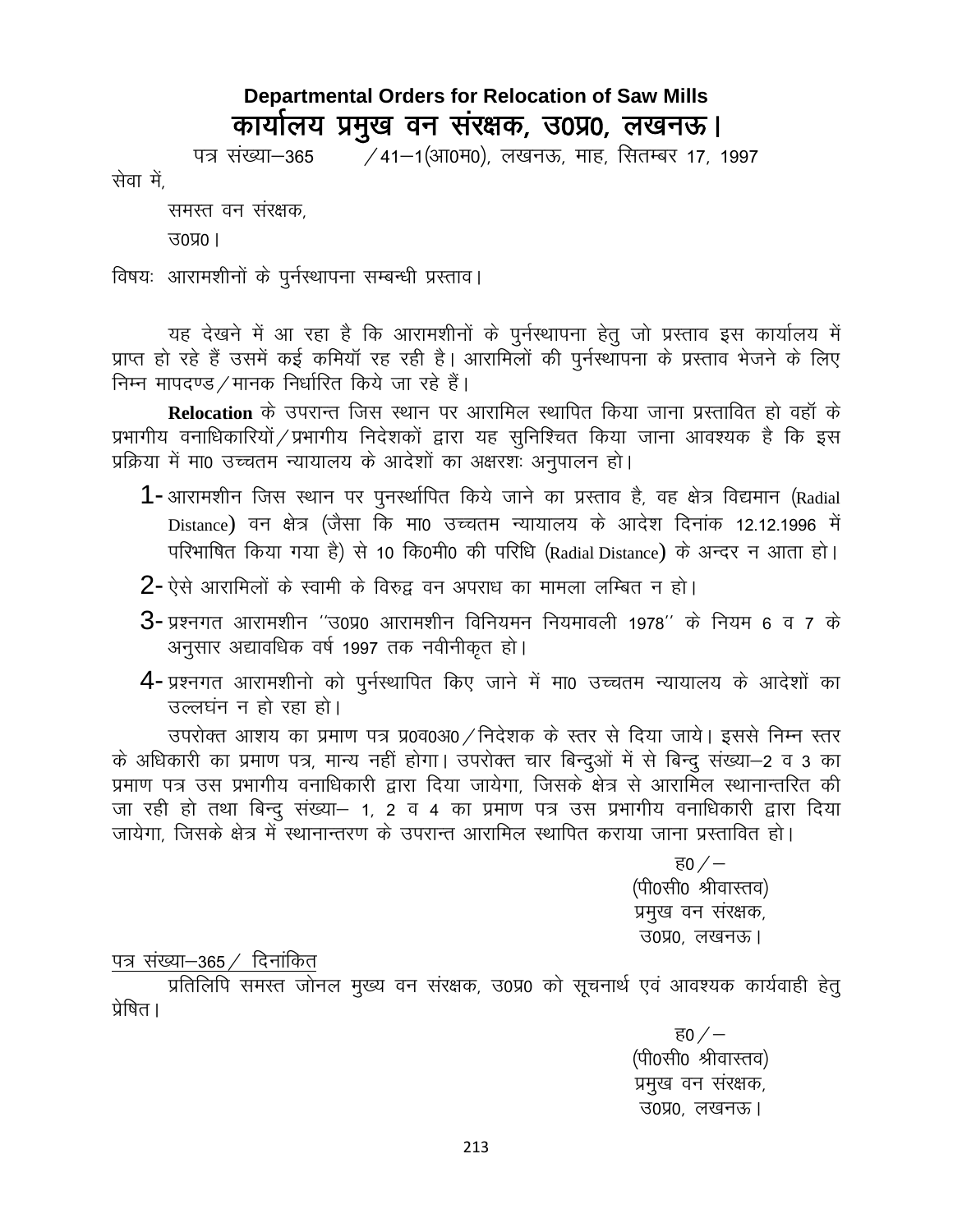## कार्यालय प्रमुख वन संरक्षक, उ0प्र0, लखनऊ।

पत्रांक-345 /41-1 आ0म0 दिनांक लखनऊ, दिसम्बर 7, 1998 सेवा में

- 1. समस्त वन संरक्षक,
- 2. समस्त प्रभागीय निदेशक / वनाधिकारी,

 $30\,001$ 

विषयः माननीय सर्वोच्च न्यायालय के आदेश दिनांक 07.05.1997 के अनुपालन में लाइसेंस शुदा आरामिलों के पुर्नस्थापना हेतु मापदण्डों का निर्धारण।

संदर्भः इस कार्यालय का पत्र संख्या-365 / 41-1(आ.म.) दिनांक 17.09.1997

उपरोक्त संदर्भित परिपत्र में आंशिक संशोधन करते हुए माननीय सर्वोच्च न्यायालय के आदेश दिनांक 07.05.1997 के अनुपालन में लाइसेंस शुदा आरामिल की एक स्थान से दूसरे स्थान पर पुर्नस्थापना हेतु निम्न माँपदण्ड निर्धारित किये जाते है:-

## मापदण्ड क्र0-(1)

आरामशीन जिस स्थान पर पुनर्स्थापना किये जाने का प्रस्ताव है वह स्थल पक्ष वृक्षावलियों एवं रेलवे लाइन वृक्षावलियों को छोड़ते हुए शेष विद्यमान वन क्षेत्रों (जैसा मा0 उच्चतम न्यायालय के आदेश दिनांक 12.12.1996 में परिभाषित किया गया है) से 10 कि0मी0 की परिधि के अन्दर न आता हो।

## मापदण्ड क्र0–(2) (क)

आरामिल के स्वामी उनकी पत्नी (अथवा पति जैसी भी स्थित हो) एवं नाबालिग बच्चों के विरुद्व कोई लकड़ी के अवैध कटान तथा अवैध कटी लकड़ी के चिरान से सम्बन्धित मामला लम्बित न हो। यदि उक्त के अतिरिक्त अन्य कोई वन अपराध का मामला लम्बित है तो अपराध का विवरण दिया जाय।

## मापदण्ड क्र0-(2) (ख)

आरामिल के प्रस्तावित स्वामी उनकी पत्नी (अथवा पति जैसी भी स्थिति हो) एवं बच्चों के विरुद्व कोई लकड़ी के अवैध कटान तथा अवैध लकड़ी के चिरान का मामला लम्बित न हो ।

### मापदण्ड क्र0–(3)

प्रश्नगत आरामशीन का लाइसेंस ''उ0प्र0 आरामिल की स्थापना और विनियमन नियमावली 1978" के नियम 6 व 7 के अनुसार अद्ययावधिक हो।

### मापदण्ड क्र0–(4)

प्रश्नगत आरामशीन के पुर्नस्थापित किए जाने में मा0 उच्चतम न्यायालय के आदेशों का उल्लघंन न हो रहा हो।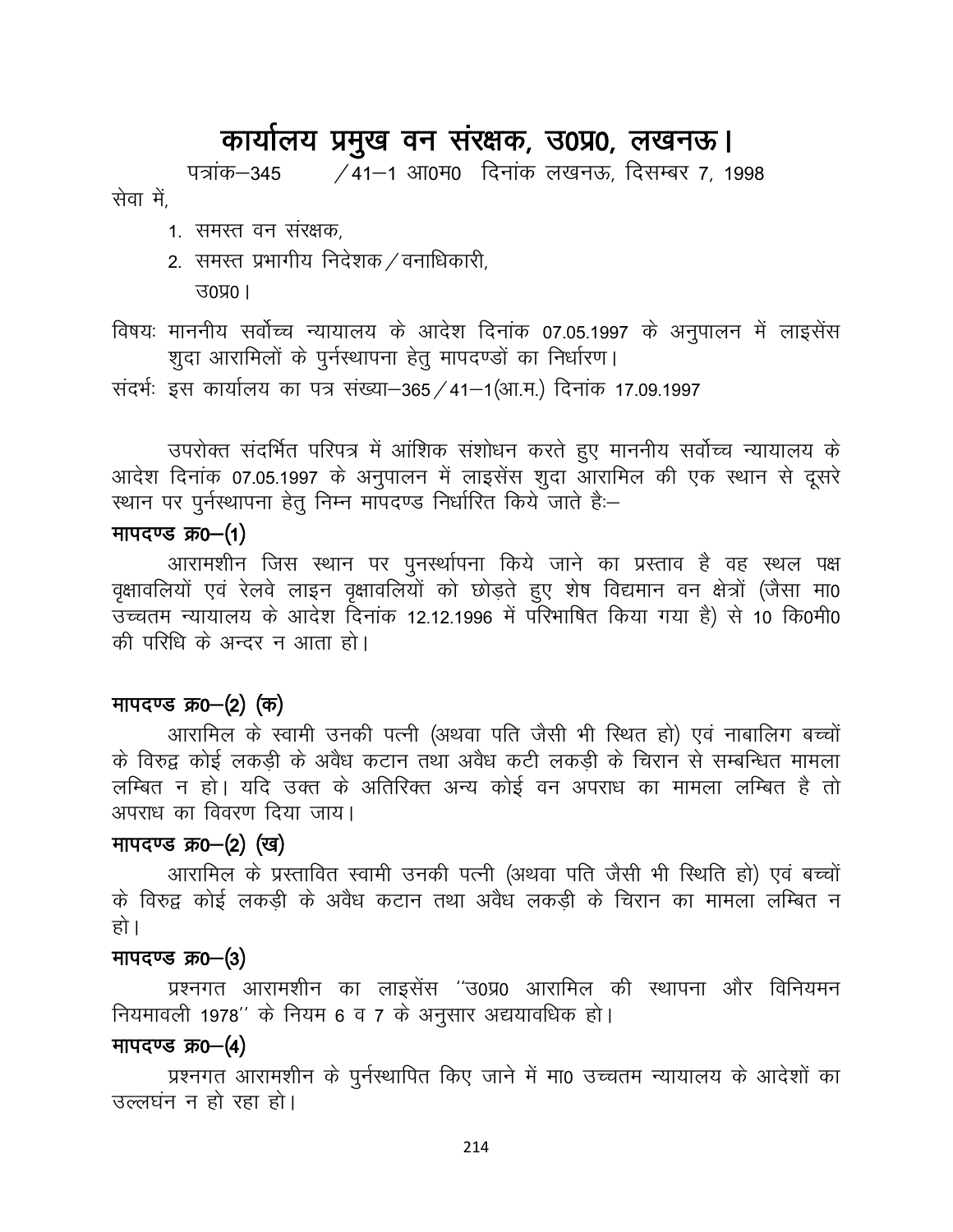#### उक्त के अतिरिक्त पुर्नस्थापना हेतू निम्न व्यवस्था निर्धारित की जाती है:- $(2)$

- पुर्नस्थापना हेतु इच्छुक लाइसेंसधारी द्वारा लाइसेंस की प्रमाणित प्रति के साथ  $\left(\tau\right)$ पूर्ण विवरण देते हुए लाइसेंस जारी करने वाले प्रभागीय वनाधिकारी के समक्ष आवेदन प्रस्तूत किया जायेगा।
- क्र0 संख्या–1 के अन्तर्गत उल्लिखित प्रत्यावेदन प्राप्त होने पर प्रभागीय  $(\alpha)$ वनाधिकारी द्वारा अभिलेखों के सत्यापन करने के उपरान्त संतुष्ट होने की दशा में ऊपर दिये गये मापदण्ड के पूरा होने का प्रमाण पत्र देते हुये या लम्बित वन अपराध का विवरण देते हुए आवेदन पत्र अपने वन संरक्षक को प्रस्तुत किया जायेगा तथा उनके द्वारा पूर्नस्थापना प्रस्ताव के सम्बन्ध में स्पष्ट संस्तूति प्रस्तुत की जायेगी। इस पत्र की प्रतिलिपि प्रस्तावित स्थल के प्रभागीय वनाधिकारी को भी आवश्यक कार्यवाही हेतु पृष्ठांकित किया जायेगा।
- प्रस्तावित स्थल के प्रभागीय वनाधिकारी द्वारा पैरा (II) में उल्लिखित पत्र प्राप्त  $(\varpi)$ होते ही निर्धारित मापदण्डों की कसौटी पर रख कर संतुष्ट होने की दशा में प्रमाण पत्र अंकित करते हुए पुर्नस्थापना प्रस्ताव के सम्बन्ध में जहाँ आरामशीन वर्तमान में स्थित है उसके वन संरक्षक द्वारा अपनी स्पष्ट संस्तुति प्रमुख वन संरक्षक को प्रेषित करते हुये उसकी प्रतिलिपि उस प्रभागीय वनाधिकारी तथा वन संरक्षक जिसके कार्य क्षेत्र में आरामशीन का पूर्नस्थापना किया जाना है उसे प्रेषित करेंगे।
- प्रस्तावित स्थल से सम्बन्धित वन संरक्षक, जिस व्यक्ति के नाम पुर्नस्थापना होनी (ਦ) है उसके व व उसके परिजनों के विरुद्व वन से सम्बन्धित अपराधिक मामलों पर (यदि कोई हो) विचार करते हुये अपनी स्पष्ट संस्तुति प्रमुख वन संरक्षक, उ0प्र0 को प्रस्तुत करेंगे तथा इसकी एक प्रति पूर्ववर्ती वन संरक्षक को भी प्रेषित करेंगे।
- क्रम संख्या (III) व (IV) में प्राप्त संस्तुतियों पर सूचित विचारोपरान्त प्रमुख वन (ਟ) संरक्षक, उत्तर प्रदेश द्वारा आरामशीनों के पुर्नस्थापना सम्बन्धी आदेश दिये जायेंगे ।

ह $0/$ (के0एन0 सिंह) प्रमुख वन संरक्षक,उत्तर प्रदेश, लखनऊ।

### पत्र संख्या-345 $(1)$ / दिनांकित

- 1. प्रतिलिपि समस्त प्रमुख वन संरक्षक, उ0प्र0
- 2. समस्त मुख्य वन संरक्षक, उत्तर प्रदेश को सूचनार्थ प्रेषित।

<u>ਵ $0$  / –</u> (के0एन0 सिंह) प्रमुख वन संरक्षक,उत्तर प्रदेश, लखनऊ।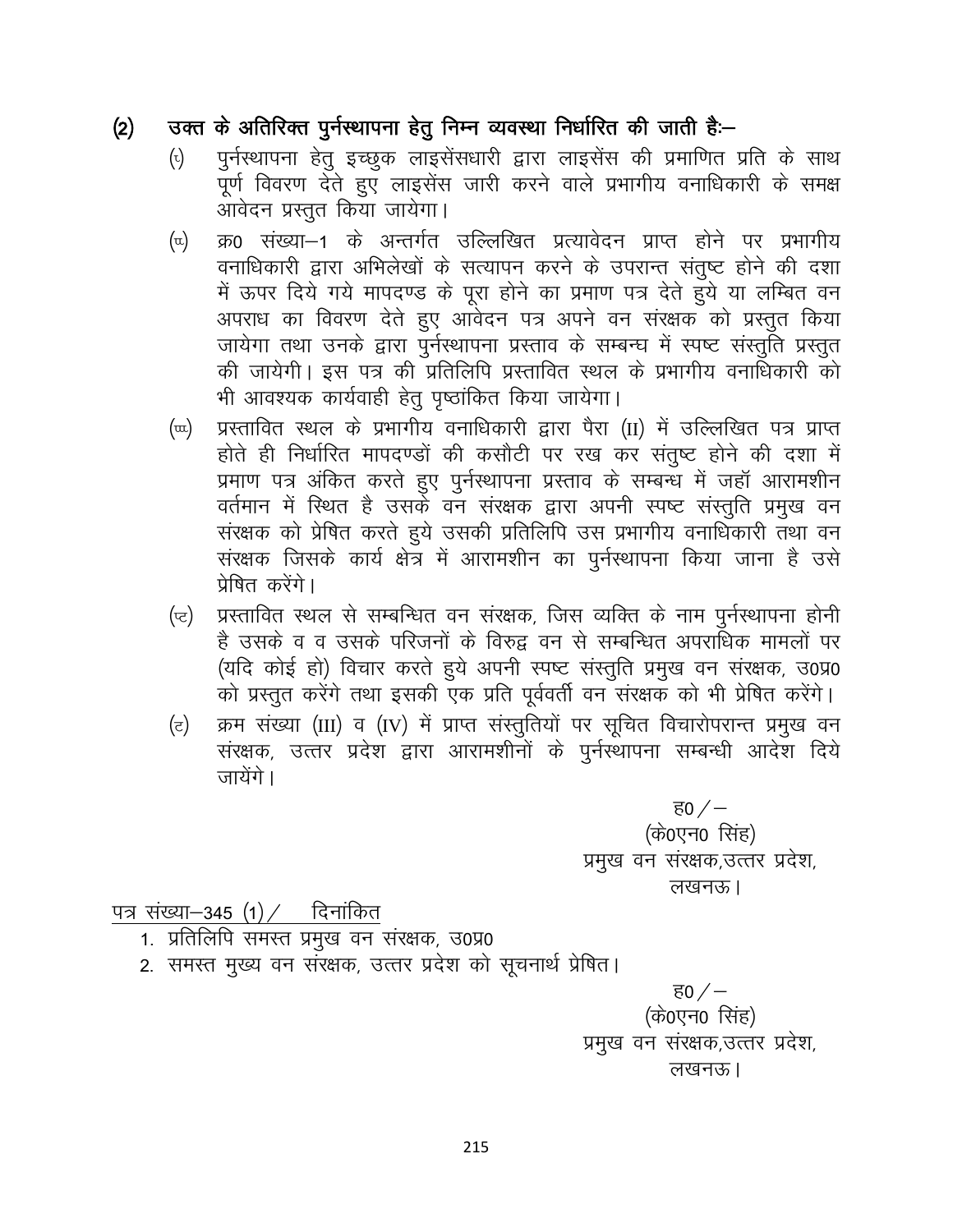# कार्यालय प्रमुख वन संरक्षक, मूल्यांकन एवं कार्य योजना  $30\%$ , लखनऊ |

पत्रांक-व0उ0अ0 863 /जी 41-1 दिनांक लखनऊ, मई 22, 2002 सेवा में.

> समस्त वन संरक्षक. (अक्षेत्रीय छोड़कर) उत्तर प्रदेश।

विषयः माननीय उच्चतम न्यायालय के अन्तरिम आदेश दिनांक 07.05.1997 के अनुपालन में लाइसेंस शूदा आरामिलों के पूर्नस्थापना हेतू मापदण्ड का निर्धारण। संदर्भ: इस कार्यालय का पत्र संख्या-345 /41-1(आ.म.) दिनांक 07.12.1998

उपरोक्त संदर्भित पत्र के परिप्रेक्ष्य में आंशिक संशोधन करते हुए मा0 उच्चतम न्यायालय के आदेश दिनांक 07.05.1997 के अनुपालन में लाइसेंस शुदा आरामिल की एक स्थान से दुसरे स्थान पर पुर्नस्थापना हेतु निर्धारित मापदण्ड के अनुसार पुर्नस्थापना अनुमति जारी की जा रही है। मा0 उच्चतम न्यायालय के आदेश दिनांक 04.03.1997 के पश्चात प्रदेश के जनपदों में आरामशीनों का असमान वितरण था। इस आधार पर ही मा0 न्यायालय द्वारा प्रमुख वन संरक्षक को प्रदेश के अन्दर आरामशीन पुर्नस्थापना के अधिकार दिये गये। इस परिप्रेक्ष्य में यह भी ध्यान रखना आवश्यक होगा कि पुर्नस्थापना के फलस्वरुप किसी प्रभाग में आवश्यकता से अधिक तथा किसी प्रभाग में आवश्यकता से कम आरामिल न होने पायें। इसके समाधान हेतु पूर्व में निर्धारित मापदण्ड के अतिरिक्त निम्न बिन्दु पर भी सम्बन्धित वन संरक्षक / प्रभागीय वनाधिकारी द्वारा प्रमाण पत्र दिया जाये।

## मापदण्ड-5 प्रभाग जहाँ से पुर्नस्थापना होनी है

प्रश्नगत आरामिल को इस प्रभाग से प्रस्तावित प्रभाग में स्थापित करने के (आरामिल की संख्या कम होने पर) फलस्वरुप कोई प्रतिकूल प्रभाव नहीं पड़ेगा।

## मापदण्ड-6 प्रभाग जहाँ पुर्नस्थापना होनी है

प्रश्नगत आरामिल को अन्य प्रभाग से इस प्रभाग में स्थापित होने के (आरामिल की संख्या बढ़ जाने पर) फलस्वरुप कोई प्रतिकूल प्रभाव नहीं पड़ेगा।

आरामिल स्वामी द्वारा दिया गया क्रय/विक्रय शपथ पत्र (जो लागू हो) की प्रमाणित प्रति प्रस्ताव के साथ भेजी जाये।

उपरोक्त के अतिरिक्त पूर्व में निर्धारित शर्ते यथावत लागू रहेंगी।

<u>ਵ $0 / -$ </u> (बी0के0पी0 सिन्हा) प्रमुख वन संरक्षक, मूल्यांकन एवं कार्य योजना। उ०प्र०, लखनऊ।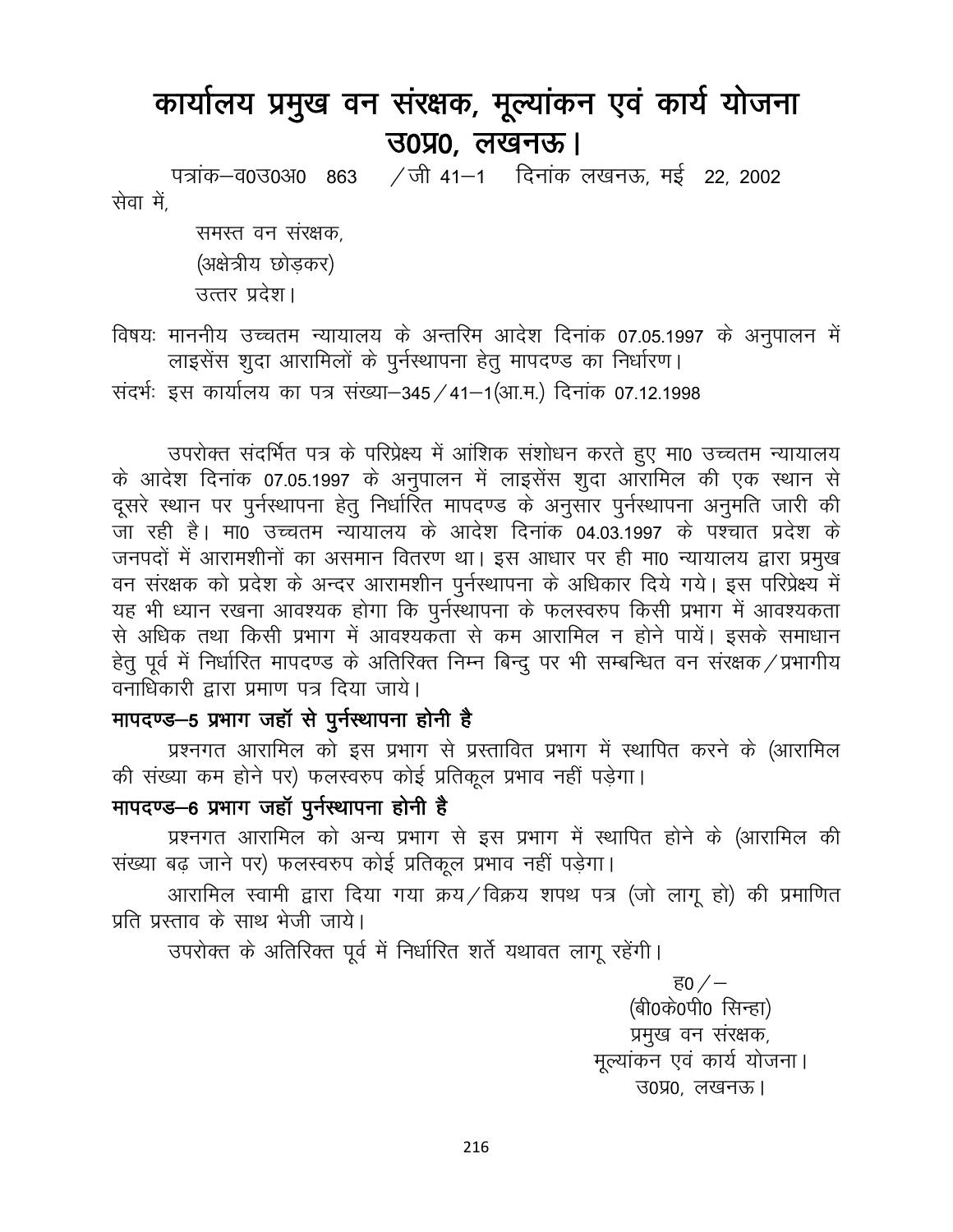# dk;kZy; izeq[k ou laj{kd] m0iz0] y[kuÅ

i=kad&o0m0v0&917 @41&1 fnukad] y[kuÅ] vizSy 26 ]2011

lsok esa]

leLr eq[; ou laj{kd ¼{ks=h;½ m0iz0 leLr ou laj{kd@{ks=h; funs'kd ¼{ks=h;½ m0iz0

fo"k;% ;kfpdk ¼lh½ la[;k&202@1995 esa vkbZ0,0 la[;k&2968&2970 ¼vkbZVe la[;k&302½ esa ek0 loksZPp U;k;ky; ds vkns'k fnukad 14-03-2011 ds }kjk vkjke'khuksa o oqM osLM b.MLVªht dh b.MLVªh;y ,fj;k o uxj fuxe {ks= esa iqu% voLFkkiuk esa ou {ks= ls 10 fd0eh0 dk izfrcU/k gVk;k tkukA

lanHkZ% lnL; lfpo] jkT; Lrjh; lfefr] m0iz0 dk i=kad&,l0,y0lh0 2548@41&1 fnukad 08-04-2011

egksn;]

vo/k lkWfeYl vksuj ,lksfl,'ku] y[kuÅ] IykbZoqM eSU;qQSDplZ osyQs;j ,lksfl,'ku] m0iz0 'kkgtgkaiqj ,oa vo/k IykbZoqM eSU;qQSDpfjax ,lksfl,'ku] m0iz0] y[kuÅ }kjk nk;j vkbZ0,0 la[;k&2968&2970 ¼vkbZVe la[;k&302½ esa ek0 loksZPp U;k;ky; ds vkns'k fnukad 14-03-2011 }kjk fuEukuqlkj vkns'k fn;k gS%&

"Item No. 302

In view of the recommendations of C.E.C. dated 07.09.2010 and in the light of our earlier order, these applications are ordered directing the respondents herein to consider the applications of the applicant for relocation of saw mills and other wood based industries in

(b) industrial areas notified by the U.P. Government/Government of India and (b) Nagar Nigam Area (Municipal Corporations) Areas irrespective of the distance of such areas from the nearby forest in the State of Uttar Pradesh.

This clarification is in furtherance of this Court's order dated 08.05.1997 made in I.A. Nos. 171 and 897 of 1996.

These applications are, accordingly, ordered."

ek0 mPpre U;k;ky; ds mijksDrkuqlkj vkns'k fnukad 14-03- 2011 ds vuqlkj uxj fuxe ,oa b.MLV<sup>a</sup>h;y ,fj;k esa LFkkfir vkjke'khuksa ds iqu% voLFkkiuk LFky dh ou {ks= ls 10 fd0eh0 nwjh dk izfrcU/k lekIr dj fn;k x;k gSA vr% bl dk;kZy; dh i= la[;k&345@41&1 vk0e0 fnukad 07-12-1998 dks rn~uqlkj la'kksf/kr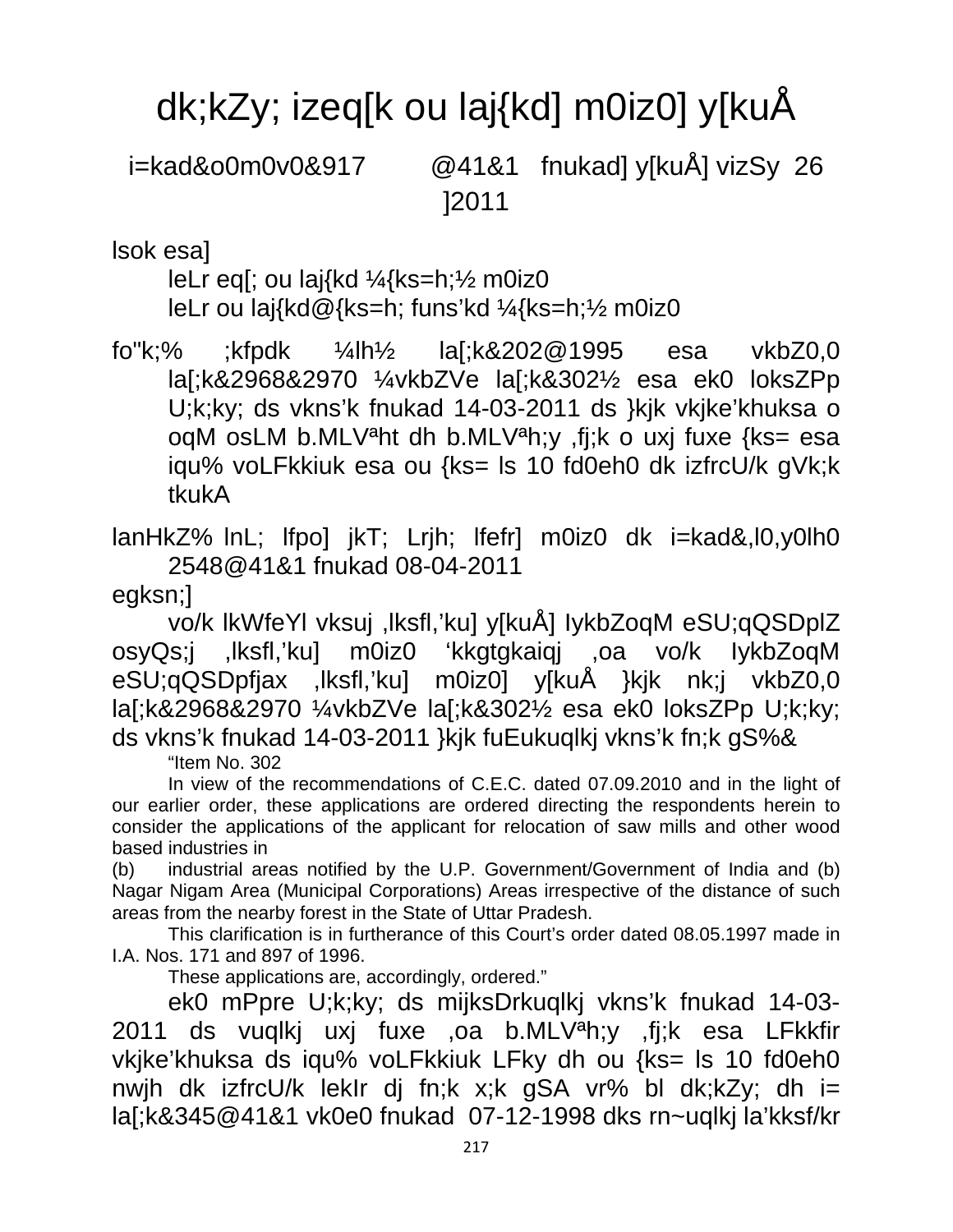fd;k tkrk gSA bl funsZ'k dk ikyu gsrq v/khuLFk izHkkxh; funs'kdks@izHkkxh; oukf/kdkfj;ksa dks vius Lrj Is izlkfjr djsaA Hkonh;] g0@&  $\frac{1}{4}$ Mh0,u0,l0 lqeu $\frac{1}{2}$ izeq[k ou laj{kd] m0iz0] **v**[kuÅA

# iqu% voLFkkiuk izLrkoksa ds fy;s psdfyLV

# vkjke'khuks dh iqu% voLFkkiuk gsrq ekin.M, oa vfHkys[kksa dk izs"k.k

### ekien.M&

vkjkfeuy ftl LFkku ij igu% voLFkkfir fd;s tkus dk izLrko gS og <u> 1&</u> LFky iFk o`{kkofy;ksa] jsyos ykbu ,oa ugj o`{kkjksi.k o`{kkofy;ksa vkSj m0iz0 'kklu@Hkkjr ljdkj }kjk uksfVQkbM b.MLV<sup>a</sup>h;y, fj;k, oa uxj fuxe {ks= ¼E;qfuliy dkjiksjs'kUl½ dks NksM+rs gq;s 'ks"k foleku ou {ks= ls ¼tSlk ek0 mPpre U;k;ky; ds vkns'k fnukad 12-12-1996 esa if jHkkf"kr fd;k x;k gS<sup>1/2</sup> nwih 10 fd0eh0 ifif/k ds vUni ugha vkrk gS ftldh th0ih0,  $\log a = \log b$  is ekih x; h nwih fuEukuqlki gS%&

| izLrkfor iqu%     | fudVre ou $\{ks =$ | th0ih0, I0 jhfMax |
|-------------------|--------------------|-------------------|
| voLFkkiuk LFky dh | dh thoih0, l0      | ds vuqlkj dqy     |
| th0ih0, l0 jhfMax | ihfMax             | nwih              |
|                   |                    |                   |

- iz'uxr, oa izLrkfor vkjkfey ds ekfydks@lk>hnkjksa o mudh iRuh 2& 1/4vFkok ifr tSlh Hkh fLFkfr gks1/2, oa cPpksasa ds fo#} dksbZ Hkh ou vijk/k yfEcr u gksA
- 3& iz'uxr vkjkfey Mm0iz0 vkjkfey dh LFkkiuk vkSj fofu;eu fu;ekoyh 1978 ds fu;e 6 o 7 ds vuqlkj v|kof/kd #i ls uohuhd`r gksA
- iz'uxr vkikfey dks iqu% voLFkkfir fd; s tkus Is ek0 mPpre U;k;ky; 4& ds vkns'kksa , oa IsUV<sup>a</sup>y bEikoMZ desVh ds funsZ'kksa dk mYy?kau ugha gksxkA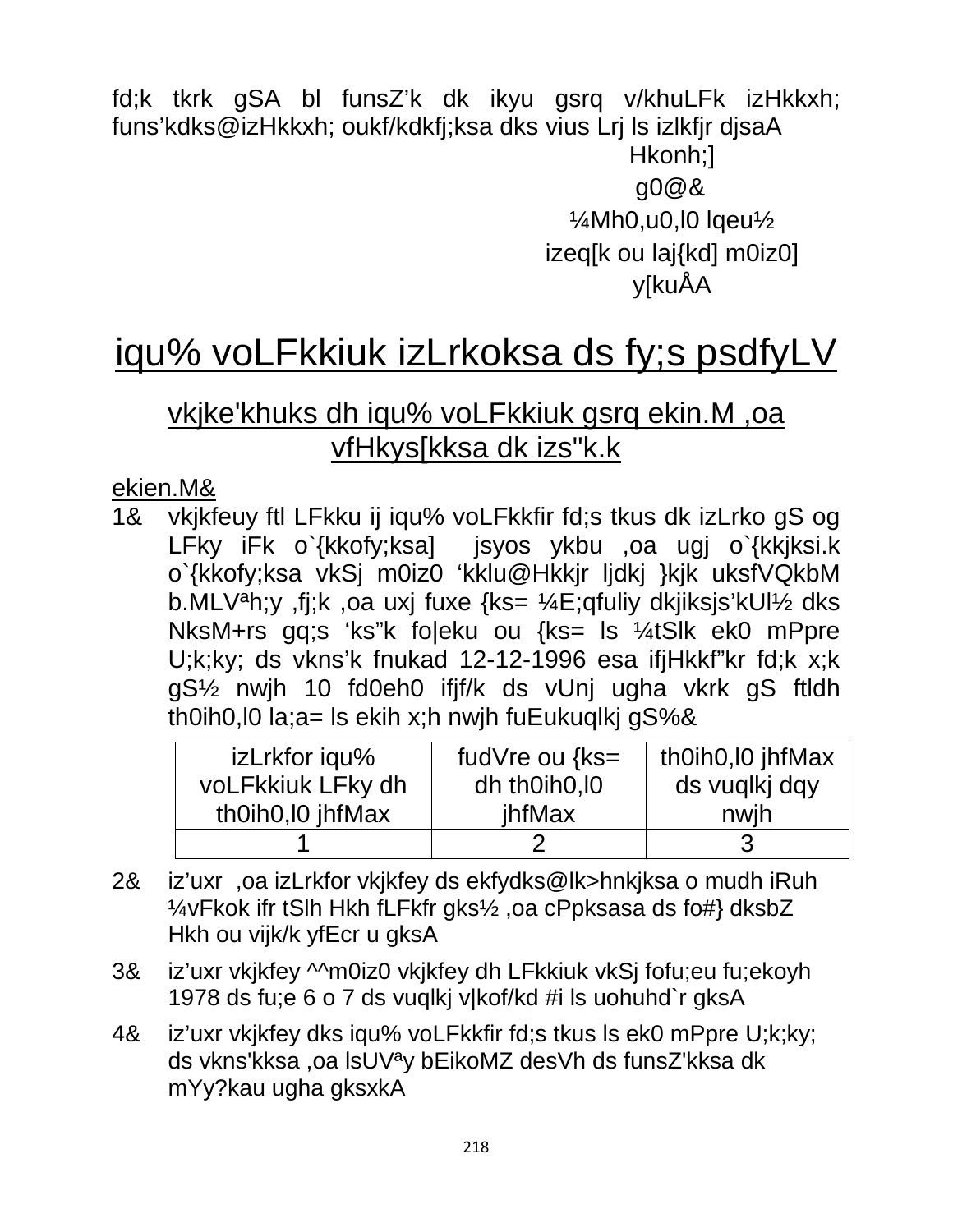- iz'uxr vkjkfey ds iqu% voLFkkiuk ds izHkkxksa esa la[;k de ;k 5& ?kV tkus ds dkj.k dksbZ izfrdwy izHkko ugha iM+sxkA mDr ekin. Mks ds vfrfjDr fuEu vfHkys[k Hkh layXu djsa%&
- ¼d½orZeku ykblsal la[;k] ykblsal/kkjd dk uke o irkA 1&

orZeku vkjke'khu LFkkiuk LFky dk irk ¼v|kof/kd  $\frac{1}{4}$  k $\frac{1}{2}$ ykblsal dh izekf.kr izfr layXu djsa½A

- ewy , oa mRrjksRrj ¼ewy ykblsal , oa orZeku ykblsal ds e/; 1/2 2& ykblsal laa[;k] tkih gksus dh frfFk, oa tkih dius okys ou izHkkx dk uke ¼ewy ykblsal dh izekf.kr izfr ,oa blds ckn tkjh ykblsalksa dh izekf.kr izfr layXu djsa½A
- ; fn iz'uxr vkjke'khu dh iwoZ esa iqu% voLFkkiuk gqvk gks rks 3& izeq[k ou laj{kd ds vkns'k la[;k dh izekf.kr izfr rFkk rnksijkUr izHkkxh; Lrj ij ykblsal dk ukekUrj.k gqvk gks rks ukekUr.k vkns'k dh izekf.kr izfrA
- 4& izLrkfor vkjke'khu ykblsal Lokeh dk uke o irkA
- 5& izLrkfor igu% voLFkkiuk dk LFky ds lykV dk xkVk la[;k lfgr iw.kZ irk o fooj.kA
- vkjke'khu dk uohuhdj.k o"kZ 1997 gsrq fnukad 04-03-1997 6& ds iwoZ fd;k x;k qS rks mldk izek.k i=A iqf"V esa o"kZ 1997 dh bZ&3@dS'kcqd dh izekf.kr izfrA
- 7& Øsrk dk vkosnu j= dh izekf.kr izfr $A$
- Øsrk o foØsrk ds uke foØ; dk 'kiFk i= dh izfr@foØ;ukek dh 8& izekf.kr izfrA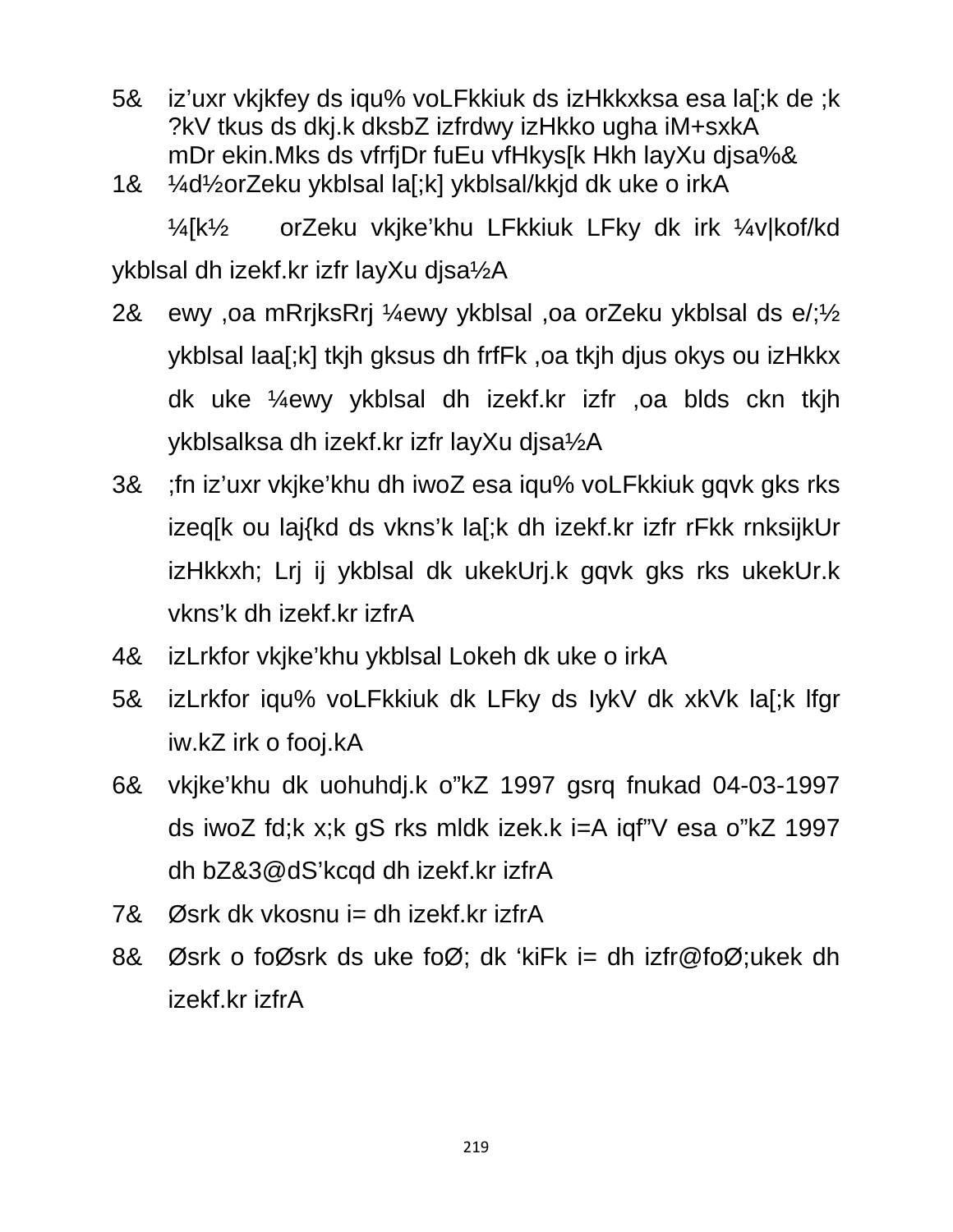- 9& fdik;s dh Hkwfe ds Lokeh dk 'kiFk i= ;k Lo;a dh Hkwfe dk [klik] [krkSuh ¼ftl ij xkVk la[;k dk Li"V mYys[k gks½ dh izekf.kr **izfrA**
- 10& izLrkfor LFky dk [kljk [krkSuh@jftLVMZ cSukek dh izekf.kr **izfrA**
- 11& izLrkfor iqu% voLFkkiuk LFky dk utjh uD'kk dh izekf.kr izfrA
- 12& izLrkfor vkjke'khu Lokeh ,oa izLrkfor igu% voLFkkiuk LFky gsrg ftykf/kdkjh }kjk fuxZr vukifRr izek.k i= dh izekf.kr izfrA ¼,d gh ftys ds vUrxZr Lo;a ds uke ls iqu% voLFkkiuk ds izLrko esa iwoZ esa vkjke'khu Lokeh ds uke Is fuxZr ftykf/kdkjh dk izkekf.kr izek.k i= layXu djuk gksxk $\frac{1}{2}$
- 13& orZeku vkjke'khu Lokeh Is fdlh vU; ds uke Is igu% voLFkkiuk gksuk gks rks izLrkfor vkjkfey Lokeh ds uke ¼ftl izHkkx }kjk vkjke'khu iqu% voLFkkiuk gsrq izLrkfor gS1/2 }kjk ukekUrj.k vkns'k dh izekf.kr izfrA

ftu igu% voLFkkiuk izdj.kksa esa vUrjo`Rrh; LFkkukUrj.k gks jgk gks rks ftl o`Rr ls LFkkukUrj.k izLrkfor gS] ds ou laj{kd@{ks=h; funs'kd }kik izLrkfor o`Rr ds ou lai{kd@{ks=h; funs'kd dks izLrko izsf"kr disaxs) tks iw.kZ dk;kZy; izeg[k ou laj{kd] m0iz0 dks HkstsxsaA izLrko ds lkFk Hksts tkus okys leLr i=ksa] izi=ksa ,oa vfHkys[kksa dh QkVks izfr;ka izekf.kr gksuk vko';d gSA

mijksDr IHkh fcUngvksa dh iwfrZ@ikyu gksus ij gh igu% voLFkkiuk izLrko bl dk;kZy; dks lanfHkZr djuk lgfuf'pr djsa vU;Fkk izLrko ewy esa okil di fn;s tk;saxsA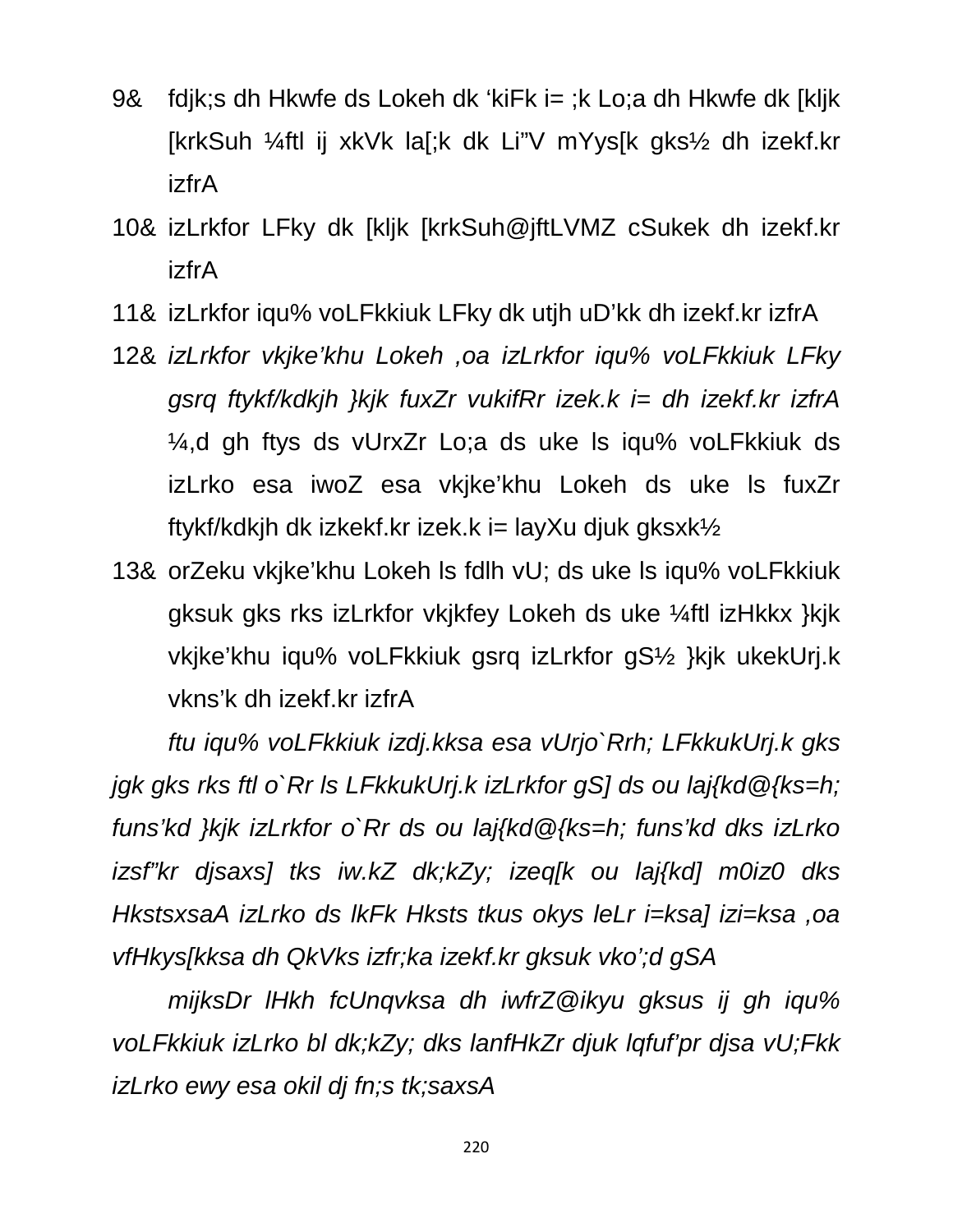# dk;kZy; izeq[k ou laj{kd] m0iz0] y[kuÅ i=kad&o0m0v0& @41&1@fo0fi0@iqu% voLFkkiuk fnukad] y[kuÅ] fnlEcj ]2014

#### lsok esa]

leLr izHkkxh; oukf/kdkjh@izHkkxh; funs'kd] mRrj izns'kA

fo"k;% ek0 mPpre U;k;ky; ds vUrfje vkns'k fnukad 07-05-1997 ds vuqikyu esa fofu;j@IykbZoqM bdkbZ;ksa dh iqu% voLFkkiuk gsrq funsZ'kA

ek0 mPpre U;k;ky; ds vkns'k fnukad 18-05-2007 ds Øe esa fofu;j@IYkkbZoqM bdkbZ;ksa ds Js.kh&I, II o III ,oa ek0 mPpre U;k;ky; ds vkns'k fnukad 30-04-2010 ds Øe esa fofu;j@IYkkbZoqM dh Js.kh&IV bdkbZ;ksa dks mRrj izns'k vkjkfey LFkkiuk ,oa fofu;eu fu;ekoyh ds vUrxZr fu/kkZfjr izfrcU/kksa ds lkFk ykblsal dh vuqefr iznku fd;k x;k gSA

m0iz0 esa fofu;j@IykbZoqM bdkbZ;ksa ds iqu% voLFkkiuk ds lEcU/k

#### esa%&

fofu;j@IykbZoqM bdkbZ;ksa ds iqu% voLFkkiuk ds lEcU/k esa lsUVªy bEikoMZ desVh dh cSBd fnukad 26-05-2009 esa fuEukuqlkj fu.kZ; fy;k x;k Fkk%&

"The PCCF, U.P. may permit on merit relocation within the same District without change of ownership subject to the compliance of the order of the Hon'ble Supreme Court and applicable Act, Rules and Guidelines."

iqu% fofu;j@IykbZoqM bdkbZ;ksa ds iqu% voLFkkiuk ds lEcU/k esa lsUVªy bEikoMZ desVh dh cSBd fnukad 12-11-2014 esa fuEukuqlkj fu.kZ; fy;k x;k Fkk: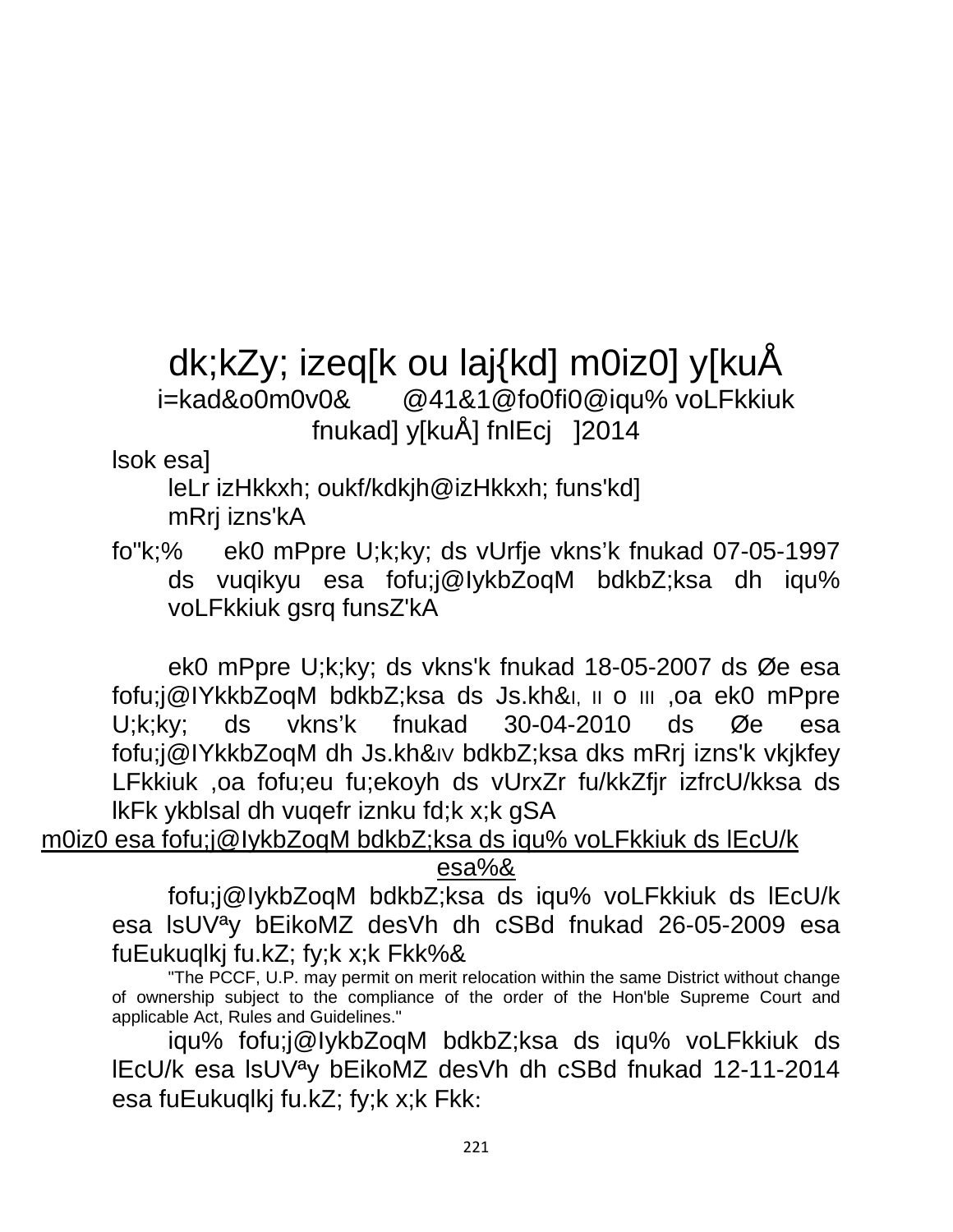"After detailed discussion it was decided that in partial modification of the above decision the State Level Committee for wood based Industries in Uttar Pradesh may permit, on merit, relocation of plywood/veneer units from one district to another without change of ownership subject to the compliance of the orders of Hon'ble Supreme Court and applicable Act, Rules and Guidelines and provided that........ the Principal Secretary (Forest) as well as Principal Chief Conservator of Forest both agree to such a proposal;.........

vr% mDr fu.kZ;ks dks /;ku esa j[krs gq;s fofu;j@IykbZoqM bdkbZ;ksa dk iqu% voLFkkiuk dk izLrko lEcfU?kr eq[; ou laj{kd ¼e.Myh;½@ou laj{kd ds ek/;e ls layXu ekin.Mksa ds izek.k i= ,oa vfHkys[kksa ds lkFk izsf"kr djuk lqfuf'pr djsaA

#### layXud& mijksDrkuqlkjA

 g0@& ¼Mk0 #id Ms½ izeq[k ou laj{kd] m0iz0] y[kuÅA

i= la[;k&o0m0v0& ¼1½@lefnukafdr

izfrfyfi leLr eq[; ou laj{kd ¼{ks=h;@e.Myh;½@leLr ou laj{kd ¼{ks=h;½ dks lwpukFkZ ,oa vko';d dk;Zokgh gsrq izsf"krA g0@&

 $\frac{1}{4}$ Mk0 #id Ms $\frac{1}{2}$ 

izeq[k ou laj{kd] m0iz0]

y[kuÅA

# fofu;j@IykbZoqM dh iqu% voLFkkiuk gsrq ekin.M ,oa vfHkys[kksa dk izs"k.k

ek0 mPpre U;k;ky; ds vkns'k fnukad 18-05-2007 ds ckn fofu;j@IYkkbZoqM bdkbZ;ksa dks fu/kkZfjr iqu% voLFkkiuk ds fy;s izLrkfor fofu;j@IykbZoqM ds ykblsal ,oa iqu% voLFkkiuk LFky dk laf{kIr fooj.k nsrs gq;s fuEu ekin.M dk izek.k i= ,oa izekf.kr vfHkys[k nsuk lqfuf'pr djsa%&

ekien.M&

1& fofu;j@IykbZoqM bdkbZ ftl LFkku ij iqu% voLFkkfir fd;s tkus dk izLrko gS og LFky iFk o`{kkofy;ksa] jsyos ykbu ,oa ugj o`{kkjksi.k o`{kkofy;ksa vkSj m0iz0 'kklu@Hkkjr ljdkj }kjk uksfVQkbM b.MLVªh;y ,fj;k ,oa uxj fuxe {ks= ¼E;qfuliy dkjiksjs'kUl½ dks NksM+rs gq;s 'ks"k fo|eku ou {ks= ls ¼tSlk ek0 mPpre U;k;ky; ds vkns'k fnukad 12-12-1996 esa ifjHkkf"kr fd;k x;k gS½ nwjh 10 fd0eh0 ifjf/k ds vUnj ugha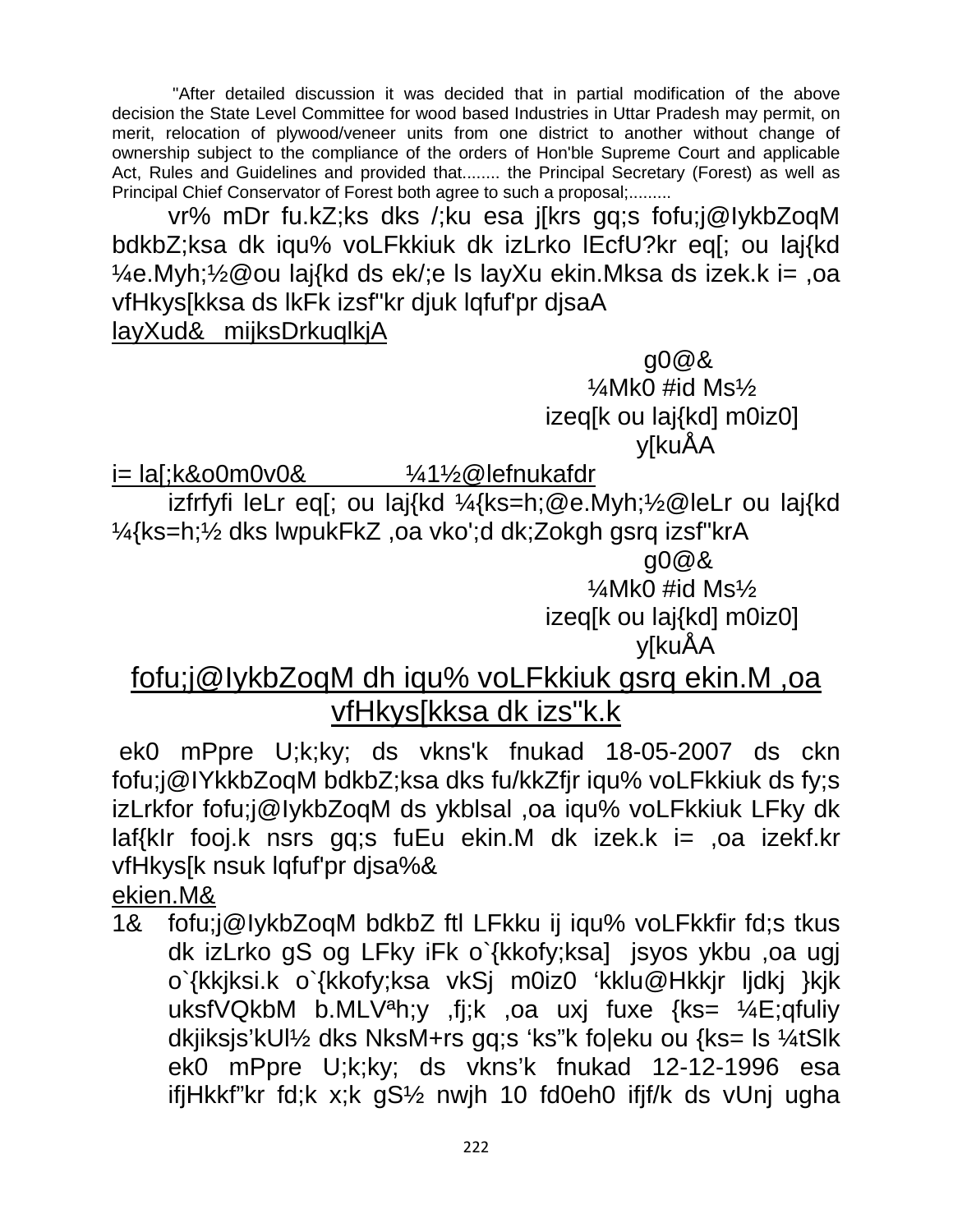vkrk gS ftldh th0ih0, l0 la; a= ls ekih x; h nwjh fuEukuqlkj  $qS%$ &

| izLrkfor iqu%     | fudVre ou $\{ks =$ | th0ih0, l0 jhfMax |
|-------------------|--------------------|-------------------|
| voLFkkiuk LFky dh | dh th0ih0, l0      | ds vuqlkj dqy     |
| th0ih0, l0 jhfMax | jhfMax             | nwih              |
|                   |                    |                   |

- 2& iz'uxr fofu;j@lykbZoqM bdkbZ ds ekfydks@lk>hnkjksa o mudh iRuh ¼vFkok ifr tSlh Hkh fLFkfr gks½, oa cPpksasa ds fo#} dksbZ Hkh ou vijk/k yfEcr u gksA
- iz'uxr fofu:j@lykbZoqM bdkbZ ^^m0iz0 vkjkfey dh LFkkiuk 3& vkSj fofu;eu fu;ekoyh 1978 ds fu;e 6 o 7 ds vuqlkj v|kof/kd #i Is uohuhd'r aksA
- 4& iz'uxr fofu;j@lykbZoqM bdkbZ dks igu% voLFkkfir fd;s tkus ls ek0 mPpre U;k;ky; ds vkns'kksa ,oa lsUV<sup>a</sup>y bEikoMZ desVh ds funsZ'kksa dk mYy?kau ugha gksxkA
- iz'uxr fofu;j@lykbZoqM bdkbZ ds iqu% voLFkkiuk ds 5& izHkkxksa esa la[;k de ;k ?kV tkus ds dkj.k dksbZ izfrdwy izHkko ugha iM+sxkA

mDr ekin. Mks ds vfrfjDr fuEu vfHkys[k Hkh layXu djsa%&

1/41/21/401/2 fofu;j@lykbZoqM bdkbZ ds ykblsal la[;k] ykblsal ds Lokeh@lk>hnkjksa dk uke o irkA

1/4[k1/2 fofu;j@lykbZoqM bdkbZ ds LFkkiuk LFky dk irk 1/4v|kof/kd ykblsal dh izekf.kr izfr layXu djsa1/2A

1/421/<sub>2</sub>;fn iz'uxr fofu;j@lykbZoqM bdkbZ dh iwoZ esa igu% voLFkkiuk gqvk gks rks izeq[k ou laj{kd ds vkns'k la[;k dh izekf.kr izfrA

1/431/2izLrkfor igu% voLFkkiuk LFky ds lykV dk xkVk la[;k lfgr iw.kZ irk o fooj.kA

- 1/41/2ewy Lokeh vFkok leLr lk>hnkj dk la;qDr vkosnu i= dh izekf.kr izfrA
- 1/451/2 fdjk; s dh Hkwfe ds Lokeh dk fdjk; s ij miy C/k djkus dk 'ki Fk i= dh izekf.kr izfrA
- 1/461/2izLrkfor LFky dk [kljk [krkSuh@jftLVMZ cSukek 1/4ftl ij xkVk] la[;k dk mYys[k gks1/2 dh izekf.kr izfrA
- 1/471/2izLrkfor iqu% voLFkkiuk LFky dk utjh uD'kk dh izekf.kr izfrA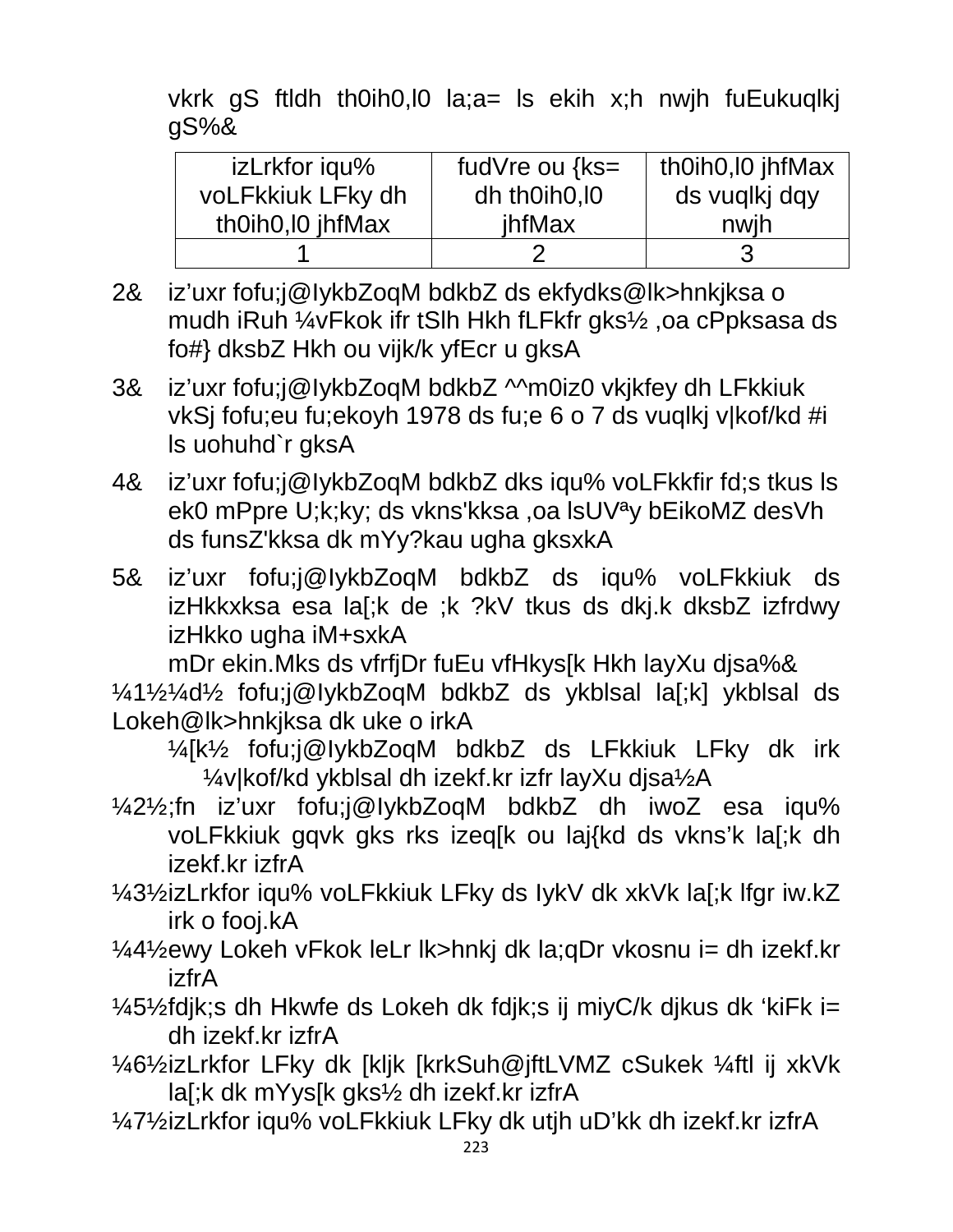1/481/2izLrkfor fofu;j@lykbZoqM bdkbZ ds Lokeh, oa izLrkfor iqu voLFkkiuk LFky gsrg ftykf/kdkjh }kjk fuxZr vukifRr izek.k i= dh izekf.kr izfrA

1/491/2izLrkfor fofu;j@lykbZoqM bdkbZ ds Lokeh, oa izLrkfor iqu voLFkkiuk LFky gsrq iznw"k.k fu;a=.k cksMZ }kjk vf/kd`r vf/kdkih Is fuxZr vukifRr izek.k i= dh izekf.kr izfrA

ftu iqu% voLFkkiuk izdj.kksa esa vUrZo`Rrh; LFkkukUrj.k gks igk gks rks ftl o`Rr Is LFkkukUrj.k izLrkfor gSJ ds e.Myh; eq[; ou laj{kd@ou laj{kd@{ks=h; funs'kd }kjk izLrkfor e.My@o`Rr ds e.Myh; eq[; ou laj{kd@ou laj{kd@{ks=h; funs'kd dks izLrko izsf"kr djsaxs] tks iw.kZ izLrko dk;kZy; izeq[k ou laj{kd] m0iz0] y[kuÅ dks HkstsxsaA izLrko ds IkFk Hksts tkus okys leLr i=ksa] izi=ksa, oa vfHkys[kksa dh QksVks izfr;ka izekf.kr qksuk vko';d qSA

mijksDr IHkh fcUnqvksa dh iwfrZ@ikyu gksus ij gh iqu% voLFkkiuk izLrko bl dk;kZy; dks lanfHkZr djuk lgfuf'pr djsa vU;Fkk izLrko ewy esa okil di fn; s tk; saxsA

> $q0@8$ izeq[k ou laj{kd] m0iz0] y[kuÅ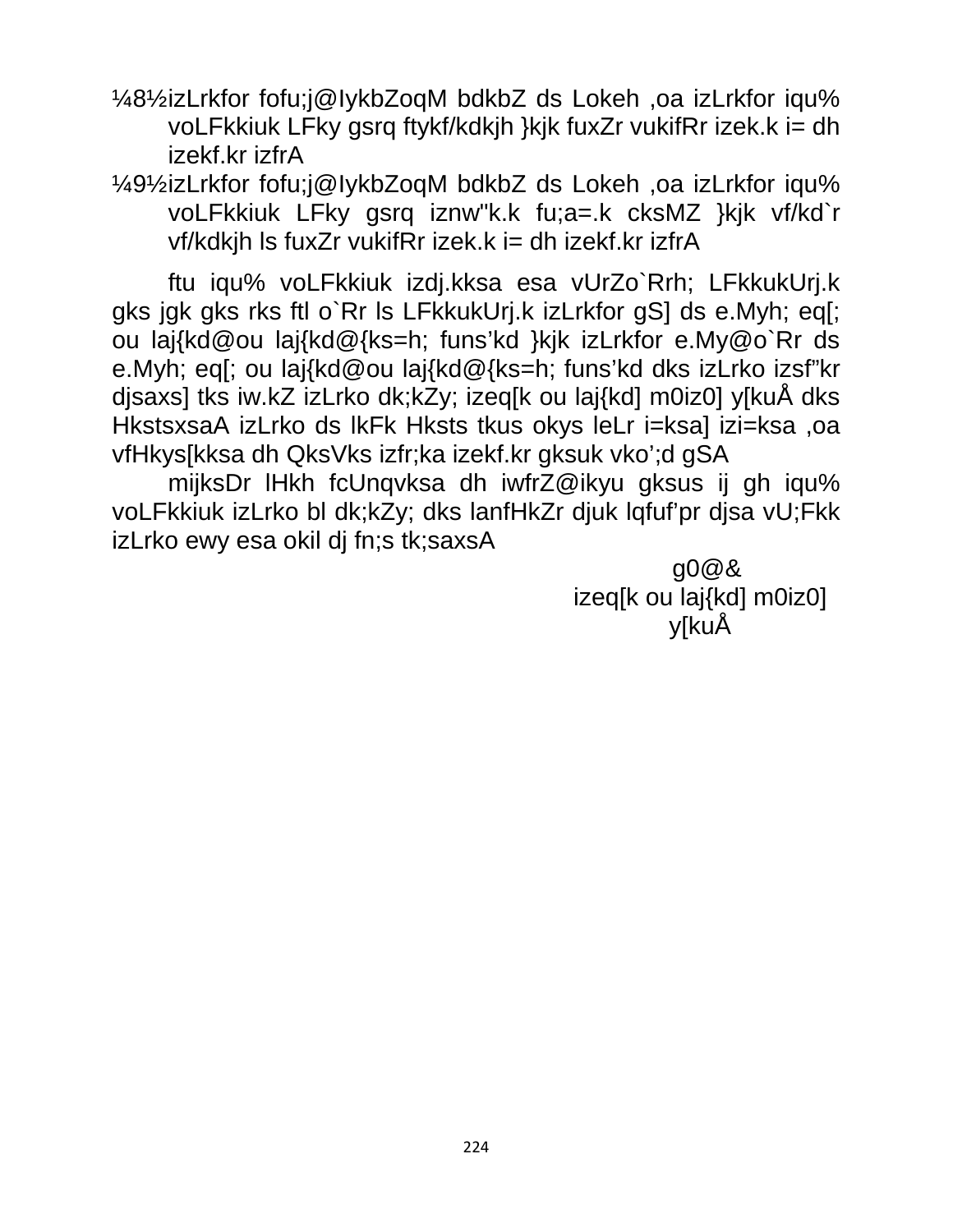## ABBREVIATIONS USED

| $\mathbf{1}$   | F.S.I.     |                              | Forest Survey of India                         |
|----------------|------------|------------------------------|------------------------------------------------|
| $\overline{2}$ | I.A.       | $\overline{\phantom{0}}$     | <b>Interlocutory Application</b>               |
| 3              | C.E.C.     | $\overline{\phantom{0}}$     | <b>Central Empowered Committee</b>             |
| $\overline{4}$ | D.L.C.     | $\equiv$                     | District Level Committee                       |
| 5              | S.L.C.     |                              | <b>State Level Committee</b>                   |
| 6              | W.P.       | $\blacksquare$               | Working Plan                                   |
| $\overline{7}$ | H.P.       | $\qquad \qquad =$            | <b>Horse Power</b>                             |
| 8              | I.P.R.T.I. | $\qquad \qquad -$            | Indian Plywood Research and Training Institute |
| 9              | N.O.C.     | $\qquad \qquad \blacksquare$ | No Objection Certificate                       |
| 10             | G.M.       | $\qquad \qquad \blacksquare$ | General Manager                                |
| 11             | D.F.O.     | $\qquad \qquad \blacksquare$ | Divisional Forest Officer                      |
| 12             | T.T.O.     | $\qquad \qquad \blacksquare$ | Trade Tax Officer                              |
| 13             | P.C.C.F.   | ÷                            | Principal Chief Conservator of Forests         |
| 14             | S.C.       | -                            | Supreme Court                                  |
| 15             | H.C.       | $\qquad \qquad \blacksquare$ | <b>High Court</b>                              |
| 16             | W.P.       | $\overline{\phantom{0}}$     | Writ Petition                                  |
| 17             | MoEF       |                              | Ministry of Environment and Forests            |
| 18             | P.I.L.     |                              | Public Interest Litigation                     |
| 19             | W.B.I.     | Ξ.                           | Wood Based Industry                            |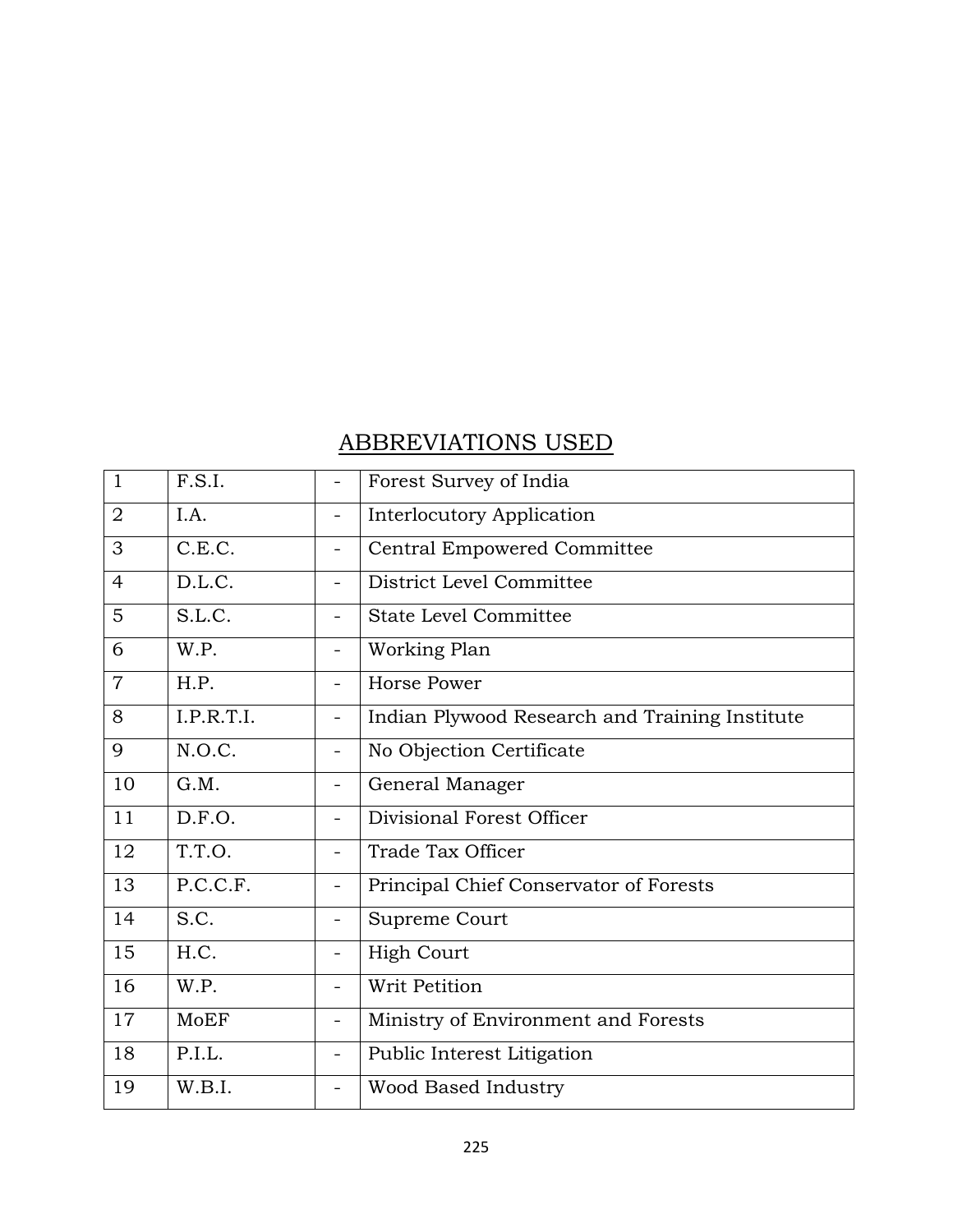| 20 | C.W.L.W. | $\overline{a}$           | Chief Wild Life Warden            |
|----|----------|--------------------------|-----------------------------------|
| 21 | C.M.F.   | $\equiv$                 | Centre for Management of Forests  |
| 22 | Adv.     |                          | Advocate                          |
| 23 | I.O.     | $\overline{\phantom{0}}$ | Interim Order                     |
| 24 | C.F.     |                          | <b>Conservator of Forests</b>     |
| 25 | D.M.     | $\overline{a}$           | District Magistrate               |
| 26 | D.I.C.   |                          | District Industries Centre        |
| 27 | H.B.S.   | L.                       | Horizontal Band Saw               |
| 28 | I.F.A.   | ÷                        | Indian Forest Act                 |
| 29 | O.T.     | $\equiv$                 | <b>Official Translation</b>       |
| 30 | U.P.     | L,                       | <b>Uttar Pradesh</b>              |
| 31 | W.B.     | $\equiv$                 | West Bangal                       |
| 32 | C.B.I.   | $\equiv$                 | Central Bureau of Investigation   |
| 33 | F.C.A.   | $\equiv$                 | <b>Forest Conservation Act</b>    |
| 34 | U.O.I.   | $\blacksquare$           | Union of India                    |
| 35 | D.O.C.   | $\overline{a}$           | Date of Commencement              |
| 36 | S.P.     | $\qquad \qquad -$        | Superintendent of Police          |
| 37 | S.S.P.   | $\equiv$                 | Senior Superintendent of Police   |
| 38 | I.T.     | $\overline{\phantom{0}}$ | Income Tax                        |
| 39 | P.C.B.   | $\equiv$                 | Pollution Control Board           |
| 40 | F.U.O.   | $\overline{a}$           | <b>Forest Utilization Officer</b> |
| 41 | F.R.O.   | $\equiv$                 | Forest Range Officer              |
| 42 | F.S.O.   | $\overline{\phantom{0}}$ | <b>Forest Settlement Officer</b>  |

## LEGAL TERMS USED IN THE BOOK

|   | abject     | निकृष्ट, नितान्त, हतोत्साह          |
|---|------------|-------------------------------------|
|   | adjudicate | अभिनिर्णय करना                      |
| 3 | absurd     | असंगत, हास्यास्पद, अर्थहीन, निरर्थक |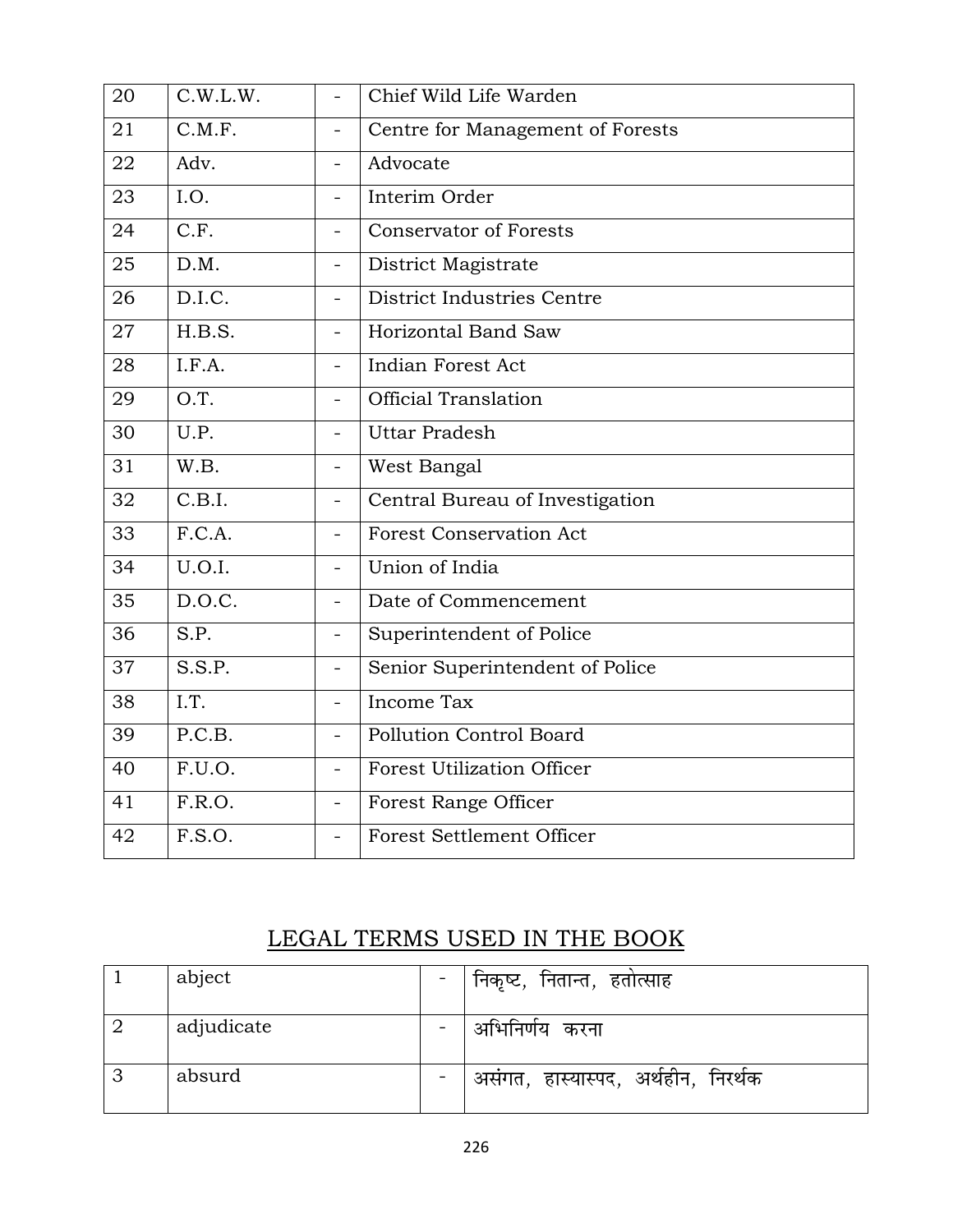| $\overline{4}$ | accused            |                | अभियुक्त, प्रतिवादी                             |
|----------------|--------------------|----------------|-------------------------------------------------|
| 5              | acquit             |                | विमुक्त करना, दोषमुक्त करना                     |
| 6              | adhoc              | $\blacksquare$ | तदर्थ                                           |
| $\overline{7}$ | addenda            |                | परिशिष्ट                                        |
| 8              | advisory committee |                | परामर्शक समिति                                  |
| 9              | amendment          |                | संशोधन, संशुद्धि, सुधारक                        |
| 10             | amicus Curiae      |                | न्याय मित्र, वह मनुष्य जो न्यायालय को संदिग्ध   |
|                |                    |                | विधिक विषय में अनुदेश देता है अथवा किसी         |
|                |                    |                | आवश्यक तथ्य की सूचना देता है                    |
| 11             | apology            |                | क्षमा याचना                                     |
| 12             | appeal             | $\blacksquare$ | पुनर्विचार प्रार्थना, पुनर्विचार प्रार्थना करना |
| 13             | appellant          | $\blacksquare$ | पुनर्विचार प्रार्थी                             |
| 14             | application        |                | आवेदन, प्रार्थना-पत्र, लागू होना                |
| 15             | authority          |                | प्राधिकार, प्राधिकारी, प्रमाण, विशेषज्ञ         |
| 16             | aver               |                | दृढता से कहना                                   |
| 17             | averment           |                | दृढोक्ति, प्रकथन, समभिकथन                       |
| 18             | avow               |                | स्पष्ट करना, प्रकट करना                         |
| 19             | award              |                | निर्णय, परिनिर्णय, प्रदान करना, पुरस्कृत करना   |
| 20             | axiom              |                | स्वयंसिद्ध नियम, स्वयंसिद्ध                     |
| 21             | axis               | Ξ.             | अक्ष, धुरी                                      |
| 22             | bail               |                | जमानत, जमानत पर छोड़ना                          |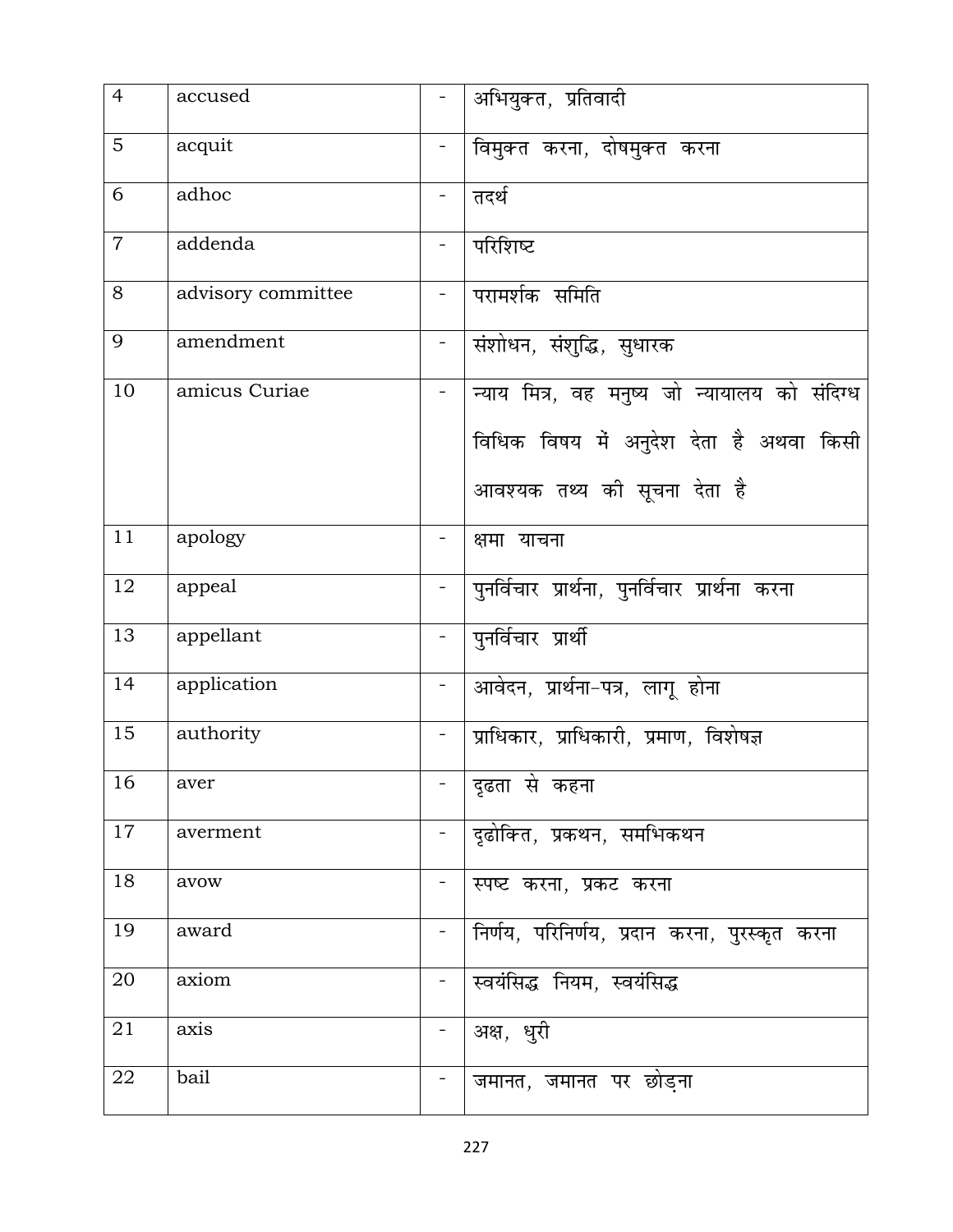| 23              | bonafide          | $\equiv$                     | सद्भावपूर्ण, सद्भावी, वास्तविक     |
|-----------------|-------------------|------------------------------|------------------------------------|
| 24              | bond              |                              | बन्ध, बन्धपत्र                     |
| 25              | bring to notice   | $\qquad \qquad \blacksquare$ | ध्यान आकृष्ट करना                  |
| 26              | burden of proof   | $\blacksquare$               | सबूत का भार, प्रमाण भार, सिद्धिभार |
| 27              | business house    | Ξ.                           | व्यापार गृह                        |
| 28              | bye-law           |                              | उपविधि                             |
| 29              | cancellation      |                              | रद्द करना, खण्डन                   |
| 30              | capacity          | $\blacksquare$               | सामर्थ्य, क्षमता                   |
| 31              | catechu           | ۰                            | कत्था                              |
| 32              | cattle pound      | $\overline{\phantom{a}}$     | कांजीहौस, पशु अवरोध                |
| 33              | cessation         | -                            | विराम, समाप्ति                     |
| 34              | claim             | $\overline{\phantom{a}}$     | दावा, दावा करना                    |
| 35              | closure           |                              | समाप्ति, अन्त, बन्द होना           |
| 36              | co-accused        | $\blacksquare$               | सह-अभियुक्त                        |
| $\overline{37}$ | commencement      |                              | आरम्भ, प्रारम्भ                    |
| 38              | committee         | $\blacksquare$               | समिति                              |
| 39              | compensation      |                              | प्रतिकर, क्षतिपूर्ति               |
| 40              | compoundable      | $\qquad \qquad \blacksquare$ | समझौते के योग्य, संयोज्य, अभिसंधेय |
| 41              | contempt          | Ξ.                           | अवमान, अपमान, अवज्ञा               |
| 42              | contradictory     | $\qquad \qquad \blacksquare$ | परस्पर विरोधी, विरोधात्मक          |
| 43              | counter affidavit |                              | प्रतिशपथ पत्र                      |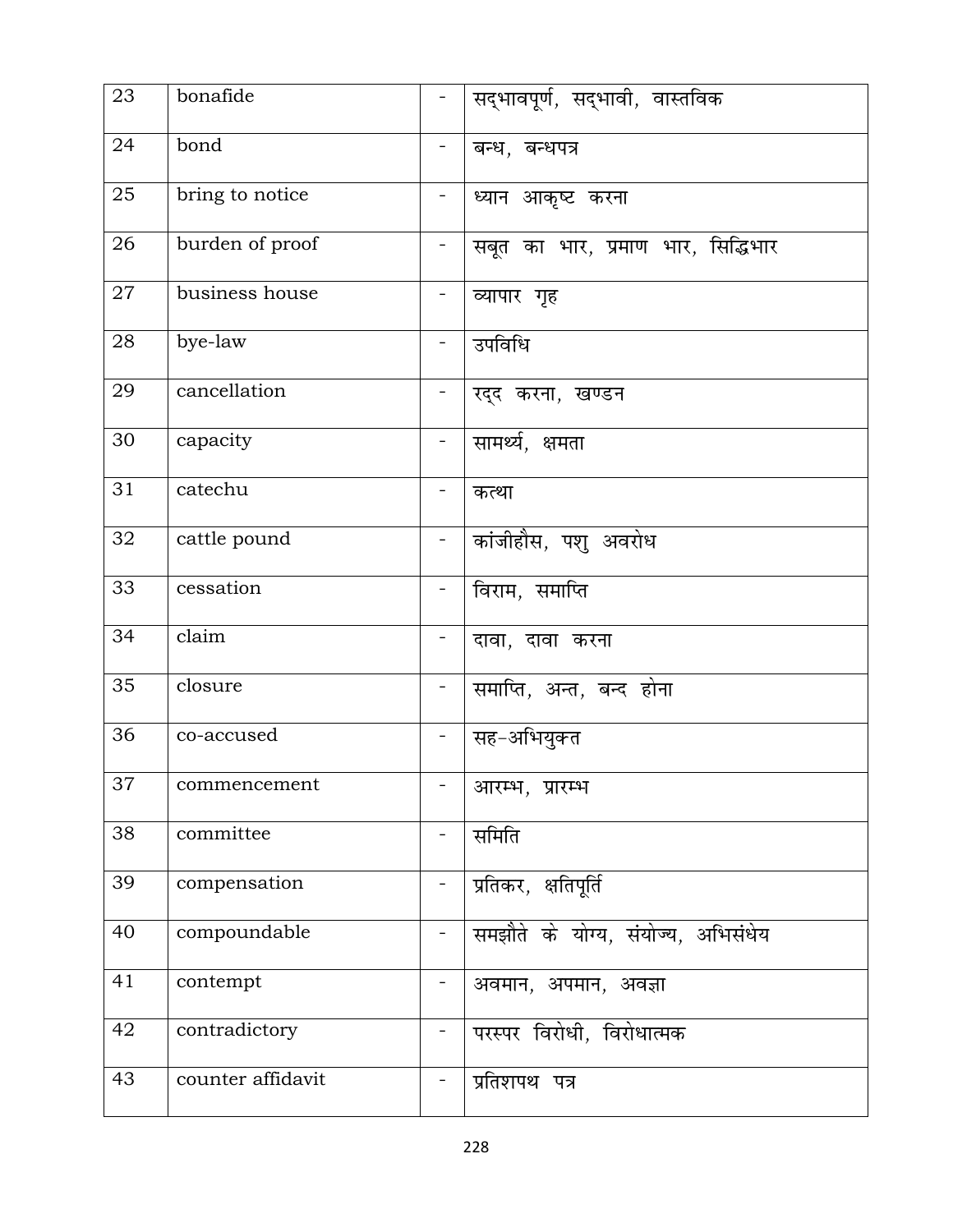| 44              | datum         |                              | न्यास, गणना बिन्दु        |
|-----------------|---------------|------------------------------|---------------------------|
| 45              | de-jure       |                              | विधि अनुसार               |
| 46              | de-novo       | $\blacksquare$               | अभिनवतया, नये सिरे से     |
| 47              | decree        | $\qquad \qquad \blacksquare$ | आज्ञप्ति, ओदश             |
| 48              | defendant     | $\blacksquare$               | प्रतिवादी                 |
| 49              | deforestation | -                            | वन-नाशन, निर्वनीकरण       |
| 50              | density       | $\qquad \qquad \blacksquare$ | घनत्व                     |
| 51              | deposit money | -                            | जमाधन, अमानत              |
| 52              | detrimental   | $\blacksquare$               | अहितकारी, हानिकारक        |
| 53              | dismissed     | -                            | सेवाच्युत, पदच्युत        |
| 54              | due diligence | $\blacksquare$               | यथेष्ट तत्परता            |
| 55              | e.g.          | $\blacksquare$               | उदाहरणार्थ                |
| 56              | earmark       | $\overline{\phantom{0}}$     | विशेष प्रयोजन के लिए रखना |
| 57              | elaborate     | $\blacksquare$               | जटिल, सूक्ष्म, विस्तृत    |
| $\overline{58}$ | eligibility   |                              | पात्रता, योग्यता          |
| 59              | encompass     | -                            | घेरना, परिवेष्टित करना    |
| 60              | encroachment  |                              | अतिकमण                    |
| 61              | fact          | -                            | तथ्य, घटना, वस्तुस्थिति   |
| 62              | facto         | -                            | वस्तुत:                   |
| 63              | formulated    | $\qquad \qquad \blacksquare$ | व्यवस्थित, सृजित          |
| 64              | forthwith     |                              | अविलम्ब, तत्काल, तुरन्त   |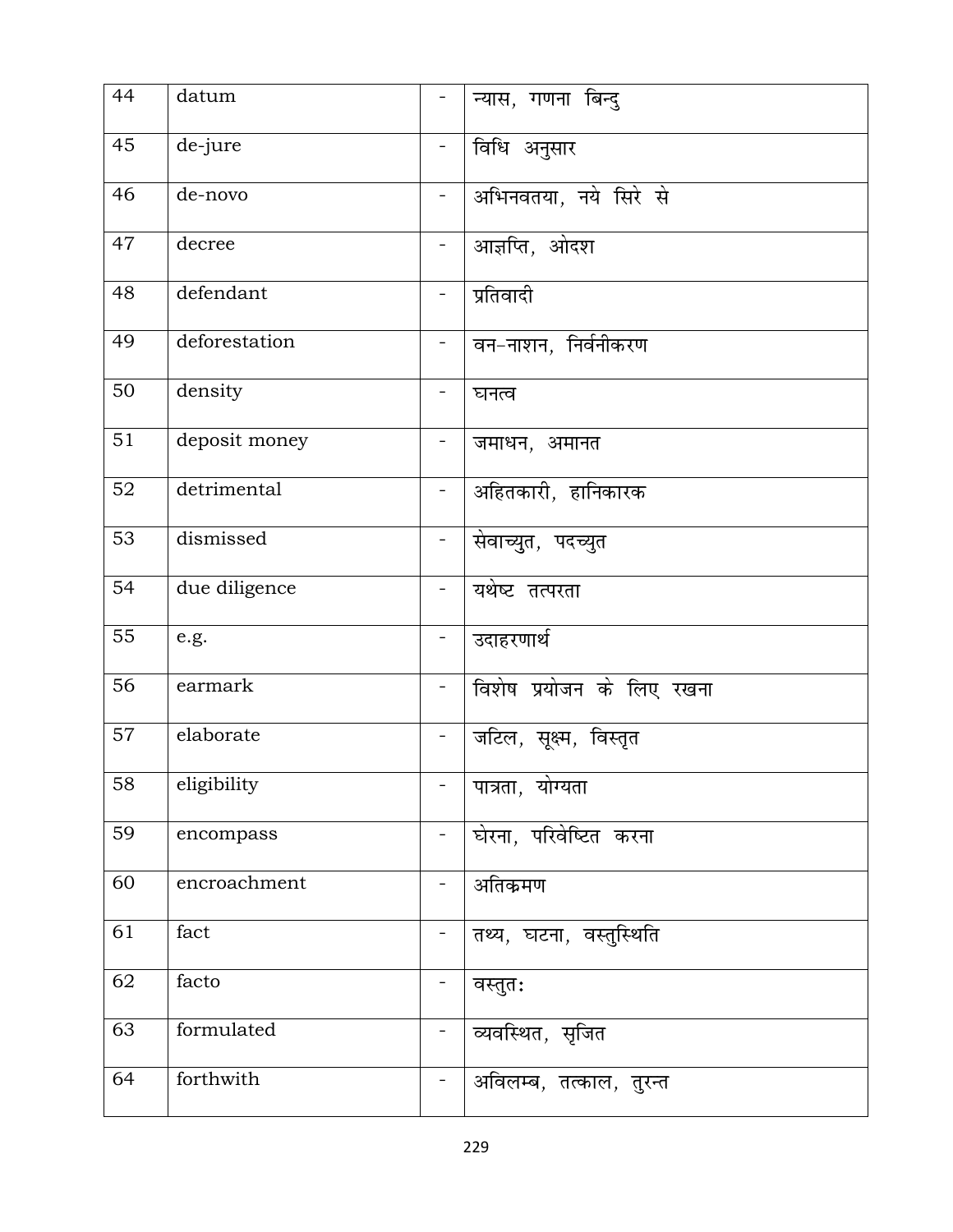| 65 | forum            | -                            | न्यायाधिकरण, अधिकरण       |
|----|------------------|------------------------------|---------------------------|
| 66 | habitat          | $\blacksquare$               | प्राकृतवास, प्राकृतिक वास |
| 67 | hereinafter      | $\blacksquare$               | अत्र पश्चात्, इसके आगे    |
| 68 | hereunder        | $\blacksquare$               | इसके नीचे, इसके अधीन      |
| 69 | herewith         | $\blacksquare$               | इसके साथ                  |
| 70 | hirer            | $\qquad \qquad \blacksquare$ | भाडे़दार                  |
| 71 | horizontal       |                              | क्षैतिज                   |
| 72 | horse power      | -                            | अश्व शक्ति                |
| 73 | ibid             | $\blacksquare$               | उसी स्थान पर              |
| 74 | illegal          |                              | अवैध                      |
| 75 | implead          | $\blacksquare$               | वाद चलाना, अनुशस्त करना   |
| 76 | imported         | $\qquad \qquad \blacksquare$ | आयातित, आयात किया हुआ     |
| 77 | imprisonment     | $\qquad \qquad \blacksquare$ | कारावास, कैद              |
| 78 | in contravention |                              | के प्रतिकूल               |
| 79 | in default of    |                              | न करने पर                 |
| 80 | in due course    | -                            | यथा समय                   |
| 81 | in exercise of   | $\qquad \qquad \blacksquare$ | के प्रयोग में             |
| 82 | in fact          |                              | वस्तुत:                   |
| 83 | in initio        | -                            | प्रारम्भ में              |
| 84 | in lieu of       | $\blacksquare$               | के स्थान में              |
| 85 | in so far as     |                              | जहां तक, जितनी मात्रा तक  |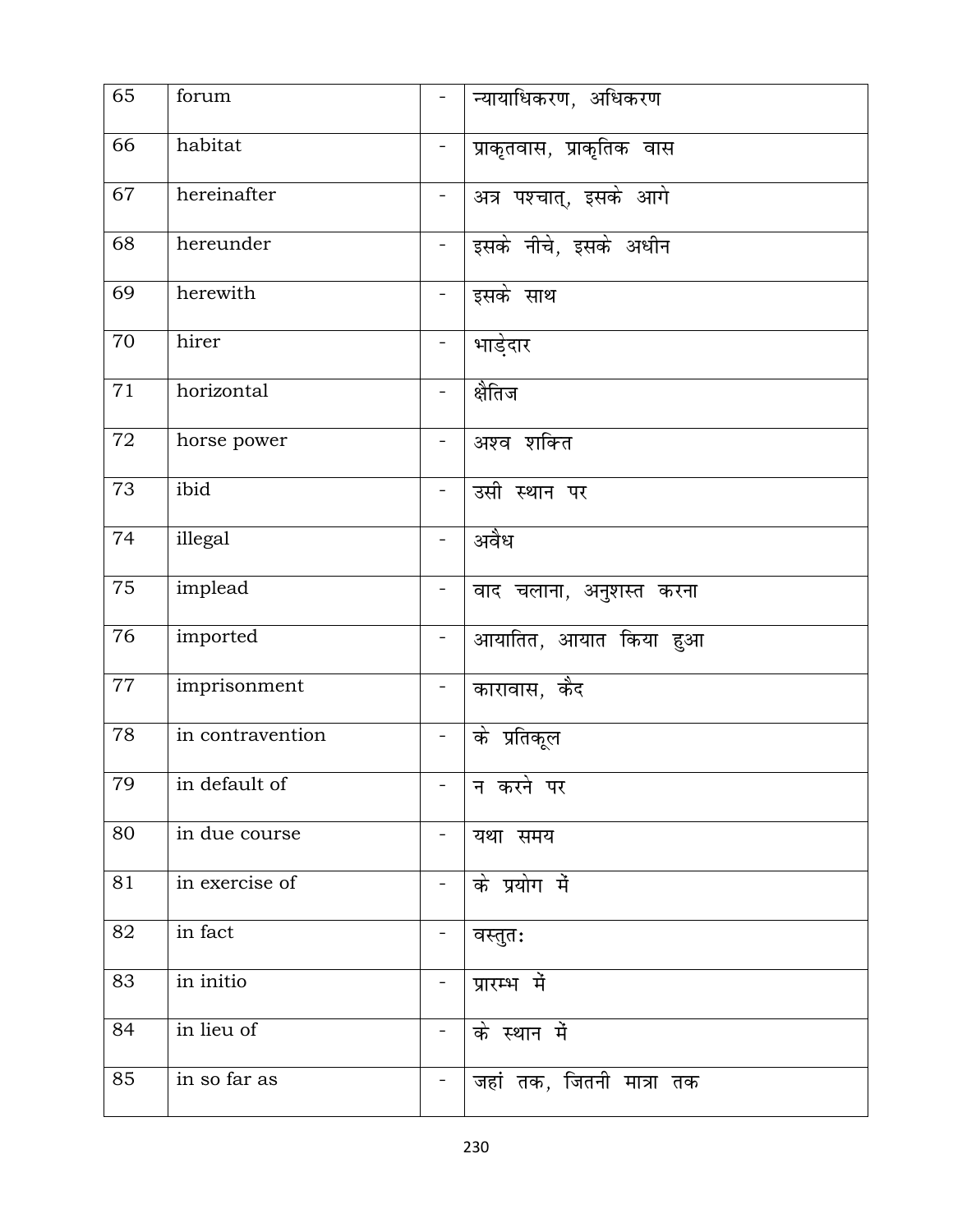| 86  | incognito                 | $\frac{1}{2}$                | अज्ञातवासी, गुप्तरूप धारी, अज्ञात        |
|-----|---------------------------|------------------------------|------------------------------------------|
| 87  | incompatible              |                              | असंगत, बेमेल                             |
| 88  | incurred                  |                              | किया गया, उपागत                          |
| 89  | indemnity                 | $\blacksquare$               | क्षतिपूर्ति                              |
| 90  | infructuous               |                              | निष्फल                                   |
| 91  | interim                   |                              | अन्त:कालीन, मध्यवर्ती, अन्तरिम           |
| 92  | interlocutory             | $\qquad \qquad \blacksquare$ | अन्त:कालीन, वाद-कालीन, अन्तर्वादीय       |
| 93  | interlocutory application | $\blacksquare$               | वाद-कालीन आवेदन                          |
| 94  | interlocutory orders      | $\equiv$                     | वादकालीन आदेश                            |
| 95  | interpretation            |                              | निर्वचन, भाषांतरण                        |
| 96  | interrogators             | $\blacksquare$               | प्रश्नकर्ता                              |
| 97  | inter-se                  | $\blacksquare$               | आपस में, परस्पर                          |
| 98  | intervolves               |                              | अन्तर्जीवी                               |
| 99  | intra vires               | $\blacksquare$               | शक्ति अन्तर्गत                           |
| 100 | invalid                   |                              | अमान्य, निष्प्रभाव, विधिरहित, विधिअमान्य |
| 101 | irrelevant                |                              | विसंगत, असंबद्ध                          |
| 102 | issue of fact             |                              | तथ्य का प्रश्न                           |
| 103 | issue of law              | $\blacksquare$               | विधि का प्रश्न                           |
| 104 | judgment                  | $\blacksquare$               | निर्णय                                   |
| 105 | leading                   |                              | अग्र, प्रमुख, सूचक, दुष्टान्तात्मक       |
| 106 | liable to punishment      |                              | दंड का भागी                              |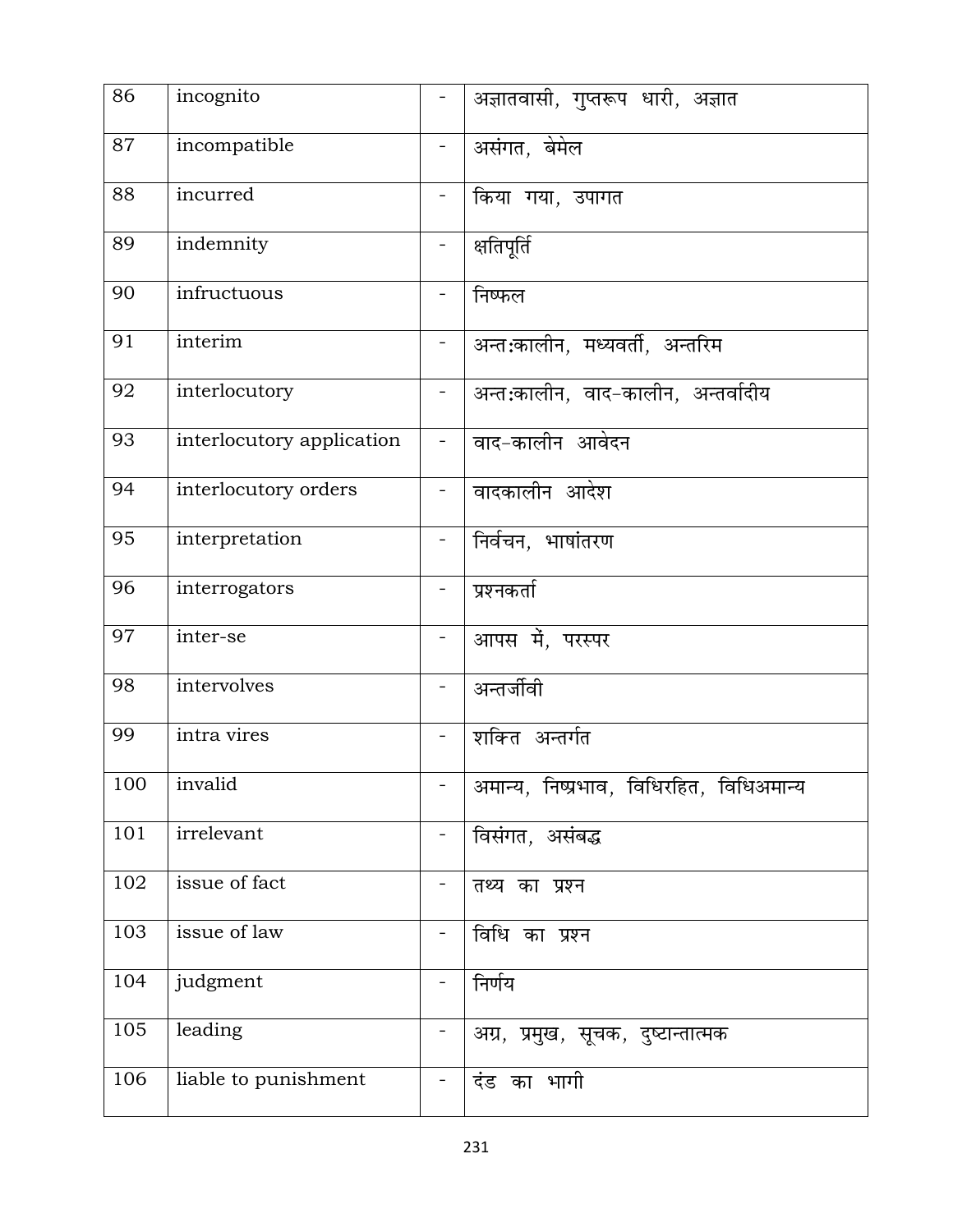| 107              | licence          | $\overline{\phantom{0}}$     | अनुज्ञप्ति, अनुज्ञा-पत्र     |
|------------------|------------------|------------------------------|------------------------------|
| 108              | licence holder   |                              | अनुज्ञप्तिधारी               |
| 109              | lien             | $\blacksquare$               | सम्बन्ध, अधिकार, ग्रहणाधिकार |
| 110              | litigant         | $\qquad \qquad \blacksquare$ | मुकदमेंबाज, वादार्थी         |
| 111              | malafide         | $\frac{1}{2}$                | असद्भावी, दुर्भावपूर्ण       |
| 112              | mala fides       | $\equiv$                     | असद्भाव, दुर्भाव             |
| 113              | manpower         | $\overline{\phantom{0}}$     | मनुष्य शक्ति                 |
| 114              | matter of fact   | $\blacksquare$               | तथ्य की बात, तथ्यात्मक       |
| 115              | matter of law    | $\overline{\phantom{0}}$     | विधि विषय                    |
| 116              | memo             |                              | ज्ञाप                        |
| 117              | memorandum       | Ξ.                           | ज्ञापन, नियम-पत्र            |
| 118              | mine             | -                            | खान                          |
| 119              | moharrir         | ÷,                           | लिपिक                        |
| 120              | mutation         | $\blacksquare$               | उत्परिवर्तन, नामान्तरण       |
| $\overline{121}$ | non-transferable |                              | अहस्तान्तरणीय                |
| 122              | notwithstanding  | -                            | उपेक्षा करके, के होते हए भी  |
| 123              | oath             |                              | शपथ                          |
| 124              | offence          | -                            | अपराध                        |
| 125              | onus             |                              | भार, दायित्व                 |
| 126              | petition         | $\blacksquare$               | अर्जी, याचनापत्र, याचिका     |
| 127              | plaintiff        |                              | वादी                         |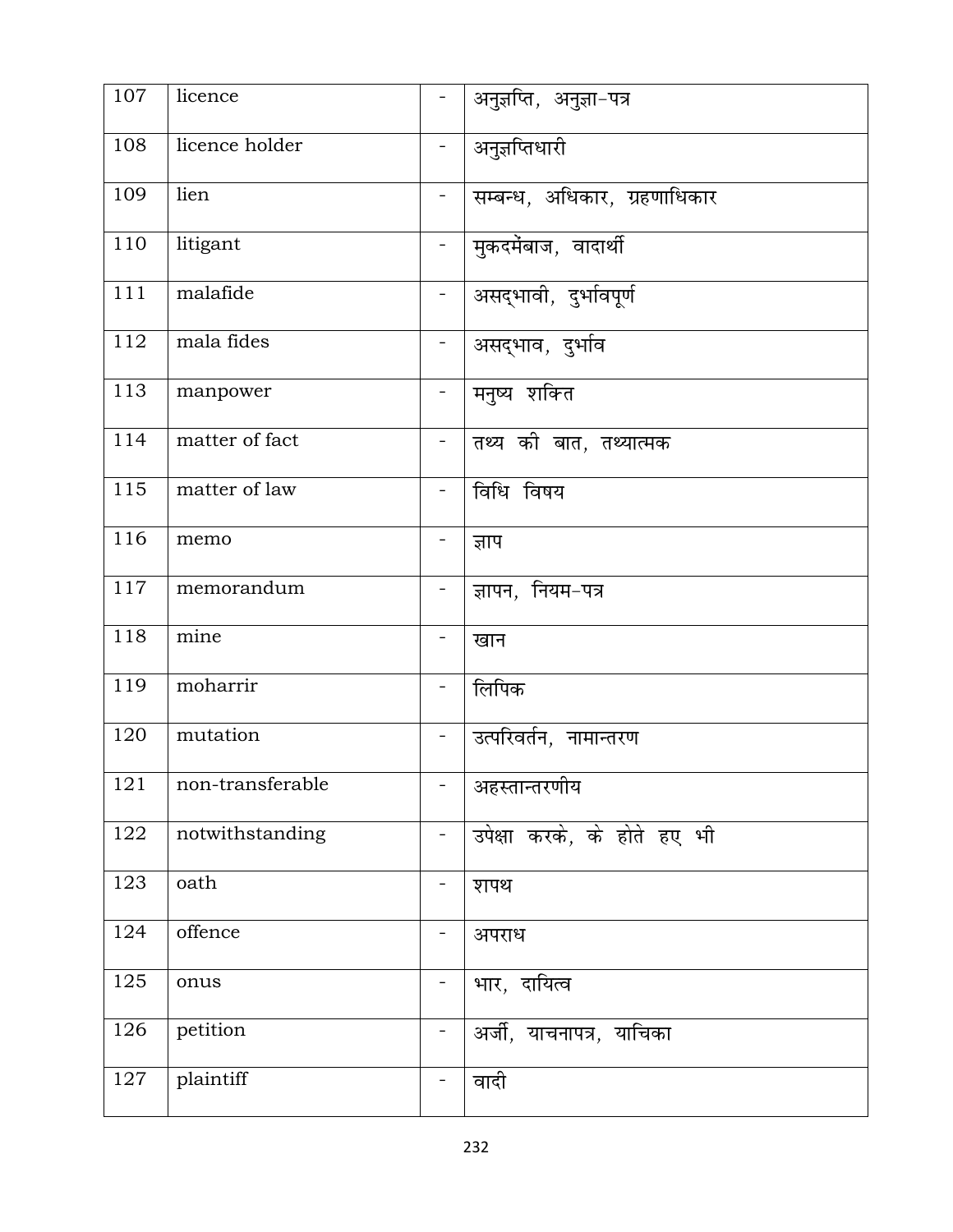| 128 | plea            | $\blacksquare$ | उक्ति, तर्क प्रतिकथन, कारण          |
|-----|-----------------|----------------|-------------------------------------|
| 129 | preamble        |                | प्रस्तावना                          |
| 130 | presume         | $\blacksquare$ | अनुमान करना, धारणा करना             |
| 131 | pretext         | -              | बहाना                               |
| 132 | prima facie     |                | प्रथम दृष्टया, प्रत्यक्षत:          |
| 133 | procedural Law  |                | प्रकिया विधि                        |
| 134 | public nuisance |                | सार्वजनिक असुविधा, सार्वजनिक उपद्रव |
| 135 | quarrying       |                | उत्खनन, खदान                        |
| 136 | quash           | $\blacksquare$ | अभिखण्डित करना                      |
| 137 | quasi           |                | आभास, कल्प, प्रतिभासित              |
| 138 | registration    | $\blacksquare$ | निबन्धन, पंजीयन                     |
| 139 | regular         | $\frac{1}{2}$  | नियमित, नियमशील, नियत               |
| 140 | reject          |                | अस्वीकार करना                       |
| 141 | relaxation      | Ξ.             | ढिलाई, शिथिलता                      |
| 142 | relevant        |                | संगत, सुसंगत, प्रासंगिक             |
| 143 | representative  |                | प्रतिनिधि                           |
| 144 | restoration     |                | पुन: स्थापन, प्रत्यावर्तन           |
| 145 | review          | $\equiv$       | पुनर्विलोकन, समीक्षा                |
| 146 | revision        |                | पुनरीक्षण, संशोधन                   |
| 147 | revocation      |                | प्रतिसंहरण, खण्डन                   |
| 148 | saving clause   |                | वाद खंड, प्रतिवादक, वाक्यांश        |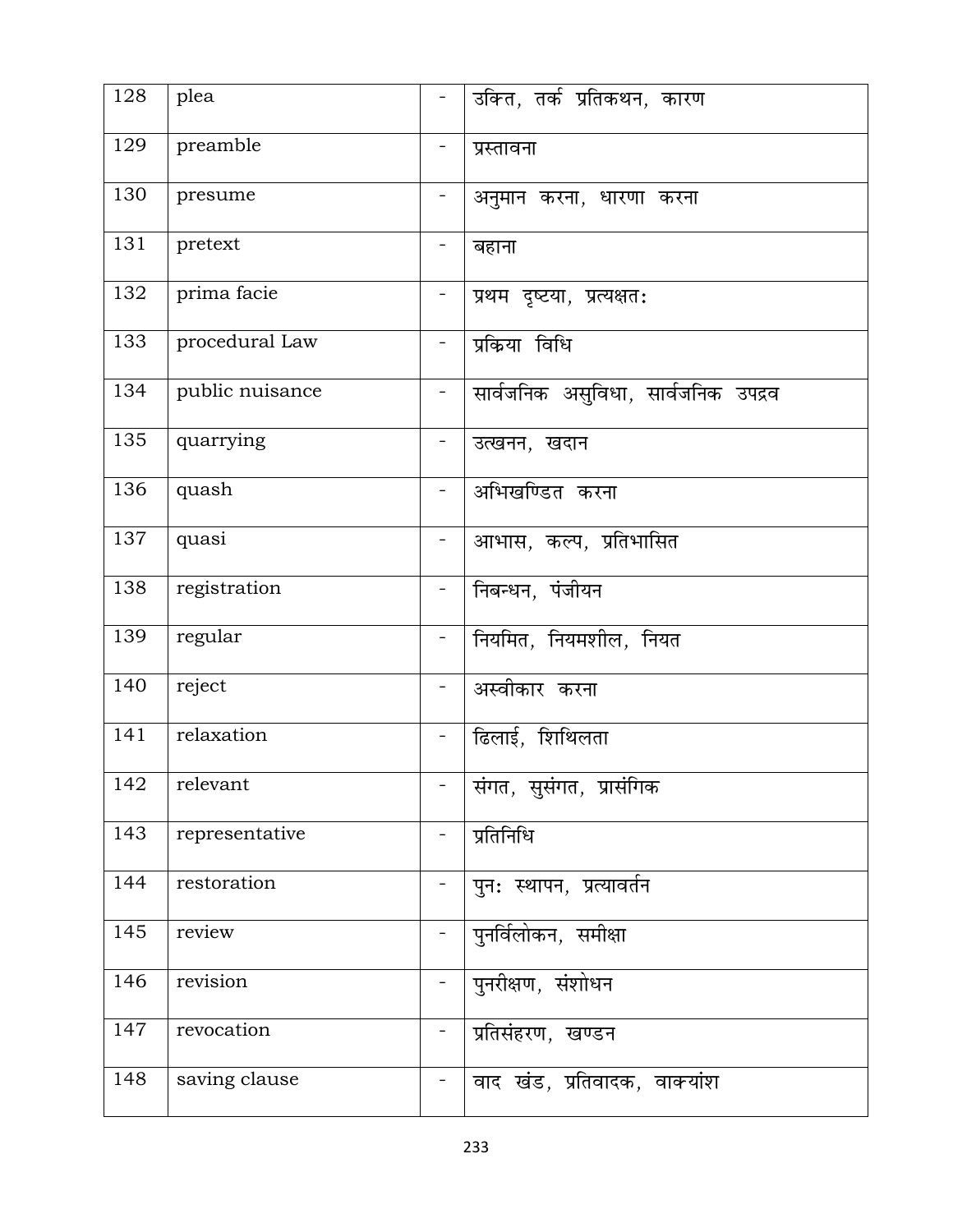| 149 | security            | $\blacksquare$               | प्रतिभूति                   |
|-----|---------------------|------------------------------|-----------------------------|
| 150 | silviculture        |                              | वनवर्धन                     |
| 151 | simple imprisonment | $\blacksquare$               | साधारण कारावास              |
| 152 | sinecure            | $\blacksquare$               | अल्पश्रमी, सुखदायक          |
| 153 | sleeping partner    |                              | निष्क्रिय भागीदार           |
| 154 | status quo          | $\blacksquare$               | यथापूर्व स्थिति             |
| 155 | suspend             | $\overline{\phantom{0}}$     | निलम्बित करना, स्थगित करना  |
| 156 | ultra vires         | $\blacksquare$               | अधिकार से परे               |
| 157 | ab initio           | $\overline{\phantom{0}}$     | आरम्भ से                    |
| 158 | ad interim          | $\overline{\phantom{0}}$     | अन्त: कालीन, मध्यवर्तीय     |
| 159 | ipso facto          | $\blacksquare$               | कार्य से ही, घटना से ही     |
| 160 | locus standi        | $\blacksquare$               | वैध स्थिति                  |
| 161 | raison-de-etre      |                              | अस्तित्व कारण               |
| 162 | sine qua non        | $\qquad \qquad \blacksquare$ | अपरिहार्य प्रतिबन्ध         |
| 163 | subjudice           |                              | सक्षम न्यायालय के विचाराधीन |
| 164 | genuineness         | $\equiv$                     | मौलिकता, प्रमाणिकता         |
| 165 | machinery           | -                            | संयत्र                      |
| 166 | illegally           | $\blacksquare$               | अवैध रूप से                 |
| 167 | re-opened           | ۳                            | पुन: खोलना                  |
| 168 | garb                | -                            | आवरण                        |
| 169 | recommendation      |                              | संस्तुति                    |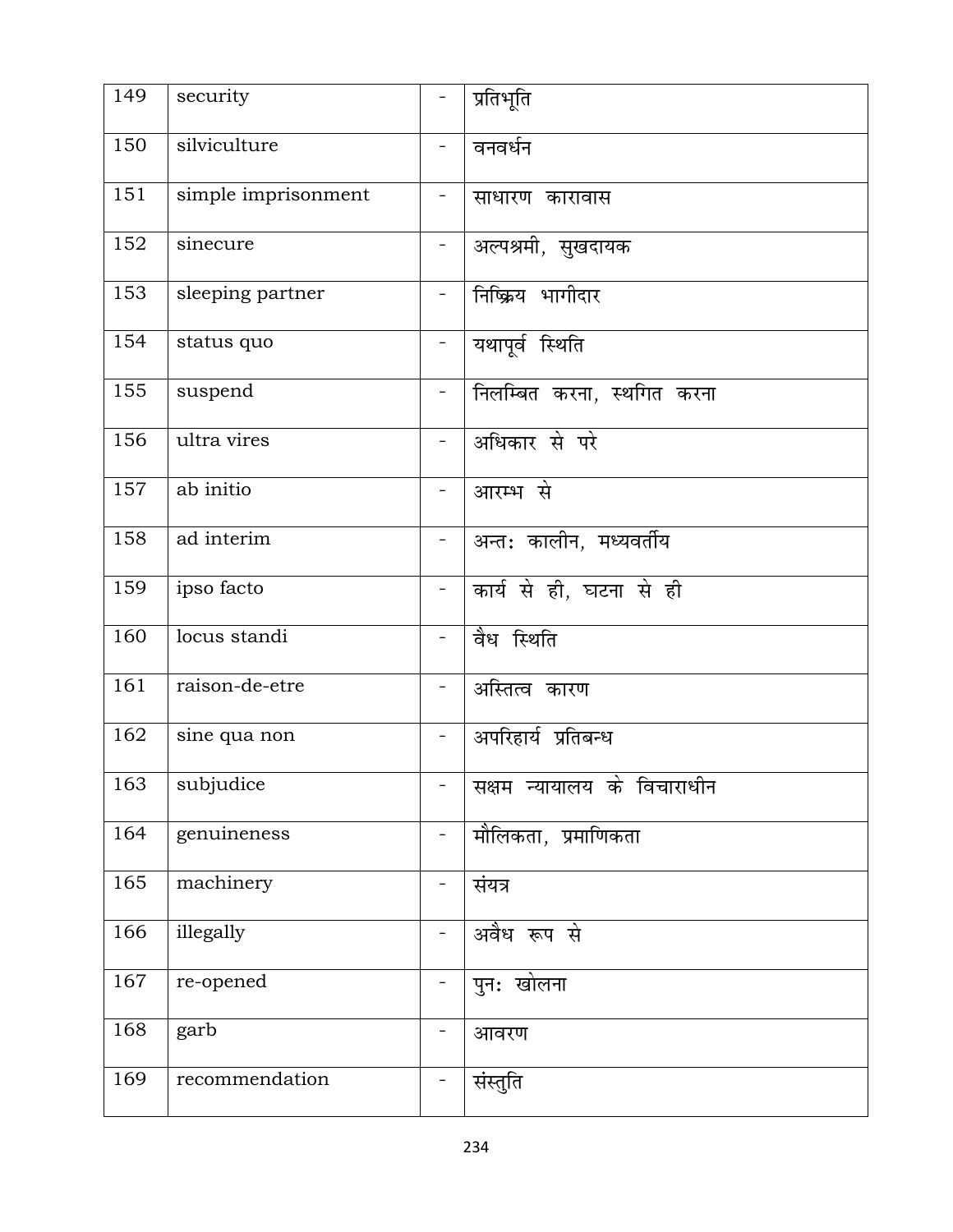| 170 | paragraph      | -                            | प्रस्तर                    |
|-----|----------------|------------------------------|----------------------------|
| 171 | details        |                              | विस्तृत विवरण              |
| 172 | renewal        | $\blacksquare$               | नवीनीकरण                   |
| 173 | cross verified | -                            | प्रति प्रमाणीकरण           |
| 174 | basis          | -                            | आधार                       |
| 175 | electric       | $\overline{\phantom{0}}$     | विद्युतीय                  |
| 176 | connection     | -                            | सम्बन्ध, व्यवस्था, सम्पर्क |
| 177 | delay          | $\qquad \qquad \blacksquare$ | विलम्ब                     |
| 178 | administrative | $\blacksquare$               | प्रशासनिक                  |
| 179 | lapse          |                              | चूक, समाप्ति               |
| 180 | owner          | $\blacksquare$               | स्वामी, मालिक              |
| 181 | learned        | $\blacksquare$               | विद्वान                    |
| 182 | counsel        | $\overline{\phantom{0}}$     | अधिवक्ता                   |
| 183 | aforesaid      | $\blacksquare$               | पूर्वोक्ति, पूर्व कथित     |
| 184 | ensure         |                              | ——<br>सुनिश्चित करना       |
| 185 | operate        | $\blacksquare$               | संचालन करना                |
| 186 | file           |                              | दाखिल करना                 |
| 187 | accepted       | $\qquad \qquad \blacksquare$ | स्वीकार किया               |
| 188 | receipt        | -                            | प्राप्ति                   |
| 189 | deposited      | -                            | जमा करना                   |
| 190 | delay          |                              | विलम्ब, विलम्ब करना        |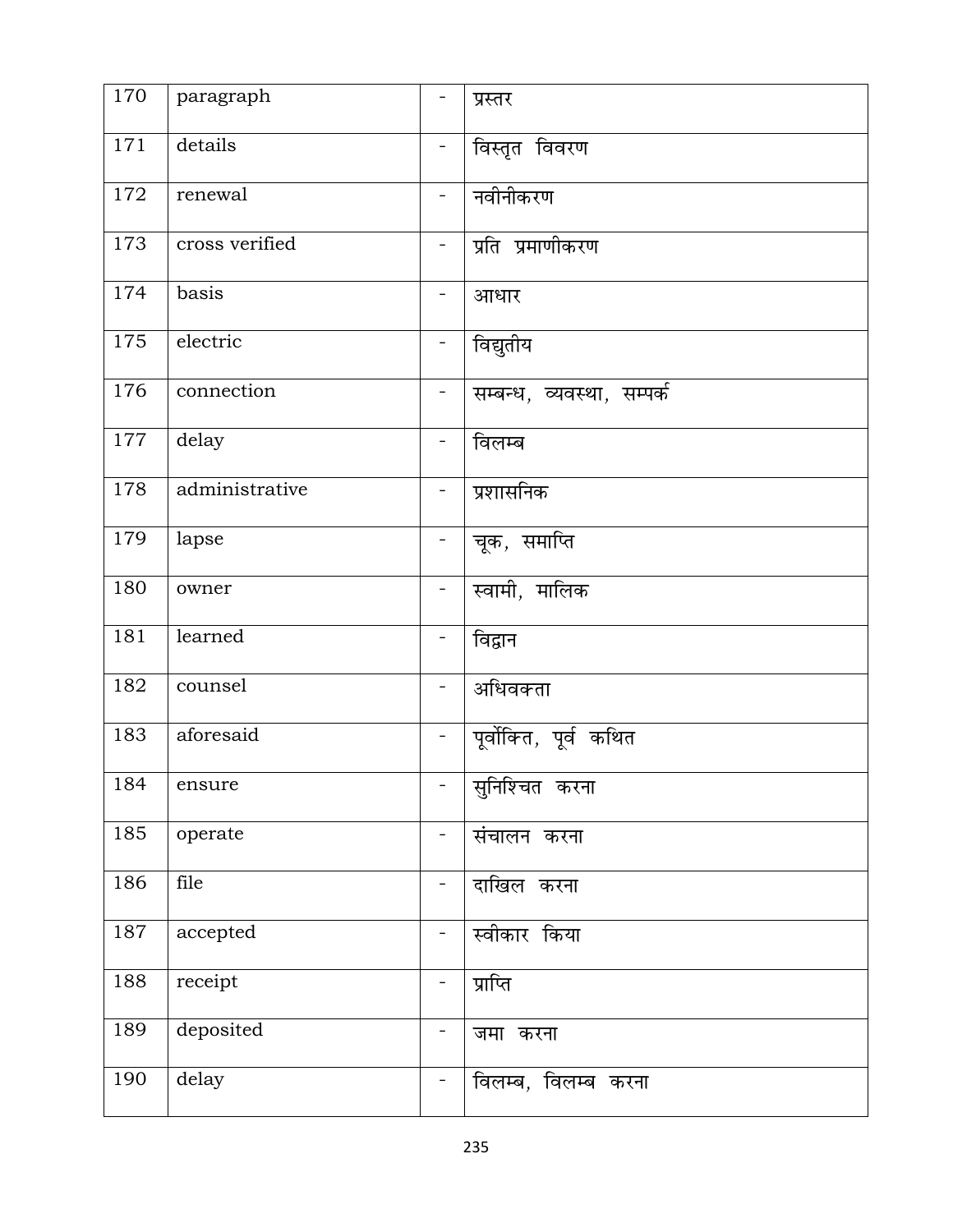| 191              | assessing           |                              | आंकना, निर्धारण करना              |
|------------------|---------------------|------------------------------|-----------------------------------|
| 192              | availability        |                              | उपलब्धता                          |
| 193              | timber              | $\qquad \qquad \blacksquare$ | प्रकाष्ठ, इमारती लकड़ी            |
| 194              | grant               | $\qquad \qquad \blacksquare$ | मंजूर करना, स्वीकृत करना          |
| 195              | unit                | $\blacksquare$               | इकाई                              |
| 196              | respective          |                              | तत्सम्बन्धी                       |
| 197              | permitted           | $\overline{\phantom{0}}$     | अनुमति प्राप्त होना               |
| 198              | officials           | $\blacksquare$               | अधिकारी                           |
| 199              | responsibility      | $\overline{\phantom{a}}$     | उत्तरदायित्व                      |
| 200              | wood Based Industry |                              | प्रकाष्ठ आधारित उद्योग            |
| $\overline{201}$ | considered          | $\qquad \qquad \blacksquare$ | विचार करना                        |
| 202              | difficulty          | $\equiv$                     | कठिनाई                            |
| 203              | violation           | $\blacksquare$               | अतिक्रमण, अतिचार                  |
| 204              | plywood             | $\qquad \qquad \blacksquare$ | परतदार लकड़ी                      |
| $\overline{205}$ | veneer              |                              | पृष्ठावरण, परत, मुलम्मा           |
| 206              | banned              |                              | निषिद्व, प्रतिबन्धित              |
| 207              | constitute          |                              | संघटित करना, संस्थापित करना       |
| 208              | expert              | $\overline{\phantom{a}}$     | विशेषज्ञ                          |
| 209              | affidavit           |                              | शपथ पत्र, हलफनामा                 |
| 210              | submit              | Ξ.                           | प्रस्तुत करना, विचारार्थ पेश करना |
| 211              | particulars         |                              | विशिष्टताएं, विवरण                |